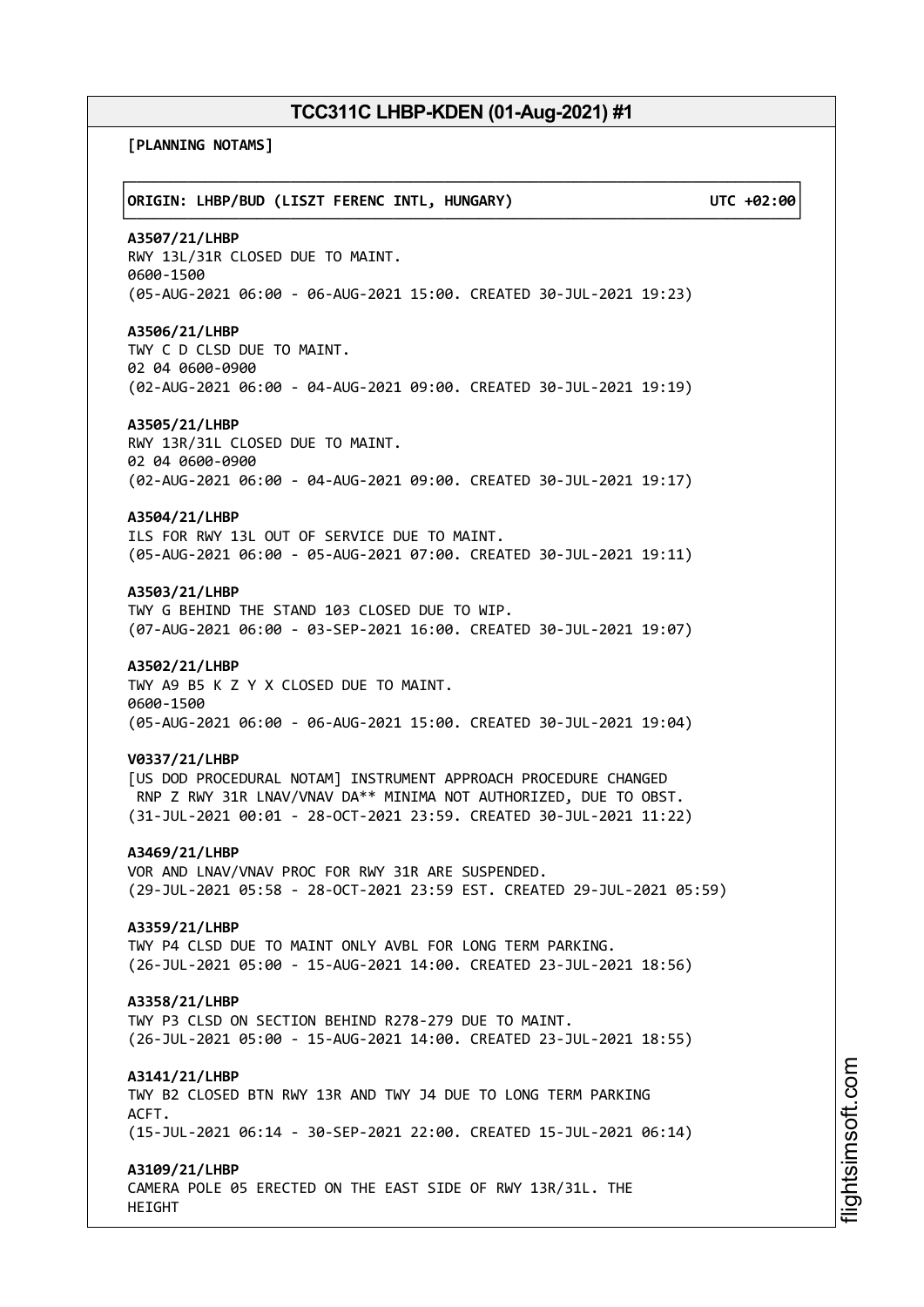OF THE POLE 19M AGL. PSN OF THE POLE 472629.67N 0191417.68E. OBSTACLE MARKING AND LIGHTING INSTALLED ACCORDING TO ICAO ANNEX 14. (13-JUL-2021 16:00 - 10-OCT-2021 23:59. CREATED 13-JUL-2021 13:46)

#### **A2864/21/LHBP**

TRIGGER NOTAM - PERM AIRAC AIP AMDT 005/2021 WEF 12 AUG 2021. GROUND HANDLING ORGANISATIONS CONTACTS UPDATED. LOCAL AD REGULATIONS UPDATED BASED ON THE NEW GRF FORMAT. UPDATED CHART: AD 2-LHBP-PATC-13R31L. (12-AUG-2021 00:00 - 25-AUG-2021 23:59. CREATED 01-JUL-2021 08:55)

#### **A2854/21/LHBP**

CRANE GARDEN ERECTED 1,1NM NORTH-EAST OF TDZ 31R. NUMBER OF CRANES BTN 1-3. HEIGHT OF THE CRANES MAX 65M AGL. OBST MARKING AND LIGHTING INSTALLED ACCORDING TO ICAO ANNEX 14. CENTER PSN OF THE CRANE GARDEN IS 472635.65N 0191806.58E. RADIUS OF THE CRANE GARDEN IS 100M FROM THE CENTER PSN. 0500-1630 (01-JUL-2021 05:00 - 01-OCT-2021 16:30. CREATED 30-JUN-2021 19:33)

## **A2853/21/LHBP**

CRANE GARDEN ERECTED 0,87NM NORTH-EAST OF THR 31R. NUMBER OF CRANES BTN 1-3. HEIGHT OF THE CRANES MAX 60M AGL. OBST MARKING AND LIGHTING INSTALLED ACCORDING TO ICAO ANNEX 14. CENTER PSN OF THE CRANE GARDEN IS 472545.00N 0191846.00E. RADIUS OF THE CRANE GARDEN IS 60M FROM THE CENTER PSN. 0500-1630 (01-JUL-2021 05:00 - 01-OCT-2021 16:30. CREATED 30-JUN-2021 19:30)

#### **A2640/21/LHBP**

CRANE GARDEN ERECTED 0,3NM WEST OF TDZ 31L. NUMBER OF CRANES BETWEEN 1-4. HEIGHT OF THE CRANES MAX 45M AGL. OBSTACLE MARKING AND LIGHTING INSTALLED ACCORDING TO ICAO ANNEX 14. CENTER PSN OF THE CRANE GARDEN 472547.62N 0191420.19E. RADIUS OF THE CRANE GARDEN IS 50M FROM THE CENTER PSN. 0500-1600 (19-JUN-2021 04:19 - 31-AUG-2021 16:00. CREATED 19-JUN-2021 04:21)

#### **A2439/21/LHBP**

CAMERA POLE-04 ERECTED ON THE WEST SIDE TWY A9. THE HEIGHT OF THE POLE 24M AGL. PSN OF THE POLE 472521.14N 0191715.05E. OBSTACLE MARKING AND LIGHTING INSTALLED ACCORDING TO ICAO ANNEX 14. (10-JUN-2021 12:00 - 01-SEP-2021 18:00. CREATED 10-JUN-2021 10:44)

#### **A2277/21/LHBP**

CAMERA POLE-03 ERECTED ON THE SOUTH EAST SIDE TWY B2. THE HEIGHT OF THE POLE 13M AGL. PSN OF THE POLE 472602.04N 0191500.05E. OBSTACLE MARKING AND LIGHTING INSTALLED ACCORDING TO ICAO ANNEX 14.

(01-JUN-2021 18:00 - 01-SEP-2021 18:00. CREATED 01-JUN-2021 17:00)

## **A2171/21/LHBP**

CAMERA POLE-02 ERECTED 0,18NM NORTH OF TDZ 13R. THE HEIGHT OF THE POLE 18M AGL. PSN OF THE POLE 472650.93N 0191341.57E. OBSTACLE MARKING AND LIGHTING INSTALLED ACCORDING TO ICAO ANNEX 14. (26-MAY-2021 00:00 - 26-AUG-2021 23:59. CREATED 25-MAY-2021 19:01)

**A2130/21/LHBP**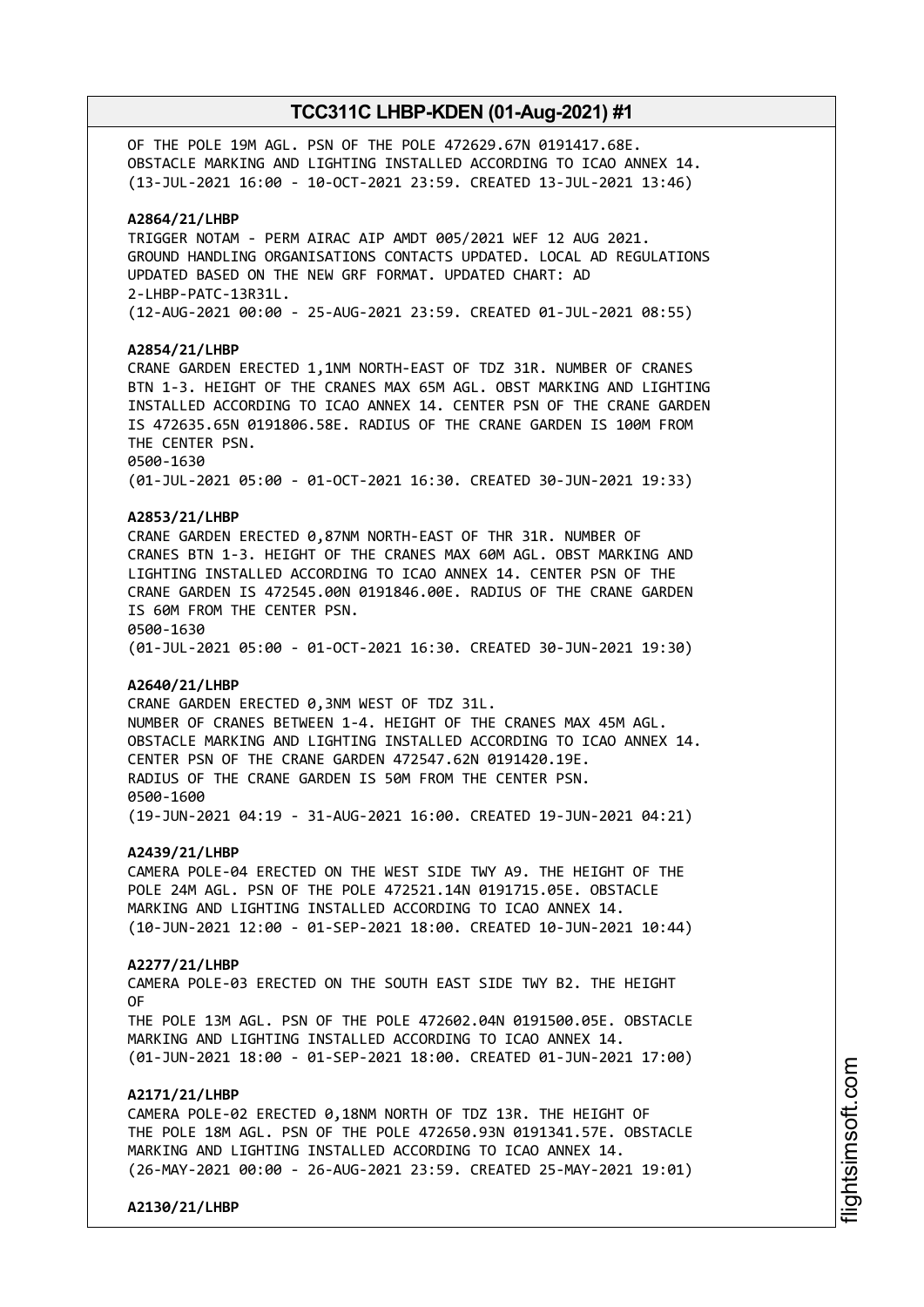COMPASS CHECK POINT IS CLOSED DUE TO LONG-TERM PARKING. COMPASS CHECKS CAN BE MANAGED AT B5 HOLDING BAY. (22-MAY-2021 18:15 - 31-AUG-2021 22:00. CREATED 22-MAY-2021 18:18)

#### **A2124/21/LHBP**

TWY A1 CLOSED BETWEEN TWY B1 AND EXIT M20 DUE TO LONG-TERM PARKING. (21-MAY-2021 19:20 - 31-AUG-2021 22:00. CREATED 21-MAY-2021 19:20)

#### **A2120/21/LHBP**

TWY V CLSD DUE TO MAINT. (21-MAY-2021 18:52 - 31-AUG-2021 22:00. CREATED 21-MAY-2021 18:53)

#### **A2091/21/LHBP**

CAMERA POLE ERECTED IN FRONT OF PARKING STAND R111. THE HEIGHT OF THE POLE 26 M AGL. PSN OF THE POLE 472623.93N 0191342.86E. OBSTACLE MARKING AND LIGHTING INSTALLED ACCORDING TO ICAO ANNEX 14. (21-MAY-2021 00:00 - 21-AUG-2021 23:59. CREATED 20-MAY-2021 21:35)

┌──────────────────────────────────────────────────────────────────────────────┐

└──────────────────────────────────────────────────────────────────────────────┘

#### │**DESTINATION: KDEN/DEN (DENVER INTL, UNITED STATES) UTC -06:00**│

#### **08/013/KDEN**

DEN SVC TFC MANAGEMENT PROGRAM ALERT SEE ATCSCC MSG (01-AUG-2021 15:00 - 01-AUG-2021 18:59. CREATED 01-AUG-2021 14:20)

#### **07/693/KDEN**

DEN NAV VOR/DME NOT MNT (31-JUL-2021 21:48 - 03-AUG-2021 20:00 EST. CREATED 31-JUL-2021 21:48)

#### **07/658/KDEN**

DEN OBST CRANE (ASN UNKNOWN) 394939N1043954W (0.22NM E APCH END RWY 35L) UNKNOWN (35FT AGL) FLAGGED AND LGTD (02-AUG-2021 12:00 - 02-AUG-2021 23:59. CREATED 30-JUL-2021 20:23)

#### **07/575/KDEN**

DEN OBST RIG (ASN 2019-ANM-371-NRA) 395140N1043730W (2.2NM E DEN) 5410FT (105FT AGL) FLAGGED AND LGTD (30-JUL-2021 13:30 - 04-AUG-2021 22:30. CREATED 27-JUL-2021 13:22)

## **07/478/KDEN**

DEN TWY Z4 CLSD (22-JUL-2021 14:15 - 19-AUG-2021 23:59. CREATED 22-JUL-2021 14:15)

## **07/477/KDEN**

DEN TWY Z BTN TWY G AND TWY Z3 CLSD (22-JUL-2021 14:14 - 19-AUG-2021 23:59. CREATED 22-JUL-2021 14:14)

#### **07/451/KDEN**

DEN TWY M BTN DEICE PAD SC SOUTH ACCESS AND TWY A CLSD (21-JUL-2021 17:00 - 14-AUG-2021 23:59. CREATED 21-JUL-2021 16:26)

## **07/446/KDEN**

DEN APRON DEICE PAD SC SPOT 2 CLSD (21-JUL-2021 13:28 - 14-AUG-2021 23:59. CREATED 21-JUL-2021 13:28)

#### **07/445/KDEN**

DEN APRON DEICE PAD SC SPOT 1 CLSD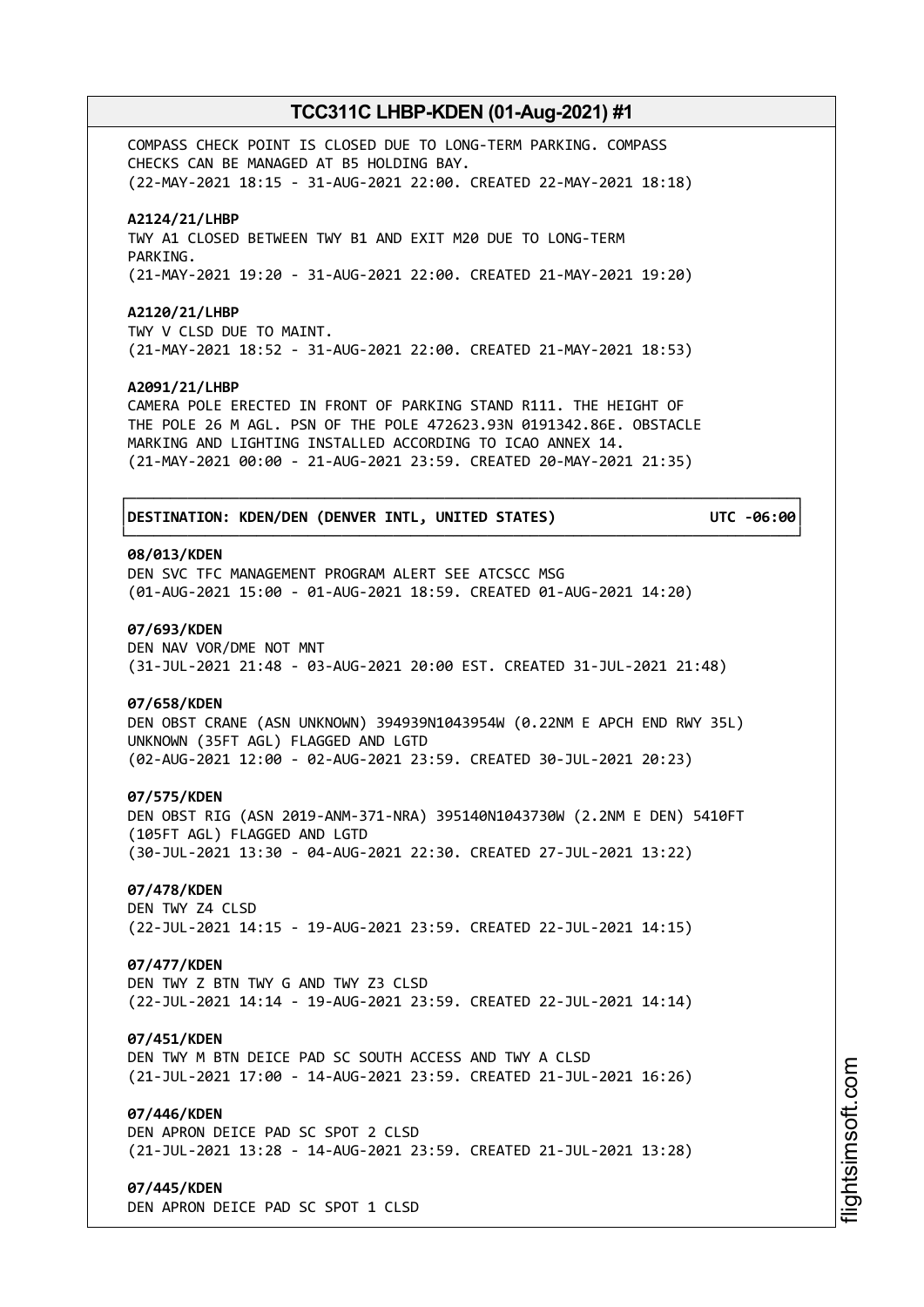(21-JUL-2021 13:27 - 14-AUG-2021 23:59. CREATED 21-JUL-2021 13:27)

#### **1/1807/KDEN**

DEN IAP DENVER INTL, DENVER, CO. RNAV (RNP) Z RWY 34R, ORIG-C... RNP 0.10 DA 5906/ HAT 552 ALL CATS, VISIBILITY ALL CATS RVR 6000. RNP 0.20 DA 6037/ HAT 683 ALL CATS, VISIBILITY ALL CATS 1 1/2. RNP 0.30 DA 6074/ HAT 720 ALL CATS, VISIBILITY ALL CATS 1 5/8. CHANGE INOP NOTE TO READ: FOR INOPERATIVE ALSF, INCREASE RNP 0.10 ALL CATS VISIBILITY TO 1 5/8 MILE, RNP 0.20 AND RNP0.30 ALL CATS VISIBILITY TO 2 MILES. TEMPORARY CRANES 5695 MSL BEGINNING 3778FT SE OF RWY 34R (2019-ANM-1220/1221/1222/1223-NRA), TEMPORARY CRANE 5620 MSL 1.10NM SE OF RWY 34R (2018-ANM-307-NRA), TEMPORARY CRANES 5625 MSL BEGINNING 3778FT SE OF RWY 34R (2020-ANM-1605/1606/1607/1608-NRA), CRANES UP TO 5260 MSL 6685FT SE OF RWY 34R (2020-ANM-2198/2199/2200/2201-NRA). 2107191133-2112151133EST (PERM. CREATED 19-JUL-2021 11:33)

## **1/1799/KDEN**

DEN IAP DENVER INTL, DENVER, CO. ILS OR LOC RWY 34R, AMDT 3A... S-LOC 34R MDA 5860/HAT 586 ALL CATS, VISIBILITY CATS C/D 1 1/4 SM. VDP NA. CHANGE CHART NOTE TO READ: FOR INOPERATIVE ALSF, INCREASE S-LOC 34R CAT C/D VISIBILITY TO 1 3/4 SM. TEMPORARY CRANES UP TO 5549 MSL 1.86NM S OF RWY 34R (2020-ANM-1853 THRU 1871-NRA), TEMPORARY CRANES UP TO 5473 MSL BEGINNING 4453FT NE OF RWY 34R (2021-ANM-1980/1981/1982/1983-NRA). 2107191115-2112151115EST (PERM. CREATED 19-JUL-2021 11:16)

#### **1/1796/KDEN**

DEN IAP DENVER INTL, DENVER, CO. ILS OR LOC RWY 8, AMDT 5A... S-ILS 8\*\* DA 5788/HAT 434 ALL CATS. VISIBILITY ALL CATS RVR 4000. S-LOC 8 MDA 5820/HAT 466 ALL CATS, VISIBILITY CATS A/B RVR 4000, CATS C/D RVR 5000. VDP AT I-FUI 1.07 DME; DISTANCE VDP TO THLD 1.25 MILES. DISREGARD NOTE: \*\* RVR 1800 AUTHORIZED WITH USE OF FD OR AP OR HUD TO DA. CHANGE INOP NOTE TO READ: FOR INOPERATIVE MALSR, INCREASE S-LOC 8 CAT A/B VISIBILITY TO RVR 5500 AND CAT C/D VISIBILITY TO 1 3/8. TEMPORARY CRANES UP TO 5503 MSL BEGINNING 4420FT W OF RWY 8 (2019-ANM-293 THRU 295-NRA), TEMPORARY CRANES UP TO 5503 MSL BEGINNING 4220FT W OF RWY 8 (2021-ANM-1339/1340/1341/1342-NRA), TEMPORARY CRANES UP TO 5473 MSL BEGINNING 3916FT W OF RWY 8 (2021-ANM-1980/1981/1982/1983-NRA). 2107191111-2112151111EST (PERM. CREATED 19-JUL-2021 11:13)

## **1/1797/KDEN** DEN IAP DENVER INTL, DENVER, CO. RNAV (GPS) Y RWY 8, AMDT 1C... LPV DA# NA ALL CATS. LNAV MDA 5820/ HAT 466 ALL CATS, VISIBILITY CATS A/B RVR 4000, CATS C/D RVR 5000. VDP 1.13 NM TO RW08. CHANGE INOP NOTE TO READ: FOR INOPERATIVE MALSR, INCREASE LNAV CAT C/D VISIBILITY TO 1 3/8 MILE. DISREGARD NOTE: #RVR 1800 AUTHORIZED WITH USE OF FD OR AP OR HUD TO DA. TEMPORARY CRANES UP TO 5503 MSL BEGINNING 4420FT W OF RWY 8 (2019-ANM-293 THRU 295-NRA), TEMPORARY CRANES UP TO 5503 MSL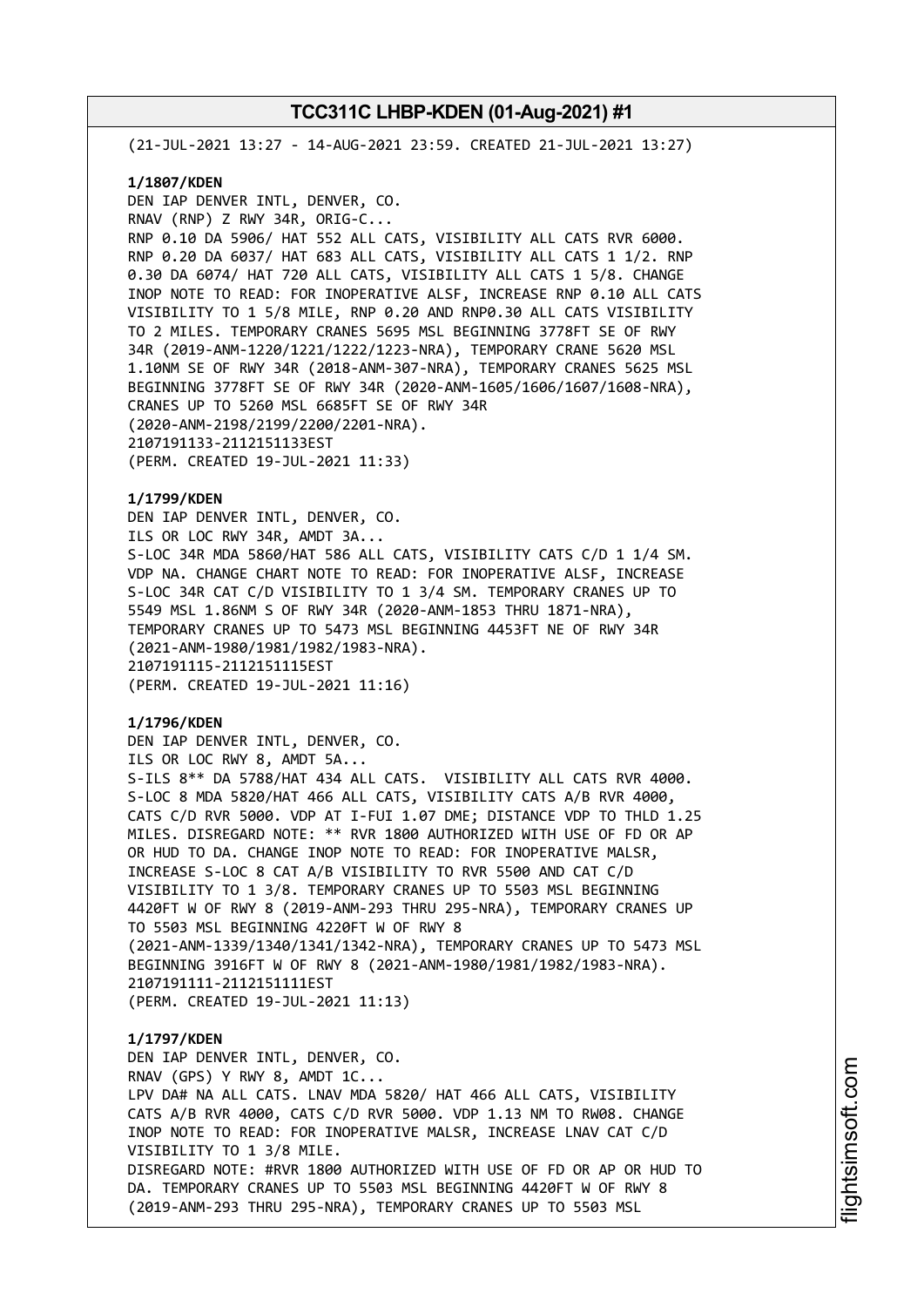BEGINNING 4220FT W OF RWY 8 (2021-ANM-1339/1340/1341/1342-NRA), TEMPORARY CRANES UP TO 5473 MSL BEGINNING 3916FT W OF RWY 8 (2021-ANM-1980/1981/1982/1983-NRA). 2107191111-2112151111EST (PERM. CREATED 19-JUL-2021 11:13)

#### **07/353/KDEN**

DEN TWY CS SPOT 6W CLR BAR LGT U/S (16-JUL-2021 05:36 - 15-SEP-2021 23:59. CREATED 16-JUL-2021 05:36)

## **07/263/KDEN**

DEN TWY J CL LGT U/S (13-JUL-2021 09:38 - 15-SEP-2021 23:59. CREATED 13-JUL-2021 09:38)

## **07/192/KDEN**

DEN TWY CS CL LGT BTN TWY L AND TWY G U/S (09-JUL-2021 15:31 - 15-SEP-2021 23:59. CREATED 09-JUL-2021 15:31)

#### **07/191/KDEN**

DEN TWY K BTN TWY CN AND TWY BN CLSD (09-JUL-2021 15:30 - 15-SEP-2021 23:59. CREATED 09-JUL-2021 15:30)

#### **07/190/KDEN**

DEN TWY CS BTN TWY L AND TWY K CLSD (09-JUL-2021 15:27 - 15-SEP-2021 23:59. CREATED 09-JUL-2021 15:28)

## **1/4828/KDEN**

DEN IAP DENVER INTL, DENVER, CO. ILS OR LOC RWY 17R, AMDT 3B... S-ILS 17R, DA 5719/HAT 327 ALL CATS, VISIBILITY ALL CATS RVR 2600. S-LOC 17R, MDA 5880/HAT 488 ALL CATS, VISIBILITY CATS C/D RVR 5000. VDP AT I-ACX 1.18 DME; DISTANCE TO THLD 1.35NM. CHANGE NOTE TO READ: FOR INOP ALS, INCREASE S-ILS 17R VISIBILITY ALL CATS TO RVR 5000 AND S-LOC 17R CATS C/D VISIBILITY TO 1 3/8 SM. TEMPORARY CRANES UP TO 5605 MSL BEGINNING 1501FT SW OF RWY 17R (2017-ANM-1601/1602/1603/1604/1698/1699/1700/1701-NRA). 2107061933-2108301933EST (PERM. CREATED 06-JUL-2021 19:34)

#### **1/4829/KDEN**

DEN IAP DENVER INTL, DENVER, CO. RNAV (GPS) Y RWY 17R, AMDT 1C... LPV DA NA ALL CATS. CHANGE NOTE TO READ: FOR INOPERATIVE MALSR, INCREASE LNAV/VNAV ALL CATS VISIBILITY TO 1 1/2 MILE AND LNAV CAT C/D TO 1 1/2 MILE. TEMPORARY CRANES UP TO 5605 MSL BEGINNING 1501FT SW OF RWY 17R (2017-ANM-1601/1602/1603/1604/1698/1699/1700/1701-NRA). 2107061933-2108301933EST (PERM. CREATED 06-JUL-2021 19:34)

#### **1/4805/KDEN**

DEN IAP DENVER INTL, DENVER, CO. ILS OR LOC RWY 34L, AMDT 2B... S-LOC 34L MDA 5700/HAT 373 ALL CATS. VISIBILITY CATS C/D RVR 3500. 2107061920-2307061920EST (PERM. CREATED 06-JUL-2021 19:22)

**1/3687/KDEN**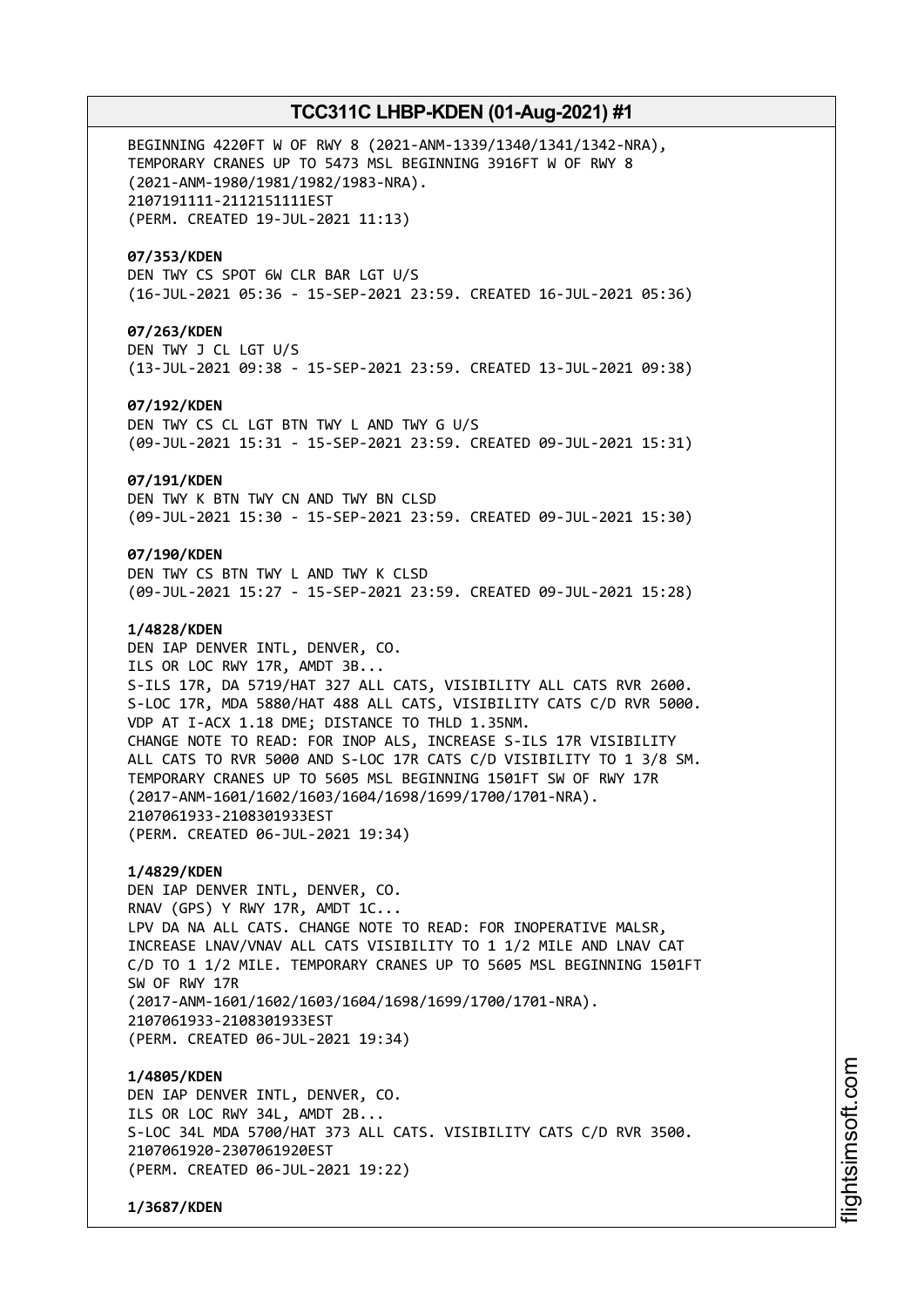DEN IAP DENVER INTL, DENVER, CO. RNAV (RNP) Z RWY 17R, ORIG-C... RNP 0.10 DA 5876/HAT 484 ALL CATS. VISIBILITY ALL CATS RVR 5000. FOR INOPERATIVE MALSR, INCREASE RNP 0.10 ALL CATS VISIBILITY TO 1 3/8 MILE AND RNP 0.30 ALL CATS VISIBILITY TO 1 5/8 MILE. TEMPORARY CRANES 5665 MSL BEGINNING 1768FT W OF RWY 17R (2019-ANM-2257 THRU 2260-NRA),, TEMPORARY CRANES, UP TO 5605 MSL BEGINNING 1501FT SW OF RWY 17R (2017-ANM-1601/1602/1603/1604/1698/1699/1700/1701-NRA). 2107021305-2108151305EST (PERM. CREATED 02-JUL-2021 13:05) **1/1288/KDEN** DEN IAP DENVER INTL, DENVER, CO. RNAV (RNP) Z RWY 34L, ORIG-C... RNP 0.10 DA 5837/ HAT 510 ALL CATS, VISIBILITY ALL CATS RVR 5500. RNP 0.20 DA 5956/ HAT 629 ALL CATS, VISIBILITY ALL CATS 1 3/8. RNP 0.30 DA 5994/ HAT 667 ALL CATS, VISIBILITY ALL CATS 1 1/2. CHANGE INOP NOTE TO READ: FOR INOPERATIVE ALSF, INCREASE RNP 0.10 ALL CATS VISIBILITY TO 1 3/8 SM, RNP 0.20 ALL CATS VISIBILITY TO 1 3/4 SM, AND RNP 0.30 ALL CATS VISIBILITY TO 1 7/8 SM. TEMPORARY CRANES 5625 MSL BEGINNING 4315FT E OF RWY 34L (2020-ANM-1605/1606/1607/1608-NRA). 2106111306-2201101306EST (PERM. CREATED 11-JUN-2021 13:07) **1/1289/KDEN** DEN IAP DENVER INTL, DENVER, CO. RNAV (GPS) Y RWY 34L, AMDT 2C... LNAV/VNAV DA 5895/ HAT 568 ALL CATS, VISIBILITY ALL CATS 1 1/4. LNAV MDA 5880/ HAT 553 ALL CATS, VISIBILITY CAT C/D RVR 5500. VDP 1.51NM TO RW 34L. TEMPORARY CRANES UP TO 5503 MSL BEGINNING 1.04NM SW OF RWY 34L (2020-ANM-555/556/557/558-NRA), TEMPORARY CRANES 5538 MSL 1.26NM SE OF RWY 34L (2020-ANM-1853 THRU 1860-NRA), TEMPORARY CRANES 5625 MSL BEGINNING 4315FT E OF RWY 34L (2020-ANM-1605/1606/1607/1608-NRA). 2106111306-2201101306EST (PERM. CREATED 11-JUN-2021 13:07) **1/1281/KDEN** DEN IAP DENVER INTL, DENVER, CO. ILS OR LOC RWY 17L, AMDT 4A... S-LOC 17L MDA 5640/HAT 301 ALL CATS. VDP NA. TEMPORARY RIG 5376 MSL 1.38NM N OF RWY 17L (2020-ANM-2772-NRA). 2106111209-2205011208EST (PERM. CREATED 11-JUN-2021 12:09) **1/1251/KDEN** DEN IAP DENVER INTL, DENVER, CO. RNAV (GPS) Y RWY 25, AMDT 1B... LPV DA 5896/HAT 491 ALL CATS, VISIBILITY RVR 5000 ALL CATS. LNAV/VNAV DA 5837/ HAT 482 ALL CATS, VISIBILITY ALL CATS RVR 4000. LNAV MDA 5920/ HAT 565 ALL CATS, VISIBILITY CATS C/D 1 1/4 SM. CHANGE INOP NOTE TO READ: FOR INOPERATIVE MALSR, INCREASE LPV VISIBILITY ALL CATS TO 1 3/8 SM, INCREASE LNAV/VNAV ALL CATS VISIBILITY TO 1 3/8 SM, LNAV CATS A/B VISIBILITY TO 1 SM, CATS C/D TO 1 5/8 SM. DISREGARD NOTE: # RVR 1800 AUTHORIZED WITH USE OF FD OR AP OR HUD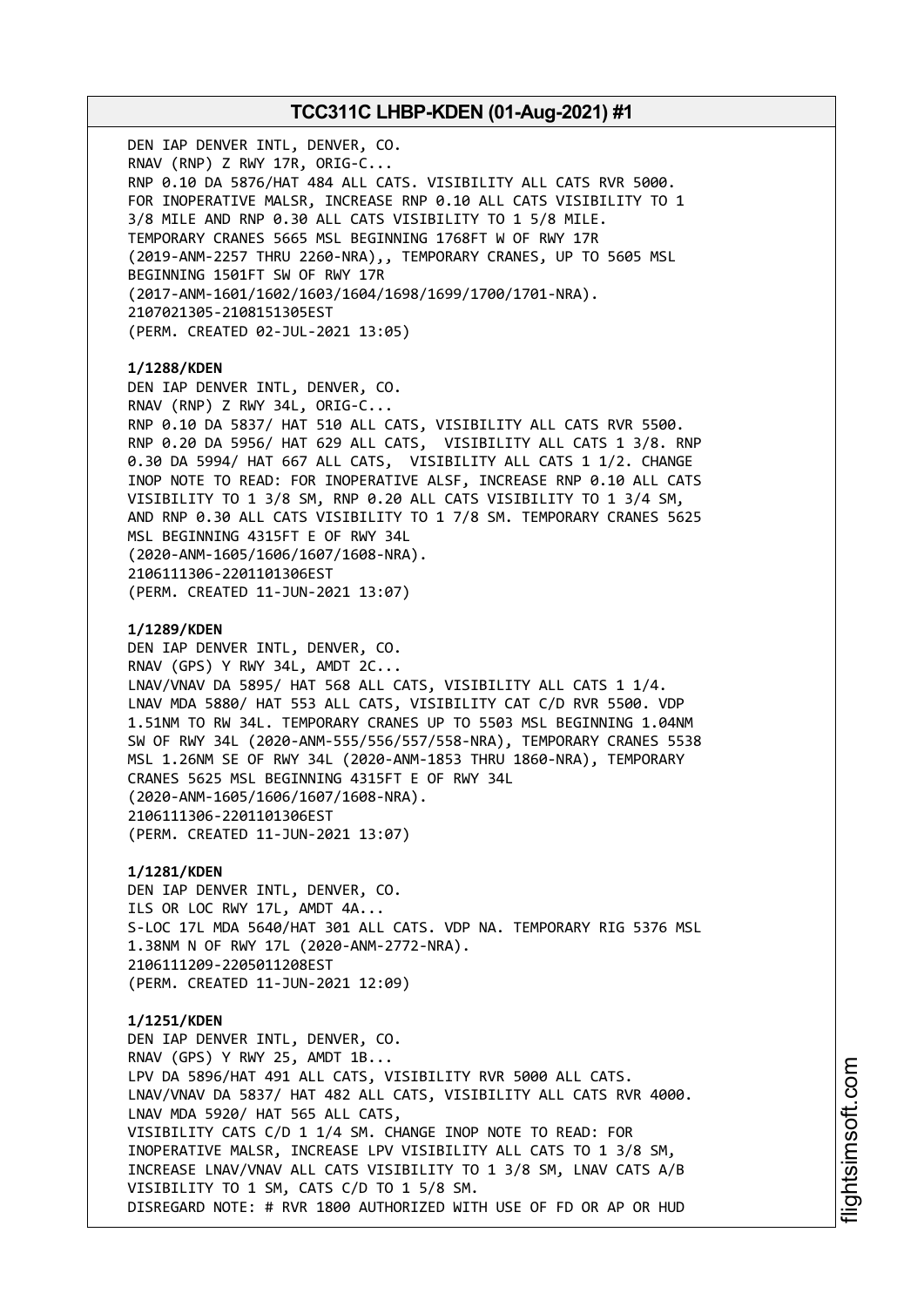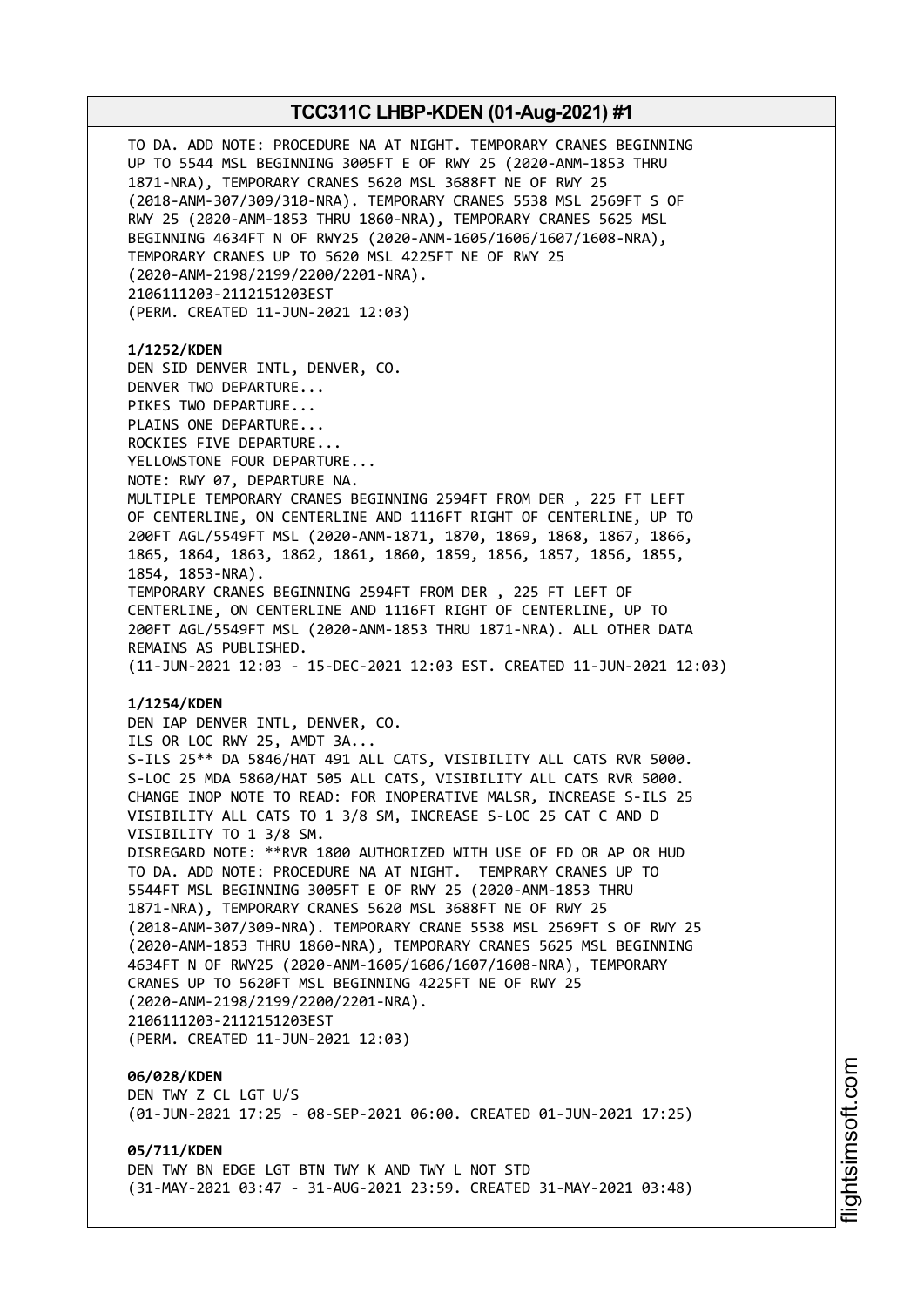# **05/652/KDEN** DEN TWY G BTN TWY CN AND TWY WC WIP CONST LGTD AND BARRICADED (27-MAY-2021 16:08 - 18-AUG-2021 23:59. CREATED 27-MAY-2021 16:08) **05/651/KDEN** DEN TWY F CL LGT BTN TWY ZN AND TWY F7 NOT STD (27-MAY-2021 16:06 - 18-SEP-2021 23:59. CREATED 27-MAY-2021 16:06) **05/596/KDEN** DEN APRON DEICE PAD WA SPOT 6 CLSD (25-MAY-2021 14:07 - 31-AUG-2021 23:59. CREATED 25-MAY-2021 14:07) **1/6645/KDEN** DEN IAP DENVER INTL, DENVER, CO. RNAV (RNP) Z RWY 16R, ORIG-C... RNP 0.30 DA 5695/ HAT 369 ALL CATS. TEMPORARY CRANE 5535 MSL 4903FT SE OF RWY 16R (2019-ANM-448/449/450/451-NRA). 2105171721-2110101721EST (PERM. CREATED 17-MAY-2021 17:21) **05/425/KDEN** DEN TWY Z BTN TWY F AND TWY G CLSD (17-MAY-2021 13:00 - 18-SEP-2021 06:00. CREATED 17-MAY-2021 13:14) **05/424/KDEN** DEN TWY DS BTN TWY F AND TWY G CLSD (17-MAY-2021 13:00 - 18-SEP-2021 06:00. CREATED 17-MAY-2021 13:14) **05/423/KDEN** DEN TWY DN BTN TWY F AND TWY G CLSD (17-MAY-2021 13:00 - 18-SEP-2021 06:00. CREATED 17-MAY-2021 13:13) **05/422/KDEN** DEN TWY ZS BTN TWY F AND TWY G CLSD (17-MAY-2021 13:00 - 18-SEP-2021 06:00. CREATED 17-MAY-2021 13:13) **05/421/KDEN** DEN TWY F12, F10, F9, F8, F6, F4, F3, F2, F1, TWY WC BTN TWY D AND TWY F, TWY WE BTN TWY F AND TWY D, TWY WD BTN TWY D AND RWY 16L/34R, TWY F BTN TWY F7 AND TWY F12 CLSD (17-MAY-2021 13:00 - 18-SEP-2021 06:00. CREATED 17-MAY-2021 13:12) **05/418/KDEN** DEN RWY 16L/34R CLSD (17-MAY-2021 13:00 - 18-SEP-2021 06:00. CREATED 17-MAY-2021 12:16) **05/238/KDEN** DEN RWY 16L ALS U/S (17-MAY-2021 14:00 - 15-SEP-2021 23:00. CREATED 10-MAY-2021 14:42) **05/237/KDEN** DEN RWY 16L PAPI U/S (17-MAY-2021 14:00 - 15-SEP-2021 23:00. CREATED 10-MAY-2021 14:41) **05/236/KDEN** DEN RWY 34R ALS U/S (17-MAY-2021 14:00 - 15-SEP-2021 23:00. CREATED 10-MAY-2021 14:00)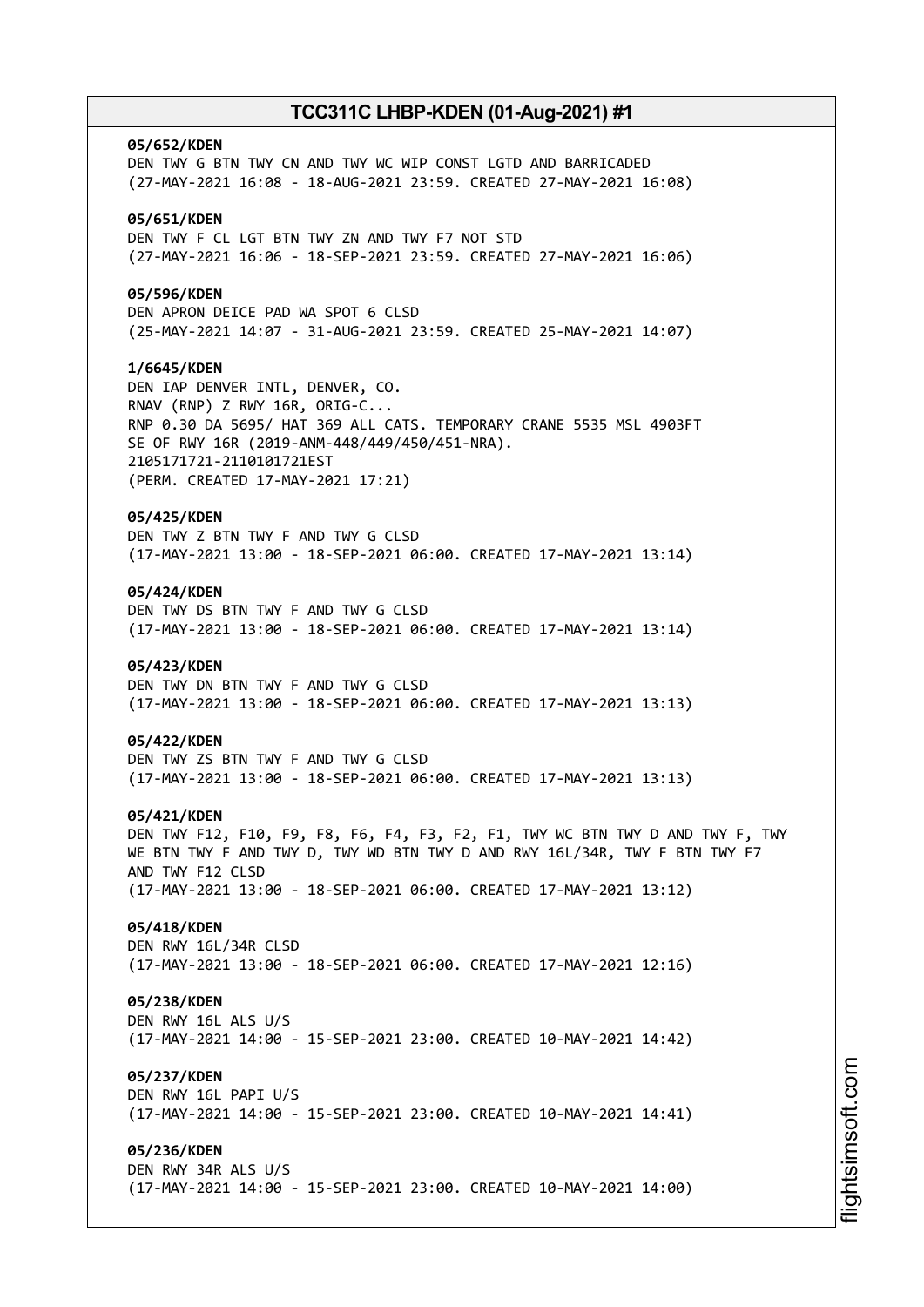#### **05/235/KDEN**

DEN RWY 34R PAPI U/S (17-MAY-2021 14:00 - 15-SEP-2021 23:00. CREATED 10-MAY-2021 14:00)

#### **05/230/KDEN**

DEN NAV ILS RWY 34R U/S (17-MAY-2021 13:00 - 15-SEP-2021 23:00. CREATED 10-MAY-2021 13:01)

#### **05/231/KDEN**

DEN NAV ILS RWY 16L U/S (17-MAY-2021 13:00 - 15-SEP-2021 23:00. CREATED 10-MAY-2021 13:01)

#### **05/228/KDEN**

DEN RWY 34R RVR U/S (17-MAY-2021 13:00 - 15-SEP-2021 23:00. CREATED 10-MAY-2021 13:01)

#### **05/229/KDEN**

DEN RWY 16L RVR U/S (17-MAY-2021 13:00 - 15-SEP-2021 23:00. CREATED 10-MAY-2021 13:01)

#### **1/7432/KDEN**

DEN IAP DENVER INTL, DENVER, CO. RNAV (GPS) Y RWY 34R, AMDT 2B... LNAV/VNAV DA 5993/HAT 639 ALL CATS, VISIBILITY ALL CATS 1 3/8 SM. LNAV MDA 6000/ HAT 646 ALL CATS, VISIBILITY CATS C/D 1 3/8 SM. VDP 1.82 NM TO RW34R. ADD NOTE: FOR ALS INOP INCREASE LNAV/VNAV VISIBILITY ALL CATS TO 1 3/4 SM, INCREASE LNAV VISIBILITY CATS C/D TO 1 7/8 SM. TEMPORARY CRANES 3778FT S OF RWY 34R, 320FT AGL/ 5695FT MSL (2019-ANM-1221-NRA), 1.10 NM SE OF RWY 34R, 205FT AGL/5620FT MSL (2018-ANM-307-NRA). 2104291212-2112091212EST (PERM. CREATED 29-APR-2021 12:13)

#### **04/647/KDEN**

DEN SVC CONCOURSE RAMP C S RAMP CTL 131.300 COMMISSIONED (05-MAY-2021 08:00 - PERM. CREATED 28-APR-2021 21:41)

#### **04/646/KDEN**

DEN SVC CONCOURSE RAMP C S RAMP CTL 131.175 DECOMMISSIONED (05-MAY-2021 08:00 - PERM. CREATED 28-APR-2021 21:41)

#### **04/020/KDEN**

BJC OBST CRANE (ASN 2020-ANM-454-NRA) 395439N1050605W (0.7NM E BJC) 5774FT (200FT AGL) NOT LGTD (06-APR-2021 14:04 - 01-SEP-2021 23:59. CREATED 06-APR-2021 14:04)

#### **02/015/KDEN**

DEN TWY K BTN TWY BN AND CONCOURSE B COMMUTER HORSESHOE APN CLSD (02-FEB-2021 14:00 - 16-SEP-2021 05:59. CREATED 02-FEB-2021 13:06)

## **01/554/KDEN**

DEN OBST CRANE (ASN 2020-ANM-1601-NRA) 395136N1043955W (0.4NM ESE DEN) 5602FT (235FT AGL) FLAGGED AND LGTD (28-JAN-2021 21:10 - 20-NOV-2021 23:59. CREATED 28-JAN-2021 21:10)

#### **01/553/KDEN**

DEN OBST CRANE (ASN 2020-ANM-1606-NRA) 395117N1044053W (0.6NM SW DEN) 5625FT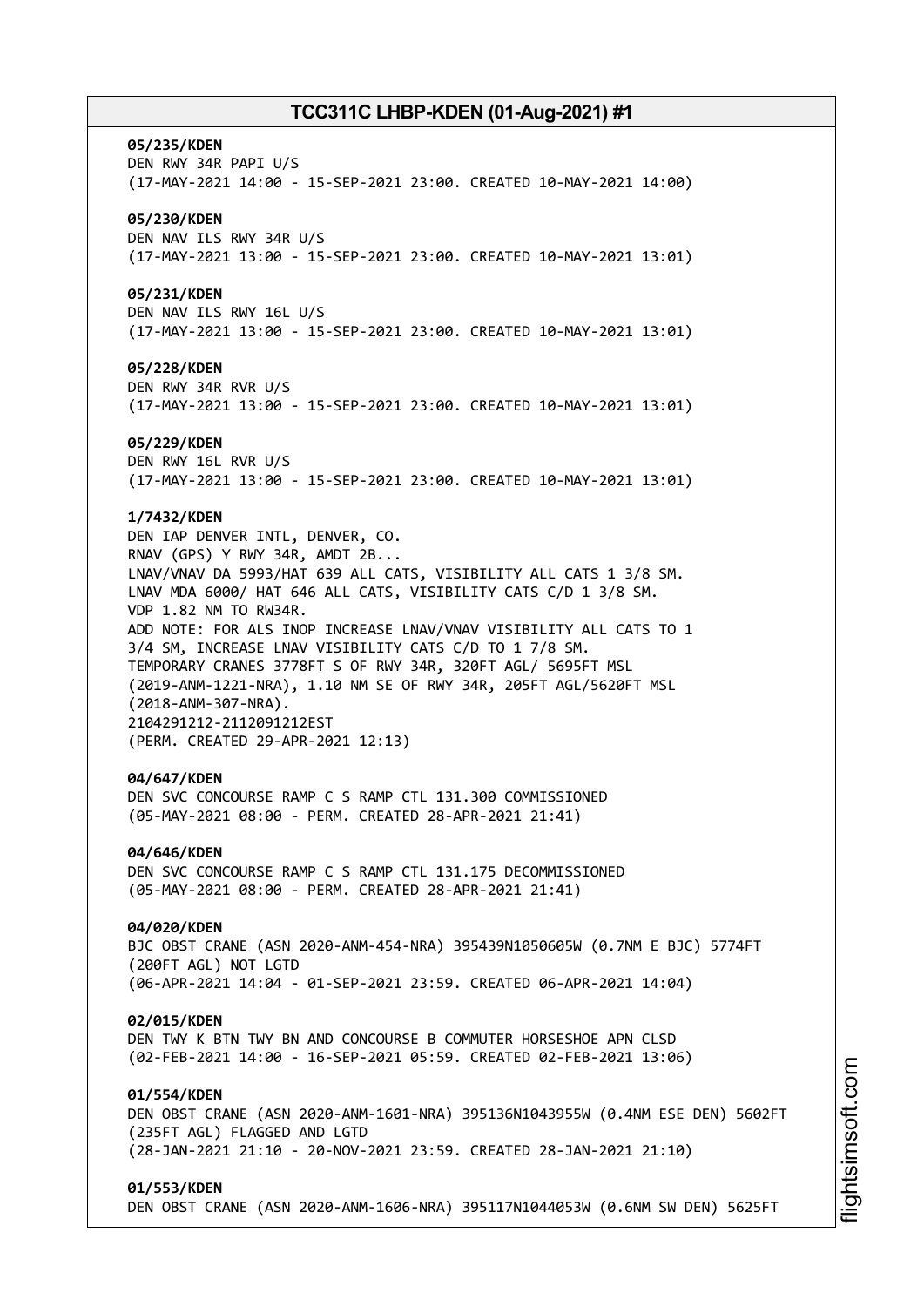(250FT AGL) FLAGGED AND LGTD (28-JAN-2021 21:05 - 21-NOV-2021 23:59. CREATED 28-JAN-2021 21:05)

#### **01/552/KDEN**

DEN OBST CRANE (ASN 2019-ANM-1220-NRA) 395112N1044053W (0.6NM SW DEN) 5695FT (320FT AGL) FLAGGED AND LGTD (28-JAN-2021 21:03 - 22-JAN-2022 23:59. CREATED 28-JAN-2021 21:03)

#### **12/130/KDEN**

DEN OBST CRANE (ASN 2019-ANM-2163-NRA) 395123N1044231W (1.7NM W DEN) 5428FT (115FT AGL) FLAGGED AND LGTD (08-DEC-2020 16:36 - 20-FEB-2022 06:59. CREATED 08-DEC-2020 16:39)

#### **11/385/KDEN**

DEN APRON CONCOURSE B SOUTH GREEN TXL CLSD TO ACFT WINGSPAN MORE THAN 135FT (20-NOV-2020 19:59 - PERM. CREATED 20-NOV-2020 19:59)

#### **10/260/KDEN**

DEN RWY 16L RTHL U/S (14-OCT-2020 12:39 - 07-JAN-2025 20:00 EST. CREATED 14-OCT-2020 12:39)

## **10/084/KDEN**

DEN OBST RIG (ASN 2020-ANM-1784-NRA) 395332N1044057W (1.9NM NNW DEN) 5450FT (100FT AGL) FLAGGED AND LGTD (05-OCT-2020 12:00 - 20-JAN-2022 23:59. CREATED 03-OCT-2020 18:08)

#### **09/644/KDEN**

DEN OBST CRANE (ASN 2019-ANM-448-NRA) 395331N1044046W (1.8NM N DEN) 5535FT (185FT AGL) FLAGGED AND LGTD (25-SEP-2020 19:19 - 25-SEP-2021 23:00. CREATED 25-SEP-2020 19:19)

#### **07/188/KDEN**

DEN OBST RIG (ASN 2020-ANM-81-NRA) 394934N1044040W (2.1NM S DEN) 5473FT (100FT AGL) FLAGGED AND LGTD (10-JUL-2020 21:19 - 12-AUG-2021 23:59. CREATED 10-JUL-2020 21:19)

## ┌──────────────────────────────────────────────────────────────────────────────┐ │**ALTERNATE: KCOS/COS (CITY OF COLORADO SPRINGS MUN, UNITED STATES) UTC -06:00**│ └──────────────────────────────────────────────────────────────────────────────┘

#### **07/096/KCOS**

COS APRON GA APN TXL CLSD BTN TWY A3 AND TWY A4 2107302007-2108012200 (PERM. CREATED 30-JUL-2021 20:10)

## **07/095/KCOS**

COS SVC TAR/SSR U/S (04-AUG-2021 14:00 - 04-AUG-2021 20:00. CREATED 29-JUL-2021 20:23)

#### **07/082/KCOS**

COS TWY A1, B1 CLSD TO AIR CARRIERS (27-JUL-2021 12:19 - 10-AUG-2021 23:59. CREATED 27-JUL-2021 12:19)

## **07/063/KCOS**

COS OBST TOWER LGT (ASR 1024649) 384310.80N1044319.30W (5.3NM S COS) 5928.1FT (308.1FT AGL) U/S (21-JUL-2021 23:56 - 05-AUG-2021 23:55. CREATED 21-JUL-2021 23:56)

**07/059/KCOS**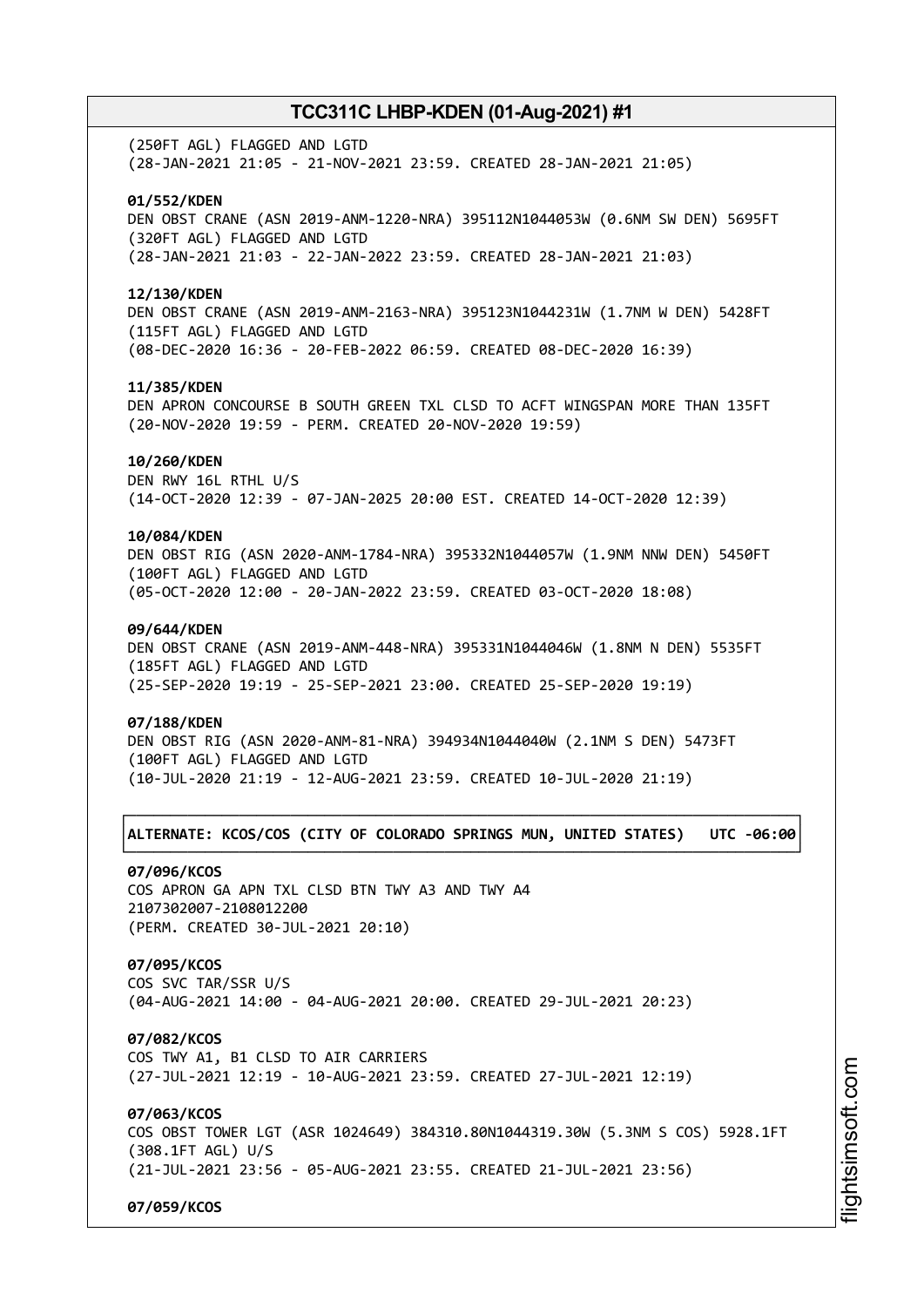COS OBST CRANE (ASN 2021-ANM-76-OE) 384745N1044339W (1.4NM WSW COS) 6209FT (195FT AGL) FLAGGED AND LGTD (18-JUL-2021 19:11 - 18-DEC-2021 01:00. CREATED 18-JUL-2021 19:11) **1/1164/KCOS** COS IAP CITY OF COLORADO SPRINGS MUNI, COLORADO SPRINGS, CO. RNAV (RNP) Z RWY 35L, AMDT 1A... RNP 0.15 DA 6415/HAT 340 ALL CATS, VISIBILITY ALL CATS 1/2. RNP 0.30 DA 6448/HAT 373 ALL CATS, VISBILITY ALL CATS 5/8. CHANGE INOP NOTE TO READ: FOR INOP MALSR INCREASE RNP 0.15 AND RNP 0.30 VISIBILITY ALL CATS TO 1 SM. TEMPORARY CRANES 6209FT MSL BEGINNING 3395FT W OF RWY 35L (2021-ANM-75/76/78-OE). 2107161611-2201011611EST (PERM. CREATED 16-JUL-2021 16:11) **1/1163/KCOS** COS IAP CITY OF COLORADO SPRINGS MUNI, COLORADO SPRINGS, CO. RNAV (GPS) Y RWY 35L, AMDT 1B... LNAV/VNAV DA 6420/HAT 345 ALL CATS, VISIBILITY ALL CATS 5/8. LNAV MDA 6540/HAT 465 ALL CATS, VISIBILITY CATS C/D 1. VDP 1.33 NM TO RW35L. CHANGE INOP NOTE TO READ: FOR INOP MALSR INCREASE LNAV/VNAV VISIBILITY ALL CATS TO 1 SM, INCREASE LNAV VISIBILITY CATS A/B TO 1 SM, CATS C/D VISBILITY TO 1 3/8 SM. TEMPORARY CRANES 6209 MSL BEGINNING 3395FT W OF RWY 35L (2021-ANM-75/76/78-OE). 2107161611-2201011611EST (PERM. CREATED 16-JUL-2021 16:11) **07/028/KCOS** COS OBST CRANE (ASN 2020-ANM-3156-NRA) 384655N1044127W (1.5NM SSE COS) 6221FT (135FT AGL) FLAGGED AND LGTD (06-JUL-2021 13:06 - 10-SEP-2021 23:59. CREATED 06-JUL-2021 13:06) **06/130/KCOS** COS TWY A3, C3 EDGE MARKINGS NOT STD (28-JUN-2021 20:52 - 10-AUG-2021 13:00. CREATED 28-JUN-2021 20:52) **06/129/KCOS** COS RWY 17R/35L CLSD (28-JUN-2021 20:46 - 10-AUG-2021 13:00. CREATED 28-JUN-2021 20:46) **06/128/KCOS** COS TWY G BTN RWY 17R/35L AND TWY C3 CLSD (28-JUN-2021 20:44 - 10-AUG-2021 13:00. CREATED 28-JUN-2021 20:44) **06/127/KCOS** COS TWY C1, C2, C5, C6, C7, TWY C BTN TWY H AND TWY C7 CLSD (28-JUN-2021 20:43 - 10-AUG-2021 13:00. CREATED 28-JUN-2021 20:43) **06/126/KCOS** COS TWY A5, A6, A7, TWY A BTN SOUTH GA TXL AND TWY A7, TWY A2 BTN RWY 17R/35L AND TWY A, TWY A4 BTN RWY 17R/35L AND TWY A CLSD (28-JUN-2021 20:43 - 10-AUG-2021 13:00. CREATED 28-JUN-2021 20:43) **06/085/KCOS** COS TWY E2 SFC PAINTED HLDG PSN SIGNS FOR RWY 17L/35R FADED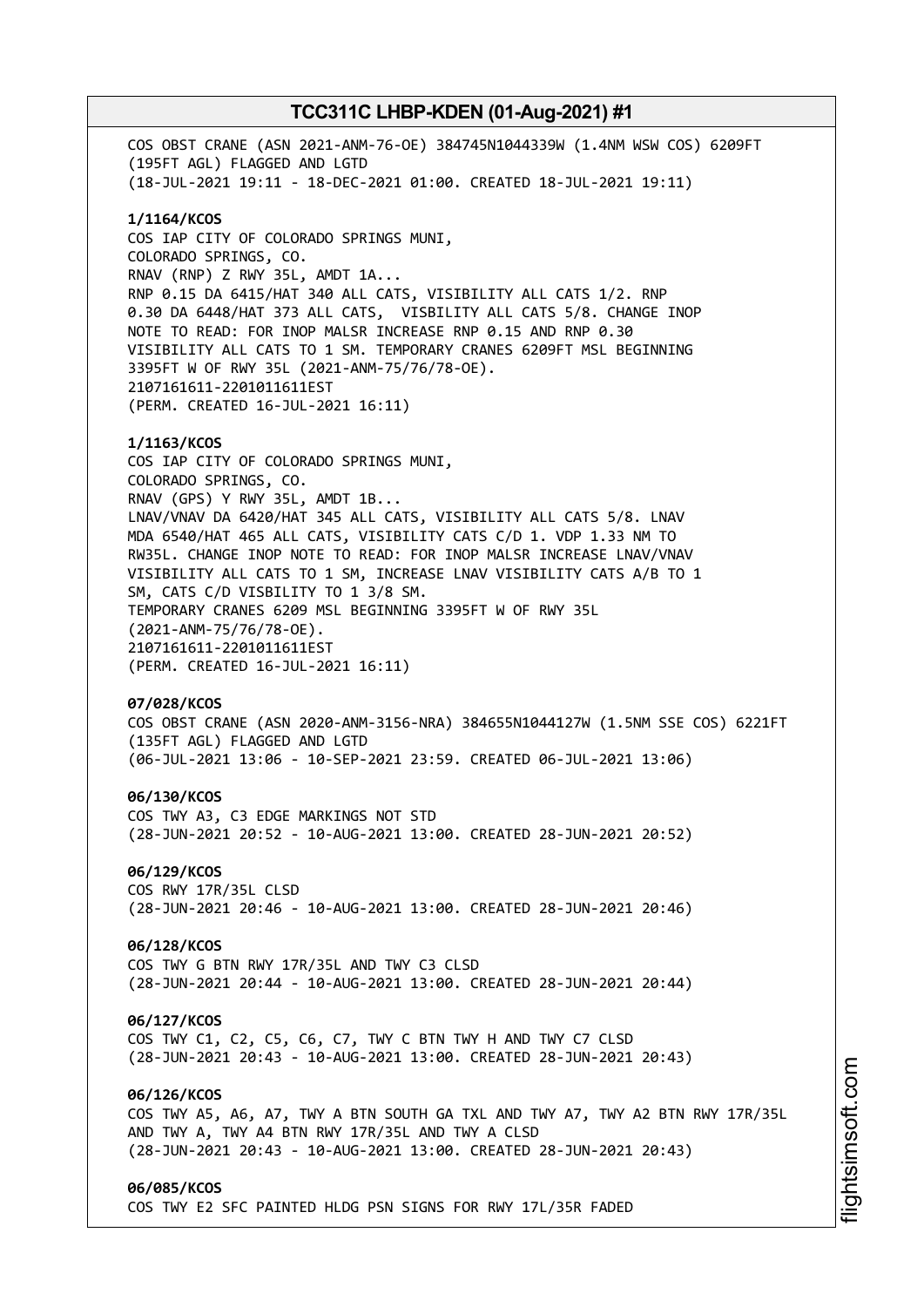(24-JUN-2021 20:22 - 30-SEP-2021 23:00 EST. CREATED 24-JUN-2021 20:22) **06/067/KCOS** COS OBST CRANE (ASN 2020-ANM-2424-NRA) 384641N1044146W (1.7NM S COS) 6351FT (300FT AGL) FLAGGED AND LGTD (14-JUN-2021 16:53 - 01-NOV-2021 06:00. CREATED 14-JUN-2021 16:53) **05/072/KCOS** COS RWY 35L ALS U/S (11-MAY-2021 14:00 - 23-AUG-2021 23:00. CREATED 11-MAY-2021 02:05)

**05/071/KCOS** COS RWY 35L PAPI U/S (11-MAY-2021 14:00 - 23-AUG-2021 23:00. CREATED 11-MAY-2021 01:58)

#### **05/070/KCOS**

COS NAV ILS RWY 35L PETEY LOM U/S (11-MAY-2021 14:00 - 23-AUG-2021 23:00. CREATED 11-MAY-2021 01:55)

## **05/069/KCOS**

COS NAV ILS RWY 35L OM U/S (11-MAY-2021 14:00 - 23-AUG-2021 23:00. CREATED 11-MAY-2021 01:53)

## **05/068/KCOS**

COS NAV ILS RWY 35L U/S (11-MAY-2021 14:00 - 23-AUG-2021 23:00. CREATED 11-MAY-2021 01:50)

┌──────────────────────────────────────────────────────────────────────────────┐

└──────────────────────────────────────────────────────────────────────────────┘

#### │**LHCC (BUDAPEST FIR/UIR)** │

**A3513/21/LHCC** CHECKLIST YEAR=2021 0909 0910 0911 0912 0924 0931 0933 0935 0951 0952 1286 1293 2070 2081 2091 2120 2124 2130 2171 2277 2330 2332 2347 2349 2439 2466 2473 2640 2683 2810 2820 2822 2824 2830 2833 2834 2835 2838 2839 2841 2842 2843 2844 2845 2853 2862 2863 2864 2865 2866 2867 2873 2874 2875 2877 2878 2880 2882 2886 2887 2888 2889 2891 2893 2894 2895 2898 2900 2901 2902 2956 2957 2958 2963 2964 2969 2970 2976 2978 2987 2989 3009 3010 3012 3014 3018 3020 3023 3024 3027 3029 3030 3031 3046 3047 3050 3051 3109 3140 3141 3159 3160 3161 3174 3176 3188 3190 3215 3218 3219 3220 3224 3225 3228 3231 3232 3234 3235 3236 3237 3244 3245 3256 3270 3271 3272 3273 3274 3275 3277 3278 3279 3280 3283 3284 3285 3286 3287 3288 3289 3290 3291 3292 3293 3295 3296 3297 3298 3299 3300 3305 3332 3333 3334 3335 3337 3338 3339 3340 3341 3342 3343 3344 3345 3346 3347 3349 3358 3359 3375 3376 3378 3379 3380 3381 3382 3383 3385 3386 3387 3388 3389 3390 3391 3392 3393 3394 3395 3397 3398 3399 3400 3401 3402 3403 3404 3405 3406 3407 3418 3419 3421 3422 3423 3424 3426 3427 3428 3429 3430 3432 3433 3434 3435 3436 3437 3440 3441 3442 3443 3444 3446 3447 3448 3449 3450 3451 3452 3453 3454 3455 3456 3458 3459 3460 3461 3462 3463 3464 3465 3466 3467 3469 3472 3477 3478 3479 3480 3481 3482 3483 3484 3485 3486 3488 3489 3490 3491 3492 3496 3502 3503 3504 3505 3506 3510 3512 (01-AUG-2021 06:07 - 01-SEP-2021 06:07 EST. CREATED 01-AUG-2021 06:30)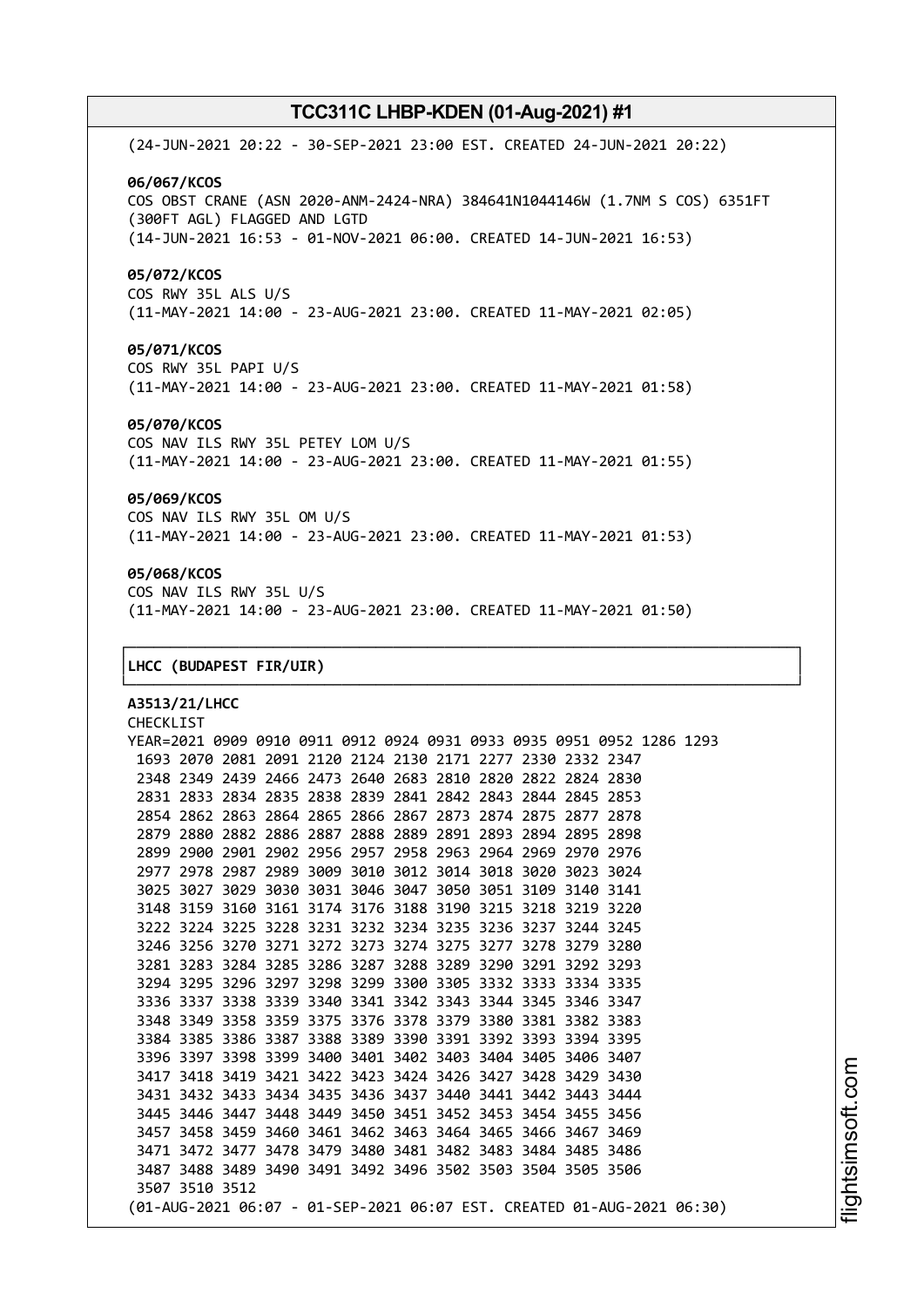**A3513/21/LHCC** LATEST PUBLICATIONS AIP AIRAC AMDT IFR 005/2021 EFFECTIVE DATE 12 AUG 21 AIP AIRAC AMDT MIL 003/2021 EFFECTIVE DATE 17 JUN 21 AIP AIRAC SUP IFR 001/2020 EFFECTIVE DATE 03 DEC 20 AIP AIRAC SUP MIL 001/2019 EFFECTIVE DATE 25 APR 19 AIP SUP IFR 001/2016 EFFECTIVE DATE 01 JUN 16 AIC IFR A003/2021 EFFECTIVE DATE 21 JUL 21 AIC IFR N001/2003 EFFECTIVE DATE 01 JAN 03 AIC CHECKLIST AIP IFR A002/2021 A003/2021 SUP CHECKLIST AIP IFR 001/2020 (01-AUG-2021 06:07 - 01-SEP-2021 06:07 EST. CREATED 01-AUG-2021 06:30) **M0371/21/LHCC** CHECKLIST YEAR=2021 0033 0034 0036 0038 0068 0233 0238 0242 0245 0248 0250 0255 0256 0257 0260 0261 0262 0264 0269 0279 0280 0281 0282 0284 0285 0287 0291 0317 0332 0334 0335 0336 0337 0340 0342 0361 0362 0368 0369 0370 LATEST PUBLICATIONS AIP AIRAC AMDT IFR 005/2021 EFFECTIVE DATE 12 AUG 21 AIP AIRAC AMDT MIL 003/2021 EFFECTIVE DATE 17 JUN 21 AIP AIRAC SUP IFR 001/2020 EFFECTIVE DATE 03 DEC 20 AIP AIRAC SUP MIL 001/2019 EFFECTIVE DATE 25 APR 19 AIP SUP IFR 001/2016 EFFECTIVE DATE 01 JUN 16 AIC IFR A003/2021 EFFECTIVE DATE 21 JUL 21 AIC IFR N001/2003 EFFECTIVE DATE 01 JAN 03 AIC CHECKLIST AIP IFR A002/2021 A003/2021 AIP VFR **NTL** AIP MIL NIL SUP CHECKLIST AIP IFR 001/2020 AIP VFR NIL AIP MIL **NTI** (01-AUG-2021 06:09 - 01-SEP-2021 06:09 EST. CREATED 01-AUG-2021 06:10) **B0251/21/LHCC** CHECKLIST YEAR=2021 0076 0154 0184 0185 0186 0187 0191 0246 LATEST PUBLICATIONS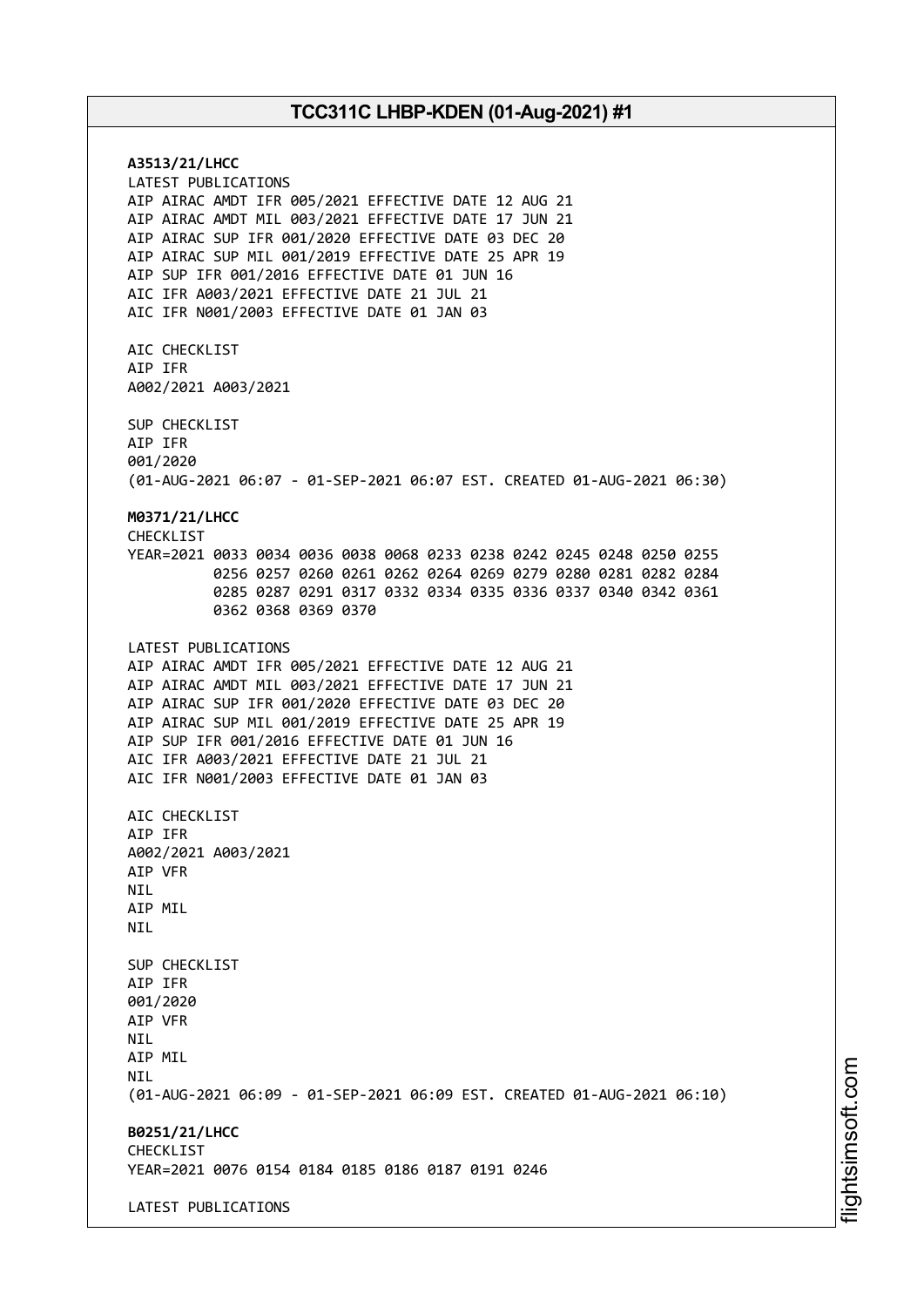AIP AIRAC AMDT IFR 005/2021 EFFECTIVE DATE 12 AUG 21 AIP AIRAC AMDT MIL 003/2021 EFFECTIVE DATE 17 JUN 21 AIP AIRAC SUP IFR 001/2020 EFFECTIVE DATE 03 DEC 20 AIP AIRAC SUP MIL 001/2019 EFFECTIVE DATE 25 APR 19 AIP SUP IFR 001/2016 EFFECTIVE DATE 01 JUN 16 AIC IFR A003/2021 EFFECTIVE DATE 21 JUL 21 AIC IFR N001/2003 EFFECTIVE DATE 01 JAN 03 AIC CHECKLIST AIP IFR A002/2021 A003/2021 AIP VFR NIL AIP MIL NIL SUP CHECKLIST AIP IFR 001/2020 AIP VFR NIL AIP MIL NIL (01-AUG-2021 06:07 - 01-SEP-2021 06:07 EST. CREATED 01-AUG-2021 06:09) **K0009/21/LHCC** CHECKLIST YEAR=2015 0002 YEAR=2016 NIL YEAR=2017 NIL YEAR=2018 NIL YEAR=2019 NIL YEAR=2020 NIL YEAR=2021 NIL LATEST PUBLICATIONS AIP AIRAC AMDT IFR 005/2021 EFFECTIVE DATE 12 AUG 21 AIP AIRAC AMDT MIL 003/2021 EFFECTIVE DATE 17 JUN 21 AIP AIRAC SUP IFR 001/2020 EFFECTIVE DATE 03 DEC 20 AIP AIRAC SUP MIL 001/2019 EFFECTIVE DATE 25 APR 19 AIP SUP IFR 001/2016 EFFECTIVE DATE 01 JUN 16 AIC IFR A003/2021 EFFECTIVE DATE 21 JUL 21 AIC IFR N001/2003 EFFECTIVE DATE 01 JAN 03 AIC CHECKLIST AIP IFR A002/2021 A003/2021 AIP VFR NIL AIP MIL NIL SUP CHECKLIST AIP IFR 001/2020 AIP VFR NIL AIP MIL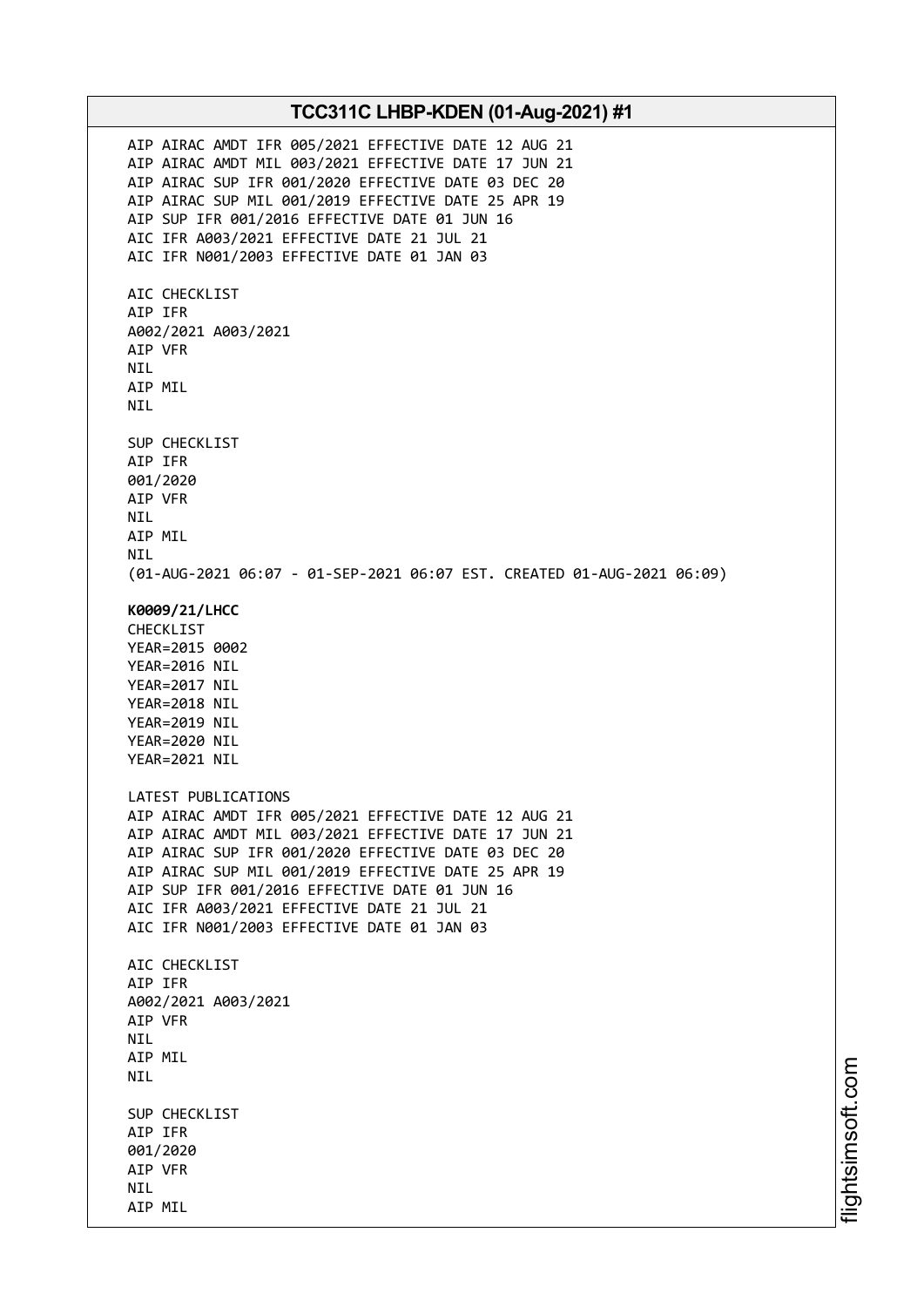**NTI** (01-AUG-2021 06:02 - 01-SEP-2021 06:02 EST. CREATED 01-AUG-2021 06:05) **M0370/21/LHCC** SAR HELICOPTER IN WEST SECTOR IS NOT AVBL FOR ALERTING. EAST SECTOR SAR AT LHSN IS RESPONSIBLE IN LHCC FIR. (02-AUG-2021 06:00 - 02-AUG-2021 10:00. CREATED 30-JUL-2021 15:16) **A3496/21/LHCC** SAR HELICOPTER IN WEST SECTOR IS NOT AVBL FOR ALERTING. EAST SECTOR SAR AT LHSN IS RESPONSIBLE IN LHCC FIR. (02-AUG-2021 06:00 - 02-AUG-2021 10:00. CREATED 30-JUL-2021 15:14) **A3492/21/LHCC** UNMANNED AIRCRAFT WILL TAKE PLACE WITHIN AREA BOUNDED BY THE FOLLOWING COORD POINTS: 470856N0184908E 470842N0184816E 470748N0184850E 470813N0184948E 470856N0184908E (IVANCSA). FURTHER INFO ABOUT THE ACTUAL OPR HR VIA TEL: +36 20 415 1370. GND-700FT AMSL 0500-1800 (23-AUG-2021 05:00 - 29-AUG-2021 18:00. CREATED 29-JUL-2021 17:39) **A3491/21/LHCC** UNMANNED AIRCRAFT WILL TAKE PLACE WITHIN AREA BOUNDED BY THE FOLLOWING COORD POINTS: 473857N0173647E 473725N0173432E 472858N0172809E 472439N0172558E 472103N0172617E 472040N0172917E 472259N0172841E 473046N0173242E 473702N0173529E 473839N0173729E 473857N0173647E (PAPA-GYOR). FURTHER INFO ABOUT THE ACTUAL OPR HR VIA TEL: +36 20 433 3587. GND-800FT AMSL (23-AUG-2021 00:00 - 29-AUG-2021 23:59. CREATED 29-JUL-2021 17:35) **A3490/21/LHCC** UNMANNED AIRCRAFT WILL TAKE PLACE WITHIN AREA BOUNDED BY THE FOLLOWING COORD POINTS: 455249N0183153E 455637N0183042E 455645N0183242E 455433N0183308E 455433N0183406E 455545N0183408E 455425N0183522E 455249N0183153E (MAROK). FURTHER INFO ABOUT THE ACTUAL OPR HR VIA TEL: +36 20 433 3587. GND-800FT AMSL (21-AUG-2021 00:00 - 27-AUG-2021 23:59. CREATED 29-JUL-2021 17:31)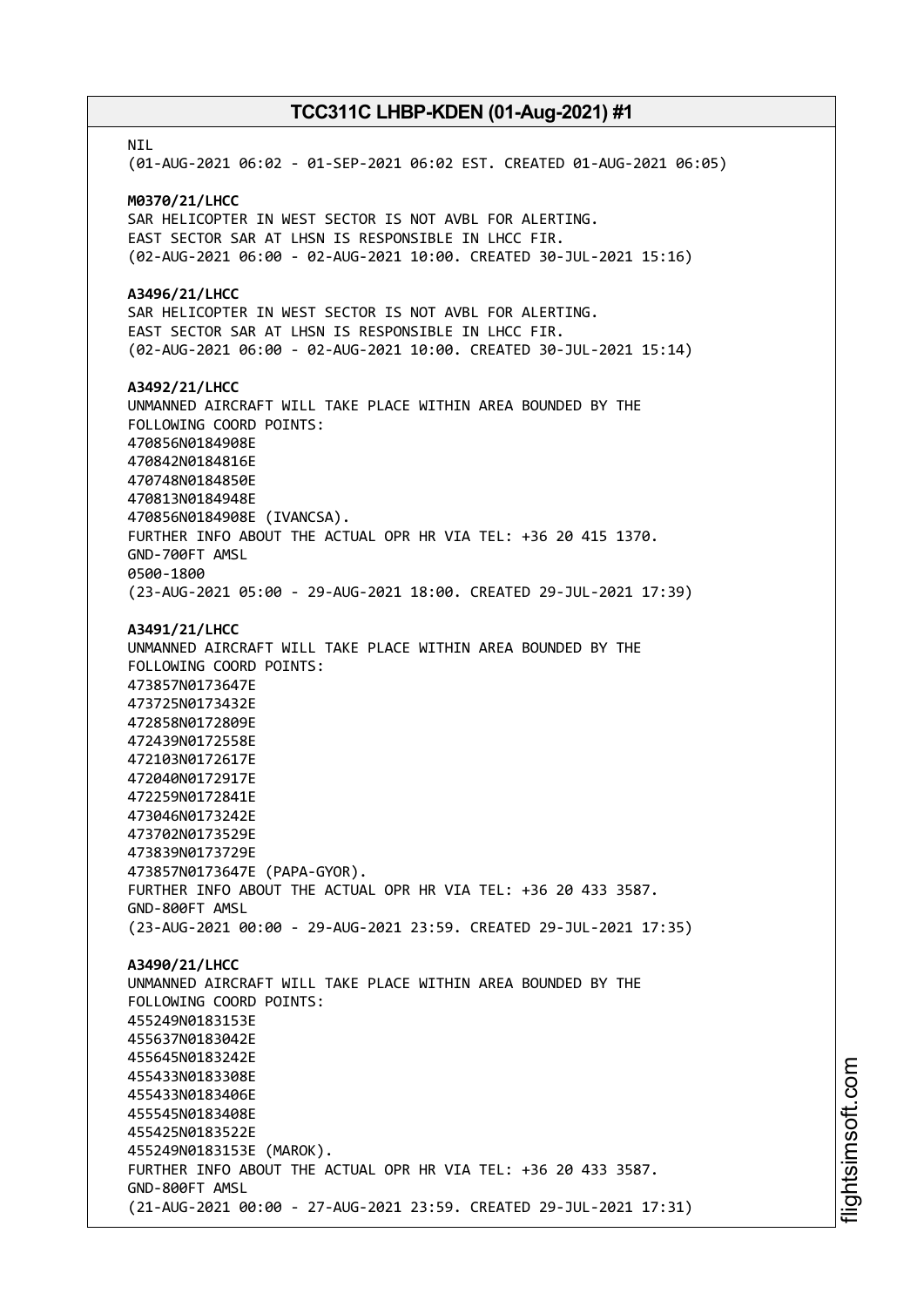**A3489/21/LHCC** UNMANNED AIRCRAFT WILL TAKE PLACE WITHIN 100M RADIUS CENTERED AT COORD POINT 473248N 0190427E (BUDAPEST, BABER U.). FURTHER INFO ABOUT THE ACTUAL OPR HR VIA TEL: +36 30 966 4324. GND-1000FT AMSL (21-AUG-2021 00:00 - 27-AUG-2021 23:59. CREATED 29-JUL-2021 17:29) **A3488/21/LHCC** UNMANNED AIRCRAFT WILL TAKE PLACE WITHIN AREA BOUNDED BY THE FOLLOWING COORD POINTS: 472941N0190256E 472953N0190249E 472956N0190305E 472942N0190311E 472941N0190256E (BUDAPEST, BELGRAD RKP.). FURTHER INFO ABOUT THE ACTUAL OPR HR VIA TEL: +36 30 966 4324. GND-1000FT AMSL (21-AUG-2021 00:00 - 27-AUG-2021 23:59. CREATED 29-JUL-2021 17:26) **A3487/21/LHCC** UNMANNED AIRCRAFT WILL TAKE PLACE WITHIN 600M RADIUS CENTERED AT COORD POINT 471020N 0182452E (SZEKESFEHERVAR). FURTHER INFO ABOUT THE ACTUAL OPR HR VIA TEL: +36 20 489 9809. GND-1000FT AMSL (20-AUG-2021 00:00 - 26-AUG-2021 23:59. CREATED 29-JUL-2021 17:23) **A3486/21/LHCC** UNMANNED AIRCRAFT WILL TAKE PLACE WITHIN AREA BOUNDED BY THE FOLLOWING COORD POINTS: 462444N0201849E 462501N0201851E 462503N0201905E 462443N0201907E 462444N0201849E (HODMEZOVASARHELY). FURTHER INFO ABOUT THE ACTUAL OPR HR VIA TEL: +36 30 464 4932. GND-120M AGL (18-AUG-2021 09:00 - 23-AUG-2021 23:50. CREATED 29-JUL-2021 17:20) **A3485/21/LHCC** UNMANNED AIRCRAFT WILL TAKE PLACE WITHIN AREA BOUNDED BY THE FOLLOWING COORD POINTS: 473653N0212147E 473628N0212126E 473324N0213001E 473230N0213504E 473007N0213521E 473107N0213746E 473114N0213740E 473035N0213548E 473241N0213519E 473325N0213056E 473653N0212147E (BALMAZUJVAROS). FURTHER INFO ABOUT THE ACTUAL OPR HR VIA TEL: +36 20 509 4439. GND-1000FT AMSL 0500-1700 (23-AUG-2021 05:00 - 29-AUG-2021 17:00. CREATED 29-JUL-2021 17:18)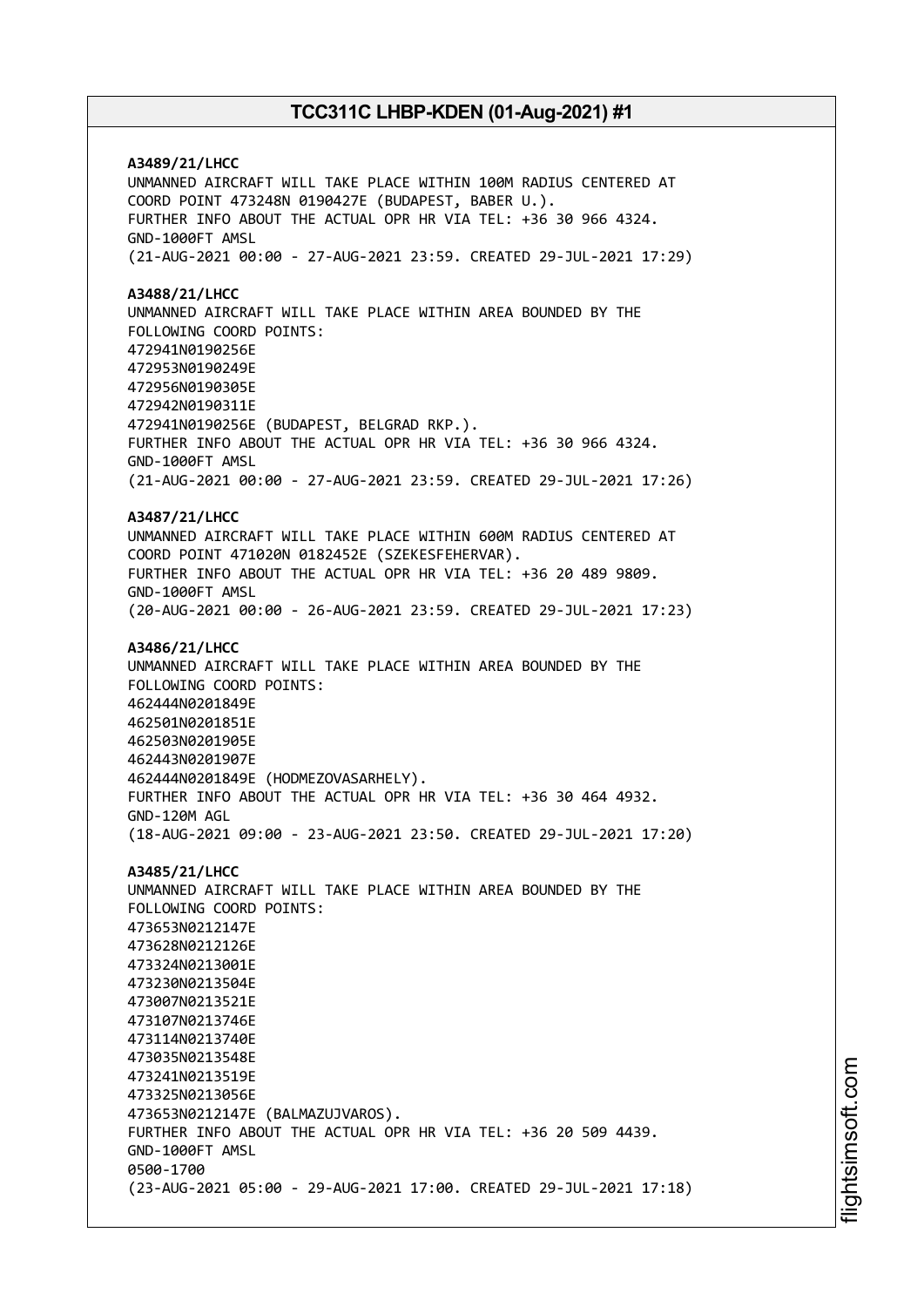**A3484/21/LHCC** UNMANNED AIRCRAFT WILL TAKE PLACE WITHIN AREA BOUNDED BY THE FOLLOWING COORD POINTS: 472931N0190229E 472955N0190153E 473005N0190235E 472937N0190250E 472931N0190229E (BUDAPEST, BUDAI VAR). FURTHER INFO ABOUT THE ACTUAL OPR HR VIA TEL: +36 30 821 2323. GND-1000FT AMSL 0430-2030 (23-AUG-2021 04:30 - 29-AUG-2021 20:30. CREATED 29-JUL-2021 17:17) **A3483/21/LHCC** UNMANNED AIRCRAFT WILL TAKE PLACE WITHIN AREA BOUNDED BY THE FOLLOWING COORD POINTS: 472746N0190335E 472748N0190306E 472811N0190308E 472808N0190343E 472746N0190335E (BUDAPEST, DOMBOVARI UT). FURTHER INFO ABOUT THE ACTUAL OPR HR VIA TEL: +36 30 966 4324. GND-1500FT AMSL (21-AUG-2021 00:00 - 27-AUG-2021 23:59. CREATED 29-JUL-2021 17:16) **A3482/21/LHCC** TEMPORARY RESTRICTED AREA ESTABLISHED DUE TO MILITARY AND UNMANNED AIRCRAFT OPERATIONS WITHIN AREA BOUNDED BY THE FOLLOWING COORD POINTS: 475843N0222828E 480307N0225204E STATE BORDER 482401N0220925E 482307N0220906E 481305N0220456E 475953N0220450E 475705N0221858E 475843N0222828E (MAGYAR-UKRAN HATARSZAKASZ). FURTHER INFO ABOUT THE ACTUAL OPR HR VIA TEL: +36 20 167 4757. GND-1500FT AMSL (17-AUG-2021 00:00 - 23-AUG-2021 23:59. CREATED 29-JUL-2021 17:15) **A3481/21/LHCC** UNMANNED AIRCRAFT WILL TAKE PLACE WITHIN 300M RADIUS CENTERED AT COORD POINT 472830N 0190542E (BUDAPEST, GROUPAMA ARENA). FURTHER INFO ABOUT THE ACTUAL OPR HR VIA TEL: +36 20489 9809. GND-1200FT AMSL 20 0900-2359, 21-26 0000-2359 (20-AUG-2021 09:00 - 26-AUG-2021 23:59. CREATED 29-JUL-2021 17:15) **A3480/21/LHCC** UNMANNED AIRCRAFT WILL TAKE PLACE WITHIN 2600M RADIUS CENTERED AT COORD POINT 465306N 0164717E (ZALAEGERSZEG, REPULOTER). FURTHER INFO ABOUT THE ACTUAL OPR HR VIA TEL: +36 70 318 7378. GND-2500FT AMSL 0400-1900 (20-AUG-2021 04:00 - 26-AUG-2021 19:00. CREATED 29-JUL-2021 17:15)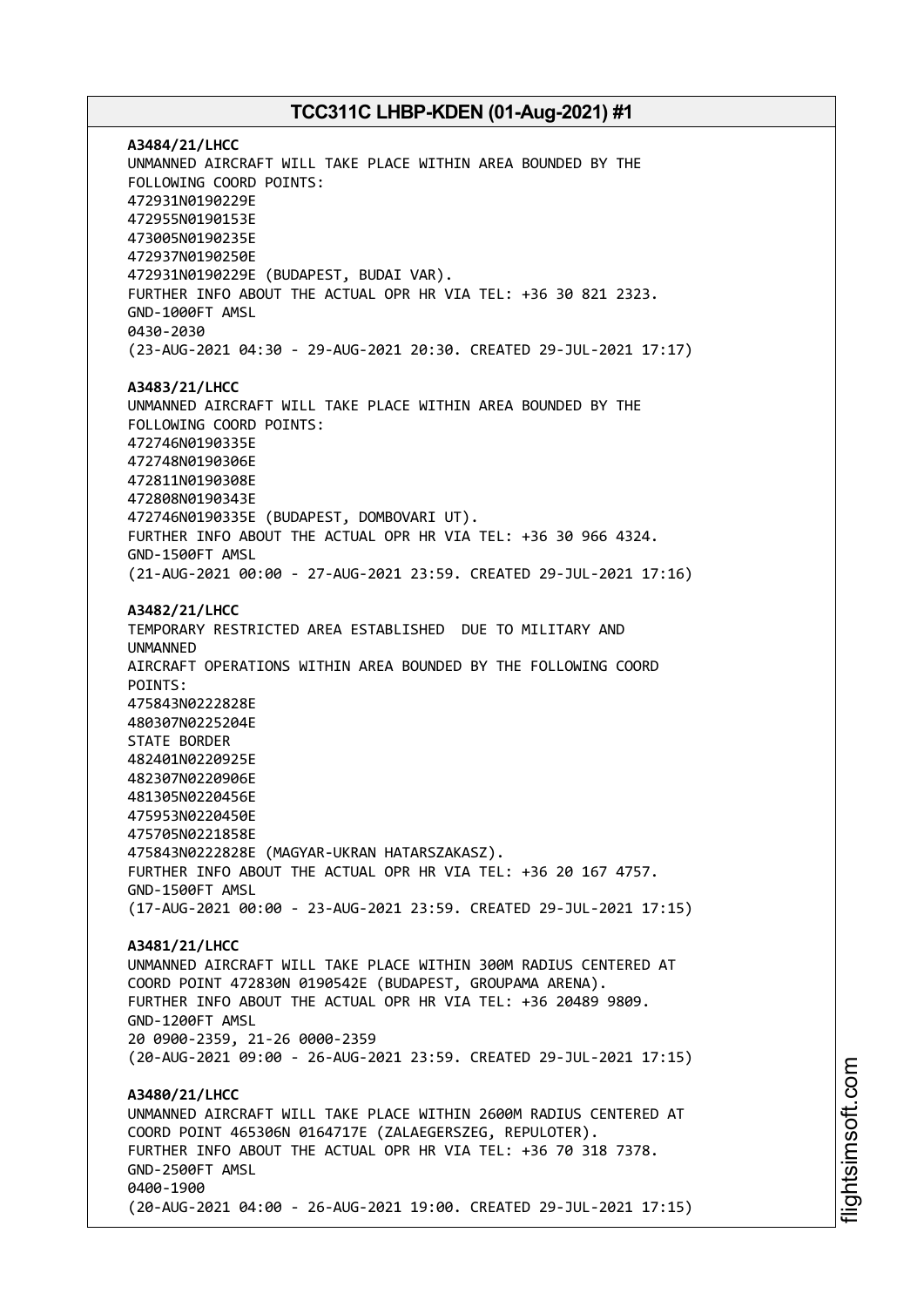**A3479/21/LHCC** UNMANNED AIRCRAFT WILL TAKE PLACE WITHIN AREA BOUNDED BY THE FOLLOWING COORD POINTS: 465119N0194136E 465206N0194109E 465216N0194147E 465130N0194216E 465119N0194136E (KECSKEMET). FURTHER INFO ABOUT THE ACTUAL OPR HR VIA TEL: +36 70 270 4578. GND-1300FT AMSL 0600-1800 (19-AUG-2021 06:00 - 25-AUG-2021 18:00. CREATED 29-JUL-2021 17:15) **A3478/21/LHCC** UNMANNED AIRCRAFT WILL TAKE PLACE WITHIN 400M RADIUS CENTERED AT COORD POINT 470828N 0182509E (SZEKESFEHERVAR). FURTHER INFO ABOUT THE ACTUAL OPR HR VIA TEL: +36 20 953 0255. GND-600FT AMSL 0500-1800 (05-AUG-2021 05:00 - 11-AUG-2021 18:00. CREATED 29-JUL-2021 17:13) **A3477/21/LHCC** UNMANNED AIRCRAFT WILL TAKE PLACE WITHIN AREA BOUNDED BY THE FOLLOWING COORD POINTS: 474053N0173709E 474130N0173746E 474223N0173954E 474215N0174006E 474059N0173807E 474045N0173721E 474053N0173709E (GYOR). FURTHER INFO ABOUT THE ACTUAL OPR HR VIA TEL: +36 70 310 8146. GND-1500FT AMSL 0300-2100 (01-AUG-2021 03:00 - 05-AUG-2021 21:00. CREATED 29-JUL-2021 17:13) **M0368/21/LHCC** AIRAC EFFECTIVE DATE 09 SEP 2021 NIL. (09-SEP-2021 00:00 - 22-SEP-2021 23:59. CREATED 29-JUL-2021 14:06) **A3472/21/LHCC** AIRAC EFFECTIVE DATE 09 SEP 2021 NIL. (09-SEP-2021 00:00 - 22-SEP-2021 23:59. CREATED 29-JUL-2021 08:07) **A3471/21/LHCC** UNMANNED AIRCRAFT WILL TAKE PLACE WITHIN AREA BOUNDED BY THE FOLLOWING COORD POINTS: 471519N0183815E 471350N0183949E 471306N0183603E 471416N0183521E 471519N0183815E (NADAP). FURTHER INFO ABOUT THE ACTUAL OPR HR VIA TEL: +36 70 616 9735. GND-120M AGL (10-AUG-2021 00:00 - 16-AUG-2021 23:59. CREATED 29-JUL-2021 07:07)

**A3467/21/LHCC**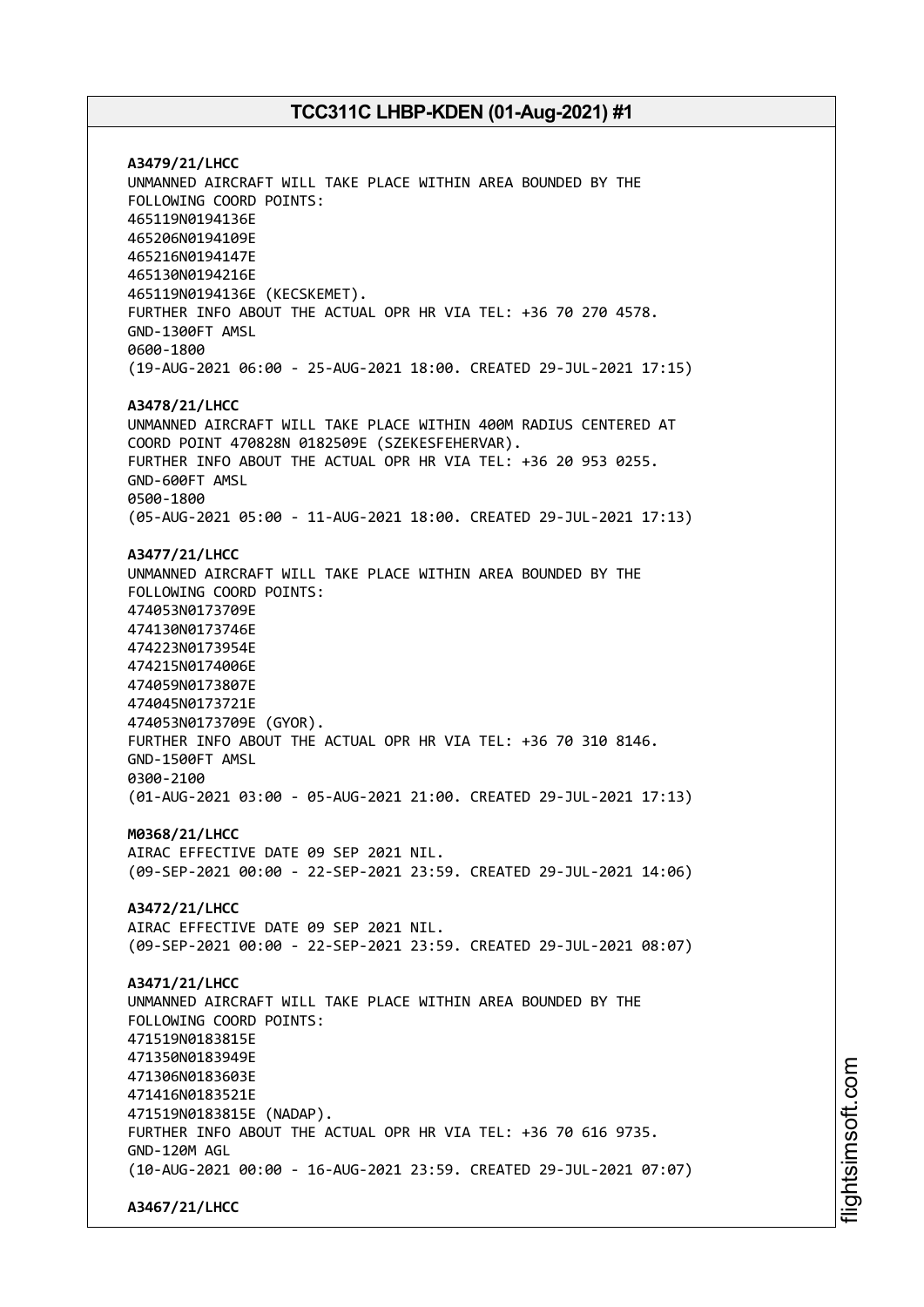UNMANNED ACFT WILL TAKE PLACE WITHIN 200M RADIUS CENTERED AT COORD POINT 482126N 0213422E (MEGYER-HEGYI TENGERSZEM). FURTHER INFO ABOUT THE ACTUAL OPR HR VIA TEL: +36 30 626 0325. GND-2500FT AMSL (16-AUG-2021 00:00 - 22-AUG-2021 23:59. CREATED 28-JUL-2021 19:31) **A3465/21/LHCC** UNMANNED ACFT WILL TAKE PLACE WITHIN 300M RADIUS CENTERED AT COORD POINT 472658N 0184513E (ETYEK). FURTHER INFO ABOUT THE ACTUAL OPR HR VIA TEL: +36 30 626 0325. GND-1100FT AMSL (09-AUG-2021 00:00 - 15-AUG-2021 23:59. CREATED 28-JUL-2021 19:30) **A3466/21/LHCC** UNMANNED ACFT WILL TAKE PLACE BOUNDED BY THE FOLLOWING COORD POINTS: 473726N0181907E 473849N0181824E 473920N0182008E 473757N0182115E 473726N0181907E (TATA). FURTHER INFO ABOUT THE ACTUAL OPR HR VIA TEL: +36 70 339 4345. GND-1000FT AMSL (16-AUG-2021 00:00 - 22-AUG-2021 23:59. CREATED 28-JUL-2021 19:30) **A3464/21/LHCC** UNMANNED ACFT WILL TAKE PLACE WITHIN 600M RADIUS CENTERED AT COORD POINT 472523N 0183523E(FELCSUT). FURTHER INFO ABOUT THE ACTUAL OPR HR VIA TEL: +36 30 626 0325. GND-900FT AMSL (09-AUG-2021 00:00 - 15-AUG-2021 23:59. CREATED 28-JUL-2021 19:29) **A3463/21/LHCC** UNMANNED ACFT WILL TAKE PLACE WITHIN 200M RADIUS CENTERED AT COORD POINT 471239N 0182706E (SZEKESFEHERVAR, BORY-VAR). FURTHER INFO ABOUT THE ACTUAL OPR HR VIA TEL: +36 30 626 0325. GND-900FT AMSL (09-AUG-2021 00:00 - 15-AUG-2021 23:59. CREATED 28-JUL-2021 19:29) **A3462/21/LHCC** UNMANNED ACFT WILL TAKE PLACE BOUNDED BY THE FOLLOWING COORD POINTS: 474803N0213124E 475115N0220203E 474336N0215923E 474242N0215341E 473859N0214159E 473826N0213938E 473745N0212800E 474803N0213124E (HAJDUDOROG) . FURTHER INFO ABOUT THE ACTUAL OPR HR VIA TEL: +36 30 574 4287. GND-3500FT AMSL (12-AUG-2021 00:00 - 13-AUG-2021 15:30. CREATED 28-JUL-2021 19:28) **A3461/21/LHCC** UNMANNED ACFT WILL TAKE PLACE BOUNDED BY THE FOLLOWING COORD POINTS: 472809N0214412E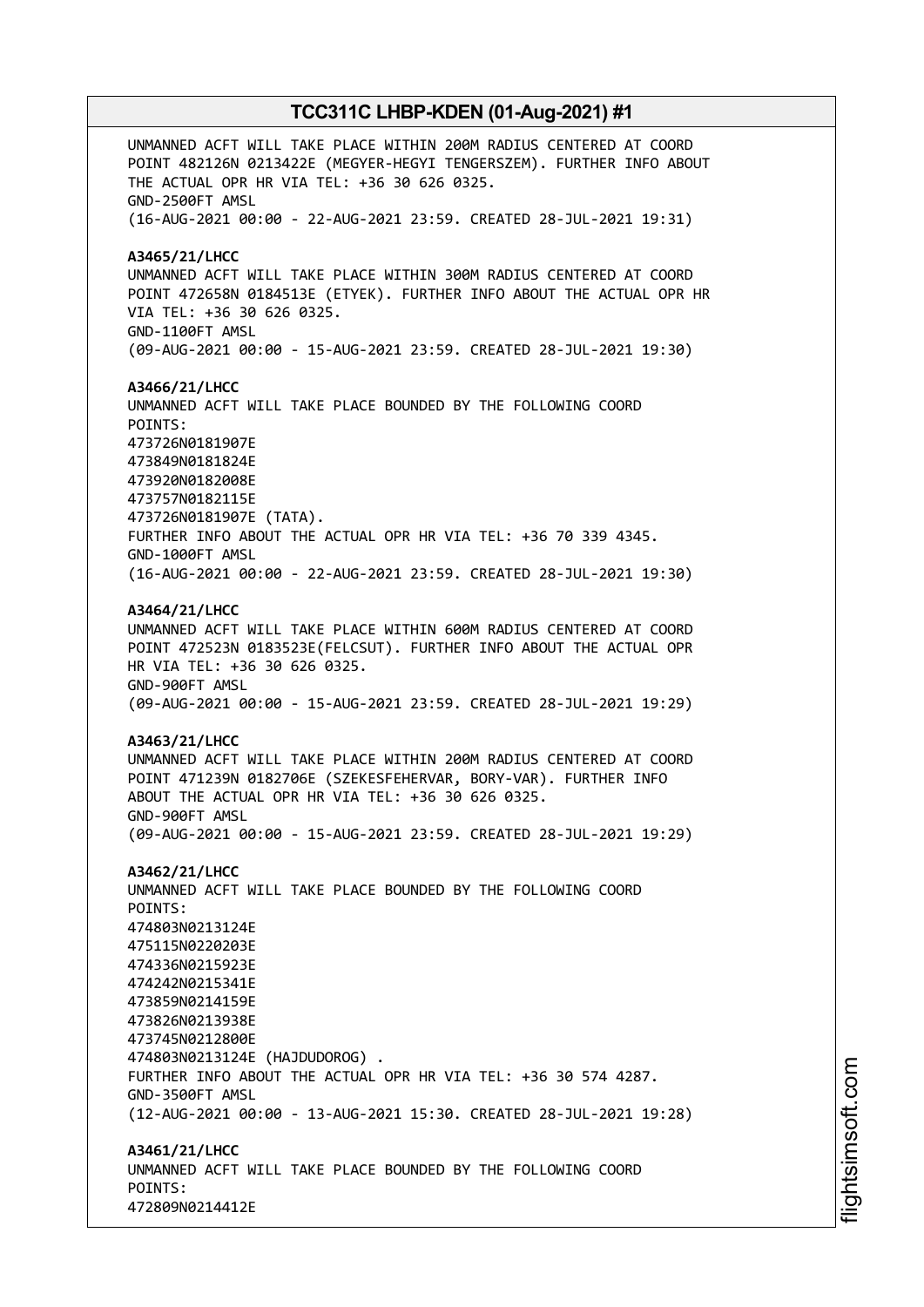473122N0214429E 473137N0214951E 473148N0214957E 473211N0214104E 473051N0214122E 472820N0214342E 472809N0214412E (DEBRECEN, NAGYCSERE - BANK). FURTHER INFO ABOUT THE ACTUAL OPR HR VIA TEL: +36 30 346 4446. GND-50M AGL 0600-1900 (16-AUG-2021 06:00 - 22-AUG-2021 19:00. CREATED 28-JUL-2021 19:27) **A3460/21/LHCC** UNMANNED ACFT WILL TAKE PLACE BOUNDED BY THE FOLLOWING COORD POINTS: 472922N0213601E 472956N0213711E 473000N0213759E 472910N0213750E 472836N0214108E 473329N0214052E 473411N0213447E 473139N0213220E 472922N0213601E (DEBREN, BELVAROS). FURTHER INFO ABOUT THE ACTUAL OPR HR VIA TEL: +36 30 346 4446. GND-50M AGL 0600-1900 (16-AUG-2021 06:00 - 22-AUG-2021 19:00. CREATED 28-JUL-2021 19:26) **A3459/21/LHCC** UNMANNED ACFT WILL TAKE PLACE BOUNDED BY THE FOLLOWING COORD POINTS: 473347N0214134E 473400N0213642E 473602N0213821E 473711N0214301E 473347N0214134E (DEBRECEN, MEHESZKERT). FURTHER INFO ABOUT THE ACTUAL OPR HR VIA TEL: +36 30 346 4446. GND-50M AGL 0600-1900 (16-AUG-2021 06:00 - 22-AUG-2021 19:00. CREATED 28-JUL-2021 19:26) **A3458/21/LHCC** UNMANNED ACFT WILL TAKE PLACE WITHIN 200M RADIUS CENTERED AT COORD POINT 480632N 0204708E (MISKOLC). FURTHER INFO ABOUT THE ACTUAL OPR HR VIA TEL: +36 30 626 0325. GND-1100FT AMSL (16-AUG-2021 00:00 - 19-AUG-2021 23:59. CREATED 28-JUL-2021 19:25) **A3457/21/LHCC** UNMANNED ACFT WILL TAKE PLACE BOUNDED BY THE FOLLOWING COORD POINTS: 473627N0213441E 473550N0213235E 473337N0213316E 473224N0212909E 473206N0212845E 473149N0213101E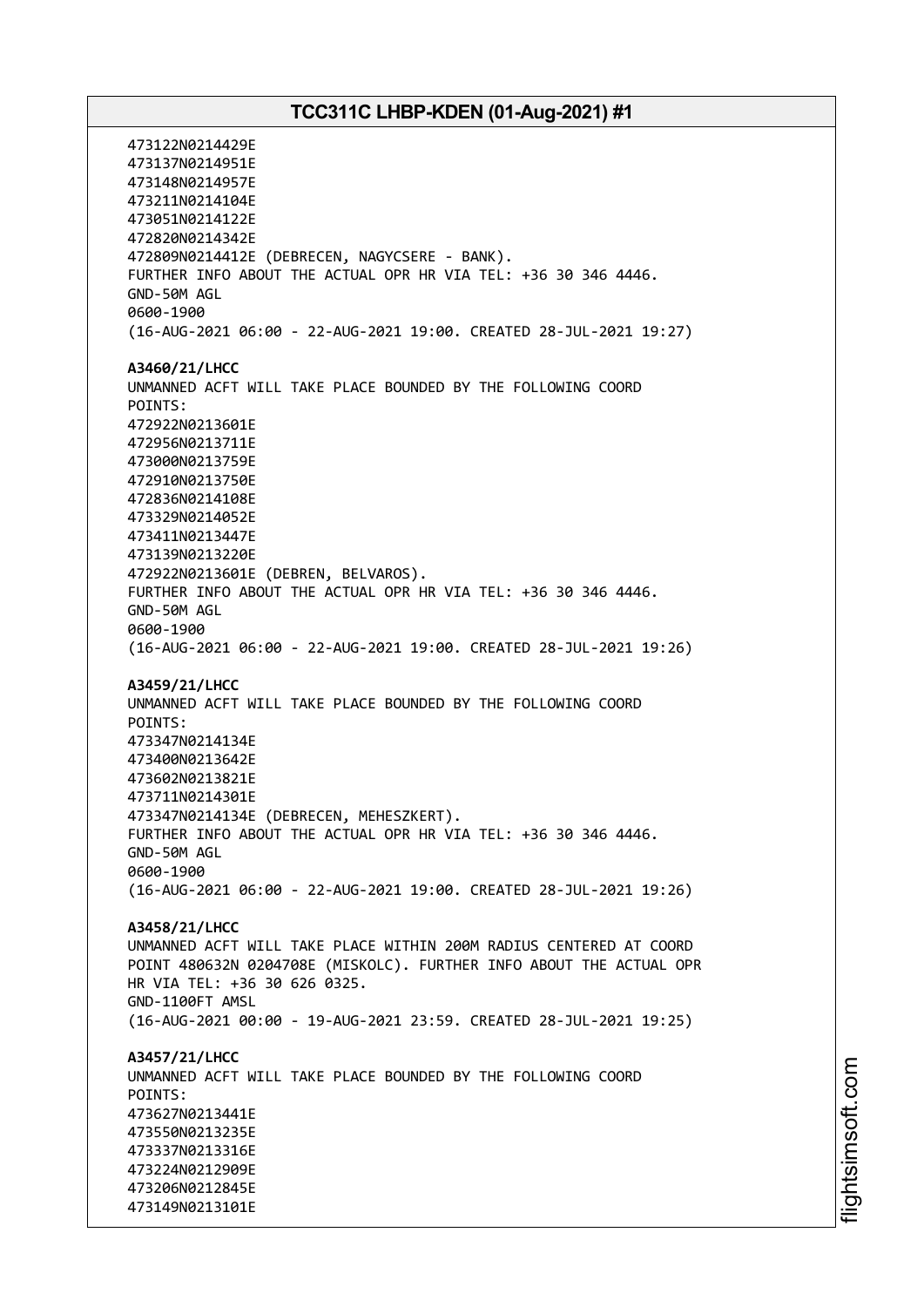473614N0213721E 473627N0213441E (DEBRECEN, ONDOD - JOZSA). FURTHER INFO ABOUT THE ACTUAL OPR HR VIA TEL: +36 30 346 4446. GND-50M AGL 0600-1900 (16-AUG-2021 06:00 - 22-AUG-2021 19:00. CREATED 28-JUL-2021 19:24) **A3456/21/LHCC** UNMANNED ACFT WILL TAKE PLACE WITHIN 600M RADIUS CENTERED AT COORD POINT 472949N 0182018E (MAJK). FURTHER INFO ABOUT THE ACTUAL OPR HR VIA TEL: +36 70 339 4345. GND-1100FT AMSL (16-AUG-2021 00:00 - 22-AUG-2021 23:59. CREATED 28-JUL-2021 19:23) **A3455/21/LHCC** UNMANNED ACFT WILL TAKE PLACE BOUNDED BY THE FOLLOWING COORD POINTS: 473857N0173647E 473725N0173432E 472858N0172809E 472439N0172558E 472103N0172617E 472040N0172917E 472259N0172841E 473046N0173242E 473702N0173529E 473839N0173729E 473857N0173647E (PAPA - GYOR). FURTHER INFO ABOUT THE ACTUAL OPR HR VIA TEL: +36 20 433 3587. GND-800FT AMSL (16-AUG-2021 00:00 - 22-AUG-2021 23:59. CREATED 28-JUL-2021 19:23) **A3454/21/LHCC** UNMANNED ACFT WILL TAKE PLACE BOUNDED BY THE FOLLOWING COORD POINTS: 472931N0190229E 472955N0190153E 473005N0190235E 472937N0190250E 472931N0190229E (BUDAPEST, BUDAI VAR). FURTHER INFO ABOUT THE ACTUAL OPR HR VIA TEL: +36 30 821 2323. GND-1000FT AMSL 16-18 21 22 0430-2030, 19 0430-1730 (16-AUG-2021 04:30 - 22-AUG-2021 20:30. CREATED 28-JUL-2021 19:22) **A3453/21/LHCC** UNMANNED AIRCRAFT WILL TAKE PLACE WITHIN AREA BOUNDED BY THE FOLLOWING COORD POINTS: 463402N0162958E 463708N0162729E 463847N0163353E 463355N0163618E 463402N0162958E (REDICS). FURTHER INFO ABOUT THE ACTUAL OPR HR VIA TEL: +36 30 626 2699. GND-120M AGL 0600-2000 (15-AUG-2021 06:00 - 21-AUG-2021 20:00. CREATED 28-JUL-2021 19:20)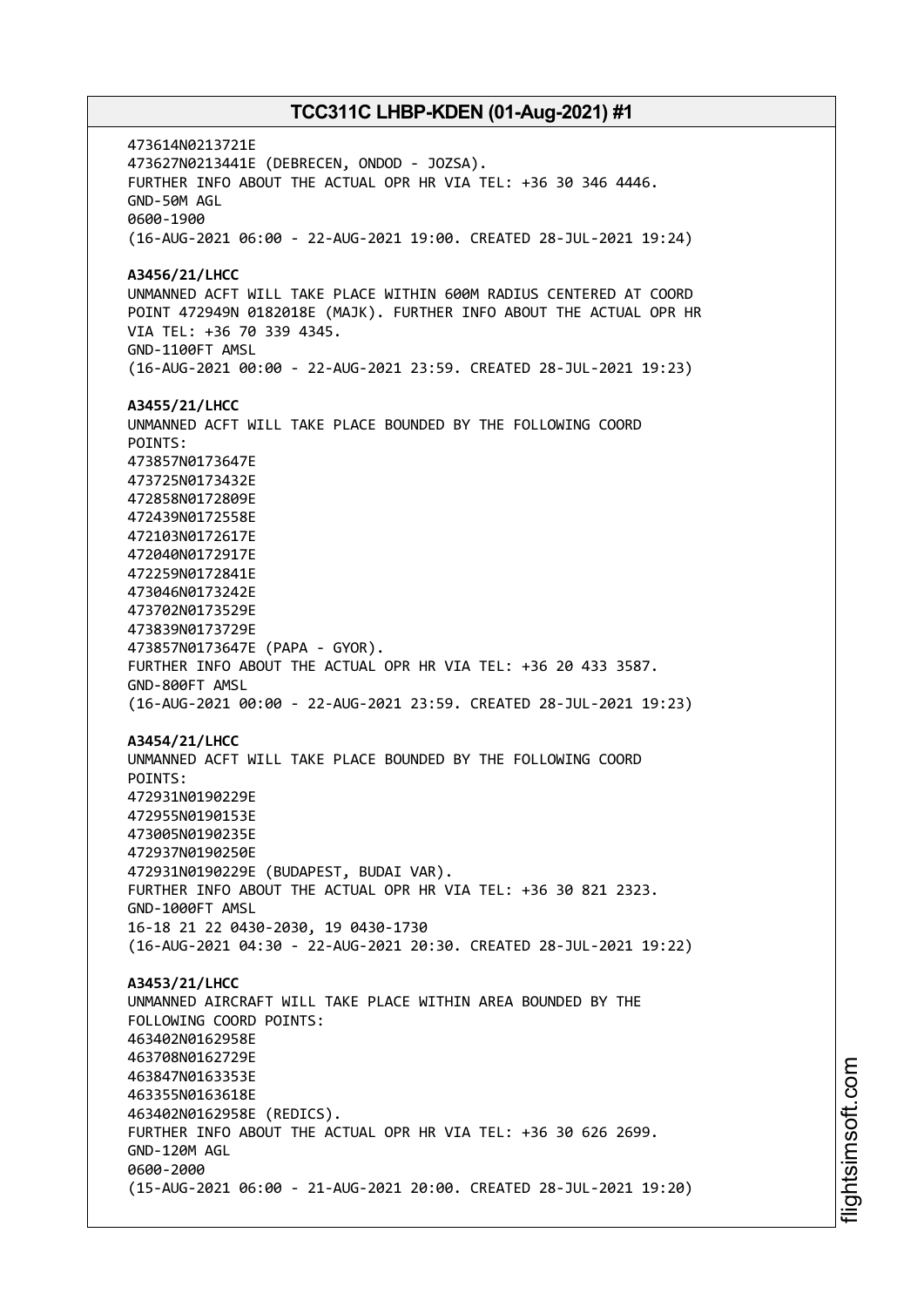**A3451/21/LHCC** UNMANNED AIRCRAFT WILL TAKE PLACE WITHIN 2600M RADIUS CENTERED AT COORD POINT 465306N 0164717E (ZALAEGERSZEG, REPULOTER). FURTHER INFO ABOUT THE ACTUAL OPR HR VIA TEL: +36 70 318 7378. GND-2500FT AMSL 0400-1900 (13-AUG-2021 04:00 - 19-AUG-2021 19:00. CREATED 28-JUL-2021 19:17) **A3452/21/LHCC** UNMANNED AIRCRAFT WILL TAKE PLACE WITHIN 300M RADIUS CENTERED AT COORD POINT 472830N 0190542E (BUDAPEST, GROUPAMA ARENA). FURTHER INFO ABOUT THE ACTUAL OPR HR VIA TEL: +36 20 489 9809. GND-1200FT AMSL (13-AUG-2021 00:00 - 19-AUG-2021 23:59. CREATED 28-JUL-2021 19:17) **A3450/21/LHCC** AEROBATICS WILL TAKE PLACE WITHIN 9400M RADIUS CENTERED AT COORD POINT 474004N 0213030E (HAJDUBOSZORMENY). FURTHER INFO ABOUT THE ACTUAL OPR HR VIA TEL: +36 20 968 6683. GND-3500FT AMSL (13-AUG-2021 16:00 - 15-AUG-2021 20:00. CREATED 28-JUL-2021 19:16) **A3449/21/LHCC** UNMANNED AIRCRAFT WILL TAKE PLACE WITHIN 600M RADIUS CENTERED AT COORD POINT 471020N 0182452E (SZEKESFEHERVAR). FURTHER INFO ABOUT THE ACTUAL OPR HR VIA TEL: +36 20 489 9809. GND-1000FT AMSL (13-AUG-2021 00:00 - 19-AUG-2021 23:59. CREATED 28-JUL-2021 19:16) **A3448/21/LHCC** AEROBATICS AND UNMANNED AIRCRAFT WILL TAKE PLACE WITHIN AREA BOUNDED BY THE FOLLOWING COORD POINT: 472134N0185940E 472106N0190020E 472051N0190000E 472104N0185943E 472115N0185940E 472123N0185929E 472134N0185940E (HALASZTELEK). FURTHER INFO ABOUT THE ACTUAL OPR HR VIA TEL: +36 70 755 4435. GND-500FT AMSL 0800-2000 (12-AUG-2021 08:00 - 18-AUG-2021 20:00. CREATED 28-JUL-2021 19:15) **A3447/21/LHCC** UNMANNED AIRCRAFT WILL TAKE PLACE WITHIN AREA BOUNDED BY THE FOLLOWING COORD POINTS: 465119N0194136E 465206N0194109E 465216N0194147E 465130N0194216E 465119N0194136E (KECSKEMET). FURTHER INFO ABOUT THE ACTUAL OPR HR VIA TEL: +36 70 270 4578. GND-1300FT AMSL 0600-1800 (12-AUG-2021 06:00 - 18-AUG-2021 18:00. CREATED 28-JUL-2021 19:14)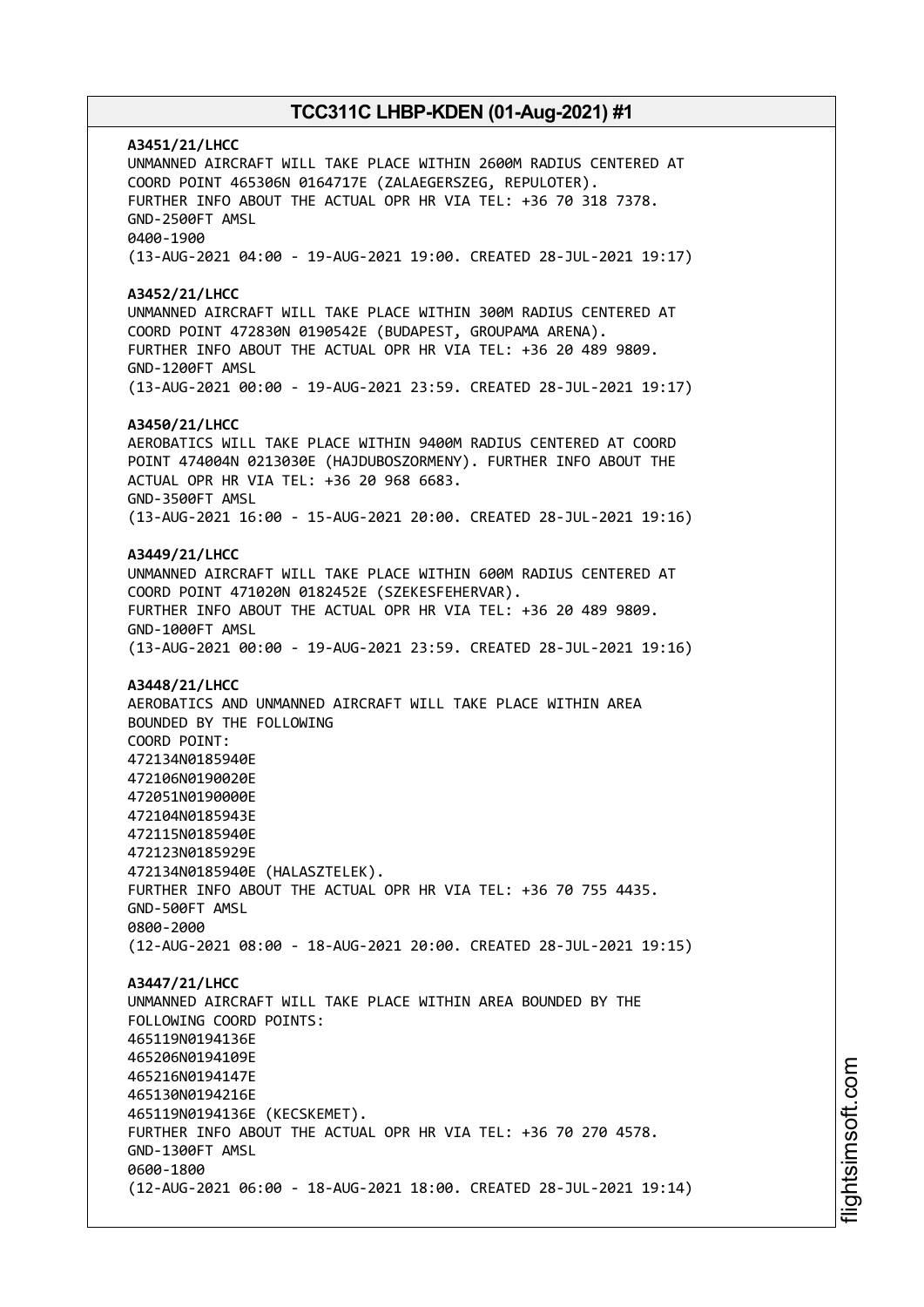**A3446/21/LHCC** UNMANNED AIRCRAFT WILL TAKE PLACE WITHIN AREA BOUNDED BY THE FOLLOWING COORD POINTS: 473059N0190531E 473043N0190502E 473010N0190533E 473036N0190614E 473103N0190537E 473059N0190531E (BUDAPEST, STEFANIA UT). FURTHER INFO ABOUT THE ACTUAL OPR HR VIA TEL: +36 30 403 7503. GND-1000FT AMSL 0600-2000 (10-AUG-2021 06:00 - 16-AUG-2021 20:00. CREATED 28-JUL-2021 19:14) **A3445/21/LHCC** UNMANNED AIRCRAFT WILL TAKE PLACE WITHIN AREA BOUNDED BY THE FOLLOWING COORD POINTS: 472743N0190247E 472747N0190213E 472805N0190219E 472759N0190253E 472743N0190247E (BUDAPEST, FEHERVARI UT). FURTHER INFO ABOUT THE ACTUAL OPR HR VIA TEL: +36 30 403 7503. GND-1000FT AMSL 0600-2000 (10-AUG-2021 06:00 - 16-AUG-2021 20:00. CREATED 28-JUL-2021 19:13) **A3444/21/LHCC** UNMANNED AIRCRAFT WILL TAKE PLACE WITHIN AREA BOUNDED BY THE FOLLOWING COORD POINTS: 473038N0190226E 473038N0190204E 473051N0190209E 473049N0190226E 473038N0190226E (BUDAPEST, BEM JOZSEF TER). FURTHER INFO ABOUT THE ACTUAL OPR HR VIA TEL: +36 30 403 7503. GND-1000FT AMSL 0600-2000 (14-AUG-2021 06:00 - 15-AUG-2021 20:00. CREATED 28-JUL-2021 19:11) **A3443/21/LHCC** UNMANNED AIRCRAFT WILL TAKE PLACE WITHIN 120M RADIUS CENTERED AT COORD POINT 473013N 0190257E (BUDAPEST,SZABADSAG TER). FURTHER INFO ABOUT THE ACTUAL OPR HR VIA TEL: +36 20 982 7272. GND-1000FT AMSL (10-AUG-2021 00:00 - 16-AUG-2021 23:59. CREATED 28-JUL-2021 16:04) **A3442/21/LHCC** UNMANNED AIRCRAFT WILL TAKE PLACE WITHIN 300M RADIUS CENTERED AT COORD POINT 472925N 0190107E (BUDAPEST, MOM KULTURALIS KOZPONT). FURTHER INFO ABOUT THE ACTUAL OPR HR VIA TEL: +36 20 981 0895. GND-120M AGL (09-AUG-2021 06:30 - 09-AUG-2021 21:30. CREATED 28-JUL-2021 16:04) **A3441/21/LHCC** UNMANNED ACFT WILL TAKE PLACE BOUNDED BY THE FOLLOWING COORD POINTS: 473347N0214134E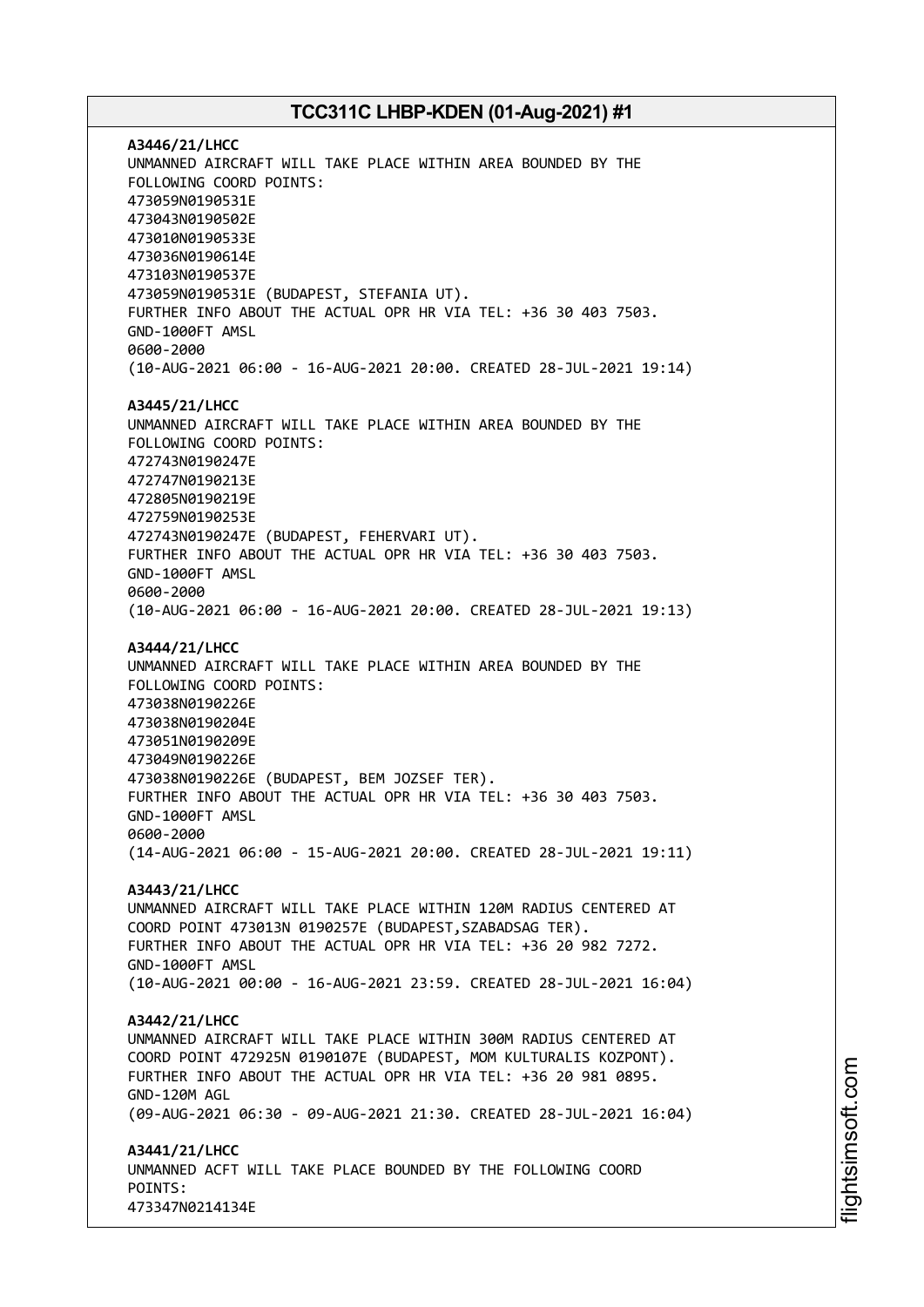473400N0213642E 473602N0213821E 473711N0214301E 473347N0214134E.(DEBRECEN MEHESZKERT). FURTHER INFO ABOUT THE ACTUAL OPR HR VIA TEL:+36 30 346 4446. GND-50M AGL 0600-1900 (09-AUG-2021 06:00 - 15-AUG-2021 19:00. CREATED 28-JUL-2021 16:04) **A3440/21/LHCC** UNMANNED ACFT WILL TAKE PLACE BOUNDED BY THE FOLLOWING COORD POINTS: 461537N0200845E 461516N0200924E 461444N0200859E 461450N0200847E 461403N0200811E 461435N0200730E 461436N0200730E 461537N0200845E (SZEGED) . FURTHER INFO ABOUT THE ACTUAL OPR HR VIA TEL: +36 70 339 4345. GND-900FT AMSL (09-AUG-2021 00:00 - 15-AUG-2021 23:59. CREATED 28-JUL-2021 15:56) **A3437/21/LHCC** UNMANNED ACFT WILL TAKE PLACE BOUNDED BY THE FOLLOWING COORD POINTS: 472809N0214412E 473122N0214429E 473137N0214951E 473148N0214957E 473211N0214104E 473051N0214122E 472820N0214342E 472809N0214412E (DEBRECEN NAGYCSERE BANK). FURTHER INFO ABOUT THE ACTUAL OPR HR VIA TEL: +36 30 346 4446. GND-50M AGL 0600-1900 (09-AUG-2021 06:00 - 15-AUG-2021 19:00. CREATED 28-JUL-2021 15:43) **A3436/21/LHCC** UNMANNED ACFT WILL TAKE PLACE BOUNDED BY THE FOLLOWING COORD POINTS: 472931N0190229E 472955N0190153E 473005N0190235E 472937N0190250E 472931N0190229E (BUDAPEST,BUDAI VAR). FURTHER INFO ABOUT THE ACTUAL OPR HR VIA TEL:+36 30 821 2323. GND-1000FT AMSL 0430-2030 (09-AUG-2021 04:30 - 15-AUG-2021 20:30. CREATED 28-JUL-2021 15:38) **A3435/21/LHCC** UNMANNED ACFT WILL TAKE PLACE BOUNDED BY THE FOLLOWING COORD POINTS: 463402N0162958E 463708N0162729E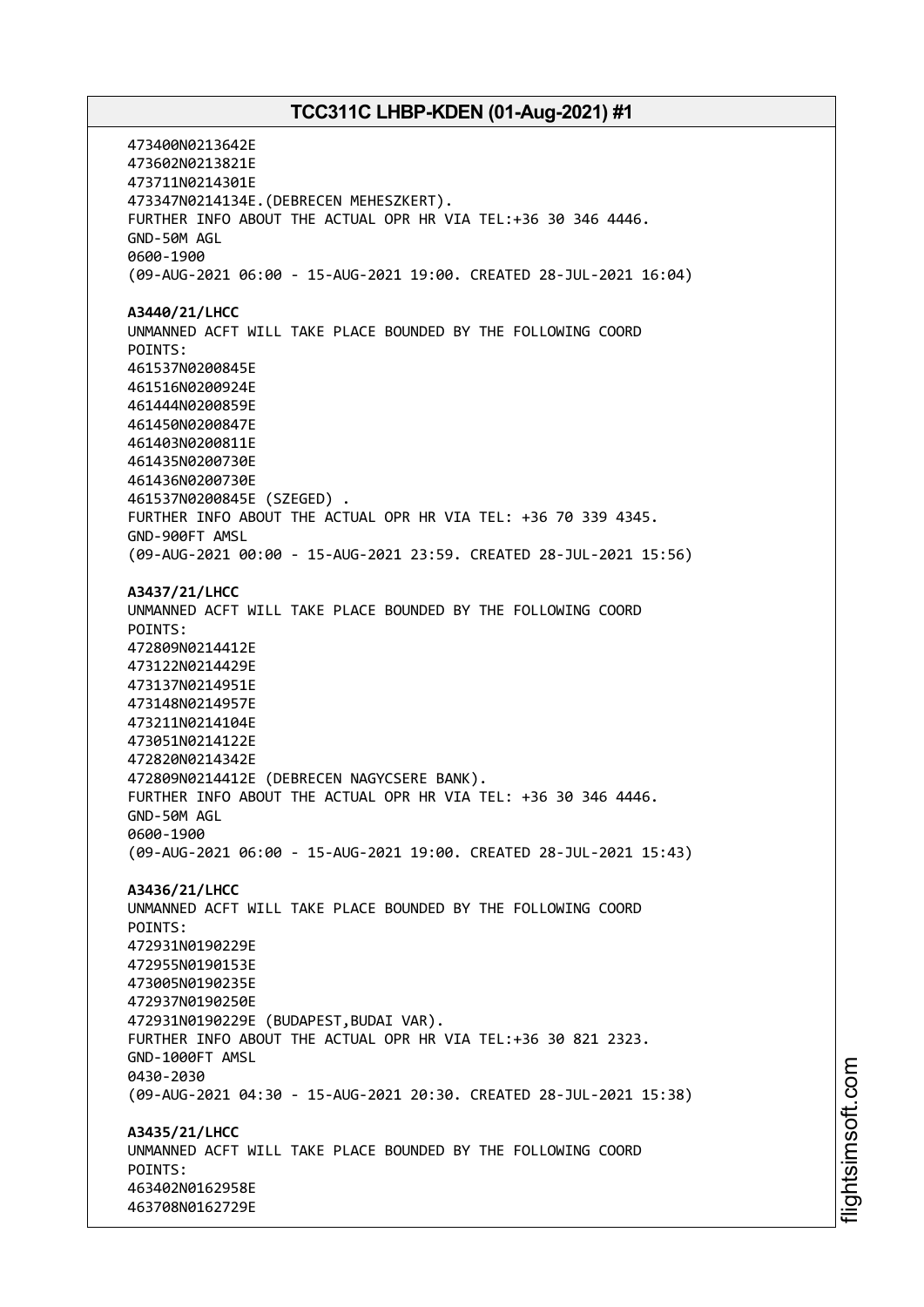463847N0163353E 463355N0163618E 463402N0162958E (REDICS). FURTHER INFO ABOUT THE ACTUAL OPR HR VIA TEL: +36 30 626 2699. GND-120M AGL 0600-2000 (08-AUG-2021 06:00 - 14-AUG-2021 20:00. CREATED 28-JUL-2021 15:37) **A3434/21/LHCC** UNMANNED AIRCRAFT WILL TAKE PLACE WITHIN 300M RADIUS CENTERED AT COORD POINT 473047N 0190526E (BUDAPEST, VAROSLIGET). FURTHER INFO ABOUT THE ACTUAL OPR HR VIA TEL: +36 20 982 7272. GND-1000FT AMSL (09-AUG-2021 00:00 - 09-AUG-2021 22:00. CREATED 28-JUL-2021 15:30) **A3433/21/LHCC** UNMANNED AIRCRAFT WILL TAKE PLACE WITHIN AREA BOUNDED BY THE FOLLOWING COORD POINTS: 473627N0213441E 473550N0213235E 473337N0213316E 473224N0212909E 473206N0212845E 473149N0213101E 473614N0213721E 473627N0213441E (DEBRECEN, ONDOD - JOZSA). FURTHER INFO ABOUT THE ACTUAL OPR HR VIA TEL: +36 30 346 4446. GND-50M AGL 0600-1900 (09-AUG-2021 06:00 - 12-AUG-2021 19:00. CREATED 28-JUL-2021 15:27) **A3432/21/LHCC** UNMANNED AIRCRAFT WILL TAKE PLACE WITHIN AREA BOUNDED BY THE FOLLOWING COORD POINTS: 472922N0213601E 472956N0213711E 473000N0213759E 472910N0213750E 472836N0214108E 473329N0214052E 473411N0213447E 473139N0213220E 472922N0213601E (DEBRECEN, BELVAROS). FURTHER INFO ABOUT THE ACTUAL OPR HR VIA TEL: +36 30 346 4446. GND-50M AGL 0600-1900 (09-AUG-2021 06:00 - 15-AUG-2021 19:00. CREATED 28-JUL-2021 15:24) **A3431/21/LHCC** UNMANNED AIRCRAFT, AEROBATICS, AIR DISPLAY AND MISSILE, ROCKET FIRING WILL TAKE PLACE WITHIN AREA BOUNDED BY THE FOLLOWING COORD POINTS: 461500N0200000E 461217N0200526E 461718N0200722E 461721N0200000E 461500N0200000E (SZEGED, REPULOTER). FURTHER INFO ABOUT THE ACTUAL OPR HR VIA TEL: +36 20 964 4064.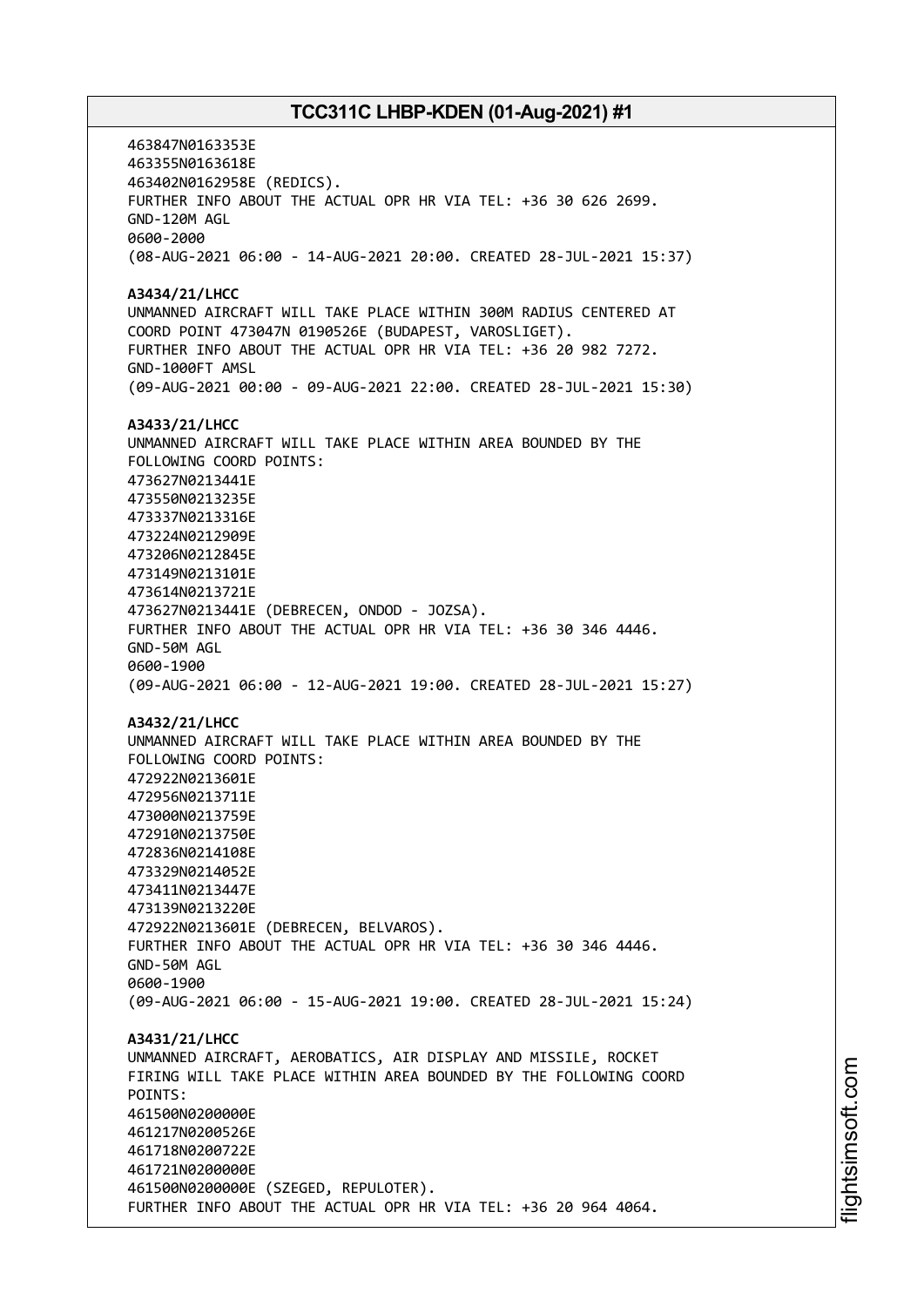GND-FL135 0500-2000 (07-AUG-2021 05:00 - 13-AUG-2021 20:00. CREATED 28-JUL-2021 15:21) **A3430/21/LHCC** UNMANNED AIRCRAFT WILL TAKE PLACE WITHIN 500M RADIUS CENTERED AT COORD POINT 470905N 0182028E (SARSZENTMIHALY). FURTHER INFO ABOUT THE ACTUAL OPR HR VIA TEL: +36 30 492 6703. GND-120M AGL (07-AUG-2021 00:00 - 13-AUG-2021 23:00. CREATED 28-JUL-2021 15:18) **A3429/21/LHCC** UNMANNED AIRCRAFT WILL TAKE PLACE WITHIN AREA BOUNDED BY THE FOLLOWING COORD POINTS: 473857N0173647E 473725N0173432E 472858N0172809E 472439N0172558E 472103N0172617E 472040N0172917E 472259N0172841E 473046N0173242E 473702N0173529E 473839N0173729E 473857N0173647E (PAPA - GYOR). FURTHER INFO ABOUT THE ACTUAL OPR HR VIA TEL: +36 20 433 3587. GND-800FT AMSL 09 13-15 0000-2359 (09-AUG-2021 00:00 - 15-AUG-2021 23:59. CREATED 28-JUL-2021 15:15) **A3428/21/LHCC** UNMANNED ACFT WILL TAKE PLACE UNMANNED AIRCRAFT WILL TAKE PLACE WITHIN AREA BOUNDED BY THE FOLLOWING COORD POINTS: 473505N0172244E 473710N0171540E 473538N0170117E 473512N0170127E 473631N0171528E 473445N0172157E 473505N0172244E (BAGYOGSZOVAT). FURTHER INFO ABOUT THE ACTUAL OPR HR VIA TEL: +36 20 358 5857. GND-120M AGL 0300-2000 (06-AUG-2021 03:00 - 11-AUG-2021 20:00. CREATED 28-JUL-2021 15:12) **A3427/21/LHCC** TO ENSURE SAFE AND EXPEDITIOUS DELIVERY OF COVID-19 VACCINES, AIRCRAFT OPERATORS OF FLIGHTS CARRYING SUCH VACCINES ARE EXEMPTED IN HUNGARY FROM ATFM MEASURES FOR EACH FLIGHT DEEMED CRITICAL. STS/ATFMX AND RMK/VACCINE SHALL BE INSERTED IN ITEM 18 OF THE FLIGHT PLAN, AS REQUIREMENT OF THE EXEMPTION. (28-JUL-2021 08:29 - 28-OCT-2021 23:59 EST. CREATED 28-JUL-2021 08:30) **A3426/21/LHCC** COVID-19: PASSENGER RESTRICTIONS ARRIVAL ENTRY AT HUNGARIAN AIRPORTS IS ALLOWED ONLY FOR HUNGARIAN CITIZENS AND CITIZENS WITH PERMANENT RESIDENCE PERMIT IN HUNGARY AND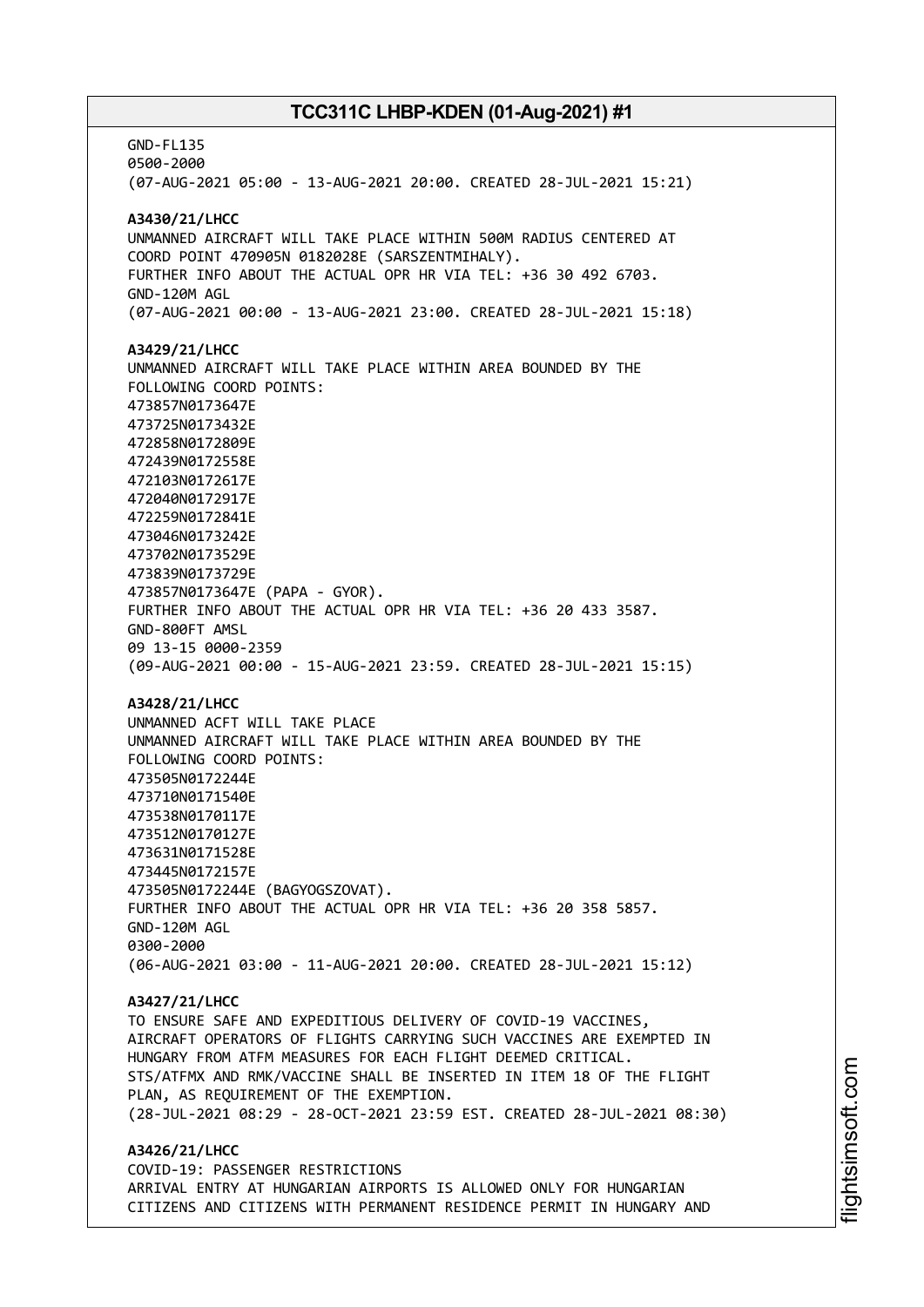THEIR FAMILY MEMBERS, CITIZENS WITH ANY RESIDENCE PERMIT ISSUED BY THE HUNGARIAN IMMIGRATION AUTHORITY WITH A LONGER VALIDITY THAN 90 DAYS, CITIZENS PROVIDING SATISFACTORY PROOF THAT THEY HAVE UNDERGONE COVID-19 INFECTION WITHIN SIX MONTHS PRIOR TO ENTRY. PASSENGERS RESTRICTIONS DO NOT APPLY TO PERSONS WITH COVID-19 IMMUNITY CERTIFICATES ISSUED BY HUNGARY, SERBIA, MONTENEGRO, SLOVENIA, BAHRAIN, CROATIA, TURKEY, NORTH MACEDONIA, CZECHIA, MONGOLIA, GEORGIA, ROMANIA, MOLDOVA, SLOVAKIA, CYPRUS, ALBANIA, MOROCCO, UKRAINE, KAZAKHSTAN, SAN MARINO, SWITZERLAND, UZBEKISTAN, RUSSIA AND TO MINORS UNDER 18 YEARS IN THEIR COMPANY. PASSENGER RESTRICTIONS DO NOT APPLY TO PERSONS WITH EU DIGITAL COVID CERTIFICATE PROVING THAT THEY ARE VACCINATED WITH EMA APPROVED VACCINES OR WITH VACCINES ON WHO EMERGENCY LIST OR WITH VACCINES APPROVED AND USED IN HUNGARY VACCINATED AT LEAST ONCE WITHIN LESS THAN ONE YEAR, OR THAT THEY HAVE ONE NEGATIVE SARS-COVID2 PCR TEST WITHIN 72 HOURS BEFORE ENTRY. PART 1 OF 2 (27-JUL-2021 17:45 - 10-AUG-2021 23:59 EST. CREATED 27-JUL-2021 17:47) **A3426/21/LHCC** PASSENGERS IN TRANSIT ARE ALLOWED TO ENTER IN CASE OF NEGATIVE HEALTH SCREENING AT ENTRY, IF THEY ARE ABLE TO CERTIFY THE PURPOSE AND DESTINATION OF THEIR TRAVEL AND THEIR ENTRY INTO A NEIGHBOURING COUNTRY OF HUNGARY ON THEIR WAY TO THEIR FINAL DESTINATION IS ENSURED. PASSENGERS ARRIVING FOR CULTURAL OR SPORT EVENTS IN HUNGARY ARE ALLOWED TO ENTER WITH A TICKET OF THE EVENT PROVIDED THAT THEY HAVE ONE NEGATIVE SARS-COV2 PCR TEST RESULTS WITHIN 3 DAYS BEFORE ENTRY CERTIFIED BY A DOCUMENT IN HUNGARIAN OR ENGLISH. CITIZENS OF EU, EEA, EU CANDIDATE STATES, GREAT BRITAIN, NORTHERN IRELAND, UNITED STATES OF AMERICA, BAHRAIN, UNITED ARAB EMIRATES, INDIA, INDONESIA, STATE OF ISRAEL, JAPAN, CHINA, RUSSIA, SINGAPORE, TURKEY, UKRAINE, KOREA, AZERBAIJAN, KAZAKHSTAN, KYRGYZSTAN, UZBEKISTAN AND CITIZENS WITH RESIDENCE PERMIT IN THESE COUNTRIES WITH LONGER VALIDITY THAN 90 DAYS ARE ALLOWED TO ENTER DOING BUSINESS OR ECONOMIC ACTIVITIES IN HUNGARY AND THIS CAN BE PROVED AT ENTRY. THESE PASSENGERS ARRIVING FOR BUSINESS OR ECONOMIC ACTIVITIES ARE EXEMPTED FROM HEALTH SCREENING AND QUARANTINE. SPECIAL QUARANTINE MEASURES APPLY FOR PASSENGERS FOR CULTURAL OR SPORT EVENTS. ANY OTHER INDIVIDUAL EXEMPTION REQUIRES PRIOR PERMISSION. EVERYBODY ENTERING HUNGARY MAY BE SUBJECT TO HEALTH SCREENING AND QUARANTINED. PART 2 OF 2 (27-JUL-2021 17:45 - 10-AUG-2021 23:59 EST. CREATED 27-JUL-2021 17:47) **A3424/21/LHCC** TEMPORARY RESTRICTED AREA ESTABLISHED DUE TO MILITARY OPERATIONS WITHIN 10000M RADIUS CENTERED AT COORD POINT 472152N 0173008E (PAPA).FURTHER INFO ABOUT THE ACTUAL OPR HR VIA TEL: + 36 89 513 615. GND-FL145 0800-1900 (10-AUG-2021 08:00 - 12-AUG-2021 19:00. CREATED 27-JUL-2021 08:35) **A3423/21/LHCC** UNMANNED AIRCRAFT WILL TAKE PLACE WITHIN AREA BOUNDED BY THE FOLLOWING COORD POINTS: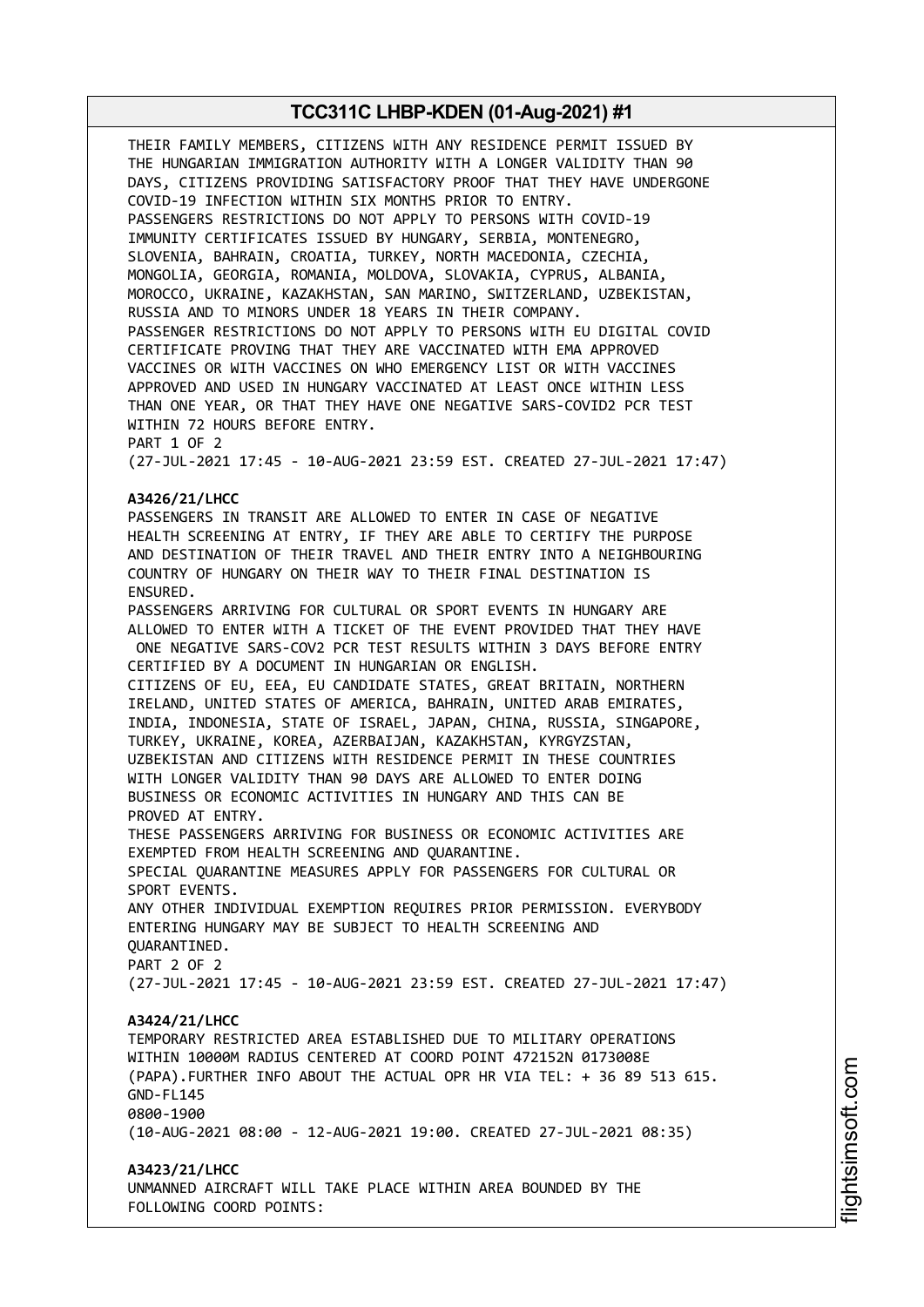472010N0211706E 471940N0211758E 471853N0211728E 471718N0211938E 471657N0211749E 471720N0211617E 471855N0211455E 472010N0211706E (KABA). FURTHER INFO ABOUT THE ACTUAL OPR HR VIA TEL: +36 30 285 2531. GND-800FT AMSL 0300-1900 (02-AUG-2021 03:00 - 08-AUG-2021 19:00. CREATED 27-JUL-2021 08:32) **A3422/21/LHCC** UNMANNED AIRCRAFT WILL TAKE PLACE WITHIN AREA BOUNDED BY THE FOLLOWING COORD POINTS: 473857N0173647E 473725N0173432E 472858N0172809E 472439N0172558E 472103N0172617E 472040N0172917E 472259N0172841E 473046N0173242E 473702N0173529E 473839N0173729E 473857N0173647E (GYOR). FURTHER INFO ABOUT THE ACTUAL OPR HR VIA TEL: +36 20 433 3587. GND-800FT AMSL 02 06-08 0000-2359 (02-AUG-2021 00:00 - 08-AUG-2021 23:59. CREATED 27-JUL-2021 08:29) **A3421/21/LHCC** AEROBATICS WILL TAKE PLACE WITHIN AREA BOUNDED BY THE FOLLOWING COORD POINT: 473419N0191507E 473512N0191619E 473546N0191445E 473448N0191259E 473419N0191507E (MOGYOROD) . FURTHER INFO ABOUT THE ACTUAL OPR HR VIA TEL: +36 30 984 9400. GND-3500FT AMSL (29-JUL-2021 06:00 - 01-AUG-2021 18:30. CREATED 27-JUL-2021 08:26) **A3419/21/LHCC** TEMPORARY RESTRICTED AREA ESTABLISHED DUE TO MILITARY OPERATIONS WILL TAKE PLACE WITHIN 10000M RADIUS CENTERED AT COORD POINT 472152N 0173008E (PAPA). FURTHER INFO ABOUT THE ACTUAL OPR HR VIA TEL: +36 89 513 615. GND-FL145 0800-1900 (03-AUG-2021 08:00 - 05-AUG-2021 19:00. CREATED 27-JUL-2021 07:56) **A3418/21/LHCC** UNMANNED ACFT WILL TAKE PLACE BOUNDED BY THE FOLLOWING COORD POINTS: 473627N0213441E 473550N0213235E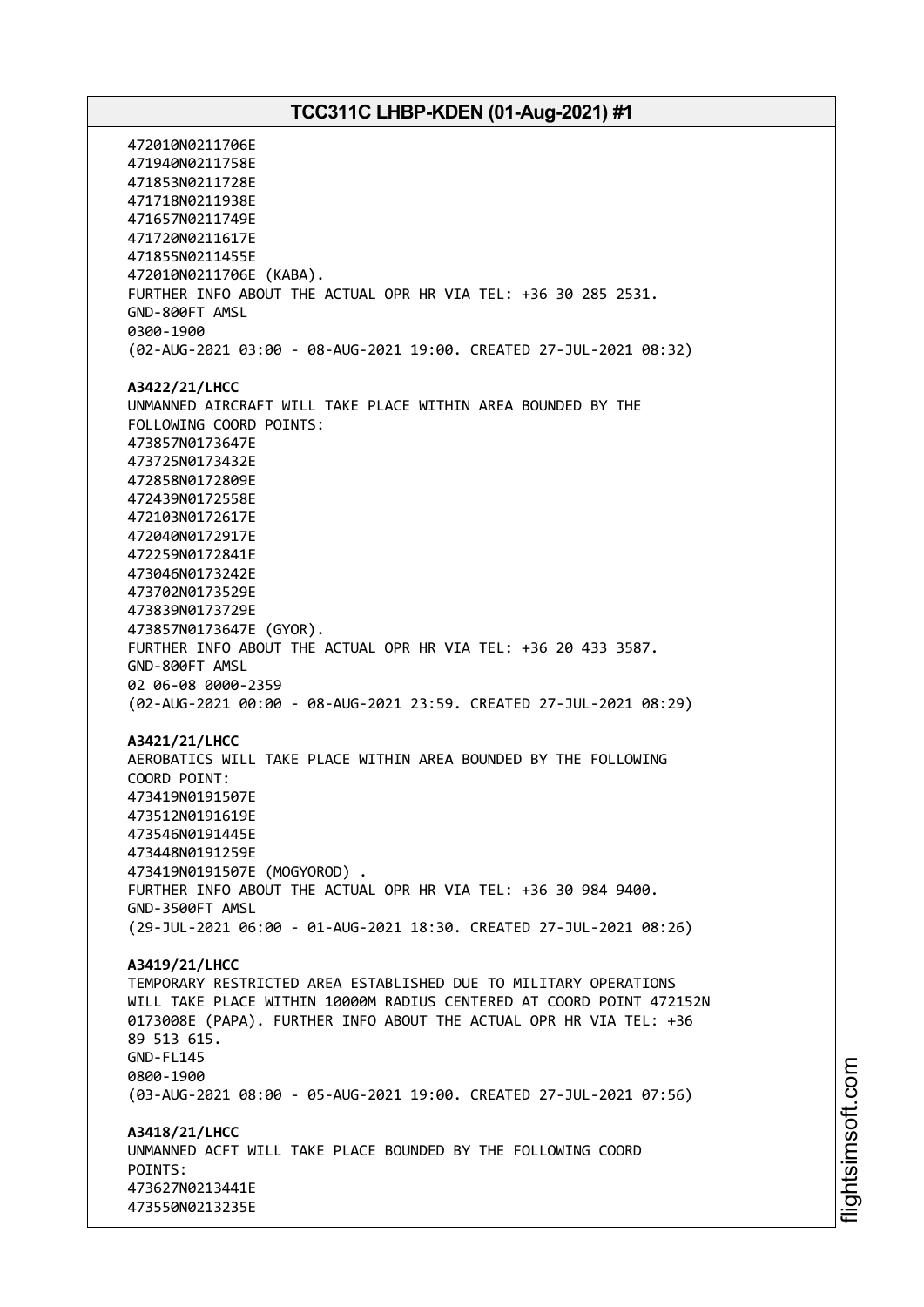473337N0213316E 473314N0213206E 473306N0213252E 473614N0213721E 473627N0213441E (DEBRECEN, KISMACS - JOZSA). FURTHER INFO ABOUT THE ACTUAL OPR HR VIA TEL: +36 30 346 4446. GND-50M AGL 0600-1900 (02-AUG-2021 06:00 - 08-AUG-2021 19:00. CREATED 27-JUL-2021 07:55) **A3417/21/LHCC** UNMANNED ACFT WILL TAKE PLACE BOUNDED BY THE FOLLOWING COORD POINTS: 472802N0190453E 472755N0190430E 472808N0190431E 472812N0190445E 472802N0190453E (BUDAPEST, SOROKSARI UT - KVASSAY UT). FURTHER INFO ABOUT THE ACTUAL OPR HR VIA TEL: +36 20 260 2862. GND-1000FT AMSL (30-JUL-2021 00:00 - 05-AUG-2021 23:59. CREATED 27-JUL-2021 07:54) **A3407/21/LHCC** UNMANNED AIRCRAFT WILL TAKE PLACE WITHIN 50M RADIUS CENTERED AT COORD POINT 472611N 0190136E (BUDAPEST, KANYARGO UTCA). FURTHER INFO ABOUT THE ACTUAL OPR HR VIA TEL: +36 30 476 8682. GND-50M AGL (02-AUG-2021 00:00 - 07-AUG-2021 17:15. CREATED 26-JUL-2021 13:02) **A3406/21/LHCC** UNMANNED AIRCRAFT WILL TAKE PLACE WITHIN 50M RADIUS CENTERED AT COORD POINT 472445N 0190116E (BUDAPEST, VILMOS UTCA). FURTHER INFO ABOUT THE ACTUAL OPR HR VIA TEL: +36 30 476 8682. GND-50M AGL (02-AUG-2021 00:00 - 07-AUG-2021 17:15. CREATED 26-JUL-2021 13:01) **A3404/21/LHCC** DANGER AREA LHD17 GYORSZENTIVAN ACTIVATED. GND-2500FT AMSL 0600-1300 (30-AUG-2021 06:00 - 31-AUG-2021 13:00. CREATED 26-JUL-2021 11:33) **A3405/21/LHCC** DANGER AREA LHD21 SZOMOD ACTIVATED. GND-FL105 30 1000-2000, 31 0600-2000 (30-AUG-2021 10:00 - 31-AUG-2021 20:00. CREATED 26-JUL-2021 11:33) **A3403/21/LHCC** DANGER AREA LHD17 GYORSZENTIVAN ACTIVATED. GND-2500FT AMSL 09-11 16-18 0600-1300 (09-AUG-2021 06:00 - 18-AUG-2021 13:00. CREATED 26-JUL-2021 11:32) **A3402/21/LHCC** DANGER AREA LHD16 IZBEG ACTIVATED. GND-2300FT AMSL 12 0600-1600, 13 0600-1400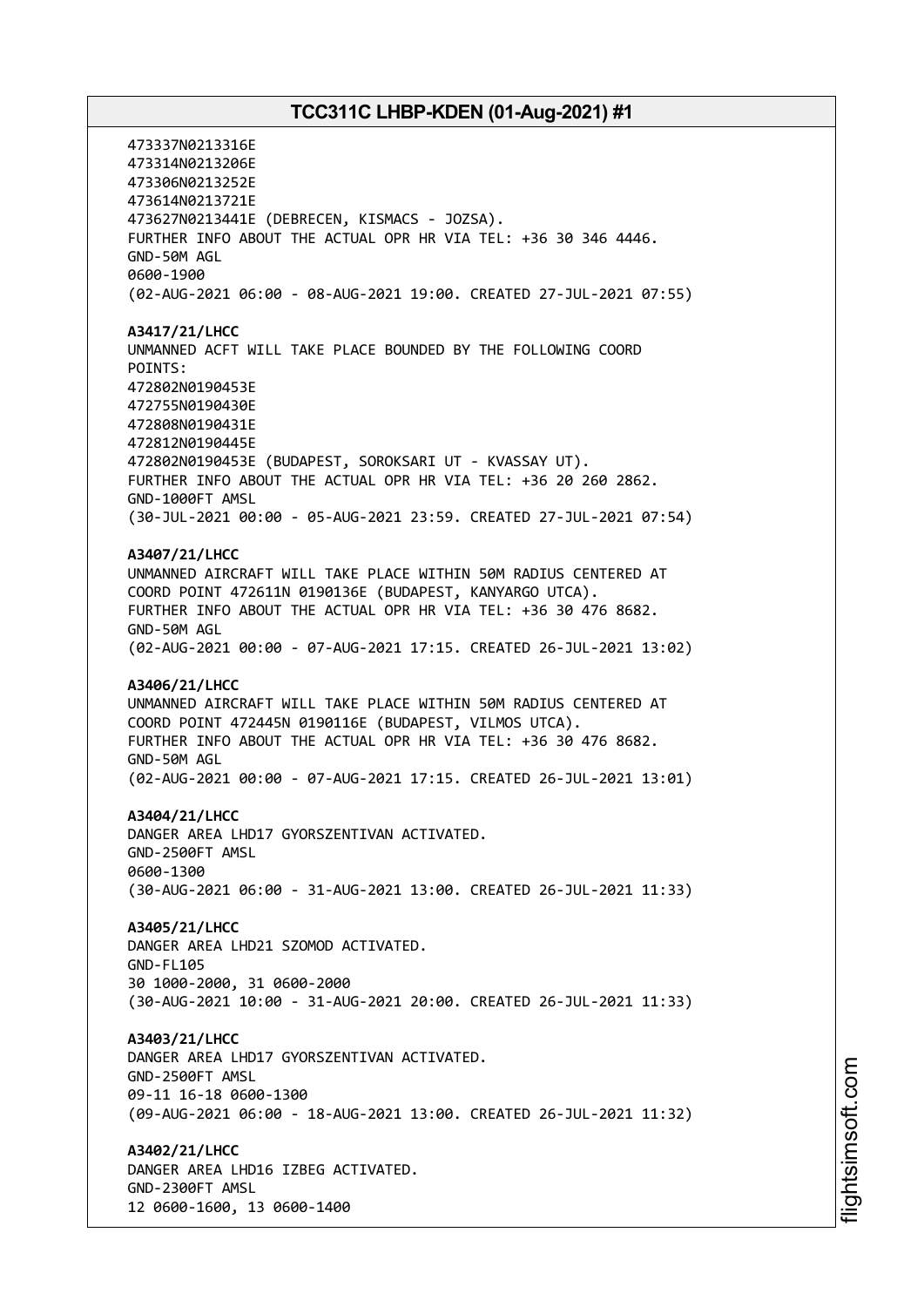(12-AUG-2021 06:00 - 13-AUG-2021 14:00. CREATED 26-JUL-2021 11:31) **A3401/21/LHCC** DANGER AREA LHD16 IZBEG ACTIVATED. GND-2300FT AMSL 0600-1600 (03-AUG-2021 06:00 - 04-AUG-2021 16:00. CREATED 26-JUL-2021 11:30) **A3400/21/LHCC** DANGER AREA LHD11 DOC ACTIVATED. GND-7500FT AMSL 17 18 24 0600-2000 (17-AUG-2021 06:00 - 24-AUG-2021 20:00. CREATED 26-JUL-2021 11:29) **A3399/21/LHCC** DANGER AREA LHD3 TATARSZENTGYORGY ACTIVATED. GND-2500FT AMSL 27 0600-1600, 30 31 0600-2100 (27-AUG-2021 06:00 - 31-AUG-2021 21:00. CREATED 26-JUL-2021 11:26) **A3398/21/LHCC** DANGER AREA LHD3 TATARSZENTGYORGY ACTIVATED. GND-8500FT AMSL 16-18 23-26 0600-2100, 19 0600-2000 (16-AUG-2021 06:00 - 26-AUG-2021 21:00. CREATED 26-JUL-2021 11:25) **A3397/21/LHCC** DANGER AREA LHD3 TATARSZENTGYORGY ACTIVATED. GND-2500FT AMSL (13-AUG-2021 06:00 - 13-AUG-2021 16:00. CREATED 26-JUL-2021 11:23) **A3396/21/LHCC** DANGER AREA LHD3 TATARSZENTGYORGY ACTIVATED. GND-7500FT AMSL (06-AUG-2021 06:00 - 06-AUG-2021 16:00. CREATED 26-JUL-2021 11:22) **A3395/21/LHCC** DANGER AREA LHD3 TATARSZENTGYORGY ACTIVATED. GND-8500FT AMSL 02-05 09-12 0600-2100 (02-AUG-2021 06:00 - 12-AUG-2021 21:00. CREATED 26-JUL-2021 11:20) **A3394/21/LHCC** DANGER AREA LHD2B VARPALOTA ACTIVATED. GND-FL105 0600-2100 (30-AUG-2021 06:00 - 31-AUG-2021 21:00. CREATED 26-JUL-2021 11:19) **A3393/21/LHCC** DANGER AREA LHD2B VARPALOTA ACTIVATED. GND-3500FT AMSL (10-AUG-2021 07:00 - 10-AUG-2021 15:00. CREATED 26-JUL-2021 11:17) **A3392/21/LHCC** DANGER AREA LHD2A HAJMASKER ACTIVATED. GND-FL245 27 0600-1600, 30 31 0600-2100 (27-AUG-2021 06:00 - 31-AUG-2021 21:00. CREATED 26-JUL-2021 11:16)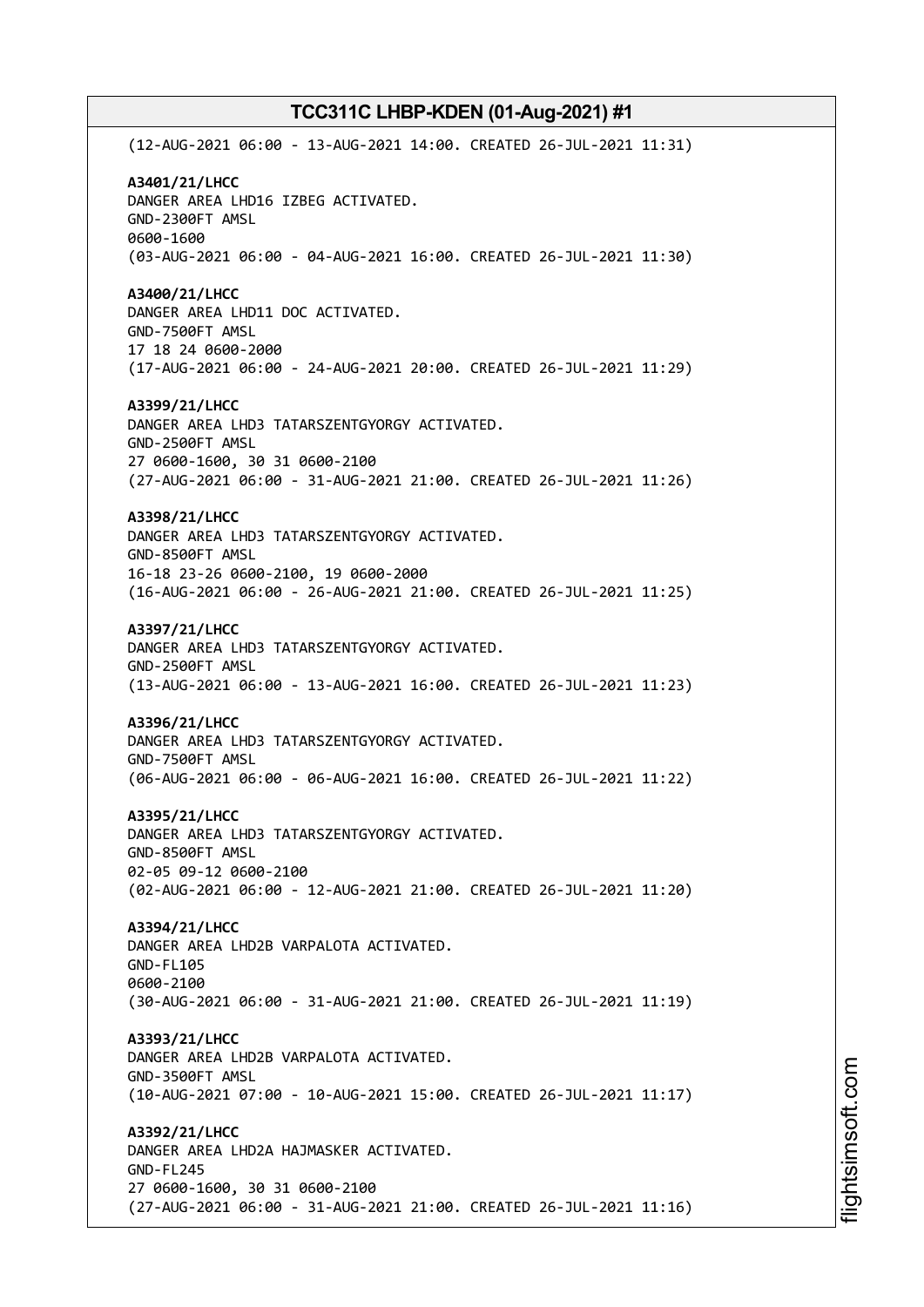**A3391/21/LHCC** DANGER AREA LHD2A HAJMASKER ACTIVATED. GND-FL245 16-18 23-26 0600-2100, 19 0600-2000 (16-AUG-2021 06:00 - 26-AUG-2021 21:00. CREATED 26-JUL-2021 11:16) **A3390/21/LHCC** UNMANNED AIRCRAFT WILL TAKE PLACE WITHIN AREA BOUNDED BY THE FOLLOWING COORD POINTS: 470823N0174057E 470933N0173953E 470813N0174557E 470741N0174509E 470823N0174057E (VAROSLOD). FURTHER INFO ABOUT THE ACTUAL OPR HR VIA TEL: +36 20 961 0631. GND-100M AGL 0400-2100 (02-AUG-2021 04:00 - 06-AUG-2021 21:00. CREATED 26-JUL-2021 10:57) **A3389/21/LHCC** UNMANNED AIRCRAFT WILL TAKE PLACE WITHIN 50M RADIUS CENTERED AT COORD POINT 472514N 0190204E (BUDAPEST, PANNONIA U.). FURTHER INFO ABOUT THE ACTUAL OPR HR VIA TEL: +36 30 476 8682. GND-50M AGL (02-AUG-2021 00:00 - 07-AUG-2021 17:15. CREATED 26-JUL-2021 10:56) **A3388/21/LHCC** DANGER AREA LHD53 NADASD ACTIVATED. GND-2300FT AMSL 19 0600-1330, 24-26 0600-1530 (19-AUG-2021 06:00 - 26-AUG-2021 15:30. CREATED 26-JUL-2021 10:56) **A3387/21/LHCC** DANGER AREA LHD53 NADASD ACTIVATED. GND-2300FT AMSL 16 0600-1330, 17 18 0600-1530 (16-AUG-2021 06:00 - 18-AUG-2021 15:30. CREATED 26-JUL-2021 10:55) **A3386/21/LHCC** DANGER AREA LHD53 NADASD ACTIVATED. GND-2300FT AMSL 03-06 10 11 0600-1530 (03-AUG-2021 06:00 - 11-AUG-2021 15:30. CREATED 26-JUL-2021 10:54) **A3384/21/LHCC** DANGER AREA LHD36A HAJMASKER ACTIVATED. GND-FL105 16-18 0600-2100, 19 0600-2000 (16-AUG-2021 06:00 - 19-AUG-2021 20:00. CREATED 26-JUL-2021 10:53) **A3385/21/LHCC** DANGER AREA LHD36A HAJMASKER ACTIVATED. GND-FL145 23-27 30 31 0600-2100 (23-AUG-2021 06:00 - 31-AUG-2021 21:00. CREATED 26-JUL-2021 10:53) **A3383/21/LHCC**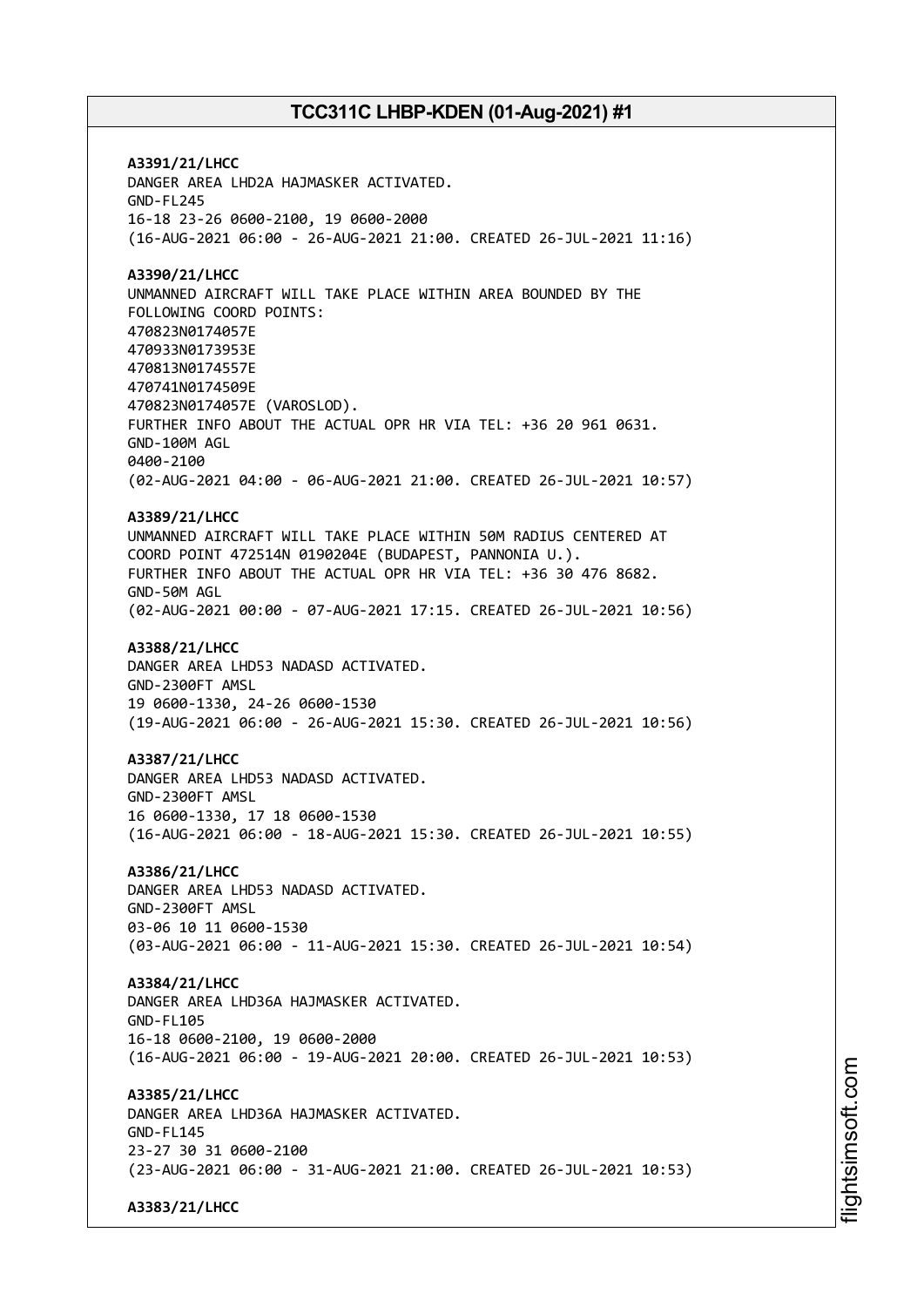DANGER AREA LHD36A HAJMASKER ACTIVATED. GND-4500FT AMSL 03 04 0600-1600, 11 0700-1600 (03-AUG-2021 06:00 - 11-AUG-2021 16:00. CREATED 26-JUL-2021 10:52) **A3382/21/LHCC** DANGER AREA LHD34 MARIANOSZTRA ACTIVATED. GND-2300FT AMSL 25 27 0600-1400 (25-AUG-2021 06:00 - 27-AUG-2021 14:00. CREATED 26-JUL-2021 10:51) **A3381/21/LHCC** DANGER AREA LHD34 MARIANOSZTRA ACTIVATED. GND-2300FT AMSL (05-AUG-2021 06:00 - 05-AUG-2021 14:00. CREATED 26-JUL-2021 10:50) **A3380/21/LHCC** DANGER AREA LHD29 PUSPOKSZILAGY ACTIVATED. GND-3800FT AMSL 25 26 31 0700-1500 (25-AUG-2021 07:00 - 31-AUG-2021 15:00. CREATED 26-JUL-2021 10:49) **A3379/21/LHCC** DANGER AREA LHD29 PUSPOKSZILAGY ACTIVATED. GND-3800FT AMSL 0700-1500 (09-AUG-2021 07:00 - 13-AUG-2021 15:00. CREATED 26-JUL-2021 10:48) **A3378/21/LHCC** DANGER AREA LHD24 SANTOS ACTIVATED. GND-3800FT AMSL 02-05 10-13 17-18 24-26 31 0600-1400 (02-AUG-2021 06:00 - 31-AUG-2021 14:00. CREATED 26-JUL-2021 10:47) **A3376/21/LHCC** SAGVAR DVOR/DME SVR DME PART CH124X OUT OF SERVICE. (04-AUG-2021 09:00 - 04-AUG-2021 13:00. CREATED 26-JUL-2021 08:38) **A3375/21/LHCC** SAGVAR DVOR/DME SVR DVOR PART FREQ 117.7MHZ OUT OF SERVICE. (03-AUG-2021 09:00 - 03-AUG-2021 13:00. CREATED 26-JUL-2021 08:37) **A3349/21/LHCC** UNMANNED AIRCRAFT WILL TAKE PLACE WITHIN 400M RADIUS CENTERED AT COORD POINT 465720N 0173631E (KAPOLCS). FURTHER INFO ABOUT THE ACTUAL OPR HR VIA TEL: +36 30 870 6160. GND-120M AGL (28-JUL-2021 00:00 - 03-AUG-2021 23:59. CREATED 23-JUL-2021 09:05) **A3348/21/LHCC** UNMANNED AIRCRAFT WILL TAKE PLACE WITHIN 600M RADIUS CENTERED AT COORD POINT 471020N 0182452E (SZEKESFEHERVAR). FURTHER INFO ABOUT THE ACTUAL OPR HR VIA TEL: +36 20 489 9809. GND-1000FT AMSL (06-AUG-2021 00:00 - 12-AUG-2021 23:59. CREATED 23-JUL-2021 09:02) **A3347/21/LHCC** UNMANNED AIRCRAFT WILL TAKE PLACE WITHIN 300M RADIUS CENTERED AT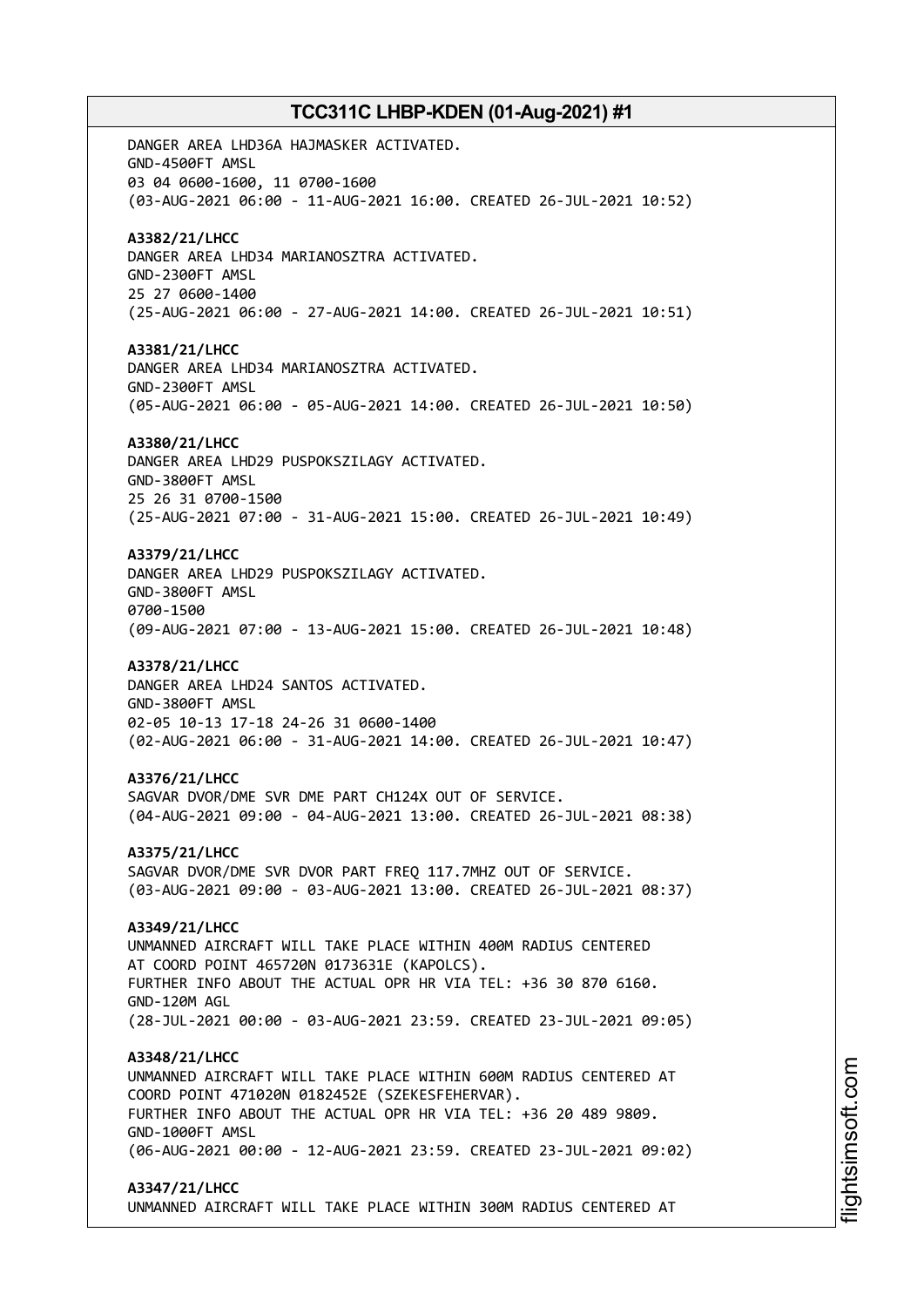COORD POINT 472830N 0190542E (BUDAPEST, GROUPAMA ARENA). FURTHER INFO ABOUT THE ACTUAL OPR HR VIA TEL: +36 20 489 9809. GND-1200FT AMSL (06-AUG-2021 00:00 - 12-AUG-2021 23:59. CREATED 23-JUL-2021 08:59) **A3346/21/LHCC** UNMANNED AIRCRAFT WILL TAKE PLACE WITHIN AREA BOUNDED BY THE FOLLOWING COORD POINTS: 472941N0190256E 472953N0190249E 472956N0190305E 472942N0190311E 472941N0190256E (BUDAPEST, VIGADO TER). FURTHER INFO ABOUT THE ACTUAL OPR HR VIA TEL: +36 30 966 4324. GND-1000FT AMSL (03-AUG-2021 00:00 - 09-AUG-2021 23:59. CREATED 23-JUL-2021 08:56) **A3345/21/LHCC** UNMANNED AIRCRAFT WILL TAKE PLACE WITHIN AREA BOUNDED BY THE FOLLOWING COORD POINTS: 473209N0212840E 472927N0213613E 472950N0213702E 473018N0213749E 473103N0213737E 473006N0213520E 473213N0213503E 473232N0213450E 473230N0212919E 473209N0212840E (DEBRECEN ONDOD TEGLASKERT). FURTHER INFO ABOUT THE ACTUAL OPR HR VIA TEL: +36 30 346 4446 . GND-50M AGL 0600-1900 (02-AUG-2021 06:00 - 08-AUG-2021 19:00. CREATED 23-JUL-2021 08:55) **A3343/21/LHCC** UNMANNED AIRCRAFT WILL TAKE PLACE WITHIN 1200M RADIUS CENTERED AT COORD POINT 461705N 0183846E (SZALKA). FURTHER INFO ABOUT THE ACTUAL OPR HR VIA TEL: +36 20 981 0895. GND-120M AGL 0630-2130 (02-AUG-2021 06:30 - 03-AUG-2021 21:30. CREATED 23-JUL-2021 08:53) **A3344/21/LHCC** UNMANNED AIRCRAFT WILL TAKE PLACE WITHIN AREA BOUNDED BY THE FOLLOWING COORD POINTS: 472746N0190335E 472748N0190306E 472811N0190308E 472808N0190343E 472746N0190335E (BUDAPEST, KOPASZI-GAT). FURTHER INFO ABOUT THE ACTUAL OPR HR VIA TEL: +36 30 966 4324. GND-1500FT AMSL (03-AUG-2021 00:00 - 09-AUG-2021 23:59. CREATED 23-JUL-2021 08:53) **A3342/21/LHCC** UNMANNED AIRCRAFT WILL TAKE PLACE WITHIN AREA BOUNDED BY THE FOLLOWING COORD POINTS: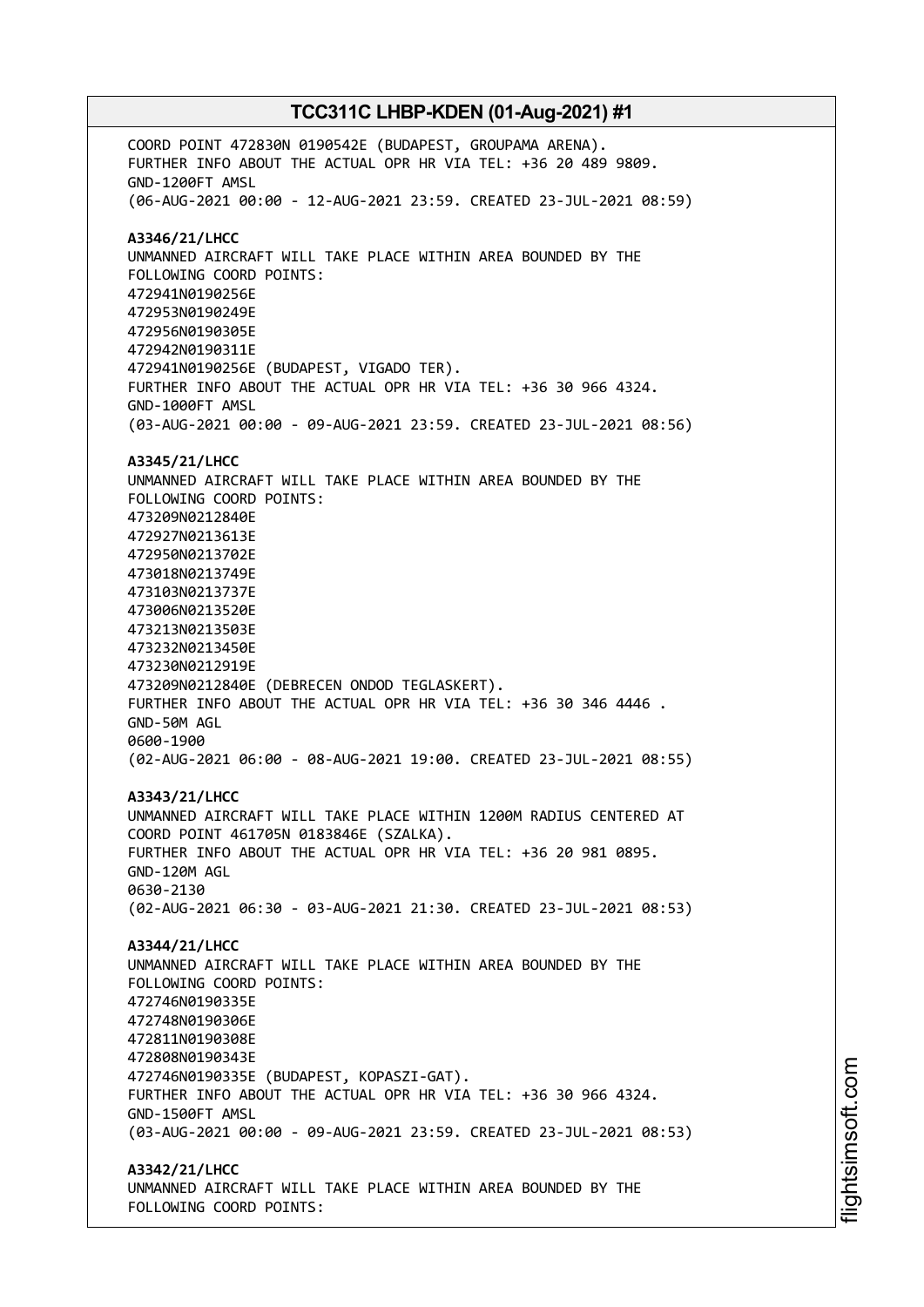471012N0201210E 471023N0201158E 471026N0201200E 471024N0201209E 471012N0201210E (SZOLNOK, TISZA-HID). FURTHER INFO ABOUT THE ACTUAL OPR HR VIA TEL: +36 30 328 9309. GND-700FT AMSL 0700-2100 (03-AUG-2021 07:00 - 06-AUG-2021 21:00. CREATED 23-JUL-2021 08:49) **A3341/21/LHCC** UNMANNED AIRCRAFT WILL TAKE PLACE WITHIN 2600M RADIUS CENTERED AT COORD POINT 465306N 0164717E (ZALAEGERSZEG REPULOTER). FURTHER INFO ABOUT THE ACTUAL OPR HR VIA TEL: +36 70 318 7378. GND-2500FT AMSL 0400-1900 (06-AUG-2021 04:00 - 12-AUG-2021 19:00. CREATED 23-JUL-2021 08:49) **A3340/21/LHCC** UNMANNED AIRCRAFT WILL TAKE PLACE WITHIN AREA BOUNDED BY THE FOLLOWING COORD POINTS: 474803N0213124E 475115N0220203E 474336N0215923E 474242N0215341E 473859N0214159E 473826N0213938E 473745N0212800E 474803N0213124E (HAJDUDOROG) . FURTHER INFO ABOUT THE ACTUAL OPR HR VIA TEL: +36 30 574 4287. GND-3500FT AMSL (02-AUG-2021 00:00 - 04-AUG-2021 23:59. CREATED 23-JUL-2021 08:41) **A3339/21/LHCC** UNMANNED AIRCRAFT WILL TAKE PLACE WITHIN AREA BOUNDED BY THE FOLLOWING COORD POINTS: 473403N0213550E 473253N0213410E 473241N0213520E 473036N0213549E 473116N0213745E 473000N0213759E 472910N0213749E 472910N0214108E 473332N0214045E 473403N0213550E (DEBRECEN NYULAS LENCZTELEP). FURTHER INFO ABOUT THE ACTUAL OPR HR VIA TEL: +36 30 346 4446 . GND-50M AGL 0600-1900 (02-AUG-2021 06:00 - 08-AUG-2021 19:00. CREATED 23-JUL-2021 08:38) **A3338/21/LHCC** UNMANNED AIRCRAFT WILL TAKE PLACE WITHIN AREA BOUNDED BY THE FOLLOWING COORD POINTS: 472931N0190229E 472955N0190153E 473005N0190235E 472937N0190250E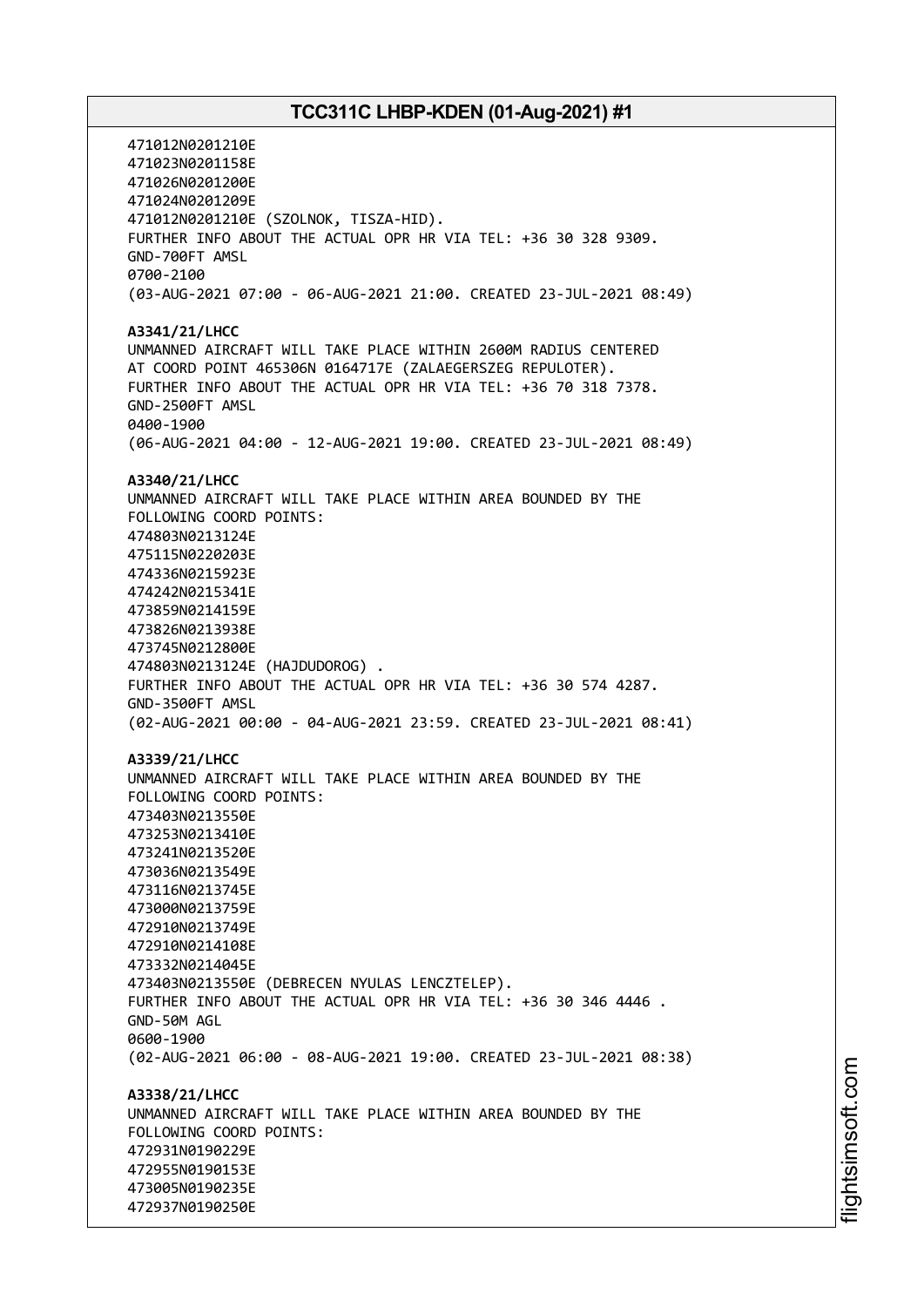472931N0190229E (BUDAPEST, BUDAI VAR). FURTHER INFO ABOUT THE ACTUAL OPR HR VIA TEL: +36 30 821 2323. GND-1000FT AMSL 0430-2030 (02-AUG-2021 04:30 - 08-AUG-2021 20:30. CREATED 23-JUL-2021 08:37) **A3337/21/LHCC** UNMANNED AIRCRAFT WILL TAKE PLACE WITHIN AREA BOUNDED BY THE FOLLOWING COORD POINTS: 472911N0190218E 472932N0190315E 472912N0190356E 472859N0190406E 472844N0190330E 472845N0190241E 472911N0190218E (BUDAPEST, MUEGYETEM RKP). FURTHER INFO ABOUT THE ACTUAL OPR HR VIA TEL: +36 70 773 2885. GND-1000FT AMSL (02-AUG-2021 00:00 - 08-AUG-2021 23:59. CREATED 23-JUL-2021 08:34) **A3336/21/LHCC** UNMANNED AIRCRAFT WILL TAKE PLACE WITHIN AREA BOUNDED BY THE FOLLOWING COORD POINTS: 473347N0214134E 473400N0213642E 473602N0213821E 473711N0214301E 473347N0214134E (DEBRECEN MEHESZKERT). FURTHER INFO ABOUT THE ACTUAL OPR HR VIA TEL: +36 30 346 4446 . GND-50M AGL 0600-1900 (02-AUG-2021 06:00 - 08-AUG-2021 19:00. CREATED 23-JUL-2021 08:32) **A3335/21/LHCC** TEMPORARY RESTRICTED AREA ESTABLISHED DUE TO POLICE OPERATIONS AND UNMANNED AIRCRAFT OPERATIONS WITHIN AREA BOUNDED BY THE FOLLOWING COORD POINTS: 475843N0222828E 480307N0225204E STATE BORDER 482401N0220925E 482307N0220906E 481305N0220456E 475953N0220450E 475705N0221858E 475843N0222828E (MAGYAR-UKRAN HATARSZAKASZ). FURTHER INFO ABOUT THE ACTUAL OPR HR VIA TEL: +36 20 267 4757. GND-1500FT AMSL (27-JUL-2021 00:00 - 02-AUG-2021 23:59. CREATED 23-JUL-2021 08:30) **A3334/21/LHCC** UNMANNED AIRCRAFT WILL TAKE PLACE WITHIN AREA BOUNDED BY THE FOLLOWING COORD POINTS: 465119N0194136E 465206N0194109E 465216N0194147E 465130N0194216E 465119N0194136E (KECSKEMET).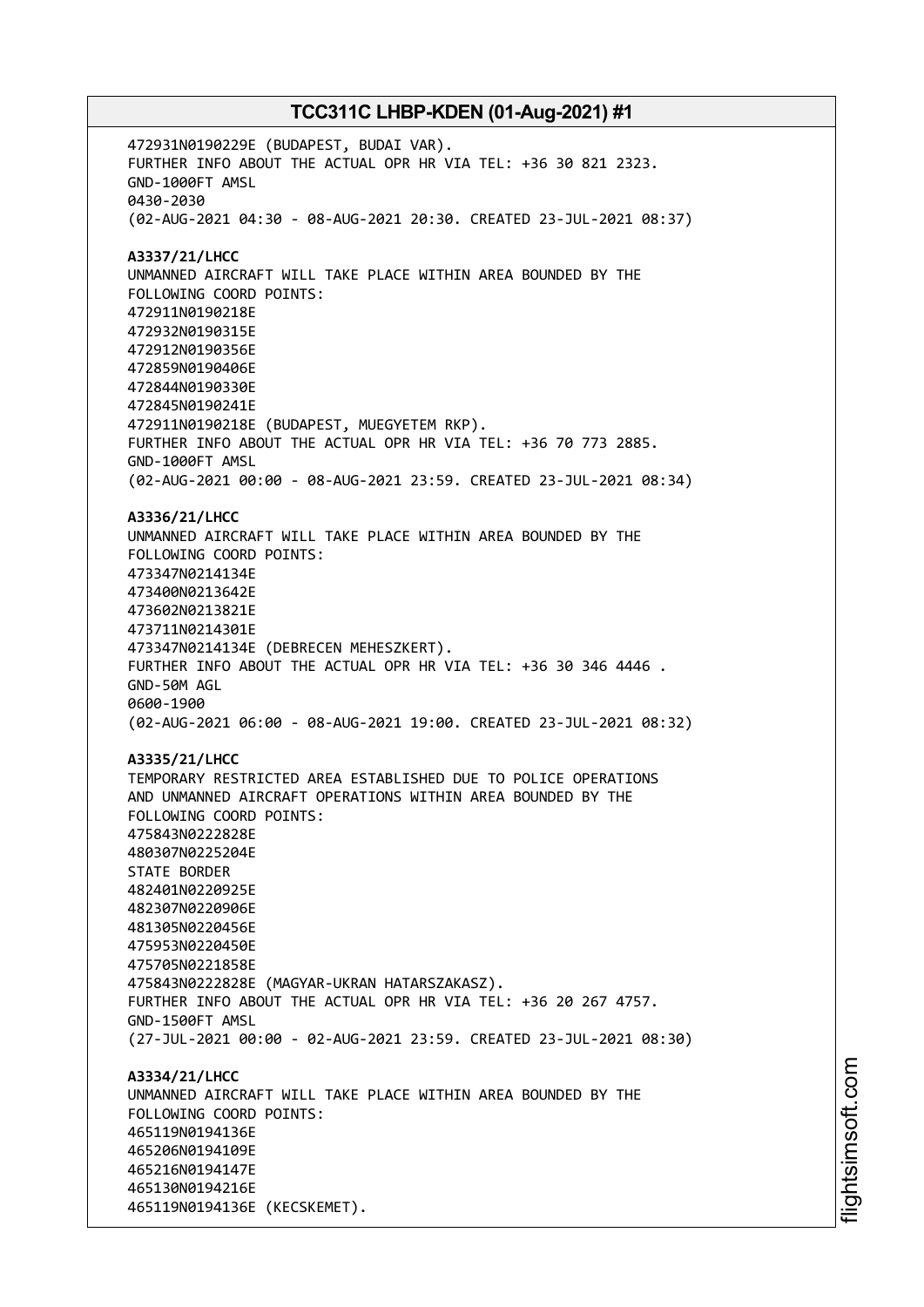FURTHER INFO ABOUT THE ACTUAL OPR HR VIA TEL: +36 70 270 4578. GND-1300FT AMSL 0600-1800 (05-AUG-2021 06:00 - 11-AUG-2021 18:00. CREATED 23-JUL-2021 08:26) **A3333/21/LHCC** UNMANNED AIRCRAFT WILL TAKE PLACE WITHIN AREA BOUNDED BY THE FOLLOWING COORD POINTS: 472809N0214412E 473122N0214429E 473137N0214951E 473148N0214957E 473211N0214104E 473051N0214122E 472820N0214342E 472809N0214412E (DEBRECEN NAGYCSERE BANK). FURTHER INFO ABOUT THE ACTUAL OPR HR VIA TEL: +36 30 346 4446 . GND-50M AGL 0600-1900 (02-AUG-2021 06:00 - 08-AUG-2021 19:00. CREATED 23-JUL-2021 08:23) **A3332/21/LHCC** UNMANNED AIRCRAFT WILL TAKE PLACE WITHIN AREA BOUNDED BY THE FOLLOWING COORD POINTS: 473403N0213550E 473253N0213410E 473241N0213520E 473036N0213549E 473116N0213745E 473000N0213759E 472910N0213749E 472910N0214108E 473332N0214045E 473403N0213550E (DEBRECEN NYULAS LENCZTELEP). FURTHER INFO ABOUT THE ACTUAL OPR HR VIA TEL: +36 30 346 4446 . GND-50M AGL 0600-1900 (26-JUL-2021 06:00 - 01-AUG-2021 19:00. CREATED 23-JUL-2021 08:21) **A3305/21/LHCC** UNMANNED AIRCRAFT WILL TAKE PLACE WITHIN AREA BOUNDED BY THE FOLLOWING COORD POINTS: 473038N0190226E 473038N0190204E 473051N0190209E 473049N0190226E (BUDAPEST,BEM JOZSEF TER). FURTHER INFO ABOUT THE ACTUAL OPR HR VIA TEL: +36 403 7503. GND-1000FT AMSL 0600-2000 (10-AUG-2021 06:00 - 16-AUG-2021 20:00. CREATED 21-JUL-2021 15:44) **A3300/21/LHCC** UNMANNED AIRCRAFT WILL TAKE PLACE WITHIN 60M RADIUS CENTERED AT COORD POINT 473044N 0190215E (BUDAPEST FEKETE SAS UTCA). FURTHER INFO ABOUT THE ACTUAL OPR HR VIA TEL: +36 30 359 9482. GND-30M AGL 0430-1500 (09-AUG-2021 04:30 - 13-AUG-2021 15:00. CREATED 21-JUL-2021 12:02)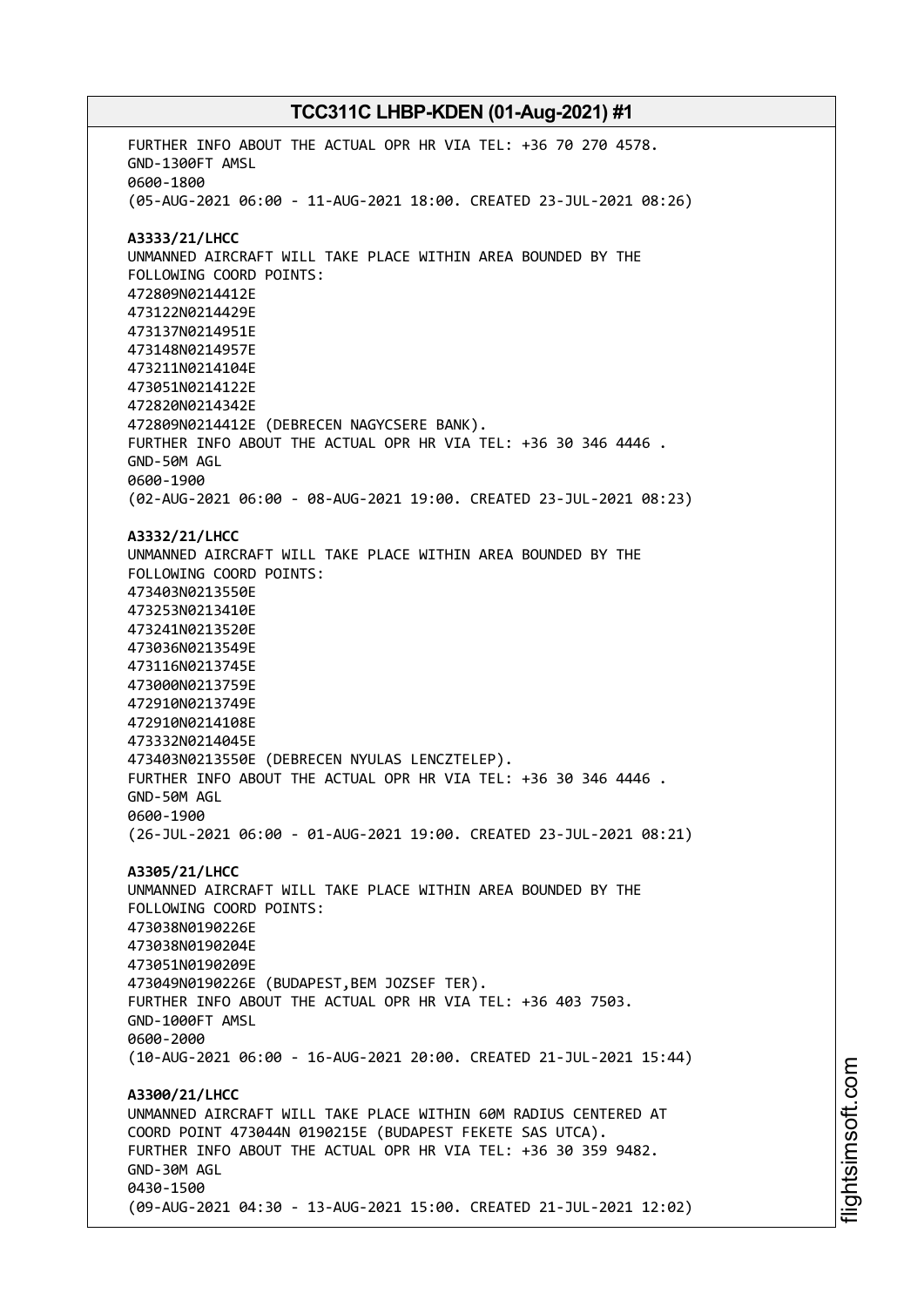**A3298/21/LHCC** UNMANNED AIRCRAFT WILL TAKE PLACE WITHIN 60M RADIUS CENTERED AT COORD POINT 473044N 0190215E (BUDAPEST FEKETE SAS UTCA). FURTHER INFO ABOUT THE ACTUAL OPR HR VIA TEL: +36 30 359 9482. GND-30M AGL 0430-1500 (23-AUG-2021 04:30 - 27-AUG-2021 15:00. CREATED 21-JUL-2021 12:01) **A3299/21/LHCC** UNMANNED AIRCRAFT WILL TAKE PLACE WITHIN 60M RADIUS CENTERED AT COORD POINT 473044N 0190215E (BUDAPEST FEKETE SAS UTCA). FURTHER INFO ABOUT THE ACTUAL OPR HR VIA TEL: +36 30 359 9482. GND-30M AGL 0430-1500 (02-AUG-2021 04:30 - 06-AUG-2021 15:00. CREATED 21-JUL-2021 12:01) **A3297/21/LHCC** UNMANNED AIRCRAFT WILL TAKE PLACE WITHIN 60M RADIUS CENTERED AT COORD POINT 473044N 0190215E (BUDAPEST FEKETE SAS UTCA). FURTHER INFO ABOUT THE ACTUAL OPR HR VIA TEL: +36 30 359 9482. GND-30M AGL 0430-1500 (16-AUG-2021 04:30 - 19-AUG-2021 15:00. CREATED 21-JUL-2021 12:00) **A3296/21/LHCC** UNMANNED AIRCRAFT WILL TAKE PLACE WITHIN AREA BOUNDED BY THE FOLLOWING COORD POINTS: 470856N0184908E 470842N0184816E 470748N0184850E 470813N0184948E 470856N0184908E (IVANCSA). FURTHER INFO ABOUT THE ACTUAL OPR HR VIA TEL: +36 20 415 1370. GND-700FT AMSL 0500-1800 (09-AUG-2021 05:00 - 15-AUG-2021 18:00. CREATED 21-JUL-2021 11:59) **A3295/21/LHCC** UNMANNED AIRCRAFT WILL TAKE PLACE WITHIN 1000M RADIUS CENTERED AT COORD POINT 465320N 0165016E (SAGOD). FURTHER INFO ABOUT THE ACTUAL OPR HR VIA TEL: +36 20 747 2397. GND-1000FT AMSL 0500-2000 (05-AUG-2021 05:00 - 11-AUG-2021 20:00. CREATED 21-JUL-2021 11:58) **A3294/21/LHCC** UNMANNED AIRCRAFT WILL TAKE PLACE WITHIN AREA BOUNDED BY THE FOLLOWING COORD POINTS: 470856N0184908E 470842N0184816E 470748N0184850E 470813N0184948E 470856N0184908E (IVANCSA). FURTHER INFO ABOUT THE ACTUAL OPR HR VIA TEL: +36 20 415 1370. GND-700FT AMSL 0500-1800 (16-AUG-2021 05:00 - 22-AUG-2021 18:00. CREATED 21-JUL-2021 11:58)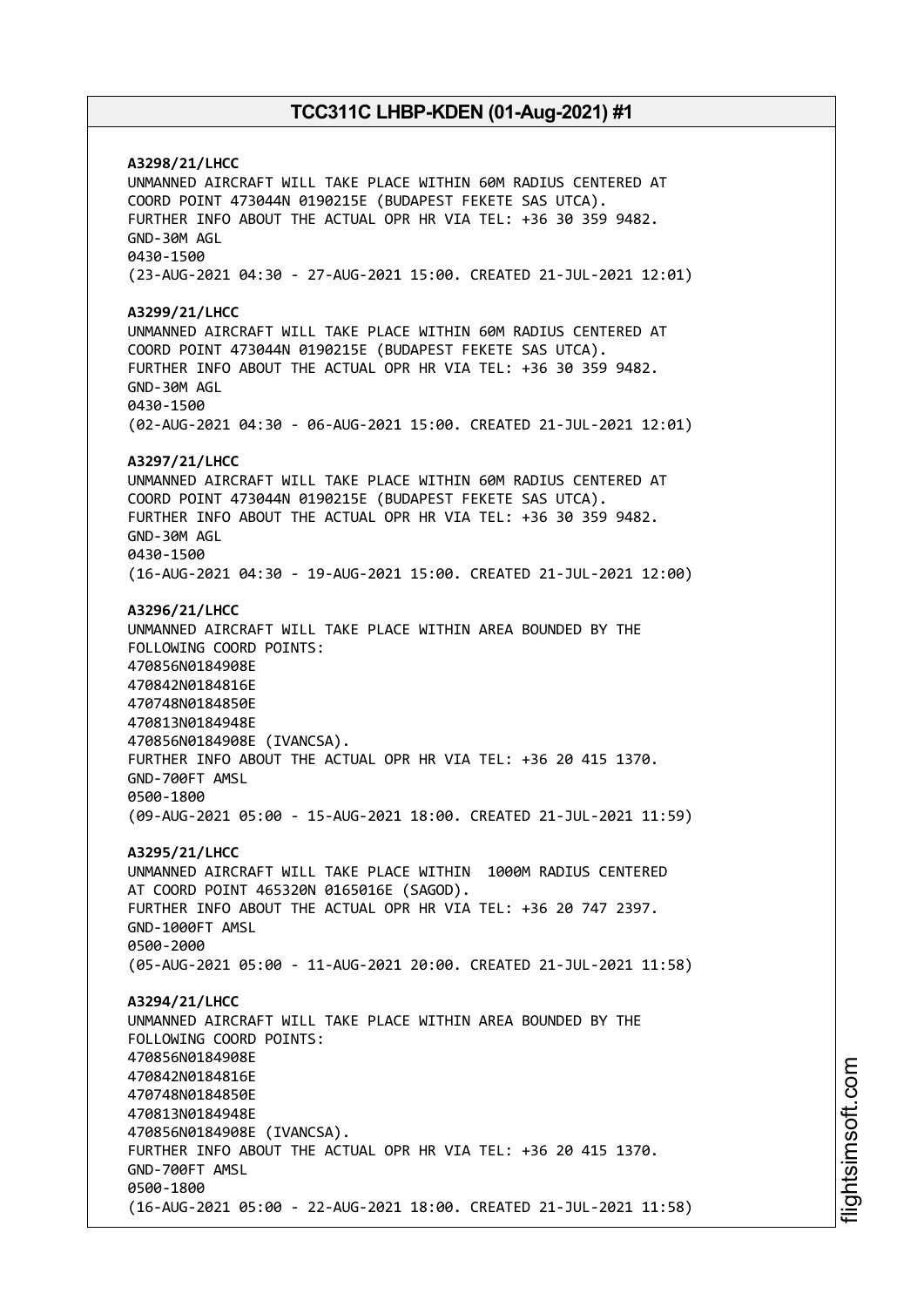**A3293/21/LHCC** UNMANNED AIRCRAFT WILL TAKE PLACE WITHIN AREA BOUNDED BY THE FOLLOWING COORD POINTS: 463056N0184613E 463325N0185237E 463317N0185257E 463223N0185323E 463220N0185445E 463158N0185538E 463158N0185618E 463149N0185618E 463159N0185311E 462923N0185414E 463056N0184613E (PAKS - KALOCSA). FURTHER INFO ABOUT THE ACTUAL OPR HR VIA TEL: +36 20 480 8811. GND-800FT AMSL 0400-2000 (08-AUG-2021 04:00 - 14-AUG-2021 20:00. CREATED 21-JUL-2021 11:57) **A3292/21/LHCC** UNMANNED AIRCRAFT WILL TAKE PLACE WITHIN AREA BOUNDED BY THE FOLLOWING COORD POINTS: 462536N0174632E 462523N0174636E 462520N0174618E 462510N0174612E 462353N0174642E 462346N0174624E 462509N0174556E 462530N0174605E 462536N0174632E (KAPOSFURED). FURTHER INFO ABOUT THE ACTUAL OPR HR VIA TEL: +36 20 433 3587. GND-800FT AMSL 0300-2100 (11-AUG-2021 03:00 - 17-AUG-2021 21:00. CREATED 21-JUL-2021 11:56) **A3291/21/LHCC** UNMANNED AIRCRAFT WILL TAKE PLACE WITHIN AREA BOUNDED BY THE FOLLOWING COORD POINTS: 463056N0184613E 463325N0185237E 463317N0185257E 463223N0185323E 463220N0185445E 463158N0185538E 463158N0185618E 463149N0185618E 463159N0185311E 462923N0185414E 463056N0184613E (PAKS - KALOCSA). FURTHER INFO ABOUT THE ACTUAL OPR HR VIA TEL: +36 20 480 8811. GND-800FT AMSL 0400-2000 (15-AUG-2021 04:00 - 21-AUG-2021 20:00. CREATED 21-JUL-2021 11:55) **A3290/21/LHCC**

UNMANNED AIRCRAFT WILL TAKE PLACE WITHIN 1000M RADIUS CENTERED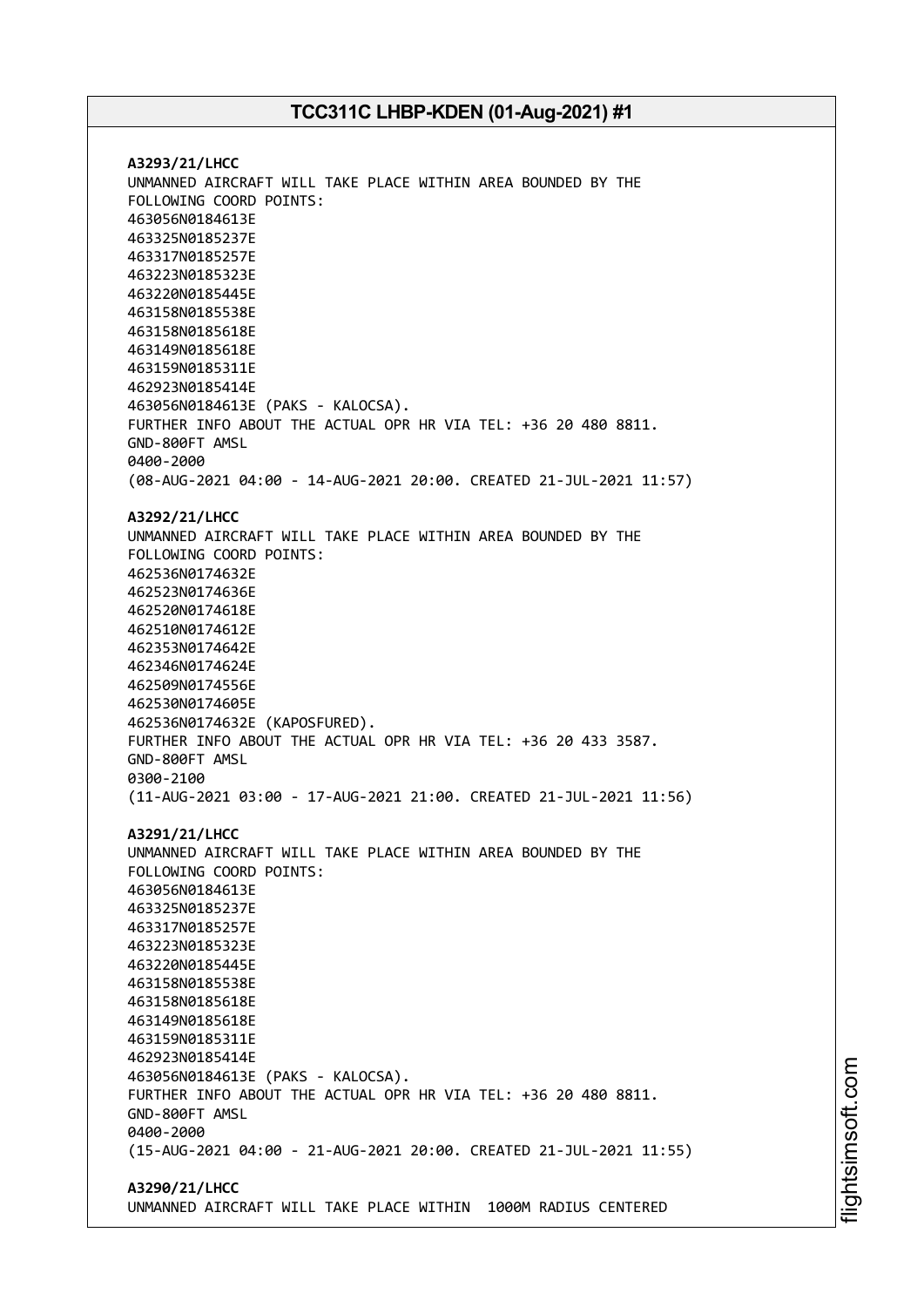AT COORD POINT 465320N 0165016E (SAGOD). FURTHER INFO ABOUT THE ACTUAL OPR HR VIA TEL: +36 20 747 2397. GND-1000FT AMSL 0500-2000 (12-AUG-2021 05:00 - 18-AUG-2021 20:00. CREATED 21-JUL-2021 11:54) **A3289/21/LHCC** UNMANNED AIRCRAFT WILL TAKE PLACE WITHIN 1000M RADIUS CENTERED AT COORD POINT 465320N 0165016E (SAGOD). FURTHER INFO ABOUT THE ACTUAL OPR HR VIA TEL: +36 20 747 2397. GND-1000FT AMSL 0500-2000 (19-AUG-2021 05:00 - 25-AUG-2021 20:00. CREATED 21-JUL-2021 11:53) **A3288/21/LHCC** TEMPORARY RESTRICTED AREA ESTABLISHED DUE TO MILITARY AND UNMANNED AIRCRAFT OPERATIONS WITHIN AREA BOUNDED BY THE FOLLOWING COORD POINTS: 460921N0201807E 461500N0201300E 462529N0205740E 462629N0211307E 462849N0211712E STATE BORDER 460921N0201807E (ROMAN I). FURTHER INFO ABOUT THE ACTUAL OPR HR VIA TEL: +36 88 543 036. GND-1500FT AMSL (04-AUG-2021 23:00 - 10-AUG-2021 23:00. CREATED 21-JUL-2021 11:52) **A3287/21/LHCC** TEMPORARY RESTRICTED AREA ESTABLISHED DUE TO MILITARY AND UNMANNED AIRCRAFT OPERATIONS WITHIN AREA BOUNDED BY THE FOLLOWING COORD POINTS: 455428N0185004E 460013N0184753E 460950N0190957E 461651N0193417E 461500N0200000E 461217N0200526E 461500N0201300E 460921N0201807E STATE BORDER 455428N0185004E (SZERB). FURTHER INFO ABOUT THE ACTUAL OPR HR VIA TEL: +36 88 543 036. GND-1500FT AMSL (06-AUG-2021 23:00 - 12-AUG-2021 23:00. CREATED 21-JUL-2021 11:47) **A3286/21/LHCC** UNMANNED AIRCRAFT WILL TAKE PLACE WITHIN AREA BOUNDED BY THE FOLLOWING COORD POINTS: 462536N0174632E 462523N0174636E 462520N0174618E 462510N0174612E 462353N0174642E 462346N0174624E 462509N0174556E 462530N0174605E 462536N0174632E (KAPOSFURED). FURTHER INFO ABOUT THE ACTUAL OPR HR VIA TEL: +36 20 433 3587. GND-800FT AMSL 0300-2100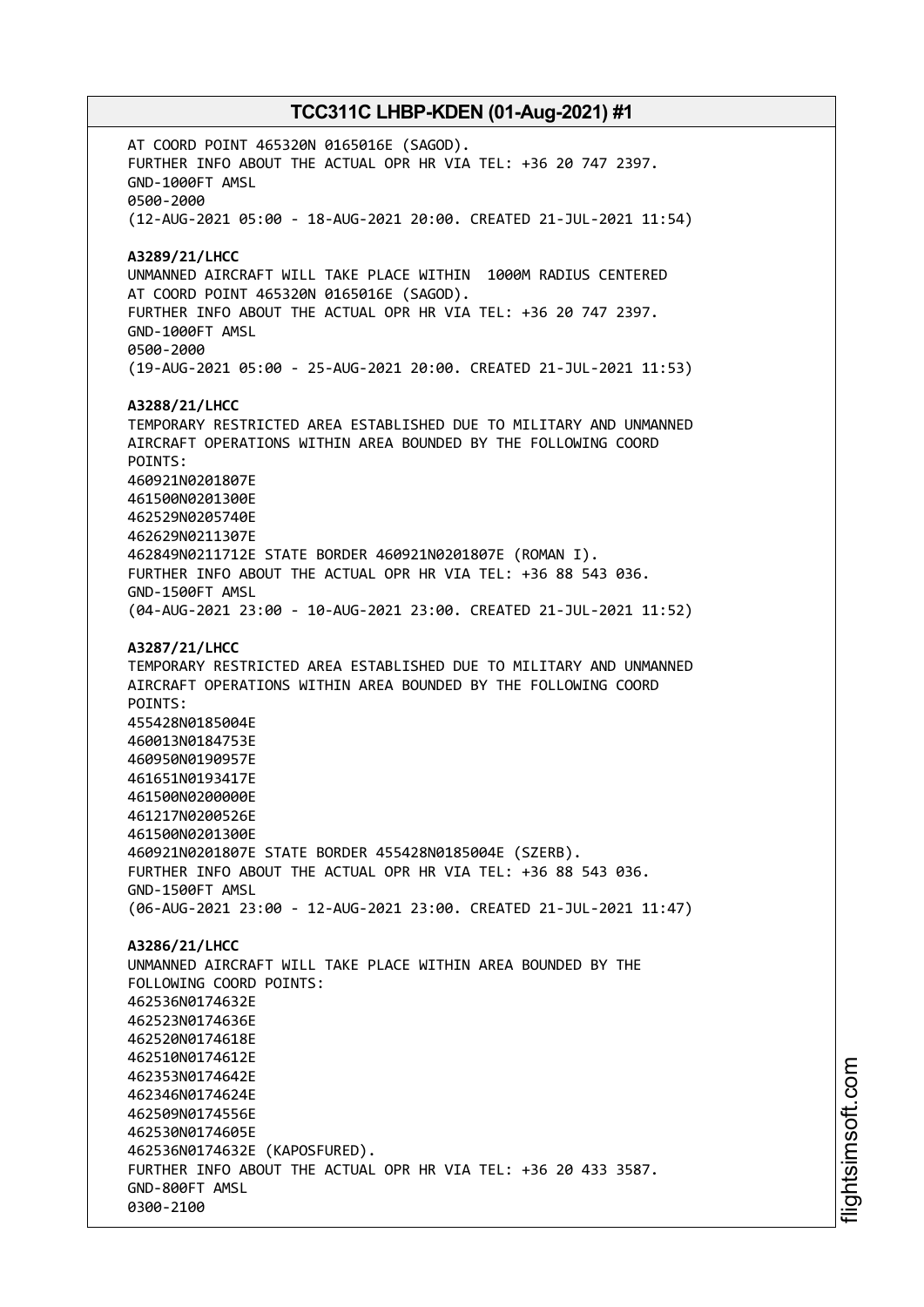(18-AUG-2021 03:00 - 24-AUG-2021 21:00. CREATED 21-JUL-2021 11:42) **A3285/21/LHCC** TEMPORARY RESTRICTED AREA ESTABLISHED DUE TO MILITARY AND UNMANNED AIRCRAFT OPERATIONS WITHIN AREA BOUNDED BY THE FOLLOWING COORD POINTS: 470945N0214841E 471152N0212607E 473338N0215503E 475654N0221905E 480307N0225204E STATE BORDER 470945N0214841E (ROMAN III). FURTHER INFO ABOUT THE ACTUAL OPR HR VIA TEL: +36 88 543 036. GND-1500FT AMSL (05-AUG-2021 23:00 - 11-AUG-2021 23:00. CREATED 21-JUL-2021 11:39) **A3284/21/LHCC** MISSILE, ROCKET FIRING WILL TAKE PLACE WITHIN AREA BOUNDED BY THE FOLLOWING COORD POINTS: 474454N0191959E 474852N0191533E 474601N0191244E 474454N0191959E (PUSPOKSZILAGY). FURTHER INFO ABOUT THE ACTUAL OPR HR VIA TEL: +36 30 777 5073. GND-4500FT AMSL 0700-1500 (23-AUG-2021 07:00 - 27-AUG-2021 15:00. CREATED 21-JUL-2021 11:09) **A3283/21/LHCC** MISSILE, ROCKET FIRING WILL TAKE PLACE WITHIN AREA BOUNDED BY THE FOLLOWING COORD POINTS: 474454N0191959E 474852N0191533E 474601N0191244E 474454N0191959E (PUSPOKSZILAGY). FURTHER INFO ABOUT THE ACTUAL OPR HR VIA TEL: +36 30 777 5073. GND-4500FT AMSL 0700-1500 (16-AUG-2021 07:00 - 20-AUG-2021 15:00. CREATED 21-JUL-2021 11:08) **A3281/21/LHCC** MISSILE, ROCKET FIRING WILL TAKE PLACE WITHIN AREA BOUNDED BY THE FOLLOWING COORD POINTS: 474454N0191959E 474852N0191533E 474601N0191244E 474454N0191959E (PUSPOKSZILAGY). FURTHER INFO ABOUT THE ACTUAL OPR HR VIA TEL: +36 30 777 5073. GND-4500FT AMSL 0700-1500 (02-AUG-2021 07:00 - 06-AUG-2021 15:00. CREATED 21-JUL-2021 11:06) **A3280/21/LHCC** MISSILE, ROCKET FIRING WILL TAKE PLACE WITHIN AREA BOUNDED BY THE FOLLOWING COORD POINTS: 474454N0191959E 474852N0191533E 474601N0191244E 474454N0191959E (PUSPOKSZILAGY).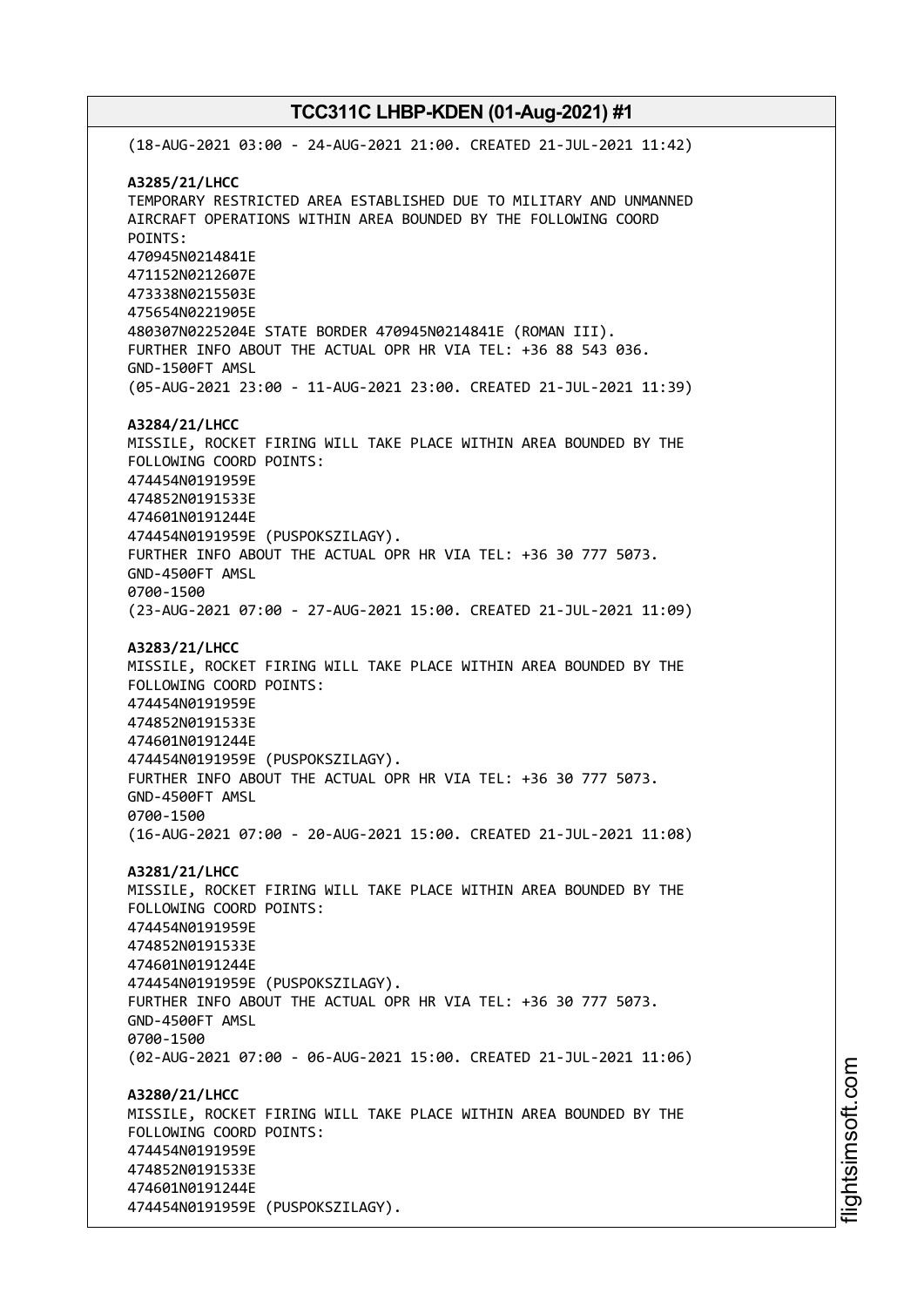FURTHER INFO ABOUT THE ACTUAL OPR HR VIA TEL: +36 30 777 5073. GND-4500FT AMSL 0700-1500 (09-AUG-2021 07:00 - 13-AUG-2021 15:00. CREATED 21-JUL-2021 11:05) **A3278/21/LHCC** UNMANNED AIRCRAFT WILL TAKE PLACE WITHIN 200M RADIUS CENTERED AT COORD POINT 481146N 0211639E (MAD) . FURTHER INFO ABOUT THE ACTUAL OPR HR VIA TEL: +36 30 626 0325. GND-1000FT AMSL (16-AUG-2021 00:00 - 22-AUG-2021 23:59. CREATED 21-JUL-2021 11:04) **A3279/21/LHCC** AEROBATICS WILL TAKE PLACE WITHIN 1200M RADIUS CENTERED AT COORD POINT 471750N 0185027E (RACKERESZTUR). FURTHER INFO ABOUT THE ACTUAL OPR HR VIA TEL: +36 1 999 1174. GND-4500FT AMSL 0400-1800 (18-AUG-2021 04:00 - 24-AUG-2021 18:00. CREATED 21-JUL-2021 11:04) **A3277/21/LHCC** AEROBATICS WILL TAKE PLACE WITHIN 1200M RADIUS CENTERED AT COORD POINT 471750N 0185027E (RACKERESZTUR). FURTHER INFO ABOUT THE ACTUAL OPR HR VIA TEL: +36 1 999 1174. GND-4500FT AMSL 0400-1800 (11-AUG-2021 04:00 - 17-AUG-2021 18:00. CREATED 21-JUL-2021 11:03) **A3275/21/LHCC** UNMANNED AIRCRAFT WILL TAKE PLACE WITHIN AREA BOUNDED BY THE FOLLOWING COORD POINTS: 473245N0205433E 473453N0205350E 473521N0205629E 473307N0205707E 473245N0205433E (TISZAFURED). FURTHER INFO ABOUT THE ACTUAL OPR HR VIA TEL: +36 30 285 2531. GND-1000FT AMSL 0300-1900 (26-JUL-2021 03:00 - 01-AUG-2021 19:00. CREATED 21-JUL-2021 11:02) **A3274/21/LHCC** UNMANNED AIRCRAFT WILL TAKE PLACE WITHIN AREA BOUNDED BY THE FOLLOWING COORD POINTS: 465654N0193822E 465716N0193753E 465735N0193820E 465712N0193852E 465654N0193822E (KECSKEMET). FURTHER INFO ABOUT THE ACTUAL OPR HR VIA TEL: +36 70 270 4578. GND-1300FT AMSL 0600-1800 (26-JUL-2021 06:00 - 01-AUG-2021 18:00. CREATED 21-JUL-2021 11:01) **A3273/21/LHCC** AEROBATICS WILL TAKE PLACE WITHIN 1200M RADIUS CENTERED AT COORD POINT 471750N 0185027E (RACKERESZTUR). FURTHER INFO ABOUT THE ACTUAL OPR HR VIA TEL: +36 1 999 1174.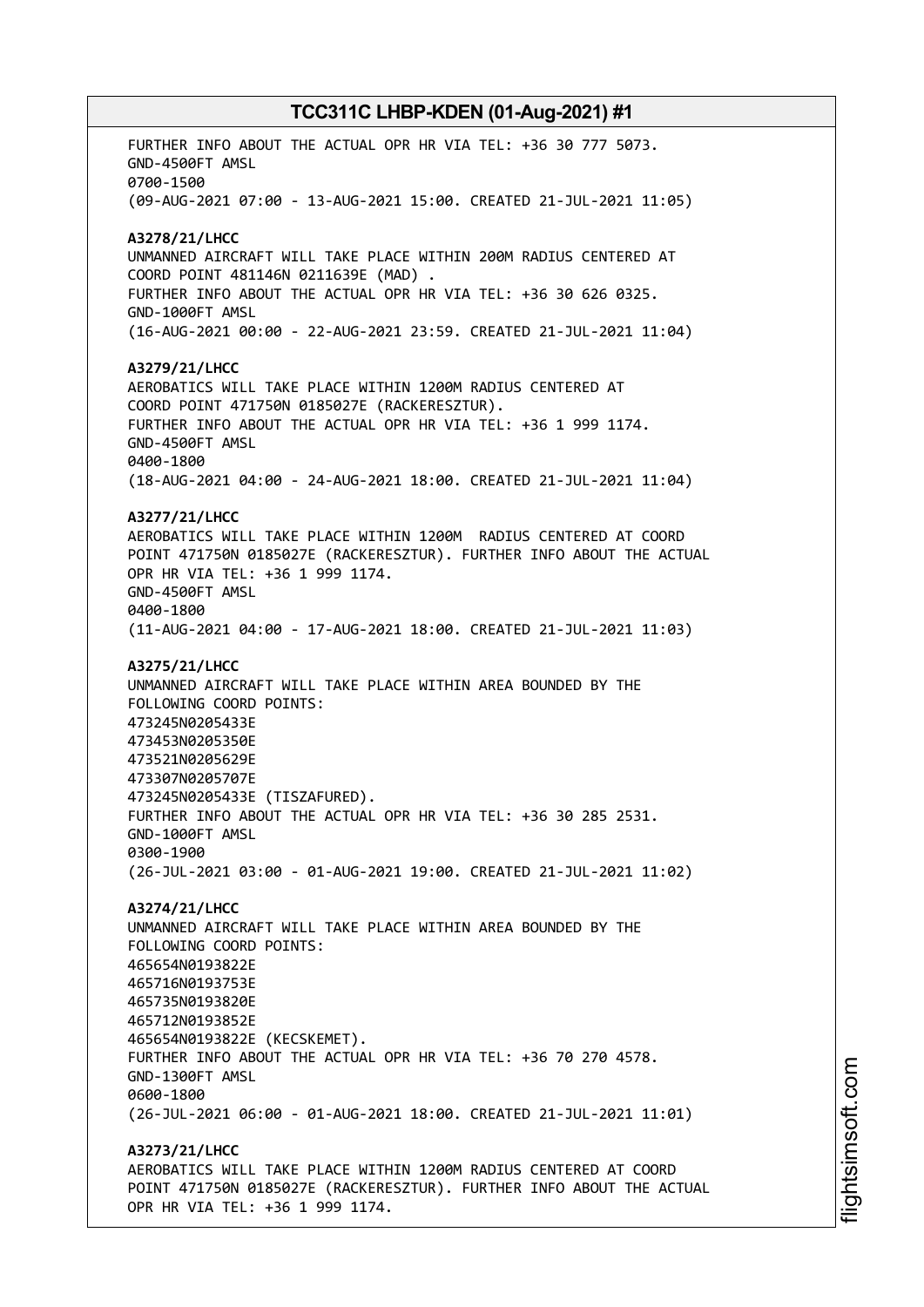GND-4500FT AMSL 0400-1800 (04-AUG-2021 04:00 - 10-AUG-2021 18:00. CREATED 21-JUL-2021 11:01) **A3272/21/LHCC** UNMANNED AIRCRAFT WILL TAKE PLACE WITHIN AREA BOUNDED BY THE FOLLOWING COORD POINTS: 462536N0174632E 462523N0174636E 462520N0174618E 462510N0174612E 462353N0174642E 462346N0174624E 462509N0174556E 462530N0174605E 462536N0174632E (KAPOSFURED). FURTHER INFO ABOUT THE ACTUAL OPR HR VIA TEL: +36 20 433 3587. GND-800FT AMSL 0300-2100 (04-AUG-2021 03:00 - 10-AUG-2021 21:00. CREATED 21-JUL-2021 11:00) **A3271/21/LHCC** UNMANNED AIRCRAFT WILL TAKE PLACE WITHIN AREA BOUNDED BY THE FOLLOWING COORD POINTS: 470856N0184908E 470842N0184816E 470748N0184850E 470813N0184948E 470856N0184908E (IVANCSA). FURTHER INFO ABOUT THE ACTUAL OPR HR VIA TEL: +36 20 415 1370. GND-700FT AMSL 0500-1800 (02-AUG-2021 05:00 - 08-AUG-2021 18:00. CREATED 21-JUL-2021 10:59) **A3270/21/LHCC** UNMANNED AIRCRAFT WILL TAKE PLACE WITHIN AREA BOUNDED BY THE FOLLOWING COORD POINTS: 455713N0183029E 455544N0183810E 455630N0183949E 461044N0184246E 461058N0183535E 460839N0183445E 460832N0183212E 461359N0183103E 461353N0182525E 455713N0183029E (BOLY). FURTHER INFO ABOUT THE ACTUAL OPR HR VIA TEL: +36 70 296 4105. GND-120M AGL 0300-2000 (01-AUG-2021 03:00 - 07-AUG-2021 20:00. CREATED 21-JUL-2021 10:58) **A3256/21/LHCC** ALL FLIGHTS TO/FROM AIRPORTS OF HUNGARY, OR OVERFLYING HUNGARIAN TERRITORY, ARE NOT ALLOWED IF AIRCRAFT ARE OPERATED BY BELARUSSIAN AIR CARRIERS AND/OR REGISTRATED IN BELARUS EXCEPT FOR AIRCRAFT IN EMERGENCY OR HUMANITARIAN FLIGHTS. (20-JUL-2021 06:30 - 03-AUG-2021 22:00 EST. CREATED 20-JUL-2021 06:36)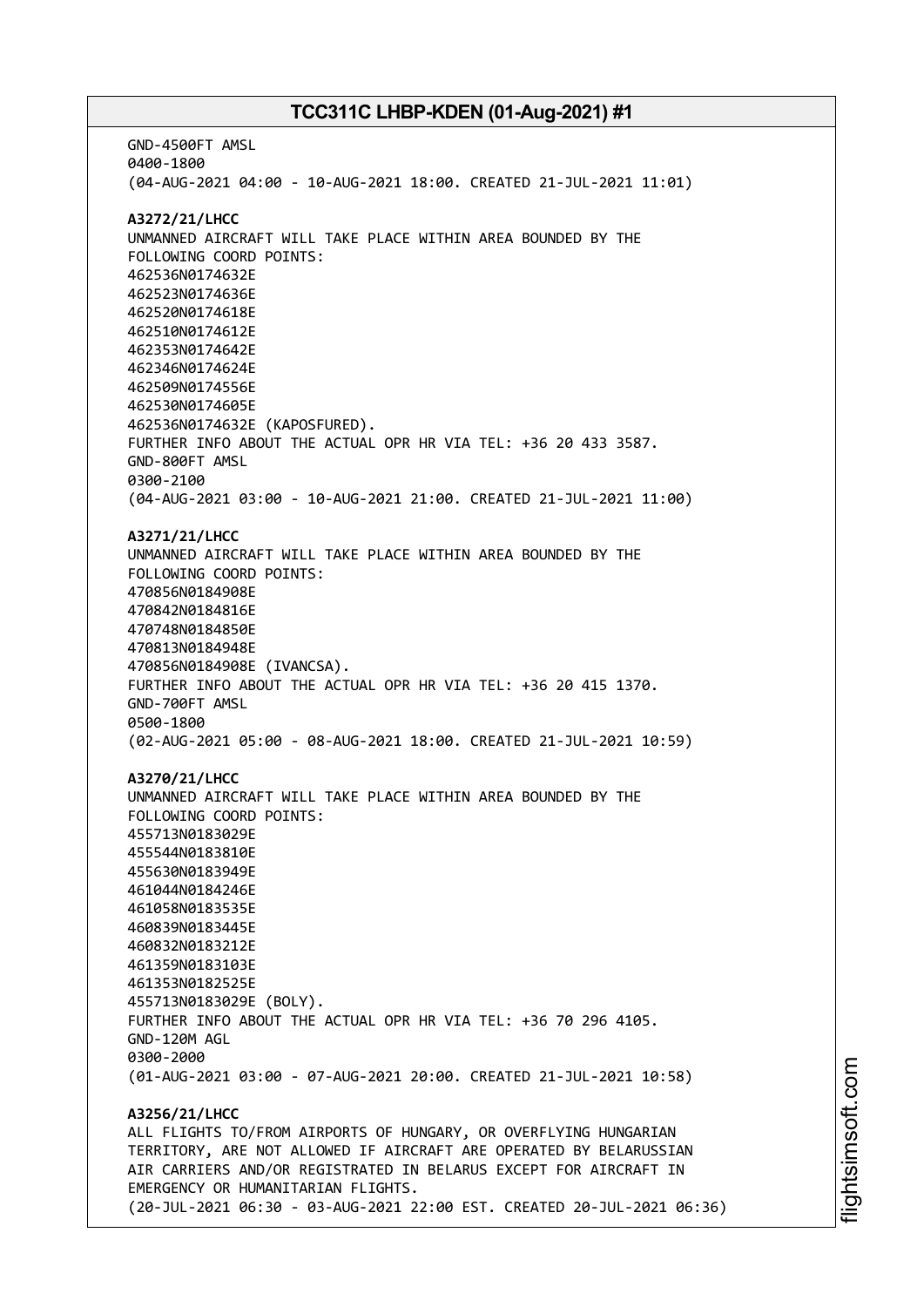**A3246/21/LHCC** UNMANNED AIRCRAFT WILL TAKE PLACE WITHIN 1100M RADIUS CENTERED AT COORD POINT 465902N 0175626E (PALOZNAK). FURTHER INFO ABOUT THE ACTUAL OPR HR VIA TEL: +36 20 922 0934. GND-1000FT AMSL (31-JUL-2021 03:00 - 01-AUG-2021 19:00. CREATED 19-JUL-2021 13:42) **A3245/21/LHCC** UNMANNED AIRCRAFT WILL TAKE PLACE WITHIN AREA BOUNDED BY THE FOLLOWING COORD POINTS: 461500N0200000E 461217N0200526E 461718N0200722E 461721N0200000E 461500N0200000E (SZEGED, REPULOTER). FURTHER INFO ABOUT THE ACTUAL OPR HR VIA TEL: +36 30 9677 064. GND-FL135 0500-2200 (31-JUL-2021 05:00 - 06-AUG-2021 22:00. CREATED 19-JUL-2021 13:37) **A3244/21/LHCC** UNMANNED AIRCRAFT WILL TAKE PLACE WITHIN AREA BOUNDED BY THE FOLLOWING COORD POINTS: 470856N0184908E 470842N0184816E 470748N0184850E 470813N0184948E 470856N0184908E (IVANCSA). FURTHER INFO ABOUT THE ACTUAL OPR HR VIA TEL: +36 20 415 1370. GND-700FT AMSL 0500-1800 (26-JUL-2021 05:00 - 01-AUG-2021 18:00. CREATED 19-JUL-2021 13:33) **A3237/21/LHCC** UNMANNED AIRCRAFT WILL TAKE PLACE WITHIN AREA BOUNDED BY THE FOLLOWING COORD POINTS: 472736N0190119E 472736N0190114E 472744N0190114E 472744N0190119E 472736N0190119E (BUDAPEST, KELENFOLD). FURTHER INFO ABOUT THE ACTUAL OPR HR VIA TEL: +36 20 509 4439. GND-800FT AMSL 0500-1800 (28-JUL-2021 05:00 - 03-AUG-2021 18:00. CREATED 19-JUL-2021 13:00) **A3236/21/LHCC** UNMANNED AIRCRAFT WILL TAKE PLACE WITHIN AREA BOUNDED BY THE FOLLOWING COORD POINTS: 462536N0174632E 462523N0174636E 462520N0174618E 462510N0174612E 462353N0174642E 462346N0174624E 462509N0174556E 462530N0174605E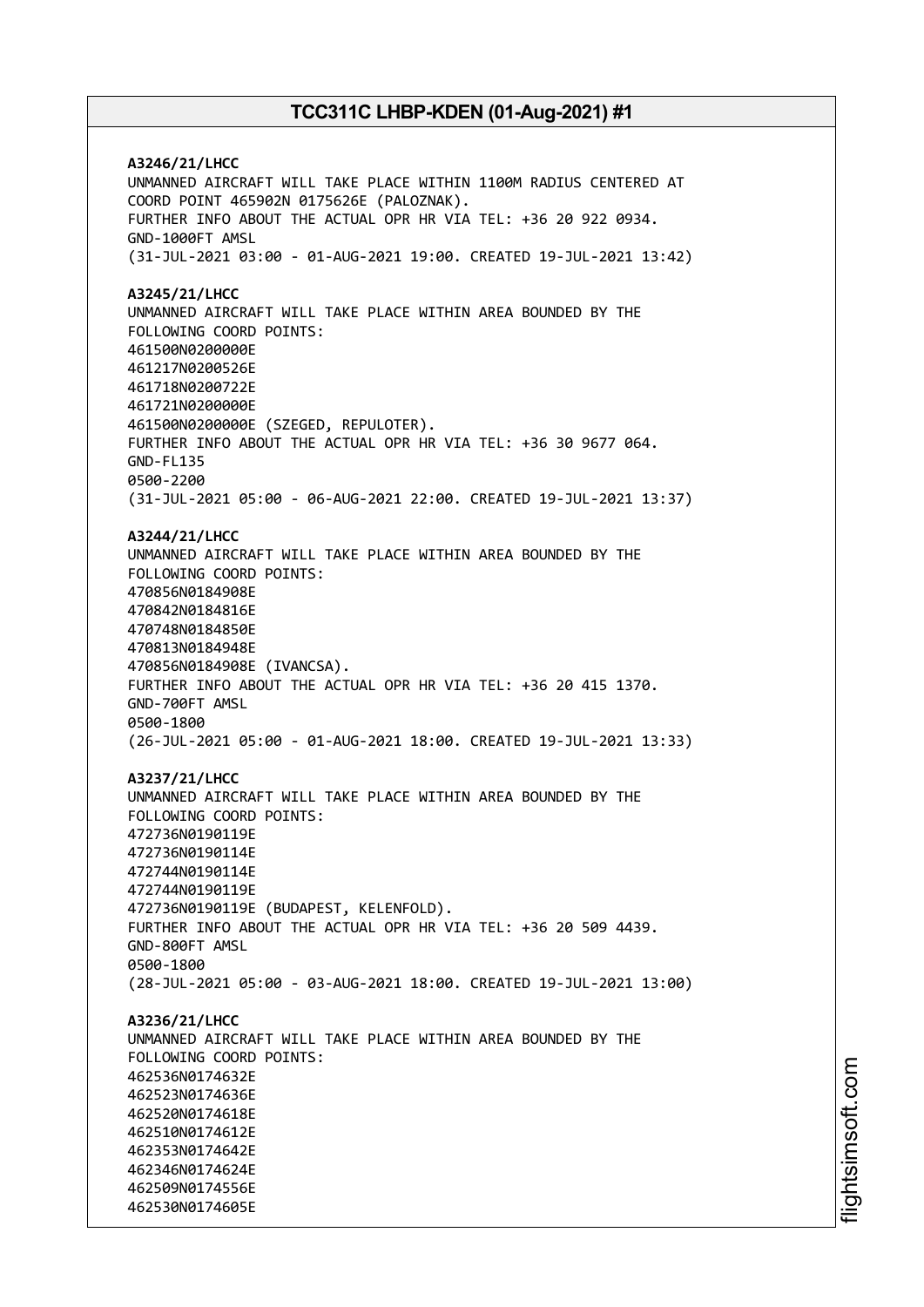462536N0174632E (KAPOSFURED). FURTHER INFO ABOUT THE ACTUAL OPR HR VIA TEL: +36 20 433 3587. GND-800FT AMSL 0300-2100 (28-JUL-2021 03:00 - 03-AUG-2021 21:00. CREATED 19-JUL-2021 12:56) **A3235/21/LHCC** UNMANNED AIRCRAFT WILL TAKE PLACE WITHIN 1000M RADIUS CENTERED AT COORD POINT 465320N 0165016E (SAGOD). FURTHER INFO ABOUT THE ACTUAL OPR HR VIA TEL: +36 20 747 2397. GND-1000FT AMSL 0500-2000 (29-JUL-2021 05:00 - 04-AUG-2021 20:00. CREATED 19-JUL-2021 12:45) **A3234/21/LHCC** UNMANNED AIRCRAFT WILL TAKE PLACE WITHIN AREA BOUNDED BY THE FOLLOWING COORD POINTS: 473507N0182340E 473511N0182338E 473515N0182350E 473508N0182356E 473507N0182340E (TATABANYA). FURTHER INFO ABOUT THE ACTUAL OPR HR VIA TEL: +36 20 580 8519. GND-1000FT AMSL 0300-1900 (30-JUL-2021 03:00 - 05-AUG-2021 19:00. CREATED 19-JUL-2021 12:39) **A3232/21/LHCC** UNMANNED AIRCRAFT WILL TAKE PLACE WITHIN 500M RADIUS CENTERED AT COORD POINT 473054N 0190238E (MARGITSZIGET). FURTHER INFO ABOUT THE ACTUAL OPR HR VIA TEL: +36 30 497 9089. GND-1000FT AMSL (31-JUL-2021 00:00 - 06-AUG-2021 23:59. CREATED 19-JUL-2021 12:12) **A3231/21/LHCC** AIR DISPLAY WILL TAKE PLACE WITHIN 1200M RADIUS CENTERED AT COORD POINT 471750N 0185027E (RACKERESZTUR). FURTHER INFO ABOUT THE ACTUAL OPR HR VIA TEL: +36 01 999 1174. GND-4500FT AMSL 0400-1800 (28-JUL-2021 04:00 - 03-AUG-2021 18:00. CREATED 19-JUL-2021 12:08) **A3228/21/LHCC** UNMANNED AIRCRAFT WILL TAKE PLACE WITHIN AREA BOUNDED BY THE FOLLOWING COORD POINTS: 472856N0174106E 472913N0174053E 472937N0174146E 472918N0174206E 472856N0174106E (SOKOROPATKA). FURTHER INFO ABOUT THE ACTUAL OPR HR VIA TEL: +36 20 358 5857. GND-120M AGL 0300-2000 (29-JUL-2021 03:00 - 04-AUG-2021 20:00. CREATED 19-JUL-2021 11:55) **A3225/21/LHCC**

UNMANNED AIRCRAFT WILL TAKE PLACE WITHIN 600M RADIUS CENTERED AT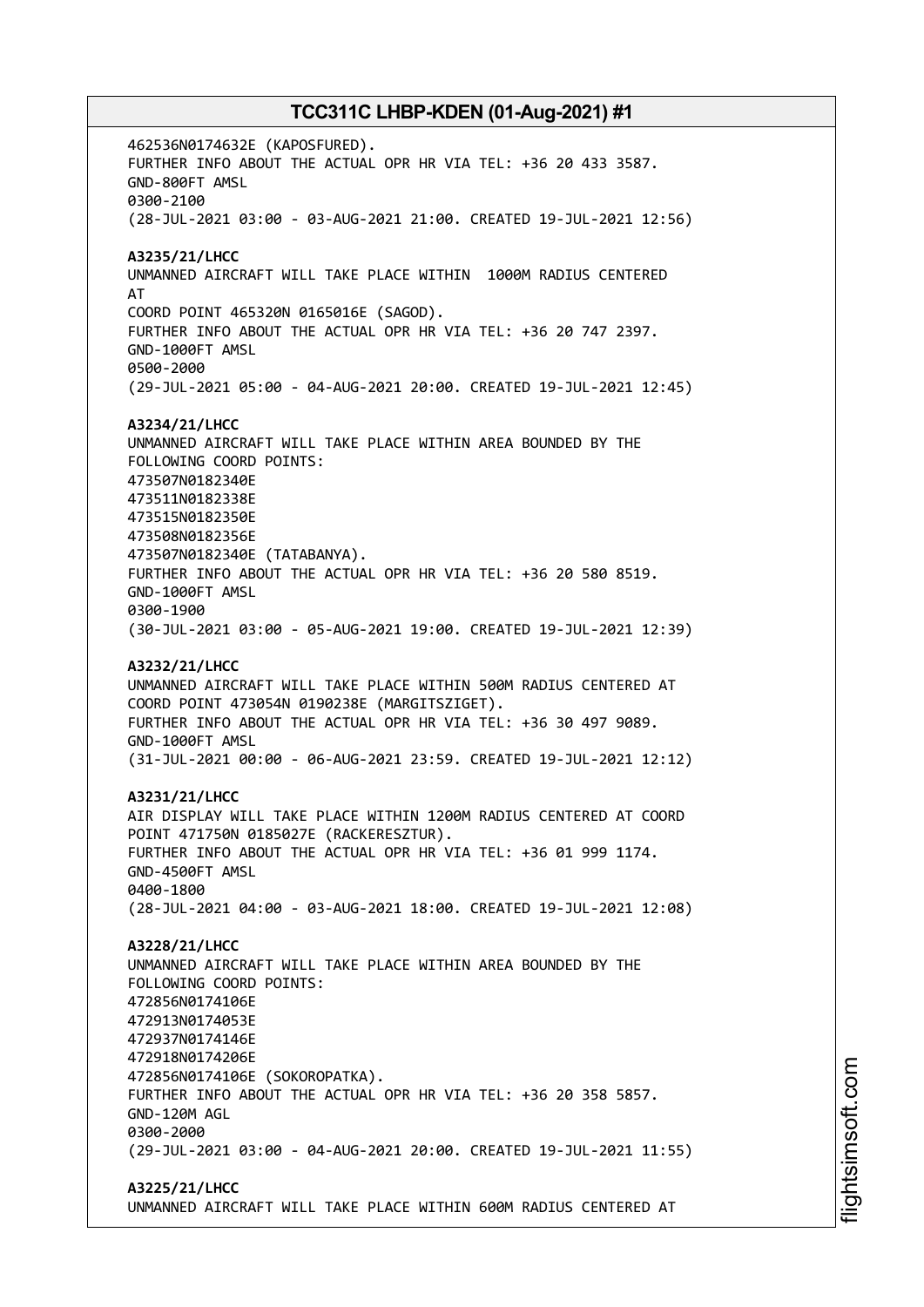COORD POINT 471020N 0182452E (SZEKESFEHERVAR). FURTHER INFO ABOUT THE ACTUAL OPR HR VIA TEL: +36 20 489 9809. GND-1000FT AMSL (30-JUL-2021 00:00 - 05-AUG-2021 23:59. CREATED 19-JUL-2021 11:48) **A3224/21/LHCC** UNMANNED AIRCRAFT WILL TAKE PLACE WITHIN 300M RADIUS CENTERED AT COORD POINT 472830N 0190542E (BUDAPEST, GROUPAMA ARENA). FURTHER INFO ABOUT THE ACTUAL OPR HR VIA TEL: +36 20 489 9809. GND-1300FT AMSL (30-JUL-2021 00:00 - 05-AUG-2021 23:59. CREATED 19-JUL-2021 11:44) **A3222/21/LHCC** UNMANNED AIRCRAFT WILL TAKE PLACE WITHIN AREA BOUNDED BY THE FOLLOWING COORD POINTS: 473524N0190409E 473526N0190221E 473730N0190226E 473721N0190414E 473524N0190409E (BUDAPEST, ROMAI PART). FURTHER INFO ABOUT THE ACTUAL OPR HR VIA TEL: +36 30 512 3815. GND-1500FT AMSL (31-JUL-2021 06:00 - 06-AUG-2021 22:00. CREATED 19-JUL-2021 11:13) **A3220/21/LHCC** UNMANNED AIRCRAFT WILL TAKE PLACE WITHIN 400M RADIUS CENTERED AT COORD POINT 470828N 0182509E (SZEKESFEHERVAR). FURTHER INFO ABOUT THE ACTUAL OPR HR VIA TEL: +36 20 953 0255. GND-600FT AMSL 0500-1800 (29-JUL-2021 05:00 - 04-AUG-2021 18:00. CREATED 19-JUL-2021 11:05) **A3219/21/LHCC** UNMANNED AIRCRAFT WILL TAKE PLACE WITHIN 250M RADIUS CENTERED AT COORD POINT 473009N 0190206E (BUDAPEST, HUNYADI LEPCSO). FURTHER INFO ABOUT THE ACTUAL OPR HR VIA TEL: +36 20 982 7272. GND-1500FT AMSL (26-JUL-2021 00:00 - 01-AUG-2021 23:59. CREATED 19-JUL-2021 11:01) **A3218/21/LHCC** UNMANNED AIRCRAFT WILL TAKE PLACE WITHIN AREA BOUNDED BY THE FOLLOWING COORD POINTS: 473627N0213441E 473550N0213235E 473337N0213316E 473314N0213206E 473306N0213252E 473614N0213721E 473627N0213441E (DEBRECEN, JOZSA). FURTHER INFO ABOUT THE ACTUAL OPR HR VIA TEL: +36 30 346 4446. GND-50M AGL 0600-1900 (26-JUL-2021 06:00 - 01-AUG-2021 19:00. CREATED 19-JUL-2021 10:53) **A3215/21/LHCC** AIR CARRIERS HOLDING OPERATING LICENCE ISSUED BY HUNGARY - PILOTS

IN COMMAND OF ACFT CONDUCTING AIR SERVICES BY HUNGARIAN OPERATING LICENCE HOLDERS AND OPERATORS OF HUNGARIAN REGISTERED ACFT ARE NOT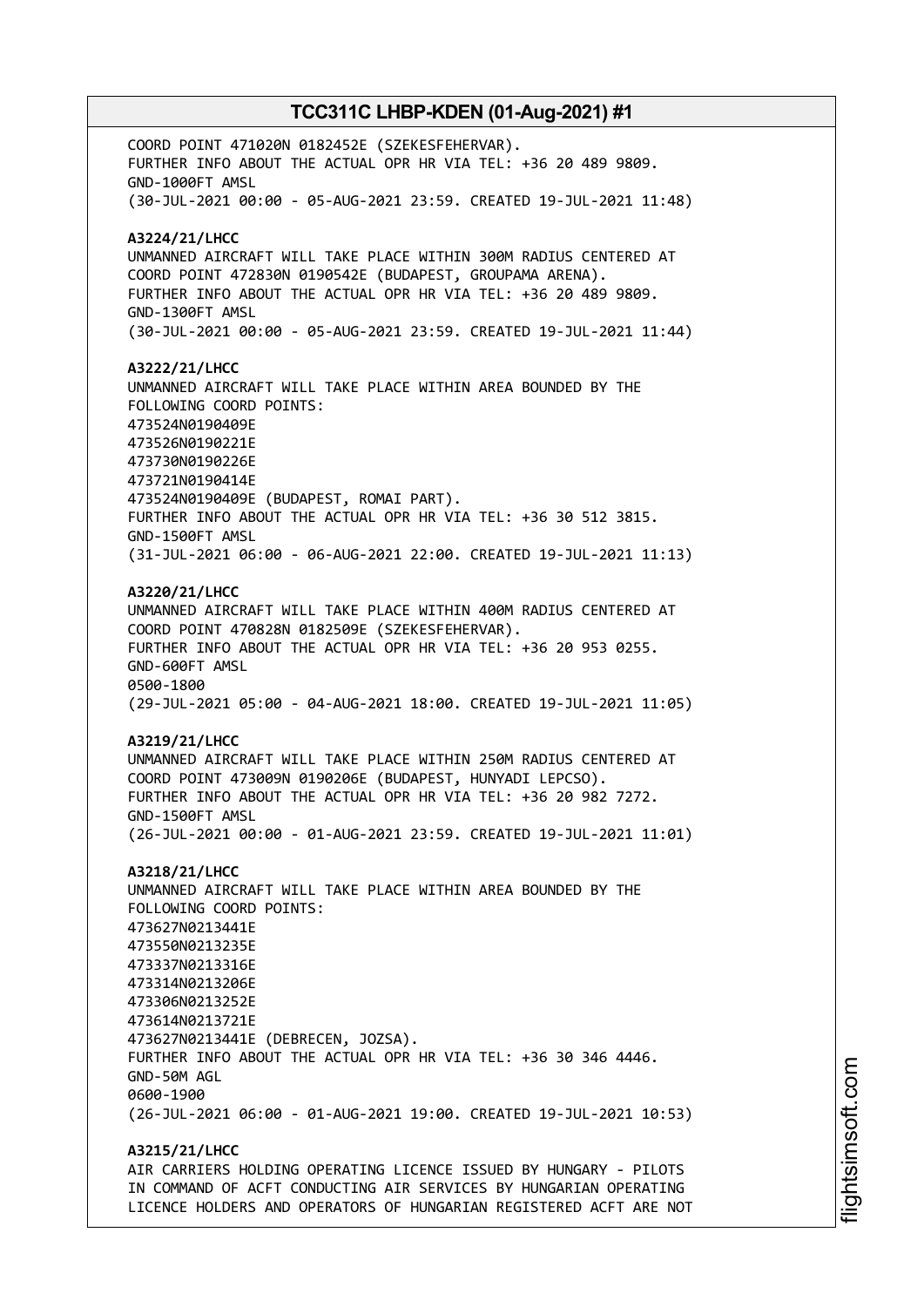PERMITTED TO ENTER MINSK FIR (UMMV) UNLESS THE USE OF THAT AIRSPACE IS DEEMED NECESSARY TO ENSURE SAFE OPERATION IN CASE OF UNFORESEEN CIRCUMSTANCES. FOREIGN AIR CARRIERS INBOUND AND OUTBOUND EU ARE RECOMMENDED TO AVOID BELARUS MINSK FIR (UMMV). (19-JUL-2021 07:02 - 02-AUG-2021 23:59 EST. CREATED 19-JUL-2021 07:03) **A3190/21/LHCC** UNMANNED AIRCRAFT WILL TAKE PLACE WITHIN AREA BOUNDED BY THE FOLLOWING COORD POINTS: 473209N0212840E 472927N0213613E 472950N0213702E 473018N0213749E 473103N0213737E 473006N0213520E 473213N0213503E 473232N0213450E 473230N0212919E 473209N0212840E (DEBRECEN). FURTHER INFO ABOUT THE ACTUAL OPR HR VIA TEL: +36 30 346 4446. GND-50M AGL 0600-1900 (26-JUL-2021 06:00 - 01-AUG-2021 19:00. CREATED 16-JUL-2021 12:26) **A3188/21/LHCC** UNMANNED AIRCRAFT WILL TAKE PLACE WITHIN AREA BOUNDED BY THE FOLLOWING COORD POINTS: 472010N0211706E 471940N0211758E 471853N0211728E 471718N0211938E 471657N0211749E 471720N0211617E 471855N0211455E 472010N0211706E (KABA). FURTHER INFO ABOUT THE ACTUAL OPR HR VIA TEL: +36 30 285 2531. GND-800FT AMSL 0300-1900 (26-JUL-2021 03:00 - 01-AUG-2021 19:00. CREATED 16-JUL-2021 12:23) **A3176/21/LHCC** UNMANNED AIRCRAFT WILL TAKE PLACE WITHIN AREA BOUNDED BY THE FOLLOWING COORD POINTS: 473347N0214134E 473400N0213642E 473602N0213821E 473711N0214301E 473347N0214134E (HAJDUHADHAZ). FURTHER INFO ABOUT THE ACTUAL OPR HR VIA TEL: +36 30 346 4446. GND-50M AGL 0600-1900 (26-JUL-2021 06:00 - 01-AUG-2021 19:00. CREATED 16-JUL-2021 11:45) **A3174/21/LHCC** UNMANNED AIRCRAFT WILL TAKE PLACE WITHIN AREA BOUNDED BY THE FOLLOWING COORD POINTS: 472809N0214412E 473122N0214429E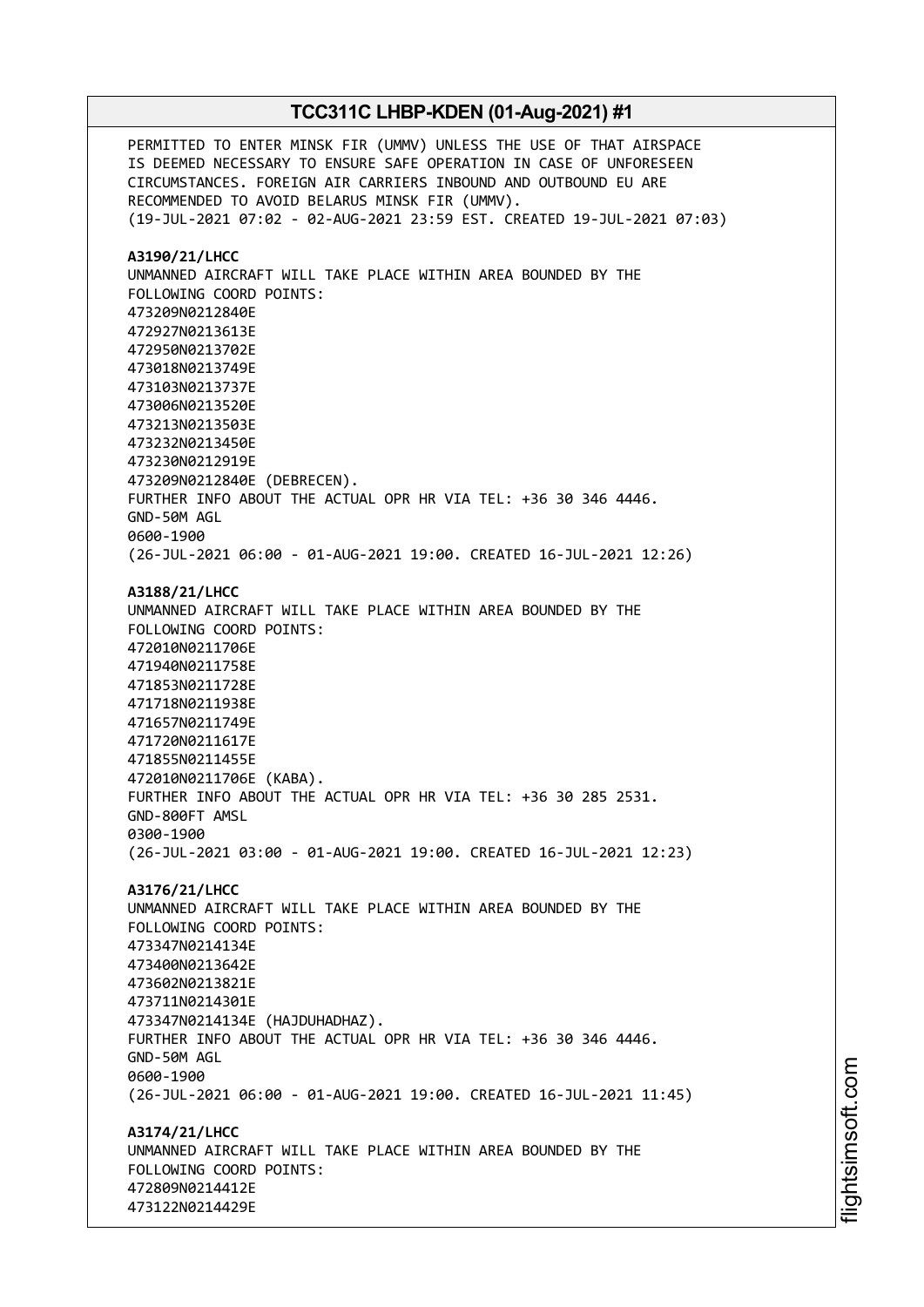473137N0214951E 473148N0214957E 473211N0214104E 473051N0214122E 472820N0214342E 472809N0214412E (DEBRECEN, BANK). FURTHER INFO ABOUT THE ACTUAL OPR HR VIA TEL: +36 30 346 4446. GND-50M AGL 0600-1900 (26-JUL-2021 06:00 - 01-AUG-2021 19:00. CREATED 16-JUL-2021 11:22) **A3161/21/LHCC** UNMANNED AIRCRAFT WILL TAKE PLACE WITHIN AREA BOUNDED BY THE FOLLOWING COORD POINTS: 470708N0183501E 470658N0183714E 470559N0183714E 470559N0183501E 470708N0183501E(SEREGELYES). FURTHER INFO ABOUT THE ACTUAL OPR HR VIA TEL: +36 30 437 1636 GND-120M AGL 0400-2030 (02-AUG-2021 04:00 - 08-AUG-2021 20:30. CREATED 15-JUL-2021 16:23) **A3160/21/LHCC** UNMANNED AIRCRAFT WILL TAKE PLACE WITHIN AREA BOUNDED BY THE FOLLOWING COORD POINTS: 470708N0183501E 470658N0183714E 470559N0183714E 470559N0183501E 470708N0183501E(SEREGELYES). FURTHER INFO ABOUT THE ACTUAL OPR HR VIA TEL: +36 30 437 1636 GND-120M AGL 0400-2030 (16-AUG-2021 04:00 - 22-AUG-2021 20:30. CREATED 15-JUL-2021 16:23) **A3159/21/LHCC** UNMANNED AIRCRAFT WILL TAKE PLACE WITHIN AREA BOUNDED BY THE FOLLOWING COORD POINTS: 470708N0183501E 470658N0183714E 470559N0183714E 470559N0183501E 470708N0183501E(SEREGELYES). FURTHER INFO ABOUT THE ACTUAL OPR HR VIA TEL: +36 30 437 1636 GND-120M AGL 0400-2030 (09-AUG-2021 04:00 - 15-AUG-2021 20:30. CREATED 15-JUL-2021 16:22) **A3148/21/LHCC** UNMANNED AIRCRAFT WILL TAKE PLACE WITHIN AREA BOUNDED BY THE FOLLOWING COORD POINTS: 470708N0183501E 470658N0183714E 470559N0183714E 470559N0183501E 470708N0183501E(SEREGELYES).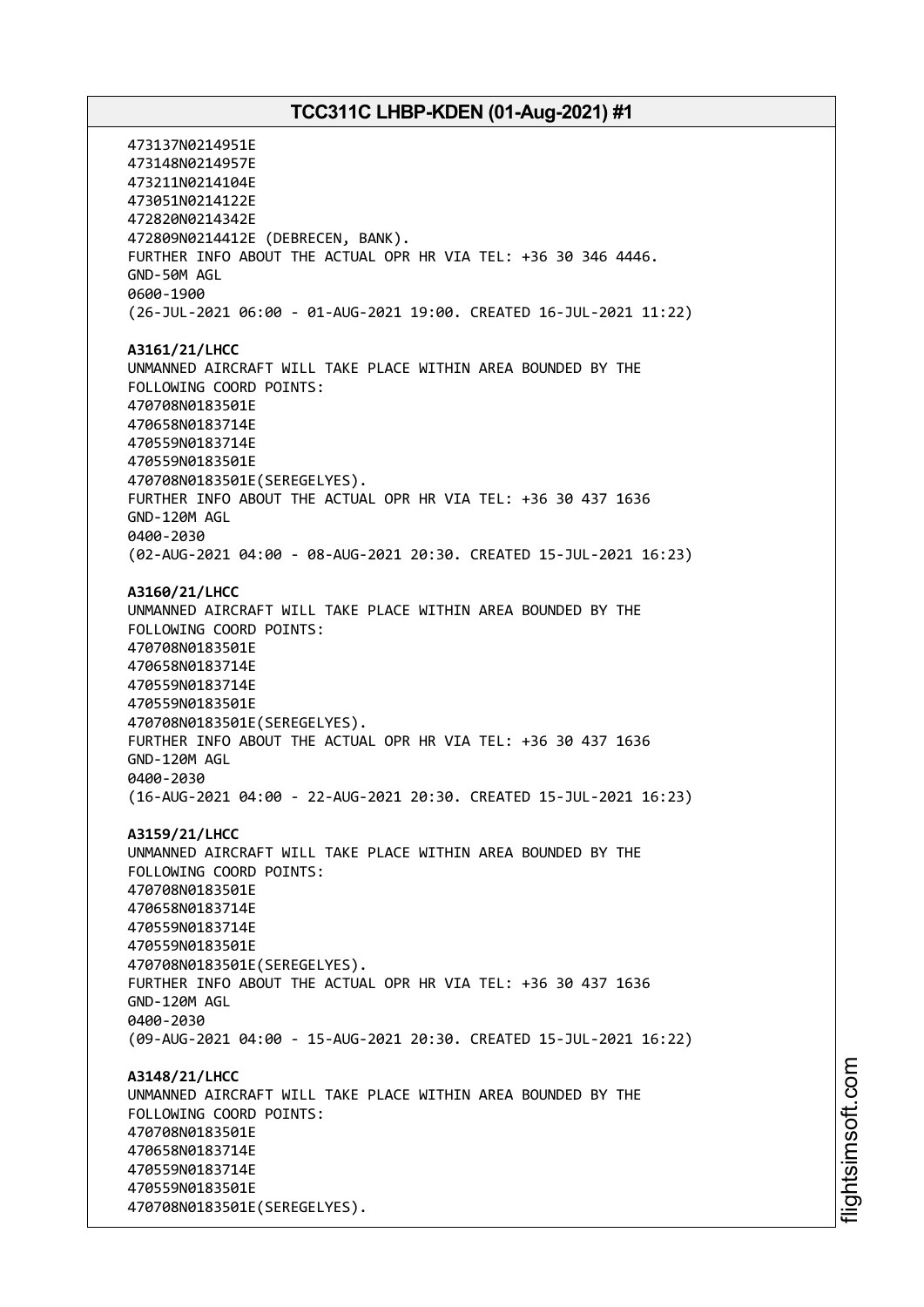FURTHER INFO ABOUT THE ACTUAL OPR HR VIA TEL: +36 30 437 1636 GND-120M AGL 0400-2030 (26-JUL-2021 04:00 - 01-AUG-2021 20:30. CREATED 15-JUL-2021 14:54) **A3051/21/LHCC** UNMANNED AIRCRAFT WILL TAKE PLACE WITHIN 300M RADIUS CENTERED AT COORD POINT 480618N 0203724E (LILLAFURED) . FURTHER INFO ABOUT THE ACTUAL OPR HR VIA TEL: +36 30 626 0325. GND-1500FT AMSL (16-AUG-2021 00:00 - 22-AUG-2021 23:59. CREATED 08-JUL-2021 08:31) **A3050/21/LHCC** UNMANNED AIRCRAFT WILL TAKE PLACE WITHIN 300M RADIUS CENTERED AT COORD POINT 480552N 0204117E (DIOSGYOR). FURTHER INFO ABOUT THE ACTUAL OPR HR VIA TEL: +36 30 626 0325. GND-1200FT AMSL (16-AUG-2021 00:00 - 22-AUG-2021 23:59. CREATED 08-JUL-2021 08:27) **A3047/21/LHCC** UNMANNED AIRCRAFT WILL TAKE PLACE WITHIN 300M RADIUS CENTERED AT COORD POINT 480338N 0204440E (MISKOLCTAPOLCA). FURTHER INFO ABOUT THE ACTUAL OPR HR VIA TEL: +36 30 626 0325. GND-1200FT AMSL (16-AUG-2021 00:00 - 22-AUG-2021 23:59. CREATED 08-JUL-2021 07:23) **A3046/21/LHCC** UNMANNED AIRCRAFT WILL TAKE PLACE WITHIN 300M RADIUS CENTERED AT COORD POINT 480741N 0212438E (TOKAJ). FURTHER INFO ABOUT THE ACTUAL OPR HR VIA TEL: +36 30 626 0325. GND-900FT AMSL (16-AUG-2021 00:00 - 22-AUG-2021 23:59. CREATED 08-JUL-2021 07:17) **A3031/21/LHCC** TEMPORARY RESTRICTED AREA ESTABLISHED DUE TO MILITARY OPERATIONS WITHIN 13000M RADIUS CENTERED AT COORD POINT 472157N 0170846E(KENYERI). FURTHER INFO ABOUT THE ACTUAL OPR HR VIA TEL: + 36 30 857 5673. GND-3500FT AMSL (26-AUG-2021 00:00 - 01-SEP-2021 23:59. CREATED 06-JUL-2021 12:49) **A3030/21/LHCC** TEMPORARY RESTRICTED AREA ESTABLISHED DUE TO MILITARY OPERATIONS WITHIN 13000M RADIUS CENTERED AT COORD POINT 472157N 0170846E(KENYERI). FURTHER INFO ABOUT THE ACTUAL OPR HR VIA TEL: + 36 30 857 5673. GND-3500FT AMSL (19-AUG-2021 00:00 - 25-AUG-2021 23:59. CREATED 06-JUL-2021 12:48) **A3029/21/LHCC** TEMPORARY RESTRICTED AREA ESTABLISHED DUE TO MILITARY AND **IINMANNED** ACFT OPERATIONS WITHIN AREA BOUNDED BY THE FOLLOWING COORD POINTS: 463128N0163150E 463851N0164616E 462158N0170416E 460242N0173732E 455347N0175950E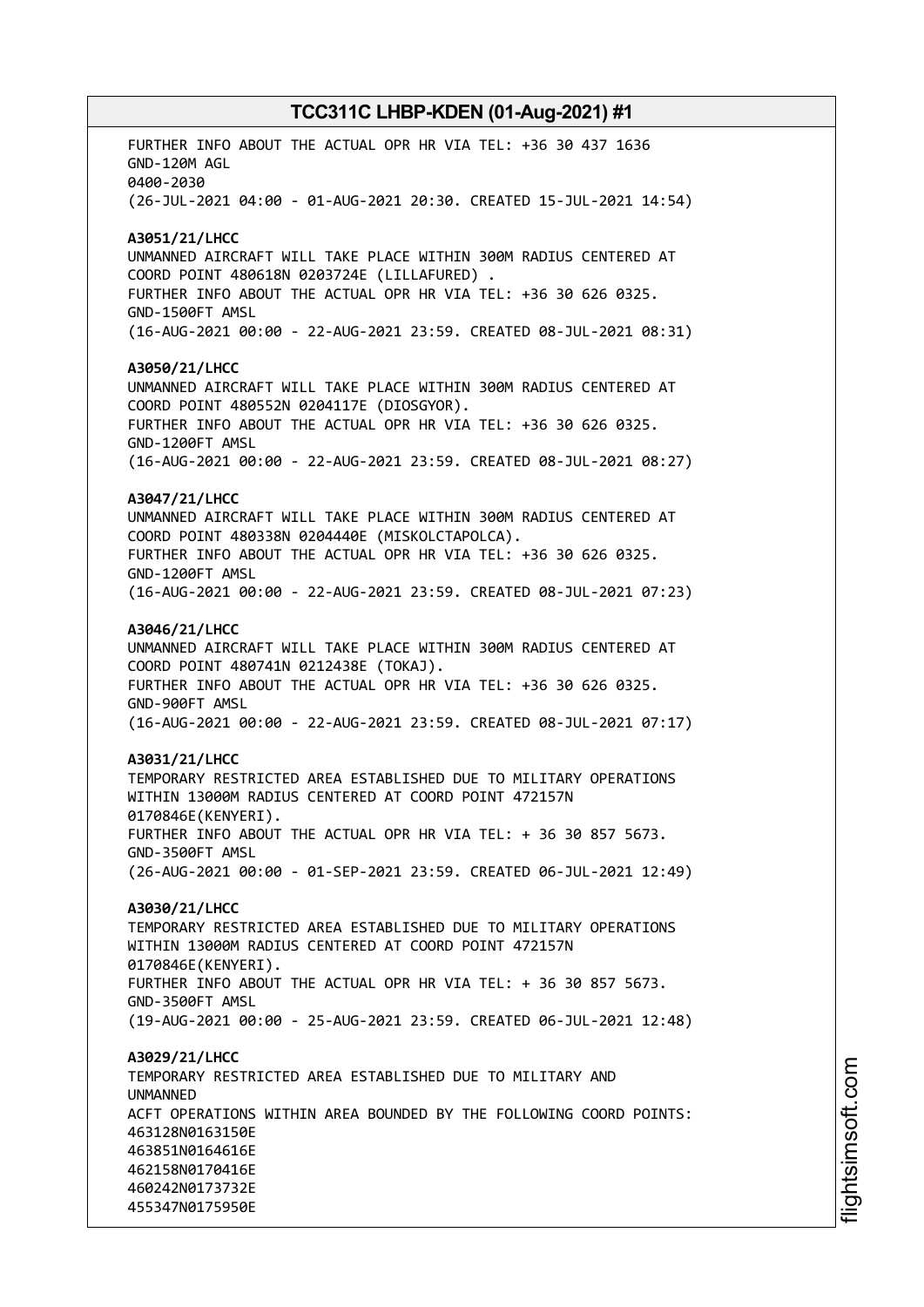454614N0181508E 455106N0182820E 460013N0184753E 455428N0185004E STATE BORDER 463128N0163150E (HORVAT). FURTHER INFO ABOUT THE ACTUAL OPR HR VIA TEL: +36 88 543 036. GND-1500FT AMSL (06-AUG-2021 23:00 - 12-AUG-2021 23:00. CREATED 06-JUL-2021 12:48) **A3027/21/LHCC** TEMPORARY RESTRICTED AREA ESTABLISHED DUE TO MILITARY OPERATIONS WITHIN 13000M RADIUS CENTERED AT COORD POINT 472157N 0170846E(KENYERI). FURTHER INFO ABOUT THE ACTUAL OPR HR VIA TEL: + 36 30 857 5673. GND-3500FT AMSL (05-AUG-2021 00:00 - 11-AUG-2021 23:59. CREATED 06-JUL-2021 12:43) **A3025/21/LHCC** UNMANNED AIRCRAFT WILL TAKE PLACE WITHIN AREA BOUNDED BY THE FOLLOWING COORD POINTS: 473352N0212946E 473325N0213057E 473319N0213134E 473339N0213308E 473508N0213226E 473452N0213003E 473352N0212946E (DEBRECEN, BMW GYAR). FURTHER INFO ABOUT THE ACTUAL OPR HR VIA TEL: +36 20 237 3799. GND-2500FT AMSL 0500-1700 (31-JUL-2021 05:00 - 06-AUG-2021 17:00. CREATED 06-JUL-2021 12:41) **A3024/21/LHCC** UNMANNED AIRCRAFT WILL TAKE PLACE WITHIN AREA BOUNDED BY THE FOLLOWING COORD POINTS: 473352N0212946E 473325N0213057E 473319N0213134E 473339N0213308E 473508N0213226E 473452N0213003E 473352N0212946E (DEBRECEN, BMW GYAR). FURTHER INFO ABOUT THE ACTUAL OPR HR VIA TEL: +36 20 237 3799. GND-2500FT AMSL 0500-1700 (21-AUG-2021 05:00 - 27-AUG-2021 17:00. CREATED 06-JUL-2021 12:35) **A3023/21/LHCC** UNMANNED AIRCRAFT WILL TAKE PLACE WITHIN AREA BOUNDED BY THE FOLLOWING COORD POINTS: 473352N0212946E 473325N0213057E 473319N0213134E 473339N0213308E 473508N0213226E 473452N0213003E 473352N0212946E (DEBRECEN, BMW GYAR). FURTHER INFO ABOUT THE ACTUAL OPR HR VIA TEL: +36 20 237 3799. GND-2500FT AMSL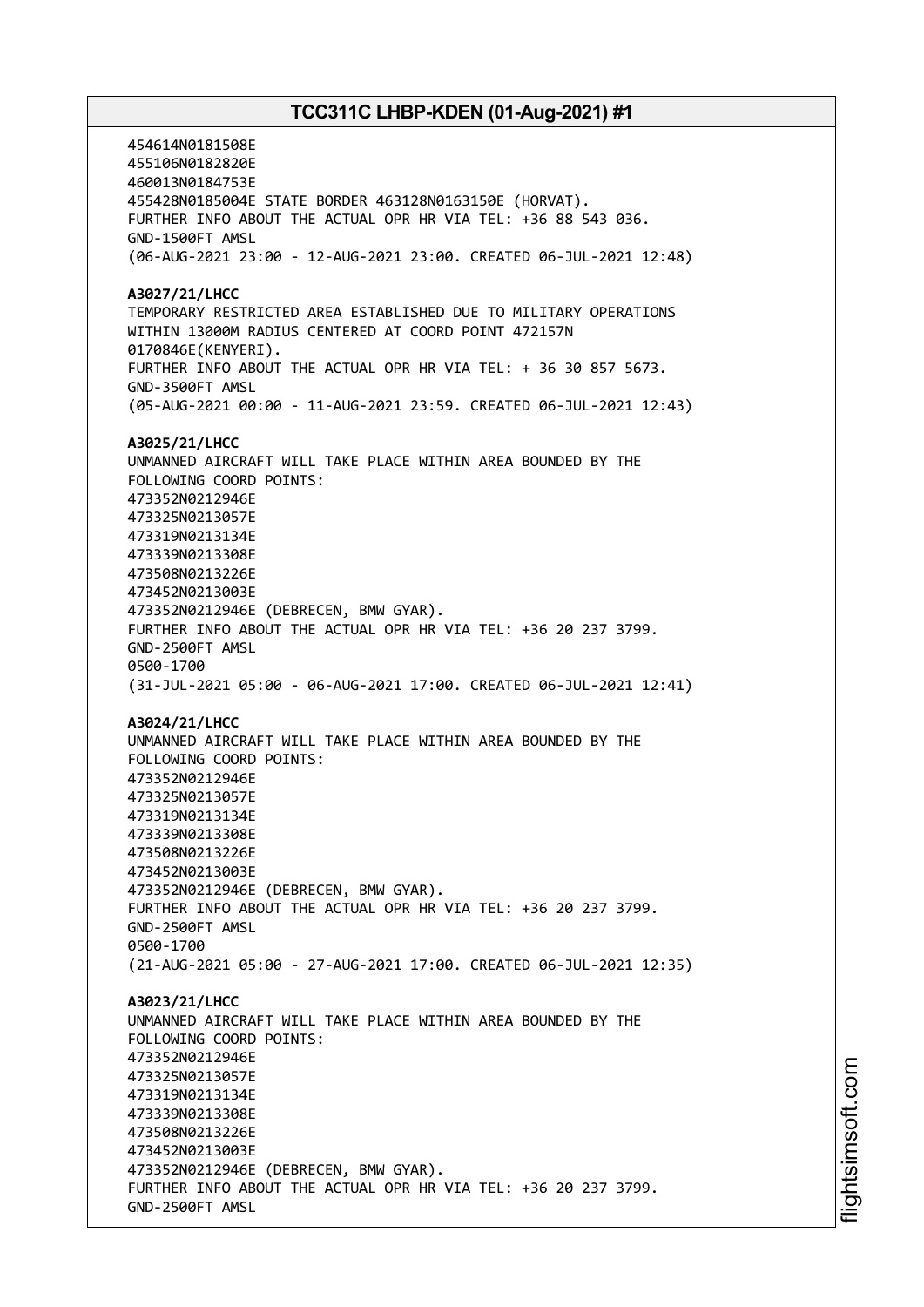0500-1700 (07-AUG-2021 05:00 - 13-AUG-2021 17:00. CREATED 06-JUL-2021 12:34) **A3020/21/LHCC** UNMANNED AIRCRAFT WILL TAKE PLACE WITHIN AREA BOUNDED BY THE FOLLOWING COORD POINTS: 473352N0212946E 473325N0213057E 473319N0213134E 473339N0213308E 473508N0213226E 473452N0213003E 473352N0212946E (DEBRECEN, BMW GYAR). FURTHER INFO ABOUT THE ACTUAL OPR HR VIA TEL: +36 20 237 3799. GND-2500FT AMSL 0500-1700 (14-AUG-2021 05:00 - 20-AUG-2021 17:00. CREATED 06-JUL-2021 12:31) **A3018/21/LHCC** UNMANNED AIRCRAFT WILL TAKE PLACE WITHIN AREA BOUNDED BY THE FOLLOWING COORD POINTS: 470743N0174824E 471109N0180203E 471039N0181855E 471854N0181653E 471839N0181457E 471925N0181446E 471252N0174720E 470743N0174824E (MARKO). FURTHER INFO ABOUT THE ACTUAL OPR HR VIA TEL: +36 70 478 5920. GND-4500FT AMSL 0300-1900 (26-JUL-2021 03:00 - 01-AUG-2021 19:00. CREATED 06-JUL-2021 12:27) **A3014/21/LHCC** UNMANNED AIRCRAFT WILL TAKE PLACE WITHIN AREA BOUNDED BY THE FOLLOWING COORD POINTS: 455249N0183153E 455637N0183042E 455645N0183242E 455433N0183308E 455433N0183406E 455545N0183408E 455425N0183522E 455249N0183153E (MAROK). FURTHER INFO ABOUT THE ACTUAL OPR HR VIA TEL: +36 20 433 3587. GND-800FT AMSL (31-JUL-2021 00:00 - 06-AUG-2021 23:59. CREATED 06-JUL-2021 12:24) **A3012/21/LHCC** UNMANNED AIRCRAFT WILL TAKE PLACE WITHIN AREA BOUNDED BY THE FOLLOWING COORD POINTS: 463056N0184613E 463325N0185237E 463317N0185257E 463223N0185323E 463220N0185445E 463158N0185538E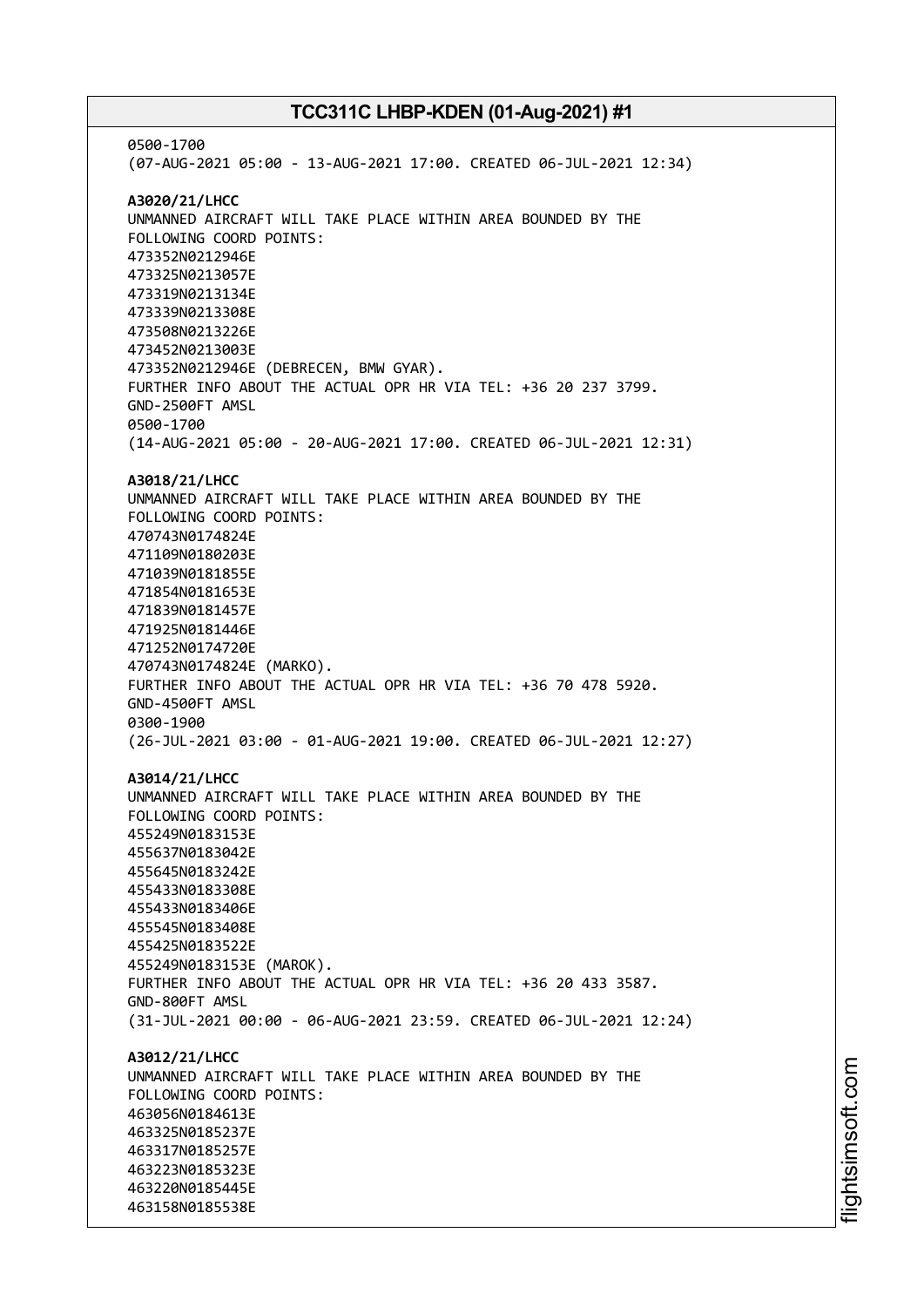463158N0185618E 463149N0185618E 463159N0185311E 462923N0185414E 463056N0184613E (PAKS - KALOCSA). FURTHER INFO ABOUT THE ACTUAL OPR HR VIA TEL: +36 20 480 8811. GND-800FT AMSL 0400-2000 (01-AUG-2021 04:00 - 07-AUG-2021 20:00. CREATED 06-JUL-2021 12:23) **A3010/21/LHCC** UNMANNED AIRCRAFT WILL TAKE PLACE WITHIN AREA BOUNDED BY THE FOLLOWING COORD POINTS: 465902N0173609E 465923N0174002E 470133N0173649E 465902N0173609E(TALIANDOROGD). FURTHER INFO ABOUT THE ACTUAL OPR HR VIA TEL: +36 70 642 3911. GND-1500FT AMSL 0300-1800 (16-AUG-2021 03:00 - 22-AUG-2021 18:00. CREATED 06-JUL-2021 12:21) **A3009/21/LHCC** UNMANNED AIRCRAFT WILL TAKE PLACE WITHIN AREA BOUNDED BY THE FOLLOWING COORD POINTS: 465902N0173609E 465923N0174002E 470133N0173649E 465902N0173609E(TALIANDOROGD). FURTHER INFO ABOUT THE ACTUAL OPR HR VIA TEL: +36 70 642 3911. GND-1500FT AMSL 0300-1900 (26-JUL-2021 03:00 - 01-AUG-2021 19:00. CREATED 06-JUL-2021 12:20) **A2989/21/LHCC** TEMPORARY RESTRICTED AREA ESTABLISHED DUE TO MILITARY OPERATIONS WITHIN 13000M RADIUS CENTERED AT COORD POINT 472157N 0170846E(KENYERI). FURTHER INFO ABOUT THE ACTUAL OPR HR VIA TEL: + 36 30 857 5673. GND-3500FT AMSL (12-AUG-2021 00:00 - 18-AUG-2021 23:59. CREATED 03-JUL-2021 13:18) **A2987/21/LHCC** TEMPORARY RESTRICTED AREA ESTABLISHED DUE TO MILITARY OPERATIONS WITHIN 13000M RADIUS CENTERED AT COORD POINT 472157N 0170846E(KENYERI). FURTHER INFO ABOUT THE ACTUAL OPR HR VIA TEL: + 36 30 857 5673. GND-3500FT AMSL (29-JUL-2021 00:00 - 04-AUG-2021 23:59. CREATED 03-JUL-2021 13:03) **A2978/21/LHCC** UNMANNED AIRCRAFT WILL TAKE PLACE WITHIN AREA BOUNDED BY THE FOLLOWING COORD POINTS: 455249N0183153E 455637N0183042E 455645N0183242E 455433N0183308E 455433N0183406E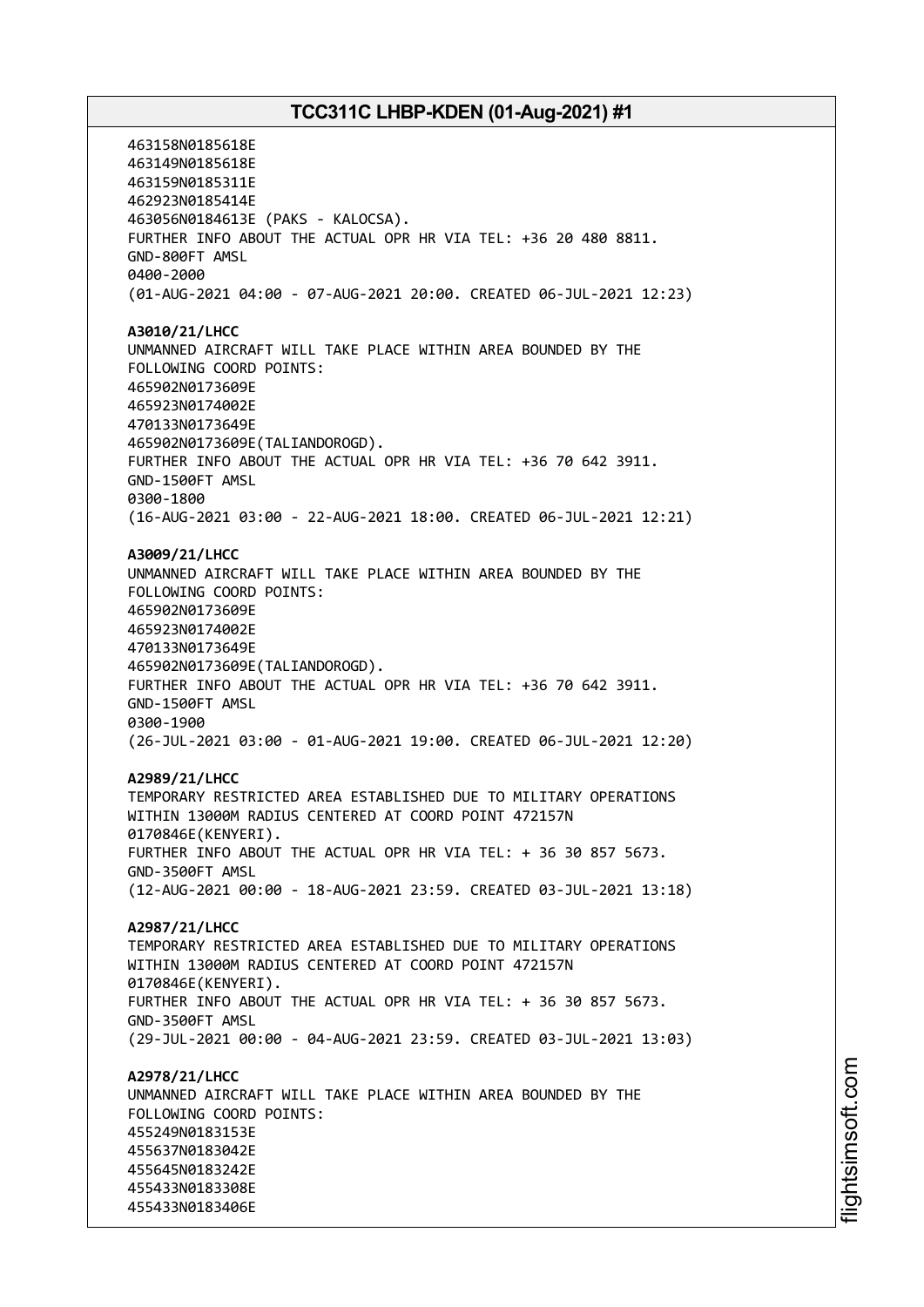455545N0183408E 455425N0183522E 455249N0183153E (MAROK). FURTHER INFO ABOUT THE ACTUAL OPR HR VIA TEL: +36 20 433 3587. GND-800FT AMSL (07-AUG-2021 00:00 - 13-AUG-2021 23:59. CREATED 02-JUL-2021 19:51) **A2977/21/LHCC** UNMANNED AIRCRAFT WILL TAKE PLACE WITHIN AREA BOUNDED BY THE FOLLOWING COORD POINTS: 455249N0183153E 455637N0183042E 455645N0183242E 455433N0183308E 455433N0183406E 455545N0183408E 455425N0183522E 455249N0183153E (MAROK). FURTHER INFO ABOUT THE ACTUAL OPR HR VIA TEL: +36 20 433 3587. GND-800FT AMSL (14-AUG-2021 00:00 - 20-AUG-2021 23:59. CREATED 02-JUL-2021 19:45) **A2976/21/LHCC** UNMANNED AIRCRAFT WILL TAKE PLACE WITHIN AREA BOUNDED BY THE FOLLOWING COORD POINTS: 474001N0190443E 474002N0190426E 474011N0190429E 474010N0190445E 474001N0190443E (SZENTENDRE). FURTHER INFO ABOUT THE ACTUAL OPR HR VIA TEL: +36 30 626 0325. GND-900FT AMSL (02-AUG-2021 00:00 - 08-AUG-2021 23:59. CREATED 02-JUL-2021 19:38) **A2970/21/LHCC** TEMPORARY RESTRICTED AREA ESTABLISHED DUE TO POLICE OPERATIONS AND UNMANNED AIRCRAFT OPERATIONS WITHIN AREA BOUNDED BY THE FOLLOWING COORD POINTS: 475843N0222828E 480307N0225204E STATE BORDER 482401N0220925E 482307N0220906E 481305N0220456E 475953N0220450E 475705N0221858E 475843N0222828E (MAGYAR-UKRAN HATARSZAKASZ). FURTHER INFO ABOUT THE ACTUAL OPR HR VIA TEL: +36 20 267 4757. GND-1500FT AMSL (10-AUG-2021 00:00 - 16-AUG-2021 23:59. CREATED 02-JUL-2021 18:47) **A2969/21/LHCC** TEMPORARY RESTRICTED AREA ESTABLISHED DUE TO POLICE OPERATIONS AND UNMANNED AIRCRAFT OPERATIONS WITHIN AREA BOUNDED BY THE FOLLOWING COORD POINTS: 475843N0222828E 480307N0225204E STATE BORDER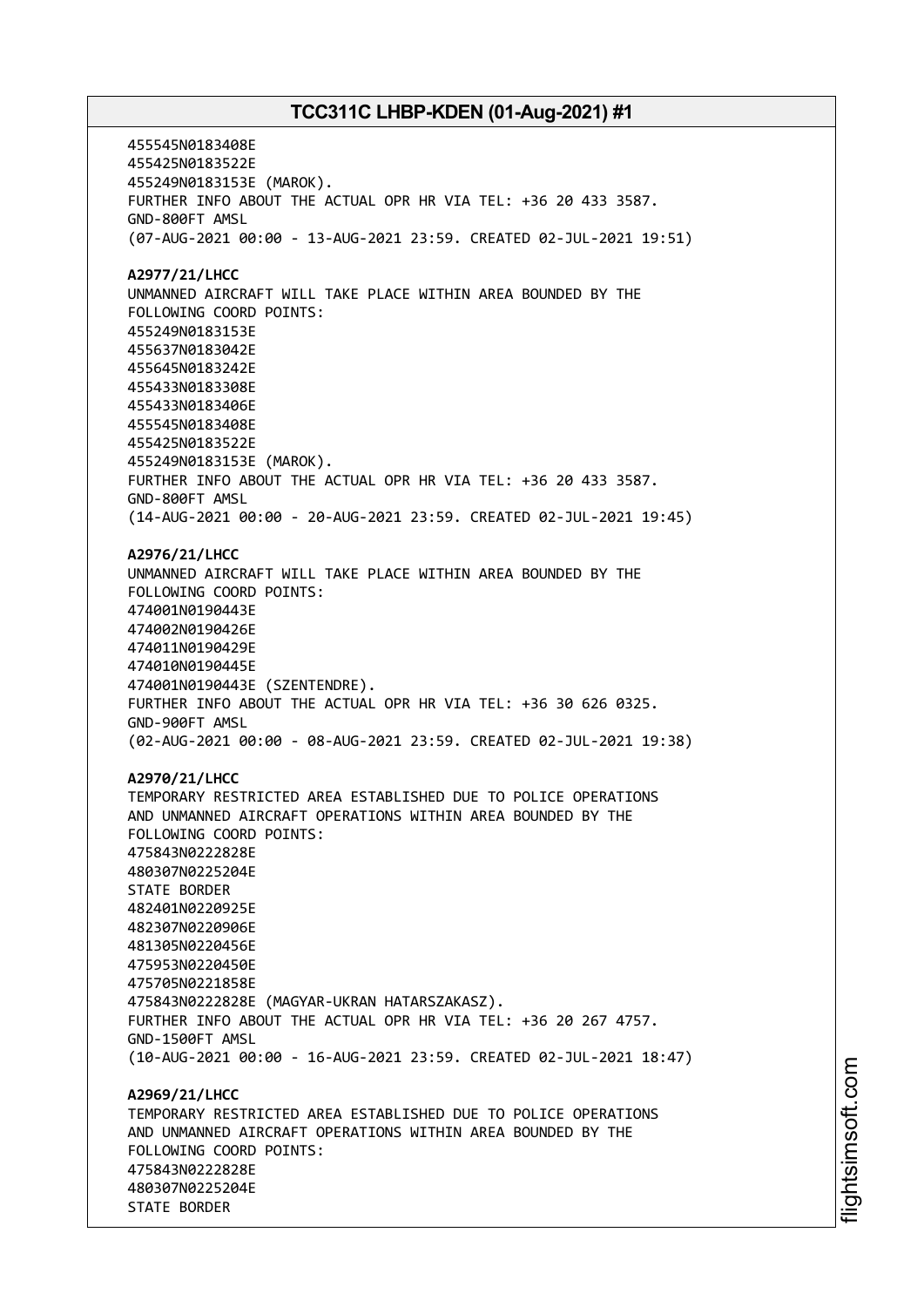482401N0220925E 482307N0220906E 481305N0220456E 475953N0220450E 475705N0221858E 475843N0222828E (MAGYAR-UKRAN HATARSZAKASZ). FURTHER INFO ABOUT THE ACTUAL OPR HR VIA TEL: +36 20 267 4757. GND-1500FT AMSL (03-AUG-2021 00:00 - 09-AUG-2021 23:59. CREATED 02-JUL-2021 18:42) **A2964/21/LHCC** UNMANNED AIRCRAFT WILL TAKE PLACE WITHIN 150M RADIUS CENTERED AT COORD POINT 473452N 0190817E (BUDAPEST, FELSOKERT UTCA). FURTHER INFO ABOUT THE ACTUAL OPR HR VIA TEL: +36 70 257 2282. GND-1100FT AMSL (23-AUG-2021 00:00 - 29-AUG-2021 23:59. CREATED 02-JUL-2021 15:57) **A2963/21/LHCC** UNMANNED AIRCRAFT WILL TAKE PLACE WITHIN 150M RADIUS CENTERED AT COORD POINT 473452N 0190817E (BUDAPEST, FELSOKERT UTCA). FURTHER INFO ABOUT THE ACTUAL OPR HR VIA TEL: +36 70 257 2282. GND-1100FT AMSL (30-AUG-2021 00:00 - 05-SEP-2021 23:59. CREATED 02-JUL-2021 15:54) **A2958/21/LHCC** UNMANNED AIRCRAFT WILL TAKE PLACE WITHIN AREA BOUNDED BY THE FOLLOWING COORD POINTS: 474718N0185714E 474703N0185833E 474744N0185909E 474751N0185832E 474732N0185815E 474725N0185721E 474718N0185714E (NAGYMAROS). FURTHER INFO ABOUT THE ACTUAL OPR HR VIA TEL: +36 30 626 0325. GND-1500FT AMSL (02-AUG-2021 00:00 - 08-AUG-2021 23:59. CREATED 02-JUL-2021 15:21) **A2957/21/LHCC** UNMANNED AIRCRAFT WILL TAKE PLACE WITHIN 2600M RADIUS CENTERED AT COORD POINT 465306N 0164717E (ZALAEGERSZEG REPULOTER). FURTHER INFO ABOUT THE ACTUAL OPR HR VIA TEL: +36 70 318 7378. GND-2500FT AMSL 0400-1900 (30-JUL-2021 04:00 - 05-AUG-2021 19:00. CREATED 02-JUL-2021 15:18) **A2956/21/LHCC** UNMANNED AIRCRAFT WILL TAKE PLACE WITHIN AREA BOUNDED BY THE FOLLOWING COORD POINTS: 465119N0194136E 465206N0194109E 465216N0194147E 465130N0194216E 465119N0194136E (KECSKEMET). FURTHER INFO ABOUT THE ACTUAL OPR HR VIA TEL: +36 70 270 4578. GND-1300FT AMSL 0600-1800 (29-JUL-2021 06:00 - 04-AUG-2021 18:00. CREATED 02-JUL-2021 15:16)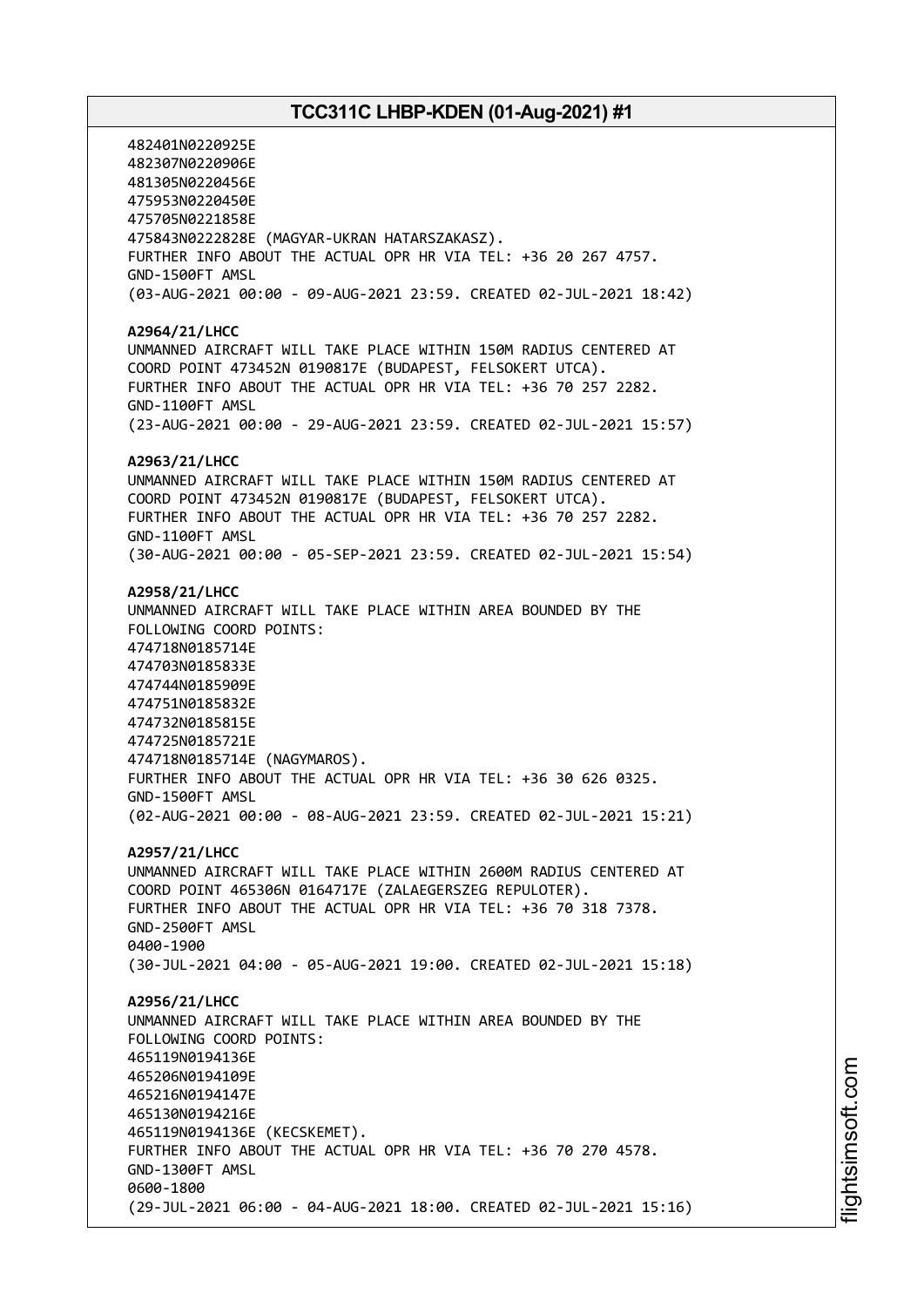**A2902/21/LHCC** UNMANNED AIRCRAFT WILL TAKE PLACE WITHIN AREA BOUNDED BY THE FOLLOWING COORD POINTS: 472951N0190319E 473008N0190320E 473005N0190244E 472942N0190255E 472951N0190319E (BUDAPEST, JOZSEF ATTILA UTCA). FURTHER INFO ABOUT THE ACTUAL OPR HR VIA TEL: +36 20 366 6661. GND-1500FT AMSL 0600-2200 (12-AUG-2021 06:00 - 15-AUG-2021 22:00. CREATED 01-JUL-2021 15:07) **A2901/21/LHCC** UNMANNED AIRCRAFT AND AEROBATICS WILL TAKE PLACE WITHIN AREA BOUNDED BY THE FOLLOWING COORD POINTS: 473607N0190439E 473447N0191004E 473355N0190601E 473212N0190326E 473200N0190238E 473607N0190439E (MOGYOROD-DRAVA HELIPORT). FURTHER INFO ABOUT THE ACTUAL OPR HR VIA TEL: +36 70 944 4440. GND-1500FT AMSL 0500-1930 (31-JUL-2021 05:00 - 01-AUG-2021 19:30. CREATED 01-JUL-2021 15:06) **A2899/21/LHCC** UNMANNED AIRCRAFT WILL TAKE PLACE WITHIN AREA BOUNDED BY THE FOLLOWING COORD POINTS: 481840N0213416E 481849N0213336E 481938N0213410E 481929N0213441E 481840N0213416E (SAROSPATAK). FURTHER INFO ABOUT THE ACTUAL OPR HR VIA TEL: +36 30 626 0325. GND-1400FT AMSL (16-AUG-2021 00:00 - 22-AUG-2021 23:59. CREATED 01-JUL-2021 15:05) **A2900/21/LHCC** UNMANNED AIRCRAFT WILL TAKE PLACE WITHIN 300M RADIUS CENTERED AT COORD POINT 482612N 0213724E (SZEPHALOM). FURTHER INFO ABOUT THE ACTUAL OPR HR VIA TEL: +36 30 626 0325. GND-1300FT AMSL (16-AUG-2021 00:00 - 22-AUG-2021 23:59. CREATED 01-JUL-2021 15:05) **A2898/21/LHCC** UNMANNED AIRCRAFT WILL TAKE PLACE WITHIN AREA BOUNDED BY THE FOLLOWING COORD POINTS: 474547N0180446E 474518N0180522E 474504N0180629E 474433N0180536E 474446N0180502E 474547N0180446E (KOMAROM). FURTHER INFO ABOUT THE ACTUAL OPR HR VIA TEL: +36 70 339 4345. GND-900FT AMSL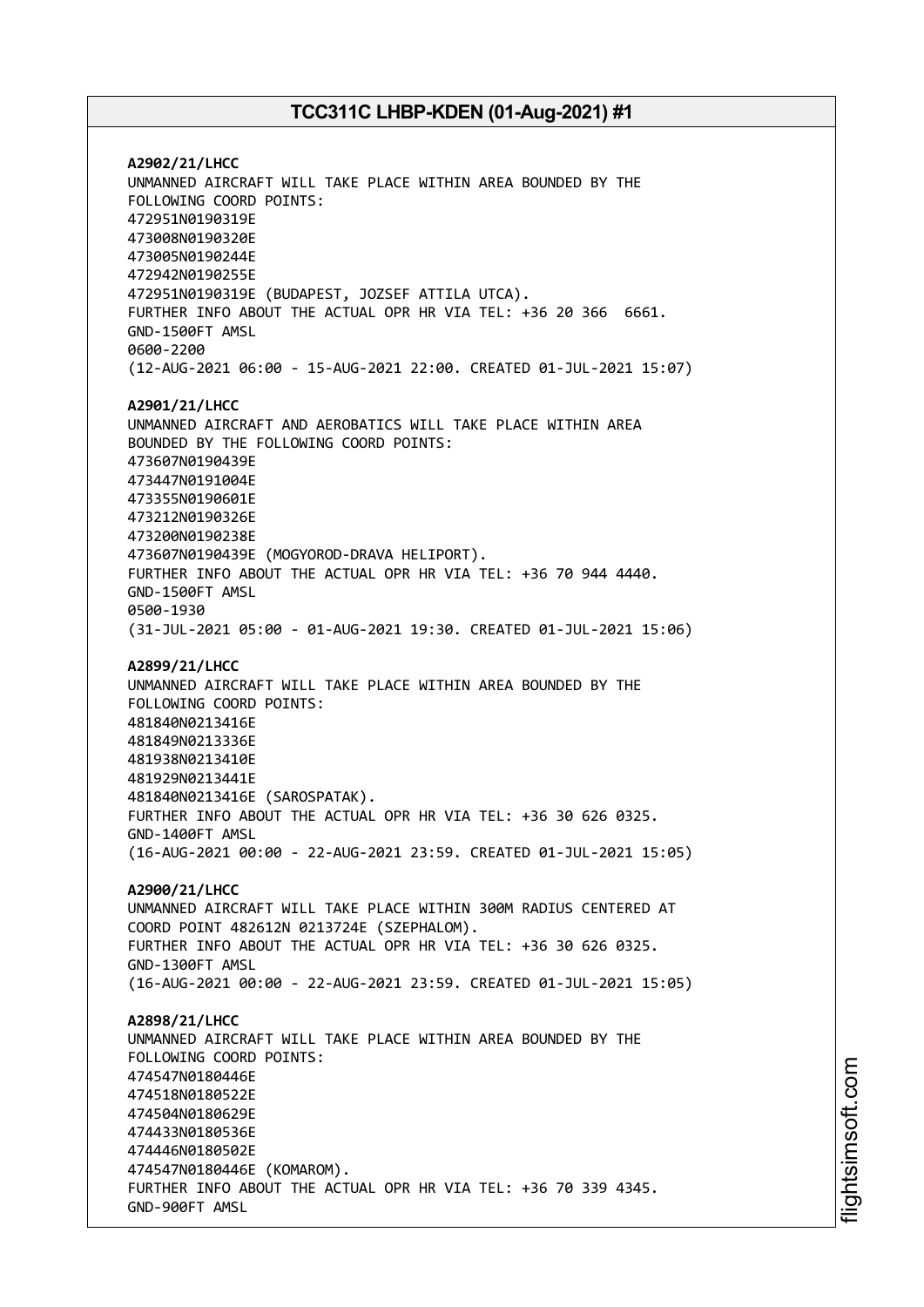(16-AUG-2021 00:00 - 22-AUG-2021 23:59. CREATED 01-JUL-2021 15:04) **A2895/21/LHCC** UNMANNED AIRCRAFT WILL TAKE PLACE WITHIN AREA BOUNDED BY THE FOLLOWING COORD POINTS: 455519N0180025E 455431N0181346E 455403N0182426E 455555N0182655E 455113N0182817E 455109N0182808E 454617N0181509E 455348N0175954E 455519N0180025E (SIKLOS). FURTHER INFO ABOUT THE ACTUAL OPR HR VIA TEL: +36 20 356 1407. GND-1000FT AMSL (19-AUG-2021 00:00 - 25-AUG-2021 23:59. CREATED 01-JUL-2021 14:41) **A2894/21/LHCC** UNMANNED AIRCRAFT WILL TAKE PLACE WITHIN AREA BOUNDED BY THE FOLLOWING COORD POINTS: 455519N0180025E 455431N0181346E 455403N0182426E 455555N0182655E 455113N0182817E 455109N0182808E 454617N0181509E 455348N0175954E 455519N0180025E (SIKLOS). FURTHER INFO ABOUT THE ACTUAL OPR HR VIA TEL: +36 20 356 1407. GND-1000FT AMSL (11-AUG-2021 00:00 - 17-AUG-2021 23:59. CREATED 01-JUL-2021 14:40) **A2893/21/LHCC** UNMANNED AIRCRAFT WILL TAKE PLACE WITHIN AREA BOUNDED BY THE FOLLOWING COORD POINTS: 455519N0180025E 455431N0181346E 455403N0182426E 455555N0182655E 455113N0182817E 455109N0182808E 454617N0181509E 455348N0175954E 455519N0180025E (SIKLOS). FURTHER INFO ABOUT THE ACTUAL OPR HR VIA TEL: +36 20 356 1407. GND-1000FT AMSL (02-AUG-2021 00:00 - 08-AUG-2021 23:59. CREATED 01-JUL-2021 14:39) **A2891/21/LHCC** UNMANNED AIRCRAFT WILL TAKE PLACE WITHIN AREA BOUNDED BY THE FOLLOWING COORD POINTS: 465633N0175205E 465840N0175554E 465735N0175714E 465549N0175615E 465534N0175308E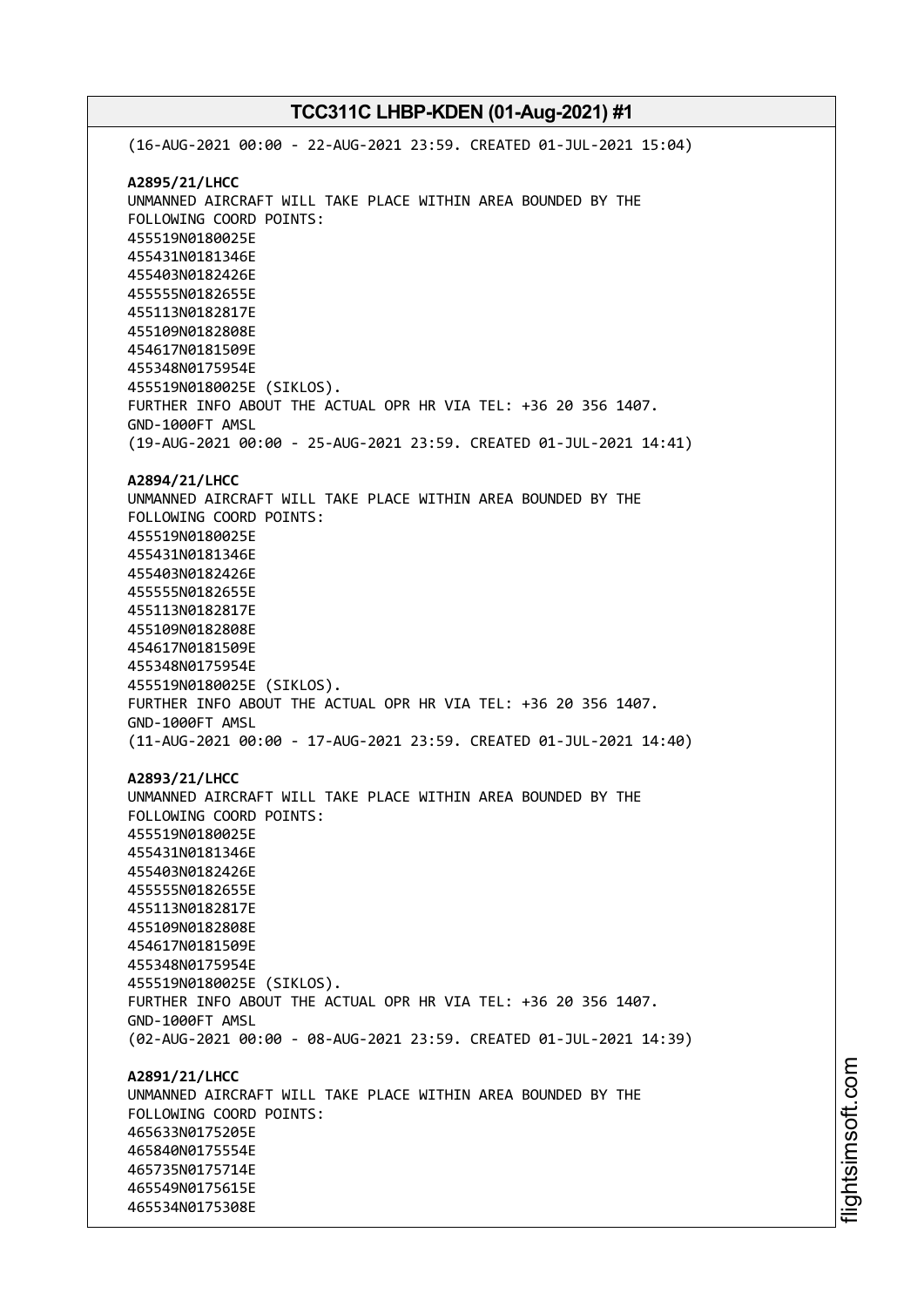465633N0175205E (BALATONFURED). FURTHER INFO ABOUT THE ACTUAL OPR HR VIA TEL: +36 70 386 1443. GND-700FT AMSL 0200-1800 (09-SEP-2021 02:00 - 12-SEP-2021 18:00. CREATED 01-JUL-2021 14:33) **A2889/21/LHCC** UNMANNED AIRCRAFT WILL TAKE PLACE WITHIN AREA BOUNDED BY THE FOLLOWING COORD POINTS: 474116N0190242E 474155N0190223E 474159N0190257E 474117N0190336E 474116N0190242E(SZENTENDRE, PASZTOR UTCA). FURTHER INFO ABOUT THE ACTUAL OPR HR VIA TEL: +36 30 626 0325. GND-1100FT AMSL (02-AUG-2021 00:00 - 08-AUG-2021 23:59. CREATED 01-JUL-2021 14:04) **A2888/21/LHCC** UNMANNED AIRCRAFT WILL TAKE PLACE WITHIN AREA BOUNDED BY THE FOLLOWING COORD POINTS: 474739N0184430E 474741N0184354E 474809N0184356E 474807N0184438E 474739N0184430E (ESZTERGOM). FURTHER INFO ABOUT THE ACTUAL OPR HR VIA TEL: +36 70 339 4345. GND-1000FT AMSL (16-AUG-2021 00:00 - 22-AUG-2021 23:59. CREATED 01-JUL-2021 13:58) **A2887/21/LHCC** UNMANNED AIRCRAFT WILL TAKE PLACE WITHIN 300M RADIUS CENTERED AT COORD POINT 471128N 0182435E (SZEKESFEHERVAR). FURTHER INFO ABOUT THE ACTUAL OPR HR VIA TEL: +36 30 626 0325. GND-900FT AMSL (09-AUG-2021 00:00 - 15-AUG-2021 23:59. CREATED 01-JUL-2021 13:56) **A2886/21/LHCC** UNMANNED AIRCRAFT WILL TAKE PLACE WITHIN AREA BOUNDED BY THE FOLLOWING COORD POINTS: 474627N0190745E 474644N0190732E 474648N0190744E 474634N0190758E 474627N0190745E (VAC). FURTHER INFO ABOUT THE ACTUAL OPR HR VIA TEL: +36 30 626 0325. GND-900FT AMSL (02-AUG-2021 00:00 - 08-AUG-2021 23:59. CREATED 01-JUL-2021 13:56) **A2882/21/LHCC** UNMANNED AIRCRAFT WILL TAKE PLACE WITHIN AREA BOUNDED BY THE FOLLOWING COORD POINTS: 473653N0212147E 473628N0212126E 473324N0213001E 473230N0213504E 473007N0213521E 473107N0213746E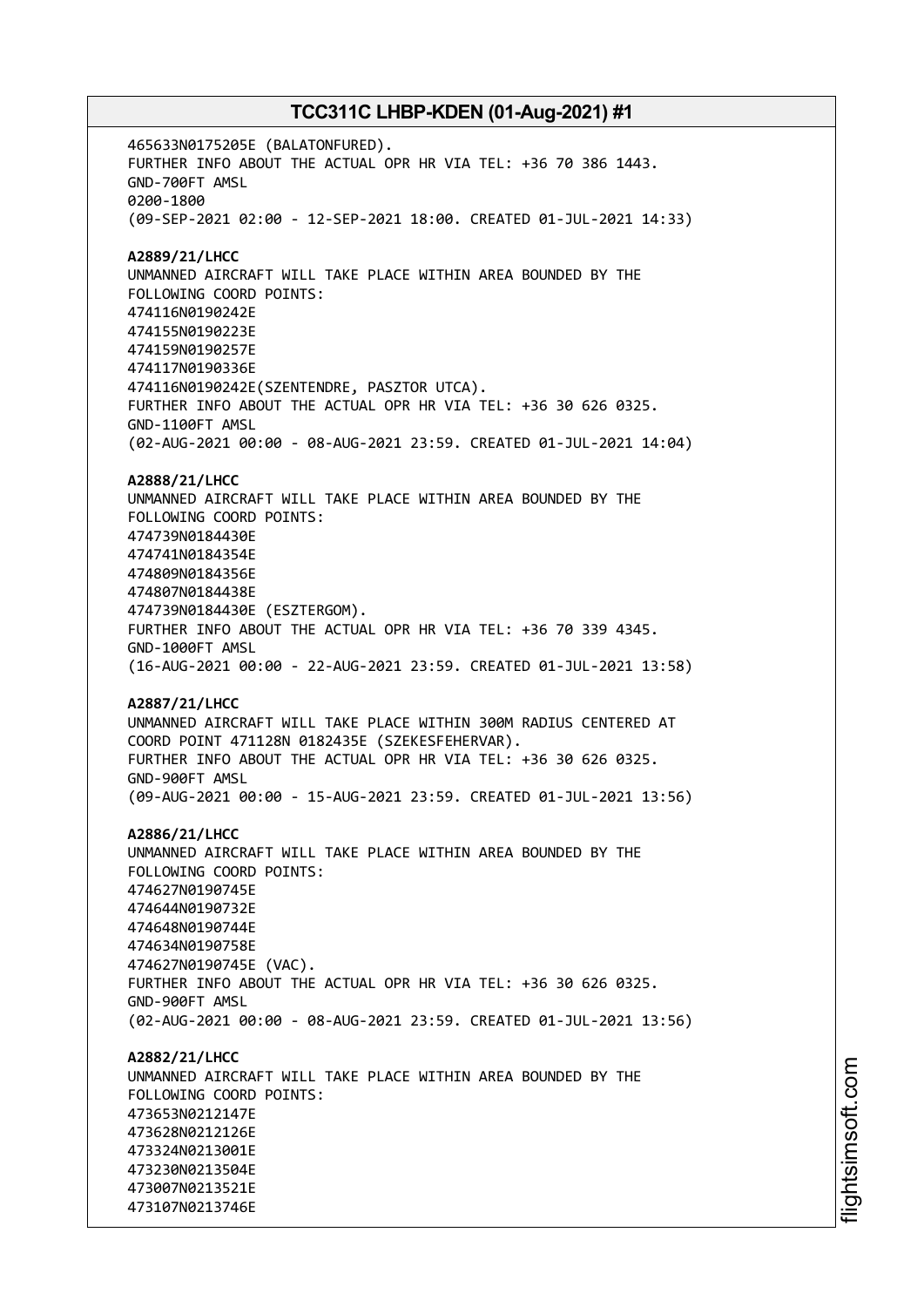473114N0213740E 473035N0213548E 473241N0213519E 473325N0213056E 473653N0212147E (BALMAZUJVAROS). FURTHER INFO ABOUT THE ACTUAL OPR HR VIA TEL: +36 20 509 4439. GND-1000FT AMSL 0500-1700 (28-JUL-2021 05:00 - 03-AUG-2021 17:00. CREATED 01-JUL-2021 13:50) **A2880/21/LHCC** UNMANNED AIRCRAFT WILL TAKE PLACE WITHIN AREA BOUNDED BY THE FOLLOWING COORD POINTS: 472931N0190229E 472955N0190152E 473005N0190236E 472938N0190250E 472931N0190229E (BUDAPEST, BUDAI VAR). FURTHER INFO ABOUT THE ACTUAL OPR HR VIA TEL: +36 30 529 4973. GND-1500FT AMSL (26-JUL-2021 00:00 - 01-AUG-2021 23:59. CREATED 01-JUL-2021 13:49) **A2879/21/LHCC** UNMANNED AIRCRAFT WILL TAKE PLACE WITHIN AREA BOUNDED BY THE FOLLOWING COORD POINTS: 472026N0172810E 472032N0172834E 472031N0172912E 472002N0172921E 471955N0172801E 471953N0172746E 472013N0172747E 472019N0172750E 472026N0172810E (PAPA). FURTHER INFO ABOUT THE ACTUAL OPR HR VIA TEL: +36 30 936 8060. GND-1500FT AMSL 0200-1900 (26-JUL-2021 02:00 - 01-AUG-2021 19:00. CREATED 01-JUL-2021 13:48) **A2878/21/LHCC** UNMANNED AIRCRAFT WILL TAKE PLACE WITHIN AREA BOUNDED BY THE FOLLOWING COORD POINTS: 472233N0164710E 472247N0164728E 472259N0164742E 472316N0164726E 472340N0164644E 472330N0164628E 472309N0164657E 472258N0164651E 472247N0164635E 472233N0164710E (BUKFURDO). FURTHER INFO ABOUT THE ACTUAL OPR HR VIA TEL: +36 30 936 8060. GND-1000FT AMSL 0200-1900 (26-JUL-2021 02:00 - 01-AUG-2021 19:00. CREATED 01-JUL-2021 13:47) **A2877/21/LHCC**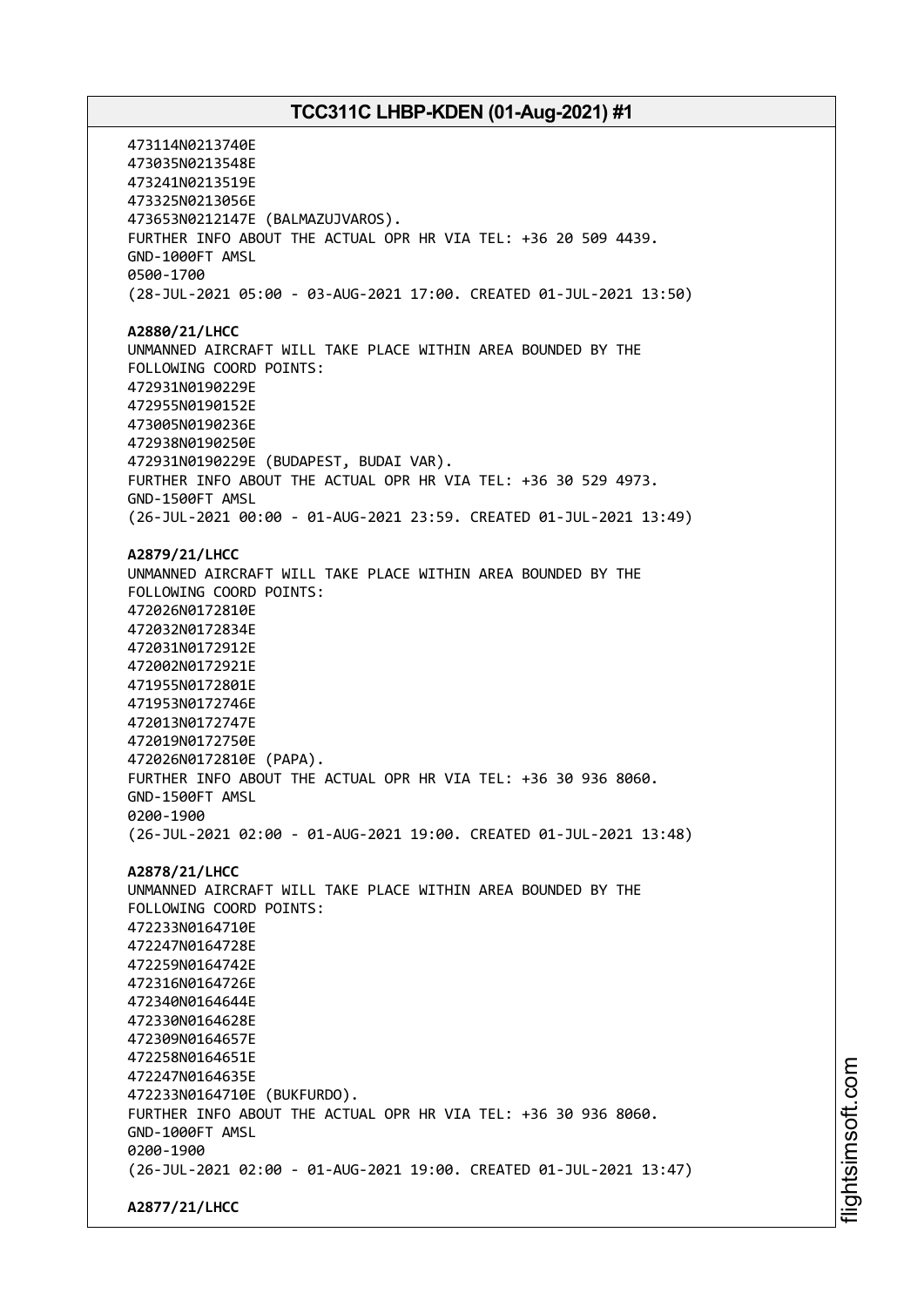UNMANNED AIRCRAFT WILL TAKE PLACE WITHIN 200M RADIUS CENTERED AT COORD POINT 473027N 0190428E (BUDAPEST, VAROSLIGETI FASOR). FURTHER INFO ABOUT THE ACTUAL OPR HR VIA TEL: +36 20 961 6016. GND-1000FT AMSL 0400-1800 (01-AUG-2021 04:00 - 07-AUG-2021 18:00. CREATED 01-JUL-2021 13:46) **A2875/21/LHCC** UNMANNED AIRCRAFT WILL TAKE PLACE WITHIN 900M RADIUS CENTERED AT COORD POINT 465246N 0193831E (KECSKEMET). FURTHER INFO ABOUT THE ACTUAL OPR HR VIA TEL: +36 20 933 5495. GND-1000FT AMSL 0500-2000 (13-AUG-2021 05:00 - 19-AUG-2021 20:00. CREATED 01-JUL-2021 13:44) **A2874/21/LHCC** UNMANNED AIRCRAFT WILL TAKE PLACE WITHIN 900M RADIUS CENTERED AT COORD POINT 465246N 0193831E (KECSKEMET). FURTHER INFO ABOUT THE ACTUAL OPR HR VIA TEL: +36 20 933 5495. GND-1000FT AMSL 0500-2000 (06-AUG-2021 05:00 - 12-AUG-2021 20:00. CREATED 01-JUL-2021 13:44) **A2873/21/LHCC** UNMANNED AIRCRAFT WILL TAKE PLACE WITHIN 900M RADIUS CENTERED AT COORD POINT 465246N 0193831E (KECSKEMET). FURTHER INFO ABOUT THE ACTUAL OPR HR VIA TEL: +36 20 933 5495. GND-1000FT AMSL 0500-2000 (30-JUL-2021 05:00 - 05-AUG-2021 20:00. CREATED 01-JUL-2021 13:43) **A2863/21/LHCC** TRIGGER NOTAM - PERM AIRAC AIP AMDT 005/2021 WEF 12 AUG 2021. CONDITIONS OF VISIBILITY AND DISTANCE FROM CLOUDS UPDATED. INTRODUCING USAGE OF RMZ AND TMZ AIRSPACES AND DISCONTINUING USAGE OF RTMZ. UPDATED CHARTS: ENR 6-LHCC-ERC, ENR 6-LHCC-PRD. LHTL AFS ADDRESS ADDED. (12-AUG-2021 00:00 - 25-AUG-2021 23:59. CREATED 01-JUL-2021 08:54) **A2862/21/LHCC** TRIGGER NOTAM - PERM AIRAC AIP AMDT 005/2021 WEF 12 AUG 2021. CAA CONTACTS UPDATED AND REVISION OF THE DIFFERENCES FROM ICAO STANDARDS. SNOWTAM INFORMATION AND MET SERVICE INFORMATION UPDATED. (12-AUG-2021 00:00 - 25-AUG-2021 23:59. CREATED 01-JUL-2021 08:53) **M0340/21/LHCC** AIRAC EFFECTIVE DATE 12 AUG 2021 NIL. (12-AUG-2021 00:00 - 25-AUG-2021 23:59. CREATED 01-JUL-2021 08:38) **A2844/21/LHCC** UNMANNED AIRCRAFT WILL TAKE PLACE WITHIN AREA BOUNDED BY THE FOLLOWING COORD POINTS: 474749N0185442E 474750N0185453E 474810N0185442E 474807N0185432E 474749N0185442E(ZEBEGENY). FURTHER INFO ABOUT THE ACTUAL OPR HR VIA TEL: +36 30 626 0325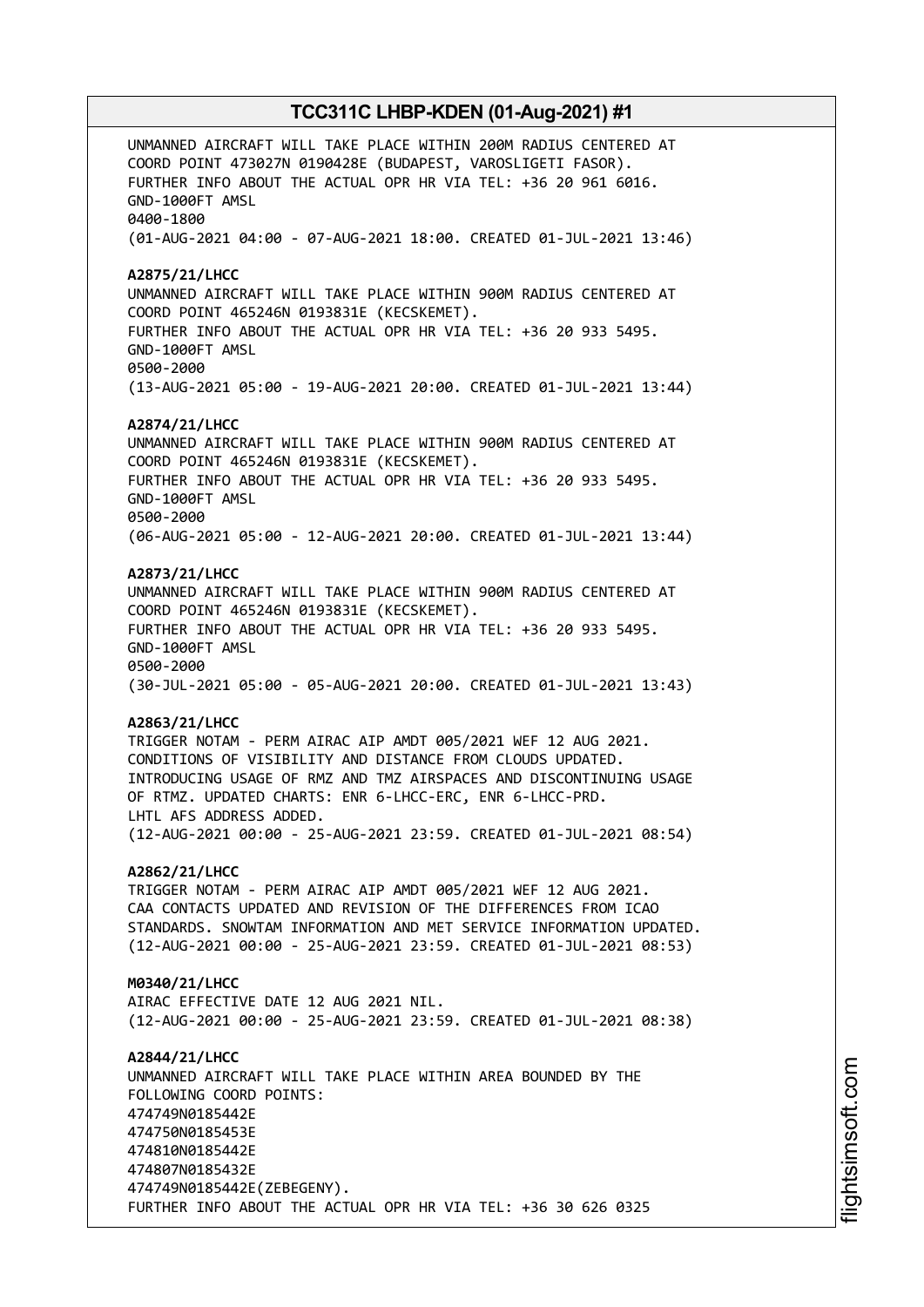GND-900FT AMSL (02-AUG-2021 00:00 - 08-AUG-2021 23:59. CREATED 30-JUN-2021 09:16) **A2845/21/LHCC** UNMANNED AIRCRAFT WILL TAKE PLACE WITHIN 400M RADIUS CENTERED AT COORD POINT 463841N 0211707E (GYULA). FURTHER INFO ABOUT THE ACTUAL OPR HR VIA TEL: +36 70 339 4345 GND-900FT AMSL (02-AUG-2021 00:00 - 08-AUG-2021 23:59. CREATED 30-JUN-2021 09:16) **A2843/21/LHCC** UNMANNED AIRCRAFT WILL TAKE PLACE WITHIN 600M RADIUS CENTERED AT COORD POINT 474226N 0191356E (VACRATOT). FURTHER INFO ABOUT THE ACTUAL OPR HR VIA TEL: +36 30 626 0325 GND-900FT AMSL (02-AUG-2021 00:00 - 08-AUG-2021 23:59. CREATED 30-JUN-2021 09:15) **A2842/21/LHCC** UNMANNED AIRCRAFT WILL TAKE PLACE WITHIN 300M RADIUS CENTERED AT COORD POINT 472909N 0190316E (SZABADSAG-HID) . FURTHER INFO ABOUT THE ACTUAL OPR HR VIA TEL: +36 30 497 9089 GND-1000FT AMSL (26-JUL-2021 00:00 - 01-AUG-2021 23:59. CREATED 30-JUN-2021 09:15) **A2841/21/LHCC** UNMANNED AIRCRAFT WILL TAKE PLACE WITHIN AREA BOUNDED BY THE FOLLOWING COORD POINTS: 473857N0173647E 473725N0173432E 472858N0172809E 472439N0172558E 472103N0172617E 472040N0172917E 472259N0172841E 473046N0173242E 473702N0173529E 473839N0173729E 473857N0173647E (GYOR). FURTHER INFO ABOUT THE ACTUAL OPR HR VIA TEL: +36 20 433 3587. GND-800FT AMSL (26-JUL-2021 00:00 - 01-AUG-2021 23:59. CREATED 30-JUN-2021 08:27) **A2839/21/LHCC** UNMANNED AIRCRAFT WILL TAKE PLACE WITHIN AREA BOUNDED BY THE FOLLOWING COORD POINTS: 464658N0172729E 464707N0172503E 464817N0172459E 464831N0172517E 464900N0172526E 464902N0172813E 464658N0172729E (SZIGLIGET). FURTHER INFO ABOUT THE ACTUAL OPR HR VIA TEL: +36 70 371 3375. GND-2500FT AMSL 0500-2359 (28-JUL-2021 05:00 - 03-AUG-2021 23:59. CREATED 30-JUN-2021 08:24) **A2838/21/LHCC**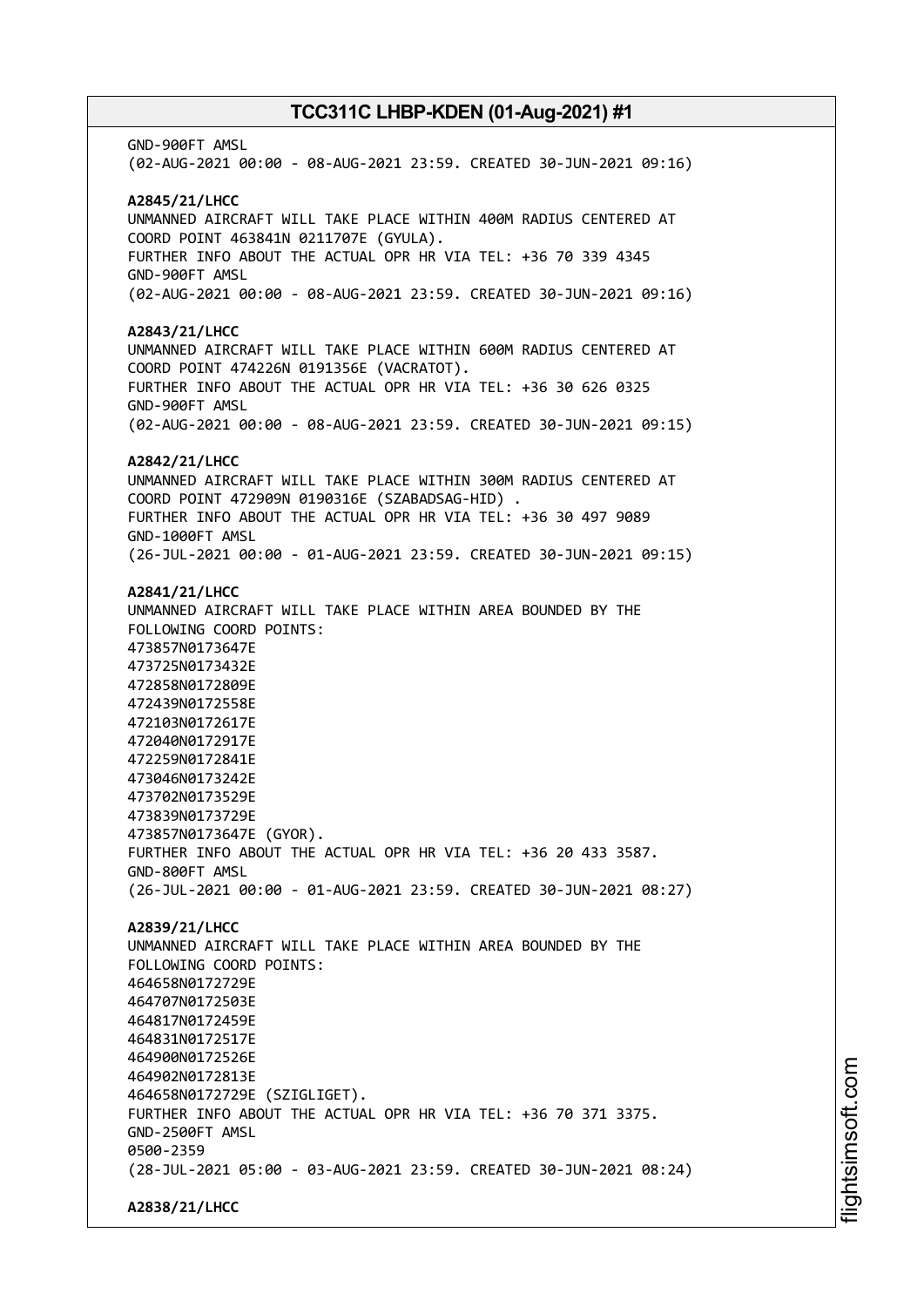UNMANNED AIRCRAFT WILL TAKE PLACE WITHIN AREA BOUNDED BY THE FOLLOWING COORD POINTS: 455519N0180025E 455431N0181346E 455403N0182426E 455555N0182655E 455113N0182817E 455109N0182808E 454617N0181509E 455348N0175954E 455519N0180025E (SIKLOS). FURTHER INFO ABOUT THE ACTUAL OPR HR VIA TEL: +36 20 356 1407. GND-1000FT AMSL (26-JUL-2021 00:00 - 01-AUG-2021 23:59. CREATED 30-JUN-2021 08:23) **A2835/21/LHCC** TEMPORARY RESTRICTED AREA ESTABLISHED DUE TO MILITARY AND UNMANNED AIRCRAFT OPERATIONS WITHIN AREA BOUNDED BY THE FOLLOWING COORD POINTS: 460921N0201807E 461500N0201300E 462529N0205740E 462629N0211307E 462849N0211712E STATE BORDER 460921N0201807E (ROMAN I). FURTHER INFO ABOUT THE ACTUAL OPR HR VIA TEL: +36 88 543 036. GND-1500FT AMSL (29-JUL-2021 23:00 - 04-AUG-2021 23:00. CREATED 29-JUN-2021 14:48) **A2834/21/LHCC** TEMPORARY RESTRICTED AREA ESTABLISHED DUE TO MILITARY AND UNMANNED AIRCRAFT OPERATIONS WITHIN AREA BOUNDED BY THE FOLLOWING COORD POINTS: 455428N0185004E 460013N0184753E 460950N0190957E 461651N0193417E 461500N0200000E 461217N0200526E 461500N0201300E 460921N0201807E STATE BORDER 455428N0185004E (SZERB). FURTHER INFO ABOUT THE ACTUAL OPR HR VIA TEL: +36 88 543 036. GND-1500FT AMSL (31-JUL-2021 23:00 - 06-AUG-2021 23:00. CREATED 29-JUN-2021 14:44) **A2833/21/LHCC** TEMPORARY RESTRICTED AREA ESTABLISHED DUE TO MILITARY AND UNMANNED ACFT OPERATIONS WITHIN AREA BOUNDED BY THE FOLLOWING COORD POINTS: 463747N0212055E 464613N0212426E 465341N0212325E 471152N0212607E 470945N0214841E STATE BORDER 463747N0212055E (ROMAN II). FURTHER INFO ABOUT THE ACTUAL OPR HR VIA TEL: +36 88 543 036. GND-1500FT AMSL (30-JUL-2021 23:00 - 05-AUG-2021 23:00. CREATED 29-JUN-2021 14:40) **A2831/21/LHCC**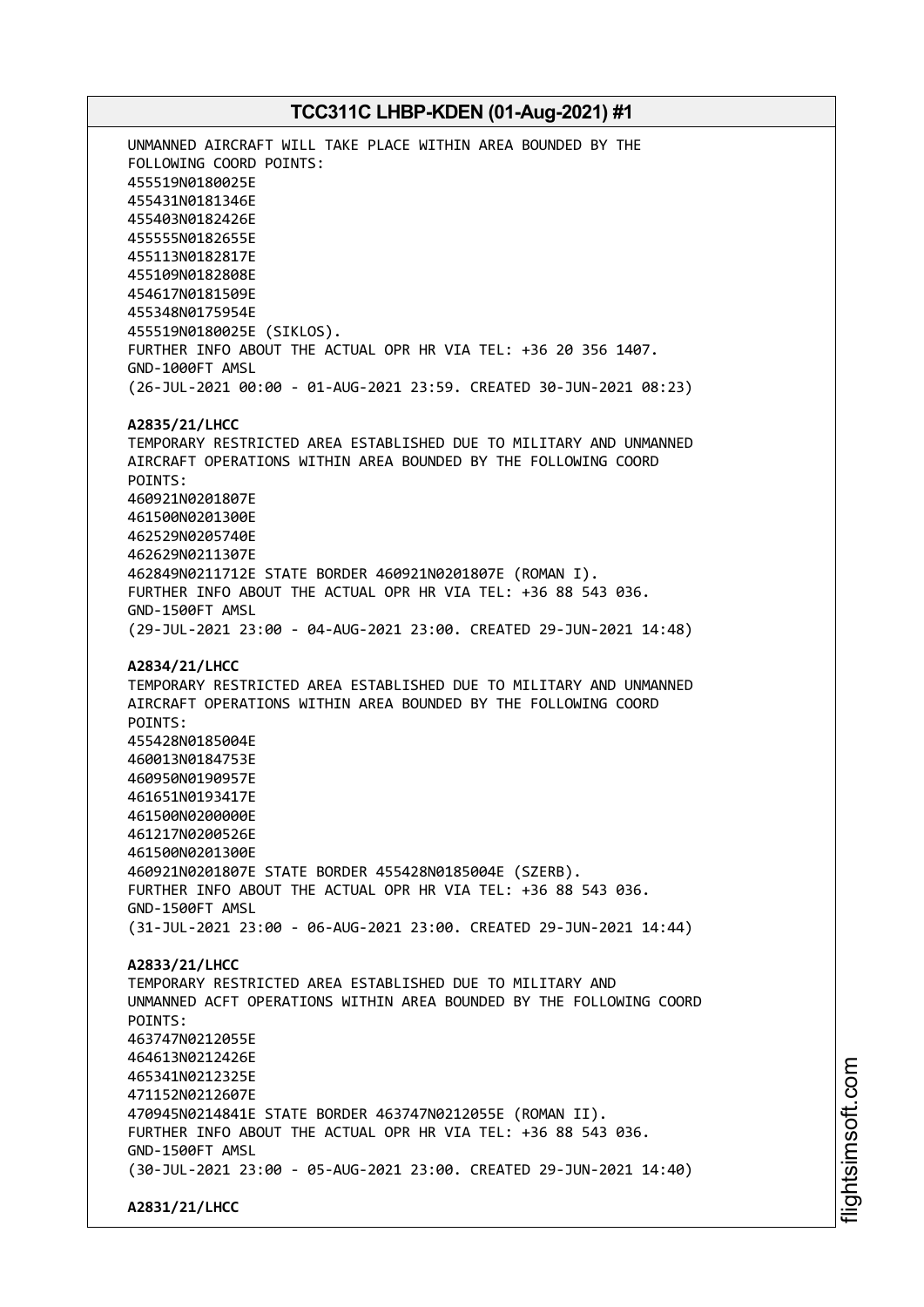TEMPORARY RESTRICTED AREA ESTABLISHED DUE TO MILITARY AND UNMANNED ACFT OPERATIONS WITHIN AREA BOUNDED BY THE FOLLOWING COORD POINTS: 463747N0212055E 464613N0212426E 465341N0212325E 471152N0212607E 470945N0214841E STATE BORDER 463747N0212055E (ROMAN II). FURTHER INFO ABOUT THE ACTUAL OPR HR VIA TEL: +36 88 543 036. GND-1500FT AMSL (05-AUG-2021 23:00 - 11-AUG-2021 23:00. CREATED 29-JUN-2021 14:36) **A2830/21/LHCC** TEMPORARY RESTRICTED AREA ESTABLISHED DUE TO MILITARY OPERATIONS AND UNMANNED AIRCRAFT OPERATIONS WITHIN AREA BOUNDED BY THE FOLLOWING COORD POINTS: 470945N0214841E 471152N0212607E 473338N0215503E 475654N0221905E 480307N0225204E STATE BORDER 470945N 0214841E (ROMAN III). FURTHER INFO ABOUT THE ACTUAL OPR HR VIA TEL: +36 88 543 036. GND-1500FT AMSL (30-JUL-2021 23:00 - 05-AUG-2021 23:00. CREATED 29-JUN-2021 14:31) **A2824/21/LHCC** UNMANNED AIRCRAFT WILL TAKE PLACE WITHIN 600M RADIUS CENTERED AT COORD POINT 464929N 0172217E (NEMESVITA). FURTHER INFO ABOUT THE ACTUAL OPR HR VIA TEL: +36 30 844 7199. GND-120M AGL 0700-2000 (26-JUL-2021 07:00 - 01-AUG-2021 20:00. CREATED 29-JUN-2021 13:31) **A2822/21/LHCC** UNMANNED AIRCRAFT WILL TAKE PLACE WITHIN 1200M RADIUS CENTERED AT COORD POINT 465405N 0174604E (BALATONAKALI). FURTHER INFO ABOUT THE ACTUAL OPR HR VIA TEL: +36 30 844 7199. GND-120M AGL 0700-2000 (26-JUL-2021 07:00 - 01-AUG-2021 20:00. CREATED 29-JUN-2021 13:27) **A2820/21/LHCC** UNMANNED AIRCRAFT WILL TAKE PLACE WITHIN 1900M RADIUS CENTERED AT COORD POINT 460941N 0183333E (FEKED). FURTHER INFO ABOUT THE ACTUAL OPR HR VIA TEL: +36 30 844 7199. GND-120M AGL 0700-2000 (26-JUL-2021 07:00 - 01-AUG-2021 20:00. CREATED 29-JUN-2021 13:22) **A2810/21/LHCC** TEMPORARY RESTRICTED AREA ESTABLISHED DUE TO MILITARY AND **IINMANNED** ACFT OPERATIONS WITHIN AREA BOUNDED BY THE FOLLOWING COORD POINTS: 463128N0163150E 463851N0164616E 462158N0170416E 460242N0173732E 455347N0175950E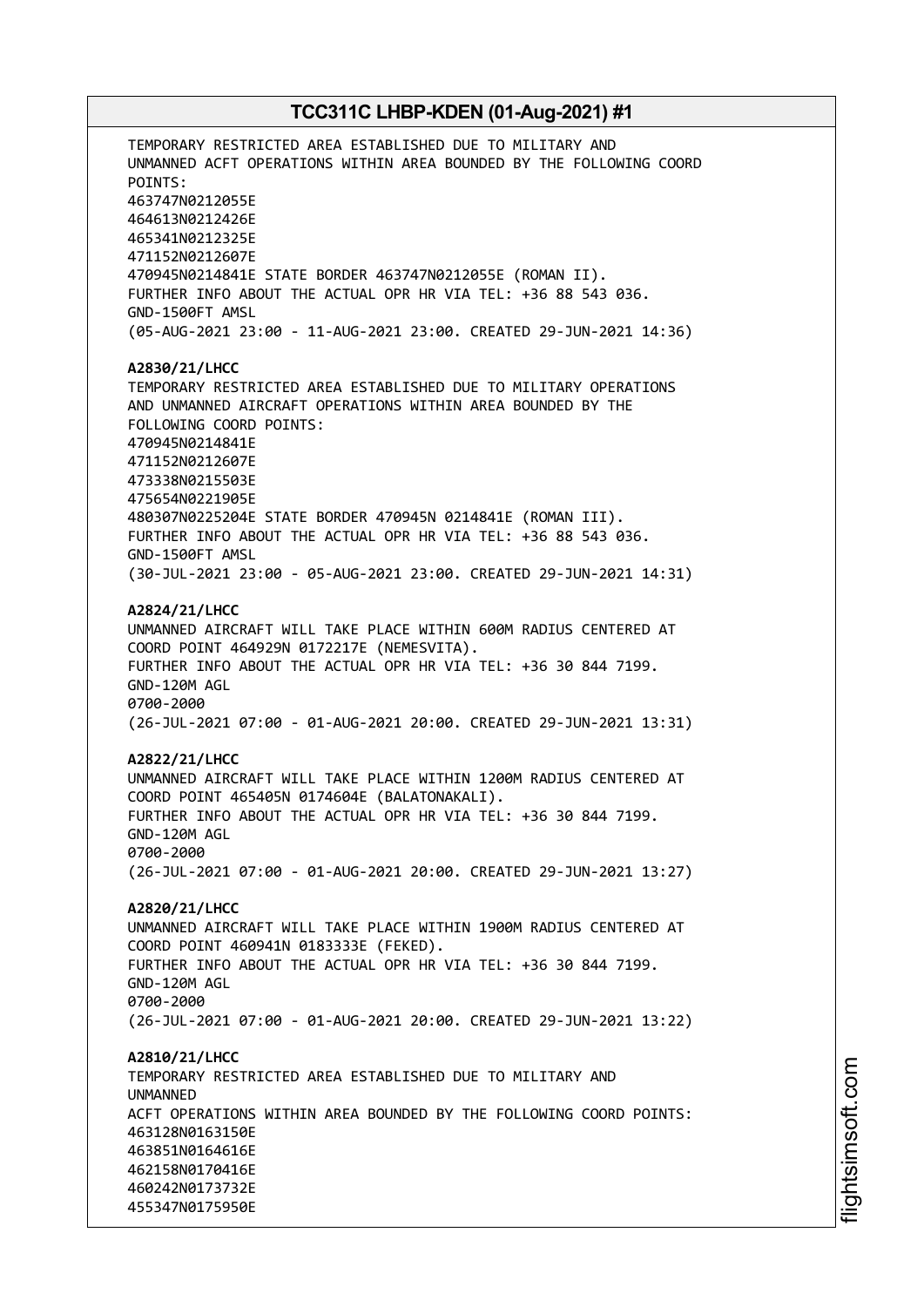454614N0181508E 455106N0182820E 460013N0184753E 455428N0185004E STATE BORDER 463128N0163150E (HORVAT). FURTHER INFO ABOUT THE ACTUAL OPR HR VIA TEL: +36 88 543 036. GND-1500FT AMSL (31-JUL-2021 23:00 - 06-AUG-2021 23:00. CREATED 29-JUN-2021 07:21) **A2473/21/LHCC** UNMANNED AIRCRAFT WILL TAKE PLACE WITHIN 2000M RADIUS CENTERED AT COORD POINT 464441N 0173225E (FONYOD) . FURTHER INFO ABOUT THE ACTUAL OPR HR VIA TEL: +36 70 386 1443. GND-700FT AMSL (14-AUG-2021 02:00 - 14-AUG-2021 18:00. CREATED 10-JUN-2021 19:17) **A2466/21/LHCC** UNMANNED AIRCRAFT WILL TAKE PLACE WITHIN AREA BOUNDED BY THE FOLLOWING COORD POINTS: 464155N0172812E 464302N0172734E 464639N0173622E 464525N0173739E 464155N0172812E (BALATONFENYVES). FURTHER INFO ABOUT THE ACTUAL OPR HR VIA TEL: +36 30 936 8060. GND-1500FT AMSL 0400-1900 (19-AUG-2021 04:00 - 25-AUG-2021 19:00. CREATED 10-JUN-2021 18:45) **A2347/21/LHCC** ACCORDING TO REG. EU 2016/399, PRIVATE FLIGHTS OPERATING FROM OR TO NON-SCHENGEN COUNTRIES, SHALL TRANSMIT TO THE HUNGARIAN POLICE, PRIOR TO TAKE-OFF, A GENERAL DECLARATION COMPRISING INTER ALIA A FLIGHT PLAN IN ACCORDANCE WITH ANNEX 2 TO THE CONVENTION ON INTERNATIONAL CIVIL AVIATION AND INFORMATION CONCERNING THE PASSENGERS' IDENTITY AS THE FOLLOWING: FIRST NAME, LAST NAME, DATE OF BIRTH, NATIONALITY, NUMBER OF ID CARD, DEPARTING FROM. FAX: +36-1-296-82-45, EMAIL: GATUTASLISTA(A)RRI.POLICE.HU REF AIP GEN 1.2. (04-JUN-2021 07:36 - PERM. CREATED 04-JUN-2021 07:37) **A2332/21/LHCC** UNMANNED AIRCRAFT WILL TAKE PLACE WITHIN 5000M RADIUS CENTERED AT COORD POINT 481918N 0220546E (KOMORO). FURTHER INFO ABOUT THE ACTUAL OPR HR VIA TEL: +36 70 331 3829.

GND-120M AGL (02-AUG-2021 08:00 - 08-AUG-2021 16:00. CREATED 03-JUN-2021 15:46)

#### **A2330/21/LHCC**

UNMANNED AIRCRAFT WILL TAKE PLACE WITHIN 5000M RADIUS CENTERED AT COORD POINT 481631N 0220224E (SZABOLCSVERESMART). FURTHER INFO ABOUT THE ACTUAL OPR HR VIA TEL: +36 70 331 3829. GND-120M AGL (09-AUG-2021 08:00 - 15-AUG-2021 16:00. CREATED 03-JUN-2021 15:41)

**A2081/21/LHCC** UNMANNED AIRCRAFT WILL TAKE PLACE WITHIN 3000M RADIUS CENTERED AT COORD POINT 472903N 0203510E (TISZA-TO). FURTHER INFO ABOUT THE ACTUAL OPR HR VIA TEL: +36 70 386 1443.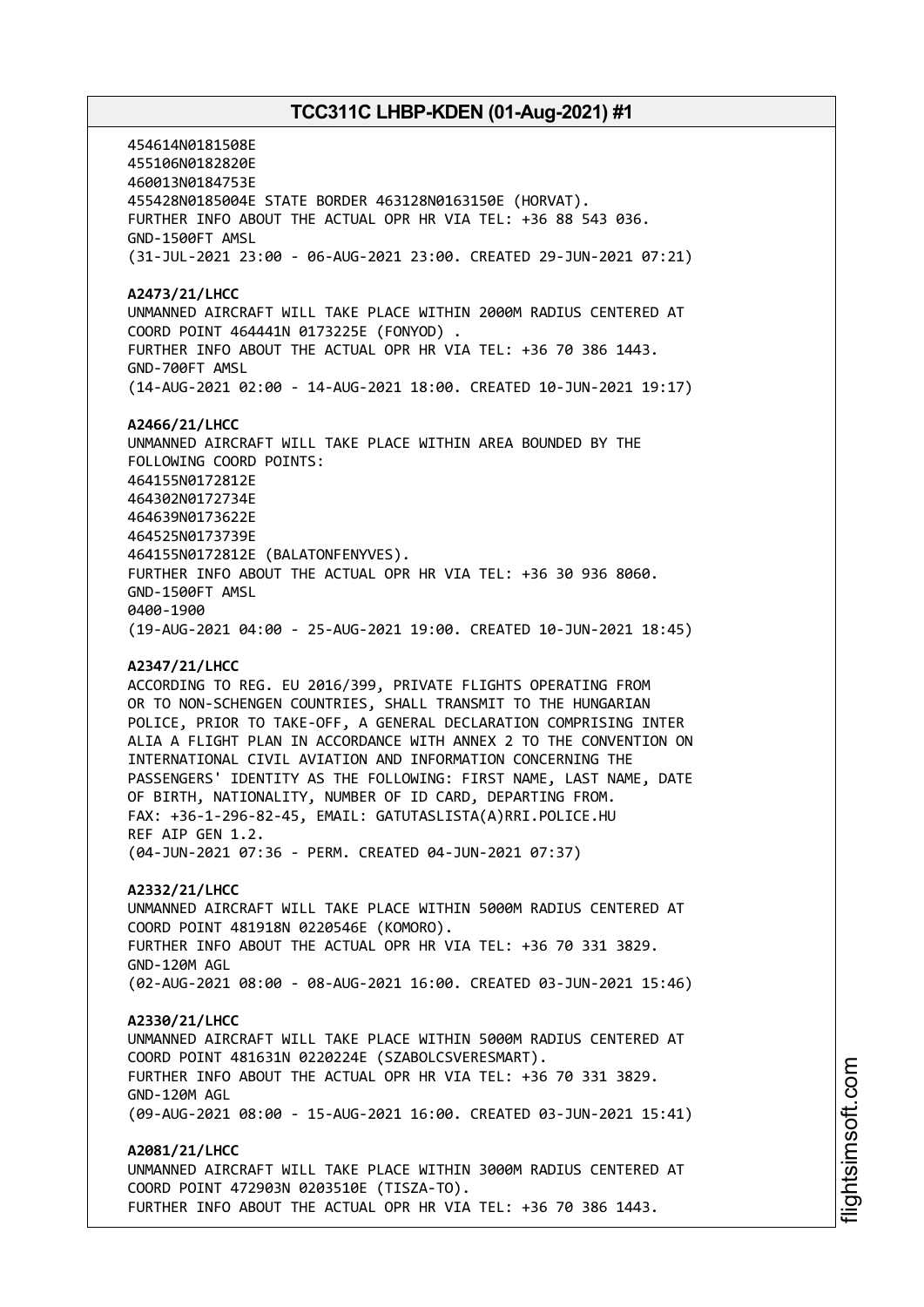GND-1000FT AMSL (14-AUG-2021 02:00 - 14-AUG-2021 18:00. CREATED 20-MAY-2021 14:52) **A2070/21/LHCC** UNMANNED AIRCRAFT WILL TAKE PLACE WITHIN 3000M RADIUS CENTERED AT COORD POINT 472903N 0203510E (TISZA-TO). FURTHER INFO ABOUT THE ACTUAL OPR HR VIA TEL: +36 70 386 1443. GND-1000FT AMSL 0200-1800 (07-AUG-2021 02:00 - 13-AUG-2021 18:00. CREATED 20-MAY-2021 14:16) **A1693/21/LHCC** UNMANNED AIRCRAFT WILL TAKE PLACE WITHIN AREA BOUNDED BY THE FOLLOWING COORD POINTS: 465548N0194406E 465446N0194627E 465413N0194556E 465513N0194333E 465548N0194335E 465548N0194406E (KECSKEMET REPULOTER). FURTHER INFO ABOUT THE ACTUAL OPR HR VIA TEL: +36 30 827 3302. GND-1000FT AMSL 0400-1800 (29-JUL-2021 04:00 - 04-AUG-2021 18:00. CREATED 03-MAY-2021 08:30) **A0952/21/LHCC** TEMPORARY RESTRICTED AREA ESTABLISHED DUE TO AVIATION EVENT WITHIN AREA BOUNDED BY THE FOLLOWING COORD POINTS: 461852N0200000E 461727N0200458E 461923N0200541E 462300N0200530E 462300N0200000E 461852N0200000E (SZATYMAZ REPULOTER). FURTHER INFO ABOUT THE ACTUAL OPR HR VIA TEL: +36 70 701 4883 . GND-8500FT AMSL 0400-1730 (27-SEP-2021 04:00 - 26-OCT-2021 17:30. CREATED 16-MAR-2021 16:47) **A0951/21/LHCC** UNMANNED AIRCRAFT WILL TAKE PLACE WITHIN 250M RADIUS CENTERED AT COORD POINT 465455N 0174934E (ORVENYES). FURTHER INFO ABOUT THE ACTUAL OPR HR VIA TEL: +36 20 961 7066. GND-1500FT AMSL 0600-2200 (02-OCT-2021 06:00 - 31-OCT-2021 22:00. CREATED 16-MAR-2021 16:45) **A0935/21/LHCC** TEMPORARY RESTRICTED AREA ESTABLISHED DUE TO AVIATION EVENT WITHIN AREA BOUNDED BY THE FOLLOWING COORD POINTS: 461852N0200000E 461727N0200458E 461923N0200541E 462300N0200530E 462300N0200000E 461852N0200000E (SZATYMAZ REPULOTER). FURTHER INFO ABOUT THE ACTUAL OPR HR VIA TEL: +36 70 701 4883.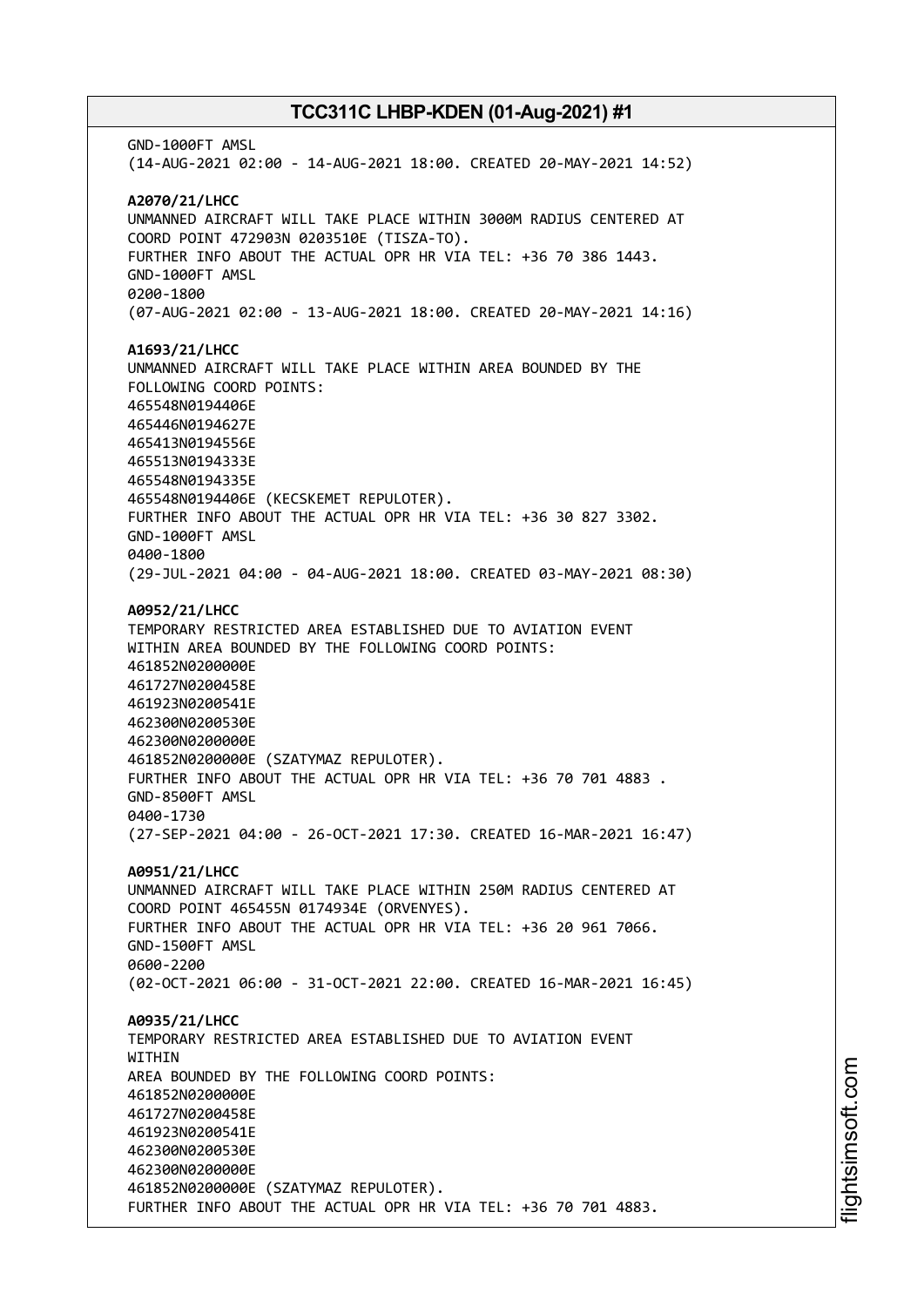GND-8500FT AMSL 0400-1730 (27-OCT-2021 04:00 - 25-NOV-2021 17:30. CREATED 12-MAR-2021 15:04) **A0933/21/LHCC** UNMANNED AIRCRAFT WILL TAKE PLACE WITHIN AREA BOUNDED BY THE FOLLOWING COORD POINTS: 472444N0185709E 472551N0185541E 472605N0185606E 472508N0185802E 472444N0185709E (TOROKBALINT). FURTHER INFO ABOUT THE ACTUAL OPR HR VIA TEL: +36 70 708 1066. GND-1000FT AMSL 0800-2000 (01-SEP-2021 08:00 - 30-SEP-2021 20:00. CREATED 12-MAR-2021 14:56) **A0931/21/LHCC** UNMANNED AIRCRAFT WILL TAKE PLACE WITHIN AREA BOUNDED BY THE FOLLOWING COORD POINTS: 472444N0185709E 472551N0185541E 472605N0185606E 472508N0185802E 472444N0185709E (TOROKBALINT). FURTHER INFO ABOUT THE ACTUAL OPR HR VIA TEL: +36 70 708 1066. GND-1000FT AMSL 0800-2000 (01-AUG-2021 08:00 - 30-AUG-2021 20:00. CREATED 12-MAR-2021 14:49) **A0924/21/LHCC** UNMANNED AIRCRAFT WILL TAKE PLACE WITHIN 250M RADIUS CENTERED AT COORD POINT 465455N 0174934E (ORVENYES). FURTHER INFO ABOUT THE ACTUAL OPR HR VIA TEL: +36 20 961 7066. GND-1500FT AMSL 0600-2200 (01-AUG-2021 06:00 - 30-AUG-2021 22:00. CREATED 12-MAR-2021 13:41) **A0912/21/LHCC** UNMANNED AIRCRAFT WILL TAKE PLACE WITHIN 250M RADIUS CENTERED AT COORD POINT 465455N 0174934E (ORVENYES). FURTHER INFO ABOUT THE ACTUAL OPR HR VIA TEL: +36 20 961 7066 . GND-1500FT AMSL 0600-2200 (01-SEP-2021 06:00 - 30-SEP-2021 22:00. CREATED 11-MAR-2021 12:24) **A0911/21/LHCC** UNMANNED AIRCRAFT WILL TAKE PLACE WITHIN 250M RADIUS CENTERED AT COORD POINT 465455N 0174934E (ORVENYES). FURTHER INFO ABOUT THE ACTUAL OPR HR VIA TEL: +36 20 961 7066. GND-1500FT AMSL 0600-2200 (02-DEC-2021 06:00 - 31-DEC-2021 22:00. CREATED 11-MAR-2021 12:23) **A0910/21/LHCC** AEROBATICS WILL TAKE PLACE BOUNDED BY THE FOLLOWING COORD POINT: 461852N0200000E 461727N0200458E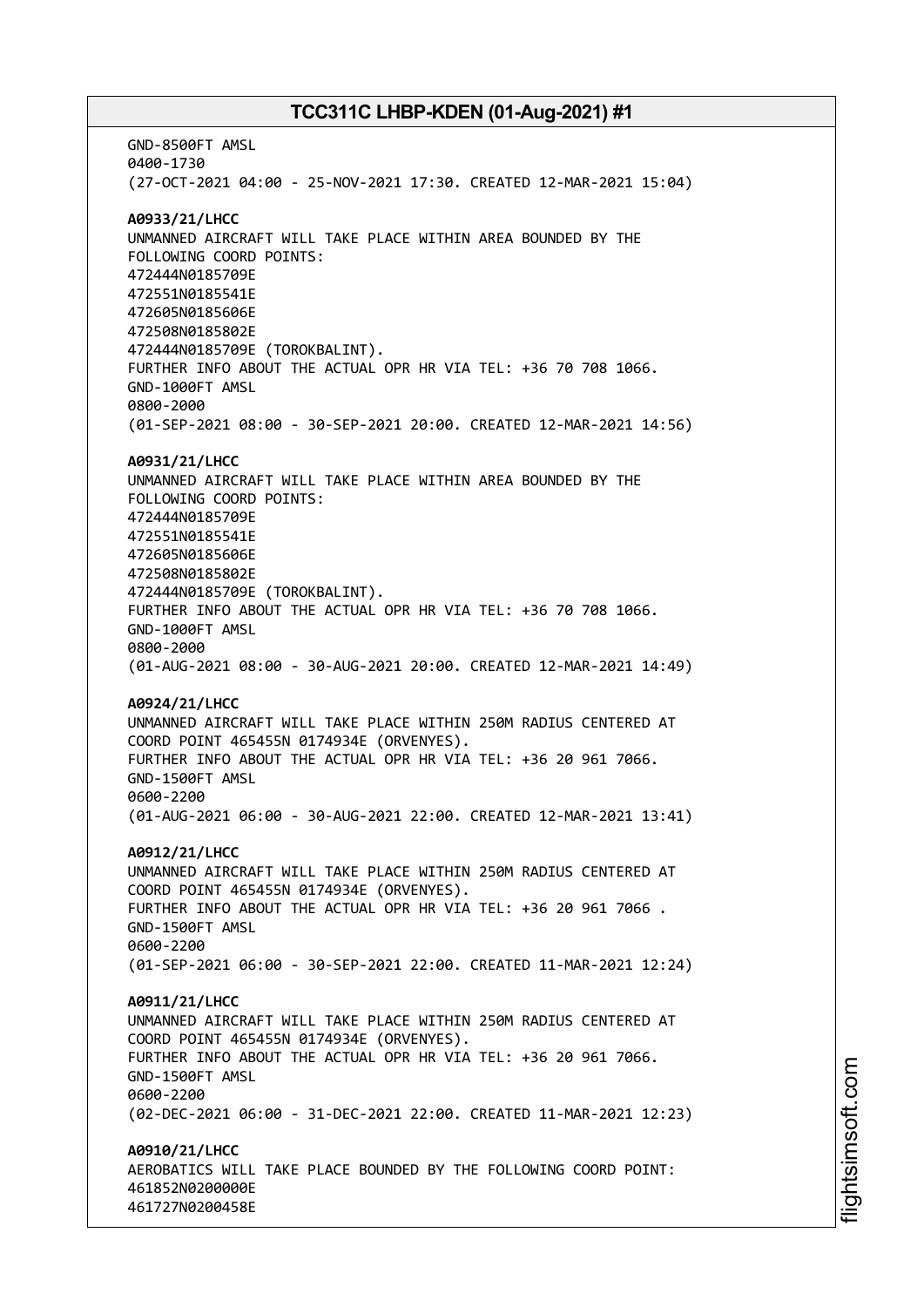461923N0200541E 462300N0200530E 462300N0200000E 461852N0200000E (SZATYMAZ REPULOTER). FURTHER INFO ABOUT THE ACTUAL OPR HR VIA TEL: +36 70 701 4883. GND-8500FT AMSL 0400-1730 (29-JUL-2021 04:00 - 27-AUG-2021 17:30. CREATED 11-MAR-2021 12:22)

**A0909/21/LHCC** UNMANNED AIRCRAFT WILL TAKE PLACE WITHIN 250M RADIUS CENTERED AT COORD POINT 465455N 0174934E (ORVENYES). FURTHER INFO ABOUT THE ACTUAL OPR HR VIA TEL: +36 20 961 7066. GND-1500FT AMSL 0600-2200 (01-NOV-2021 06:00 - 30-NOV-2021 22:00. CREATED 11-MAR-2021 12:21)

┌──────────────────────────────────────────────────────────────────────────────┐

#### │**LZBB (BRATISLAVA FIR/UIR)** │

└──────────────────────────────────────────────────────────────────────────────┘ **A1306/21/LZBB** CHECKLIST YEAR=2021 0955 0956 0985 0989 1013 1014 1096 1110 1111 1112 1113 1130 1131 1132 1133 1189 1226 1229 1250 1251 1254 1276 1282 1283 1284 1285 1286 1287 1288 1289 1292 1293 1295 1296 1303 1304 1305 LATEST PUBLICATIONS AIRAC AIP AMDT 226 (9 SEP 2021) AIP AMDT 193 (17 JUN 2021) AIRAC AIP SUP 1/20 AIP SUP 2/12 AIC A4/21 AIC C4/21 VALID PUBLICATIONS AIP SUP: 2/12 1/20 AIC A: 3/05 4/11 3/13 1/14 6/18 4/19 3/20 4/20 6/20 7/20 1/21 2/21 3/21 4/21 AIC C: 35/05 11/06 9/09 25/09 34/09 18/11 7/14 11/14 12/14 13/14 5/15 7/15 8/15 1/16 2/16 3/16 5/16 6/16 9/16 11/16 2/17 1/18 2/18 3/18 4/18 1/19 1/20 2/20 3/20 4/20 6/20 7/20 8/20 9/20 10/20 11/20 12/20 1/21 2/21 3/21 4/21 AIC A5/20 CNL BY THIS NOTAM CHECKLIST. (01-AUG-2021 07:25 - 01-SEP-2021 23:59 EST. CREATED 01-AUG-2021 07:25) **A1284/21/LZBB** TRIGGER NOTAM - PERM AIRAC AIP AMDT NR 226 WEF 09 SEP 2021: GEN 1.7 - AN EDITORIAL TEXT AMENDMENT GEN 3.2 - CORRECTIONS TO CHARTS NOT CONTAINED IN THE AIP UPDATED ENR 2.2, ENR 6-13, ENR 6-15 - NEW CTR/TMA UZHHOROD WEST AREAS ESTABLISHED ENR 3.1 - W425 ROUTE CHANGED ENR 3.3 - P27, Q350 ROUTES CHANGED ENR 4.4 - NEW SIGNIFICANT POINT TOKAJ ADDED, COORDINATES OF EVULA SIGNIFICANT POINT CHANGED, ATS ROUTES AND REMARKS FOR ANEXA, DUFES SIGNIFICANT POINTS UPDATED ENR 5.1 - LZR55 REMARK CHANGED ENR 6-1 - NEW CTR/TMA UZHHOROD WEST AREAS ESTABLISHED, NEW SIGNIFICANT POINT TOKAJ ADDED, W425, P27, Q350 ROUTES CHANGED, COORDINATES OF EVULA SIGNIFICANT POINT CHANGED.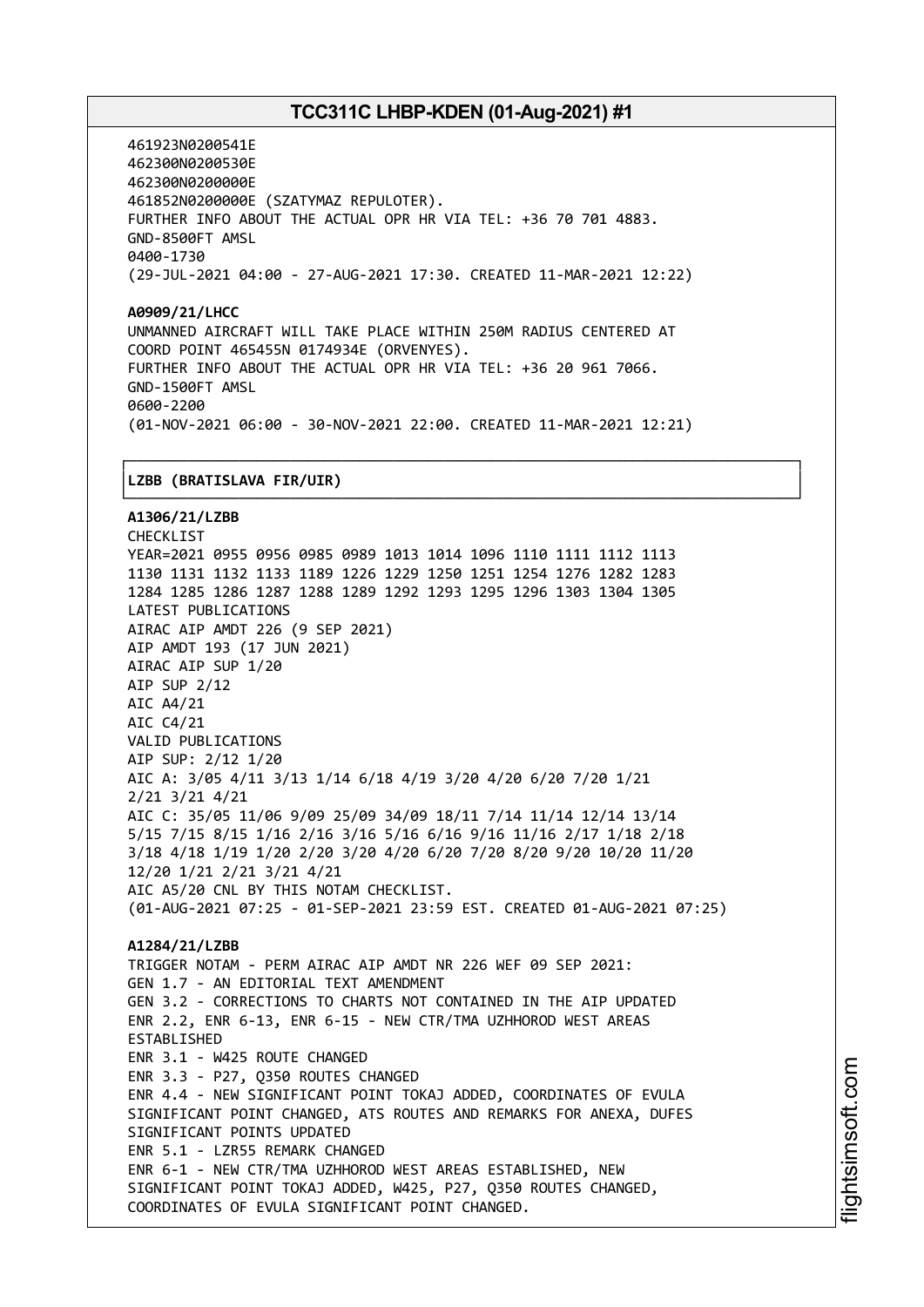(09-SEP-2021 00:00 - 22-SEP-2021 23:59. CREATED 29-JUL-2021 10:24) **A1276/21/LZBB** COVID-19: AIRCRAFT OPERATORS REQUIREMENTS I. TO ENSURE SAFE AND EXPEDITIOUS DELIVERY OF COVID-19 VACCINES, AIRCRAFT OPERATORS OF FLIGHTS CARRYING SUCH VACCINES SHOULD ASK APPROVAL FROM TRANSPORT AUTHORITY FOR EXEMPTION FROM ATFM MEASURES FOR EACH FLIGHT DEEMED CRITICAL. II. UPON APPROVAL, STS/ATFMX AND RMK/VACCINE SHALL BE INSERTED IN ITEM 18 OF THE FLIGHT PLAN. III. AIRCRAFT OPERATORS CARRYING COVID-19 VACCINES REGULARLY MAY REQUEST APPROVAL IN ADVANCE FOR ALL FLIGHTS INVOLVED. IV. THE APPLICATION FORM FOR APPROVAL OF EXEMPTION FROM ATFM MEASURES IS AVAILABLE AT THE WEBPAGE OF THE TRANSPORT AUTHORITY HTTP://LETECTVO.NSAT.SK/COVID-19-OPATRENIA/ V. THE REQUEST FOR THE EXEMPTION FROM ATFM MEASURES SHALL BE ADDRESSED IN WORKING DAYS TO CIVIL AVIATION DIVISION OF TRANSPORT AUTHORITY AT LEAST 48 HOURS IN ADVANCE VIA E-MAIL: NAVIGACIA(A)NSAT.SK (26-JUL-2021 07:20 - 26-OCT-2021 23:59 EST. CREATED 26-JUL-2021 07:21) **A1250/21/LZBB** PERM AIR NAVIGATION OBSTACLE - AREA 1: SMOLINSKE - MAST, PSN: 484104N 0171023E, ELEV/HGT GND: 405M/105M, MARKINGS: YES, LGT - COLOUR: W/R, TYPE: FLG, LIM/LIL, RADIUS OF THE AREA OF ANCHOR ROPES: 50M. REF ENR 5.4, AERONAUTICAL CHART ICAO 1:500 000. (21-JUL-2021 11:50 - 21-OCT-2021 23:59 EST. CREATED 21-JUL-2021 11:51) **A1189/21/LZBB** COVID-19: AIRCRAFT OPERATORS REQUIREMENTS THE AIRCRAFT OPERATORS ARRIVING TO FIR LZBB AND LANDING AT THE AIRPORT IN THE TERRITORY OF THE SLOVAK REPUBLIC: I. ENABLE BOARDING ONLY PASSENGERS WITH FILLED ELECTRONIC PLF (PUBLIC HEALTH PASSENGER LOCATOR FORM). II. INFORM PASSENGERS ABOUT THE OBLIGATION TO FILL IN ELECTRONIC PLF. III. KEEP THE DATA AVAILABLE TO THEM (IDENTIFICATION, CONTACT DETAILS OF PASSENGERS AND SEATING PLANS) FOR MINIMUM 30 DAYS. IV. UPON REQUEST OF A PUBLIC HEALTH AUTHORITY PROVIDE PASSENGERS DATA NECESSARY FOR THE CONTACT-TRACING PURPOSES. V. ENABLE PASSENGERS ONLY WITH COVERED UPPER RESPIRATORY TRACT WITH FFP2, KN95 OR N95 RESPIRATOR WITHOUT EXHALATION VALVE TO ENTER AND STAY ON BOARD THE AIRCRAFT. VI. FROM COUNTRIES NOT LISTED ON THE WEBPAGE OF THE MINISTRY OF TRANSPORT AND CONSTRUCTION OF THE SLOVAK REPUBLIC IN PARAGRAPH VII ARE RECOMMENDED TO ASK FROM THE PASSENGERS OVER 12 YEARS TO PRESENT THE NEGATIVE RT-PCR TEST RESULT NOT OLDER THAN 72 HOURS BEFORE BOARDING. VII THE ELECTRONIC PLF AND THE CIVIL AVIATION ANTI-EPIDEMIC MEASURES ARE AVAILABLE ON THE WEBPAGE OF THE MINISTRY OF TRANSPORT AND CONSTRUCTION OF THE SLOVAK REPUBLIC HTTPS://WWW.MINDOP.SK/FACILITATION-AIR-TRANSPORT (13-JUL-2021 12:08 - 13-OCT-2021 23:59 EST. CREATED 13-JUL-2021 12:09) **A1133/21/LZBB**

HORNAD AREA DEDICATED TO GLIDER FLIGHTS ACTIVATED. REAL TIME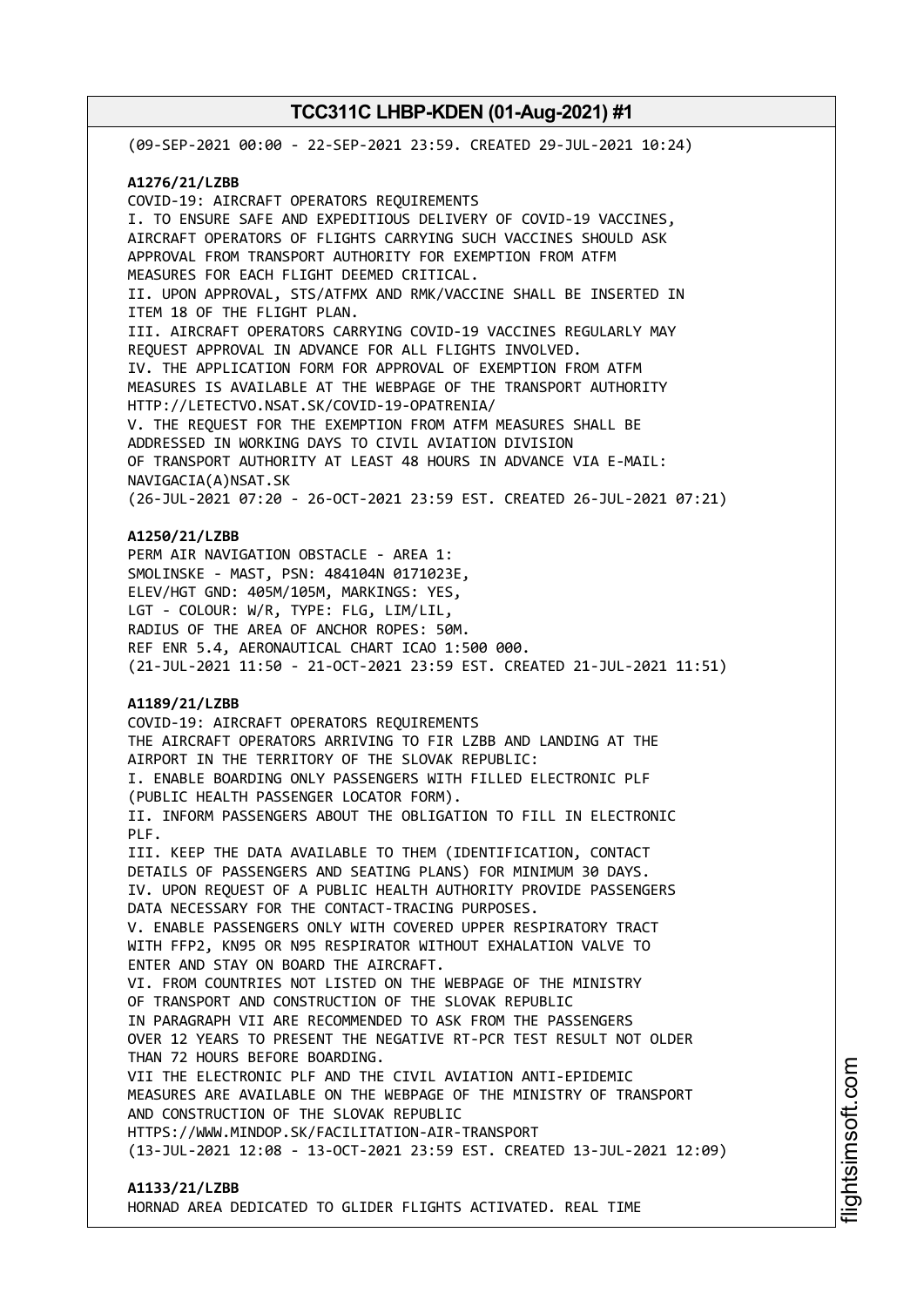OF ACTIVITY AVAILABLE FROM: BRATISLAVA INFORMATION 124,300 MHZ AND KOSICE RADAR 129,350 MHZ (119,850 MHZ). 5000FT AMSL-7000FT AMSL 0900-SS (01-JUL-2021 09:00 - 30-SEP-2021 16:19. CREATED 01-JUL-2021 08:42) **A1130/21/LZBB** TRIGGER NOTAM - PERM AIRAC AIP AMDT NR 225 WEF 12 AUG 2021: GEN 1.5 - EXEMPTION FOR NON-EQUIPPED STATE AIRCRAFT WITH SSR TRANSPONDER UPDATED - AN EDITORIAL AMENDMENT (ENGLISH VERSION ONLY) GEN 2.5 - NEW RADIO NAVIGATION AIDS DME KTN, DME CRT ADDED GEN 3.2 - CORRECTIONS TO CHARTS NOT CONTAINED IN THE AIP UPDATED ENR 1.8 - INFORMATION FOR NON-EQUIPPED AIRCRAFT WITH SSR TRANSPONDER ADDED ENR 4.1 - NEW RADIO NAVIGATION AIDS DME KTN, DME CRT ADDED ENR 5.4 - AIR NAVIGATION OBSTACLE IN AREA 1 ADDED ENR 6-7 - NEW DME ADDED. (12-AUG-2021 00:00 - 25-AUG-2021 23:59. CREATED 01-JUL-2021 07:47) **A1113/21/LZBB** BESKYDY AREA DEDICATED TO GLIDER FLIGHTS ACTIVATED. REAL TIME OF ACTIVITY AVAILABLE FROM: BRATISLAVA INFORMATION 124,300 MHZ AND BRATISLAVA RADAR 134,475 MHZ (126,475 MHZ). 8000FT AMSL-9500FT AMSL 0900-SS (27-JUN-2021 09:01 - 30-SEP-2021 16:23. CREATED 27-JUN-2021 09:01) **A1112/21/LZBB** MARTINKY AREA DEDICATED TO GLIDER FLIGHTS ACTIVATED. REAL TIME OF ACTIVITY AVAILABLE FROM: BRATISLAVA INFORMATION 124,300 MHZ AND ZILINA TOWER 118,400 MHZ. 7500FT AMSL-8000FT AMSL 0900-SS (27-JUN-2021 09:00 - 30-SEP-2021 16:25. CREATED 27-JUN-2021 09:01) **A1111/21/LZBB** CHOPOK AREA DEDICATED TO GLIDER FLIGHTS ACTIVATED. REAL TIME OF ACTIVITY AVAILABLE FROM: BRATISLAVA INFORMATION 124,300 MHZ AND BRATISLAVA RADAR 134,475 MHZ (126,475 MHZ). 8000FT AMSL-9500FT AMSL 0900-SS (27-JUN-2021 09:00 - 30-SEP-2021 16:23. CREATED 27-JUN-2021 09:00) **A1110/21/LZBB** LIPTOV AREA DEDICATED TO GLIDER FLIGHTS ACTIVATED. REAL TIME OF ACTIVITY AVAILABLE FROM: BRATISLAVA INFORMATION 124,300 MHZ AND BRATISLAVA RADAR 134,475 MHZ (126,475 MHZ). 8000FT AMSL-9500FT AMSL 0900-SS (27-JUN-2021 09:00 - 30-SEP-2021 16:23. CREATED 27-JUN-2021 09:00) **A1096/21/LZBB** ALL FLIGHTS TO/FROM AIRPORTS OF BRATISLAVA FIR, OR OVERFLYING BRATISLAVA FIR TERRITORY ARE NOT ALLOWED IF AIRCRAFT ARE OPERATED BY BELARUSSIAN AIR CARRIERS AND/OR REGISTRATED IN BELARUS EXCEPT FOR AIRCRAFT IN EMERGENCY OR HUMANITARIAN FLIGHTS. (23-JUN-2021 11:26 - 23-SEP-2021 23:59 EST. CREATED 23-JUN-2021 11:27)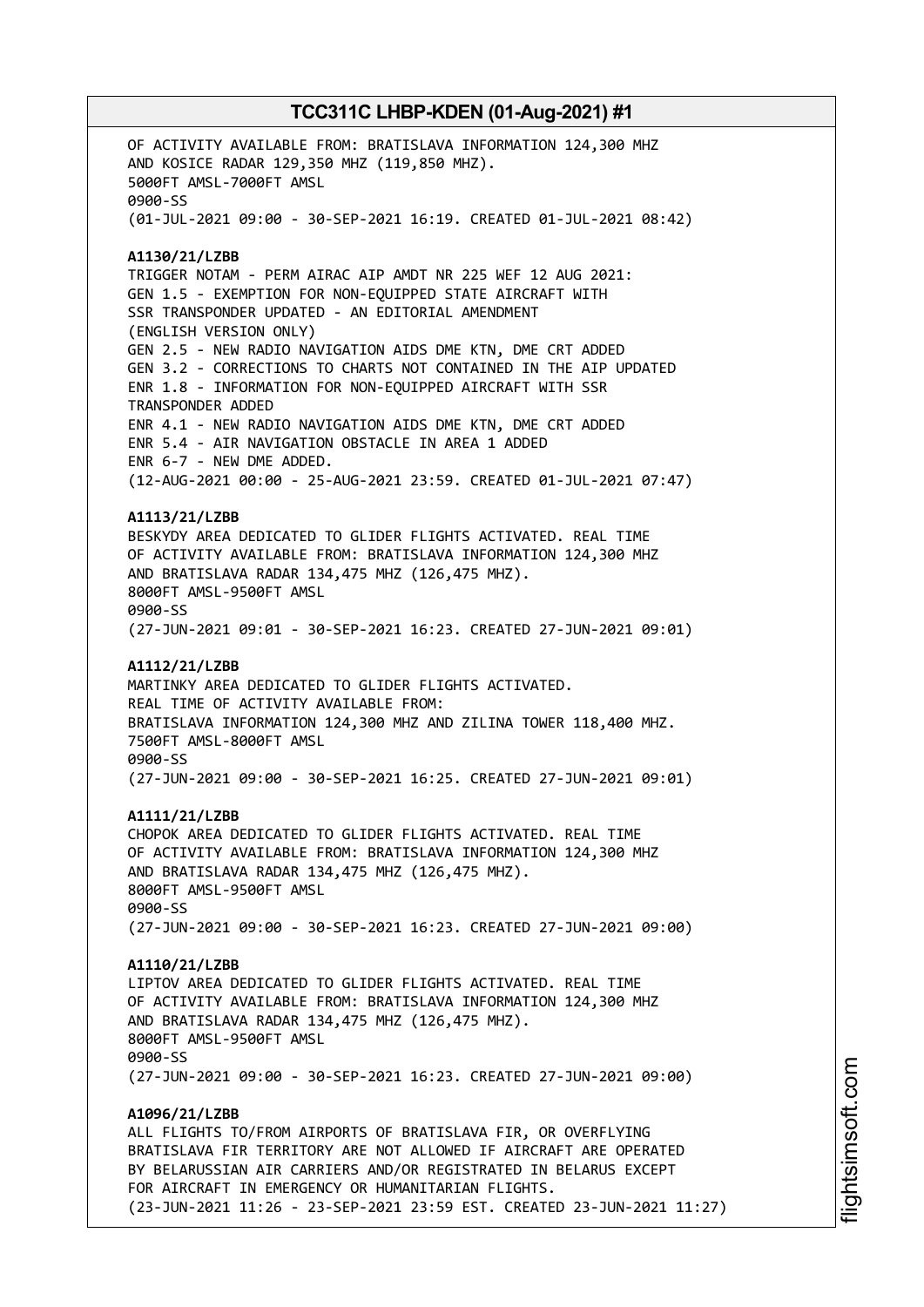**A1014/21/LZBB** NAVIGATION WARNING - PARACHUTE JUMPS IN AREA: CIRCLE RADIUS 3 NM CENTRED ON 475742N 0181102E (ARP LZNZ). GND-8000FT AMSL SR-SS (11-JUN-2021 02:47 - 31-AUG-2021 17:30. CREATED 09-JUN-2021 11:32)

#### **A1013/21/LZBB**

SLOVAK AIR CARRIERS AND CAPTAINS OF ACFT IN CHARGE OF AIR SERVICE MANAGED BY CARRIERS HOLDERS OF OPERATING LICENCE ISSUED BY SLOVAK REPUBLIC, WHETHER THEY ARE CONTRACTUAL CARRIERS AND/OR DE FACTO CARRIERS, OR PERFORMING AIR SERVICE WITH COMMERCIAL CHARTER AGREEMENT OR WITH CODE SHARING AND TO ALL FLIGHT PERFORMED WITH SLOVAK REPUBLIC ACFT REGISTRATION, ARE REQUESTED TO AVOID MINSK FIR (UMMV). FOREIGN AIR CARRIERS INBOUND EUROPEAN UNION ARE RECOMMENDED TO AVOID BELARUS MINSK FIR (UMMV). (09-JUN-2021 10:10 - 09-SEP-2021 23:59 EST. CREATED 09-JUN-2021 10:09)

#### **A0989/21/LZBB**

PERM AIR NAVIGATION OBSTACLE - AREA 1: KLIZSKA NEMA - MAST, PSN: 474444N 0174757E, ELEV/HGT GND: 215M/105M, LGT - COLOUR: R, TYPE: FLG, LIM/LIL. REF ENR 5.4, AERONAUTICAL CHART ICAO 1:500 000. (07-JUN-2021 08:24 - 07-SEP-2021 23:59 EST. CREATED 07-JUN-2021 08:24)

#### **A0985/21/LZBB**

COVID-19: CREWS REQUIREMENTS I. THE PILOT RESPONSIBLE FOR AN AIRCRAFT ARRIVING TO FIR LZBB UPON LANDING AT THE FIRST AIRPORT IN THE TERRITORY OF THE SLOVAK REPUBLIC HAS TO PROVIDE THE GENERAL DECLARATION AND AIRCRAFT COVID-19 DISINFECTION CONTROL SHEET TO AUTHORIZED PERSONNEL OF THE AIRPORT OPERATOR. II. THE PILOT RESPONSIBLE FOR AN AIRCRAFT IS REQUESTED TO REPORT SUSPECTED COVID-19 CASES ON BOARD, IF POSSIBLE BEFORE LANDING,

TO THE AIR TRAFFIC CONTROL. III. THE GENERAL DECLARATION IN ENGLISH LANGUAGE AND THE CIVIL AVIATION ANTI-EPIDEMIC MEASURES ARE AVAILABLE AT THE WEBPAGE OF THE MINISTRY OF TRANSPORT AND CONSTRUCTION OF THE SLOVAK REPUBLIC HTTPS://WWW.MINDOP.SK/FACILITATION-AIR-TRANSPORT (06-JUN-2021 08:58 - 06-SEP-2021 23:59 EST. CREATED 06-JUN-2021 08:58)

┌──────────────────────────────────────────────────────────────────────────────┐

└──────────────────────────────────────────────────────────────────────────────┘

#### │**LKAA (PRAGUE FIR/UIR)** │

#### **B1694/21/LKAA**

NAV WRNG - INTRODUCTORY HELICOPTER FLT IN AREA PSN 500250,78N0144221,81E (0.9NM W SKVOREC) - PSN 500550,05N0144555,63E (0.8NM N TUKLATY) - PSN 500228,16N0144748,11E (1.2NM N DOUBRAVCICE) - PSN 500250,78N0144221,81E /0.9NM W SKVOREC/ GND-2000FT AMSL (01-AUG-2021 06:00 - 01-AUG-2021 18:00. CREATED 30-JUL-2021 11:38)

**B1693/21/LKAA** NAV WRNG - INTRODUCTORY HELICOPTER FLT IN AREA RADIUS 5KM PSN 501650,41N0144946,46E /0.7NM S BENATKY NAD JIZEROU/ GND-2000FT AMSL (01-AUG-2021 06:00 - 01-AUG-2021 18:00. CREATED 30-JUL-2021 11:31)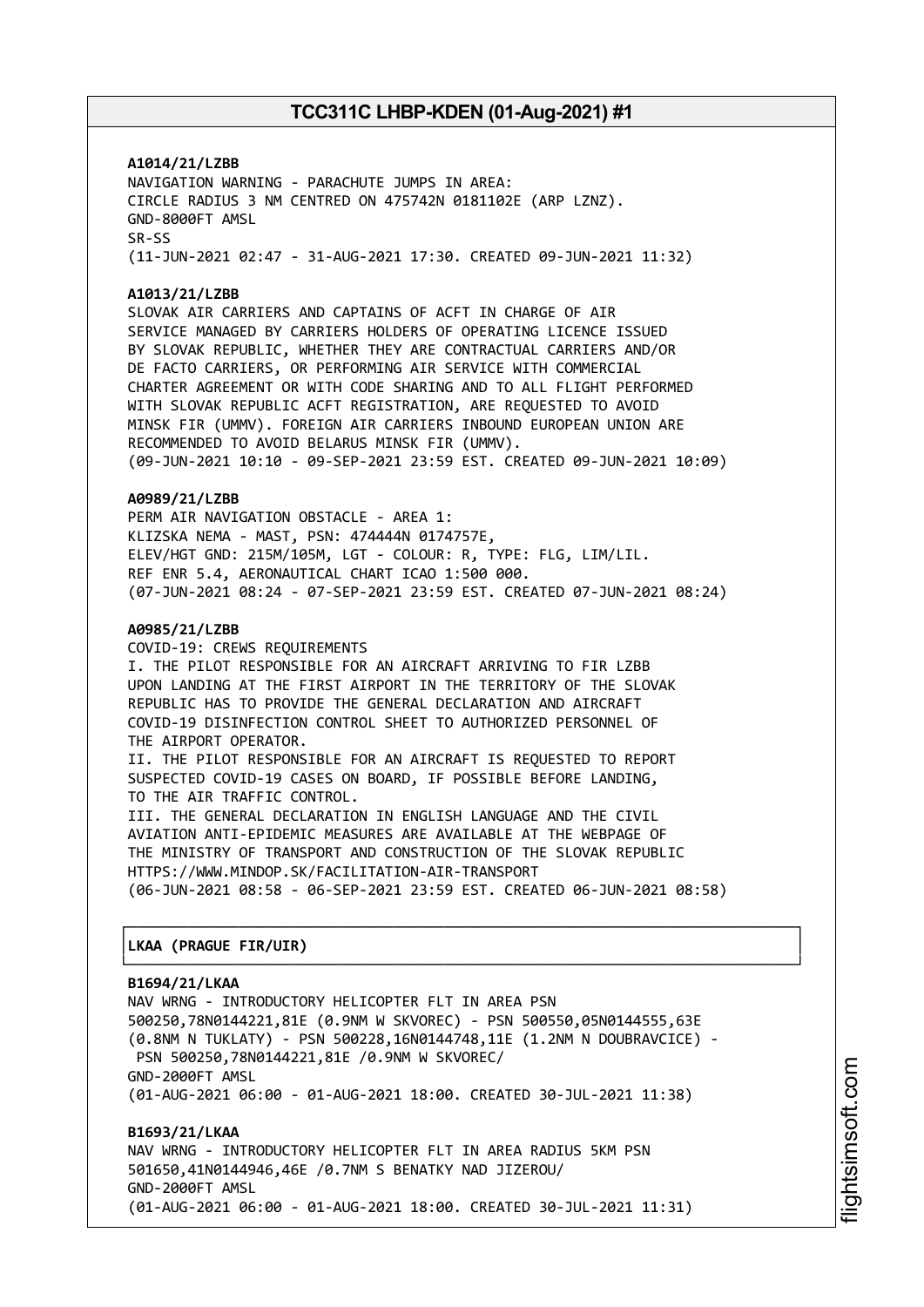**B1692/21/LKAA** NAV WRNG - INTRODUCTORY HELICOPTER FLT IN AREA RADIUS 5KM PSN 504328,30N0150354,15E /2.7NM S LIBEREC/ GND-3000FT AMSL (01-AUG-2021 06:00 - 01-AUG-2021 18:00. CREATED 30-JUL-2021 11:27) **B1691/21/LKAA** NAV WRNG - INTRODUCTORY HELICOPTER FLT IN AREA RADIUS 5KM PSN 505524,24N0150650,34E /1.2NM N RASPENAVA/ GND-3000FT AMSL (01-AUG-2021 06:00 - 01-AUG-2021 18:00. CREATED 30-JUL-2021 11:25) **A0829/21/LKAA** TEMPO RESTRICTED AREA RADIUS 10KM PSN 492652,00N0170802,00E (LKPJ). PJE GND-FL125 AUG 23 24 25 0700-1400 (23-AUG-2021 07:00 - 25-AUG-2021 14:00. CREATED 30-JUL-2021 10:07) **A0828/21/LKAA** TEMPO RESTRICTED AREA RADIUS 10KM PSN 492652,00N0170802,00E (LKPJ). PJE GND-FL125 AUG 26 0700-1400 27 0700-1000 (26-AUG-2021 07:00 - 27-AUG-2021 10:00. CREATED 30-JUL-2021 10:05) **A0827/21/LKAA** TEMPO RESTRICTED AREA RADIUS 10KM PSN 492533,00N0172417,00E (LKPO) TMA BRNO AND TMA OSTRAVA EXCLUDED. PJE. ACT AFTER APP BRNO AND APP OSTRAVA APV GND-FL125 AUG 26 0700-1400 27 0700-1000 (26-AUG-2021 07:00 - 27-AUG-2021 10:00. CREATED 30-JUL-2021 10:02) **A0826/21/LKAA** TEMPO RESTRICTED AREA RADIUS 2NM PSN 490232,69N0165945,99E (1.9NM SW ZDANICE). PJE. ACT AFTER APP BRNO APV GND-2500FT AMSL (07-AUG-2021 16:00 - 07-AUG-2021 18:00. CREATED 30-JUL-2021 09:59) **A0825/21/LKAA** TEMPO RESTRICTED AREA RADIUS 2NM PSN 490155,94N0170311,85E (1.4NM N STRAZOVICE) TMA BRNO EXCLUDED. PJE. ACT AFTER APP BRNO APV. ENTRY REQ KYJOV RADIO 130,610 GND-3500FT AMSL (07-AUG-2021 14:00 - 07-AUG-2021 16:00. CREATED 30-JUL-2021 09:56) **A0824/21/LKAA** TEMPO RESTRICTED AREA RADIUS 10KM PSN 492533,00N0172417,00E (LKPO) TMA BRNO AND TMA OSTRAVA EXCLUDED. PJE. ACT AFTER APP BRNO AND APP OSTRAVA APV GND-FL125 AUG 23 0700-1600 24 25 0700-1400 (23-AUG-2021 07:00 - 25-AUG-2021 14:00. CREATED 30-JUL-2021 09:52) **A0823/21/LKAA** TEMPO RESTRICTED AREA RADIUS 3NM PSN 503113,68N0141619,87E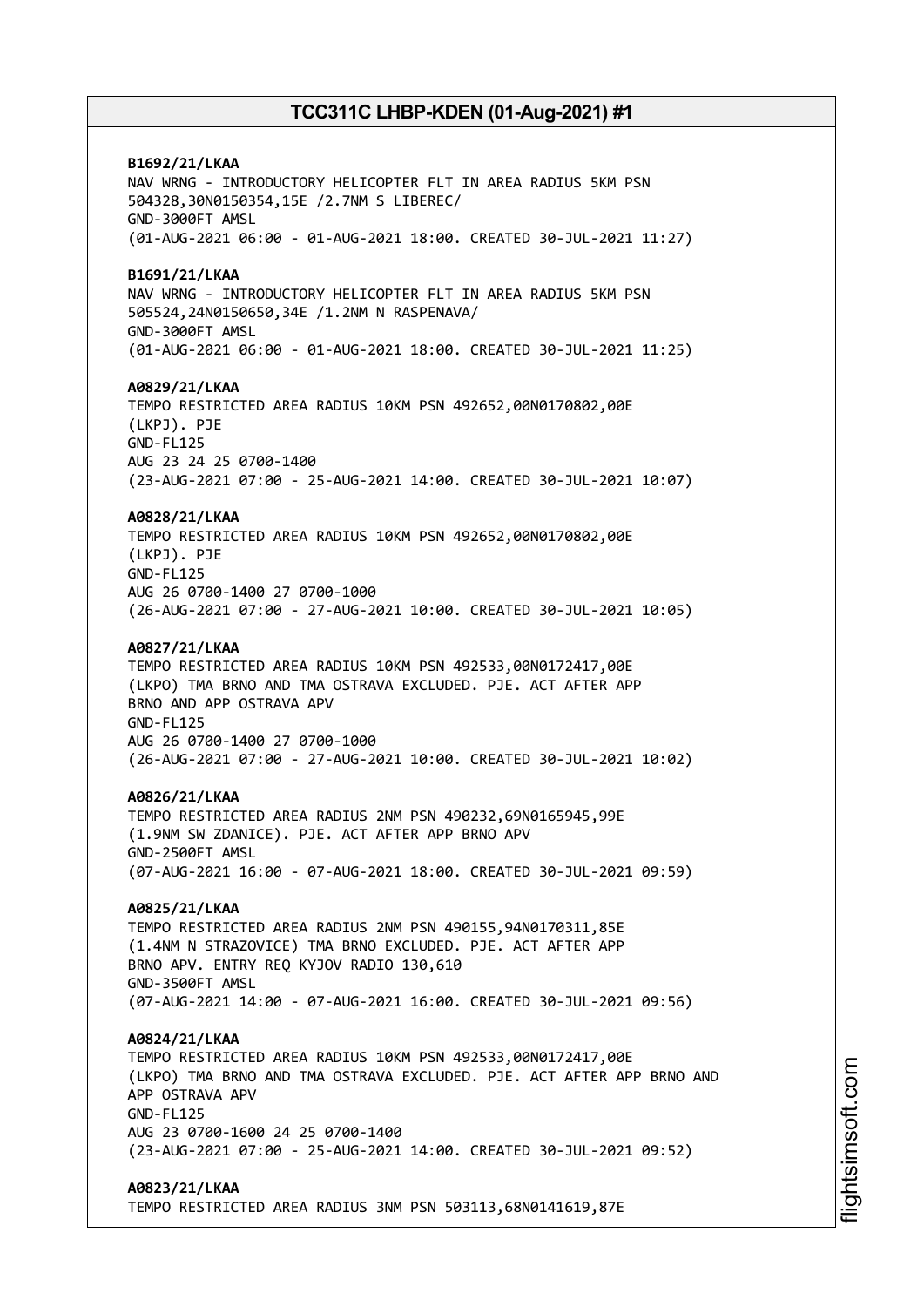(0.9NM N POLEPY). PJE GND-FL065 (08-AUG-2021 06:00 - 08-AUG-2021 10:00. CREATED 30-JUL-2021 09:08) **B1686/21/LKAA** TEMPO RESTRICTED AREA RADIUS 5KM PSN 494800,60N0160504,05E (CESKA RYBNA). PJE GND-FL095 (11-AUG-2021 07:00 - 11-AUG-2021 14:00. CREATED 30-JUL-2021 08:46) **A0821/21/LKAA** TEMPO RESTRICTED AREA RADIUS 2NM PSN 494255,60N0132119,00E (2NM NE LHOTA). PJE GND-FL095 (29-AUG-2021 08:00 - 29-AUG-2021 17:59. CREATED 30-JUL-2021 07:16) **B1684/21/LKAA** TEMPO RESTRICED AREA RADIUS 3NM PSN 491947,00N0135141,00E (TREBOHOSTICE). PJE GND-FL065 (07-AUG-2021 14:00 - 07-AUG-2021 16:00. CREATED 30-JUL-2021 04:54) **A0820/21/LKAA** COVID-19: INFORMATION TO ENSURE SAFE AND EXPEDITIOUS DELIVERY OF COVID-19 VACCINES, AIRCRAFT OPERATORS OF FLIGHTS CARRYING SUCH VACCINES SHOULD ASK APPROVAL FROM CIVIL AVIATION AUTHORITY FOR EXEMPTION FROM ATFM MEASURES FOR EACH FLIGHT DEEMED CRITICAL. UPON APPROVAL, STS/ATFMX AND RMK/VACCINE SHALL BE INSERTED IN ITEM 18 OF THE FLIGHT PLAN. AIRCRAFT OPERATORS CARRYING COVID-19 VACCINES REGULARY MAY REQUEST APPROVAL IN ADVANCE FOR ALL FLIGHTS INVOLVED. APPLICATIONS MUST BE SUBMITTED IN ACCORDANCE WITH AIP ENR 1.9.1.8.3.2 (29-JUL-2021 09:54 - 31-OCT-2021 23:59 EST. CREATED 29-JUL-2021 09:57) **A0818/21/LKAA** TRIGGER NOTAM PERM AIP AIRAC 7/21 WEF 9 SEP 21 CONTAINS: ENR - NEW AREAS TRA GA ZABREH 1, ZABREH 2 AND ZABREH 3 (09-SEP-2021 00:00 - 22-SEP-2021 23:55. CREATED 29-JUL-2021 09:09) **B1678/21/LKAA** TEMPO RESTRICTED AREA PSN 491653,00N0142923,00E (1,2NM SE BECHYNE) - PSN 491611,00N0143103,00E (1,5NM SW SUDOMERICE U BECHYNE) - PSN 491559,00N0143052,00E (1,6NM NW HODETIN) - PSN 491641,00N0142911,00E (1,3NM SE BECHYNE) - PSN 491653,00N0142923,00E (1,2NM SE BECHYNE). UAS FLIGHTS GND-300FT AGL AUG 25 0800-1800 26 0600-1800 (25-AUG-2021 08:00 - 26-AUG-2021 18:00. CREATED 29-JUL-2021 08:16) **B1676/21/LKAA** NAV WRNG - MASS MOV OF GLIDERS IN AREA RADIUS 10KM. PSN 494754N0164116E /LKMK/ GND-FL095 DATLY 0600-1700 (01-AUG-2021 06:00 - 14-AUG-2021 17:00. CREATED 29-JUL-2021 08:07) **A0817/21/LKAA**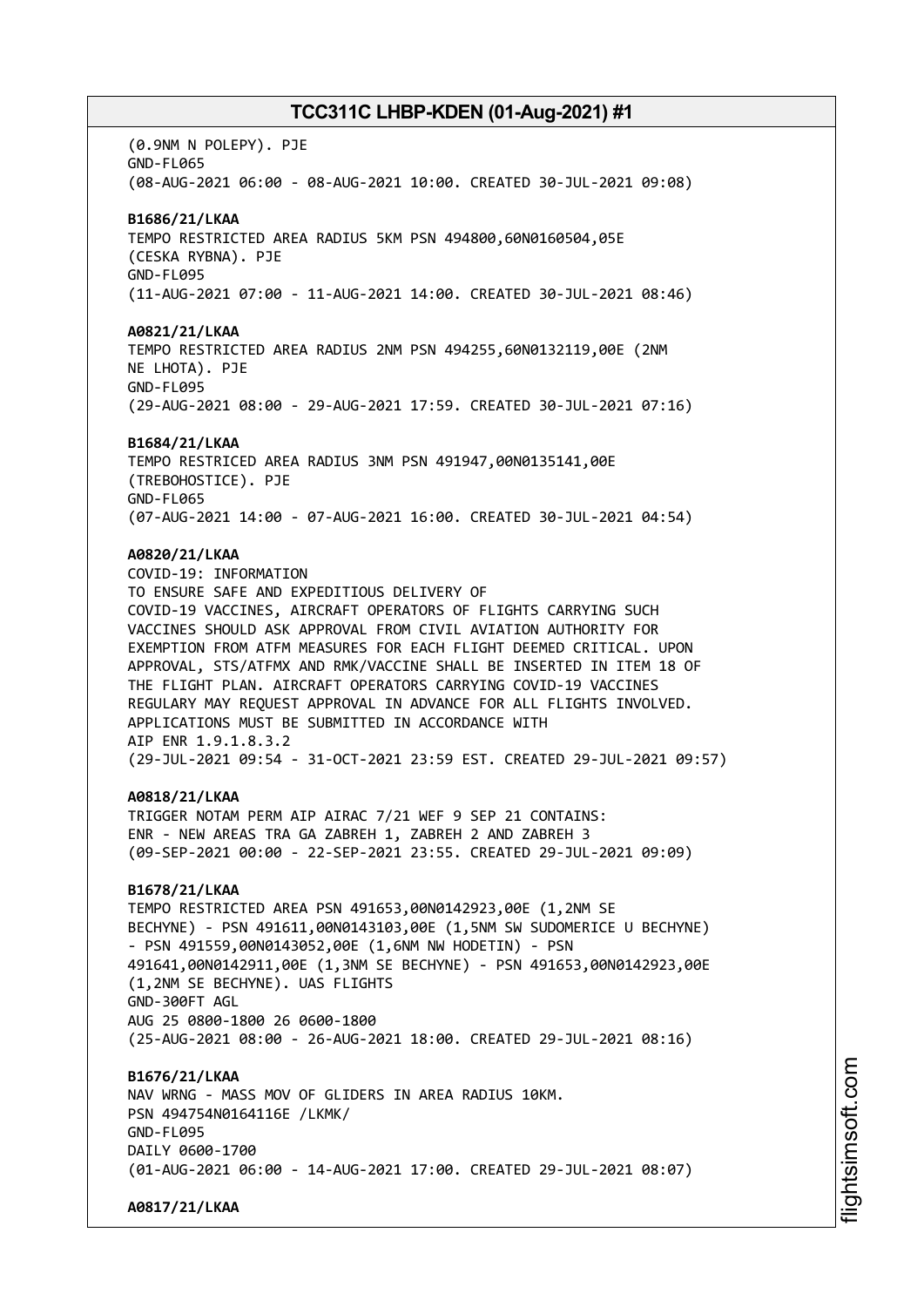TEMPO RESTRICTED AREA RADIUS 2KM PSN 492427,00N0171806,00E (1,6NM S TOVACOV). PJE GND-FL075 (26-AUG-2021 11:00 - 26-AUG-2021 14:00. CREATED 29-JUL-2021 07:34) **A0816/21/LKAA** TEMPO RESTRICTED AREA RADIUS 2KM PSN 492807,00N0170156,00E (0.5NM E PLUMLOV). PJE GND-FL075 (26-AUG-2021 11:00 - 26-AUG-2021 14:00. CREATED 29-JUL-2021 07:31) **A0815/21/LKAA** TEMPO RESTRICTED AREA RADIUS 5.5KM PSN 495611,00N0154650,00E (LKCR) MCTR PARDUBICE EXCLUDED. PJE. ACT WITH MTWR/MAPP PARDUBICE APV GND-2500FT AMSL AUG 25 1000-2100 AUG 26 0800-1400 (25-AUG-2021 10:00 - 26-AUG-2021 14:00. CREATED 29-JUL-2021 07:28) **B1663/21/LKAA** TEMPO RESTRICTED AREA RADIUS 1NM PSN 500814,00N0150611,00E (0.7NM SW PODEBRADY). PJE. ACT WITH MTWR/MAPP CASLAV APV ONLY. REQ ENTRY ON TEL: +420 721 199 195, EMAIL: CRKAL(AT)EMAIL.CZ GND-2000FT AMSL (06-AUG-2021 15:00 - 06-AUG-2021 17:00. CREATED 28-JUL-2021 08:40) **B1662/21/LKAA** TEMPO RESTRICTED AREA RADIUS 3NM PSN 504239,00N0143318,50E (LKCE). PJE GND-FL095 (06-AUG-2021 20:00 - 06-AUG-2021 23:59. CREATED 28-JUL-2021 08:25) **B1661/21/LKAA** TEMPO RESTRICTED AREA RADIUS 1NM PSN 495206,91N0164241,99E (1NM NE KRASIKOV). PJE GND-FL075 (13-AUG-2021 12:00 - 13-AUG-2021 17:00. CREATED 28-JUL-2021 08:07) **B1660/21/LKAA** TEMPO RESTRICTED AREA RADIUS 1.3NM PSN 492602,11N0163530,33E (0.5NM N BORITOV). PJE. REQ ENTRY ON BORITOV RADIO 125,830 GND-FL095 (21-AUG-2021 07:00 - 21-AUG-2021 14:30. CREATED 28-JUL-2021 08:06) **B1659/21/LKAA** TEMPO RESTRICTED AREA RADIUS 0.9NM PSN 492242,47N0163804,83E (1NM N BLANSKO). PJE GND-FL065 (21-AUG-2021 12:00 - 21-AUG-2021 18:02. CREATED 28-JUL-2021 07:53) **A0813/21/LKAA** TEMPO RESTRICTED AREA PSN 490342,43N0132230,40E (4.4NM W SRNI) - ALONG STATE BDRY OF CR - PSN 490623,27N0131839,78E (3.5NM SE ZELEZNA RUDA) - ARC OF A CIRCLE RADIUS 3NM CENTERED AT PSN 490640,19N0132312,58E (4NM W SRNI) - PSN 490342,43N0132230,40E (4.4NM W SRNI). PJE GND-FL075 (21-AUG-2021 08:00 - 21-AUG-2021 18:00. CREATED 28-JUL-2021 05:23)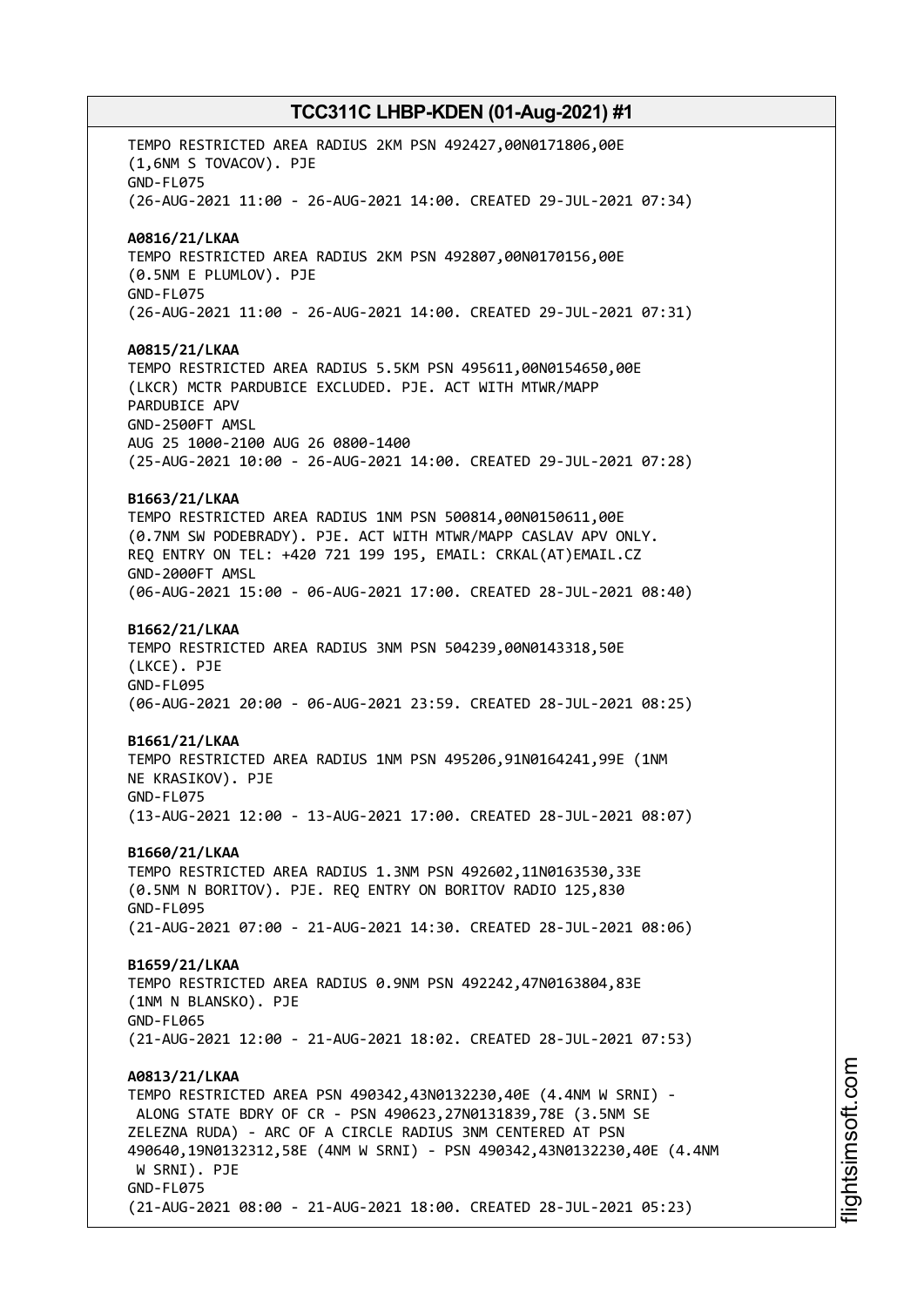**B1655/21/LKAA** TEMPO RESTRICTED AREA RADIUS 2NM PSN 494459,25N0160414,82E (0.7NM SW PUSTA KAMENICE). PJE GND-FL065 (06-AUG-2021 07:00 - 06-AUG-2021 18:32. CREATED 28-JUL-2021 05:15) **B1654/21/LKAA** TEMPO RESTRICTED AREA RADIUS 2NM PSN 494459,25N0160414,82E (0.7NM SW PUSTA KAMENICE). PJE GND-FL065 (13-AUG-2021 07:00 - 13-AUG-2021 18:20. CREATED 28-JUL-2021 05:13) **A0810/21/LKAA** TEMPO RESTRICTED AREA RADIUS 2NM PSN 495106,00N0143045,00E (0.7NM NW LESANY). PJE. ACT AFTER APP PRAHA APV GND-3500FT AMSL AUG 03 0800-SS (03-AUG-2021 08:00 - 03-AUG-2021 18:43. CREATED 27-JUL-2021 12:10) **B1650/21/LKAA** NAV WRNG. MASS MOV OF ACFT IN AREA RADIUS 5.5KM PSN 491448,00N0144249,00E /LKSO/ GND-FL065 DAILY 0600-1800 (27-JUL-2021 06:00 - 01-AUG-2021 18:00. CREATED 26-JUL-2021 21:18) **A0807/21/LKAA** TEMPO RESTRICTED AREA RADIUS 1NM PSN 493252,20N0181334,18E (FRENSTAT POD RADHOSTEM). PJE. ACT WITH APP OSTRAVA APV GND-4000FT AMSL (21-AUG-2021 12:00 - 21-AUG-2021 14:00. CREATED 26-JUL-2021 14:00) **A0806/21/LKAA** TEMPO RESTRICTED AREA RADIUS 1NM PSN 495114,57N0181947,26E (OSTRAVA-HERMANICE). PJE. ACT WITH APP OSTRAVA APV GND-2500FT AMSL (21-AUG-2021 14:00 - 21-AUG-2021 18:00. CREATED 26-JUL-2021 13:57) **A0805/21/LKAA** TEMPO RESTRICTED AREA RADIUS 3KM PSN 485743,27N0164954,64E (0.8NM E BOLERADICE). PUBLIC AIR DISPLAY. ACT WITH APP BRNO APV. REQ ENTRY ON BOLERADICE RADIO 125,830 GND-2500FT AMSL (14-AUG-2021 10:00 - 14-AUG-2021 15:00. CREATED 26-JUL-2021 13:54) **A0804/21/LKAA** TEMPO RESTRICTED AREA RADIUS 10KM PSN 492533,00N0172417,00E (LKPO) TMA BRNO AND TMA OSTRAVA EXCLUDED. PJE. ACT WITH APP BRNO AND APP OSTRAVA APV ONLY GND-FL125 (16-AUG-2021 10:00 - 16-AUG-2021 16:00. CREATED 26-JUL-2021 13:45) **A0803/21/LKAA** TEMPO RESTRICTED AREA RADIUS 10KM PSN 492533,00N0172417,00E (LKPO) TMA BRNO AND TMA OSTRAVA EXCLUDED. PJE. ACT WITH APP BRNO AND APP OSTRAVA APV GND-FL125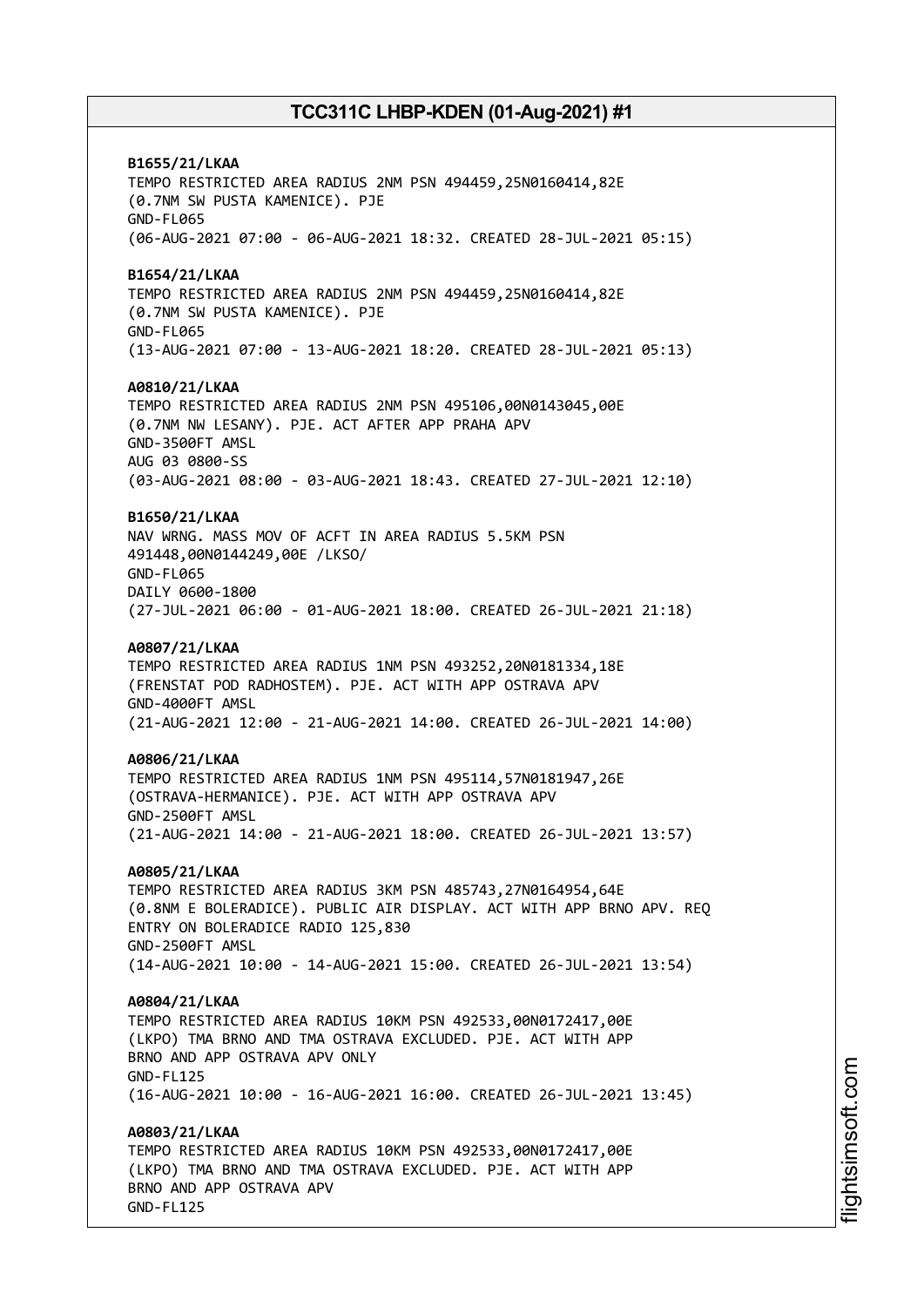(19-AUG-2021 07:00 - 19-AUG-2021 14:00. CREATED 26-JUL-2021 13:04) **A0802/21/LKAA** TEMPO RESTRICTED AREA RADIUS 5.5KM PSN 492533,00N0172417,00E (LKPO) TMA BRNO EXCLUDED. PJE. ACT WITH APP BRNO APV GND-FL095 (20-AUG-2021 07:00 - 20-AUG-2021 10:00. CREATED 26-JUL-2021 13:00) **A0801/21/LKAA** TEMPO RESTRICTED AREA RADIUS 8NM PSN 495421,00N0173249,84E (SLEZSKA HARTA). OAT FLIGHTS GND-FL125 AUG 16 0700-0830 0930-1100 1200-1330 1430-1600 1700-1830 (16-AUG-2021 07:00 - 16-AUG-2021 18:30. CREATED 26-JUL-2021 12:57) **A0800/21/LKAA** TEMPO RESTRICTED AREA RADIUS 8NM PSN 495421,00N0173249,84E (SLEZSKA HARTA). OAT FLIGHTS GND-FL125 AUG 19 0700-0830 0930-1100 1200-1330 1430-1600 1700-1830 (19-AUG-2021 07:00 - 19-AUG-2021 18:30. CREATED 26-JUL-2021 12:55) **A0799/21/LKAA** TEMPO RESTRICTED AREA HLUBOCKY PSN 493730,21N0172420,93E (HLUBOCKY) - PSN 493558,88N0172350,72E (MRSKLESY) - PSN 493833,76N0170733,32E (0,7NM W PRIKAZY) - PSN 495900,00N0171600,00E (1,6NM W DOLNI MORAVICE) - PSN 494635,89N0173227,73E (1,8NM E STARA LIBAVA) - PSN 494431,88N0172635,72E (DOMASOV NAD BYSTRICI) - PSN 493730,21N0172420,93E (HLUBOCKY). OAT FLIGHTS 1000FT AGL-FL095 AUG 16 17 0700-0830 0930-1100 1200-1330 1430-1600 1700-1830 1900-2000 (16-AUG-2021 07:00 - 17-AUG-2021 20:00. CREATED 26-JUL-2021 12:52) **A0798/21/LKAA** TEMPO RESTRICTED AREA SPALOV PSN 494216,93N0174320,75E (SPALOV) - PSN 493413,89N0173740,77E (3KM N JEZERNICE) - PSN 493858,84N0173817,85E (1KM NW POTSTAT) - PSN 494216,93N0174320,75E (SPALOV). OAT FLIGHTS GND-FL195 AUG 16 17 0700-0830 0930-1100 1200-1330 1430-1600 1700-1830 1900-2000 (16-AUG-2021 07:00 - 17-AUG-2021 20:00. CREATED 26-JUL-2021 12:49) **A0797/21/LKAA** TEMPO RESTRICTED AREA LKPO PSN 493019,24N0173405,07E (1,5NM SW LIPNIK NAD BECVOU) - PSN 492337,75N0172637,51E (2,5NM SE LKPO) - PSN 492117,87N0171351,82E (1,3NM NE NEMCICE NAD HANOU) - ARC OF A CIRCLE RADIUS 8NM CENTRED PSN 492533,00N0172417,00E (LKPO) - PSN 493019,24N0173405,07E (1,5NM SW LIPNIK NAD BECVOU) TMA BRNO AND TMA OSTRAVA EXCLUDED. OAT FLIGHTS. ACT WITH APP BRNO AND APP OSTRAVA APV GND-FL125 AUG 17 18 0700-0830 0930-1100 1200-1330 1430-1600 1700-1830 (17-AUG-2021 07:00 - 18-AUG-2021 18:30. CREATED 26-JUL-2021 12:45) **A0796/21/LKAA** TEMPO RESTRICTED AREA HLUBOCKY PSN 493730,21N0172420,93E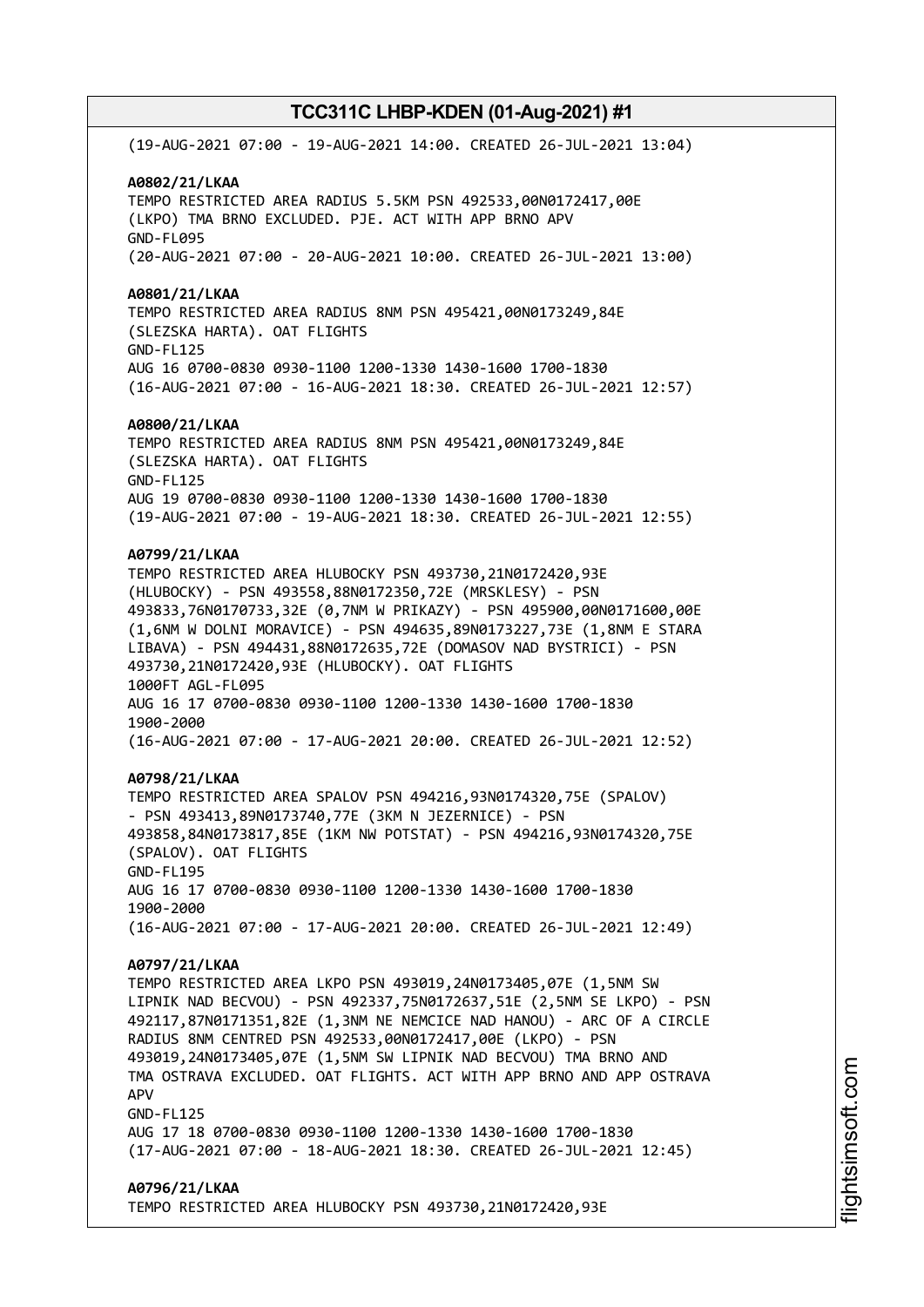(HLUBOCKY) - PSN 493558,88N0172350,72E (MRSKLESY) - PSN 493833,76N0170733,32E (0,7NM W PRIKAZY) - PSN 495900,00N0171600,00E (1,6NM W DOLNI MORAVICE) - PSN 494635,89N0173227,73E (1,8NM E STARA LIBAVA) - PSN 494431,88N0172635,72E (DOMASOV NAD BYSTRICI) - PSN 493730,21N0172420,93E (HLUBOCKY). OAT FLIGHTS 1000FT AGL-FL095 AUG 18 19 0700-0830 0930-1100 1200-1330 1430-1600 1700-1830 1900-2000 AUG 20 0700-0830 (18-AUG-2021 07:00 - 20-AUG-2021 08:30. CREATED 26-JUL-2021 12:38) **A0795/21/LKAA** TEMPO RESTRICTED AREA SPALOV PSN 494216,93N0174320,75E (SPALOV) - PSN 493413,89N0173740,77E (3KM N JEZERNICE) - PSN 493858,84N0173817,85E (1KM NW POTSTAT) - PSN 494216,93N0174320,75E (SPALOV). OAT FLIGHTS GND-FL195 AUG 18 19 0700-0830 0930-1100 1200-1330 1430-1600 1700-1830 1900-2000 AUG 20 0700-0830 (18-AUG-2021 07:00 - 20-AUG-2021 08:30. CREATED 26-JUL-2021 12:35) **A0794/21/LKAA** TEMPO RESTRICTED AREA RADIUS 10KM PSN 494034,85N0173611,38E (3NM NW POTSTAT). PJE GND-FL125 (20-AUG-2021 06:00 - 20-AUG-2021 07:30. CREATED 26-JUL-2021 12:30) **A0793/21/LKAA** TEMPO RESTRICTED AREA RADIUS 4KM PSN 492958,59N0172010,19E (0.9NM N BRODEK U PREROVA). OAT FLIGHTS GND-FL065 (20-AUG-2021 07:00 - 20-AUG-2021 10:00. CREATED 26-JUL-2021 12:22) **A0792/21/LKAA** TEMPO RESTRICTED AREA RADIUS 2NM PSN 493108,00N0152512,00E (1,6NM SW HERALEC). PJE GND-FL065 (02-AUG-2021 10:00 - 02-AUG-2021 14:00. CREATED 26-JUL-2021 12:18) **A0791/21/LKAA** TEMPO RESTRICTED AREA RADIUS 5.5KM PSN 492652,00N0170802,00E (LKPJ). OAT FLIGHTS GND-FL095 (15-AUG-2021 11:00 - 15-AUG-2021 14:00. CREATED 26-JUL-2021 12:13) **B1649/21/LKAA** NAV WRNG - PJE IN AREA RADIUS 3NM PSN 493451N0154546E /LKPI/ GND-FL095 13 1300-SS 14 15 0600-SS (13-AUG-2021 13:00 - 15-AUG-2021 18:17. CREATED 26-JUL-2021 10:31) **B1646/21/LKAA** TEMPO RESTRICTED AREA RADIUS 1KM PSN 492758,61N0170210,18E (0,5NM E PLUMLOV). PJE GND-5000FT AMSL (05-AUG-2021 16:30 - 05-AUG-2021 18:30. CREATED 26-JUL-2021 07:08) **M0434/21/LKAA**

CHECKLIST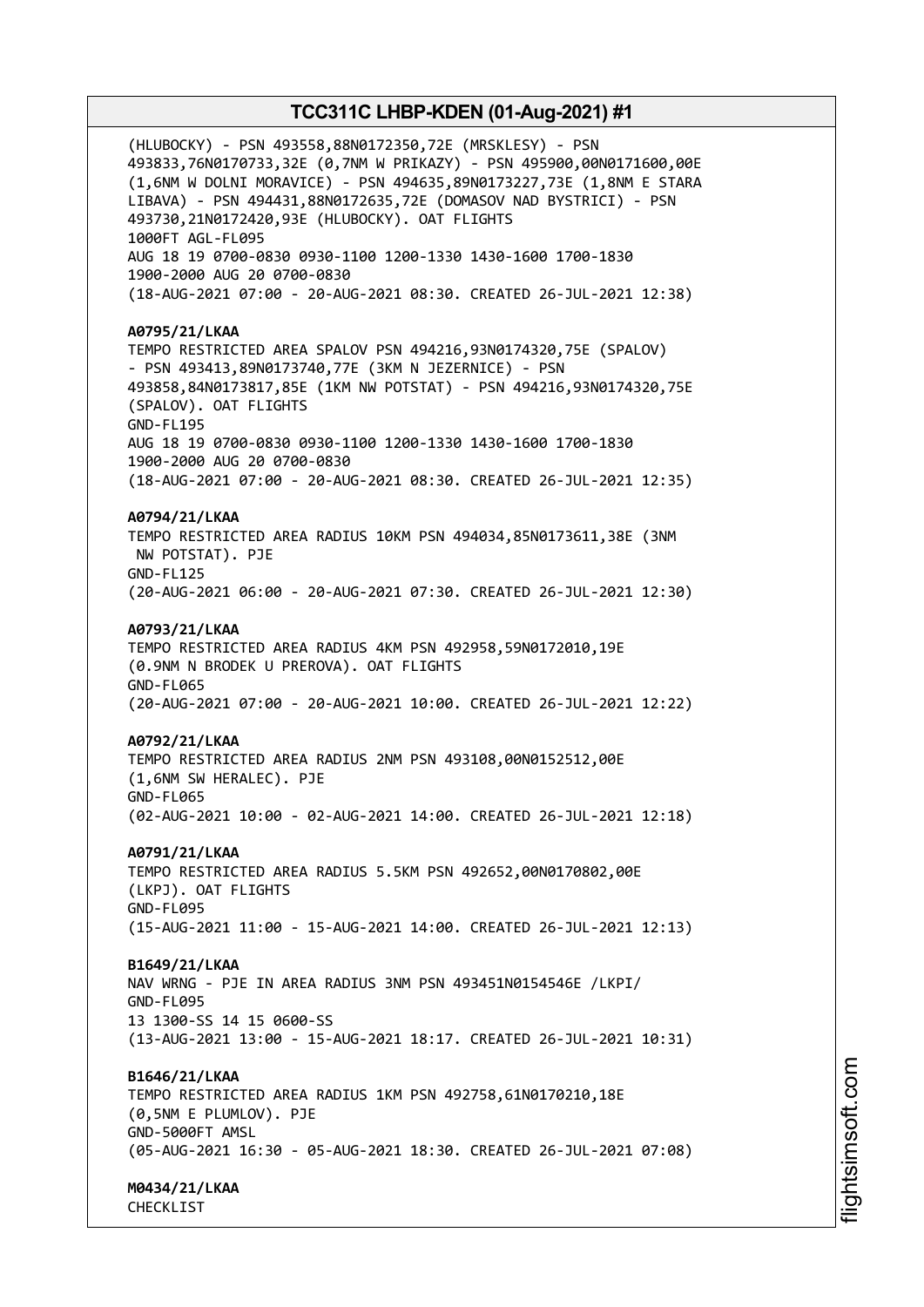YEAR=2021 0314 0315 0320 0321 0322 0323 0324 0325 0326 0333 0354 0380 0391 0394 0399 0403 0410 0421 0425 0426 0427 0428 0429 0430 0431 0432 0433 LATEST PUBLICATIONS MIL AIP AIRAC AMDT 6/21 EFFECTIVE DATE 15 JUL 21 MIL AIP AMDT 202/21 EFFECTIVE DATE 15 JUL 21 MIL AIP SUP - 02/21 MIL AIC - 07/21 MIL AIP AIRAC EFFECTIVE DATE 9 SEP 21 = NIL LIST OF VALID PUBLICATIONS MIL AIC SERIES C 12/08 07/09 03/11 08/11 08/12 08/14 01/15 05/16 04/17 04/18 02/20 06/20 08/20 09/20 01/21 02/21 03/21 04/21 05/21 06/21 07/21 MIL SUP 01/21 02/21 (25-JUL-2021 05:53 - 25-AUG-2021 05:53 EST. CREATED 25-JUL-2021 05:53) **B1642/21/LKAA** CHECKLIST YEAR=2021 0709 0847 0975 0976 0978 0980 1038 1046 1047 1074 1078 1079 1080 1081 1082 1083 1084 1087 1120 1122 1185 1205 1231 1256 1268 1270 1299 1361 1372 1379 1380 1381 1396 1399 1407 1408 1411 1418 1419 1420 1425 1465 1481 1505 1506 1507 1511 1512 1517 1535 1550 1568 1569 1572 1576 1577 1583 1584 1585 1589 1590 1591 1592 1593 1594 1596 1600 1601 1602 1603 1606 1607 1619 1620 1621 1622 1623 1624 1627 1628 1629 1630 1631 1632 1633 1635 1636 1637 1639 1641 (25-JUL-2021 05:49 - 25-AUG-2021 05:49 EST. CREATED 25-JUL-2021 05:46) **A0789/21/LKAA** CHECKLIST YEAR=2021 0361 0390 0505 0529 0531 0533 0550 0551 0552 0554 0561 0573 0598 0600 0619 0690 0708 0710 0720 0721 0724 0727 0731 0733 0738 0743 0744 0745 0746 0752 0753 0757 0758 0759 0765 0766 0767 0778 0779 0780 0781 0782 0785 0786 0787 0788 LATEST PUBLICATIONS AIP AIRAC AMDT 6/21 EFFECTIVE DATE 15 JUL 21 AIP AMDT 395/21 EFFECTIVE DATE 15 JUL 21 AIP SUP 17/21 EFFECTIVE DATE 15 JUL 21 VFR MANUAL AMDT 15 JUL 21 (1) VFR MANUAL SUP 15/21 AIC A 2/21 AIRAC NIL EFFECTIVE DATE 12 AUG 21 THE LIST OF VALID PUBLICATIONS AIP SUP 1/20 5/20 2/21 3/21 5/21 8/21 10/21 11/21 12/21 13/21 14/21 15/21 16/21 17/21 VFR MANUAL SUP 14/14 16/16 13/17 12/20 13/20 2/21 4/21 6/21 7/21 8/21 9/21 10/21 11/21 12/21 13/21 14/21 15/21 AIC A 9/03 2/04 8/07 1/10 8/14 9/14 1/16 5/16 1/18 7/19 2/20 5/20 6/20 7/20 8/20 9/20 10/20 1/21 2/21 (25-JUL-2021 05:40 - 25-AUG-2021 05:40 EST. CREATED 25-JUL-2021 05:41) **B1641/21/LKAA** NAV WRNG - MASS MOVEMENT OF ULTRALIGHT ACFT IN AREA PSN 500631,64N0164304,68E (2.1NM E LICHKOV) - ALONG STATE BDRY OF CR - PSN 500906,50N0164653,53E (1.9NM N DOLNI MORAVA) - ARC OF A CIRCLE RADIUS 5KM CENTERED AT PSN 500625,54N0164715,95E (1KM NW CERVENY POTOK) - PSN 500631,64N0164304,68E /2.1NM E LICHKOV/

GND-4500FT AMSL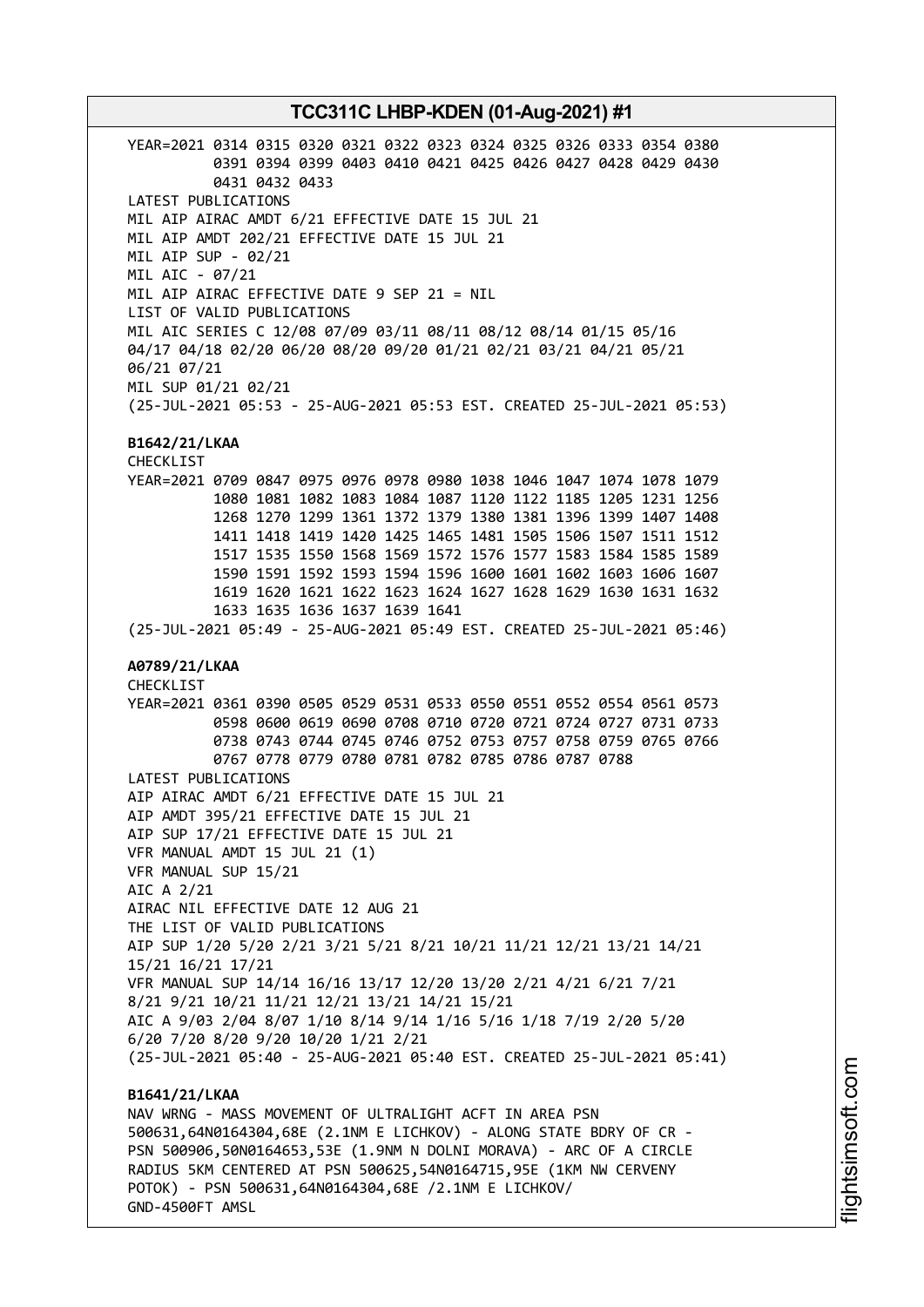JUL 29 1400-SS 30 SR-SS 31 SR-1200 1800-SS AUG 01 SR-1800 (29-JUL-2021 14:00 - 01-AUG-2021 18:00. CREATED 24-JUL-2021 09:45) **B1632/21/LKAA** NAV WRNG. GLIDER MASS MOV IN AREA PSN 503011,61N0161924,59E (1.8NM E MACHOV) - ALONG STATE BOUNDARY - PSN 502330,59N0161531,02E (1.2NM SE CESKA CERMNA) - ARC OF A CIRCLE RADIUS 5NM CENTERED PSN 502804,00N0161220,00E (LKVP) - PSN 503011,61N0161924,59E (1.8NM E MACHOV GND-5000FT AMSL DAILY 0700-1700 (07-AUG-2021 07:00 - 14-AUG-2021 17:00. CREATED 23-JUL-2021 08:10) **A0786/21/LKAA** TEMPO RESTRICTED AREA RADIUS 2NM PSN 494734,00N0124937,40E (1.7NM S TREBEL). PJE GND-FL095 (07-AUG-2021 15:00 - 07-AUG-2021 18:43. CREATED 22-JUL-2021 10:51) **A0785/21/LKAA** TEMPO RESTRICTED AREA RADIUS 2NM PSN 492615,00N0125510,10E (DOMAZLICE). PJE GND-FL095 (15-AUG-2021 13:00 - 15-AUG-2021 18:00. CREATED 22-JUL-2021 10:49) **A0782/21/LKAA** TEMPO RESTRICTED AREA RADIUS 5.5KM PSN 494925,00N0145301,00E (0,9NM NE TREMOSNICE) MTMA KBELY AND TMA PRAHA EXCLUDED. PJE. ACT AFTER MTWR/MAPP KBELY AND APP PRAHA APV GND-FL065 AUG 09 10 1300-1600 (09-AUG-2021 13:00 - 10-AUG-2021 16:00. CREATED 22-JUL-2021 05:57) **A0781/21/LKAA** TEMPO RESTRICTED AREA RADIUS 4.5KM PSN 494327,00N0151055,00E (0.5NM SE VLASTEJOVICE). PJE GND-FL075 (02-AUG-2021 08:00 - 02-AUG-2021 13:00. CREATED 21-JUL-2021 10:46) **A0780/21/LKAA** TEMPO RESTRICTED AREA RADIUS 2.5NM PSN 493752,85N0152917,20E (OKROUHLICE). PJE. TO ENTER REQ BROD RADIO 128,905 GND-FL065 (02-AUG-2021 11:00 - 02-AUG-2021 16:00. CREATED 21-JUL-2021 10:24) **A0778/21/LKAA** TEMPO RESTRICTED AREA RADIUS 10KM PSN 492652,00N0170802,00E (LKPJ). PJE GND-FL125 (12-AUG-2021 08:00 - 12-AUG-2021 15:00. CREATED 21-JUL-2021 07:03) **B1596/21/LKAA** NAV WRNG - MASS MOVEMENT OF GLIDERS IN AREA RADIUS 3NM PSN 502438N0141334E (LKRO) INTENSE TRAFFIC OF GLIDERS GND-FL065 DATLY SR-SS (21-JUL-2021 03:14 - 08-AUG-2021 18:38. CREATED 20-JUL-2021 10:37)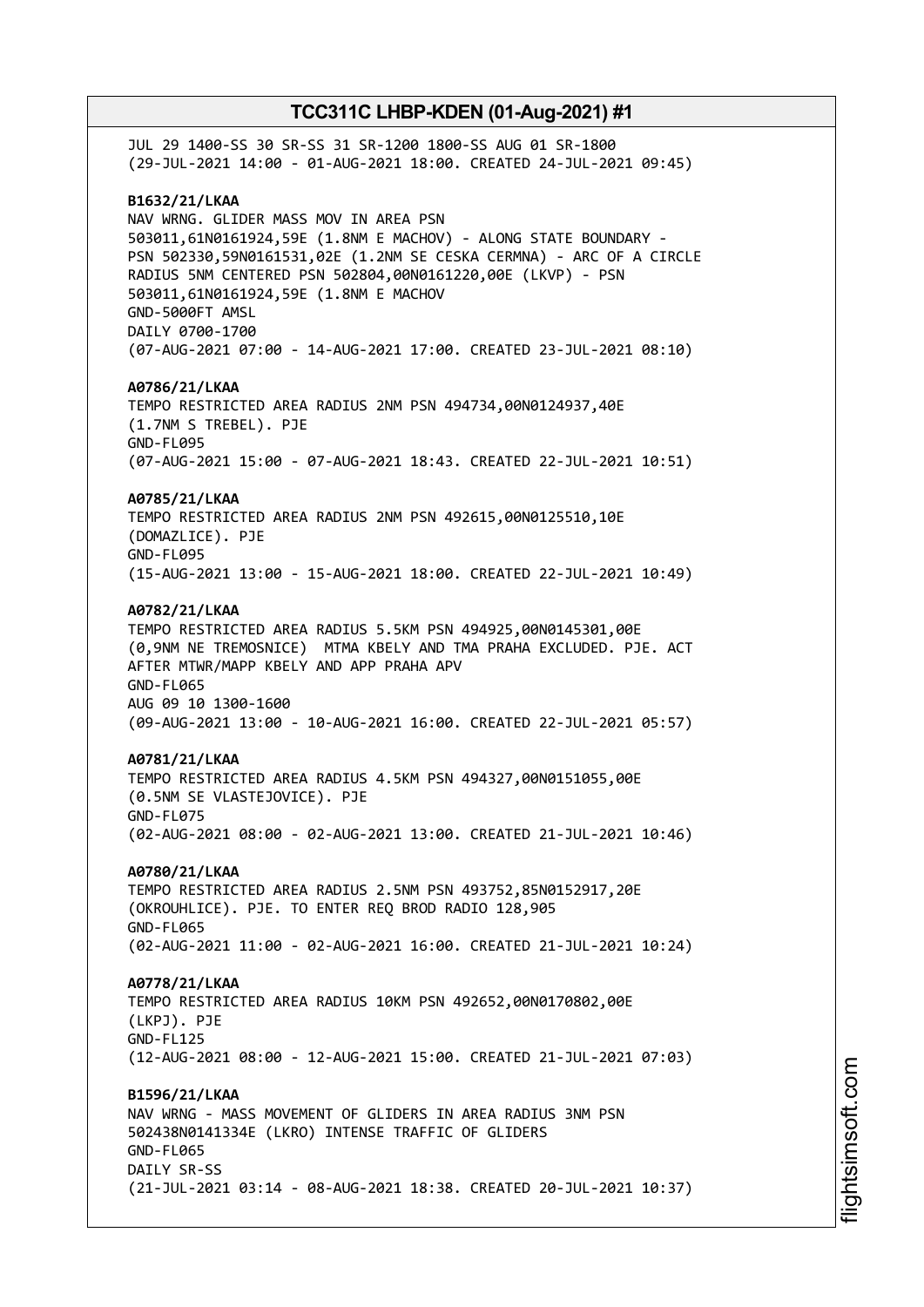**A0767/21/LKAA** TEMPO RESTRICTED AREA RADIUS 10KM PSN 492533,00N0172417,00E (LKPO) TMA BRNO AND TMA OSTRAVA EXCLUDED. PJE. ACT AFTER APP BRNO AND APP OSTRAVA APV GND-FL125 (12-AUG-2021 08:00 - 12-AUG-2021 15:00. CREATED 20-JUL-2021 08:41) **A0766/21/LKAA** TEMPO RESTRICTED AREA RADIUS 10KM PSN 492533,00N0172417,00E (LKPO) TMA BRNO AND TMA OSTRAVA EXCLUDED. PJE. ACT AFTER APP BRNO AND APP OSTRAVA APV GND-FL125 (10-AUG-2021 08:00 - 10-AUG-2021 15:00. CREATED 20-JUL-2021 08:41) **A0765/21/LKAA** TEMPO RESTRICTED AREA RADIUS 10KM PSN 492652,00N0170802,00E (LKPJ). PJE GND-FL125 (10-AUG-2021 08:00 - 10-AUG-2021 15:00. CREATED 20-JUL-2021 08:41) **B1594/21/LKAA** TEMPO RESTRICTED AREA RADIUS 3KM PSN 492810,13N0170204,88E (0.5NM W MOSTKOVICE). PJE GND-FL095 (12-AUG-2021 08:00 - 12-AUG-2021 15:00. CREATED 20-JUL-2021 05:28) **B1593/21/LKAA** TEMPO RESTRICTED AREA RADIUS 3KM PSN 492810,13N0170204,88E (0.5NM W MOSTKOVICE). PJE GND-FL095 (10-AUG-2021 08:00 - 10-AUG-2021 15:00. CREATED 20-JUL-2021 05:19) **B1590/21/LKAA** NAV WRNG. PJE IN AREA RADIUS 3NM PSN 501903N0133046E (LKZD GND-FL095 (08-AUG-2021 08:00 - 08-AUG-2021 18:00. CREATED 19-JUL-2021 16:12) **B1589/21/LKAA** NAV WRNG. PJE IN AREA RADIUS 3NM PSN 501903N0133046E (LKZD GND-FL095 (07-AUG-2021 08:00 - 07-AUG-2021 18:00. CREATED 19-JUL-2021 16:09) **B1584/21/LKAA** TEMPO RESTRICTED AREA RADIUS 3NM PSN 500406,00N0154844,00E (RABY) MCTR PARDUBICE EXCLUDED. PJE. ACT AFTER MTWR/MAPP PARDUBICE APV GND-2000FT AMSL AUG 02 0630-SS (02-AUG-2021 06:30 - 02-AUG-2021 18:40. CREATED 19-JUL-2021 08:26) **A0746/21/LKAA** TEMPO RESTRICTED AREA RADIUS 5.5KM PSN 492533,00N0172417,00E (LKPO) TMA BRNO EXCLUDED. PJE. ACT WITH APP BRNO APV GND-FL125 AUG 03 04 0600-1600 (03-AUG-2021 06:00 - 04-AUG-2021 16:00. CREATED 12-JUL-2021 13:34) **A0745/21/LKAA**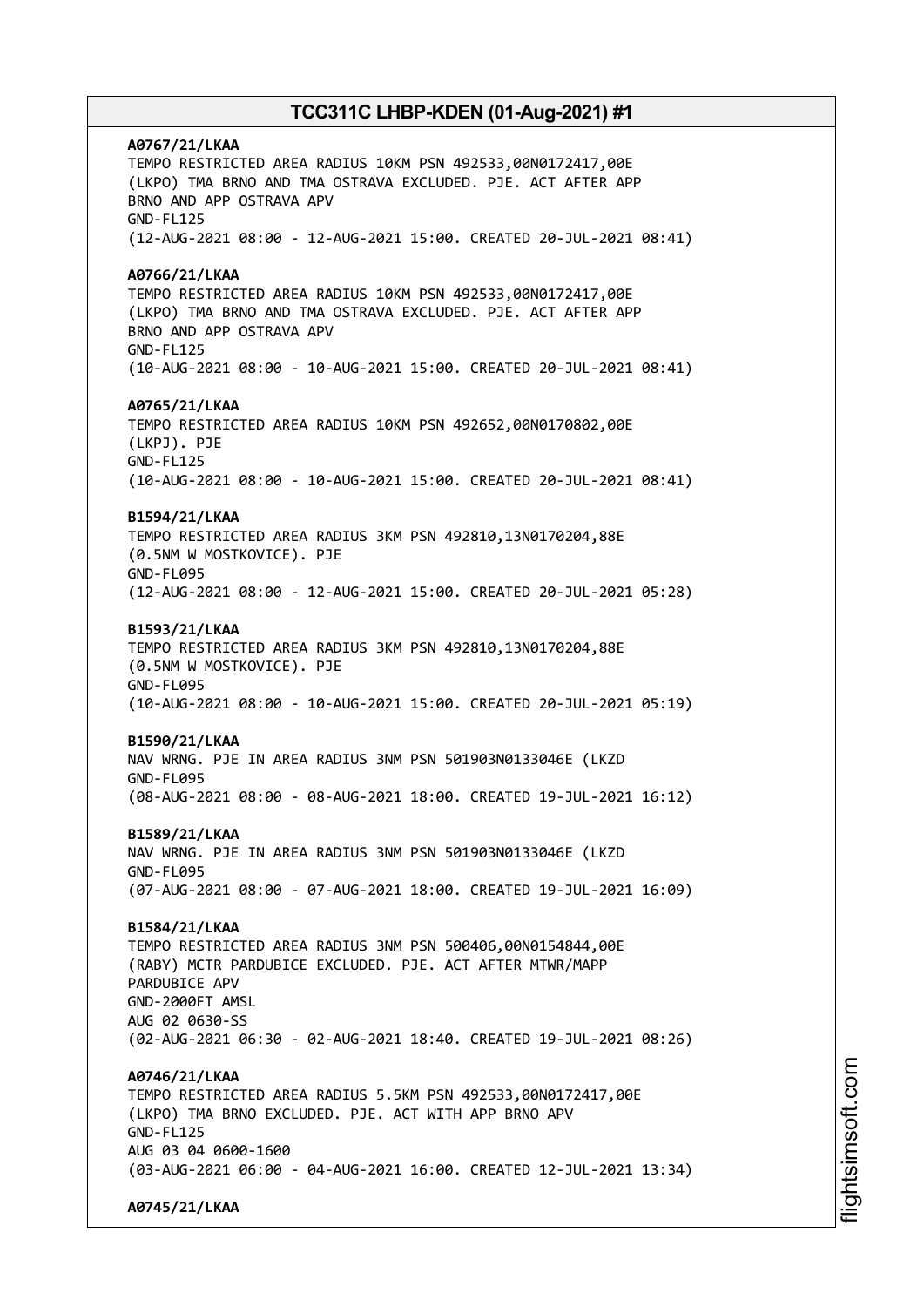TEMPO RESTRICTED AREA RADIUS 5.5KM PSN 492533,00N0172417,00E (LKPO) TMA BRNO EXCLUDED. PJE. ACT WITH APP BRNO APV GND-FL125 (05-AUG-2021 06:00 - 05-AUG-2021 16:00. CREATED 12-JUL-2021 13:32) **B1512/21/LKAA** NAV WRNG - PJE IN AREA RADIUS 2.5NM PSN 493550N0153257E /LKHB/ GND-FL095 (02-AUG-2021 10:00 - 02-AUG-2021 16:00. CREATED 12-JUL-2021 09:35) **A0738/21/LKAA** TEMPO RESTRICTED AREA RADIUS 3NM PSN 500406,00N0154844,00E (RABY) MCTR PARDUBICE EXCLUDED. PJE. ACT WITH MTWR/MAPP PARDUBICE APV GND-2000FT AMSL AUG 01 0700-SS (01-AUG-2021 07:00 - 01-AUG-2021 18:42. CREATED 12-JUL-2021 09:17) **A0573/21/LKAA** IN ACCORDANCE WITH COUNCIL REGULATION (EU) 2021/907, ALL FLIGHTS TO/FROM AIRPORTS OF THE CZECH REPUBLIC, OR OVERFLYING CZECH TERRITORY, ARE NOT ALLOWED IF AIRCRAFT ARE OPERATED BY BELARUSSIAN AIR CARRIERS, INCLUDING AS A MARKETING CARRIER IN CODE-SHARING OR BLOCKED-SPACE ARRANGEMENTS, AND/OR REGISTRATED IN BELARUS EXCEPT FOR AIRCRAFT IN EMERGENCY OR HUMANITARIAN FLIGHTS (07-JUN-2021 15:00 - 06-SEP-2021 23:59. CREATED 07-JUN-2021 14:31) **A0561/21/LKAA** CZECH AIR CARRIERS AND CAPTAINS OF ACFT IN CHARGE OF AIR SERVICE MANAGED BY CARRIERS HOLDERS OF OPERATING LICENCE ISSUED BY CZECH REPUBLIC, WHETHER THEY ARE CONTRACTUAL CARRIERS AND/OR DE FACTO CARRIERS, OR PERFORMING AIR SERVICE WITH COMMERCIAL CHARTER AGREEMENT OR WITH CODE SHARING AND TO ALL FLIGHT PERFORMED WITH ACFT REGISTRATION OF CZECH REPUBLIC, ARE REQUESTED TO AVOID MINSK FIR (UMMV). FOREIGN AIR CARRIERS INBOUND EU ARE RECOMMENDED TO AVOID BELARUS MINSK FIR (UMMV). (03-JUN-2021 21:08 - PERM. CREATED 03-JUN-2021 21:09) **A0552/21/LKAA** TRIGGER NOTAM - AIP SUP 14/21 WEF 5 SEP 21 TIL 17 SEP 21 - TEMPORARY SEGREGATED AREAS FOR INTERNATIONAL MILITARY AIR EXERCISE AMPLE STRIKE 2021 (05-SEP-2021 00:00 - 17-SEP-2021 23:59. CREATED 03-JUN-2021 08:10) **B0980/21/LKAA** NAV WRNG. PJE IN AREA RADIUS 3NM PSN 491801N0170131E (LKVY) TMA BRNO EXCLUDED GND-FL095 (26-SEP-2021 07:00 - 26-SEP-2021 16:44. CREATED 20-MAY-2021 19:07) **B0978/21/LKAA** NAV WRNG. PJE IN AREA RADIUS 3NM PSN 485647N0142539E (LKCS GND-FL095 OCT 23 24 0700-SS (23-OCT-2021 07:00 - 24-OCT-2021 15:58. CREATED 20-MAY-2021 18:48) **B0976/21/LKAA** NAV WRNG. PJE IN AREA RADIUS 3NM PSN 485647N0142539E (LKCS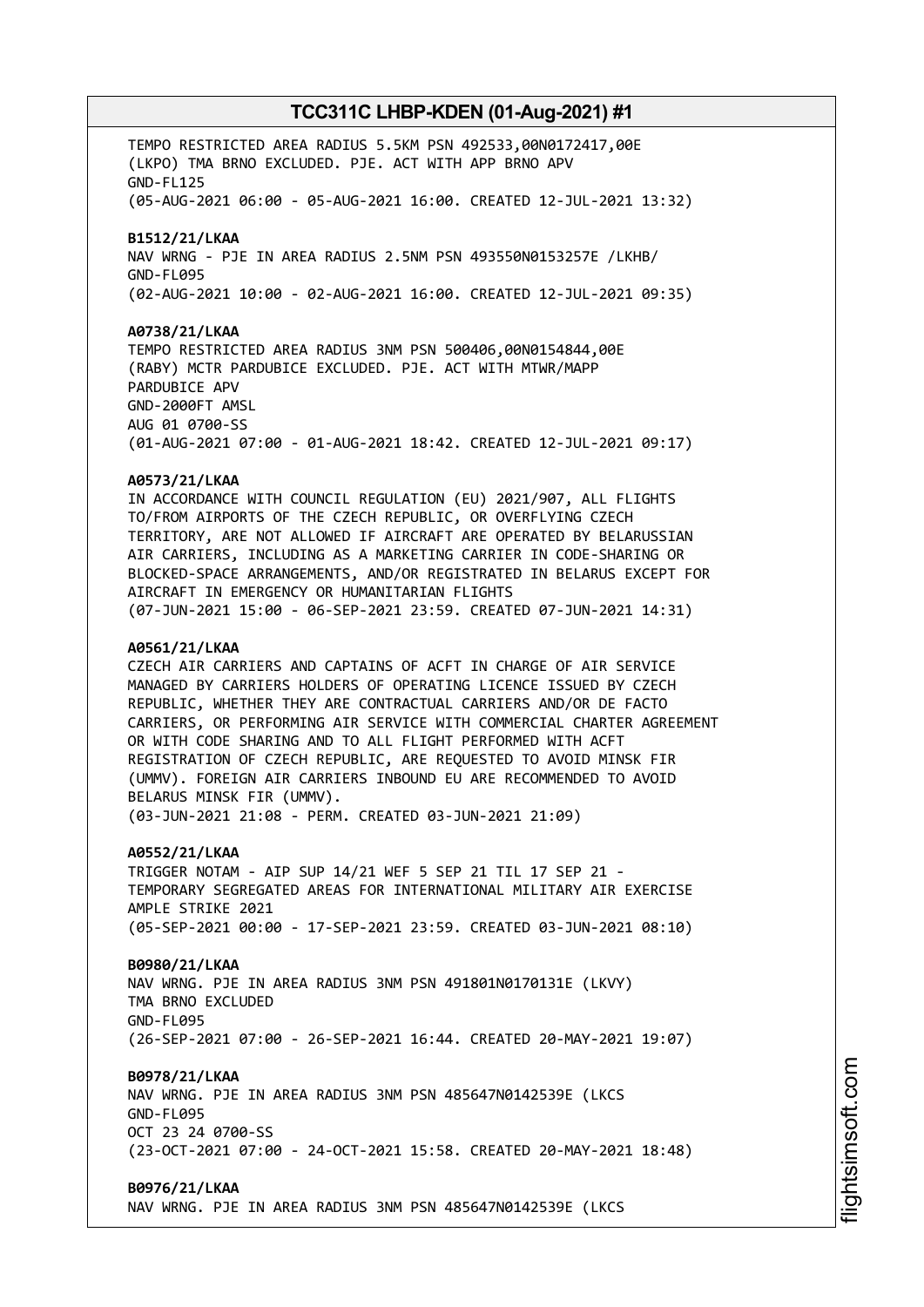┌──────────────────────────────────────────────────────────────────────────────┐

└──────────────────────────────────────────────────────────────────────────────┘

┌──────────────────────────────────────────────────────────────────────────────┐

└──────────────────────────────────────────────────────────────────────────────┘

┌──────────────────────────────────────────────────────────────────────────────┐

GND-FL095 AUG 28 29 0700-SS (28-AUG-2021 07:00 - 29-AUG-2021 17:54. CREATED 20-MAY-2021 18:05)

#### │**EDUU (RHEIN UIR)** │

WARNING: CAN'T RETRIEVE NOTAMS

### │**EDVV (HANNOVER UIR)** │

WARNING: CAN'T RETRIEVE NOTAMS

#### │**EHAA (AMSTERDAM FIR/UIR)** │

└──────────────────────────────────────────────────────────────────────────────┘ **B0524/21/EHAA** CHECKLIST YEAR=2021 0274 0281 0282 0309 0334 0335 0337 0345 0347 0348 0368 0370 0373 0378 0384 0424 0434 0435 0452 0455 0462 0464 0467 0470 0471 0472 0476 0478 0484 0485 0486 0492 0496 0497 0506 0507 0508 0509 0516 0517 0521 0522 0523 LATEST PUBLICATIONS AIP AIRAC AMDT IFR 008/2021 EFFECTIVE DATE 12 AUG 21 AIP AIRAC SUP IFR 007/2021 EFFECTIVE DATE 12 AUG 21 AIP SUP IFR 005/2021 EFFECTIVE DATE 08 APR 21 AIC IFR B003/2021 EFFECTIVE DATE 03 JUN 21 AIC IFR A003/2021 EFFECTIVE DATE 03 JUN 21 AIC CHECKLIST AIP IFR A019/1992 B061/1992 B006/2002 A016/2002 B023/2004 B001/2006 A012/2007 A001/2008 B003/2008 A009/2008 A013/2010 A014/2010 A006/2011 B009/2011 B005/2013 A006/2013 A003/2014 A004/2014 A006/2014 A004/2015 B004/2015 B005/2016 B001/2017 B002/2018 B001/2019 A002/2019 B002/2019 B003/2019 A004/2019 A006/2019 A009/2019 A011/2019 A012/2019 A013/2019 A014/2019 A002/2020 A004/2020 B001/2021 A001/2021 A002/2021 B002/2021 B003/2021 A003/2021 AIP VFR **NTI** SUP CHECKLIST AIP IFR 001/2020 004/2020 004/2021 005/2021 AIP VFR **NTI** (01-AUG-2021 00:05 - 01-SEP-2021 00:05 EST. CREATED 01-AUG-2021 00:07) **A1762/21/EHAA CHECKLIST** YEAR=2021 0206 0207 0379 0439 0463 0464 0465 0466 0489 0541 0734 0735 0814 0948 0978 0999 1000 1014 1047 1049 1111 1149 1160 1161 1162 1230 1278 1284 1286 1308 1334 1338 1355 1366 1371 1375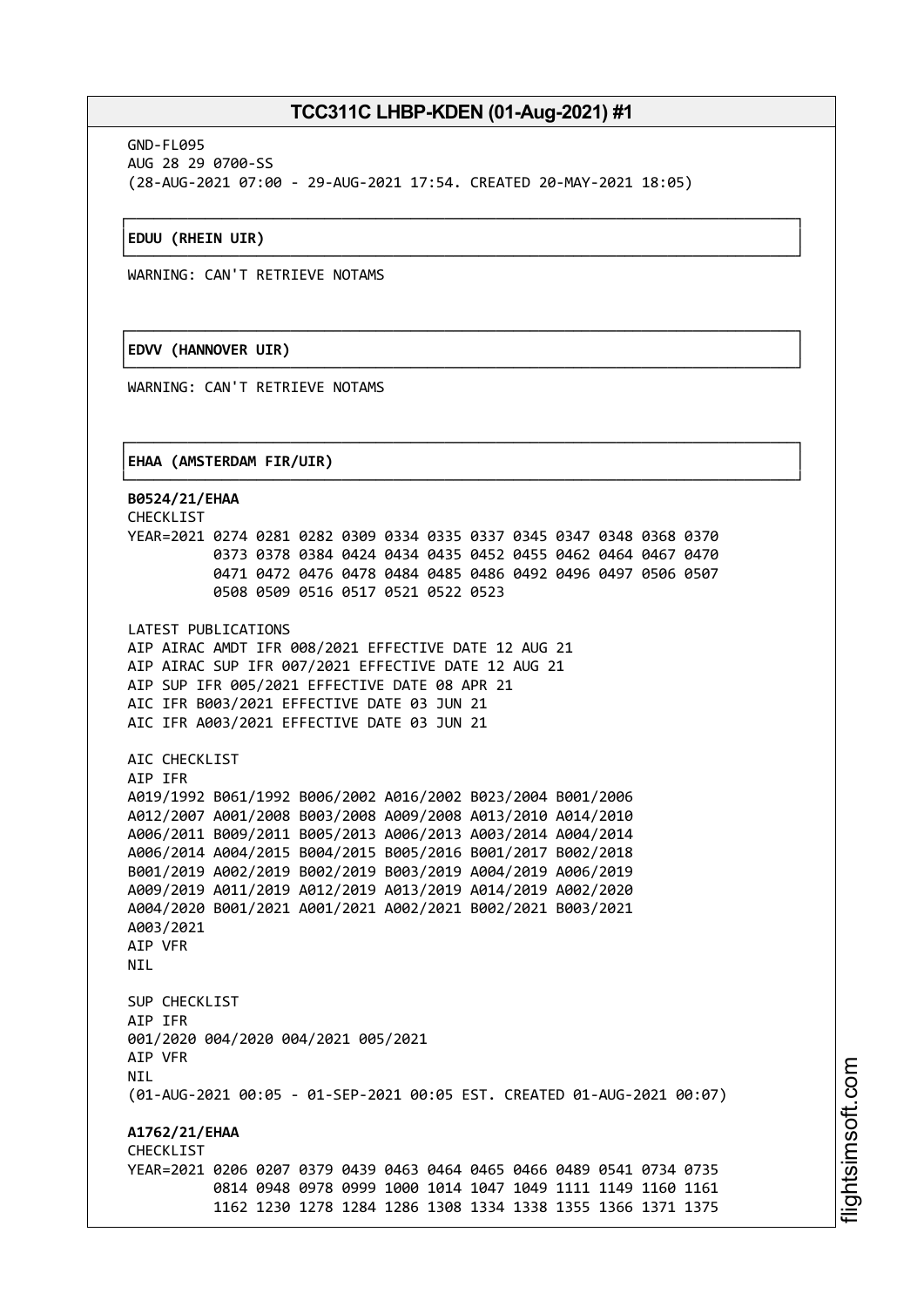1379 1384 1391 1409 1431 1484 1487 1488 1490 1494 1499 1502 1503 1510 1516 1517 1518 1519 1520 1521 1522 1537 1538 1539 1541 1543 1569 1590 1599 1606 1607 1611 1615 1616 1634 1645 1652 1653 1664 1678 1684 1686 1689 1693 1702 1703 1707 1713 1714 1723 1726 1727 1728 1730 1734 1736 1737 1746 1749 1750 1752 1753 1755 1756 1757 1758 1759 1760 1761 LATEST PUBLICATIONS AIP AIRAC AMDT IFR 008/2021 EFFECTIVE DATE 12 AUG 21 AIP AIRAC SUP IFR 007/2021 EFFECTIVE DATE 12 AUG 21 AIP SUP IFR 005/2021 EFFECTIVE DATE 08 APR 21 AIC IFR B003/2021 EFFECTIVE DATE 03 JUN 21 AIC IFR A003/2021 EFFECTIVE DATE 03 JUN 21 AIC CHECKLIST AIP IFR A019/1992 B061/1992 B006/2002 A016/2002 B023/2004 B001/2006 A012/2007 A001/2008 B003/2008 A009/2008 A013/2010 A014/2010 A006/2011 B009/2011 B005/2013 A006/2013 A003/2014 A004/2014 A006/2014 A004/2015 B004/2015 B005/2016 B001/2017 B002/2018 B001/2019 A002/2019 B002/2019 B003/2019 A004/2019 A006/2019 A009/2019 A011/2019 A012/2019 A013/2019 A014/2019 A002/2020 A004/2020 B001/2021 A001/2021 A002/2021 B002/2021 B003/2021 A003/2021 AIP VFR NIL SUP CHECKLIST AIP IFR 001/2020 004/2020 004/2021 005/2021 AIP VFR NIL (01-AUG-2021 00:05 - 01-SEP-2021 00:05 EST. CREATED 01-AUG-2021 00:06) **B0523/21/EHAA** UAS ACTIVITY WI 500M RADIUS CENTRED ON 514552N 0042237E (ZUID-BEIJERLAND) . GND-300FT AGL (02-AUG-2021 04:04 - 02-AUG-2021 19:28. CREATED 31-JUL-2021 11:04) **B0522/21/EHAA** UAS ACTIVITY WI 500M RADIUS CENTRED ON 514659N 0042222E (NIEUW-BEIJERLAND) . GND-300FT AGL (02-AUG-2021 04:04 - 02-AUG-2021 19:28. CREATED 31-JUL-2021 10:16) **M2277/21/EHAA** TEMPORARY RESTRICTED AREA 'EHR49 EXT' ACTIVATED. AREA: 530103N 0051232E - 525345N 0051600E - 525329N 0051111E - 524839N 0051016E - 524847N 0050733E - 525053N 0050749E - 525600N 0050333E BACK TO 530103N 0051232E BTN 19500FT AMSL/FL350. AREA PROHIBITED. SAR, POLICE, HELICOPTER EMERGENCY MEDICAL SERVICE FLIGHTS AND OTHER AUTHORISED TFC ARE EXEMPTED AFTER PRIOR PERMISSION FROM MILATCC SCHIPHOL/AMSTERDAM ACC (BELOW FL245) OR MAASTRICHT UAC (ABOVE FL245). 19500FT AMSL-FL350 MON-FRI 0900-1130 1330-1500 (27-SEP-2021 09:00 - 08-OCT-2021 15:00. CREATED 30-JUL-2021 09:06)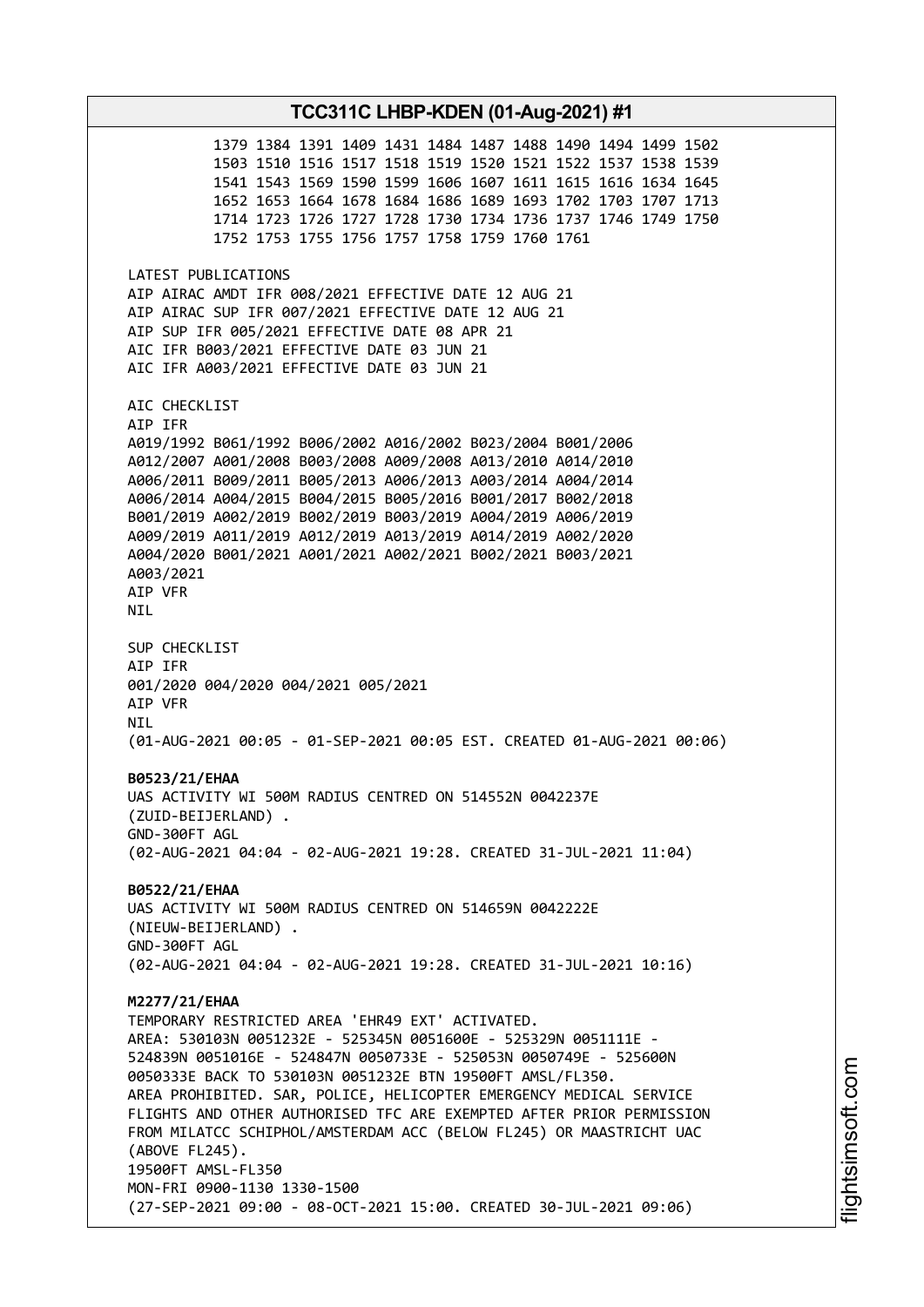# **M2275/21/EHAA** PJE WILL TAKE PLACE AT SPAKENBURG PSN 521522N 0052244E RADIUS 2NM. GND-3500FT AGL (14-AUG-2021 13:00 - 14-AUG-2021 14:00. CREATED 30-JUL-2021 08:24) **M2274/21/EHAA** PJE WILL TAKE PLACE AT ALMELO PSN 5222N 00641E RADIUS 5NM. GND-6500FT AGL (02-AUG-2021 17:00 - 21-AUG-2021 19:00. CREATED 30-JUL-2021 08:18) **M2272/21/EHAA** TEMPORARY RESTRICTED AREA 'BAARLO' ACTIVATED FOR LAUNCHING OF MODEL ROCKETS AROUND BAARLO. AREA: PSN 524443N 0055718E RADIUS 2NM BTN GND/FL060. AREA PROHIBITED. POLICE, SAR AND MEDICAL FLIGHTS ARE EXEMPTED. GND-FL060 (08-AUG-2021 08:00 - 08-AUG-2021 15:00. CREATED 30-JUL-2021 07:50) **M2271/21/EHAA** TEMPORARY RESTRICTED AREA 'PRAKTIJKGEBIED RWS WEST' ACTIVATED FOR UAS FLIGHTS. AREA: 515444N 0053338E - 515432N 0054055E - 515312N 0054956E - 515223N 0055102E - 515117N 0054943E - 515317N 0054051E - 515346N 0053338E BACK TO 515444N 0053338E BTN GND/500FT AGL. AREA PROHIBITED. PARTICIPATING UAS FLIGHTS, SAR, POLICE AND HELICOPTER EMERGENCY MEDICAL SERVICE FLIGHTS ARE EXEMPTED. GND-500FT AGL (04-AUG-2021 07:00 - 04-AUG-2021 19:37. CREATED 30-JUL-2021 06:59) **M2268/21/EHAA** TEMPORARY RESTRICTED AREA 'MEPPEL-ZWOLLE' ACTIVATED FOR FLIGHTS WITH UNMANNED AERIAL SYSTEM. AREA: 523318N 0060827E - 523812N 0060752E - 524217N 0061241E - 524159N 0061431E - 523753N 0060948E - 523318N 0061010E BACK TO 523318N 0060827E BTN GND/600FT AGL. AREA PROHIBITED. POLICE, SAR AND HELICOPTER EMERGENCY MEDICAL SERVICES EXEMPTED. GND-600FT AGL (03-AUG-2021 08:00 - 03-AUG-2021 14:00. CREATED 29-JUL-2021 12:28) **A1746/21/EHAA** TRIGGER NOTAM - AIRAC AIP AMDT 09/2021 WEF 09 SEP 2021: NIL. CONTAINS NON ATRAC INFORMATION ONLY. (09-SEP-2021 00:00 - 22-SEP-2021 23:59. CREATED 29-JUL-2021 12:02) **M2267/21/EHAA** TEMPORARY SEGREGATED AREA EHTSA50 (MARNE) ACTIVATED. AREA PROHIBITED. GND-1200FT AMSL (29-NOV-2021 11:00 - 03-DEC-2021 11:00. CREATED 29-JUL-2021 11:24) **B0517/21/EHAA** SEVERAL OBSTACLE LIGHTS U/S AT NOORDZEE TRIANEL WINDPARK BORKUM. PSN 5403N 00627E RADIUS 5NM. REF AIP THE NETHERLANDS ENR 5.4 ID 420. (29-JUL-2021 05:30 - 29-OCT-2021 12:00 EST. CREATED 29-JUL-2021 05:30)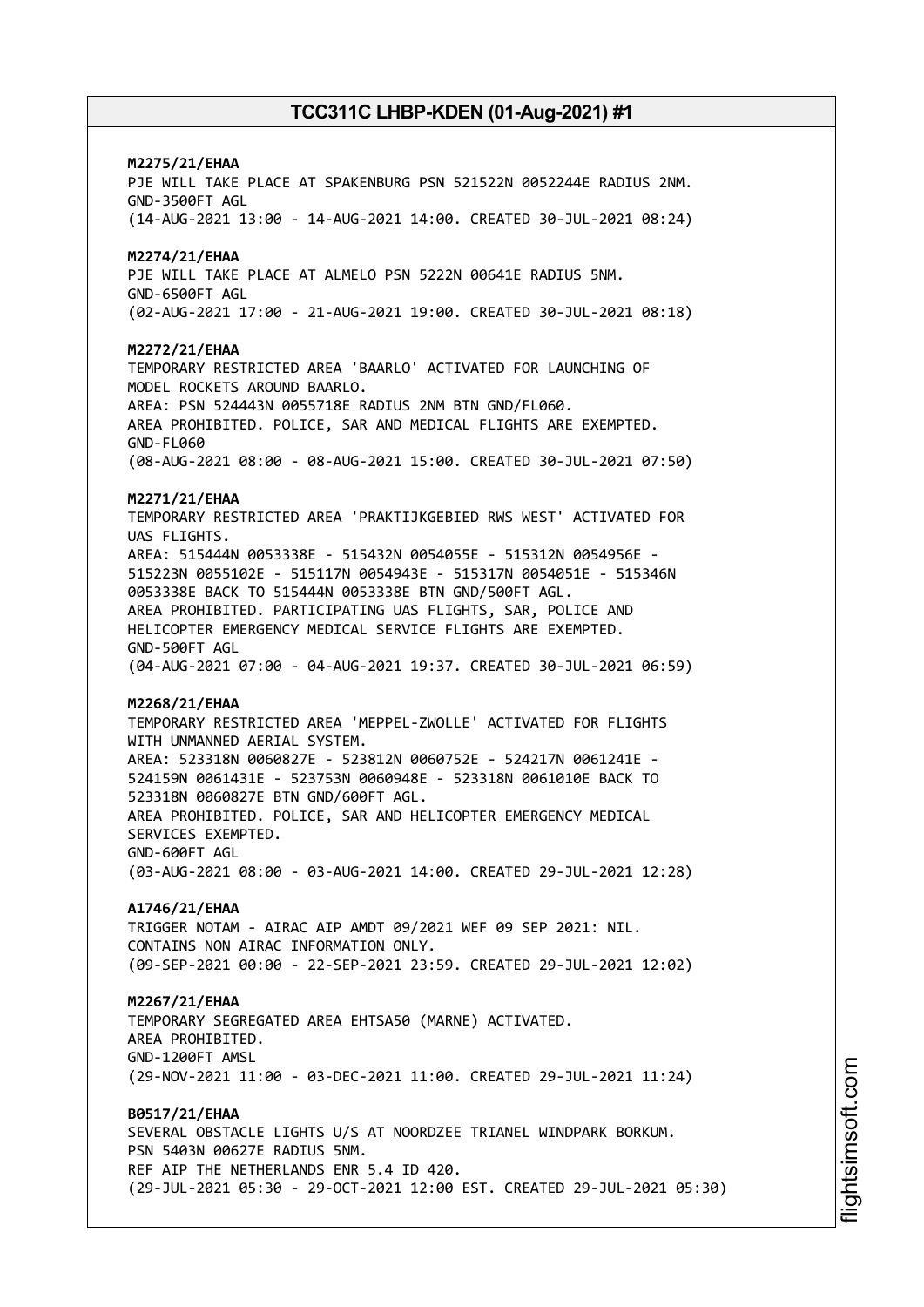**M2261/21/EHAA** TEMPORARY RESERVED AIRSPACE EHTRA59 (LEUSDERHEIDE) ACTIVATED. AREA PROHIBITED. VERTICAL LIMITS CHANGED DURING ACTIVATION. GND-3000FT AMSL DAILY 0730-0930 (19-AUG-2021 07:30 - 20-AUG-2021 09:30. CREATED 28-JUL-2021 11:18) **M2259/21/EHAA** TEMPORARY RESTRICTED AREA EHTRA82 (ZALTBOMMEL) ACTIVATED. AREA PROHIBITED. VERTICAL LIMITS CHANGED DURING ACTIVATION. GND-1500FT AMSL (05-AUG-2021 11:10 - 05-AUG-2021 14:00. CREATED 28-JUL-2021 11:13) **M2258/21/EHAA** TEMPORARY RESTRICTED AREA EHTRA81 (MAAS/WAAL) ACTIVATED. AREA PROHIBITED. VERTICAL LIMITS CHANGED DURING ACTIVATION. GND-1500FT AMSL (05-AUG-2021 11:10 - 05-AUG-2021 14:00. CREATED 28-JUL-2021 11:10) **B0516/21/EHAA** UAS ACTIVITY WI 500M RADIUS CENTERED ON 514735N 0043322E MAASDAM. GND-400FT AGL (01-SEP-2021 09:00 - 01-SEP-2021 14:00. CREATED 28-JUL-2021 10:54) **M2244/21/EHAA** IN EXERCISE 'LONGBOW STRIKE' INTENSE MIL ACTIVITY CAN BE EXPECTED BELOW MNM VFR ALT IN THE FOLLOWING AREA: 522853N 0060604E - 522757N 0063401E - 520955N 0064517E - 520919N 0061203E BACK TO 522853N 0060604E BTN GND/1500FT AMSL. REQ TO AVOID AREA. GND-1500FT AMSL MON-THU 1000-2030, FRI 0730-1400 (18-OCT-2021 10:00 - 22-OCT-2021 14:00. CREATED 28-JUL-2021 09:52) **A1734/21/EHAA** COVID-19: TO ENSURE SAFE AND EXPEDITIOUS DELIVERY OF COVID-19 VACCINES, AIRCRAFT OPERATORS OF FLIGHTS CARRYING SUCH VACCINES ARE EXEMPTED FROM ANY DUTCH ATFM MEASURES FOR EACH FLIGHT DEEMED CRITICAL. FOR SUCH CRITICAL FLIGHTS INSERT STS/ATFMX AND RMK/VACCINE IN ITEM 18 OF THE FLIGHT PLAN. (28-JUL-2021 08:33 - 28-OCT-2021 10:00 EST. CREATED 28-JUL-2021 08:34) **M2241/21/EHAA** TEMPORARY SEGREGATED AREA EHTSA50 (MARNE) ACTIVATED. AREA PROHIBITED. GND-1200FT AMSL 04 0600-08 1000, 11 1000-15 1000 (04-OCT-2021 06:00 - 15-OCT-2021 10:00. CREATED 27-JUL-2021 11:56) **M2240/21/EHAA** TEMPORARY SEGREGATED AREA EHTSA50 (MARNE) ACTIVATED. AREA PROHIBITED. VERTICAL LIMITS CHANGED DURING ACTIVATION. GND-600FT AMSL SEP 27 0600-OCT 01 1000 (27-SEP-2021 06:00 - 01-OCT-2021 10:00. CREATED 27-JUL-2021 11:54)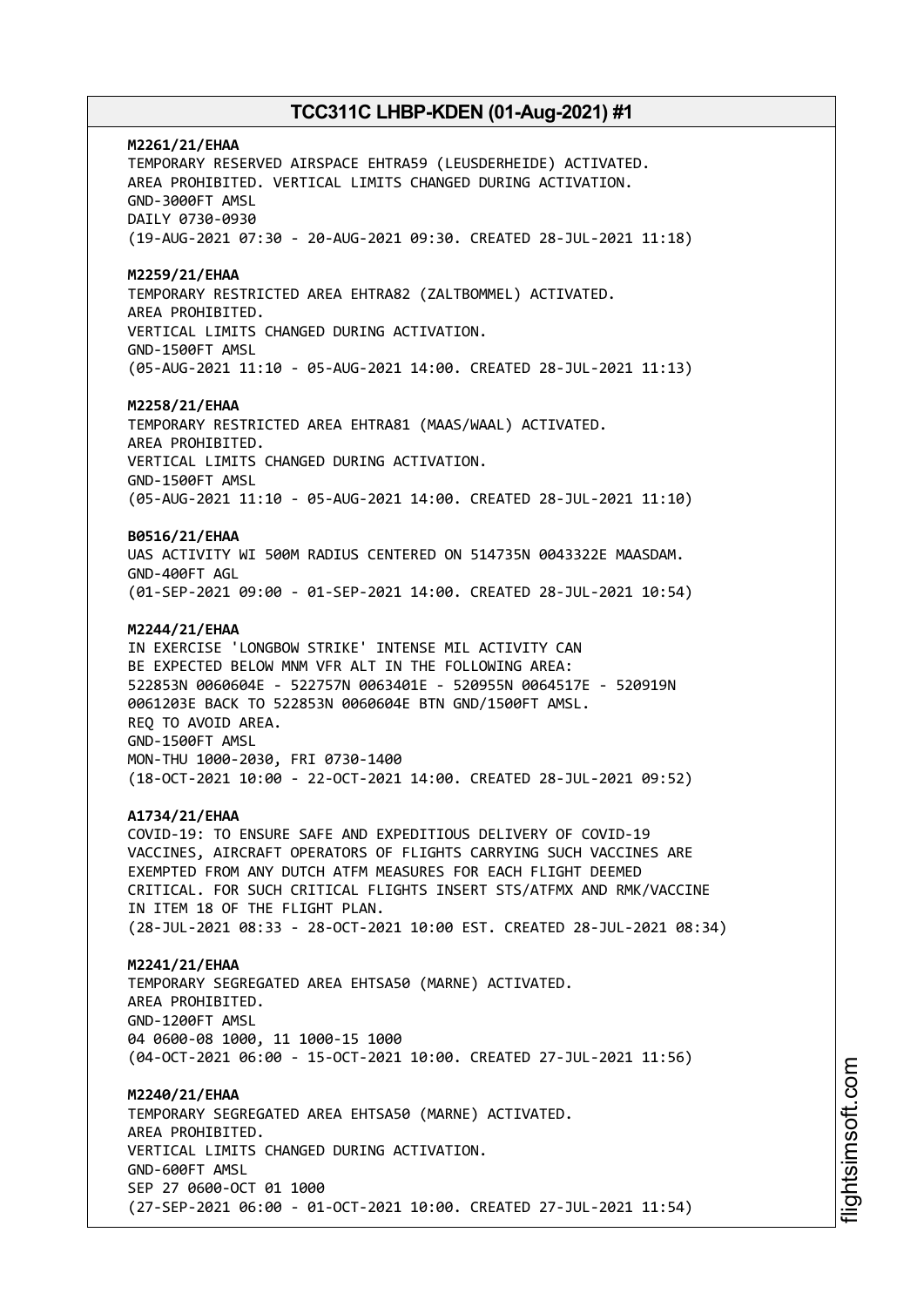# **M2238/21/EHAA** MIL ACFT HAVE TO AVOID OVERFLYING THE VICINITY OF OISTERWIJK DUE TO CEREMONY. PSN: 513349N 0051151E RADIUS 1NM BTN GND/3000FT AMSL. GND-3000FT AMSL (08-SEP-2021 13:00 - 08-SEP-2021 14:30. CREATED 27-JUL-2021 10:59) **A1703/21/EHAA** COVID-19: BY ORDER OF THE GOVERNMENT OF THE KINGDOM OF THE NETHERLANDS, THERE ARE CURRENTLY COVID-19 RESTRICTIONS IN EFFECT. NOTICE: AS OF JULY 27ND 2021, THE MANDATORY QUARANTINE WILL BE SUSPENDED FOR PASSENGERS TRAVELLING FROM ALL VERY HIGH-RISK AREAS (WITH NO COVID VARIANT OF CONCERN) TO THE NETHERLANDS FROM A COUNTRY WITHIN THE EU/SCHENGEN/CARIBEAN ISLANDS OF THE KINGDOM OF THE NETHERLANDS. TRAVELLERS ARE URGENTLY ADVISED TO GET TESTED AT A DUTCH HEALTH AUTHORITY ON DAY 2 AND 5 AFTER ARRIVAL IN THE NETHERLANDS OR USE A COVID SELF-TEST. PLEASE REFER TO THE FOLLOWING WEBSITE FOR MORE INFORMATION: HTTPS://WWW.GOVERNMENT.NL/COVID19NOTAM (DOCUMENTS: NL COVID-19 TRAVEL RESTRICTIONS AND VACCINE DECLARATION). DURATION OF TRAVEL RESTRICTIONS: THE TEMPORARY TRAVEL RESTRICTIONS ARE APPLICABLE UNTIL FURTHER NOTICE, REGARDLESS OF THE INDICATED ENDING TIME OF THIS NOTAM. ANY POSSIBLE CHANGE OF THIS PERIOD WILL BE ASSESSED DEPENDING ON FURTHER DEVELOPMENTS. (27-JUL-2021 00:01 - 31-AUG-2021 22:01 EST. CREATED 26-JUL-2021 19:08) **M2228/21/EHAA** UAS FLYING WILL TAKE PLACE AT SLIEDRECHT PSN 514915N 0044601E RADIUS 100M BTN GND/132FT AGL, REQ TO AVOID AREA. GND-132FT AGL (28-AUG-2021 11:00 - 28-AUG-2021 12:30. CREATED 26-JUL-2021 09:07) **B0509/21/EHAA** OBST LIGHTS U/S PART OF THE OBST LIGHTS PRINSES AMALIAWINDPARK U/S. REF AIP 5.4 ID 317. (26-JUL-2021 06:52 - 09-AUG-2021 09:00 EST. CREATED 26-JUL-2021 06:52) **B0508/21/EHAA** OBST LIGHT 18 AND 24 U/S AT WINDPARK NOORDZEE LUCHTERDUINEN. REF AIP ENR 5.4 ID 454. (25-JUL-2021 09:30 - 25-AUG-2021 09:00. CREATED 25-JUL-2021 09:31) **B0506/21/EHAA** MOBILE RIG SEAFOX-4 RELOCATED PSN 5318.4N00356.8E (ACP K15-G) . (22-JUL-2021 17:47 - 22-OCT-2021 09:00 EST. CREATED 22-JUL-2021 17:49) **M2215/21/EHAA** TEMPORARY RESTRICTED AREA EHTRA81 (MAAS/WAAL) ACTIVATED. AREA PROHIBITED. GND-3000FT AMSL 0830-1530 1730-2130 (13-DEC-2021 08:30 - 13-DEC-2021 21:30. CREATED 22-JUL-2021 09:46) **M2193/21/EHAA**

MIL ACFT HAVE TO AVOID OVERFLYING OF ZWIGGELTE AT PSN 525358N 0063348E RADIUS 0,5NM BTN GND/500FT AGL.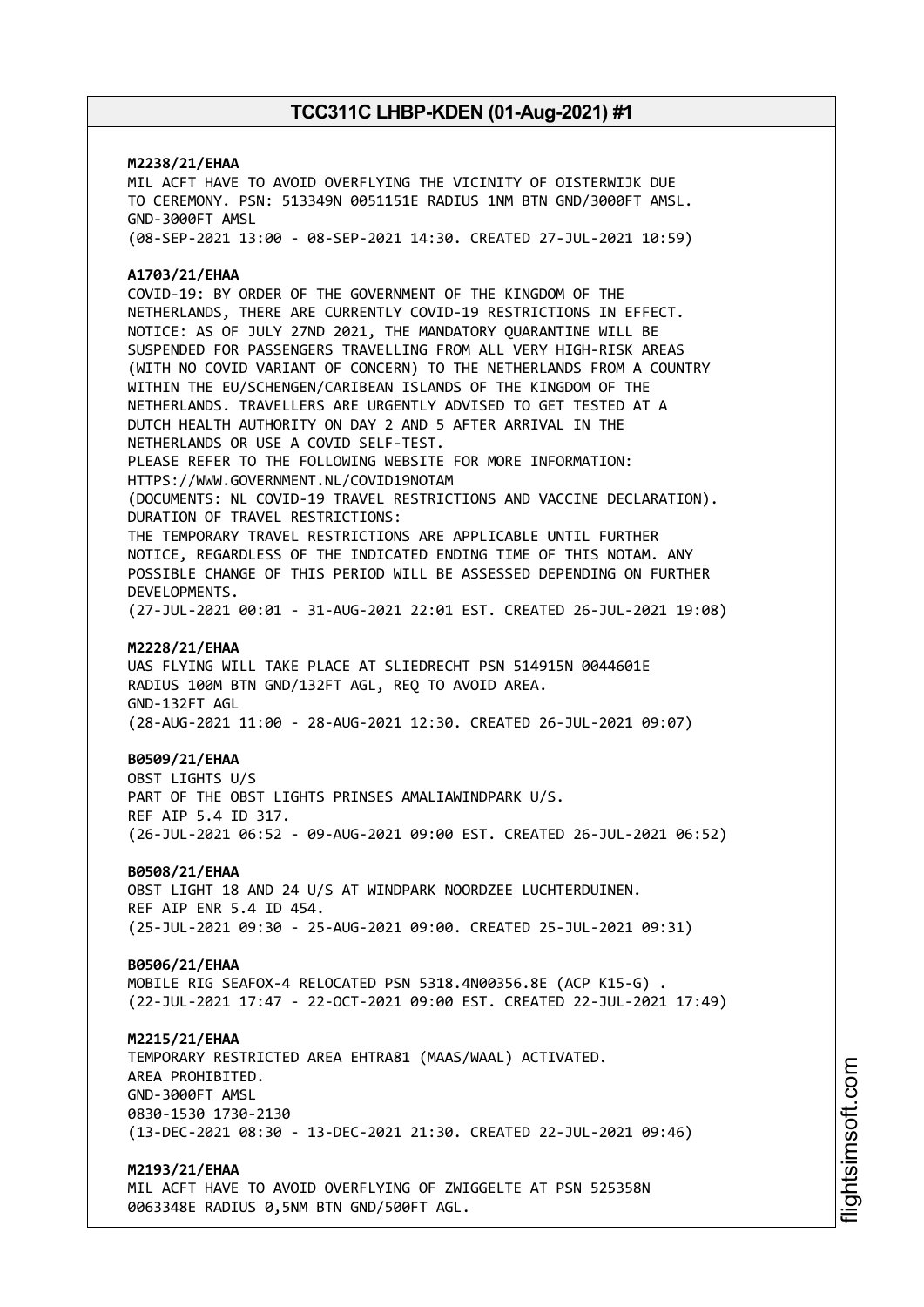GND-500FT AGL (20-JUL-2021 13:35 - 20-OCT-2021 23:59 EST. CREATED 20-JUL-2021 13:35) **B0497/21/EHAA** EHTRA14 AMEND CO-ORDINATES TO READ: 525716N 0071115E - ALONG DUTCH-GERMAN BORDER - 521956N 0070320E - 521811N 0064627E - 522808N 0062830E - 523821N 0062000E - 524117N 0062000E - 524157N 0063506E - 525236N 0063146E - 525716N 0071115E. REF AIP NETHERLANDS ENR 5.1. 2000FT AMSL-FL065 (19-JUL-2021 14:42 - PERM. CREATED 19-JUL-2021 14:44) **M2179/21/EHAA** UAS FLYING WILL TAKE PLACE AT NIEUW MILLIGEN PSN 521324N 0054554E RADIUS 0,5NM BTN GND/130FT AMSL, REQ TO AVOID AREA. GND-130FT AMSL DAILY 0600-1400 (06-SEP-2021 06:00 - 10-SEP-2021 14:00. CREATED 19-JUL-2021 11:53) **M2174/21/EHAA** PARAGLIDING WILL TAKE PLACE WITH WINCH LAUNCHING CABLE UP TO 2500FT AMSL AT TOLDIJK PSN 5202N00613E RADIUS 2NM, EXP INTENSE ACT IN VCY AND ABOVE. GND-2500FT AMSL DAILY SR-SS (25-JUL-2021 03:46 - 25-OCT-2021 16:20. CREATED 19-JUL-2021 07:42) **B0496/21/EHAA** MOBILE RIG PROSPECTOR-1 RELOCATED, PSN 5229.7N 00412.8E (ACP  $010 - A$ ). (18-JUL-2021 17:04 - 18-OCT-2021 09:00 EST. CREATED 18-JUL-2021 17:05) **M2155/21/EHAA** FIREWORKS AT NIEUWEGEIN PSN 520256N 0050726E. GND-130FT AGL (19-AUG-2021 20:00 - 19-AUG-2021 22:00. CREATED 16-JUL-2021 07:57) **A1645/21/EHAA** IN LINE WITH THE DATA LINK SERVICE IMPLEMENTING RULE EU 29/2009, MAASTRICHT-UAC, WILL AS OF 24 AUG 2021 ONLY SUPPORT CONTROLLER PILOT DATA LINK COMMUNICATIONS (CPDLC) VIA ATN. LEGACY FANS 1/A SUPPORT WILL SEIZE AS OF THEN. WIE ALL AIRLINES WITH EUROCONTROL NM LOG-ON LISTED DUAL STACK AIRFRAMES, SHOULD ENSURE THE APPROPRIATE AVIONICS CONFIGURATION AND COCKPIT PROCEDURES TO LOG-ON VIA ATN TO EDYY (ISO FANS 1/A), TO SMOOTHEN THE OPERATIONAL TRANSITION TO ATN ONLY CPDLC AS SOON AS PRACTICABLE. VALIDITY OF THE AIRCRAFT DATA PROVIDED TO EUROCONTROL NM IN THE LOG ON LIST AND NECESSARY UPDATES UPDATES SHOULD BE PROVIDED VIA ONE SKY TEAMS. THE PROCESS TO ADD AIRCRAFT TO THE LOGON LIST IS DESCRIBED: HTTPS://EXT.EUROCONTROL.INT/WIKILINK/INDEX.PHP/LOGON(UNDERSCORE)LIST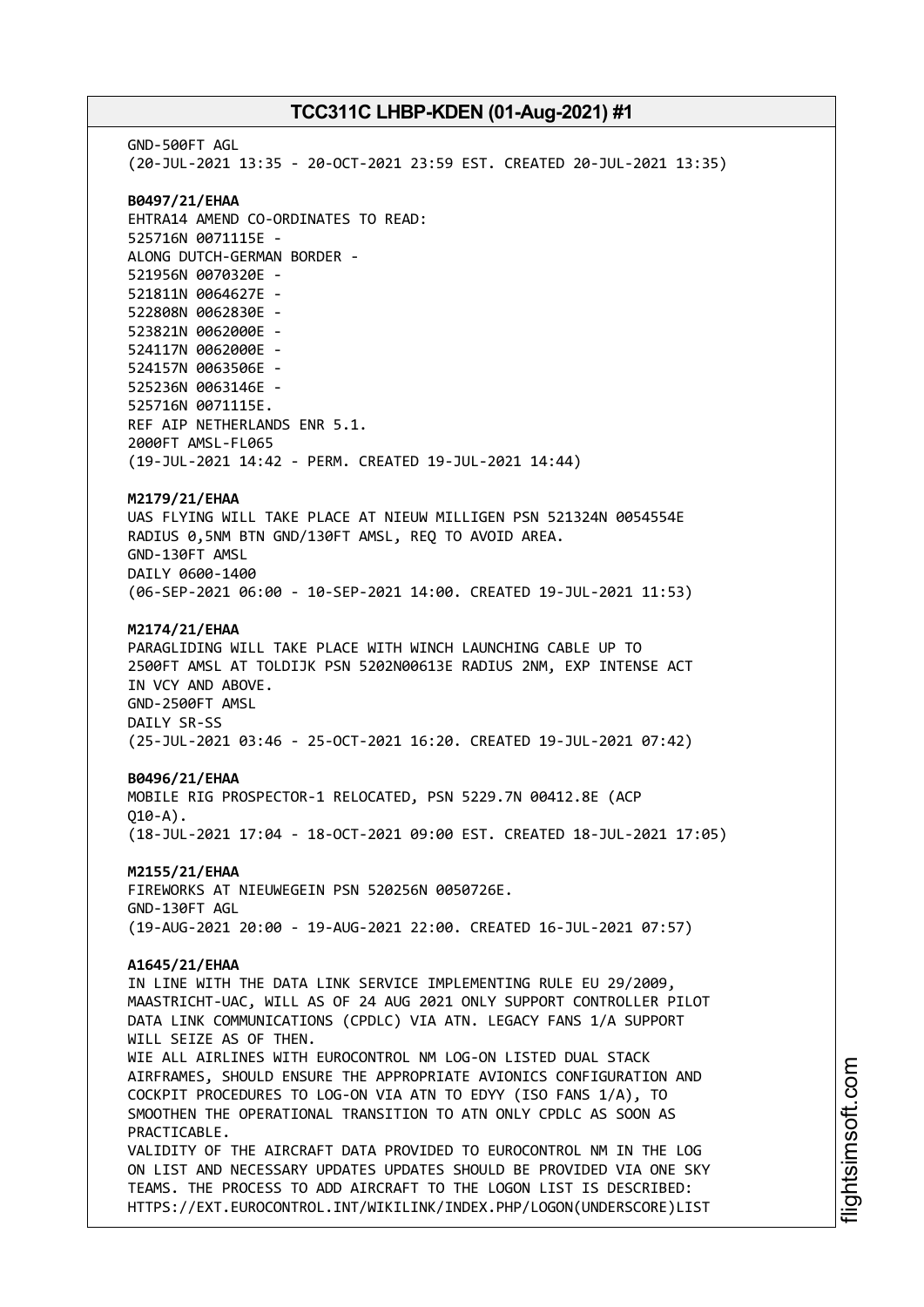IN CASE AIRCRAFT/FLEET ARE ELIGIBLE FOR LOG ON LISTING, BUT NOT YET L ISTED, REGISTRATION PROCESS SHOULD BE STARTED ASAP DUE TO THE ATN LOG -ON REQUIREMENTS AT MAASTRICHT-UAC. (15-JUL-2021 12:00 - 15-SEP-2021 12:00 EST. CREATED 15-JUL-2021 10:06) **M2137/21/EHAA** RESTRICTED AREA EHR2A (MARNEWAARD A) ACTIVATED. AREA PROHIBITED. VERTICAL LIMITS CHANGED DURING ACTIVATION. GND-FL065 SEP 27-29 0700-1000 1130-1330, OCT 01 0700-1000 1130-1330 (27-SEP-2021 07:00 - 01-OCT-2021 13:30. CREATED 15-JUL-2021 08:23) **M2135/21/EHAA** CHECKLIST YEAR=2020 3689 YEAR=2021 0085 0086 0087 0088 0089 0090 0091 0092 0136 0137 0175 0260 0390 0830 0844 0946 0953 0959 0974 1105 1125 1150 1151 1161 1174 1205 1206 1207 1208 1216 1217 1218 1221 1259 1296 1301 1433 1479 1494 1496 1504 1510 1511 1512 1513 1537 1597 1598 1602 1603 1611 1612 1614 1616 1617 1618 1619 1630 1653 1663 1670 1671 1673 1674 1675 1680 1729 1730 1731 1732 1744 1749 1757 1765 1769 1770 1794 1795 1796 1802 1822 1824 1825 1826 1828 1829 1830 1833 1834 1835 1836 1837 1838 1839 1861 1862 1863 1864 1865 1866 1869 1886 1895 1899 1900 1902 1908 1924 1937 1941 1945 1947 1951 1961 1966 1974 1980 1989 1996 1997 1998 1999 2000 2001 2005 2006 2007 2013 2016 2025 2026 2030 2034 2035 2036 2042 2043 2044 2045 2050 2051 2052 2056 2058 2059 2060 2061 2062 2063 2064 2065 2067 2068 2075 2076 2082 2084 2086 2089 2091 2092 2093 2094 2099 2100 2103 2104 2105 2106 2108 2109 2110 2111 2112 2117 2119 2120 2121 2122 2123 2124 2126 2128 2129 2130 2131 2132 2133 2134 LATEST PUBLICATIONS AIP AIRAC AMDT MIL 008/2021 EFFECTIVE DATE 12 AUG 21 AIP AIRAC SUP MIL 002/2011 EFFECTIVE DATE 17 NOV 11 AIP SUP MIL 002/2015 EFFECTIVE DATE 21 OCT 15 AIC CHECKLIST AIP VFR NIL AIP MIL **NTI** SUP CHECKLIST AIP VFR **NTI** AIP MIL **NTI** (15-JUL-2021 06:20 - 15-AUG-2021 06:20 EST. CREATED 15-JUL-2021 06:21) **B0492/21/EHAA** INFO EEMSHAVEN HELIPORT IN AD.3 NOT FOR OPERATIONAL USE. REF AIP NETHERLANDS AIRAC AMDT 07/2021, AD 3.EHHE. (14-JUL-2021 18:26 - 03-SEP-2021 12:00 EST. CREATED 14-JUL-2021 18:26) **M2128/21/EHAA** TEMPORARY SEGREGATED AREA EHTSA52 (HAVELTE) ACTIVATED. AREA PROHIBITED.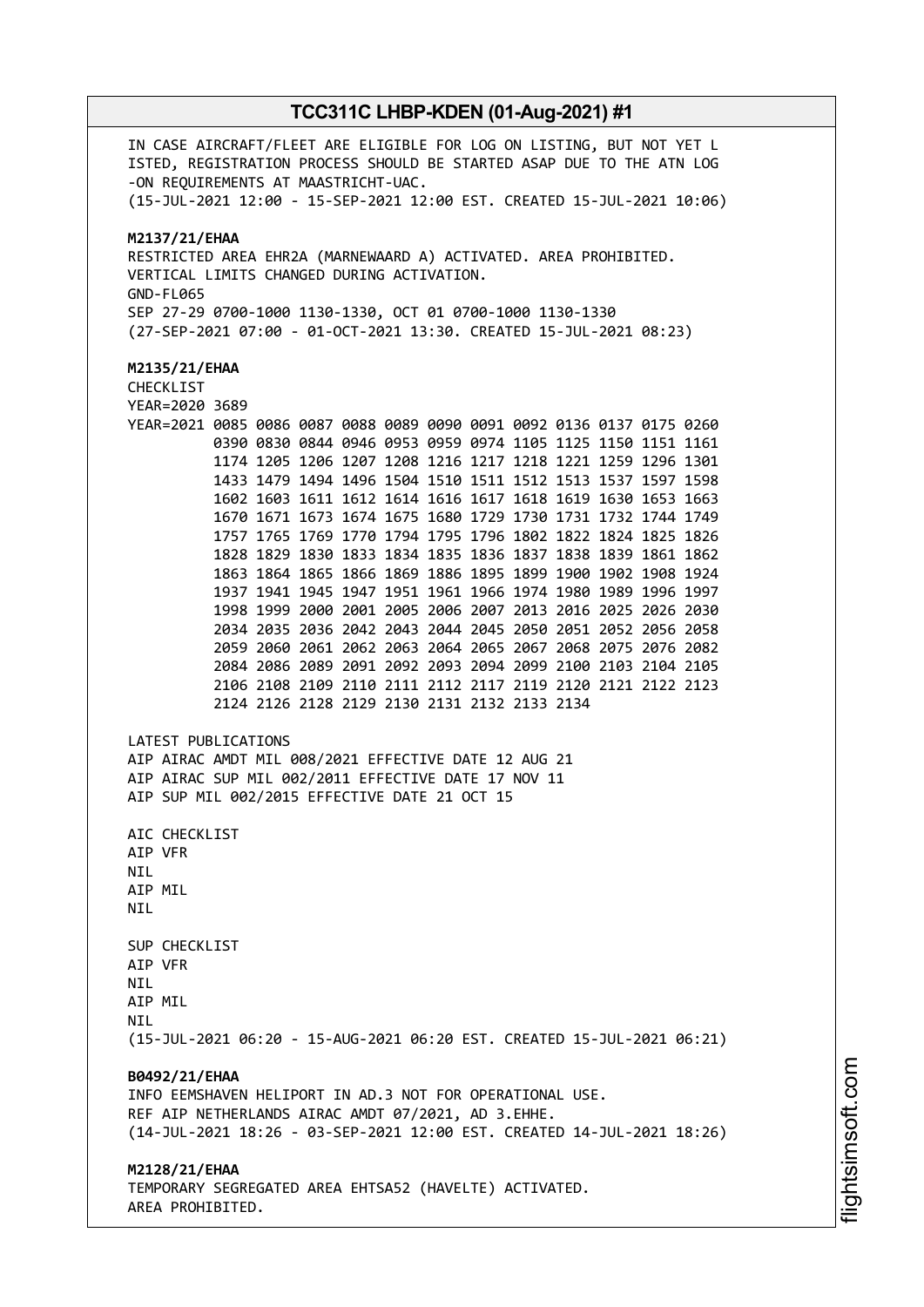GND-600FT AMSL 23 1000-1500, 24 25 0600-1500 (23-AUG-2021 10:00 - 25-AUG-2021 15:00. CREATED 14-JUL-2021 13:14) **M2094/21/EHAA** TEMPORARY SEGREGATED AREA EHTSA50 (MARNE) ACTIVATED. AREA PROHIBITED. GND-1200FT AMSL (13-SEP-2021 10:00 - 13-SEP-2021 21:59. CREATED 12-JUL-2021 13:56) **M2093/21/EHAA** RESTRICTED AREA EHR2 (MARNEWAARD) ACTIVATED. AREA PROHIBITED. VERTICAL LIMITS CHANGED DURING ACTIVATION. GND-FL065 (13-SEP-2021 10:00 - 13-SEP-2021 21:59. CREATED 12-JUL-2021 13:54) **M2092/21/EHAA** RESTRICTED AREA EHR2A (MARNEWAARD A) ACTIVATED. AREA PROHIBITED. VERTICAL LIMITS CHANGED DURING ACTIVATION. GND-FL065 (13-SEP-2021 10:00 - 13-SEP-2021 21:59. CREATED 12-JUL-2021 13:51) **M2091/21/EHAA** RESTRICTED AREA EHR2A (MARNEWAARD A) ACTIVATED. AREA PROHIBITED. VERTICAL LIMITS CHANGED DURING ACTIVATION. GND-1200FT AGL 08 1400-12 2359, 13 0000-1000 2200-2359, 14 0000-0600 (08-SEP-2021 14:00 - 14-SEP-2021 06:00. CREATED 12-JUL-2021 13:47) **M2082/21/EHAA** TEMPORARY RESERVED AIRSPACE EHTRA80 (DEELEN HOOG) ACTIVATED. AREA PROHIBITED. 3000FT AMSL-FL065 (17-AUG-2021 10:30 - 17-AUG-2021 12:00. CREATED 12-JUL-2021 09:02) **M2076/21/EHAA** FIREWORKS AT ZWOLLE PSN 523053N 0060520E GND-100FT AGL (09-SEP-2021 19:00 - 09-SEP-2021 21:00. CREATED 12-JUL-2021 06:28) **B0485/21/EHAA** FIREWORKS AT DE ZILK PSN 521824N 0043241E. GND-363FT AGL (03-SEP-2021 15:00 - 03-SEP-2021 20:00. CREATED 09-JUL-2021 16:34) **M2056/21/EHAA** TEMPORARY SEGREGATED AREA EHTSA52 (HAVELTE) ACTIVATED. AREA PROHIBITED. GND-600FT AMSL DAILY 0600-1300 (06-SEP-2021 06:00 - 07-SEP-2021 13:00. CREATED 09-JUL-2021 06:06) **A1569/21/EHAA** CROSSING AND ENTERING EHR4, EHR4A, EHR4B, EHR4C, EHR4D, EHR4E AND EHR4F (VLIEHORS) IS PROHIBITED TO GENERAL AVIATION WHEN ACTIVE. POLICE, SAR, HEMS AND FLIGHTS TO AND FROM OIL PLATFORM L15-FA-1 ARE EXEMPTED. THESE FLIGHTS MUST BE COORDINATED WITH DUTCH MIL INFO

(132.350) PRIOR TO ENTRY. AIRSPACE CLASSIFICATION G IS APPLICABLE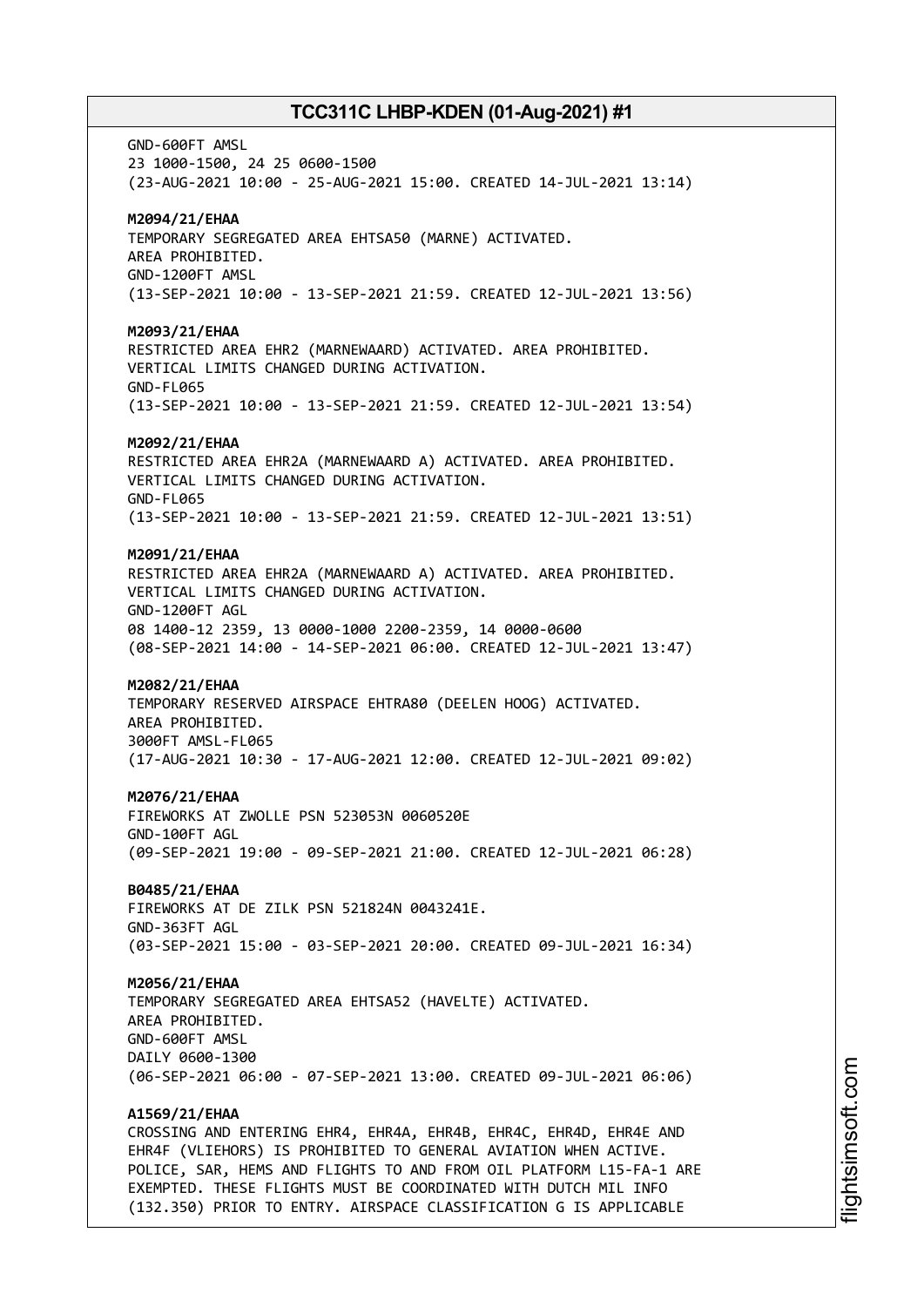WITHIN THE ABOVE MENTIONED AIRSPACE. REF AIP NETHERLANDS ENR 5.1 PARA 7.2. SFC-FL285 (08-JUL-2021 11:22 - PERM. CREATED 08-JUL-2021 11:22) **M2052/21/EHAA** RESTRICTED AREA EHR2C (MARNEWAARD C) ACTIVATED. AREA PROHIBITED. 1200FT AMSL-2500FT AMSL (30-SEP-2021 06:00 - 30-SEP-2021 14:30. CREATED 08-JUL-2021 10:07) **M2050/21/EHAA** RESTRICTED AREA EHR2A (MARNEWAARD A) ACTIVATED. AREA PROHIBITED. VERTICAL LIMITS CHANGED DURING ACTIVATION. GND-FL065 (30-SEP-2021 06:00 - 30-SEP-2021 14:30. CREATED 08-JUL-2021 10:05) **B0484/21/EHAA** OBST LIGHTS CHIMNEY NIJMEGEN 515122N 0054944E U/S. REF AIP ENR 5.4 ITEM 123. HEIGT 512FT AGL, ELEVATION 551FT AMSL. (08-JUL-2021 07:22 - 26-AUG-2021 09:00 EST. CREATED 08-JUL-2021 07:22) **M2045/21/EHAA** FIREWORKS AT UTRECHT PSN 520436N 0050327E. GND-200FT AGL (04-SEP-2021 18:00 - 04-SEP-2021 21:30. CREATED 08-JUL-2021 06:52) **M2044/21/EHAA** FIREWORKS AT ELIM PSN 524056N 0063414E. GND-135FT AGL (06-SEP-2021 19:00 - 06-SEP-2021 21:00. CREATED 08-JUL-2021 06:48) **M2043/21/EHAA** FIREWORKS AT SINT-NICOLAASGA PSN 525514N 0054406E. GND-100FT AGL (03-SEP-2021 20:00 - 03-SEP-2021 21:00. CREATED 08-JUL-2021 06:44) **M2042/21/EHAA** FIREWORKS AT GRAMSBERGEN PSN 523649N 0064035E. GND-495FT AGL (03-SEP-2021 19:00 - 03-SEP-2021 20:30. CREATED 08-JUL-2021 06:41) **M2035/21/EHAA** DUE TO LACK OF PERSONNEL NO OAT ATS WILL BE PROVIDED IN EHAA FIR BY DUTCHMIL BTN GND AND FL245 UNLESS PPR OBTAINED VIA DUTCHMIL SUPERVISOR PHONE +31 (0)577 45 8700. DAILY 0600-1500 (07-JUL-2021 13:54 - 07-OCT-2021 15:00. CREATED 07-JUL-2021 13:55) **M2034/21/EHAA** TEMPORARY SEGREGATED AREA EHTSA56 (LEUSDERHEIDE) ACTIVATED. AREA PROHIBITED. GND-600FT AMSL DAILY 0600-1300 (01-SEP-2021 06:00 - 03-SEP-2021 13:00. CREATED 07-JUL-2021 13:34) **M2026/21/EHAA**

CROSSING AND ENTERING EHR4, EHR4A, EHR4B, EHR4C, EHR4D, EHR4E AND EHR4F (VLIEHORS) IS PROHIBITED TO GENERAL AVIATION WHEN ACTIVE.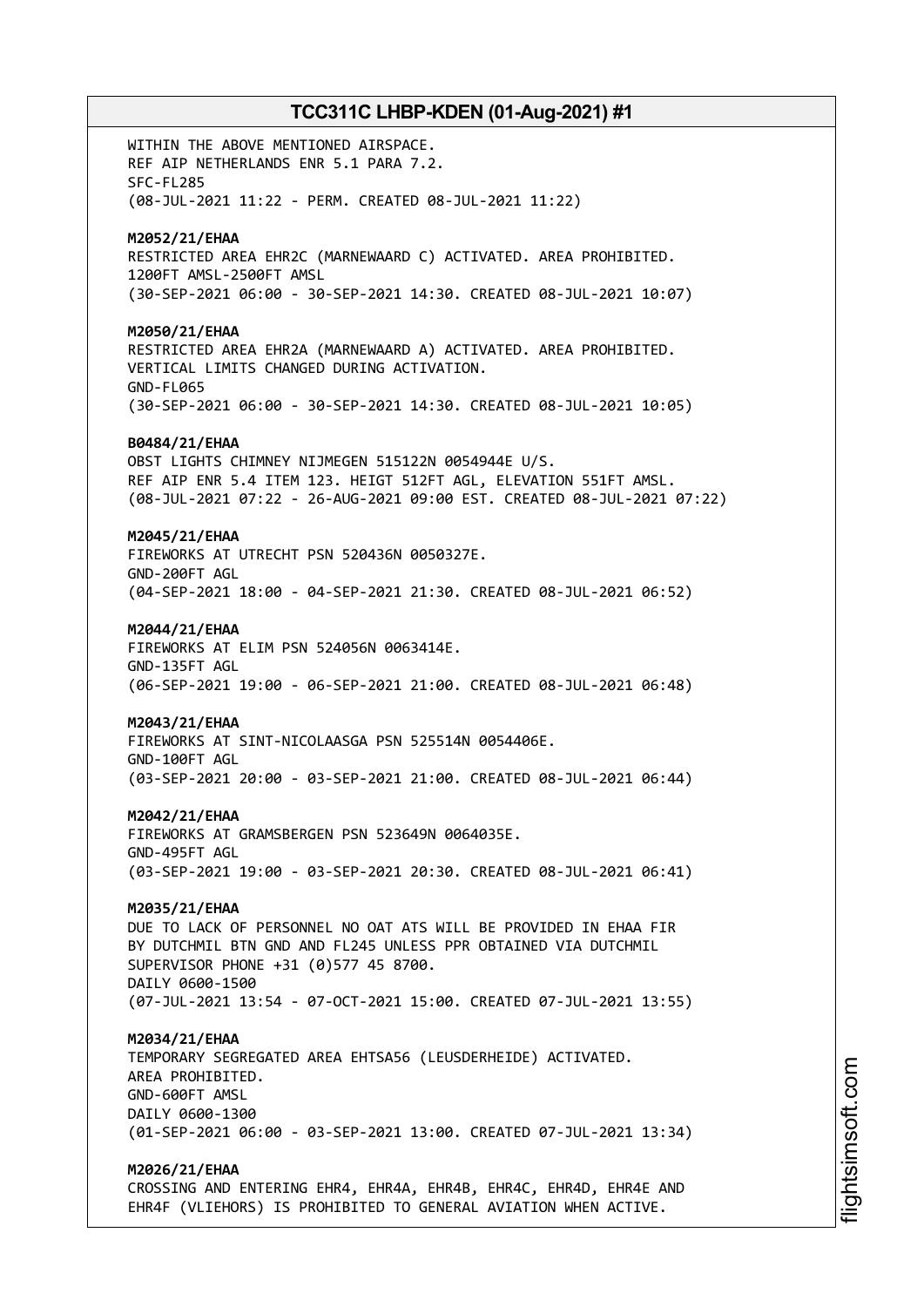POLICE, SAR, HEMS AND FLIGHTS TO AND FROM OIL PLATFORM L15-FA-1 ARE EXEMPTED. THESE FLIGHTS MUST BE COORDINATED WITH DUTCH MIL INFO (FREQ 132.350MHZ) PRIOR TO ENTRY. AIRSPACE CLASSIFICATION G IS APPLICABLE WITHIN THE ABOVE MENTIONED AIRSPACE. SFC-FL285 (07-JUL-2021 08:32 - 25-AUG-2021 10:00 EST. CREATED 07-JUL-2021 08:33) **M2025/21/EHAA** TEMPORARY RESTRICTED AREA ACTIVATED FOR 'DONAC 2021'. AREA: 513039N 0034113E - 513045N 0034609E - 512908N 0034609E - 512908N 0034113E BACK TO 513039N 0034113E BTN 500FT AMSL/FL050. AREA PROHIBITED. SAR, POLICE AND HELICOPTER EMERGENCY MEDICAL SERVICES ARE EXEMPTED AFTER PRIOR PERMISSION FROM DUTCH MIL INFO. 500FT AMSL-FL050 02 1000-1800, 03 0700-1800, 04 0700-1500 (02-SEP-2021 10:00 - 04-SEP-2021 15:00. CREATED 07-JUL-2021 08:29) **B0478/21/EHAA** LASERSHOW AT LEERDAM, PSN 515312N 0050513E. GND-UNL (19-AUG-2021 20:30 - 19-AUG-2021 23:15. CREATED 06-JUL-2021 10:38) **M2007/21/EHAA** UAS FLYING WILL TAKE PLACE AT OPIJNEN PSN 515002N 0051738E RADIUS 1000M BTN GND/329FT AGL, REQ TO AVOID AREA. GND-329FT AGL (07-AUG-2021 07:00 - 07-AUG-2021 16:00. CREATED 06-JUL-2021 09:54) **M2006/21/EHAA** LASERSHOW WILL TAKE PLACE AT ARNHEM PSN 515704N 0055258E. GND-UNL JUL 30-AUG 01 1800-0600, 02 AUG 1600-0600, AUG 03-AUG 08 1800-0600 (30-JUL-2021 18:00 - 09-AUG-2021 06:00. CREATED 06-JUL-2021 09:49) **M2005/21/EHAA** LASERSHOW WILL TAKE PLACE AT LEERDAM PSN 515317N 0050509E. GND-UNL (19-AUG-2021 20:30 - 19-AUG-2021 23:15. CREATED 06-JUL-2021 09:37) **M2001/21/EHAA** FIREWORKS AT UTRECHT PSN 520657N 0050250E. GND-135FT AGL (29-AUG-2021 18:00 - 29-AUG-2021 20:00. CREATED 06-JUL-2021 06:33) **M1999/21/EHAA** FIREWORKS AT MAKKUM PSN 530305N 0052237E. GND-220FT AGL (11-AUG-2021 19:30 - 11-AUG-2021 21:00. CREATED 06-JUL-2021 06:29) **M1998/21/EHAA** FIREWORKS AT HOLTEN PSN 521635N 0062427E. GND-165FT AGL (27-AUG-2021 19:30 - 27-AUG-2021 20:30. CREATED 06-JUL-2021 06:21) **M1997/21/EHAA** FIREWORKS AT GORINCHEM PSN 514932N 0045938E. GND-660FT AGL (28-AUG-2021 20:00 - 28-AUG-2021 22:00. CREATED 06-JUL-2021 06:18)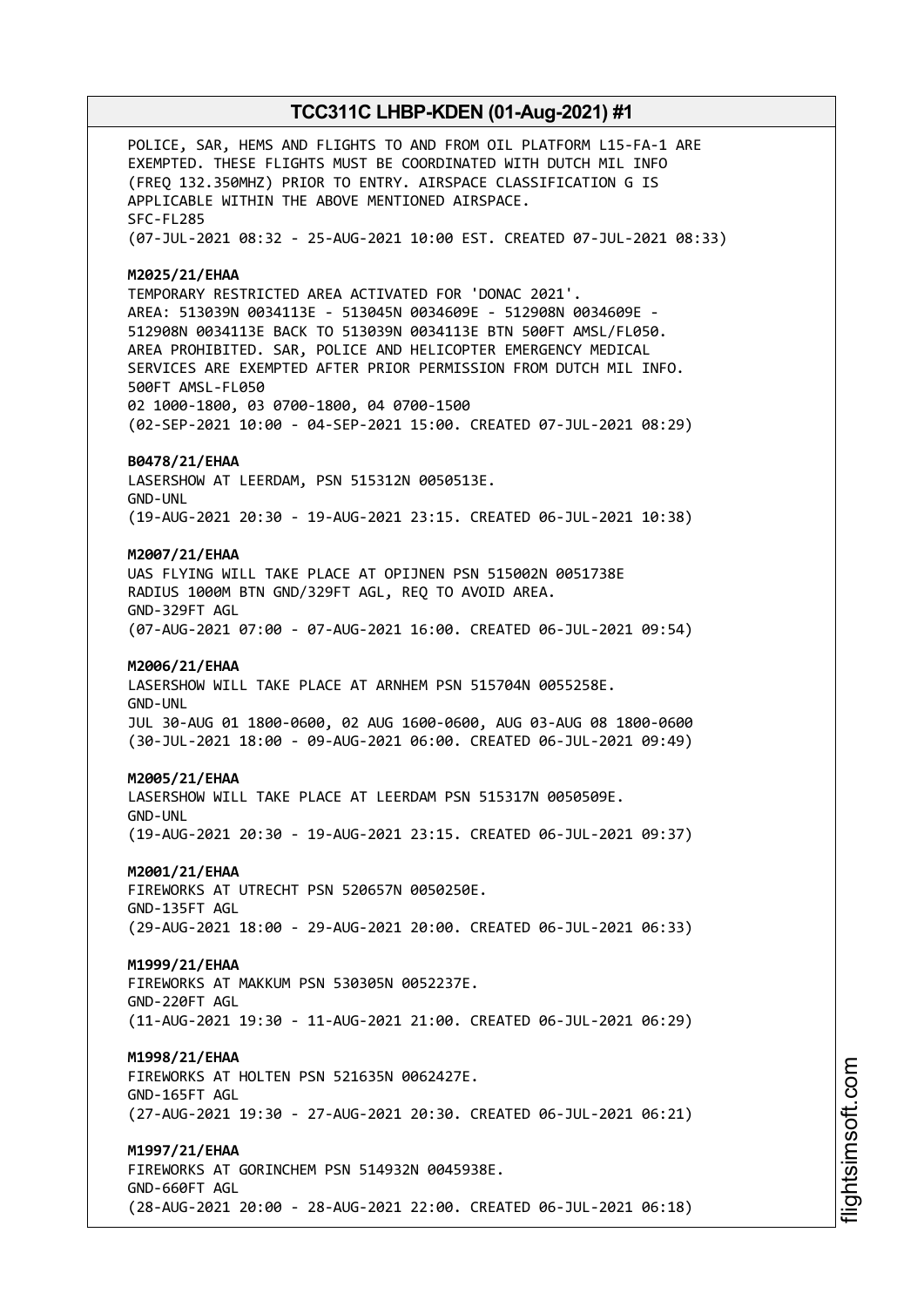**M1996/21/EHAA** FIREWORKS AT OMMEN PSN 523049N 0062446E. GND-100FT AGL (27-AUG-2021 20:30 - 27-AUG-2021 22:00. CREATED 06-JUL-2021 06:15)

### **A1543/21/EHAA**

OPERATIONS IN FIR MINSK (UMMV)

NETHERLANDS AIR CARRIERS AND CAPTAINS OF ACFT IN CHARGE OF AIR SERVICE MANAGED BY CARRIERS HOLDERS OF OPERATING LICENCE ISSUED BY THE NETHERLANDS, WHETHER THEY ARE CONTRACTUAL CARRIERS AND/OR DE FACTO CARRIERS, OR PERFORMING AIR SERVICE WITH COMMERCIAL CHARTER AGREEMENT OR WITH CODE SHARING AND TO ALL FLIGHT PERFORMED WITH NETHERLANDS ACFT REGISTRATION, ARE REQUESTED TO AVOID MINSK FIR (UMMV).

FOREIGN AIR CARRIERS INBOUND EU ARE RECOMMENDED TO AVOID BELARUS MINSK FIR(UMMV).

(02-JUL-2021 18:08 - 02-SEP-2021 23:59 EST. CREATED 02-JUL-2021 18:09)

#### **B0472/21/EHAA**

PJE WILL TAKE PLACE AT ROCKANJE, PSN 515232N 0040244E. GND-FL050 (04-SEP-2021 15:00 - 04-SEP-2021 18:00. CREATED 02-JUL-2021 16:49)

#### **A1539/21/EHAA**

AMSTERDAM INFORMATION 124.300MHZ EXPECT LIMITED RADIO COVERAGE BELOW 1500FT BETWEEN EHRD CTR AND EHSE. (02-JUL-2021 14:10 - 02-OCT-2021 12:00 EST. CREATED 02-JUL-2021 13:31)

### **A1538/21/EHAA**

AMSTERDAM INFORMATION 119.175MHZ EXPECT LIMITED RADIO COVERAGE BELOW 2000FT AROUND ATRIX RADIUS 10NM. (02-JUL-2021 14:10 - 02-OCT-2021 12:00 EST. CREATED 02-JUL-2021 13:27)

#### **M1966/21/EHAA**

DUE TO TECHNICAL ISSUES DUTCH MIL LOWER FREQUENCY 128.355MHZ HAS LIMITED RADIO COVERAGE IN CTA NORTH AND TMA A. CONTACT DUTCH MIL INFO ON 132.350MHZ WHEN UNABLE TO MAKE RADIO CONTACT. (02-JUL-2021 12:28 - 02-OCT-2021 23:59. CREATED 02-JUL-2021 12:32)

#### **A1537/21/EHAA**

BASED ON THE LATEST COVID-19 REGULATIONS (TIJDELIJKE REGELING MAATREGELEN COVID-19) ALL FLIGHTS SHOULD ADHERE TO THE FOLLOWING CONDITIONS:

1. DISINFECT CABIN, SEATS AND INSTRUMENTS. 2. ALL PASSENGERS ARE REQUIRED TO USE A MANDATORY NON MEDICAL FACE MASK FROM BEFORE BOARDING UNTIL AFTER DISEMBARKING (NON COMMERCIAL FLIGHTS ARE EXEMPTED) .

3. BEFORE BOARDING, A HEALTH CHECK OF ALL POB SHALL BE PERFORMED BY CREW BASED ON THE RIVM GUIDELINES:

HTTPS://WWW.RIVM.NL/CORONAVIRUS-COVID-19/ADVIEZEN-WERK-VRIJE-TIJD/GEN ERIEK-KADER-CORONAMAATREGELEN

4. COMPANIES SHALL ADHERE TO COMPANY SPECIFIC PROTOCOL.

NOTE:

POLICE, HELICOPTER EMERGENCY SERVICES AND SAR FLIGHTS ARE EXEMPTED. (02-JUL-2021 10:43 - 21-AUG-2021 23:59 EST. CREATED 02-JUL-2021 10:43)

**A1521/21/EHAA**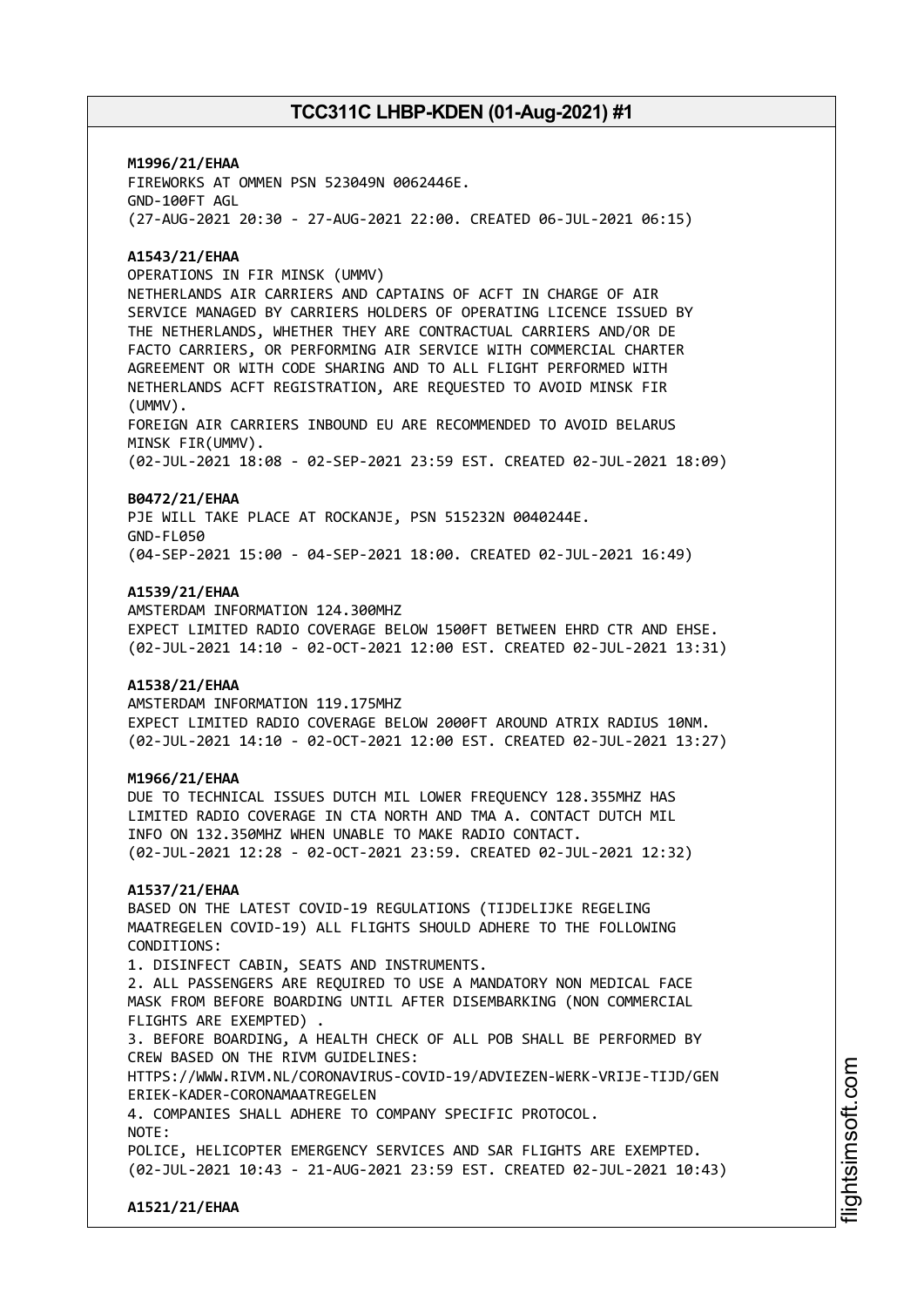TRIGGER NOTAM - AIRAC AIP AMDT 08/2021 WEF 12 AUG 2021: PERMANENTLY OUT OF SERVICE: VOR AMS, HDR, HSD, PAM, SPY: NDB EHN, ROT, STD / CH, NV, OA, PS, RR: LOCATORS CH, NV, OA, PS, RR. (12-AUG-2021 00:00 - 25-AUG-2021 23:59. CREATED 01-JUL-2021 10:03) **M1945/21/EHAA** TEMPORARY SEGREGATED AREA EHTSA52 (HAVELTE, RPAS) ACTIVATED. AREA PROHIBITED. GND-600FT AMSL DAILY 0600-1400 (02-SEP-2021 06:00 - 03-SEP-2021 14:00. CREATED 30-JUN-2021 13:48) **B0467/21/EHAA** NEW PARAGLIDING SITE VELDHOEK, PSN 520200N 0062510E. MAX CABLE HGT 1500FT AMSL, ACTIVE DAILY UDP. REF AIP NETHERLANDS ENR 5.5. GND-1500FT AMSL (30-JUN-2021 09:50 - PERM. CREATED 30-JUN-2021 09:51) **B0464/21/EHAA** PJE AT OUDENBOSCH, PSN 513622N 0043256E. GND-3000FT AMSL (13-AUG-2021 07:00 - 13-AUG-2021 18:00. CREATED 30-JUN-2021 08:56) **B0462/21/EHAA** PJE AT OUDENBOSCH, PSN 513622N 0043256E. GND-3000FT AMSL (08-AUG-2021 07:00 - 08-AUG-2021 18:00. CREATED 30-JUN-2021 07:42) **B0452/21/EHAA** NEW OBSTACLE UNDER CONSTRUCTION IJSSELMEER WINDFARM FRYSLAN, 89 WIND TURBINES WITHIN AREA: 530153N0051541E-530145N0051700E-525933N0051851E-525816N0051633E-52583 4N0051357E-530040N0051246E-530144N0051433E-530153N0051541E. ELEV 590FT AMSL, NOT LGTD. REF AIP ENR 5.4 (28-JUN-2021 14:48 - PERM. CREATED 28-JUN-2021 14:49) **M1895/21/EHAA** UAS FLYING WILL TAKE PLACE AT BIDDINGHUIZEN PSN 522616N 0054519E RADIUS 1000M BTN GND/400FT AGL, REQ TO AVOID AREA. GND-400FT AGL DAILY 1300-1906 (20-AUG-2021 13:00 - 21-AUG-2021 19:06. CREATED 28-JUN-2021 09:01) **M1829/21/EHAA** RESTRICTED AREA EHR49 (BREEZANDDIJK) ACTIVATED. AREA PROHIBITED. SFC-19500FT AMSL MON-FRI 0600-1500 (27-SEP-2021 06:00 - 08-OCT-2021 15:00. CREATED 22-JUN-2021 10:13) **M1825/21/EHAA** FIREWORKS AT STEGEREN PSN 523237N 0062922E. GND-100FT AGL

(10-AUG-2021 20:00 - 10-AUG-2021 21:00. CREATED 22-JUN-2021 09:56)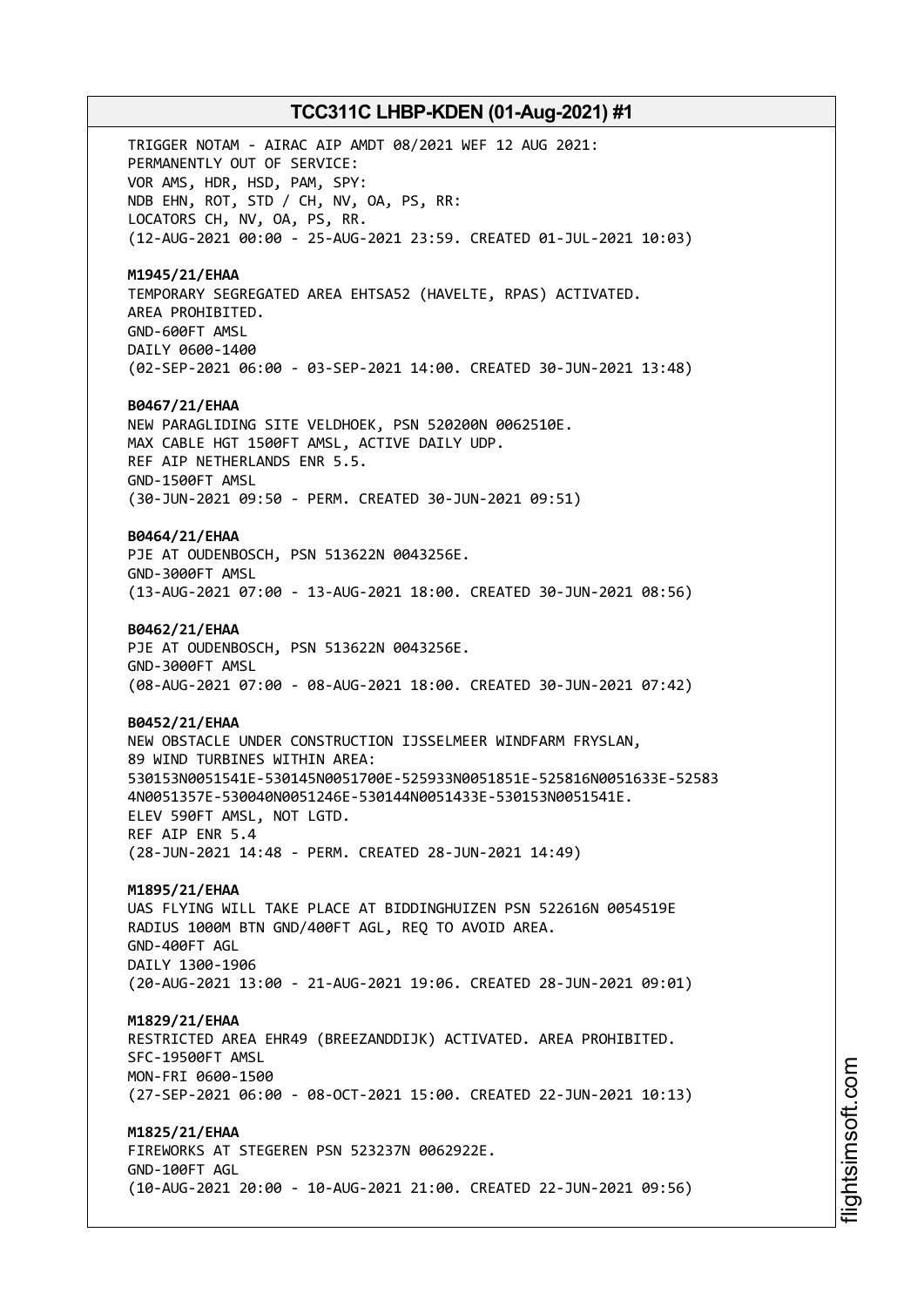**M1826/21/EHAA** FIREWORKS AT STEGEREN PSN 523237N 0062922E. GND-100FT AGL (24-AUG-2021 20:00 - 24-AUG-2021 21:00. CREATED 22-JUN-2021 09:56) **M1822/21/EHAA** FIREWORKS AT UTRECHT PSN 520729N 0050755E. GND-200FT AGL (28-AUG-2021 20:00 - 28-AUG-2021 22:00. CREATED 22-JUN-2021 09:48) **M1796/21/EHAA** TEMPORARY SEGREGATED AREA EHTSA50 (MARNE) ACTIVATED. AREA PROHIBITED. GND-1200FT AMSL 14-16 20-23 0600-2159, 17 0600-1500 (14-SEP-2021 06:00 - 23-SEP-2021 21:59. CREATED 18-JUN-2021 13:16) **M1795/21/EHAA** RESTRICTED AREA EHR2A (MARNEWAARD A) ACTIVATED. AREA PROHIBITED. VERTICAL LIMITS CHANGED DURING ACTIVATION. GND-6500FT AMSL 14-16 20-23 0600-2159, 17 0600-1500 (14-SEP-2021 06:00 - 23-SEP-2021 21:59. CREATED 18-JUN-2021 13:13) **M1794/21/EHAA** RESTRICTED AREA EHR2 (MARNEWAARD) ACTIVATED. AREA PROHIBITED. VERTICAL LIMITS CHANGED DURING ACTIVATION. SFC-6500FT AMSL 14-16 20-23 0600-2159, 17 0600-1500 (14-SEP-2021 06:00 - 23-SEP-2021 21:59. CREATED 18-JUN-2021 13:09) **M1765/21/EHAA** TEMPORARY SEGREGATED AREA EHTSA50 (MARNE) ACTIVATED. AREA PROHIBITED. GND-600FT AGL (30-AUG-2021 20:00 - 08-SEP-2021 20:00. CREATED 16-JUN-2021 10:12) **M1749/21/EHAA** PJE WILL TAKE PLACE AT GROESBEEK PSN 514512N 0055527E RADIUS 2NM. GND-3000FT AGL (17-SEP-2021 04:59 - 17-SEP-2021 18:01. CREATED 15-JUN-2021 07:49) **M1744/21/EHAA** FIREWORKS AT LOPIKERKAPEL PSN 515913N 0050302E GND-165FT AGL (13-AUG-2021 14:00 - 13-AUG-2021 22:00. CREATED 15-JUN-2021 06:22) **B0435/21/EHAA** OBST LIGHTS WIND FARM BARD OFFSHORE 1 PARTLY U/S. ELEVATION 492FT AMSL. REF AIP THE NETHERLANDS ENR 5.4 ID 333. (14-JUN-2021 14:44 - 14-SEP-2021 09:00 EST. CREATED 14-JUN-2021 14:45) **B0434/21/EHAA** MOBILE RIG MAERSK RESOLUTE RELOCATED, PSN 5222.7N 00323.9E (ACP P11-UNITY). (13-JUN-2021 00:53 - 13-SEP-2021 09:00 EST. CREATED 13-JUN-2021 00:54)

**M1731/21/EHAA**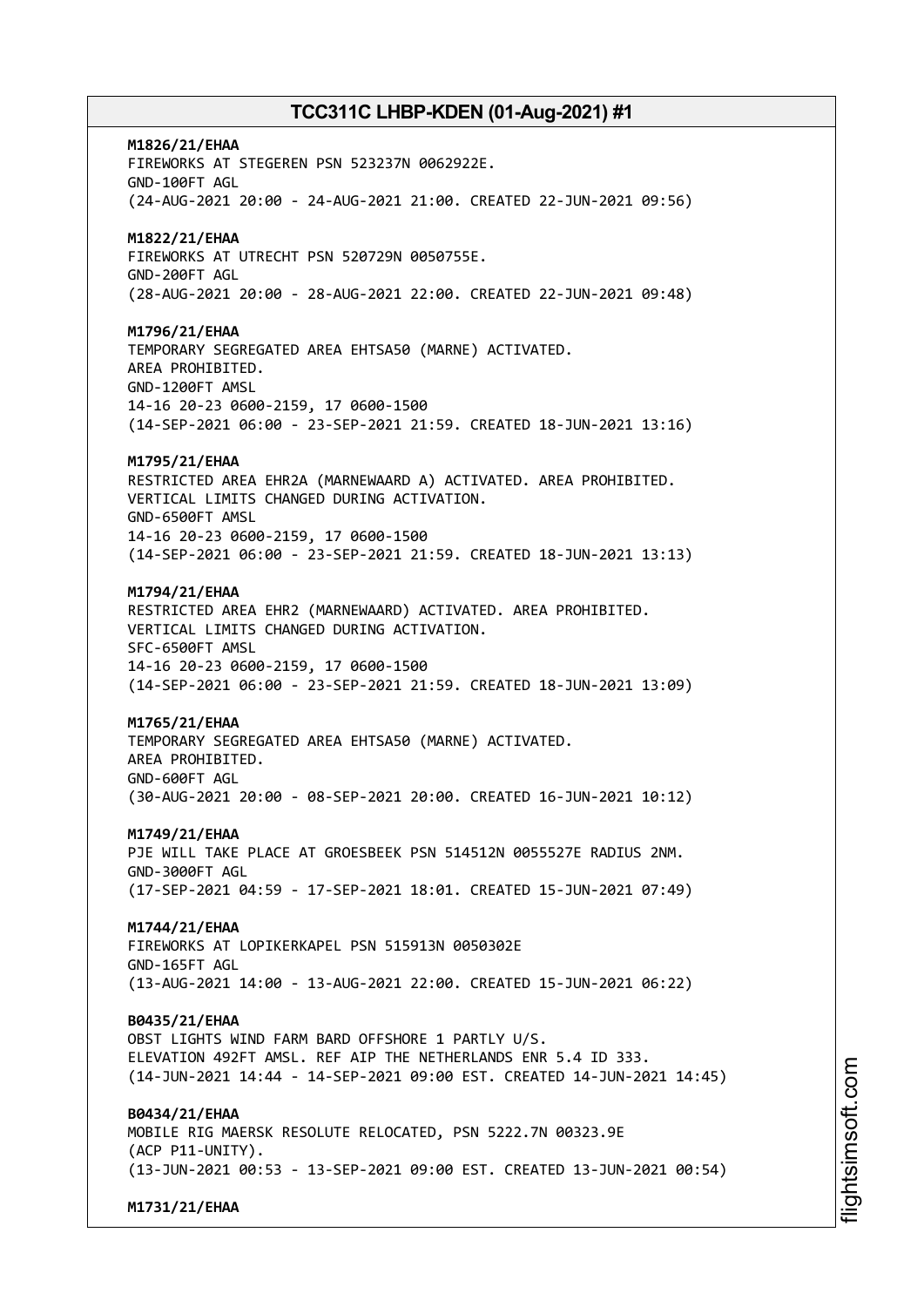ACFT HAVE TO AVOID OVERFLYING OF OUWEHANDS DIERENPARK RHENEN AT PSN 515727N 0053525E RADIUS 1.5NM BTN GND/3000FT AGL. GND-3000FT AGL (11-JUN-2021 11:40 - 11-SEP-2021 23:59 EST. CREATED 11-JUN-2021 11:41) **M1730/21/EHAA** MIL ACFT HAVE TO AVOID OVERFLYING OF SLUIS DUE TO OSTRICH FARM AT PSN 511658N 0032501E RADIUS 2NM BTN GND/3000FT AGL. GND-3000FT AGL (11-JUN-2021 11:40 - 11-SEP-2021 23:59 EST. CREATED 11-JUN-2021 11:41) **M1732/21/EHAA** MIL ACFT HAVE TO AVOID OVERFLYING OF DIERENPARK APENHEUL AT PSN 521257N 0055505E RADIUS 0.5NM BTN GND/1000FT AGL. GND-1000FT AGL (11-JUN-2021 11:41 - 11-SEP-2021 23:59 EST. CREATED 11-JUN-2021 11:41) **M1729/21/EHAA** MIL ACFT HAVE TO AVOID OVERFLYING OF LITHOIJEN PSN 514600N 0052622E RADIUS 1NM BTN GND/500FT AGL. GND-500FT AGL (11-JUN-2021 11:39 - 11-SEP-2021 23:59 EST. CREATED 11-JUN-2021 11:40) **B0424/21/EHAA** MOBILE RIG TEST PLATFORM 590021-TEST PSN 5314.0N 00314.5E. (11-JUN-2021 07:45 - 06-SEP-2021 12:00 EST. CREATED 11-JUN-2021 07:46) **M1675/21/EHAA** FIREWORKS AT OLDENZAAL PSN 521822N 0065317E GND-265FT AGL DAILY 1830-2030 (27-AUG-2021 18:30 - 28-AUG-2021 20:30. CREATED 09-JUN-2021 06:43) **M1674/21/EHAA** FIREWORKS AT HARLINGEN PSN 531023N 0052426E GND-465FT AGL (28-AUG-2021 19:30 - 28-AUG-2021 21:30. CREATED 09-JUN-2021 06:40) **M1673/21/EHAA** FIREWORKS AT ENSCHEDE PSN 521050N 0065013E. GND-297FT AGL DAILY 1600-2200 (14-AUG-2021 16:00 - 15-AUG-2021 22:00. CREATED 09-JUN-2021 06:27) **M1671/21/EHAA** FIREWORKS AT DROUWENERMOND PSN 525816N 0065227E. GND-280FT AGL 19 0700-1100 2100-2330, 20 2100-2359, 21 2100-0015 (19-AUG-2021 07:00 - 22-AUG-2021 00:15. CREATED 09-JUN-2021 06:21) **M1670/21/EHAA** FIREWORKS AT LUTTENBERG PSN 522410N 0062147E. GND-120FT AGL (15-AUG-2021 20:00 - 15-AUG-2021 21:30. CREATED 09-JUN-2021 06:17) **A1278/21/EHAA** ALL FLIGHTS TO/FROM AIRPORTS IN THE NETHERLANDS, OR OVERFLYING NETHERLANDS TERRITORY, ARE NOT ALLOWED IF AIRCRAFT ARE OPERATED BY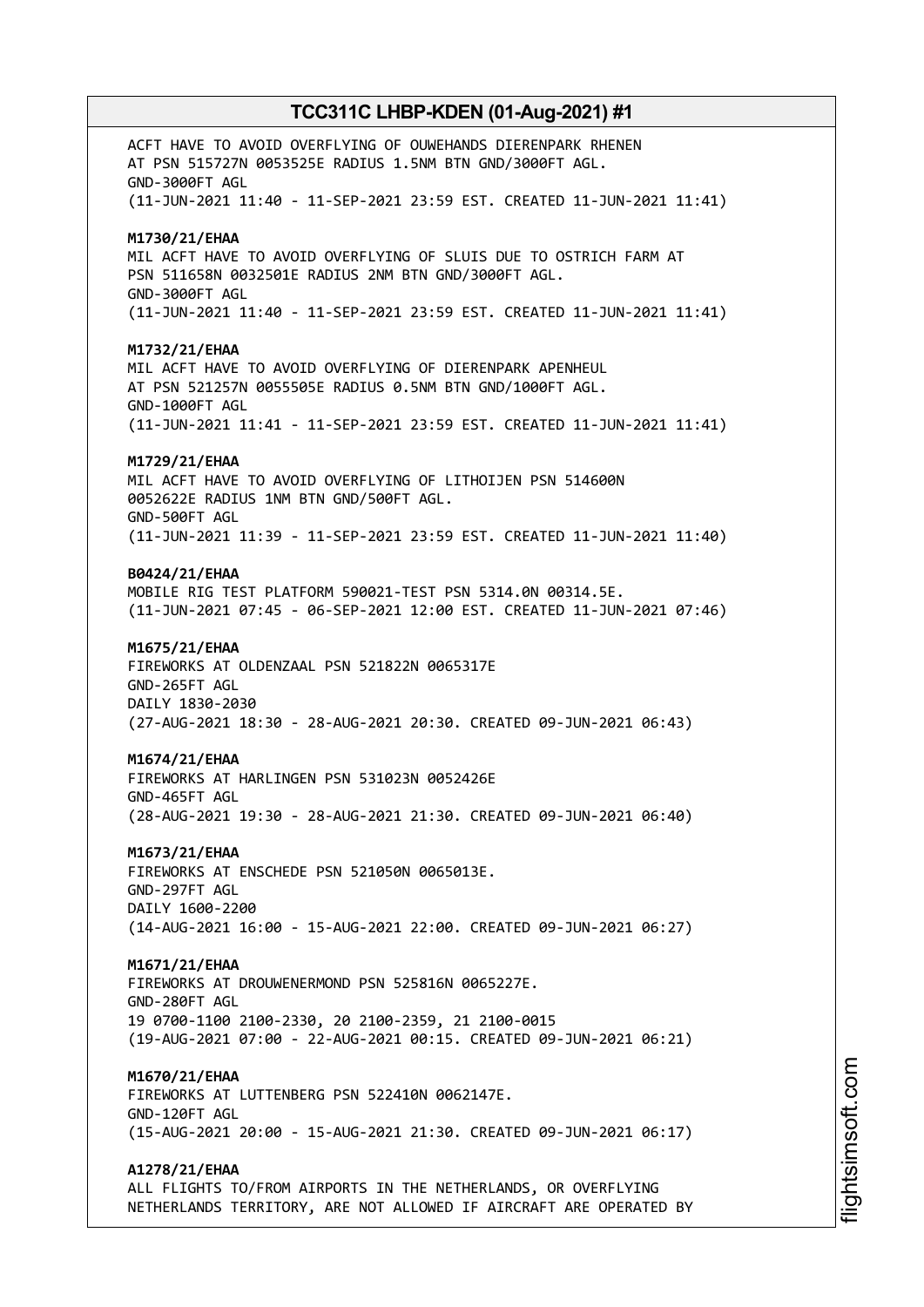BELARUSIAN AIR CARRIERS AND/OR REGISTERED IN BELARUS, EXCEPT FOR AIRCRAFT IN EMERGENCY OR HUMANITARIAN FLIGHTS. (05-JUN-2021 00:00 - 06-SEP-2021 12:00 EST. CREATED 04-JUN-2021 18:50) **M1611/21/EHAA** TEMPORARY RESTRICTED AREA 'TGB MARNEWAARD' ACTIVATED FOR EXERCISE 'FALCON LEAP'. AREA: PSN 532300N 0061504E RADIUS 5NM BTN GND/3000FT AMSL. AREA PROHIBITED. SAR, POLICE, HELICOPTER EMERGENCY MEDICAL SERVICES AND OTHER AUTHORISED TFC ARE EXEMPTED AFTER PRIOR PERMISSION FROM MILATCC SCHIPHOL. GND-3000FT AMSL 07 08 0800-1000 1200-1400 1600-1800, 13 0700-1600 (07-SEP-2021 08:00 - 13-SEP-2021 16:00. CREATED 02-JUN-2021 10:04) **M1598/21/EHAA** IN EXERCISE 'WEAPON INSTRUCTOR COURSE' INTENSE MIL ACTIVITY CAN BE EXPECTED BELOW MNM VFR ALT IN THE FOLLOWING AREA: 532732N 0064038E - 532437N 0063630E - 524803N 0051711E - 524350N 0043648E ALONG A LINE (1NM WEST OF THE NORTH SEA COAST) TO 525835N 0044259E ALONG THE SOUTHERN BOUNDARY OF THE 'WADDENZEE' AREA (SEE: AIP ENR 5.6 AND ENR 6-5.3) TO 532441N 0060956E ALONG A CLOCKWISE ARC (RADIUS 4NM WITH CENTRE 532300N 0061600E) TO 532446N 0062159E ALONG THE SOUTHERN BOUNDARY OF THE 'WADDENZEE' AREA (SEE: AIP ENR 5.6 AND ENR 6-5.3) BACK TO 532732N 0064038E BTN SFC/1500FT AGL. BIRD SANCTUARIES (AS DEFINED IN AIP ENR 5.6.3 AND ENR 6-5.3) 'LAUWERSMEER/WIERUMMER WAD/WAD FERWERADEEL' AND 'HORNHUIZER WAD' ARE EXCLUDED. REQ TO AVOID AREA. SFC-1500FT AGL DAILY 0700-1000 1130-1330 (27-SEP-2021 07:00 - 01-OCT-2021 13:30. CREATED 01-JUN-2021 12:13) **M1597/21/EHAA** IN EXERCISE 'WEAPON INSTRUCTOR COURSE' INTENSE MIL ACTIVITY CAN BE EXPECTED BELOW MNM VFR ALT IN THE FOLLOWING AREA: 532732N 0064038E - 532437N 0063630E - 524803N 0051711E - 524350N 0043648E ALONG A LINE (1NM WEST OF THE NORTH SEA COAST) TO 525835N 0044259E ALONG THE SOUTHERN BOUNDARY OF THE 'WADDENZEE' AREA (SEE: AIP ENR 5.6 AND ENR 6-5.3) TO 532441N 0060956E ALONG A CLOCKWISE ARC (RADIUS 4NM WITH CENTRE 532300N 0061600E) TO 532446N 0062159E ALONG THE SOUTHERN BOUNDARY OF THE 'WADDENZEE' AREA (SEE: AIP ENR 5.6 AND ENR 6-5.3) BACK TO 532732N 0064038E BTN SFC/1500FT AGL. BIRD SANCTUARIES (AS DEFINED IN AIP ENR 5.6.3 AND ENR 6-5.3) 'LAUWERSMEER/WIERUMMER WAD/WAD FERWERADEEL' AND 'HORNHUIZER WAD' ARE EXCLUDED. REQ TO AVOID AREA. SFC-1500FT AGL DAILY 0700-1000 1130-1330 (16-AUG-2021 07:00 - 20-AUG-2021 13:30. CREATED 01-JUN-2021 12:05) **B0378/21/EHAA** LIMITED RADIO COVERAGE OF THE AMSTERDAM INFO FREQUENCY 119.175MHZ BETWEEN UTIRA AND EPOXU BELOW 1000FT. NORTH SEA AREA AMSTERAM IS A RADIO MANDATORY ZONE AND RADIO COMMUNICATION WITH AMSTERDAM INFORMATION IS REQUIRED. TO PREVENT

SAFETY INCIDENTS KEEP TRYING TO CALL AMSTERDAM INFO WHEN OPERATING

IN THIS AREA.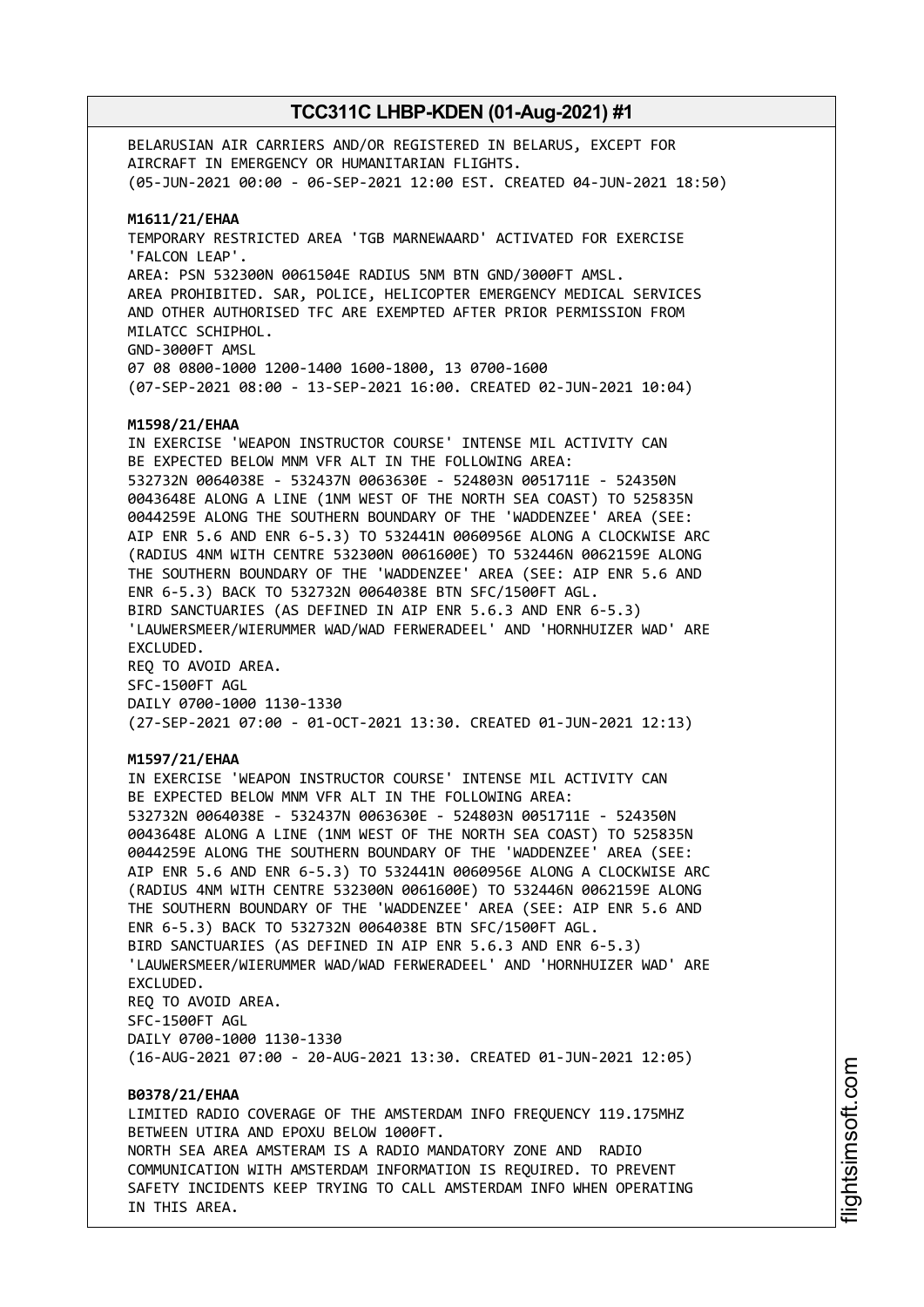(01-JUN-2021 09:04 - 01-SEP-2021 12:00 EST. CREATED 01-JUN-2021 09:05)

#### **B0373/21/EHAA**

SEVERAL CRANES ERECTED AT ZEEWOLDE PSN 522055N 0052025E, 548FT AMSL, AND 558FT AGL. (28-MAY-2021 14:31 - 28-AUG-2021 09:00 EST. CREATED 28-MAY-2021 14:31)

#### **B0370/21/EHAA**

FIREWORKS AT HOORN PSN 523828N 0050522E. GND-660FT AGL (28-AUG-2021 21:45 - 28-AUG-2021 22:30. CREATED 26-MAY-2021 13:45)

#### **M1504/21/EHAA**

MILITARY TRAFFIC WITH DEPARTURE OR DESTINATION ETNG OVERFLYING EHAA FIR SHALL FILE A GAT FLIGHTPLAN, FILED IN ACCORDANCE WITH AIP THE NETHERLANDS SECTION ENR1.10 AND ACKNOWLEDGED BY IFPS. (25-MAY-2021 06:56 - 26-AUG-2021 23:59 EST. CREATED 25-MAY-2021 06:58)

#### **M1496/21/EHAA**

TEMPORARY RESTRICTED AREA 'MARNEWAARD' ACTIVATED FOR MIL EXER 'WEAPON INSTRUCTOR COURSE'. AREA: 532422N 0060943E ALONG CLOCKWISE ARC (RADIUS 4NM WITH CENTRE 532300N 0061600E) TO 532500N 0062147E ALONG THE BOUNDARY OF EHR2A (MARNEWAARD A) BACK TO 532422N 0060943E BTN SFC/2000FT AMSL.

AREA PROHIBITED. POLICE, SAR, HELICOPTER EMERGENCY MEDICAL SERVICE FLIGHTS AND PARTICIPATING FLIGHTS ARE EXEMPTED AFTER PRIOR PERMISSION FROM MILATCC SCHIPHOL. SFC-2000FT AMSL

DAILY 0700-1000 1130-1330 (27-SEP-2021 07:00 - 01-OCT-2021 13:30. CREATED 21-MAY-2021 12:50)

#### **M1494/21/EHAA**

TEMPORARY RESTRICTED AREA 'MARNEWAARD' ACTIVATED FOR MIL EXER 'WEAPON INSTRUCTOR COURSE'. AREA: 532422N 0060943E ALONG CLOCKWISE ARC (RADIUS 4NM WITH CENTRE 532300N 0061600E) TO 532500N 0062147E ALONG THE BOUNDARY OF EHR2A (MARNEWAARD A) BACK TO 532422N 0060943E BTN SFC/2000FT AMSL. AREA PROHIBITED. POLICE, SAR, HELICOPTER EMERGENCY MEDICAL SERVICE FLIGHTS AND PARTICIPATING FLIGHTS ARE EXEMPTED AFTER PRIOR PERMISSION FROM MILATCC SCHIPHOL. SFC-2000FT AMSL DAILY 0700-1000 1130-1330 (16-AUG-2021 07:00 - 20-AUG-2021 13:30. CREATED 21-MAY-2021 12:44)

#### **B0348/21/EHAA**

NEW OBSTACLES UNDER CONSTRUCTION AT OSPELDIJK, 4 WIND TURBINES (LINE) BTN PSN 511858N 0055138E AND 511827N 0055008E. HEIGHT 689FT AGL, ELEV 784FT AMSL. NOT LGT. REF AIP ENR 5.4. (20-MAY-2021 14:15 - PERM. CREATED 20-MAY-2021 14:16)

#### **B0347/21/EHAA**

FIREWORKS AT LUTJEBROEK PSN 524200N 0051159E. GND-330FT AGL (28-AUG-2021 20:00 - 28-AUG-2021 20:15. CREATED 20-MAY-2021 11:07)

**B0337/21/EHAA**

FIREWORKS AT HOORN PSN 523831N 0050521E. GND-660FT AGL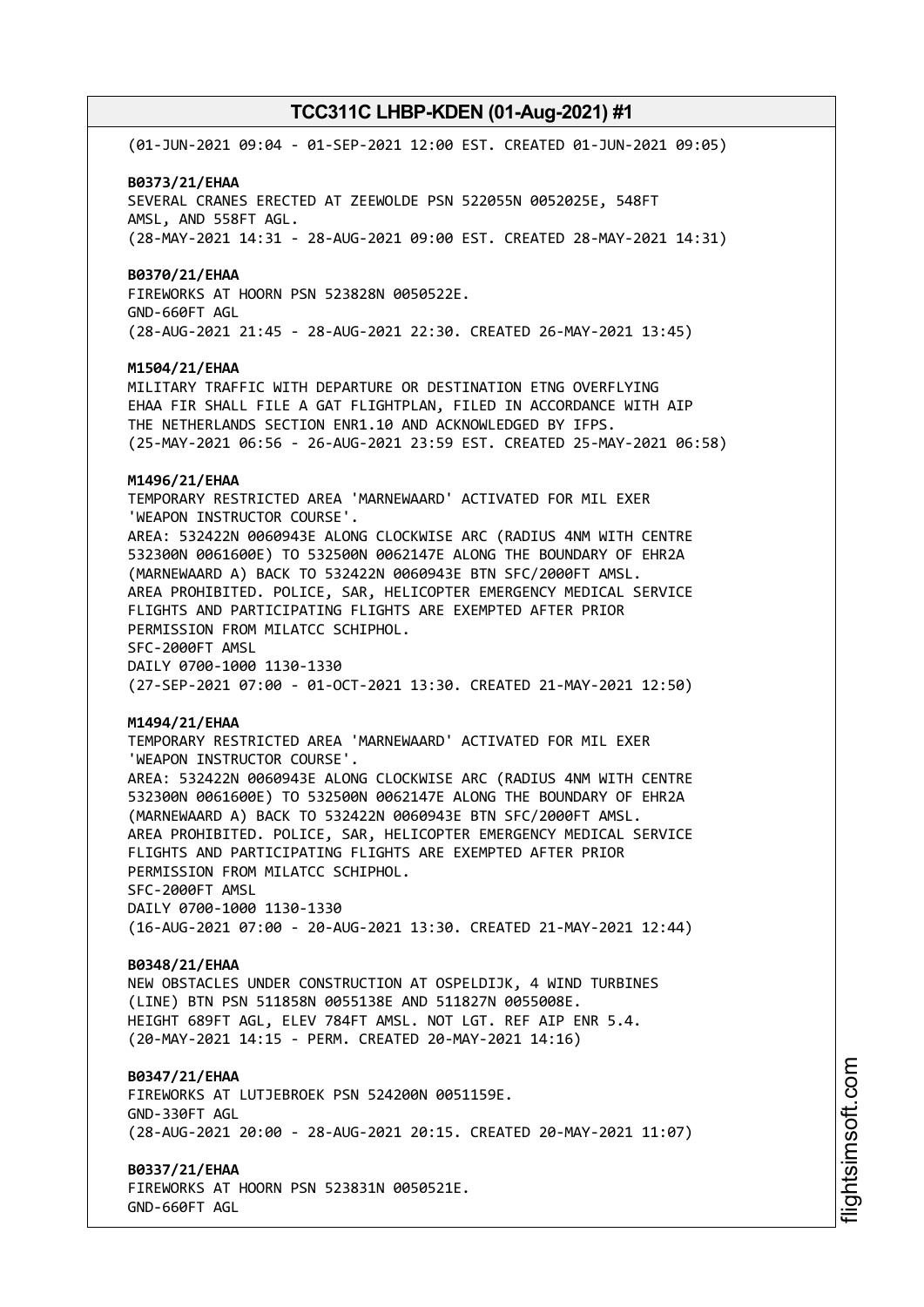(13-AUG-2021 20:00 - 13-AUG-2021 21:00. CREATED 18-MAY-2021 16:09) **B0334/21/EHAA** NEW OBSTACLES AT HATTEMERBROEK, 4 WIND TURBINES (LINE) BTN PSN 522958N 0060004E AND 522929N 0060048E. HEIGHT 492FT AGL, ELEV 495FT AMSL, NOT LGT. REF AIP ENR 5.4. (18-MAY-2021 12:15 - PERM. CREATED 18-MAY-2021 12:15) **B0309/21/EHAA** SEVERAL OBST LIGHTS NOORDZEE RIFFGAT U/S. 487FT AMSL. REF AIP NETHERLANDS ENR 5.4 ID 415. (05-MAY-2021 12:16 - 05-AUG-2021 10:00 EST. CREATED 05-MAY-2021 12:16) **B0282/21/EHAA** NEW OBSTACLES AT NEER UNDER CONSTRUCTION, 3 WIND TURBINES IN LINE BTN 511706N 0055851E AND 511646N 0055950E. HEIGHT 659FT AGL, ELEV 751FT AMSL. LGT OBST/DAY FLG WHITE, NIGHT RED. REF AIP ENR 5.4. (26-APR-2021 14:34 - PERM. CREATED 26-APR-2021 14:34) **B0281/21/EHAA** NEW OBSTACLES AT EGCHEL UNDER CONSTRUCTION, 5 WIND TURBINES IN **LTNF** BTN 511917N 0055423E AND 511839N 0055638E. HEIGHT 656FT AGL, ELEV 757FT AMSL. LGT OBST/DAY FLG WHITE, NIGHT RED. REF AIP ENR 5.4. (26-APR-2021 14:21 - PERM. CREATED 26-APR-2021 14:25) **M1150/21/EHAA** RESTRICTED AREA EHR2A (MARNEWAARD A) ACTIVATED. AREA PROHIBITED. VERTICAL LIMITS CHANGED DURING ACTIVATION. GND-FL065 DAILY 0700-1000 1130-1330 (16-AUG-2021 07:00 - 20-AUG-2021 13:30. CREATED 23-APR-2021 08:46) **B0274/21/EHAA** OBST ERECTED, 4 NEW WIND TUNBINES AT ANGERLO BTN PSN 515833N 0060722E AND 515850N 0060825E. HEIGHT 577 FT AGL, ELEV 606FT AMSL, LGT OBST/DAY FLG W, NIGHT R. REF AIP ENR 5.4. (22-APR-2021 14:45 - PERM. CREATED 22-APR-2021 14:45) **M0844/21/EHAA** TEMPORARY RESTRICTED AREA 'TGB HOUTDORPERVELD' ACTIVATED. AREA: PSN 521528N 0054345E RADIUS 5NM BTN GND/3000FT AMSL. AREA PROHIBITED. SAR, POLICE, HELICOPTER EMERGENCY MEDICAL SERVICES AND OTHER AUTHORISED TFC EXEMPTED AFTER PRIOR PERMISSION FROM MILATCC SCHIPHOL. GND-3000FT AMSL 14 16 0700-1600 (14-SEP-2021 07:00 - 16-SEP-2021 16:00. CREATED 26-MAR-2021 12:06) ┌──────────────────────────────────────────────────────────────────────────────┐ │**EKDK (COPENHAGEN FIR/UIR)** │

└──────────────────────────────────────────────────────────────────────────────┘

**C0632/21/EKDK** CHECKL<sub>TST</sub> YEAR=2021 0251 0570 0616 0617 0618 0622 LATEST AIS PUBLICATIONS ISSUED: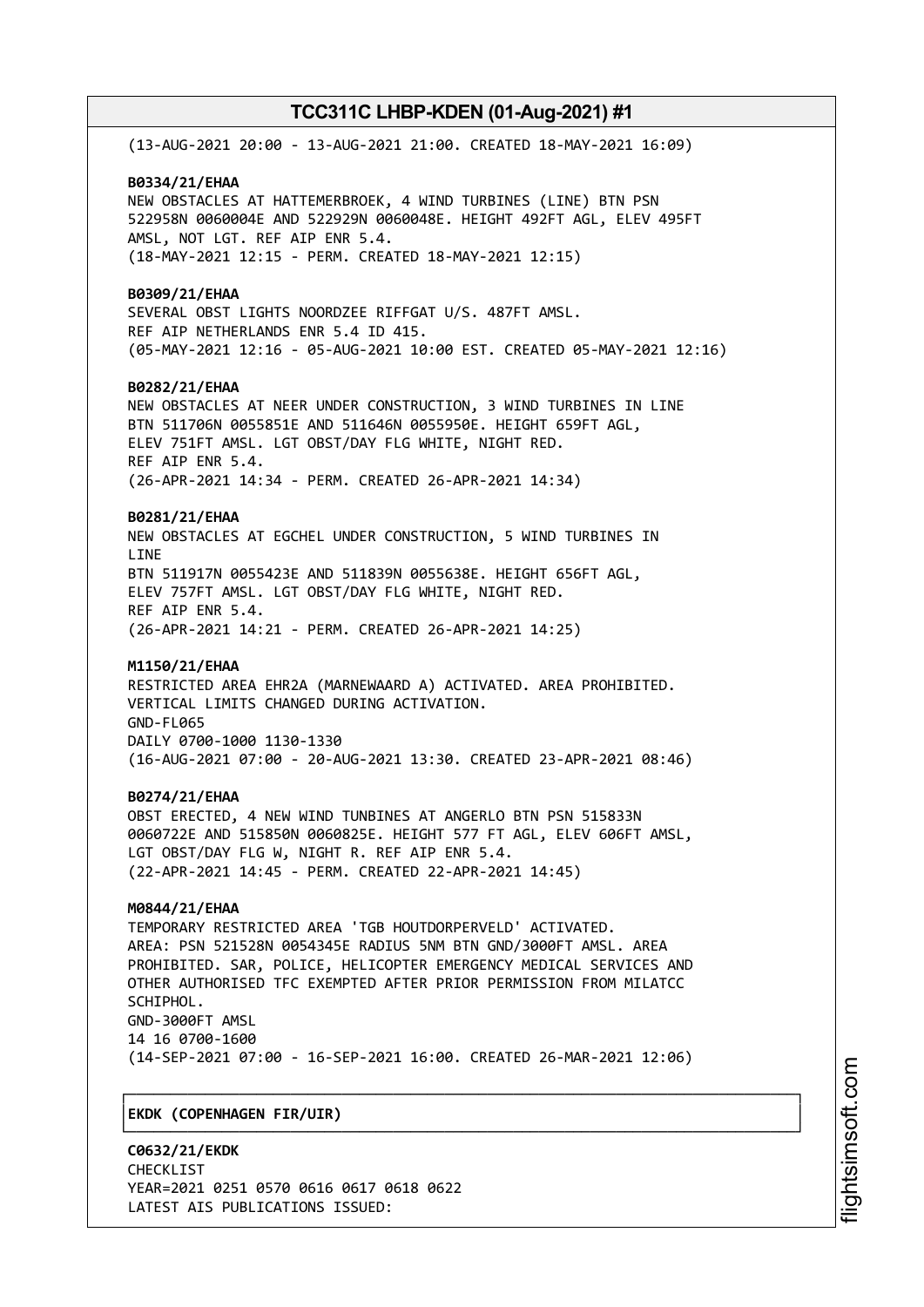AIP AIRAC AMDT IFR 009/2021 EFFECTIVE DATE 09 SEP 21 AIP AIRAC AMDT VFR 009/2021 EFFECTIVE DATE 09 SEP 21 AIP AMDT IFR 003/2018 EFFECTIVE DATE 15 MAR 18 AIP AMDT VFR 003/2018 EFFECTIVE DATE 15 MAR 18 AIP SUP IFR 006/2021 EFFECTIVE DATE 07 AUG 21 AIP SUP VFR 006/2021 EFFECTIVE DATE 07 AUG 21 AIC IFR A001/2021 EFFECTIVE DATE 23 MAR 21 AIC VFR A001/2021 EFFECTIVE DATE 23 MAR 21 AIC CHECKLIST AIP IFR A005/2004 A002/2012 A008/2012 A004/2013 A005/2013 A004/2014 A005/2014 A005/2015 A001/2016 A004/2016 A005/2017 A001/2018 A005/2018 A002/2019 A004/2019 A005/2019 A006/2019 A007/2019 A001/2020 A001/2021 AIP VFR A005/2004 A002/2012 A008/2012 A004/2013 A005/2013 A004/2014 A005/2014 A005/2015 A001/2016 A004/2016 A005/2017 A001/2018 A005/2018 A002/2019 A003/2019 A004/2019 A005/2019 A006/2019 A007/2019 A001/2020 A001/2021 SUP CHECKLIST AIP IFR 010/2017 014/2017 008/2018 AIP VFR 010/2017 014/2017 008/2018 (01-AUG-2021 00:36 - 01-SEP-2021 00:00 EST. CREATED 01-AUG-2021 00:39) **B1959/21/EKDK** CHECKLIST YEAR=2020 3161 3162 3163 3164 3165 3166 3704 YEAR=2021 1005 1027 1063 1070 1132 1133 1134 1294 1415 1498 1677 1678 1705 1744 1761 1762 1765 1769 1805 1806 1847 1848 1859 1861 1862 1863 1864 1865 1875 1891 1923 1937 1938 1939 1940 1941 1944 1946 1949 1958 LATEST AIS PUBLICATIONS ISSUED: AIP AIRAC AMDT IFR 009/2021 EFFECTIVE DATE 09 SEP 21 AIP AIRAC AMDT VFR 009/2021 EFFECTIVE DATE 09 SEP 21 AIP AMDT IFR 003/2018 EFFECTIVE DATE 15 MAR 18 AIP AMDT VFR 003/2018 EFFECTIVE DATE 15 MAR 18 AIP SUP IFR 006/2021 EFFECTIVE DATE 07 AUG 21 AIP SUP VFR 006/2021 EFFECTIVE DATE 07 AUG 21 AIC IFR A001/2021 EFFECTIVE DATE 23 MAR 21 AIC VFR A001/2021 EFFECTIVE DATE 23 MAR 21 AIC CHECKLIST AIP IFR A005/2004 A002/2012 A008/2012 A004/2013 A005/2013 A004/2014 A005/2014 A005/2015 A001/2016 A004/2016 A005/2017 A001/2018 A005/2018 A002/2019 A004/2019 A005/2019 A006/2019 A007/2019 A001/2020 A001/2021 AIP VFR A005/2004 A002/2012 A008/2012 A004/2013 A005/2013 A004/2014 A005/2014 A005/2015 A001/2016 A004/2016 A005/2017 A001/2018 A005/2018 A002/2019 A003/2019 A004/2019 A005/2019 A006/2019 A007/2019 A001/2020 A001/2021 SUP CHECKLIST AIP IFR 010/2017 014/2017 008/2018 AIP VFR 010/2017 014/2017 008/2018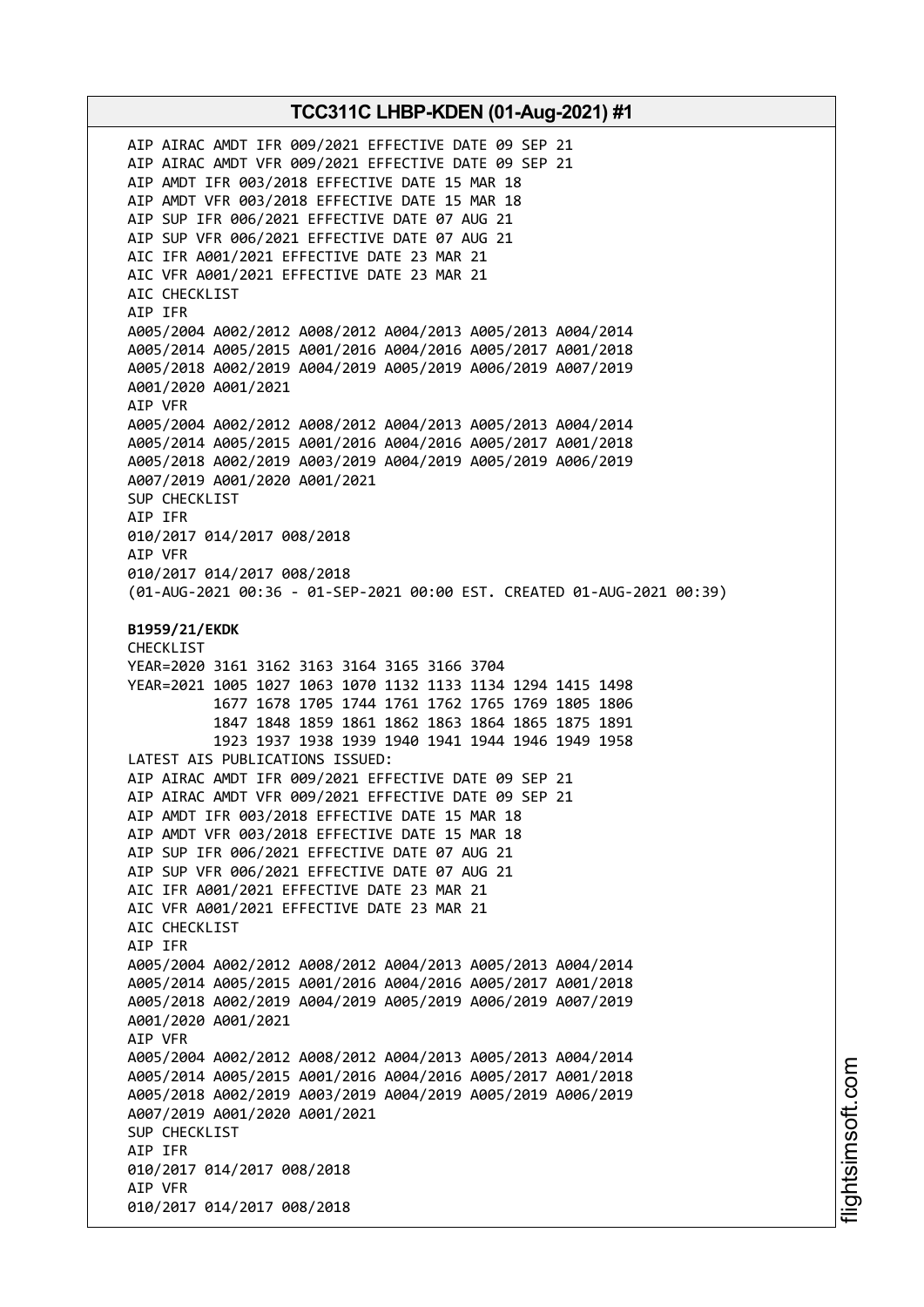(01-AUG-2021 00:22 - 01-SEP-2021 00:00 EST. CREATED 01-AUG-2021 00:22) **D1289/21/EKDK** CHECKLIST YEAR=2016 0128 1595 1597 YEAR=2017 1278 1279 1280 YEAR=2020 0288 0369 1122 YEAR=2021 0334 0592 0860 0938 1053 1054 1084 1119 1132 1135 1148 1164 1166 1167 1192 1195 1214 1241 1245 1250 1251 1262 1266 1271 1276 1278 1279 1281 1283 1288 LATEST AIS PUBLICATIONS ISSUED: AIP AIRAC AMDT IFR 009/2021 EFFECTIVE DATE 09 SEP 21 AIP AIRAC AMDT VFR 009/2021 EFFECTIVE DATE 09 SEP 21 AIP AMDT IFR 003/2018 EFFECTIVE DATE 15 MAR 18 AIP AMDT VFR 003/2018 EFFECTIVE DATE 15 MAR 18 AIP SUP IFR 006/2021 EFFECTIVE DATE 07 AUG 21 AIP SUP VFR 006/2021 EFFECTIVE DATE 07 AUG 21 AIC IFR A001/2021 EFFECTIVE DATE 23 MAR 21 AIC VFR A001/2021 EFFECTIVE DATE 23 MAR 21 AIC CHECKLIST AIP IFR A005/2004 A002/2012 A008/2012 A004/2013 A005/2013 A004/2014 A005/2014 A005/2015 A001/2016 A004/2016 A005/2017 A001/2018 A005/2018 A002/2019 A004/2019 A005/2019 A006/2019 A007/2019 A001/2020 A001/2021 AIP VFR A005/2004 A002/2012 A008/2012 A004/2013 A005/2013 A004/2014 A005/2014 A005/2015 A001/2016 A004/2016 A005/2017 A001/2018 A005/2018 A002/2019 A003/2019 A004/2019 A005/2019 A006/2019 A007/2019 A001/2020 A001/2021 SUP CHECKLIST AIP IFR 010/2017 014/2017 008/2018 AIP VFR 010/2017 014/2017 008/2018 (01-AUG-2021 00:19 - 01-SEP-2021 00:00 EST. CREATED 01-AUG-2021 00:19) **E0072/21/EKDK** CHECKLIST YEAR=2018 0101 YEAR=2019 0038 YEAR=2021 0059 0062 0064 0070 0071 LATEST AIS PUBLICATIONS ISSUED: FOR FAROE ISLANDS: AIP AIRAC AMDT IFR 004/2021 EFFECTIVE DATE 09 SEP 21 AIP AMDT IFR 002/2018 EFFECTIVE DATE 15 MAR 18 AIP SUP IFR 002/2017 EFFECTIVE DATE 10 OCT 17 AIC IFR A001/2019 EFFECTIVE DATE 19 FEB 19 AIRAC EFFECTIVE DATE 12 AUG 2021 NIL AIC CHECKLIST AIP IFR A001/2016 A002/2016 A001/2018 A002/2018 A004/2018 A001/2019 AIP VFR **NTI** AIP MIL **NTI** SUP CHECKLIST AIP IFR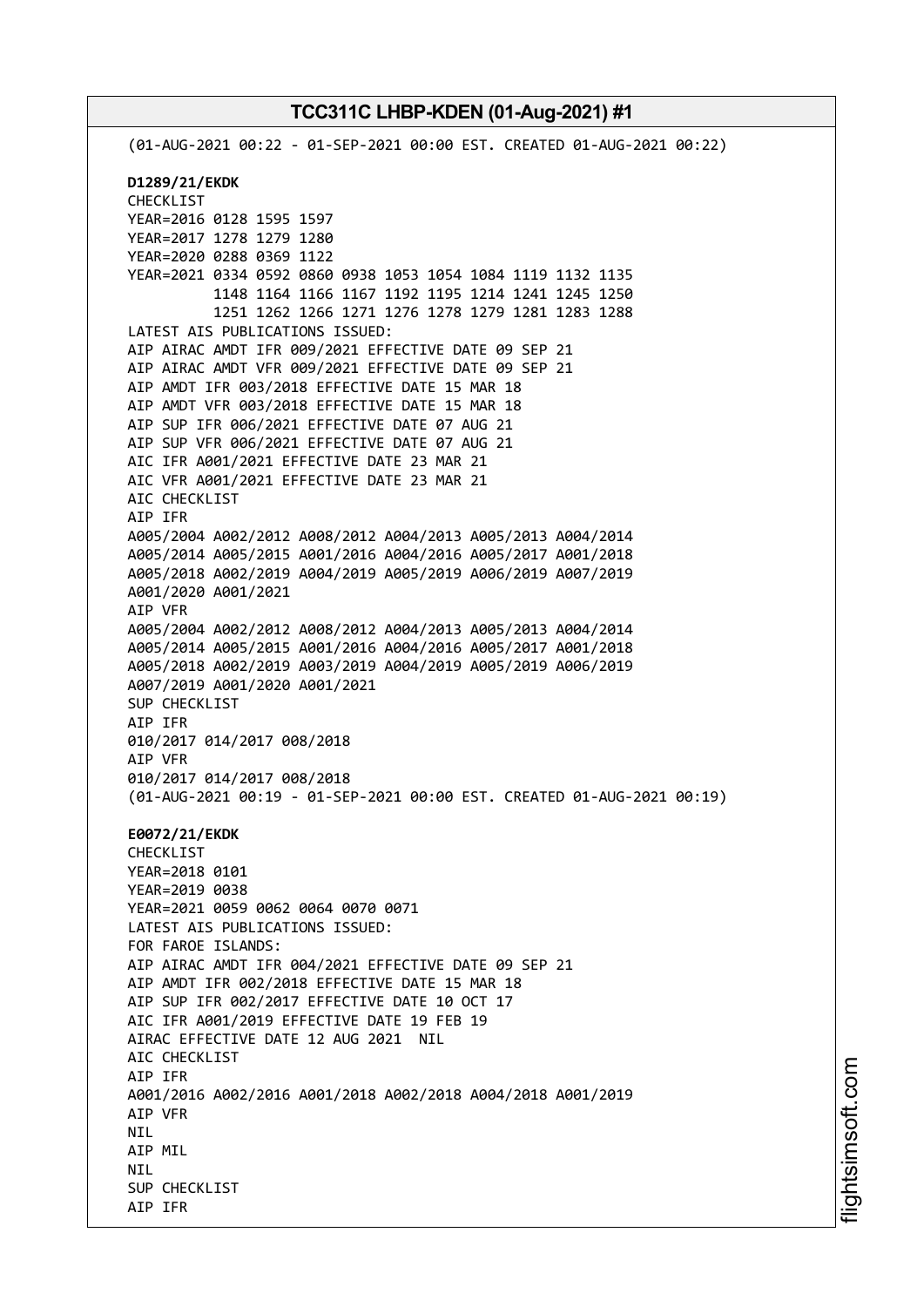**NTI** AIP VFR NIL AIP MIL **NTI** (01-AUG-2021 00:07 - 01-SEP-2021 00:00 EST. CREATED 01-AUG-2021 00:07) **A2525/21/EKDK** CHECKLIST YEAR=2017 3023 YEAR=2020 0288 YEAR=2021 0009 0153 0267 0487 1080 1272 1381 1382 1383 1724 1834 1835 2011 2034 2051 2095 2198 2199 2200 2202 2204 2205 2206 2207 2208 2209 2210 2211 2219 2229 2230 2236 2237 2238 2239 2240 2251 2254 2255 2256 2257 2258 2268 2274 2275 2277 2278 2281 2283 2284 2285 2328 2396 2397 2418 2419 2424 2425 2426 2427 2428 2429 2431 2432 2433 2434 2435 2461 2463 2481 2482 2483 2484 2485 2486 2487 2488 2489 2490 2491 2494 2514 2515 2516 2517 2518 2519 2520 2521 2522 2523 2524 LATEST AIS PUBLICATIONS ISSUED: AIP AIRAC AMDT IFR 009/2021 EFFECTIVE DATE 09 SEP 21 AIP AIRAC AMDT VFR 009/2021 EFFECTIVE DATE 09 SEP 21 AIP AMDT IFR 003/2018 EFFECTIVE DATE 15 MAR 18 AIP AMDT VFR 003/2018 EFFECTIVE DATE 15 MAR 18 AIP SUP IFR 006/2021 EFFECTIVE DATE 07 AUG 21 AIP SUP VFR 006/2021 EFFECTIVE DATE 07 AUG 21 AIC IFR A001/2021 EFFECTIVE DATE 23 MAR 21 AIC VFR A001/2021 EFFECTIVE DATE 23 MAR 21 AIC CHECKLIST AIP IFR A005/2004 A002/2012 A008/2012 A004/2013 A005/2013 A004/2014 A005/2014 A005/2015 A001/2016 A004/2016 A005/2017 A001/2018 A005/2018 A002/2019 A004/2019 A005/2019 A006/2019 A007/2019 A001/2020 A001/2021 AIP VFR A005/2004 A002/2012 A008/2012 A004/2013 A005/2013 A004/2014 A005/2014 A005/2015 A001/2016 A004/2016 A005/2017 A001/2018 A005/2018 A002/2019 A003/2019 A004/2019 A005/2019 A006/2019 A007/2019 A001/2020 A001/2021 SUP CHECKLIST AIP IFR 010/2017 014/2017 008/2018 AIP VFR 010/2017 014/2017 008/2018 (01-AUG-2021 00:04 - 01-SEP-2021 00:00 EST. CREATED 01-AUG-2021 00:05) **D1288/21/EKDK** THE FOLLOWING OBST LIGHTS AT NORDSEE 14 (SANDBANK) IS OUT OF SERVICE: OBST LIGHTS NORDSEE 14-90 551059N0065013E OBST LIGHTS NORDSEE 14-210 550651N0065243E OBST LIGHTS NORDSEE 14-420 550731N0065326E OBST LIGHTS NORDSEE 14-450 550905N0065251E OBST LIGHTS NORDSEE 14-530 551351N0065105E OBST LIGHTS NORDSEE 14-600 551733N0064942E. (31-JUL-2021 18:29 - 10-AUG-2021 12:00 EST. CREATED 31-JUL-2021 18:30)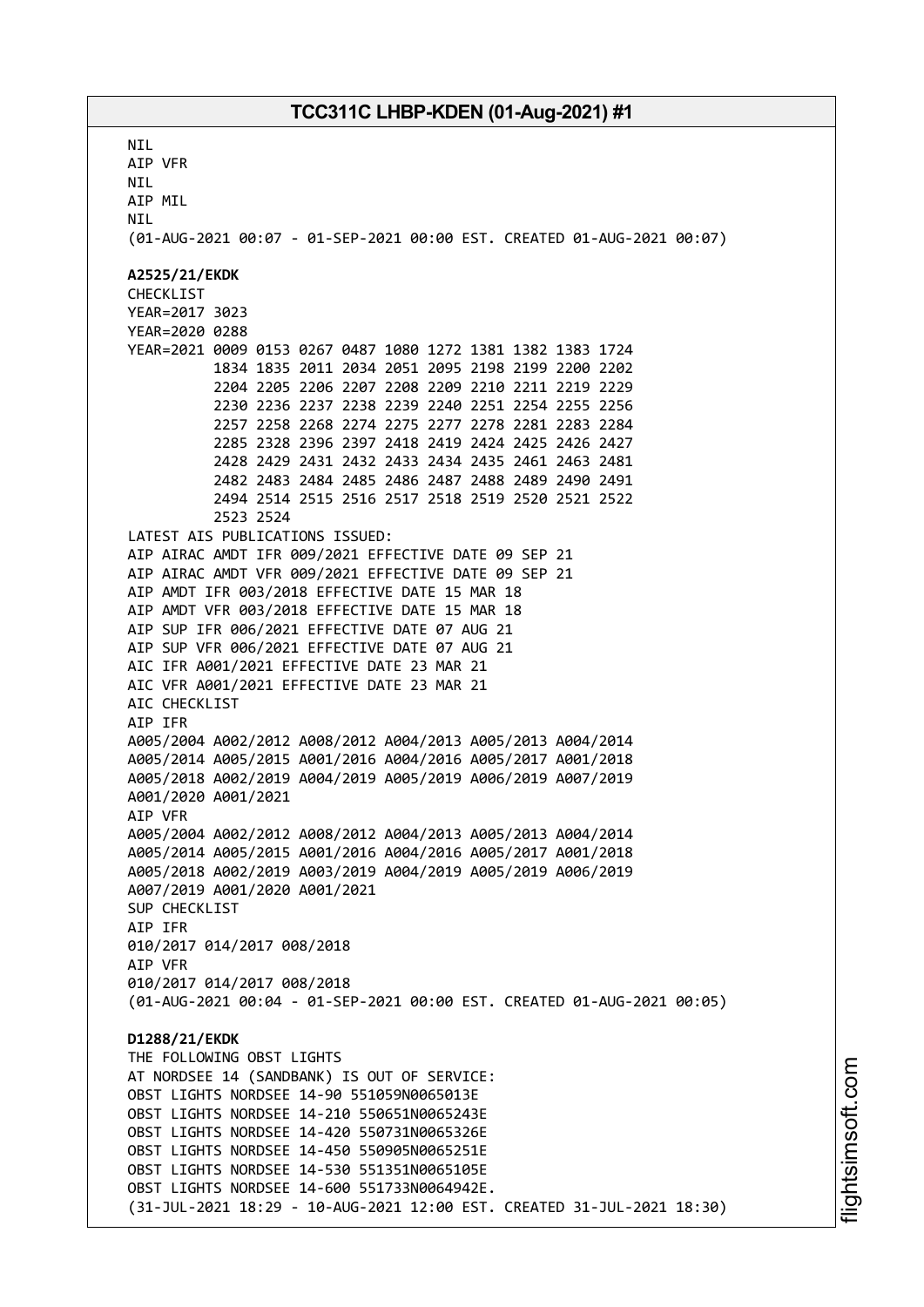**A2522/21/EKDK** DANGER AREA EKD302 HANSTHOLM A - TSA ACTIVATED. SFC-FL530 (02-AUG-2021 11:00 - 02-AUG-2021 12:40. CREATED 30-JUL-2021 11:14) **A2521/21/EKDK** DANGER AREA EKD303 HANSTHOLM B - TSA ACTIVATED. FL055-FL530 (02-AUG-2021 07:55 - 02-AUG-2021 09:35. CREATED 30-JUL-2021 11:13) **A2520/21/EKDK** DANGER AREA EKD303 HANSTHOLM B - TSA ACTIVATED. FL055-FL530 (02-AUG-2021 11:00 - 02-AUG-2021 12:40. CREATED 30-JUL-2021 11:13) **A2519/21/EKDK** DANGER AREA EKD304 DOGGER TSA ACTIVATED. SFC-FL530 (02-AUG-2021 07:55 - 02-AUG-2021 09:35. CREATED 30-JUL-2021 11:10) **A2518/21/EKDK** DANGER AREA EKD304 DOGGER TSA ACTIVATED. SFC-FL530 (02-AUG-2021 11:00 - 02-AUG-2021 12:40. CREATED 30-JUL-2021 11:09) **A2517/21/EKDK** DANGER AREA EKD302 HANSTHOLM A - TSA ACTIVATED. SFC-FL530 (02-AUG-2021 07:55 - 02-AUG-2021 09:35. CREATED 30-JUL-2021 10:02) **A2516/21/EKDK** DANGER AREA EKD301 FANOE - TSA ACTIVATED. SFC-FL530 (02-AUG-2021 11:00 - 02-AUG-2021 12:40. CREATED 30-JUL-2021 10:01) **A2515/21/EKDK** DANGER AREA EKD301 FANOE - TSA ACTIVATED. SFC-FL530 (02-AUG-2021 07:55 - 02-AUG-2021 09:35. CREATED 30-JUL-2021 10:01) **D1283/21/EKDK** OBST LIGHTS VIDEBAEK 560827N0084218E U/S. (29-JUL-2021 06:34 - 26-AUG-2021 14:00 EST. CREATED 29-JUL-2021 06:36) **D1281/21/EKDK** OBST LIGHTS HOVE 554300N0121415E U/S. (28-JUL-2021 09:26 - 26-AUG-2021 12:00 EST. CREATED 28-JUL-2021 09:28) **D1279/21/EKDK** OBST LIGHTS TOMMERUP 551853N0101335E U/S. (28-JUL-2021 07:47 - 26-AUG-2021 12:00 EST. CREATED 28-JUL-2021 07:48) **D1278/21/EKDK** OBST LIGHTS TOLNE 573001N0101806E U/S. (28-JUL-2021 07:46 - 26-AUG-2021 12:00 EST. CREATED 28-JUL-2021 07:47) **A2491/21/EKDK**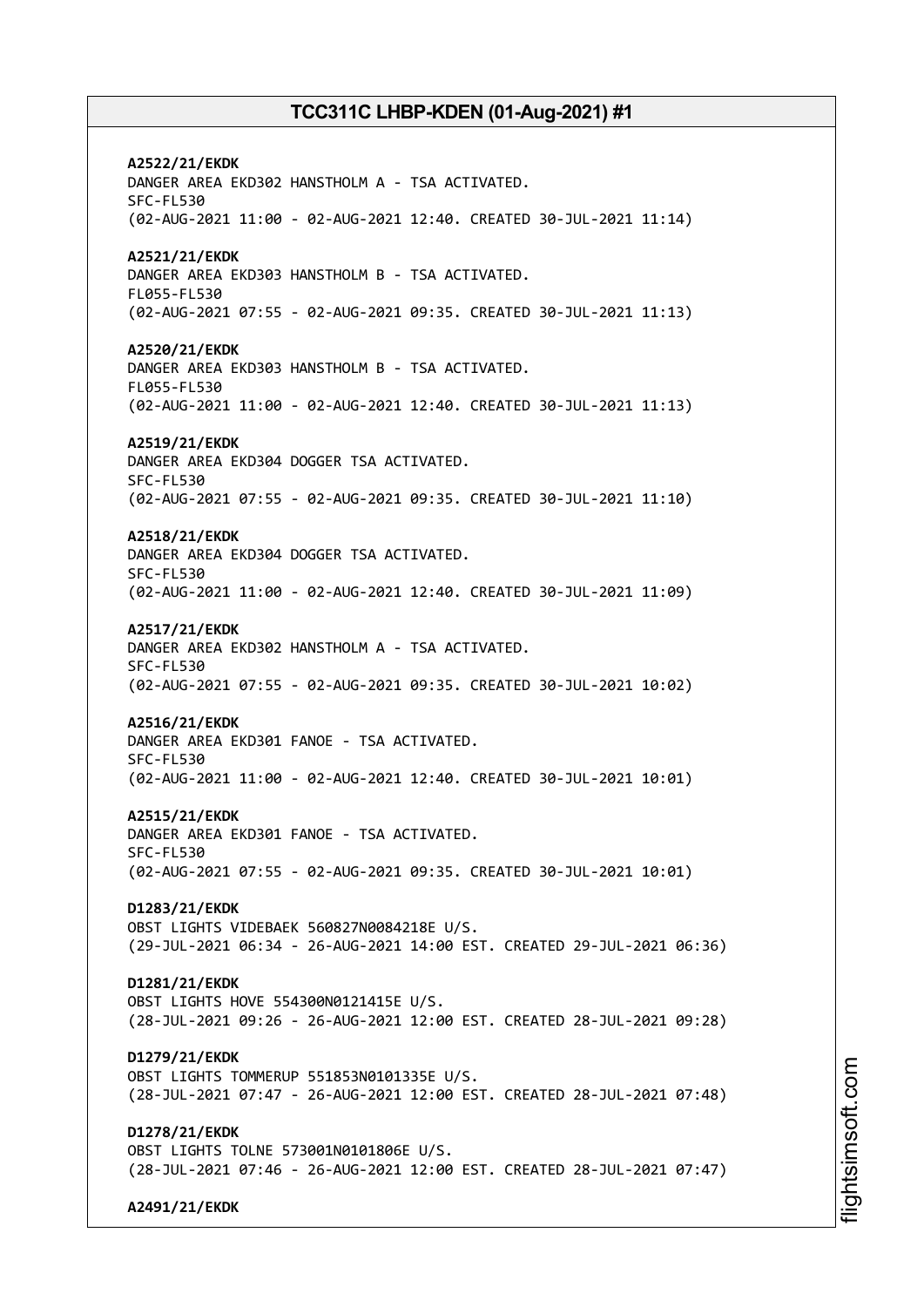DANISH AIR CARRIERS AND CAPTAINS OF ACFT IN CHARGE OF AIR SERVICE MANAGED BY CARRIERS HOLDERS OF OPERATING LICENCE ISSUED BY DENMARK, WHETHER THEY ARE CONTRACTUAL CARRIERS AND/OR DE FACTO CARRIERS , OR PERFORMING AIR SERVICE WITH COMMERCIAL CHARTER AGREEMENT OR WITH CODE SHARING AND TO ALL FLIGHT PERFORMED WITH DANISH ACFT REGISTRATION ARE REQUESTED TO AVOID MINSK FIR (UMMV). FOREIGN AIR CARRIERS INBOUND EU ARE RECOMMENDED TO AVOID BELARUS MINSK FIR (UMMV). (28-JUL-2021 06:22 - 30-NOV-2021 22:59. CREATED 28-JUL-2021 06:23) **A2490/21/EKDK** ALL FLIGHTS TO/FROM AIRPORTS OF DENMARK, OR OVERFLYING DANISH AIRSPACE FROM BELARUSSIAN AIRSPACE, ARE NOT ALLOWED IF AIRCRAFT ARE OPERATED BY BELARUSSIAN AIR CARRIERS AND/OR REGISTRATED IN BELARUS EXCEPT FOR AIRCRAFT IN EMERGENCY OR HUMANITARIAN FLIGHTS. (28-JUL-2021 06:21 - 30-NOV-2021 22:59. CREATED 28-JUL-2021 06:22) **A2487/21/EKDK** CONTROLLER-PILOT DATA LINK COMMUNICATION (CPDLC) TO/FROM COPENHAGEN ACC OUT OF SERVICE. (15-DEC-2021 22:00 - 16-DEC-2021 03:00. CREATED 27-JUL-2021 10:04) **A2486/21/EKDK** CONTROLLER-PILOT DATA LINK COMMUNICATION (CPDLC) TO/FROM COPENHAGEN ACC OUT OF SERVICE. (08-DEC-2021 22:00 - 09-DEC-2021 03:00. CREATED 27-JUL-2021 10:03) **A2485/21/EKDK** CONTROLLER-PILOT DATA LINK COMMUNICATION (CPDLC) TO/FROM COPENHAGEN ACC OUT OF SERVICE. (01-DEC-2021 22:00 - 02-DEC-2021 03:00. CREATED 27-JUL-2021 10:02) **A2483/21/EKDK** CONTROLLER-PILOT DATA LINK COMMUNICATION (CPDLC) TO/FROM COPENHAGEN ACC OUT OF SERVICE. (13-OCT-2021 22:00 - 14-OCT-2021 03:00. CREATED 27-JUL-2021 10:01) **A2484/21/EKDK** CONTROLLER-PILOT DATA LINK COMMUNICATION (CPDLC) TO/FROM COPENHAGEN ACC OUT OF SERVICE. (03-NOV-2021 22:00 - 04-NOV-2021 03:00. CREATED 27-JUL-2021 10:01) **A2482/21/EKDK** CONTROLLER-PILOT DATA LINK COMMUNICATION (CPDLC) TO/FROM COPENHAGEN ACC OUT OF SERVICE. (06-OCT-2021 22:00 - 07-OCT-2021 03:00. CREATED 27-JUL-2021 10:00) **A2481/21/EKDK** CONTROLLER-PILOT DATA LINK COMMUNICATION (CPDLC) TO/FROM COPENHAGEN ACC OUT OF SERVICE. (08-SEP-2021 22:00 - 09-SEP-2021 03:00. CREATED 27-JUL-2021 09:59) **A2463/21/EKDK** CONTROLLER-PILOT DATA LINK COMMUNICATION (CPDLC) TO/FROM COPENHAGEN ACC OUT OF SERVICE. (11-AUG-2021 22:00 - 12-AUG-2021 03:00. CREATED 27-JUL-2021 05:55)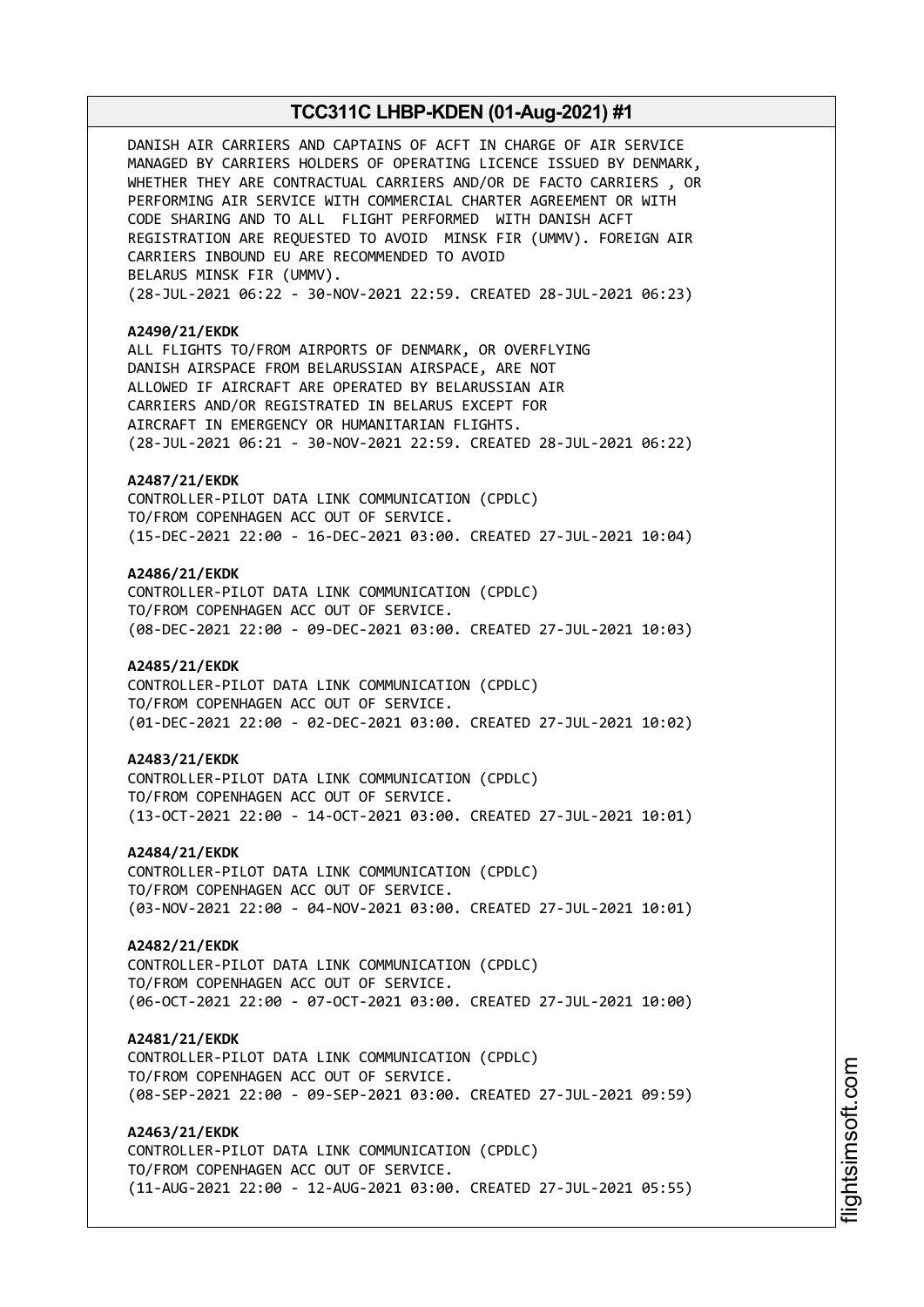# **D1266/21/EKDK** OBST LIGHTS STOREBAELT 552025N0110124E AND 552037N0110254E U/S (PYLON 16 AND PYLON 17, FROM TOP TO CENTRAL NODE (23-JUL-2021 12:11 - 02-AUG-2021 12:00 EST. CREATED 23-JUL-2021 12:12) **D1262/21/EKDK** LGTD OBST CRANE ERECTED AT VALBY IN PSN 553955N0123202E. HGT 457FT AGL, ELEV 491FT AMSL. (22-JUL-2021 12:47 - 10-OCT-2021 12:00 EST. CREATED 22-JUL-2021 12:48) **C0622/21/EKDK** ALL AIRCRAFT TO EKGF 1 HOUR PPR REQUIRED. PHONE +45 76121429. (20-JUL-2021 05:13 - 31-DEC-2021 12:00 EST. CREATED 20-JUL-2021 05:15) **D1241/21/EKDK** OBST LIGHTS AABENRAA, ENSTEDVAERKET 1 550114N0092632E U/S. (14-JUL-2021 06:38 - 30-SEP-2021 12:00 EST. CREATED 14-JUL-2021 06:40) **A2284/21/EKDK** DENMIL UHF 246.350 AND VHF 129.825 RADIOS ON THE FOLLOWING SITE SKROEBELEV, IS OUT OF COMMISSION DUE TO MAINTENANCE. TRAFFIC INFORMATION IS STILL AVAILABLE FROM DENMIL, BUT POOR TO NONE LOW LEVEL COVERAGE CAN BE EXPECTED AROUND LANGELAND, LOLLAND AND WESTERN PART OF BALTIC SEA. REF.: MILNOTAM M0340/21 (18-AUG-2021 07:00 - 18-AUG-2021 11:00. CREATED 12-JUL-2021 09:13) **A2283/21/EKDK** DENMIL UHF 246.350 AND 243.0 RADIOS ON THE FOLLOWING SITE KASTRUP, IS OUT OF COMMISSION DUE TO MAINTENANCE. POOR TO NONE LOW LEVEL COVERAGE CAN BE EXPECTED IN THE EASTERN PART OF DENMARK ON 243.0. AND IN KOEGE BUGT AND SOUTHERN PART OF KATTEGAT ON 246.350. REF.: MILNOTAM M0339/21 (13-AUG-2021 07:00 - 13-AUG-2021 11:00. CREATED 12-JUL-2021 09:12) **A2275/21/EKDK** TRIGGER NOTAM - PERM VFG AIRAC AMDT 09/21 WEF 09 SEP 2021. REF GEN 0.6: CORRECTION TO HEADER (AD 1.2) WITH REF TO AIRAC AMDT 12 AUG 2021. (09-SEP-2021 00:00 - 22-SEP-2021 23:59. CREATED 12-JUL-2021 08:25) **A2274/21/EKDK** TRIGGER NOTAM - PERM AIP DENMARK AND VFG AIRAC AMDT 09/21 WEF 09 SEP 2021. REF GEN 0.5 AND ENR 5.4: NEW OBSTACLES AULUM, ST. SOELS ENERGIPARK, VELLING 1 AND VELLING 2. REF GEN 1.1: CHANGE OF CAA NAME AND EMAIL. (09-SEP-2021 00:00 - 22-SEP-2021 23:59. CREATED 12-JUL-2021 08:24) **A2268/21/EKDK** DENMIL UHF 246.350 AND VHF 129.825 RADIOS ON THE FOLLOWING SITE VEJRHOEJ, IS OUT OF COMMISSION DUE TO MAINTENANCE. TRAFFIC INFORMATION IS STILL AVAILABLE FROM DENMIL, BUT POOR TO NONE LOW LEVEL COVERAGE CAN BE EXPECTED AROUND GREAT BELT AND NORTHERN PART OF SEALAND.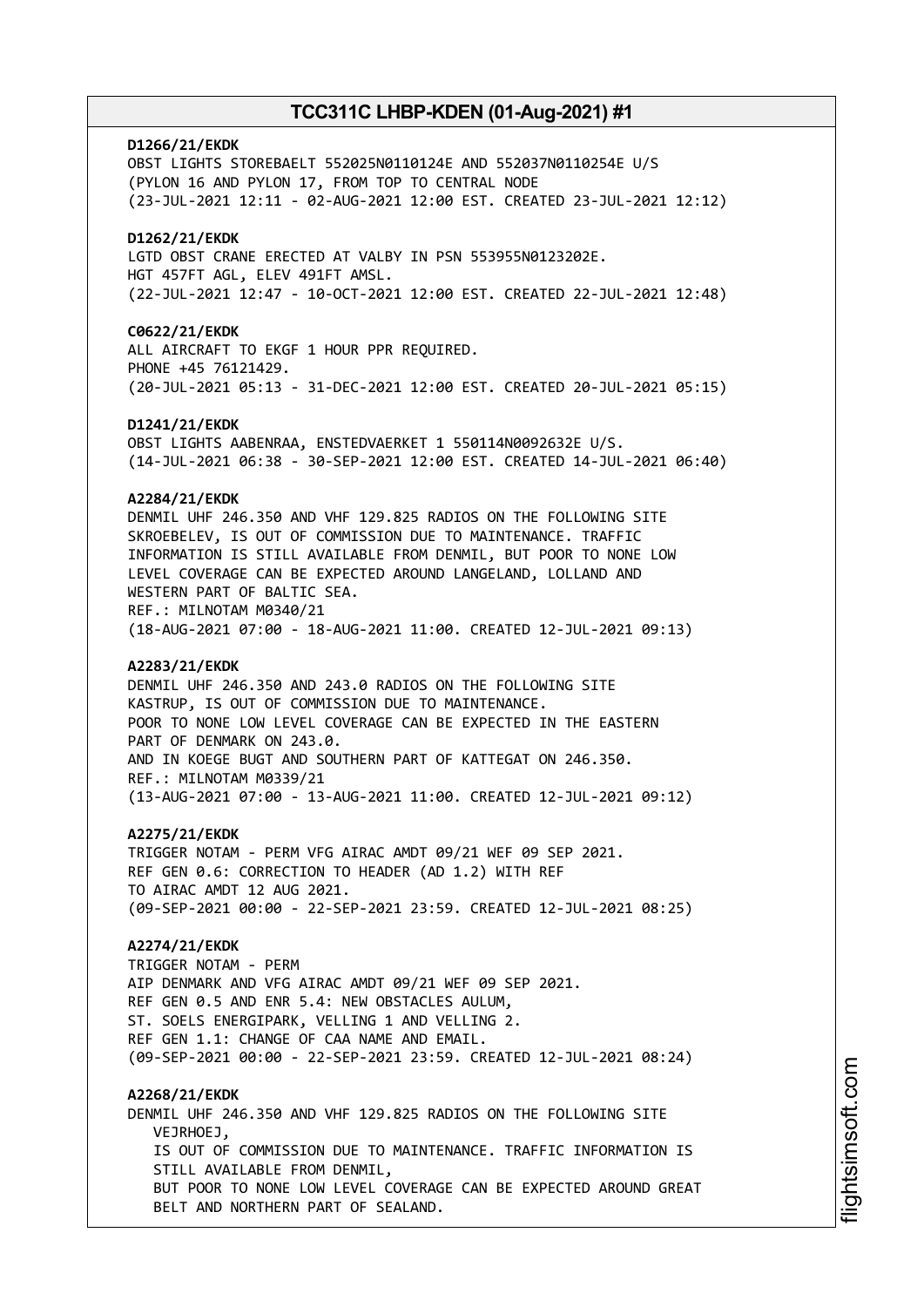REF MIL NOTAM M0338/21. (09-AUG-2021 07:00 - 09-AUG-2021 11:00. CREATED 12-JUL-2021 06:34) **M0340/21/EKDK** DENMIL UHF 246.350 AND VHF 129.825 RADIOS ON THE FOLLOWING SITE SKROEBELEV, IS OUT OF COMMISSION DUE TO MAINTENANCE. TRAFFIC INFORMATION IS STILL AVAILABLE FROM DENMIL, BUT POOR TO NONE LOW LEVEL COVERAGE CAN BE EXPECTED AROUND LANGELAND, LOLLAND AND WESTERN PART OF BALTIC SEA. (18-AUG-2021 07:00 - 18-AUG-2021 11:00. CREATED 12-JUL-2021 05:59) **M0339/21/EKDK** DENMIL UHF 246.350 AND 243.0 RADIOS ON THE FOLLOWING SITE KASTRUP, IS OUT OF COMMISSION DUE TO MAINTENANCE. POOR TO NONE LOW LEVEL COVERAGE CAN BE EXPECTED IN THE EASTERN PART OF DENMARK ON 243.0. AND IN KOEGE BUGT AND SOUTHERN PART OF KATTEGAT ON 246.350. (13-AUG-2021 07:00 - 13-AUG-2021 11:00. CREATED 12-JUL-2021 05:58) **M0338/21/EKDK** DENMIL UHF 246.350 AND VHF 129.825 RADIOS ON THE FOLLOWING SITE VEJRHOEJ, IS OUT OF COMMISSION DUE TO MAINTENANCE. TRAFFIC INFORMATION IS STILL AVAILABLE FROM DENMIL, BUT POOR TO NONE LOW LEVEL COVERAGE CAN BE EXPECTED AROUND GREAT BELT AND NORTHERN PART OF SEALAND. (09-AUG-2021 07:00 - 09-AUG-2021 11:00. CREATED 12-JUL-2021 05:56) **A2258/21/EKDK** NAV WARNING: PJE HALO/HAHO WILL TAKE PLACE AT BIERSTED REF MIL NOTAM M0336/21 SFC-30000FT AMSL (13-AUG-2021 07:00 - 13-AUG-2021 11:00. CREATED 09-JUL-2021 14:09) **A2257/21/EKDK** NAV WARNING: PJE HALO/HAHO WILL TAKE PLACE AT BIERSTED REF MIL NOTAM M0333/21 SFC-30000FT AMSL (12-AUG-2021 07:00 - 12-AUG-2021 15:00. CREATED 09-JUL-2021 14:07) **A2256/21/EKDK** NAV WARNING: PJE HALO/HAHO WILL TAKE PLACE AT BIERSTED REF MIL NOTAM M0329/21 SFC-30000FT AMSL (11-AUG-2021 07:00 - 11-AUG-2021 15:00. CREATED 09-JUL-2021 13:59) **D1214/21/EKDK** OBST LIGHTS AVEDOERE HOLME U/S. (09-JUL-2021 11:51 - 09-AUG-2021 12:00 EST. CREATED 09-JUL-2021 11:53) **A2238/21/EKDK** NAV WARNING PJE HALO/HAHO WILL TAKE PLACE AT BIERSTED PSN 571050N 0094908E, RADIUS 10 NM . REF MIL NOTAM M0323/21 SFC-30000FT AMSL (09-AUG-2021 08:00 - 09-AUG-2021 15:00. CREATED 09-JUL-2021 11:04)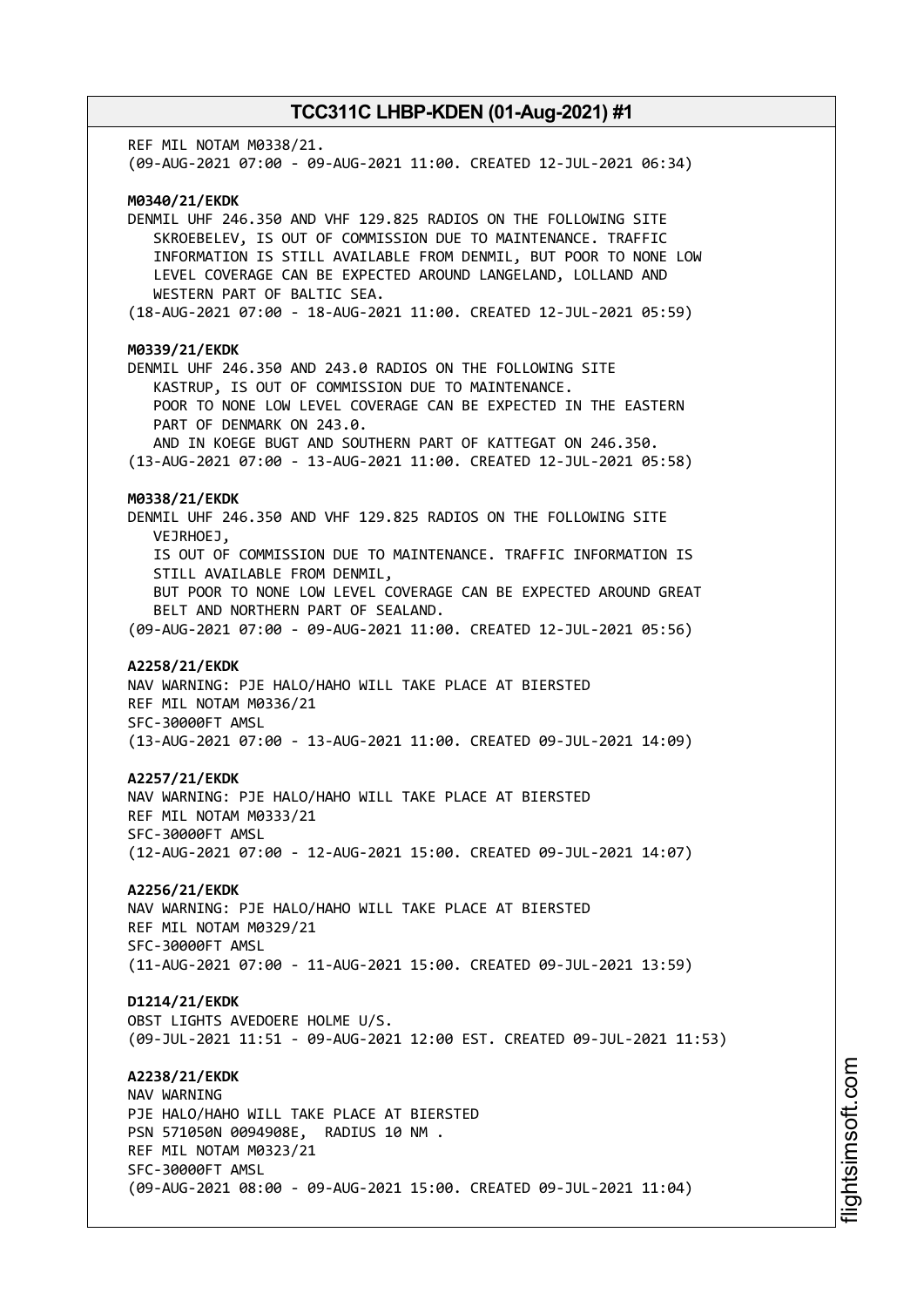**A2236/21/EKDK** NAV WARNING PJE HALO/HAHO WILL TAKE PLACE AT BIERSTED PSN 571050N0094908E, RADIUS 10 NM. REF MIL NOTAM M0326/21 SFC-30000FT AMSL (10-AUG-2021 07:00 - 10-AUG-2021 15:00. CREATED 09-JUL-2021 11:00) **M0336/21/EKDK** NAV WARNING PJE HALO/HAHO WILL TAKE PLACE AT BIERSTED PSN 571050N 0094908E RADIUS 10 NM SFC-30000FT AMSL (13-AUG-2021 07:00 - 13-AUG-2021 11:00. CREATED 09-JUL-2021 10:19) **M0333/21/EKDK** NAV WARNING PJE HALO/HAHO WILL TAKE PLACE AT BIERSTED PSN 571050N 0094908E RADIUS 10 NM SFC-30000FT AMSL (12-AUG-2021 07:00 - 12-AUG-2021 15:00. CREATED 09-JUL-2021 10:15) **M0329/21/EKDK** NAV WARNING PJE HALO/HAHO WILL TAKE PLACE AT BIERSTED PSN 571050N 0094908E RADIUS 10 NM SFC-30000FT AMSL (11-AUG-2021 07:00 - 11-AUG-2021 15:00. CREATED 09-JUL-2021 10:09) **M0326/21/EKDK** NAV WARNING PJE HALO/HAHO WILL TAKE PLACE AT BIERSTED PSN 571050N 0094908E RADIUS 10 NM SFC-30000FT AMSL (10-AUG-2021 07:00 - 10-AUG-2021 15:00. CREATED 09-JUL-2021 08:43) **M0323/21/EKDK** NAV WARNING PJE HALO/HAHO WILL TAKE PLACE AT BIERSTED PSN 571050N 0094908E RADIUS 10 NM SFC-30000FT AMSL (09-AUG-2021 08:00 - 09-AUG-2021 15:00. CREATED 09-JUL-2021 08:36) **A2219/21/EKDK** COVID-19: FLIGHT RESTRICTIONS. DUE TO COVID-19, RESTRICTIONS APPLY FOR FLIGHTS WITH PASSENGERS LANDING IN DENMARK. RESTRICTIONS DEPEND ON A. COVID-19 TEST RESULT B. COVID-19 TEST TYPE C. COVID-19 TEST TIME D. PASSENGER AGE E. POINT OF DEPARTURE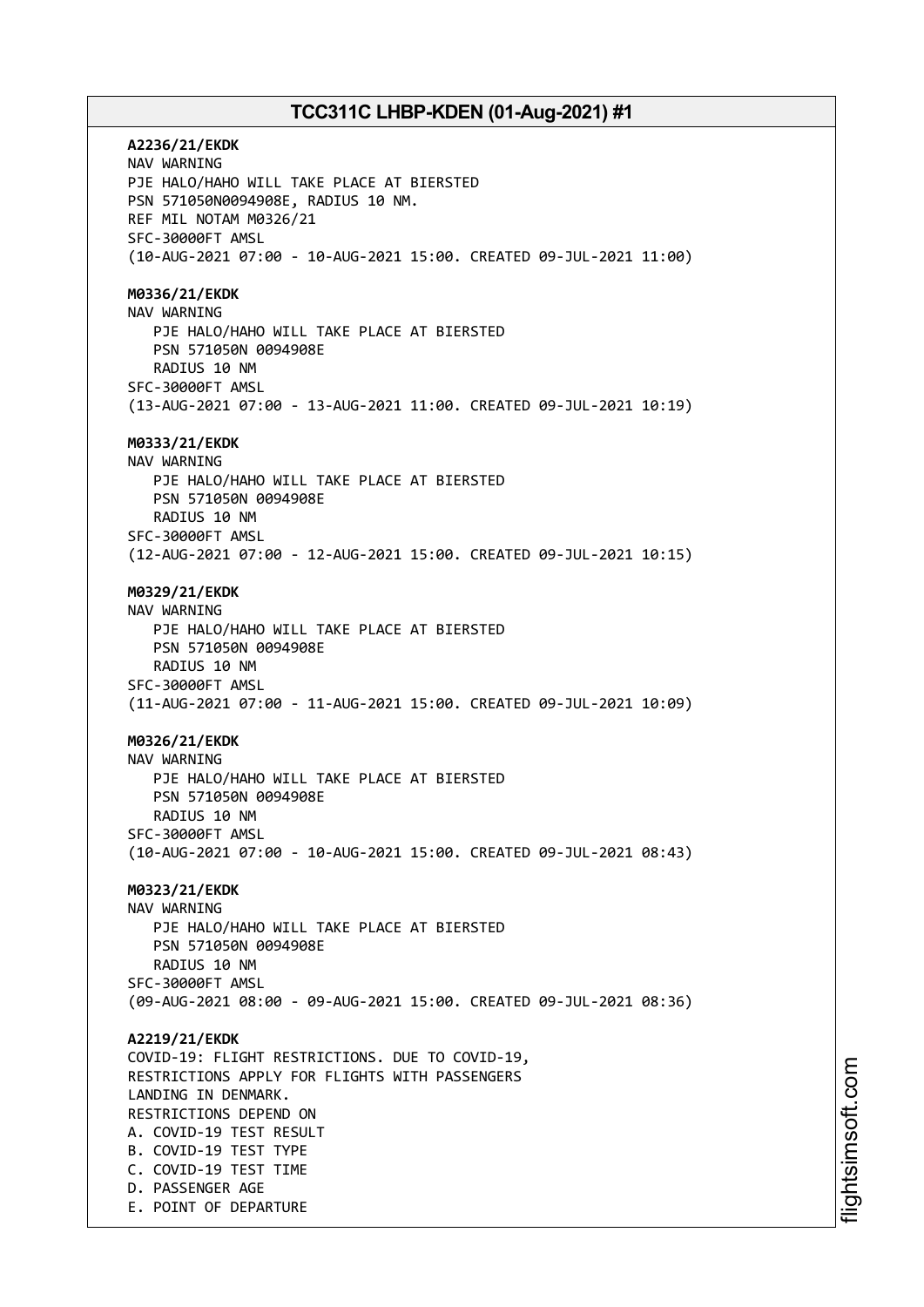F. FLIGHT DESTINATION G. VACCINATION STATUS H. AUTHORITY ISSUING PROOF OF VACCINATION. FOR DETAILED DESCRIPTION OF RESTRICTIONS SEE HTTPS://EN.CORONASMITTE.DK/RULES-AND-REGULATIONS/ ENTRY-INTO-DENMARK . SPECIAL ATTENTION: UNTIL 31 OCTOBER 2021 PASSENGERS ARE REQUIRED TO HAVE A NEGATIVE PCR-TEST TAKEN NO LATER THAN 72 HOURS BEFORE TIME OF DEPARTURE WHEN TRAVELLING FROM COUNTRIES AND REGIONS THAT ARE CLASSIFIED AS RED. THE AIR CARRIER IS RESPONSIBLE FOR MAKING SURE THAT THE FLIGHT DOES NOT LAND IN DENMARK WITH PASSENGERS ONBOARD WERE NOT ABLE TO PROVIDE A NEGATIVE TEST BEFORE BOARDING. CHILDREN UNDER THE AGE OF 16 ARE EXEMPT AS ARE CERTAIN OTHER GROUPS. FOR ALL EXCEPTIONS SEE HTTPS://EN.CORONASMITTE.DK/RULES-AND-REGULATIONS/ENTRY-INTO-DENMARK/REGARDING-PERSONS-TRAVELLING-TO-DENMARK-BY-AIR. FOR A DESCRIPTION AND OVERVIEW OF THE COLOUR CATEGORY FOR COUNTRIES SEE HTTPS://EN.CORONASMITTE.DK/RULES-AND-REGULATIONS/ ENTRY-INTO-DENMARK/CATEGORIZATION-OF-COUNTRIES (08-JUL-2021 10:00 - 30-OCT-2021 21:59. CREATED 08-JUL-2021 10:03) **C0618/21/EKDK** TRIGGER NOTAM - AIP SUP 06/21 AND VFG SUP 06/21 - WEF 08 JUL 2021. TEMPORARY RESTRICTED AREA VESTER ALLING. SFC-2500FT AMSL (07-AUG-2021 08:00 - 08-AUG-2021 16:00. CREATED 08-JUL-2021 09:56) **C0617/21/EKDK** TEMPORARY RESTRICTED AREA AT VESTER ALLING ACTIVATED. REF AIP AND VFG SUP 06/21. LATERAL LIMITS: A CIRCLE CENTERED AT PSN 562505N0101723E. RADIUS 3NM. NO TFC PERMITTED IN THE AREA WITHOUT PRIOR PERMISSION FROM ATC. RELEVANT ATS UNIT REF AIP DENMARK ENR 5.1 ITEM 3: EKAH APP. SFC-2500FT AMSL (08-AUG-2021 08:00 - 08-AUG-2021 16:00. CREATED 08-JUL-2021 09:55) **C0616/21/EKDK** TEMPORARY RESTRICTED AREA AT VESTER ALLING ACTIVATED. REF AIP AND VFG SUP 06/21. LATERAL LIMITS: A CIRCLE CENTERED AT PSN 562505N0101723E. RADIUS 3NM. NO TFC PERMITTED IN THE AREA WITHOUT PRIOR PERMISSION FROM ATC. RELEVANT ATS UNIT REF AIP DENMARK ENR 5.1 ITEM 3: EKAH APP. SFC-2500FT AMSL (07-AUG-2021 08:00 - 07-AUG-2021 16:00. CREATED 08-JUL-2021 09:54) **D1195/21/EKDK**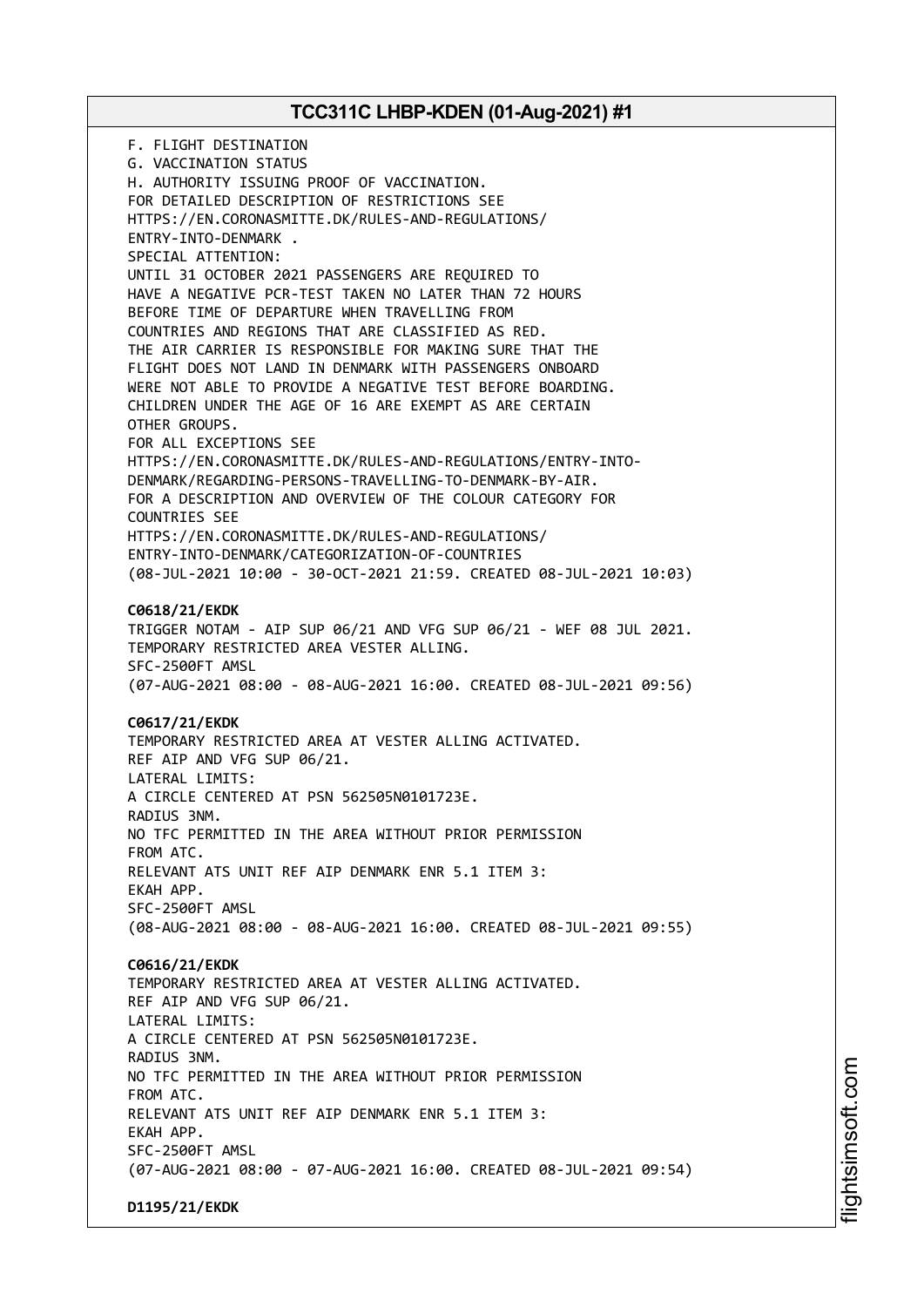TEMPORARY RESTRICTED AREA AT STRUER ACTIVATED. REF AIP AND VFG SUP 05/21. LATERAL LIMITS: A CIRCLE CENTERED AT PSN 562917N0083430E. RADIUS 3.5NM. NO TFC PERMITTED IN THE AREA WITHOUT PRIOR PERMISSION FROM ATC. RELEVANT ATS UNIT REF AIP DENMARK ENR 5.1 ITEM 3: KARUP APP/TWR. SFC-1500FT AMSL (10-AUG-2021 04:00 - 10-AUG-2021 14:00. CREATED 08-JUL-2021 09:50) **D1192/21/EKDK** TRIGGER NOTAM - AIP SUP 05/21 AND VFG SUP 05/21 - WEF 08 JUL 2021. TEMPORARY RESTRICTED AREA STRUER. SFC-1500FT AMSL (10-AUG-2021 04:00 - 10-AUG-2021 14:00. CREATED 08-JUL-2021 09:41) **A2211/21/EKDK** FBZ HAS BEEN ESTABLISHED, IN RELATION TO THE EXTENDED RESTRICTED AREA EKR 81 (EXTENSION PUBLISHED ON NOTAM A2210/21). FBZ IS A AMC MANAGEABLE AREA AND DAILY EXTENSION WILL BE PUBLISHED VIA THE AUP. FBZ LATERAL LIMITS: 553201N0074005E 553408N0073752E 554207N0074106E 554737N0074819E 555122N0075948E 555020N0080439E 554405N0080808E 554230N0080729E 553812N0080016E 553119N0075340E 553029N0075017E 553201N0074005E FBZ VERTICAL LIMITS: FL195-FL245 19 0800-1330, 20 0800-1030, 23-26 0800-1330, 27 0800-1030 (19-AUG-2021 08:00 - 27-AUG-2021 10:30. CREATED 08-JUL-2021 07:33) **A2210/21/EKDK** DUE TO MILITARY EXERCISE EK R81 HAS BEEN VERTICALLY EXTENDED. NO TRAFFIC IS PERMITTED IN THE AREAS. FBZ IS ESTABLISHED. RELEVANT ATS UNITS REF. AIP DENMARK ENR 5.1 ITEM 3: COPENHAGEN ACC. SFC-23000FT AMSL 19 0800-1330, 20 0800-1030, 23-26 0800-1330, 27 0800-1030 (19-AUG-2021 08:00 - 27-AUG-2021 10:30. CREATED 08-JUL-2021 07:29) **A2209/21/EKDK** FBZ HAS BEEN ESTABLISHED, IN RELATION TO THE EXTENDED RESTRICTED AREA EKR 80 (EXTENSION PUBLISHED ON NOTAM A2208/21). FBZ IS A AMC MANAGEABLE AREA AND DAILY EXTENSION WILL BE PUBLISHED VIA THE AUP. FBZ LATERAL LIMITS: 553106N0074604E 553347N0074358E 554134N0075125E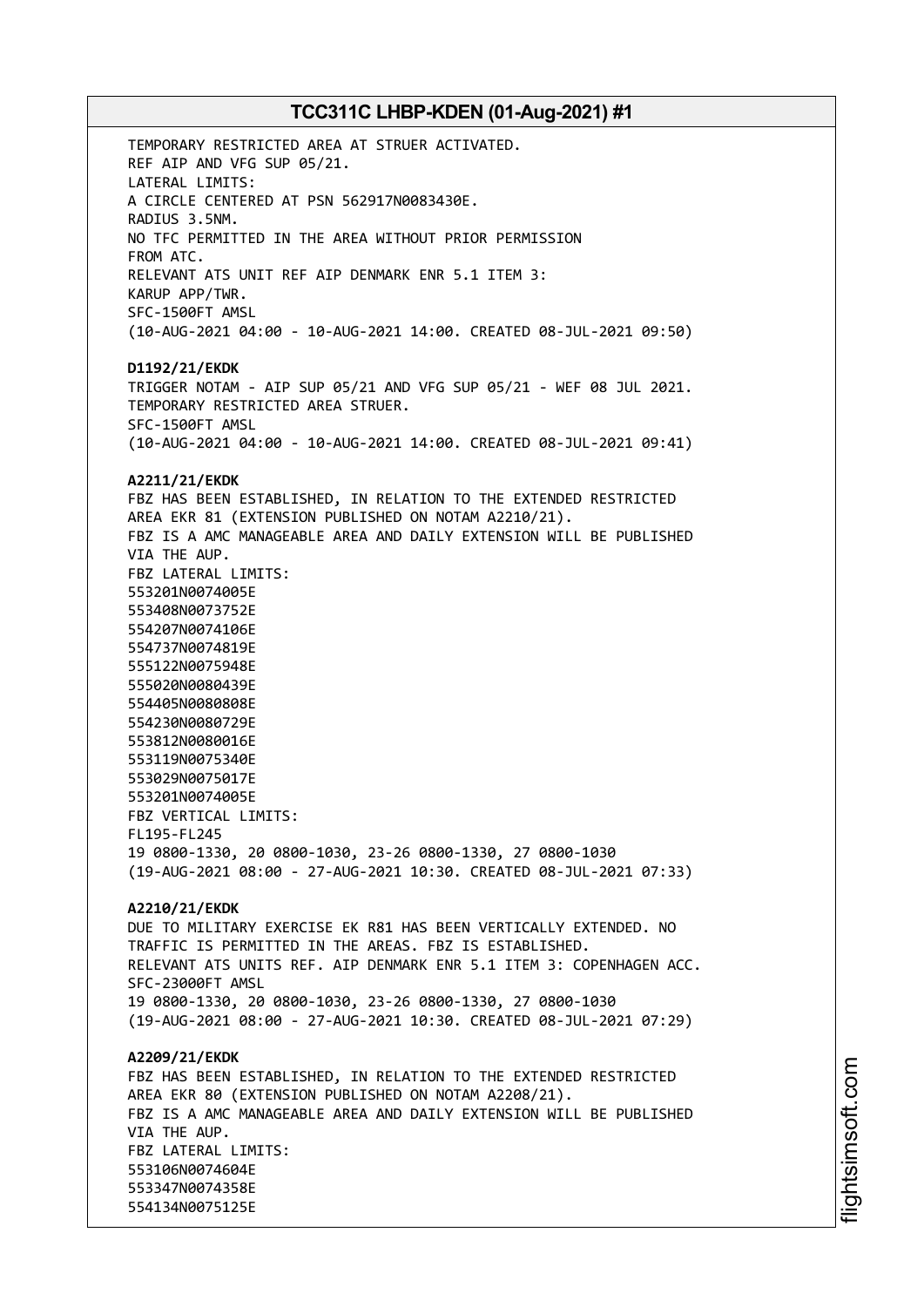554153N0075148E 554717N0080050E 554630N0080648E 554153N0080921E 554054N0080918E 553339N0080436E 553057N0080451E 552901N0080043E 553106N0074604E FBZ VERTICAL LIMITS: FL195-FL245 19 0800-1330, 20 0800-1030, 23-26 0800-1330, 27 0800-1030 (19-AUG-2021 08:00 - 27-AUG-2021 10:30. CREATED 08-JUL-2021 07:27) **A2208/21/EKDK** DUE TO MILITARY EXERCISE EK R80 HAS BEEN VERTICALLY EXTENDED. NO TRAFFIC IS PERMITTED IN THE AREAS. FBZ IS ESTABLISHED. RELEVANT ATS UNITS REF. AIP DENMARK ENR 5.1 ITEM 3: COPENHAGEN ACC. SFC-23000FT AMSL 19 0800-1330, 20 0800-1030, 23-26 0800-1330, 27 0800-1030 (19-AUG-2021 08:00 - 27-AUG-2021 10:30. CREATED 08-JUL-2021 07:24) **A2207/21/EKDK** FBZ EK R34Z HAS BEEN EXTENDED, IN RELATION TO THE EXTENDED RESTRICTED AREA EK R34 (EXTENSION PUBLISHED ON NOTAM A2205/21). FBZ IS A AMC MANAGEABLE AREA AND DAILY EXTENSION WILL BE PUBLISHED VIA THE AUP. FBZ EK R34Z VERTICAL LIMITS: 3500FT MSL-FL195 19 0800-1330, 20 0800-1030, 23-26 0800-1330, 27 0800-1030 (19-AUG-2021 08:00 - 27-AUG-2021 10:30. CREATED 08-JUL-2021 07:22) **A2206/21/EKDK** FBZ HAS BEEN ESTABLISHED, IN RELATION TO THE EXTENDED RESTRICTED AREA EKR 34 (EXTENSION PUBLISHED ON NOTAM A2205/21). FBZ IS A AMC MANAGEABLE AREA AND DAILY EXTENSION WILL BE PUBLISHED VIA THE AUP. FBZ LATERAL LIMITS: 553433N0080532E 553446N0080336E 553554N0080125E 554209N0075805E 554438N0080145E 554330N0081930E 554204N0082206E 553301N0082418E 553103N0082146E 552944N0080815E 553213N0080420E 553433N0080532E FBZ VERTICAL LIMITS: FL195-FL245 19 0800-1330, 20 0800-1030, 23-26 0800-1330, 27 0800-1030 (19-AUG-2021 08:00 - 27-AUG-2021 10:30. CREATED 08-JUL-2021 07:16) **A2205/21/EKDK**

DUE TO MILITARY EXERCISE EK R34 HAS BEEN VERTICALLY EXTENDED. NO TRAFFIC IS PERMITTED IN THE AREAS. FBZ IS ESTABLISHED.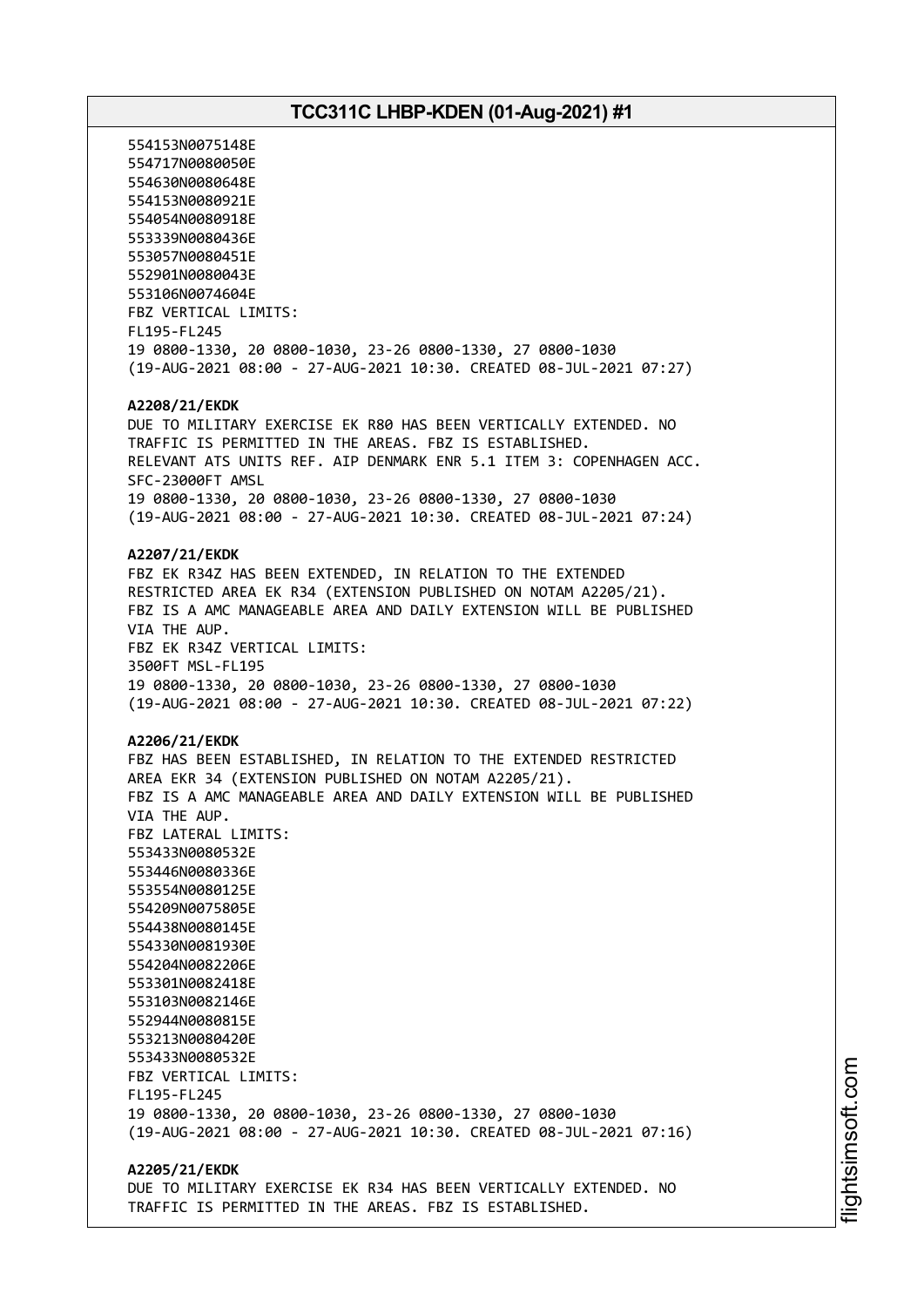RELEVANT ATS UNITS REF. AIP DENMARK ENR 5.1 ITEM 3: COPENHAGEN ACC OR BILLUND APP. SFC-23000FT AMSL 19 0800-1330, 20 0800-1030, 23-26 0800-1330, 27 0800-1030 (19-AUG-2021 08:00 - 27-AUG-2021 10:30. CREATED 08-JUL-2021 07:13) **A2204/21/EKDK** FBZ EK R33Z HAS BEEN EXTENDED, IN RELATION TO THE EXTENDED RESTRICTED AREA EK R33 (EXTENSION PUBLISHED ON NOTAM A2200/21). FBZ IS A AMC MANAGEABLE AREA AND DAILY EXTENSION WILL BE PUBLISHED VIA THE AUP. FBZ EK R33Z VERTICAL LIMITS: 3500FT MSL-FL195 19 0800-1330, 20 0800-1030, 23-26 0800-1330, 27 0800-1030 (19-AUG-2021 08:00 - 27-AUG-2021 10:30. CREATED 07-JUL-2021 13:01) **A2202/21/EKDK** FBZ HAS BEEN ESTABLISHED, IN RELATION TO THE EXTENDED RESTRICTED AREA EKR 33 (EXTENSION PUBLISHED ON NOTAM A2200/21). FBZ IS A AMC MANAGEABLE AREA AND DAILY EXTENSION WILL BE PUBLISHED VIA THE AUP. FBZ LATERAL LIMITS: 553045N0081030E 552953N0080818E 552910N0075746E 553051N0075415E 553415N0075355E 553450N0075405E 554432N0080018E 554424N0080800E 554009N0081015E 553945N0081343E 553706N0081602E 553045N0081030E FBZ VERTICAL LIMITS: FL195-FL245 19 0800-1330, 20 0800-1030, 23-26 0800-1330, 27 0800-1030 (19-AUG-2021 08:00 - 27-AUG-2021 10:30. CREATED 07-JUL-2021 12:59) **A2200/21/EKDK** DUE TO MILITARY EXERCISE EK R33 HAS BEEN VERTICALLY EXTENDED. NO TRAFFIC IS PERMITTED IN THE AREAS. FBZ IS ESTABLISHED. RELEVANT ATS UNITS REF. AIP DENMARK ENR 5.1 ITEM 3: COPENHAGEN ACC OR BILLUND APP. SFC-23000FT AMSL 19 0800-1330, 20 0800-1030, 23-26 0800-1330, 27 0800-1030 (19-AUG-2021 08:00 - 27-AUG-2021 10:30. CREATED 07-JUL-2021 12:53) **A2199/21/EKDK** FBZ EK R32Z HAS BEEN EXTENDED, IN RELATION TO THE EXTENDED RESTRICTED AREA EK R32 (EXTENSION PUBLISHED ON NOTAM A2198/21). FBZ IS A AMC MANAGEABLE AREA AND DAILY EXTENSION WILL BE PUBLISHED VIA THE AUP. FBZ EK R32Z VERTICAL LIMITS: 3500FT MSL-FL245 19 0800-1330, 20 0800-1030, 23-26 0800-1330, 27 0800-1030 (19-AUG-2021 08:00 - 27-AUG-2021 10:30. CREATED 07-JUL-2021 12:50)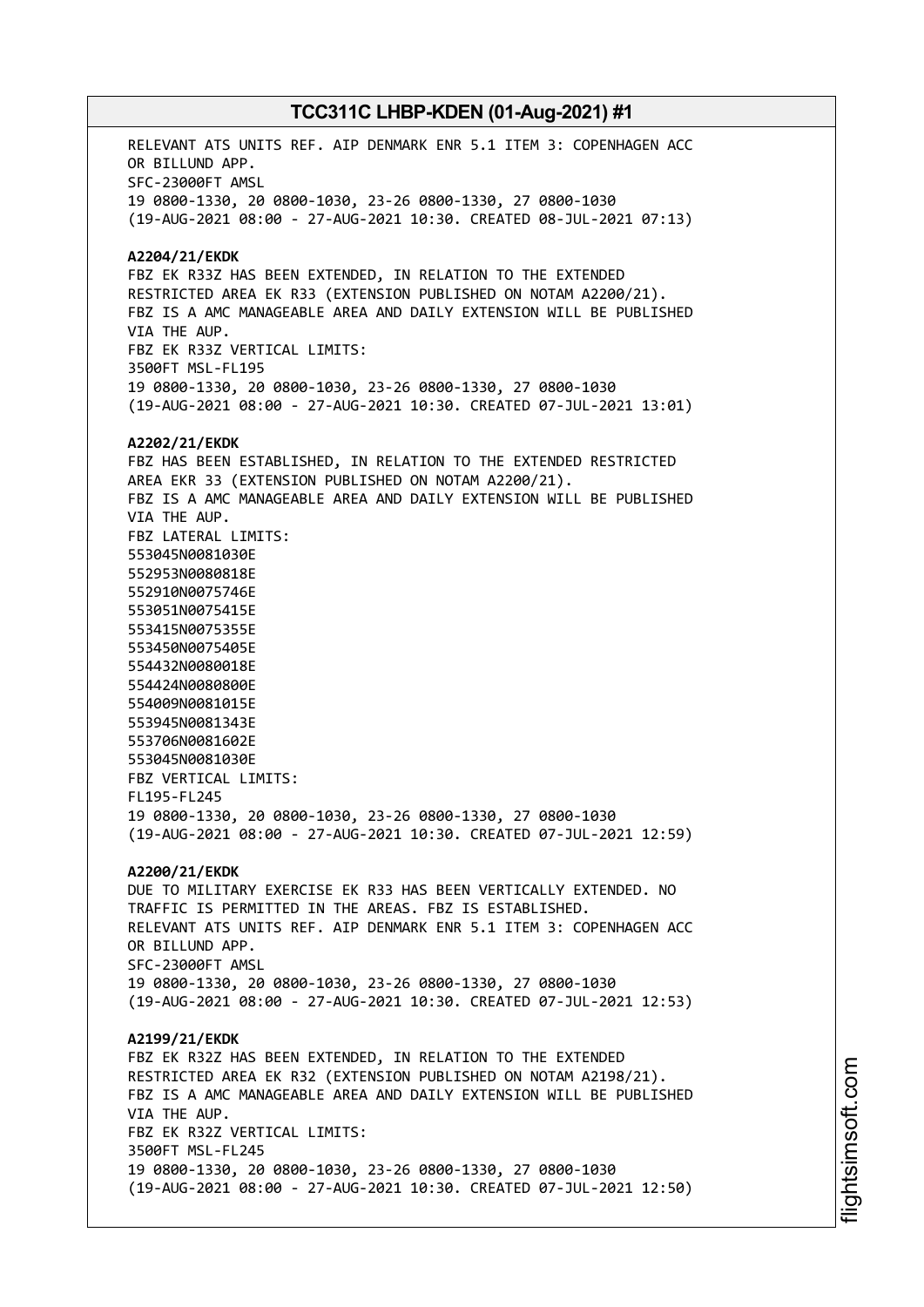**A2198/21/EKDK** DUE TO MILITARY EXERCISE EK R32 HAS BEEN VERTICALLY EXTENDED. NO TRAFFIC IS PERMITTED IN THE AREAS. FBZ IS ESTABLISHED. RELEVANT ATS UNITS REF. AIP DENMARK ENR 5.1 ITEM 3: COPENHAGEN ACC OR BILLUND APP. SFC-23000FT AMSL 19 0800-1330, 20 0800-1030, 23-26 0800-1330, 27 0800-1030 (19-AUG-2021 08:00 - 27-AUG-2021 10:30. CREATED 07-JUL-2021 12:46) **C0570/21/EKDK** FLYIN AT BLOKHUS BEACH PPR INTENSE VFR TRAFFIC LANDING AND DEPARTING VFR TRAFFIC AT BLOKHUS BEACH. POSITION: N571520 E0093441 RADIUS 3 NM 3500FT-GND. GND-3500FT AMSL (22-AUG-2021 10:30 - 22-AUG-2021 14:00. CREATED 02-JUL-2021 09:05) **D1166/21/EKDK** OBST ERECTED. 7 WIND TURBINES ERECTED AT AULUM, ST. SOELS ENERGIPARK AT PSN: 561630N0084427E 561639N0084418E 561648N0084408E 561657N0084359E 561706N0084349E 561715N0084339E 561724N0084330E HEIGHT 459 FT AGL, ELEV 651 FT AMSL. OBST LGT LIM FLG W. (01-JUL-2021 11:30 - PERM. CREATED 01-JUL-2021 11:33) **D1148/21/EKDK** OBST LIGHT ASNAESVAERKET CHIMNEY NO. 5 U/S. MIDDLE NORTH EASTERN LIGHT IS FLASHING IRREGULARLY. (29-JUN-2021 05:10 - 29-AUG-2021 13:00. CREATED 29-JUN-2021 05:10) **D1135/21/EKDK** OBST ERECTED 11 WINDTURBINES (KRIEGERS FLAK) ERECTED AT PSN: 550313N0124604E 550232N0124555E 550158N0124542E 550123N0124543E 550048N0124540E 550016N0124522E 545941N0124544E 545905N0124606E 545829N0124633E 545823N0124814E 545903N0124838E HEIGHT 617 FT AGL, ELEV 617 FT AMSL OBST LGT DAYTIME LIM FLG W. OBST LGT NIGHTTIME LIM FLG R. (28-JUN-2021 06:53 - PERM. CREATED 28-JUN-2021 06:54) **D1132/21/EKDK**

OESTERILD 9 WINDTURBINES AND 12 MASTS,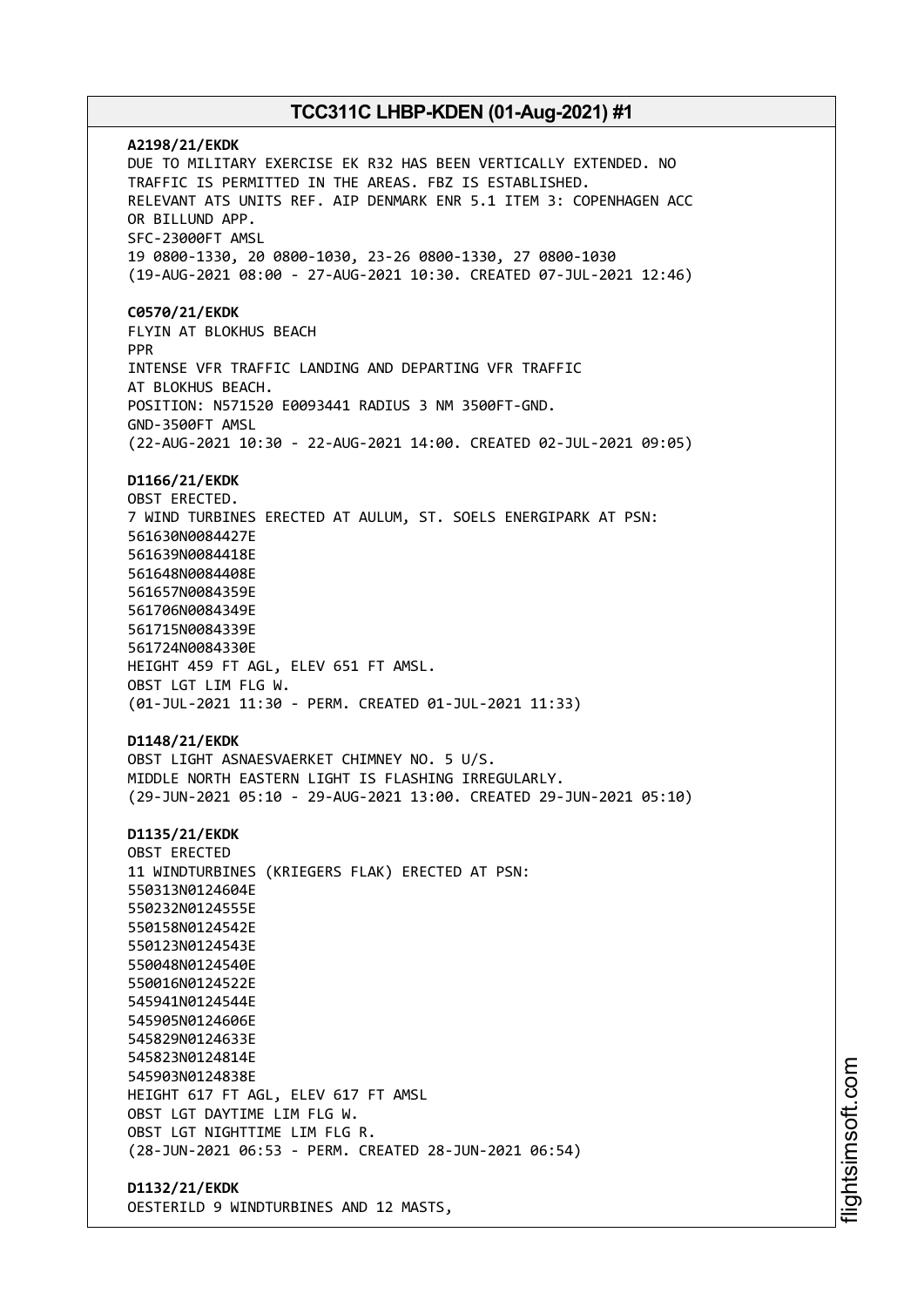LIH FLG W OUT OF SERVICE. LATERAL LIMITS FOR OBSTACLE AREA: 570513N0085250E 570502N0085302E 570404N0085303E 570306N0085303E 570231N0085300E 570231N0085231E 570503N0085233E MAX HEIGHT 1083FT AGL, MAX ELEV 1126FT AMSL. (27-JUN-2021 11:46 - 30-SEP-2021 12:00 EST. CREATED 27-JUN-2021 11:47) **A2095/21/EKDK** COVID-19: PASSENGER RESTRICTIONS. A NUMBER OF RESTRICTIONS AND REQUIREMENTS APPLY TO PASSENGERS WHEN ENTERING DENMARK DEPENDING ON THE COUNTRY OR REGION OF DEPARTURE, COUNTRY OF RESIDENCE OR OF NATIONALITY. COUNTRIES AND REGIONS ARE LABELLED AS EITHER GREEN, YELLOW, ORANGE OR RED DEPENDING ON A CURRENT RISK ASSESSMENT. THE COLOR CATEGORIZATION OF COUNTRIES AND REGIONS IS REGULARLY UPDATED AND AVAILABLE AT: HTTPS://EN.CORONASMITTE.DK/RULES-AND-REGULATIONS/ ENTRY-INTO-DENMARK/CATEGORIZATION-OF-COUNTRIES DEPENDING ON THE COLOR CATEGORY OF THE COUNTRY OF RESIDENCE, PASSENGERS MIGHT BE REQUIRED TO PRESENT PROOF OF WORTHY PURPOSE TO ENTER, PROOF OF NEGATIVE TEST RESULT OR PROOF OF COMPLETED VACCINATION. A FULL DESCRIPTION OF TRAVEL AND ENTRY RESTRICTIONS DUE TO COVID-19 AND DETAILS ON WHAT EXEMPTIONS THAT APPLY ARE AVAILABLE AT: HTTPS://EN.CORONASMITTE.DK/RULES-AND-REGULATIONS/ENTRY-INTO-DENMARK. IN ADDITION TO THE ENTRY RESTRICTIONS FURTHER REQUIREMENTS ON TESTS AND VACCINATIONS APPLY ACCORDING TO THE FLIGHT BAN. IT IS FURTHER REQUIRED TO WEAR AN APPROVED MEDICAL FACEMASK AT DANISH AIRPORTS (25-JUN-2021 22:00 - 31-OCT-2021 22:59. CREATED 24-JUN-2021 17:28) **A2051/21/EKDK** MIL UHF FREQ CHANGED. MIL FIC FREQ 309.600 CHANGED TO FREQ 246.350. REF AIP ENR 2.1, ENR 3.4, ENR 6.2-3 AND ENR 6.5-1. (22-JUN-2021 10:04 - PERM. CREATED 22-JUN-2021 10:06) **A2034/21/EKDK** COVID-19: OPERATOR REQUIREMENT FOR CREWS/PASSENGERS INFORMATION OPERATORS ARE REQUIRED TO SEND A PASSENGER LIST CONTAINING FLIGHT NUMBER, PASSENGER NAMES, SEAT NUMBER AND TELEPHONE NUMBER TO, STYRELSEN FOR PATIENTSIKKERHED, REJSEOPSPORING(AT)STPS.DK NO LATER THAN THREE HOURS AFTER LANDING OR IF LANDING AFTER 1900 LOCAL TIME NO LATER THAN 0800 LOCAL TIME THE FOLLOWING DAY. THE REQUIREMENT DOES NOT APPLY TO DOMESTIC FLIGHTS NOR FLIGHTS FROM GREENLAND AND THE FAROE ISLANDS. FORM TO BE FILED MAY BE FOUND VIA LINK: HTTPS://EN.STPS.DK/EN/COVID-19/COVID-19-INFORMATION-TO-AIRLINES/ (22-JUN-2021 05:29 - 31-OCT-2021 22:59. CREATED 22-JUN-2021 05:31)

**D1084/21/EKDK**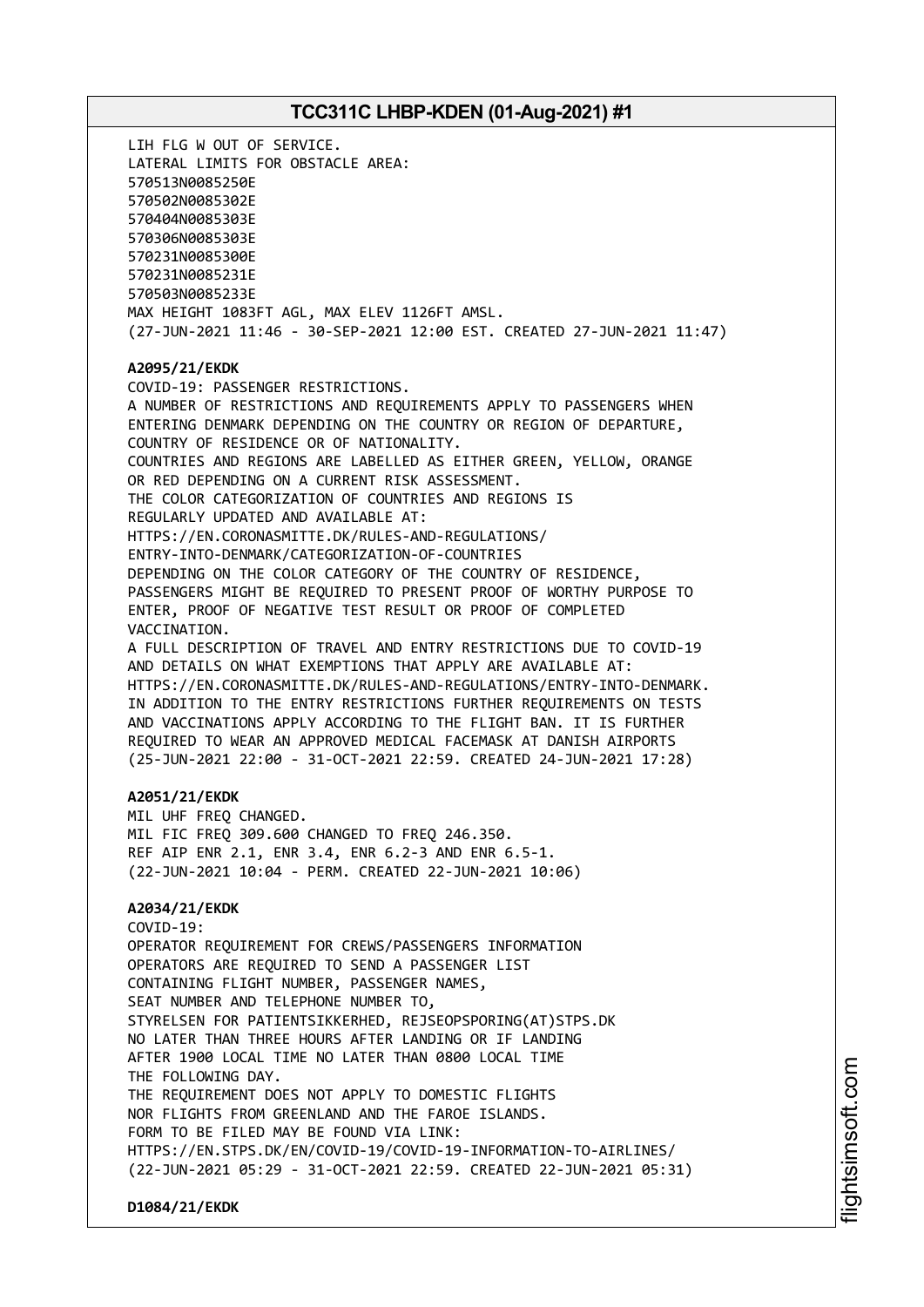OBST LIGHTS HORNS REV 3 D07 554043N0073615E U/S. (21-JUN-2021 12:48 - 01-SEP-2021 12:00 EST. CREATED 21-JUN-2021 12:50) **D1054/21/EKDK** OBST ERECTED. WINDTURBINE VELLING 2 AT PSN: 560144N0081900E HEIGHT 656 FT AGL, ELEV 660 FT AMSL. OBST LGT: LIM FLG W DAYTIME, LIM FLG R NIGHTTIME. (17-JUN-2021 10:29 - PERM. CREATED 17-JUN-2021 10:31) **D1053/21/EKDK** OBST ERECTED. WINDTURBINE VELLING 1 AT PSN: 560122N0081906E. HEIGHT 656 FT AGL, ELEV 660 FT AMSL. OBST LGT LIH FLG W. (17-JUN-2021 10:27 - PERM. CREATED 17-JUN-2021 10:29) **A1835/21/EKDK** TRIGGER NOTAM PERM AIP AND VFG AIRAC AMDT 08/21 WEF 12 AUG 2021. REF GEN 0.5: CHANGE TO UPPER VERTICAL LIMIT IN ED-D46 (NORDSEE). REF GEN 3.3: CHANGES TO POSTAL ADDRESS AND TEL/FAX/TLX/AFS AT TYRA AFIS. REF AD 1.2: CHANGES TO RESCUE AND FIRE FIGHTING SERVICES AND RUNWAY SURFACE CONDITION ASSESSMENT AND REPORTING AND SNOW PLAN. (12-AUG-2021 00:00 - 25-AUG-2021 23:59. CREATED 09-JUN-2021 07:56) **A1834/21/EKDK** TRIGGER NOTAM - PERM AIP AIRAC AMDT 08/21 WEF 12 AUG 2021. REF ENR 5.1: CHANGES TO VERTICAL LIMITS ED-D46 (NORDSEE) AND ED-D46Z (NORDSEE FBZ). REF ENR 6.5: UPPER LIMIT OF ED D46 CHANGED. GND-FL660 (12-AUG-2021 00:00 - 25-AUG-2021 23:59. CREATED 09-JUN-2021 07:55) **M0208/21/EKDK** NAV WARNING CL-604 CHALLENGER WILL DROP 2. PARACHUTEFLARE, 2. SEA-MARKER, 2.LIFE RAFT, AT AALBAEK BAY PSN 5728N 1038E RADIUS 2 NM THE DROP WILL BE ON 2 SEPARATE FLIGHTS SFC-4000FT AMSL (02-JUN-2031 09:05 - 02-JUN-2031 10:35. CREATED 31-MAY-2021 09:48) **D0860/21/EKDK** OBST ERECTED. 9 WINDTURBINES UNDER CONSTRUCTION AT VEDDUM, PSN: 564557N0101148E 564708N0101143E 564720N0101137E 564731N0101132E 564743N0101126E 564742N0101151E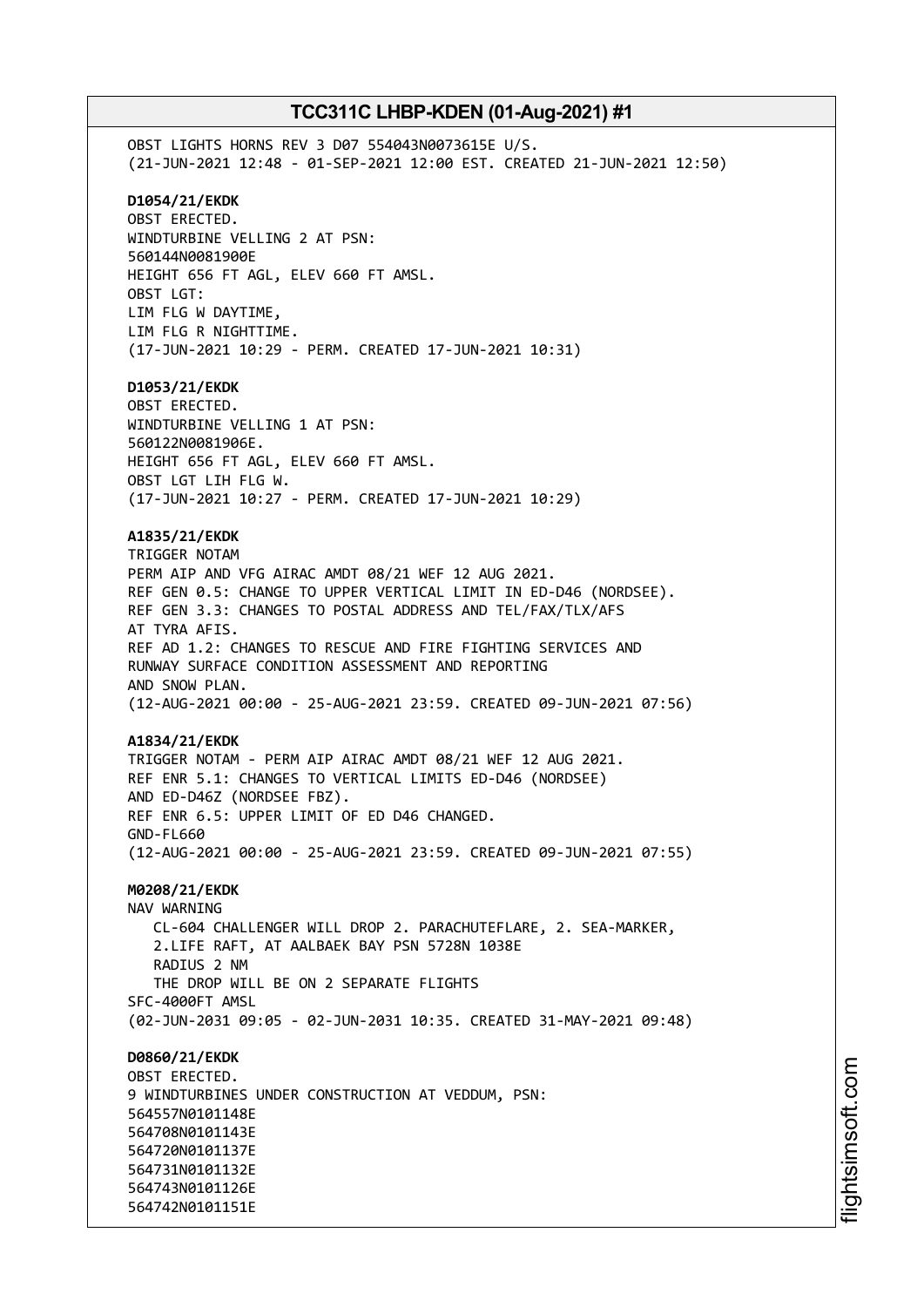564731N0101157E 564719N0101203E 564708N0101208E. HEIGHT 492 FT AGL, ELEV 505 FT AMSL. NO OBST LGT DURING CONSTRUCTION PHASE. (30-MAY-2021 00:00 - PERM. CREATED 20-MAY-2021 21:45) **A1383/21/EKDK** MIL UHF FREQ CHANGED. MIL SECTOR E FREQ 387.950 CHANGED TO FREQ 313.425. REF AIP ENR 2.1 AND ENR 6.2-3. (20-MAY-2021 00:00 - PERM. CREATED 08-MAY-2021 11:14) **A1382/21/EKDK** MIL UHF FREQ CHANGED. MIL SECTOR B+I FREQ 264.825 CHANGED TO FREQ 251.475. REF AIP ENR 2.1 AND ENR 6.2-3. (20-MAY-2021 00:00 - PERM. CREATED 08-MAY-2021 11:11) **A1381/21/EKDK** MIL UHF FREQ CHANGED. MIL SECTOR UV+V+L FREQ 259.375 CHANGED TO FREQ 242.650. REF AIP ENR 2.1, ENR 6.2-1 AND ENR 6.2-3. (20-MAY-2021 00:00 - PERM. CREATED 08-MAY-2021 11:06) **A0487/21/EKDK** DANGER AREA AND FBZ CHANGED. DANGER AREA ED-D46 NORDSEE AND FBZ ED-D46Z NORDSEE FBZ, VERTICAL LIMITS SHOULD READ UPPER: FL660 LOWER: GND REF AIP DENMARK ENR 5.1, 9. SFC-FL660 (25-MAR-2021 00:00 - PERM. CREATED 17-FEB-2021 10:10) **A0153/21/EKDK** COVID 19: TO ENSURE SAFE AND EXPEDITIOUS DELIVERY OF COVID-19 VACCINES, AIRCRAFT OPERATORS OF FLIGHTS CARRYING SUCH VACCINES SHOULD ASK APPROVAL FROM NAVIAIR REF. AIP DENMARK ENR 1.9 ITEM 10.5 FOR EXEMPTION FROM ATFM MEASURES FOR EACH FLIGHT DEEMED CRITICAL. UPON APPROVAL, STS/ATFMX AND RMK/VACCINE SHALL BE INSERTED IN ITEM 18 OF THE FLIGHT PLAN. AIRCRAFT OPERATORS CARRYING COVID 19 VACCINES REGULARLY MAY REQUEST APPROVAL IN ADVANCE FOR ALL FLIGHTS INVOLVED. (28-JAN-2021 00:00 - 30-SEP-2021 23:59. CREATED 19-JAN-2021 12:38) **D1122/20/EKDK** OBST ERECTED 2 WIND TURBINE AT MAADE 2 UNDER CONSTRUCTION AT PSN: 552715N0083009E 552721N0082941E HEIGHT FT 656 AGL , ELEV 672 FT AMSL NO OBST LIGHT DURING CONSTRUCTION PHASE (17-SEP-2020 12:23 - PERM. CREATED 17-SEP-2020 12:24)

┌──────────────────────────────────────────────────────────────────────────────┐

└──────────────────────────────────────────────────────────────────────────────┘

│**EGPX (SCOTTISH FIR/UIR)** │

**D1107/21/EGPX**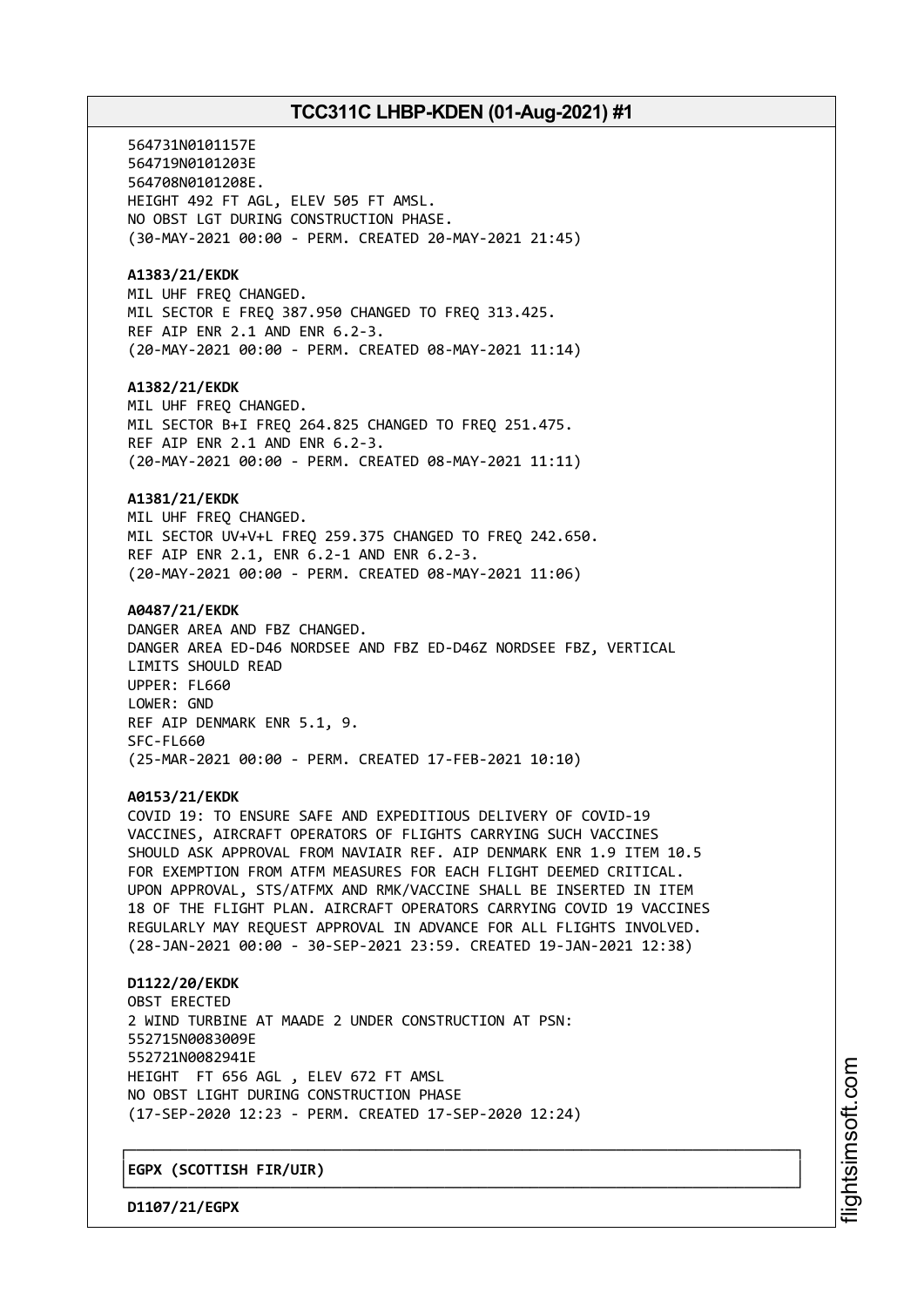**TCC311C LHBP-KDEN (01-Aug-2021) #1** Y028/2020 Y031/2020 P034/2020 W035/2020 Y036/2020 Y039/2020 Y040/2020 Y041/2020 Y042/2020 Y043/2020 P044/2020 Y045/2020 P046/2020 Y051/2020 Y052/2020 P053/2020 P056/2020 P060/2020 P083/2020 Y085/2020 Y086/2020 Y087/2020 Y002/2021 Y008/2021 Y010/2021 Y011/2021 M012/2021 P017/2021 P018/2021 P026/2021 Y027/2021 Y028/2021 Y029/2021 Y037/2021 M044/2021 P045/2021 Y050/2021 Y054/2021 Y055/2021 P056/2021 Y058/2021 M060/2021 Y062/2021 M063/2021 M064/2021 M065/2021 M066/2021 P067/2021 Y068/2021 W069/2021 AIP VFR NIL AIP MIL NIL SUP CHECKLIST AIP IFR 053/2018 060/2018 011/2019 023/2019 025/2019 003/2020 017/2020 019/2020 023/2020 030/2020 031/2020 032/2020 037/2020 038/2020 039/2020 045/2020 046/2020 048/2020 049/2020 052/2020 002/2021 003/2021 007/2021 008/2021 012/2021 014/2021 017/2021 018/2021 019/2021 020/2021 022/2021 023/2021 024/2021 025/2021 026/2021 028/2021 029/2021 030/2021 031/2021 032/2021 034/2021 035/2021 036/2021 037/2021 038/2021 039/2021 040/2021 AIP VFR NIL AIP MIL NIL PART 2 OF 2 (01-AUG-2021 00:05 - 01-SEP-2021 00:05 EST. CREATED 01-AUG-2021 01:52) **D1107/21/EGPX** CHECKLIST YEAR=2021 0726 1100 1105 1106 LATEST PUBLICATIONS AIP AIRAC AMDT IFR 009/2021 EFFECTIVE DATE 09 SEP 21 AIP SUP IFR 040/2021 EFFECTIVE DATE 29 JUL 21 AIC IFR W069/2021 EFFECTIVE DATE 29 JUL 21 AIC IFR P067/2021 EFFECTIVE DATE 29 JUL 21 AIC IFR M066/2021 EFFECTIVE DATE 29 JUL 21 AIC IFR Y068/2021 EFFECTIVE DATE 29 JUL 21 AIC IFR G097/2009 EFFECTIVE DATE 31 DEC 09 ATC CHECKLIST AIP IFR P127/2006 P008/2008 P064/2008 P086/2008 P077/2009 P070/2010 P062/2012 P138/2012 Y009/2014 P002/2018 P053/2018 Y104/2018 Y031/2019 Y055/2019 Y117/2019 Y135/2019 P136/2019 P137/2019 P138/2019 P139/2019 Y140/2019 Y141/2019 Y142/2019 Y001/2020 P003/2020 W008/2020 Y011/2020 Y012/2020 W018/2020 Y024/2020 PART 1 OF 2 (01-AUG-2021 00:05 - 01-SEP-2021 00:05 EST. CREATED 01-AUG-2021 01:52) **G0256/21/EGPX CHECKLIST** YEAR=2021 0256 LATEST PUBLICATIONS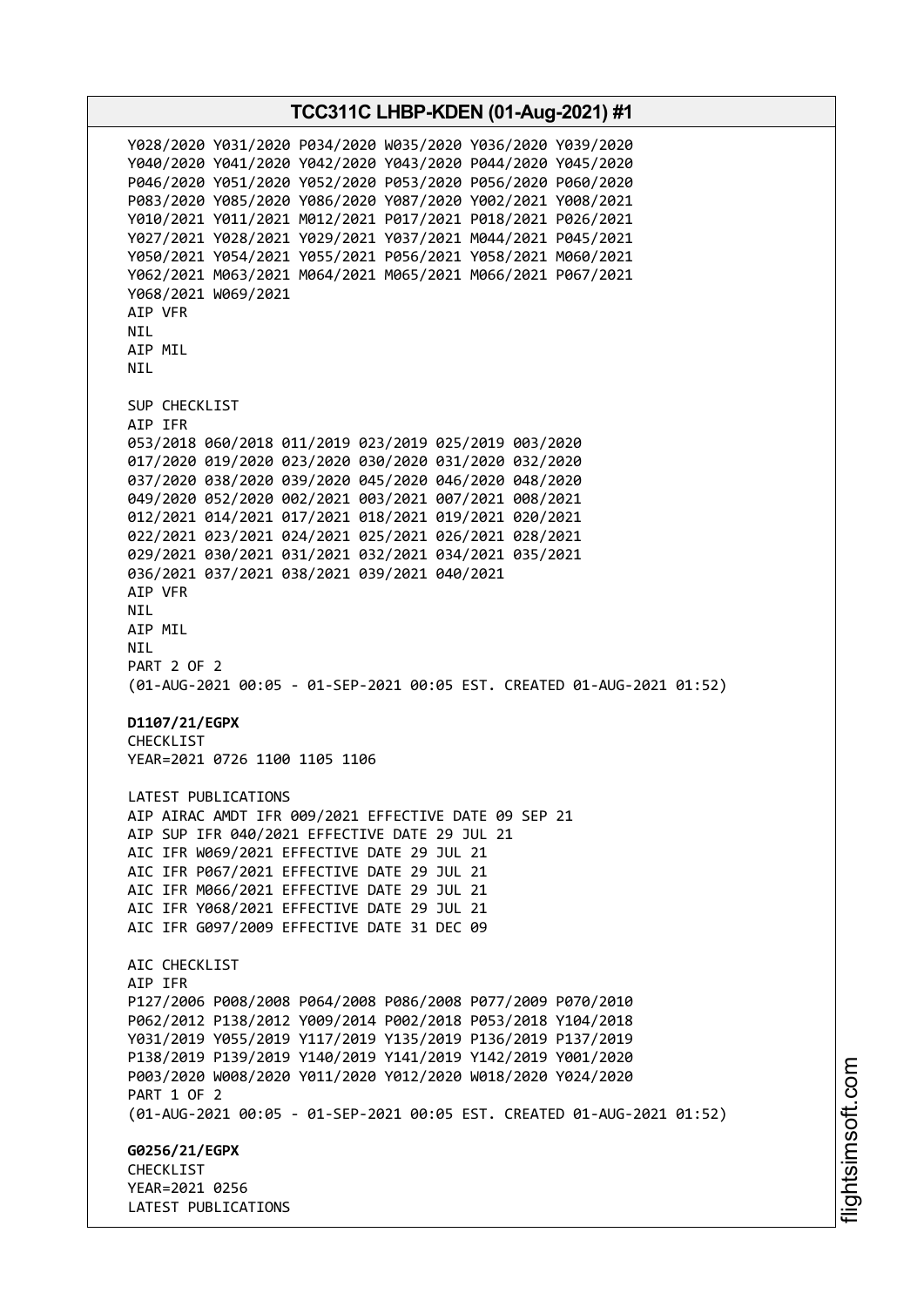AIP AIRAC AMDT IFR 009/2021 EFFECTIVE DATE 09 SEP 21 AIP SUP IFR 040/2021 EFFECTIVE DATE 29 JUL 21 AIC IFR W069/2021 EFFECTIVE DATE 29 JUL 21 AIC IFR P067/2021 EFFECTIVE DATE 29 JUL 21 AIC IFR M066/2021 EFFECTIVE DATE 29 JUL 21 AIC IFR Y068/2021 EFFECTIVE DATE 29 JUL 21 AIC IFR G097/2009 EFFECTIVE DATE 31 DEC 09 AIC CHECKLIST AIP IFR P127/2006 P008/2008 P064/2008 P086/2008 P077/2009 P070/2010 P062/2012 P138/2012 Y009/2014 P002/2018 P053/2018 Y104/2018 Y031/2019 Y055/2019 Y117/2019 Y135/2019 P136/2019 P137/2019 P138/2019 P139/2019 Y140/2019 Y141/2019 Y142/2019 Y001/2020 P003/2020 W008/2020 Y011/2020 Y012/2020 W018/2020 Y024/2020 Y028/2020 Y031/2020 P034/2020 W035/2020 Y036/2020 Y039/2020 Y040/2020 Y041/2020 Y042/2020 Y043/2020 P044/2020 Y045/2020 P046/2020 Y051/2020 Y052/2020 P053/2020 P056/2020 P060/2020 PART 1 OF 2 (01-AUG-2021 00:05 - 01-SEP-2021 00:05 EST. CREATED 01-AUG-2021 01:34) **G0256/21/EGPX** P083/2020 Y085/2020 Y086/2020 Y087/2020 Y002/2021 Y008/2021 Y010/2021 Y011/2021 M012/2021 P017/2021 P018/2021 P026/2021 Y027/2021 Y028/2021 Y029/2021 Y037/2021 M044/2021 P045/2021 Y050/2021 Y054/2021 Y055/2021 P056/2021 Y058/2021 M060/2021 Y062/2021 M063/2021 M064/2021 M065/2021 M066/2021 P067/2021 Y068/2021 W069/2021 AIP VFR NIL AIP MIL NIL SUP CHECKLIST AIP IFR 053/2018 060/2018 011/2019 023/2019 025/2019 003/2020 017/2020 019/2020 023/2020 030/2020 031/2020 032/2020 037/2020 038/2020 039/2020 045/2020 046/2020 048/2020 049/2020 052/2020 002/2021 003/2021 007/2021 008/2021 012/2021 014/2021 017/2021 018/2021 019/2021 020/2021 022/2021 023/2021 024/2021 025/2021 026/2021 028/2021 029/2021 030/2021 031/2021 032/2021 034/2021 035/2021 036/2021 037/2021 038/2021 039/2021 040/2021 AIP VFR NIL AIP MIL **NTI** PART 2 OF 2 (01-AUG-2021 00:05 - 01-SEP-2021 00:05 EST. CREATED 01-AUG-2021 01:34) **M2939/21/EGPX** CHECKLIST YEAR=2021 2913 2914 2915 2916 2917 2918 2919 2920 2921 2922 2923 2924 2925 2926 2927 2928 2929 2930 2931 2932 2933 2935 LATEST PUBLICATIONS AIP AIRAC AMDT IFR 009/2021 EFFECTIVE DATE 09 SEP 21 AIP SUP IFR 040/2021 EFFECTIVE DATE 29 JUL 21 AIC IFR W069/2021 EFFECTIVE DATE 29 JUL 21 AIC IFR P067/2021 EFFECTIVE DATE 29 JUL 21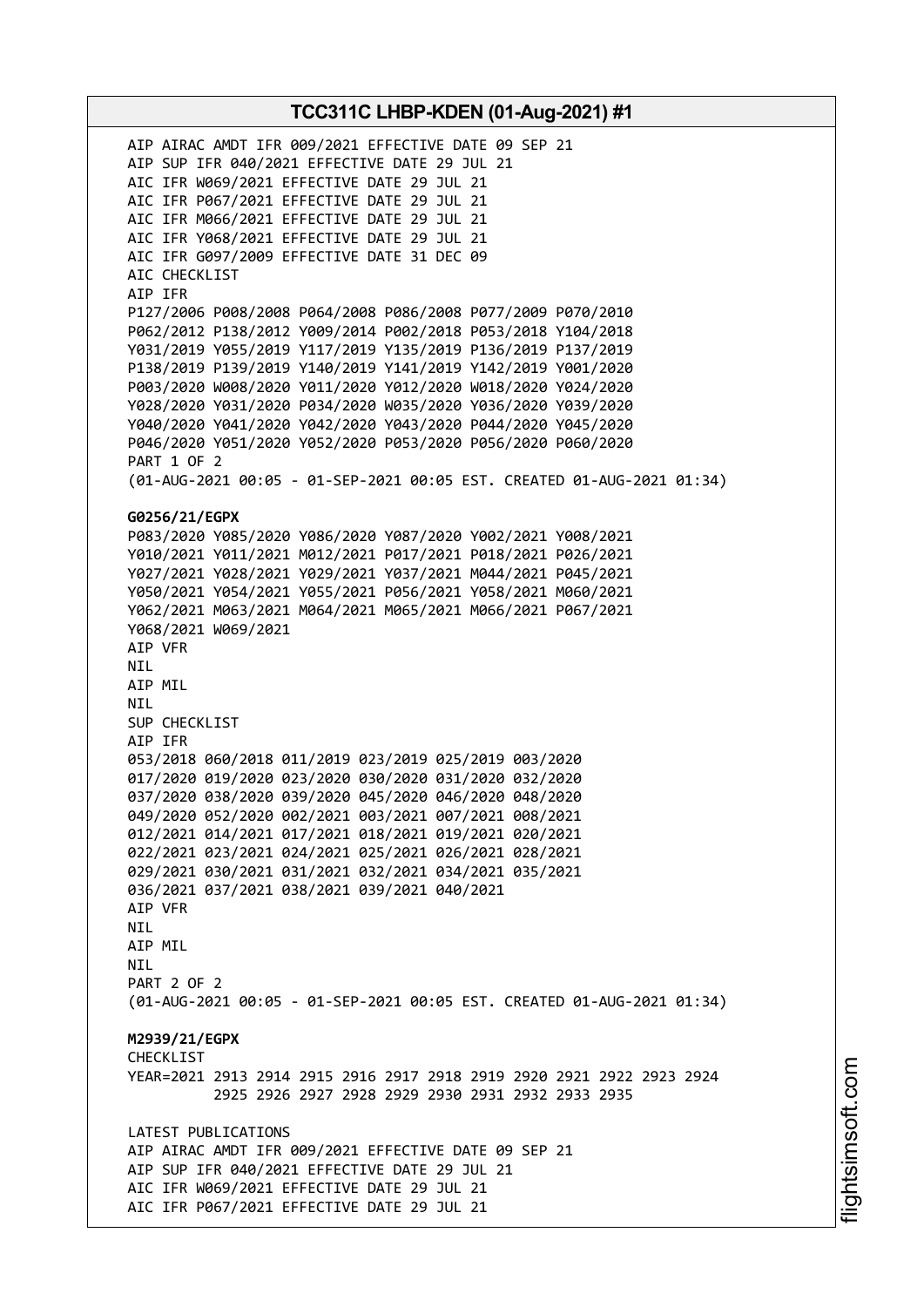**TCC311C LHBP-KDEN (01-Aug-2021) #1** AIC IFR M066/2021 EFFECTIVE DATE 29 JUL 21 AIC IFR Y068/2021 EFFECTIVE DATE 29 JUL 21 AIC IFR G097/2009 EFFECTIVE DATE 31 DEC 09 AIC CHECKLIST AIP IFR P127/2006 P008/2008 P064/2008 P086/2008 P077/2009 P070/2010 P062/2012 P138/2012 Y009/2014 P002/2018 P053/2018 Y104/2018 Y031/2019 Y055/2019 Y117/2019 Y135/2019 P136/2019 P137/2019 PART 1 OF 2 (01-AUG-2021 00:05 - 01-SEP-2021 00:05 EST. CREATED 01-AUG-2021 01:33) **M2939/21/EGPX** P138/2019 P139/2019 Y140/2019 Y141/2019 Y142/2019 Y001/2020 P003/2020 W008/2020 Y011/2020 Y012/2020 W018/2020 Y024/2020 Y028/2020 Y031/2020 P034/2020 W035/2020 Y036/2020 Y039/2020 Y040/2020 Y041/2020 Y042/2020 Y043/2020 P044/2020 Y045/2020 P046/2020 Y051/2020 Y052/2020 P053/2020 P056/2020 P060/2020 P083/2020 Y085/2020 Y086/2020 Y087/2020 Y002/2021 Y008/2021 Y010/2021 Y011/2021 M012/2021 P017/2021 P018/2021 P026/2021 Y027/2021 Y028/2021 Y029/2021 Y037/2021 M044/2021 P045/2021 Y050/2021 Y054/2021 Y055/2021 P056/2021 Y058/2021 M060/2021 Y062/2021 M063/2021 M064/2021 M065/2021 M066/2021 P067/2021 Y068/2021 W069/2021 AIP VFR NIL AIP MIL NIL 022/2021 023/2021 024/2021 025/2021 026/2021 028/2021 029/2021 030/2021 031/2021 032/2021 034/2021 035/2021 036/2021 037/2021 038/2021 039/2021 040/2021 AIP VFR NIL AIP MIL NIL PART 2 OF 2 (01-AUG-2021 00:05 - 01-SEP-2021 00:05 EST. CREATED 01-AUG-2021 01:33) **F0776/21/EGPX** P046/2020 Y051/2020 Y052/2020 P053/2020 P056/2020 P060/2020 P083/2020 Y085/2020 Y086/2020 Y087/2020 Y002/2021 Y008/2021 Y010/2021 Y011/2021 M012/2021 P017/2021 P018/2021 P026/2021 Y027/2021 Y028/2021 Y029/2021 Y037/2021 M044/2021 P045/2021 Y050/2021 Y054/2021 Y055/2021 P056/2021 Y058/2021 M060/2021 Y062/2021 M063/2021 M064/2021 M065/2021 M066/2021 P067/2021 Y068/2021 W069/2021 AIP VFR **NTI** AIP MIL NIL SUP CHECKLIST AIP IFR 053/2018 060/2018 011/2019 023/2019 025/2019 003/2020 017/2020 019/2020 023/2020 030/2020 031/2020 032/2020 037/2020 038/2020 039/2020 045/2020 046/2020 048/2020 049/2020 052/2020 002/2021 003/2021 007/2021 008/2021 012/2021 014/2021 017/2021 018/2021 019/2021 020/2021 022/2021 023/2021 024/2021 025/2021 026/2021 028/2021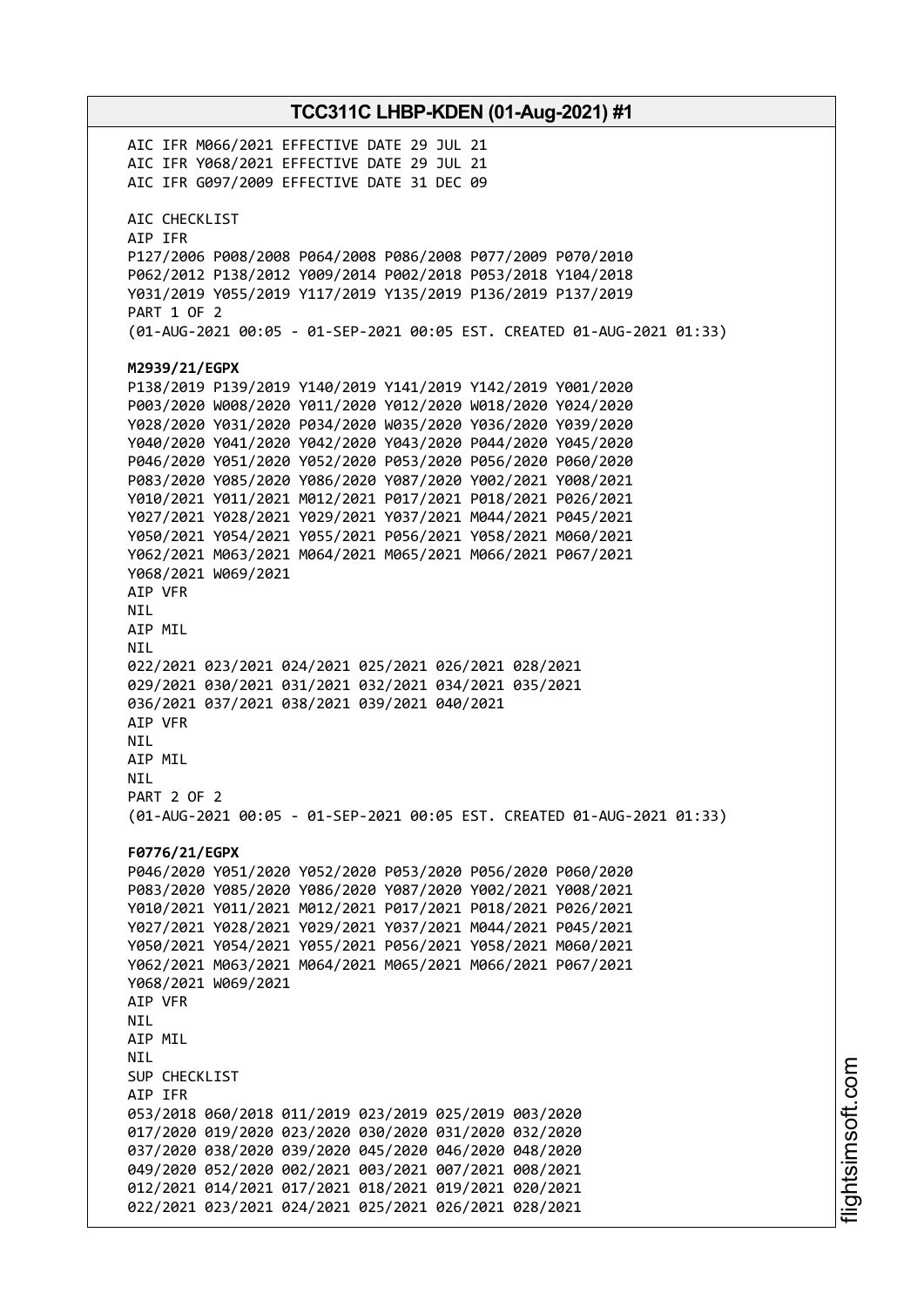029/2021 030/2021 031/2021 032/2021 034/2021 035/2021 036/2021 037/2021 038/2021 039/2021 040/2021 AIP VFR NIL AIP MIL NIL PART 2 OF 2 (01-AUG-2021 00:05 - 01-SEP-2021 00:05 EST. CREATED 01-AUG-2021 01:31) **F0776/21/EGPX** CHECKLIST YEAR=2021 0769 0770 0771 0773 0776 LATEST PUBLICATIONS AIP AIRAC AMDT IFR 009/2021 EFFECTIVE DATE 09 SEP 21 AIP SUP IFR 040/2021 EFFECTIVE DATE 29 JUL 21 AIC IFR W069/2021 EFFECTIVE DATE 29 JUL 21 AIC IFR P067/2021 EFFECTIVE DATE 29 JUL 21 AIC IFR M066/2021 EFFECTIVE DATE 29 JUL 21 AIC IFR Y068/2021 EFFECTIVE DATE 29 JUL 21 AIC IFR G097/2009 EFFECTIVE DATE 31 DEC 09 AIC CHECKLIST AIP IFR P127/2006 P008/2008 P064/2008 P086/2008 P077/2009 P070/2010 P062/2012 P138/2012 Y009/2014 P002/2018 P053/2018 Y104/2018 Y031/2019 Y055/2019 Y117/2019 Y135/2019 P136/2019 P137/2019 P138/2019 P139/2019 Y140/2019 Y141/2019 Y142/2019 Y001/2020 P003/2020 W008/2020 Y011/2020 Y012/2020 W018/2020 Y024/2020 Y028/2020 Y031/2020 P034/2020 W035/2020 Y036/2020 Y039/2020 Y040/2020 Y041/2020 Y042/2020 Y043/2020 P044/2020 Y045/2020 PART 1 OF 2 (01-AUG-2021 00:05 - 01-SEP-2021 00:05 EST. CREATED 01-AUG-2021 01:31) **N0151/21/EGPX** P083/2020 Y085/2020 Y086/2020 Y087/2020 Y002/2021 Y008/2021 Y010/2021 Y011/2021 M012/2021 P017/2021 P018/2021 P026/2021 Y027/2021 Y028/2021 Y029/2021 Y037/2021 M044/2021 P045/2021 Y050/2021 Y054/2021 Y055/2021 P056/2021 Y058/2021 M060/2021 Y062/2021 M063/2021 M064/2021 M065/2021 M066/2021 P067/2021 Y068/2021 W069/2021 AIP VFR **NTI** AIP MIL NIL SUP CHECKLIST AIP IFR 053/2018 060/2018 011/2019 023/2019 025/2019 003/2020 017/2020 019/2020 023/2020 030/2020 031/2020 032/2020 037/2020 038/2020 039/2020 045/2020 046/2020 048/2020 049/2020 052/2020 002/2021 003/2021 007/2021 008/2021 012/2021 014/2021 017/2021 018/2021 019/2021 020/2021 022/2021 023/2021 024/2021 025/2021 026/2021 028/2021 029/2021 030/2021 031/2021 032/2021 034/2021 035/2021 036/2021 037/2021 038/2021 039/2021 040/2021 AIP VFR **NTI** AIP MIL **NTI** PART 2 OF 2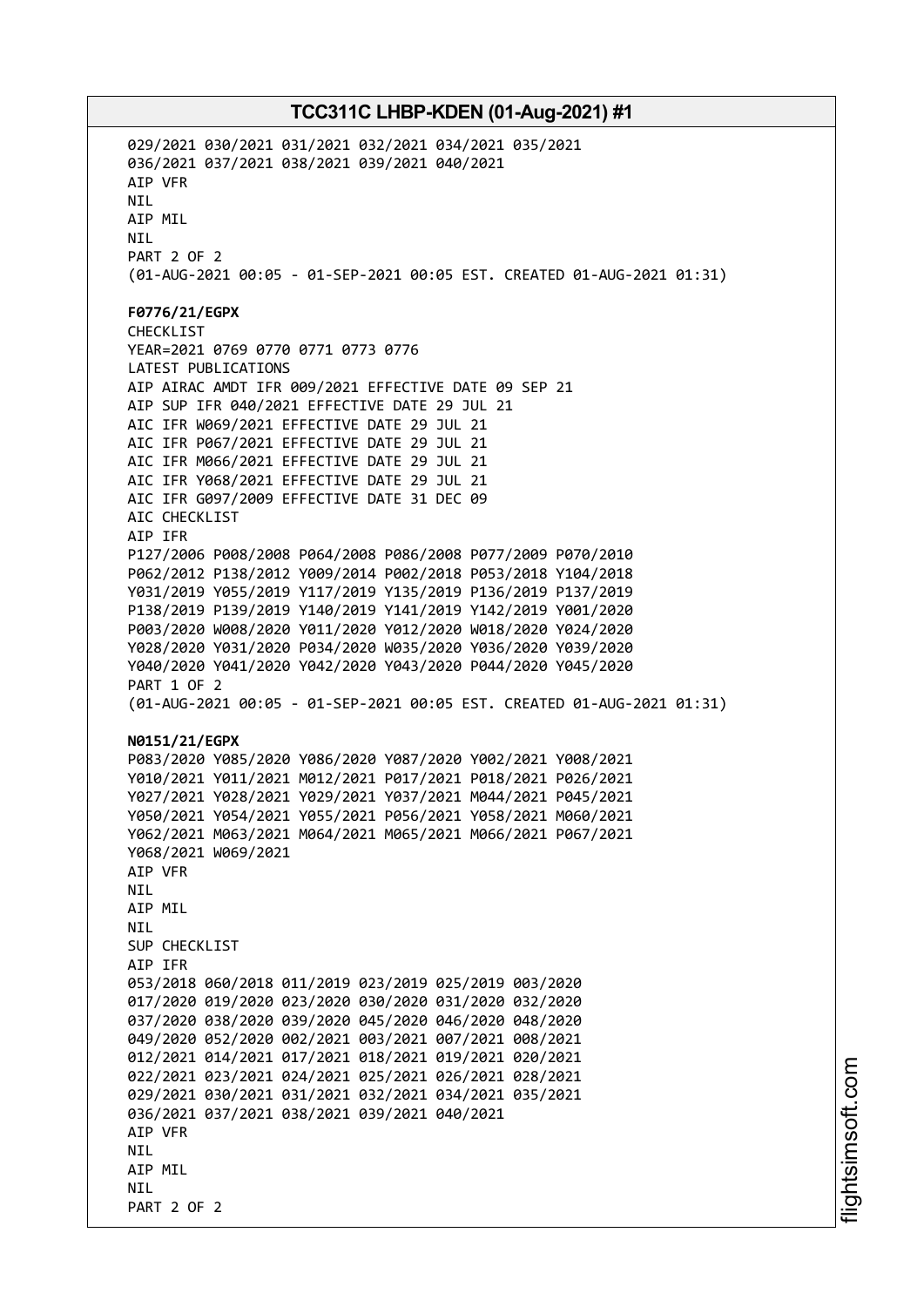(01-AUG-2021 00:05 - 01-SEP-2021 00:05 EST. CREATED 01-AUG-2021 01:29) **N0151/21/EGPX** CHECKLIST YEAR=2021 0095 0111 0112 0113 0118 0122 0123 0124 0127 0136 0138 0139 0141 0142 0143 0145 0147 0149 0150 0151 LATEST PUBLICATIONS AIP AIRAC AMDT IFR 009/2021 EFFECTIVE DATE 09 SEP 21 AIP SUP IFR 040/2021 EFFECTIVE DATE 29 JUL 21 AIC IFR W069/2021 EFFECTIVE DATE 29 JUL 21 AIC IFR P067/2021 EFFECTIVE DATE 29 JUL 21 AIC IFR M066/2021 EFFECTIVE DATE 29 JUL 21 AIC IFR Y068/2021 EFFECTIVE DATE 29 JUL 21 AIC IFR G097/2009 EFFECTIVE DATE 31 DEC 09 AIC CHECKLIST AIP IFR P127/2006 P008/2008 P064/2008 P086/2008 P077/2009 P070/2010 P062/2012 P138/2012 Y009/2014 P002/2018 P053/2018 Y104/2018 Y031/2019 Y055/2019 Y117/2019 Y135/2019 P136/2019 P137/2019 P138/2019 P139/2019 Y140/2019 Y141/2019 Y142/2019 Y001/2020 P003/2020 W008/2020 Y011/2020 Y012/2020 W018/2020 Y024/2020 Y028/2020 Y031/2020 P034/2020 W035/2020 Y036/2020 Y039/2020 Y040/2020 Y041/2020 Y042/2020 Y043/2020 P044/2020 Y045/2020 P046/2020 Y051/2020 Y052/2020 P053/2020 P056/2020 P060/2020 PART 1 OF 2 (01-AUG-2021 00:05 - 01-SEP-2021 00:05 EST. CREATED 01-AUG-2021 01:29) **B1876/21/EGPX** CHECKLIST YEAR=2021 0989 1036 1041 1142 1175 1194 1205 1206 1207 1209 1372 1378 1413 1431 1537 1558 1579 1630 1705 1717 1725 1743 1747 1750 1751 1753 1790 1813 1816 1824 1836 1837 1839 1840 1841 1843 1844 1854 1856 1857 1860 1861 1862 1863 1864 1865 1866 1867 LATEST PUBLICATIONS AIP AIRAC AMDT IFR 009/2021 EFFECTIVE DATE 09 SEP 21 AIP SUP IFR 040/2021 EFFECTIVE DATE 29 JUL 21 AIC IFR W069/2021 EFFECTIVE DATE 29 JUL 21 AIC IFR P067/2021 EFFECTIVE DATE 29 JUL 21 AIC IFR M066/2021 EFFECTIVE DATE 29 JUL 21 PART 1 OF 3 (01-AUG-2021 00:05 - 01-SEP-2021 00:05 EST. CREATED 01-AUG-2021 01:28) **B1876/21/EGPX** AIC IFR Y068/2021 EFFECTIVE DATE 29 JUL 21 AIC IFR G097/2009 EFFECTIVE DATE 31 DEC 09 AIC CHECKLIST AIP IFR P127/2006 P008/2008 P064/2008 P086/2008 P077/2009 P070/2010 P062/2012 P138/2012 Y009/2014 P002/2018 P053/2018 Y104/2018 Y031/2019 Y055/2019 Y117/2019 Y135/2019 P136/2019 P137/2019 P138/2019 P139/2019 Y140/2019 Y141/2019 Y142/2019 Y001/2020 P003/2020 W008/2020 Y011/2020 Y012/2020 W018/2020 Y024/2020 Y028/2020 Y031/2020 P034/2020 W035/2020 Y036/2020 Y039/2020 Y040/2020 Y041/2020 Y042/2020 Y043/2020 P044/2020 Y045/2020 P046/2020 Y051/2020 Y052/2020 P053/2020 P056/2020 P060/2020 P083/2020 Y085/2020 Y086/2020 Y087/2020 Y002/2021 Y008/2021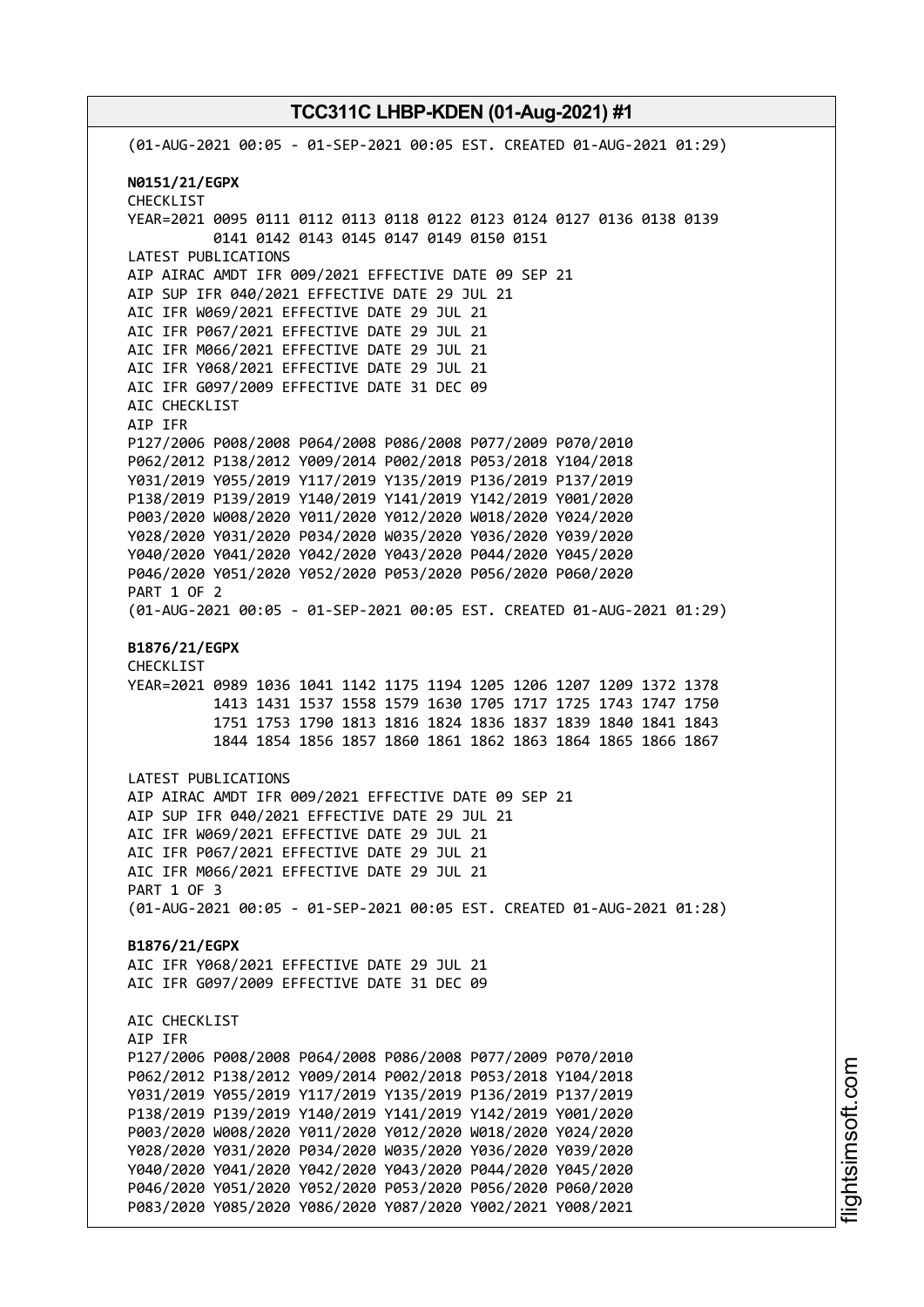Y010/2021 Y011/2021 M012/2021 P017/2021 P018/2021 P026/2021 Y027/2021 Y028/2021 Y029/2021 Y037/2021 M044/2021 P045/2021 Y050/2021 Y054/2021 Y055/2021 P056/2021 Y058/2021 M060/2021 Y062/2021 M063/2021 M064/2021 M065/2021 M066/2021 P067/2021 Y068/2021 W069/2021 PART 2 OF 3 (01-AUG-2021 00:05 - 01-SEP-2021 00:05 EST. CREATED 01-AUG-2021 01:28) **B1876/21/EGPX** AIP VFR NIL AIP MIL NIL SUP CHECKLIST AIP IFR 053/2018 060/2018 011/2019 023/2019 025/2019 003/2020 017/2020 019/2020 023/2020 030/2020 031/2020 032/2020 037/2020 038/2020 039/2020 045/2020 046/2020 048/2020 049/2020 052/2020 002/2021 003/2021 007/2021 008/2021 012/2021 014/2021 017/2021 018/2021 019/2021 020/2021 022/2021 023/2021 024/2021 025/2021 026/2021 028/2021 029/2021 030/2021 031/2021 032/2021 034/2021 035/2021 036/2021 037/2021 038/2021 039/2021 040/2021 AIP VFR NIL AIP MIL **NTI** PART 3 OF 3 (01-AUG-2021 00:05 - 01-SEP-2021 00:05 EST. CREATED 01-AUG-2021 01:28) **A2748/21/EGPX** CHECKLIST YEAR=2021 1471 1502 1566 1576 1577 1596 1650 1662 1674 1675 1713 1740 1747 1798 1845 1938 1940 1970 2020 2025 2032 2033 2034 2078 2111 2138 2167 2168 2211 2224 2259 2270 2290 2310 2320 2328 2345 2385 2391 2393 2395 2398 2410 2411 2434 2441 2445 2455 2457 2462 2463 2464 2484 2509 2510 2524 2527 2528 2530 2548 2556 2583 2592 2593 2594 2595 2596 2597 2598 2599 2600 2601 2602 2609 2611 2612 2629 2631 2632 2641 2642 2650 2651 2673 2674 2680 2682 2685 2686 2690 2692 2694 2701 2702 2703 2704 2705 2709 2710 2711 2713 2715 2716 2721 2722 2723 2728 2733 2736 2738 2741 2744 2745 2747 LATEST PUBLICATIONS AIP AIRAC AMDT IFR 009/2021 EFFECTIVE DATE 09 SEP 21 AIP SUP IFR 040/2021 EFFECTIVE DATE 29 JUL 21 AIC IFR W069/2021 EFFECTIVE DATE 29 JUL 21 AIC IFR P067/2021 EFFECTIVE DATE 29 JUL 21 AIC IFR M066/2021 EFFECTIVE DATE 29 JUL 21 AIC IFR Y068/2021 EFFECTIVE DATE 29 JUL 21 AIC IFR G097/2009 EFFECTIVE DATE 31 DEC 09 AIC CHECKLIST AIP IFR P127/2006 P008/2008 P064/2008 P086/2008 P077/2009 P070/2010 P062/2012 P138/2012 Y009/2014 P002/2018 P053/2018 Y104/2018 PART 1 OF 2 (01-AUG-2021 00:05 - 01-SEP-2021 00:05 EST. CREATED 01-AUG-2021 01:27) **A2748/21/EGPX**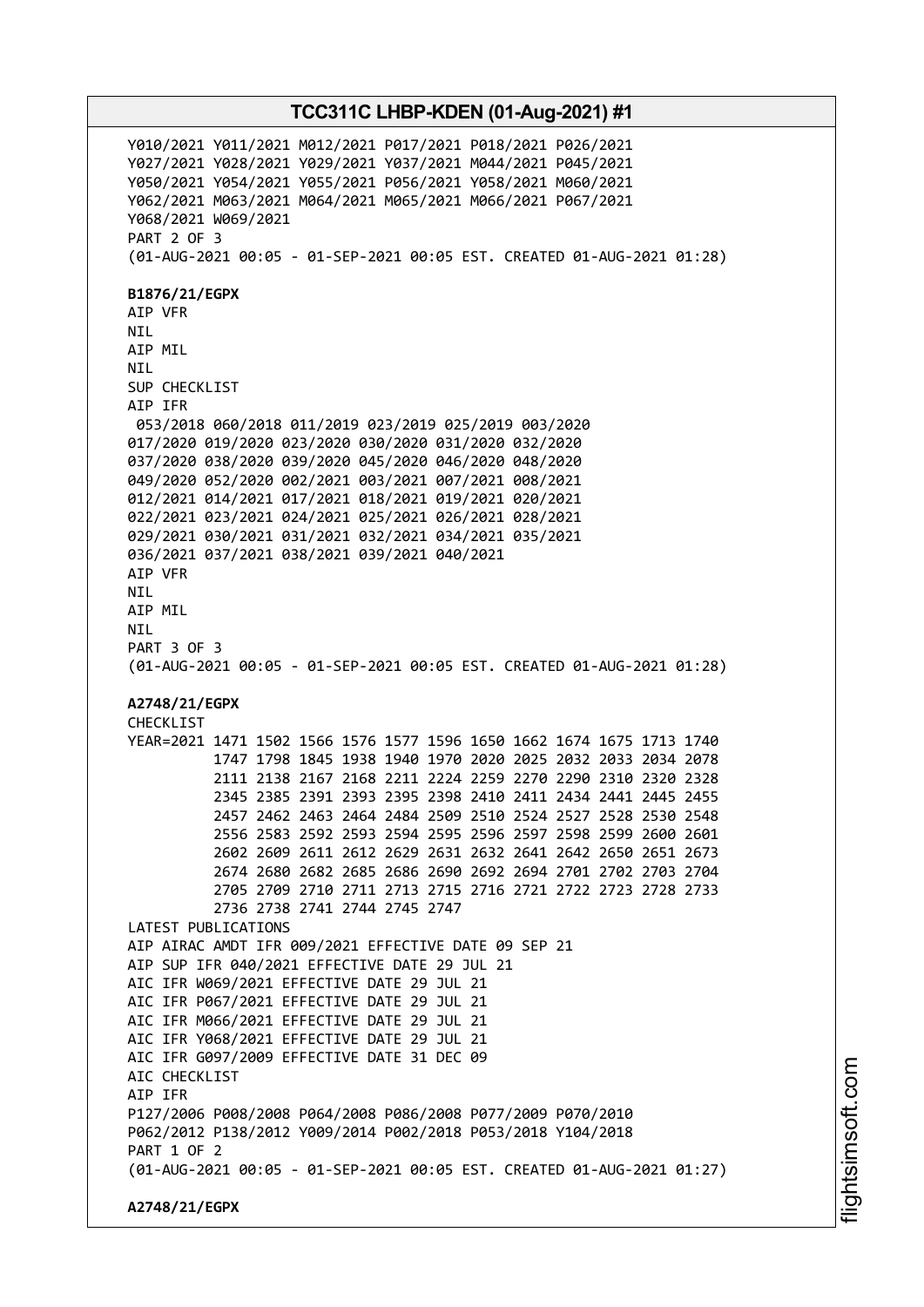**TCC311C LHBP-KDEN (01-Aug-2021) #1** Y031/2019 Y055/2019 Y117/2019 Y135/2019 P136/2019 P137/2019 P138/2019 P139/2019 Y140/2019 Y141/2019 Y142/2019 Y001/2020 P003/2020 W008/2020 Y011/2020 Y012/2020 W018/2020 Y024/2020 Y028/2020 Y031/2020 P034/2020 W035/2020 Y036/2020 Y039/2020 Y040/2020 Y041/2020 Y042/2020 Y043/2020 P044/2020 Y045/2020 P046/2020 Y051/2020 Y052/2020 P053/2020 P056/2020 P060/2020 P083/2020 Y085/2020 Y086/2020 Y087/2020 Y002/2021 Y008/2021 Y010/2021 Y011/2021 M012/2021 P017/2021 P018/2021 P026/2021 Y027/2021 Y028/2021 Y029/2021 Y037/2021 M044/2021 P045/2021 Y050/2021 Y054/2021 Y055/2021 P056/2021 Y058/2021 M060/2021 Y062/2021 M063/2021 M064/2021 M065/2021 M066/2021 P067/2021 Y068/2021 W069/2021 AIP VFR NIL AIP MIL NIL SUP CHECKLIST AIP IFR 053/2018 060/2018 011/2019 023/2019 025/2019 003/2020 017/2020 019/2020 023/2020 030/2020 031/2020 032/2020 037/2020 038/2020 039/2020 045/2020 046/2020 048/2020 049/2020 052/2020 002/2021 003/2021 007/2021 008/2021 012/2021 014/2021 017/2021 018/2021 019/2021 020/2021 022/2021 023/2021 024/2021 025/2021 026/2021 028/2021 029/2021 030/2021 031/2021 032/2021 034/2021 035/2021 036/2021 037/2021 038/2021 039/2021 040/2021 AIP VFR NIL AIP MIL NIL PART 2 OF 2 (01-AUG-2021 00:05 - 01-SEP-2021 00:05 EST. CREATED 01-AUG-2021 01:27) **K0336/21/EGPX** Y062/2021 M063/2021 M064/2021 M065/2021 M066/2021 P067/2021 (01-AUG-2021 00:05 - 01-SEP-2021 00:05 EST. CREATED 01-AUG-2021 01:12) **K0336/21/EGPX** CHECKLIST YEAR=2021 0202 0203 0204 0209 0211 0212 0215 0216 0217 0219 0220 0221 0222 0223 0224 0225 0227 0228 0230 0231 0233 0235 0236 0237 0238 0241 0242 0250 0251 0252 0253 0254 0255 0259 0260 0261 0262 0263 0269 0271 0275 0276 0277 0279 0281 0286 0287 0292 0293 0298 0299 0303 0306 0307 0313 0314 0315 0316 0317 0319 0321 0324 0325 0329 0333 0334 0335 LATEST PUBLICATIONS AIP AIRAC AMDT IFR 009/2021 EFFECTIVE DATE 09 SEP 21 AIP SUP IFR 040/2021 EFFECTIVE DATE 29 JUL 21 AIC IFR W069/2021 EFFECTIVE DATE 29 JUL 21 PART 1 OF 3 (01-AUG-2021 00:05 - 01-SEP-2021 00:05 EST. CREATED 01-AUG-2021 01:12) **K0336/21/EGPX** AIC IFR P067/2021 EFFECTIVE DATE 29 JUL 21 AIC IFR M066/2021 EFFECTIVE DATE 29 JUL 21 AIC IFR Y068/2021 EFFECTIVE DATE 29 JUL 21 AIC IFR G097/2009 EFFECTIVE DATE 31 DEC 09

i⊒<br>⊫ htsim soft.c o

m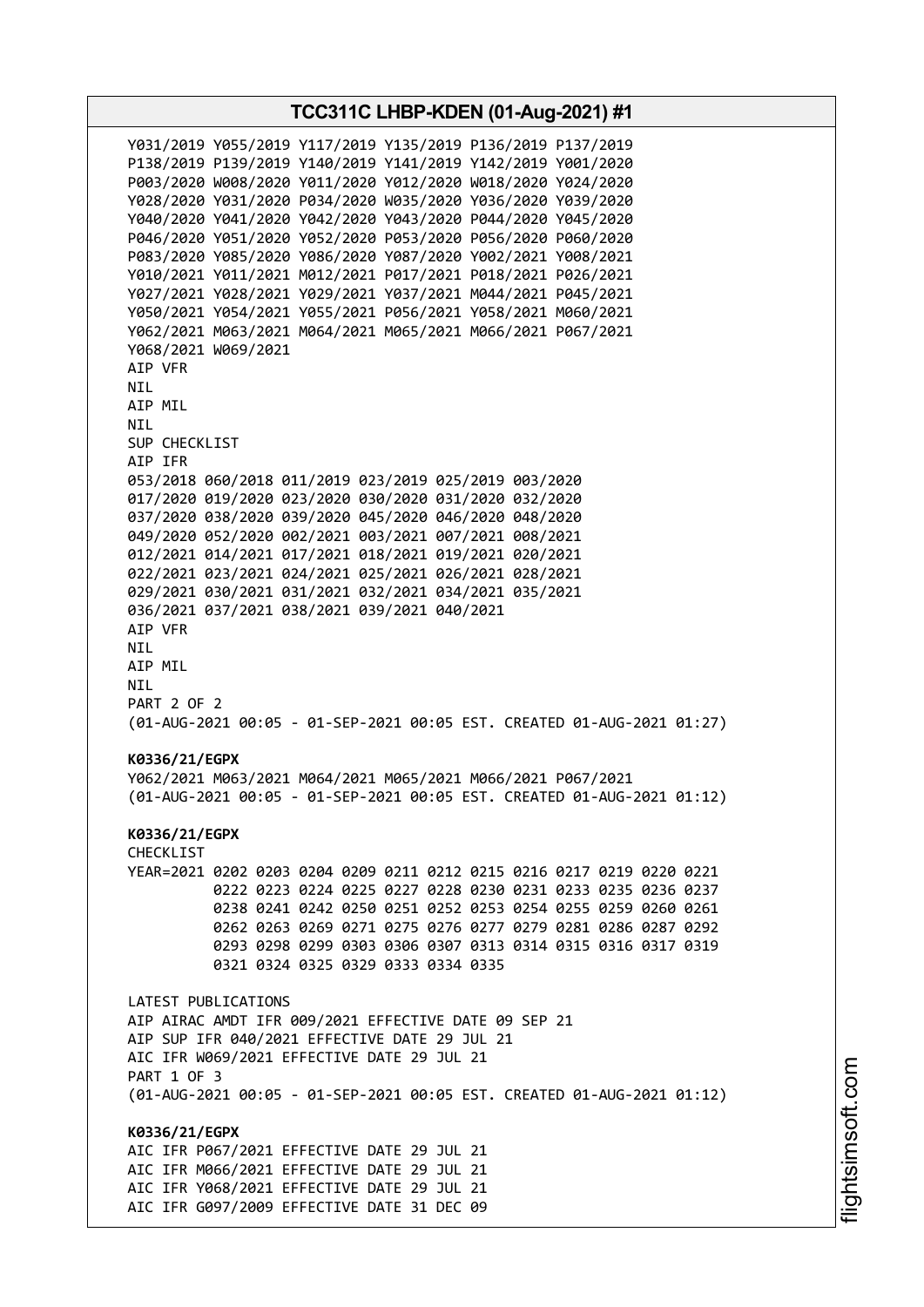AIC CHECKLIST AIP IFR P127/2006 P008/2008 P064/2008 P086/2008 P077/2009 P070/2010 P062/2012 P138/2012 Y009/2014 P002/2018 P053/2018 Y104/2018 Y031/2019 Y055/2019 Y117/2019 Y135/2019 P136/2019 P137/2019 P138/2019 P139/2019 Y140/2019 Y141/2019 Y142/2019 Y001/2020 P003/2020 W008/2020 Y011/2020 Y012/2020 W018/2020 Y024/2020 Y028/2020 Y031/2020 P034/2020 W035/2020 Y036/2020 Y039/2020 Y040/2020 Y041/2020 Y042/2020 Y043/2020 P044/2020 Y045/2020 P046/2020 Y051/2020 Y052/2020 P053/2020 P056/2020 P060/2020 P083/2020 Y085/2020 Y086/2020 Y087/2020 Y002/2021 Y008/2021 Y010/2021 Y011/2021 M012/2021 P017/2021 P018/2021 P026/2021 Y027/2021 Y028/2021 Y029/2021 Y037/2021 M044/2021 P045/2021 Y050/2021 Y054/2021 Y055/2021 P056/2021 Y058/2021 M060/2021 PART 2 OF 3 (01-AUG-2021 00:05 - 01-SEP-2021 00:05 EST. CREATED 01-AUG-2021 01:12) **Q0411/21/EGPX** CHECKLIST YEAR=2021 0387 0393 0400 0402 0404 0405 0406 0407 0408 0409 0410 0411 LATEST PUBLICATIONS AIP AIRAC AMDT IFR 009/2021 EFFECTIVE DATE 09 SEP 21 AIP SUP IFR 040/2021 EFFECTIVE DATE 29 JUL 21 AIC IFR W069/2021 EFFECTIVE DATE 29 JUL 21 AIC IFR P067/2021 EFFECTIVE DATE 29 JUL 21 AIC IFR M066/2021 EFFECTIVE DATE 29 JUL 21 AIC IFR Y068/2021 EFFECTIVE DATE 29 JUL 21 AIC IFR G097/2009 EFFECTIVE DATE 31 DEC 09 AIC CHECKLIST AIP IFR P127/2006 P008/2008 P064/2008 P086/2008 P077/2009 P070/2010 P062/2012 P138/2012 Y009/2014 P002/2018 P053/2018 Y104/2018 Y031/2019 Y055/2019 Y117/2019 Y135/2019 P136/2019 P137/2019 P138/2019 P139/2019 Y140/2019 Y141/2019 Y142/2019 Y001/2020 P003/2020 W008/2020 Y011/2020 Y012/2020 W018/2020 Y024/2020 Y028/2020 Y031/2020 P034/2020 W035/2020 Y036/2020 Y039/2020 Y040/2020 Y041/2020 Y042/2020 Y043/2020 P044/2020 Y045/2020 P046/2020 Y051/2020 Y052/2020 P053/2020 P056/2020 P060/2020 PART 1 OF 2 (01-AUG-2021 00:05 - 01-SEP-2021 00:05 EST. CREATED 01-AUG-2021 01:12) **Q0411/21/EGPX** P083/2020 Y085/2020 Y086/2020 Y087/2020 Y002/2021 Y008/2021 Y010/2021 Y011/2021 M012/2021 P017/2021 P018/2021 P026/2021 Y027/2021 Y028/2021 Y029/2021 Y037/2021 M044/2021 P045/2021 Y050/2021 Y054/2021 Y055/2021 P056/2021 Y058/2021 M060/2021 Y062/2021 M063/2021 M064/2021 M065/2021 M066/2021 P067/2021 Y068/2021 W069/2021 AIP VFR NIL AIP MIL NIL SUP CHECKLIST AIP IFR 053/2018 060/2018 011/2019 023/2019 025/2019 003/2020 017/2020 019/2020 023/2020 030/2020 031/2020 032/2020 037/2020 038/2020 039/2020 045/2020 046/2020 048/2020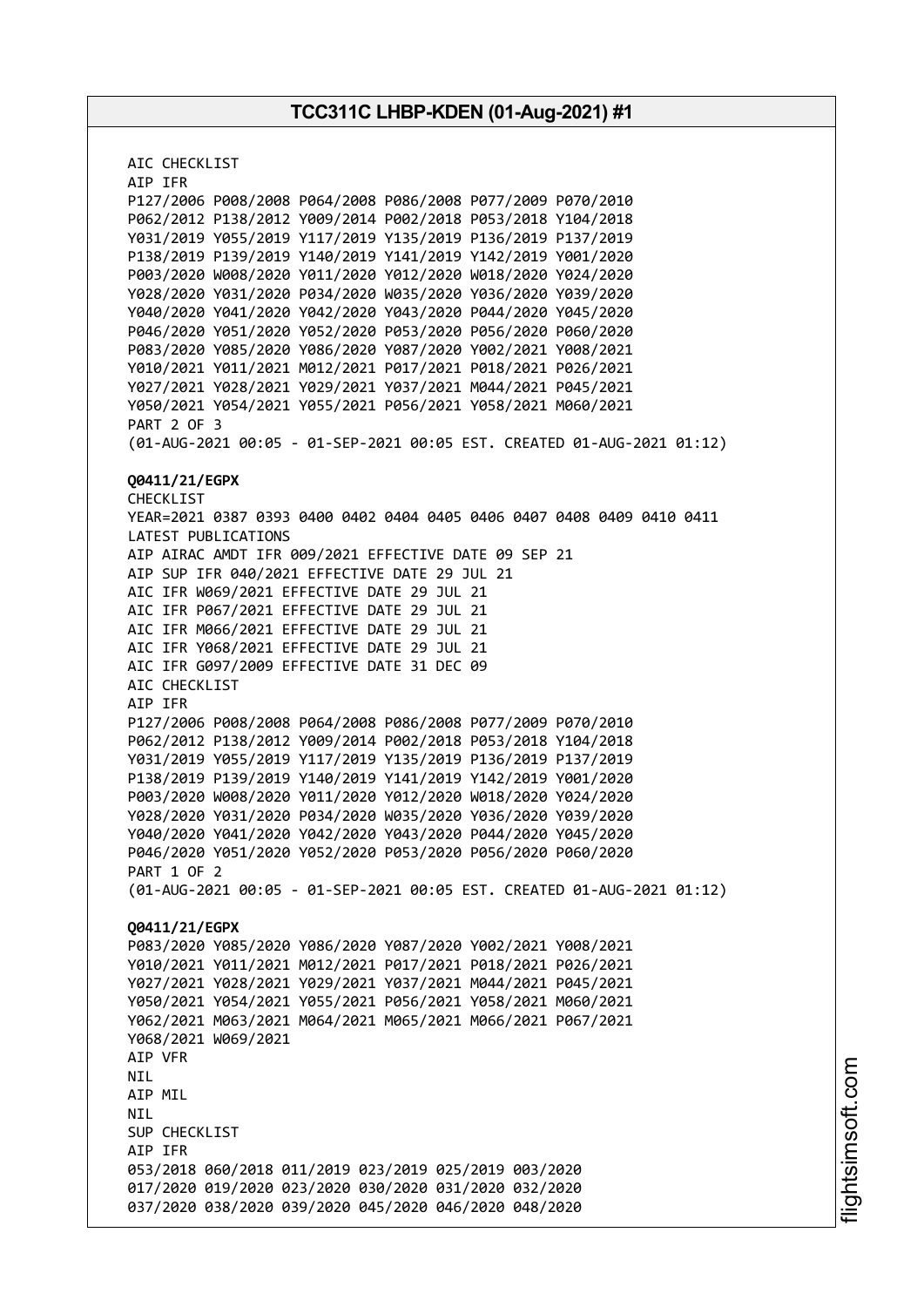049/2020 052/2020 002/2021 003/2021 007/2021 008/2021 012/2021 014/2021 017/2021 018/2021 019/2021 020/2021 022/2021 023/2021 024/2021 025/2021 026/2021 028/2021 029/2021 030/2021 031/2021 032/2021 034/2021 035/2021 036/2021 037/2021 038/2021 039/2021 040/2021 AIP VFR NIL AIP MIL NIL PART 2 OF 2 (01-AUG-2021 00:05 - 01-SEP-2021 00:05 EST. CREATED 01-AUG-2021 01:12) **C7728/21/EGPX** CHECKLIST YEAR=2021 1934 2190 3078 4070 4072 4325 4334 4408 4500 4629 4642 4711 4837 4892 5013 5014 5015 5127 5129 5276 5280 5283 5290 5294 5295 5317 5320 5346 5432 5494 5514 5519 5608 5655 5656 5657 5658 5659 5660 5661 5672 5753 5756 5757 5897 5922 5933 5971 6007 6025 6055 6091 6286 6361 6447 6472 6482 6495 6516 6549 6550 6554 6601 6641 6671 6687 6738 6764 6772 6780 6832 6839 6843 6845 6851 6882 6914 7006 7014 7015 7016 7017 7018 7035 7039 7041 7043 7044 7066 7069 7071 7073 7074 7093 7131 7133 7138 7142 7161 7193 7196 7223 7249 7252 7266 7296 7297 7298 7299 7301 7330 7331 7334 7373 7408 7412 7413 7465 7504 7505 7508 7510 7529 7542 7550 7558 7562 7563 7591 7602 7603 7604 7605 7606 7607 7608 7611 7612 7613 7615 7616 7617 7619 7620 PART 1 OF 3 (01-AUG-2021 00:05 - 01-SEP-2021 00:05 EST. CREATED 01-AUG-2021 01:07) **C7728/21/EGPX** 7621 7622 7626 7629 7632 7636 7637 7638 7639 7640 7643 7650 7662 7664 7665 7666 7667 7670 7672 7673 7676 7677 7679 7680 7694 7695 7702 7710 7711 7712 7713 7714 7716 7718 7719 7720 7725 7726 7727 LATEST PUBLICATIONS AIP AIRAC AMDT IFR 009/2021 EFFECTIVE DATE 09 SEP 21 AIP SUP IFR 040/2021 EFFECTIVE DATE 29 JUL 21 AIC IFR W069/2021 EFFECTIVE DATE 29 JUL 21 AIC IFR P067/2021 EFFECTIVE DATE 29 JUL 21 AIC IFR M066/2021 EFFECTIVE DATE 29 JUL 21 AIC IFR Y068/2021 EFFECTIVE DATE 29 JUL 21 AIC IFR G097/2009 EFFECTIVE DATE 31 DEC 09 AIC CHECKLIST AIP IFR P127/2006 P008/2008 P064/2008 P086/2008 P077/2009 P070/2010 (01-AUG-2021 00:05 - 01-SEP-2021 00:05 EST. CREATED 01-AUG-2021 01:07) **C7728/21/EGPX** Y031/2019 Y055/2019 Y117/2019 Y135/2019 P136/2019 P137/2019 P138/2019 P139/2019 Y140/2019 Y141/2019 Y142/2019 Y001/2020 P003/2020 W008/2020 Y011/2020 Y012/2020 W018/2020 Y024/2020 Y028/2020 Y031/2020 P034/2020 W035/2020 Y036/2020 Y039/2020 Y040/2020 Y041/2020 Y042/2020 Y043/2020 P044/2020 Y045/2020 P046/2020 Y051/2020 Y052/2020 P053/2020 P056/2020 P060/2020 P083/2020 Y085/2020 Y086/2020 Y087/2020 Y002/2021 Y008/2021 Y010/2021 Y011/2021 M012/2021 P017/2021 P018/2021 P026/2021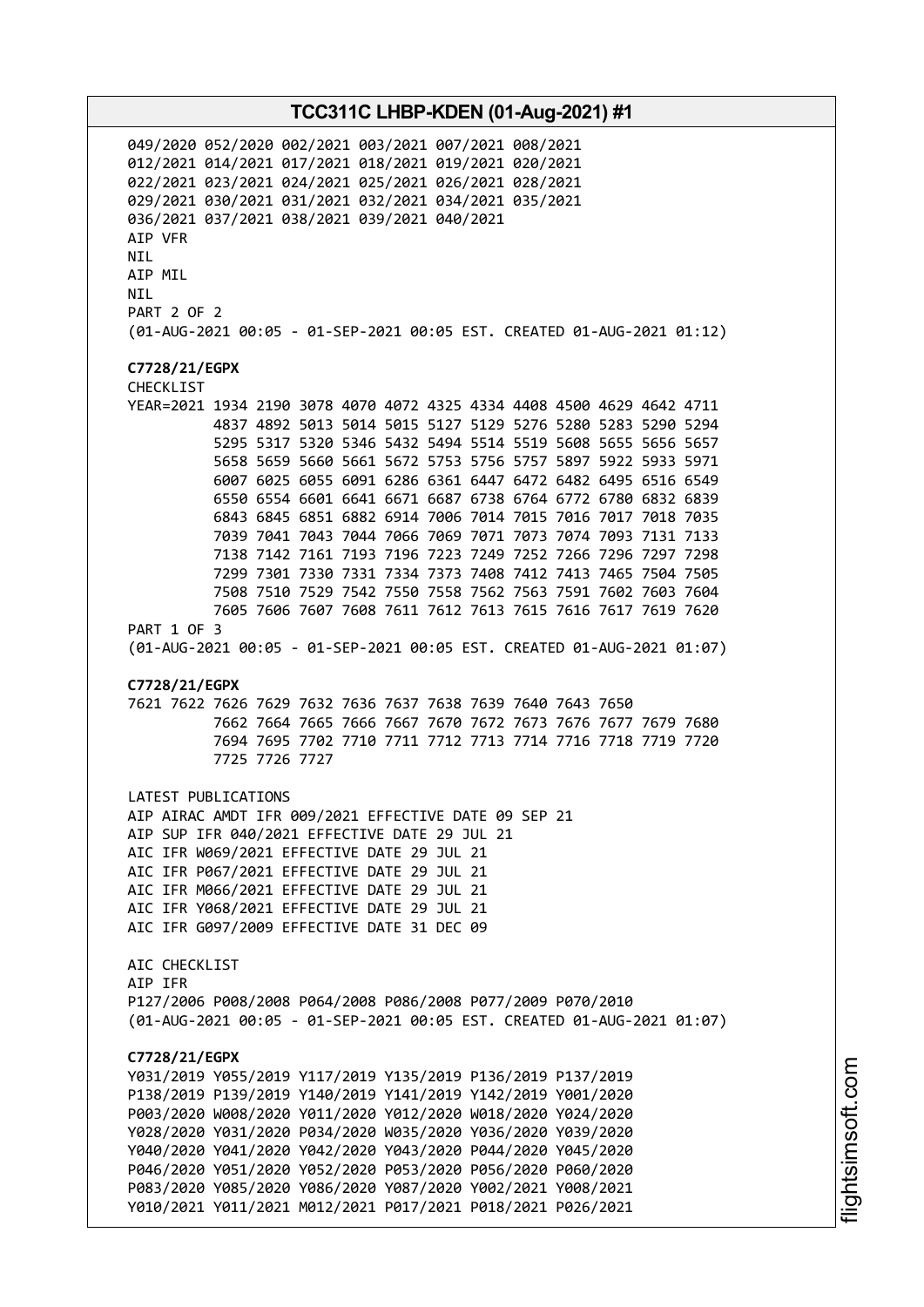Y027/2021 Y028/2021 Y029/2021 Y037/2021 M044/2021 P045/2021 Y050/2021 Y054/2021 Y055/2021 P056/2021 Y058/2021 M060/2021 Y062/2021 M063/2021 M064/2021 M065/2021 M066/2021 P067/2021 Y068/2021 W069/2021 AIP VFR NIL AIP MIL NIL SUP CHECKLIST AIP IFR 053/2018 060/2018 011/2019 023/2019 025/2019 003/2020 017/2020 019/2020 023/2020 030/2020 031/2020 032/2020 037/2020 038/2020 039/2020 045/2020 046/2020 048/2020 049/2020 052/2020 002/2021 003/2021 007/2021 008/2021 012/2021 014/2021 017/2021 018/2021 019/2021 020/2021 022/2021 023/2021 024/2021 025/2021 026/2021 028/2021 029/2021 030/2021 031/2021 032/2021 034/2021 035/2021 036/2021 037/2021 038/2021 039/2021 040/2021 AIP VFR NIL AIP MIL NIL PART 3 OF 3 (01-AUG-2021 00:05 - 01-SEP-2021 00:05 EST. CREATED 01-AUG-2021 01:07) **H4810/21/EGPX** P127/2006 P008/2008 P064/2008 P086/2008 P077/2009 P070/2010 P062/2012 P138/2012 Y009/2014 P002/2018 P053/2018 Y104/2018 Y031/2019 Y055/2019 Y117/2019 Y135/2019 P136/2019 P137/2019 P138/2019 P139/2019 Y140/2019 Y141/2019 Y142/2019 Y001/2020 P003/2020 W008/2020 Y011/2020 Y012/2020 W018/2020 Y024/2020 Y028/2020 Y031/2020 P034/2020 W035/2020 Y036/2020 Y039/2020 Y040/2020 Y041/2020 Y042/2020 Y043/2020 P044/2020 Y045/2020 P046/2020 Y051/2020 Y052/2020 P053/2020 P056/2020 P060/2020 PART 2 OF 3 P083/2020 Y085/2020 Y086/2020 Y087/2020 Y002/2021 Y008/2021 Y010/2021 Y011/2021 M012/2021 P017/2021 P018/2021 P026/2021 Y027/2021 Y028/2021 Y029/2021 Y037/2021 M044/2021 P045/2021 Y050/2021 Y054/2021 Y055/2021 P056/2021 Y058/2021 M060/2021 Y062/2021 M063/2021 M064/2021 M065/2021 M066/2021 P067/2021 Y068/2021 W069/2021 AIP VFR NIL AIP MIL **NTI** SUP CHECKLIST AIP IFR 053/2018 060/2018 011/2019 023/2019 025/2019 003/2020 017/2020 019/2020 023/2020 030/2020 031/2020 032/2020 037/2020 038/2020 039/2020 045/2020 046/2020 048/2020 049/2020 052/2020 002/2021 003/2021 007/2021 008/2021 012/2021 014/2021 017/2021 018/2021 019/2021 020/2021 022/2021 023/2021 024/2021 025/2021 026/2021 028/2021 029/2021 030/2021 031/2021 032/2021 034/2021 035/2021 036/2021 037/2021 038/2021 039/2021 040/2021 AIP VFR NIL AIP MIL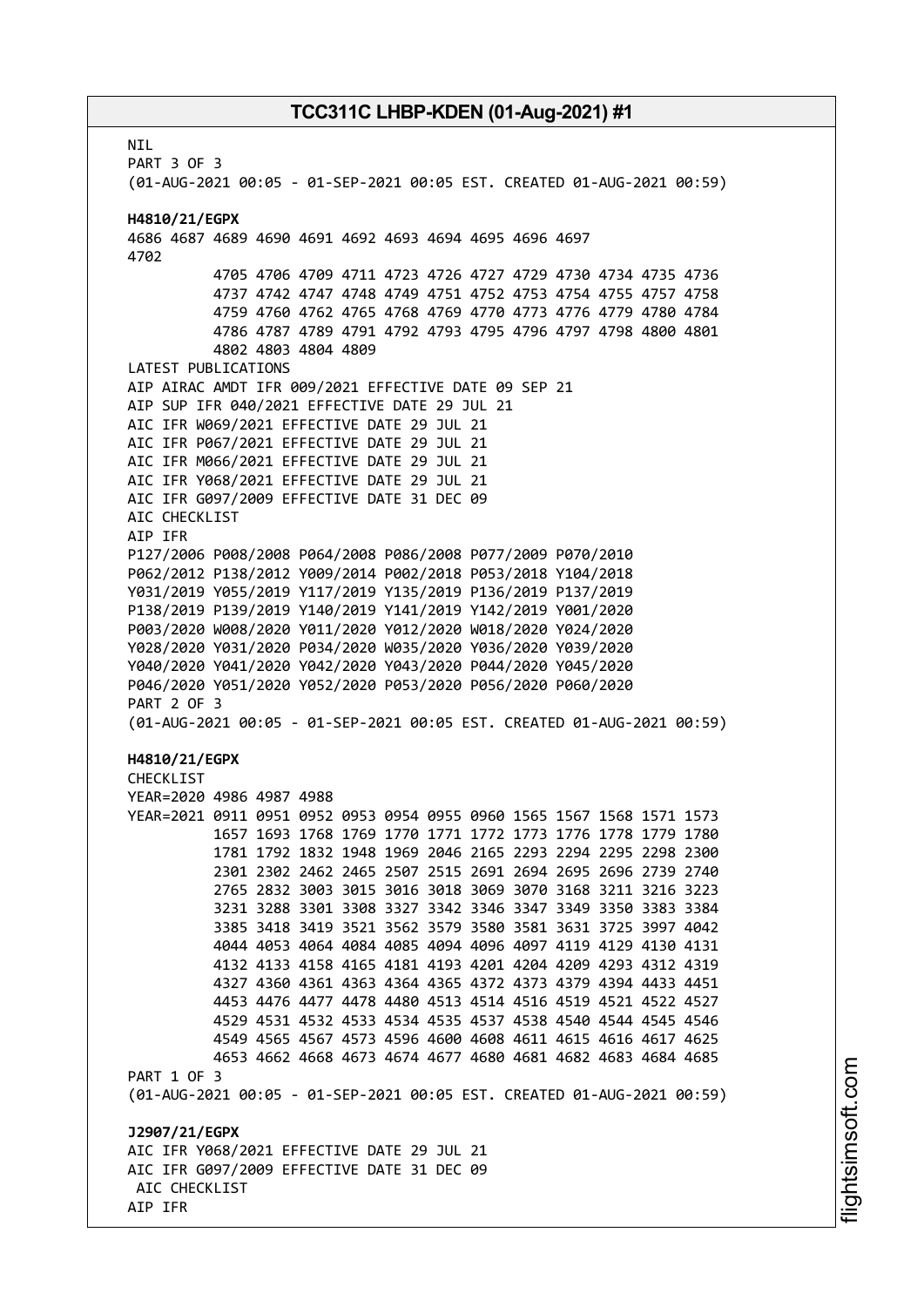**TCC311C LHBP-KDEN (01-Aug-2021) #1** P127/2006 P008/2008 P064/2008 P086/2008 P077/2009 P070/2010 P062/2012 P138/2012 Y009/2014 P002/2018 P053/2018 Y104/2018 Y031/2019 Y055/2019 Y117/2019 Y135/2019 P136/2019 P137/2019 P138/2019 P139/2019 Y140/2019 Y141/2019 Y142/2019 Y001/2020 P003/2020 W008/2020 Y011/2020 Y012/2020 W018/2020 Y024/2020 Y028/2020 Y031/2020 P034/2020 W035/2020 Y036/2020 Y039/2020 Y040/2020 Y041/2020 Y042/2020 Y043/2020 P044/2020 Y045/2020 P046/2020 Y051/2020 Y052/2020 P053/2020 P056/2020 P060/2020 P083/2020 Y085/2020 Y086/2020 Y087/2020 Y002/2021 Y008/2021 Y010/2021 Y011/2021 M012/2021 P017/2021 P018/2021 P026/2021 Y027/2021 Y028/2021 Y029/2021 Y037/2021 M044/2021 P045/2021 Y050/2021 Y054/2021 Y055/2021 P056/2021 Y058/2021 M060/2021 Y062/2021 M063/2021 M064/2021 M065/2021 M066/2021 P067/2021 Y068/2021 W069/2021 PART 2 OF 3 (01-AUG-2021 00:05 - 01-SEP-2021 00:05 EST. CREATED 01-AUG-2021 00:57) **J2907/21/EGPX** CHECKLIST YEAR=2021 2634 2657 2668 2709 2710 2726 2762 2779 2834 2835 2836 2841 2843 2844 2845 2859 2860 2861 2862 2863 2864 2865 2866 2867 2868 2869 2870 2871 2872 2873 2874 2891 2892 2893 2894 2895 2896 2897 2898 2899 2900 2901 2902 2903 2904 2905 2906 LATEST PUBLICATIONS AIP AIRAC AMDT IFR 009/2021 EFFECTIVE DATE 09 SEP 21 AIP SUP IFR 040/2021 EFFECTIVE DATE 29 JUL 21 AIC IFR W069/2021 EFFECTIVE DATE 29 JUL 21 AIC IFR P067/2021 EFFECTIVE DATE 29 JUL 21 AIC IFR M066/2021 EFFECTIVE DATE 29 JUL 21 PART 1 OF 3 (01-AUG-2021 00:05 - 01-SEP-2021 00:05 EST. CREATED 01-AUG-2021 00:57) **J2907/21/EGPX** AIP VFR **NTL** AIP MIL NIL SUP CHECKLIST AIP IFR (01-AUG-2021 00:05 - 01-SEP-2021 00:05 EST. CREATED 01-AUG-2021 00:57) **U4729/21/EGPX** AIC IFR G097/2009 EFFECTIVE DATE 31 DEC 09 AIC CHECKLIST AIP IFR P127/2006 P008/2008 P064/2008 P086/2008 P077/2009 P070/2010 P062/2012 P138/2012 Y009/2014 P002/2018 P053/2018 Y104/2018 Y031/2019 Y055/2019 Y117/2019 Y135/2019 P136/2019 P137/2019 P138/2019 P139/2019 Y140/2019 Y141/2019 Y142/2019 Y001/2020 P003/2020 W008/2020 Y011/2020 Y012/2020 W018/2020 Y024/2020 Y028/2020 Y031/2020 P034/2020 W035/2020 Y036/2020 Y039/2020 Y040/2020 Y041/2020 Y042/2020 Y043/2020 P044/2020 Y045/2020 P046/2020 Y051/2020 Y052/2020 P053/2020 P056/2020 P060/2020 P083/2020 Y085/2020 Y086/2020 Y087/2020 Y002/2021 Y008/2021 Y010/2021 Y011/2021 M012/2021 P017/2021 P018/2021 P026/2021 Y027/2021 Y028/2021 Y029/2021 Y037/2021 M044/2021 P045/2021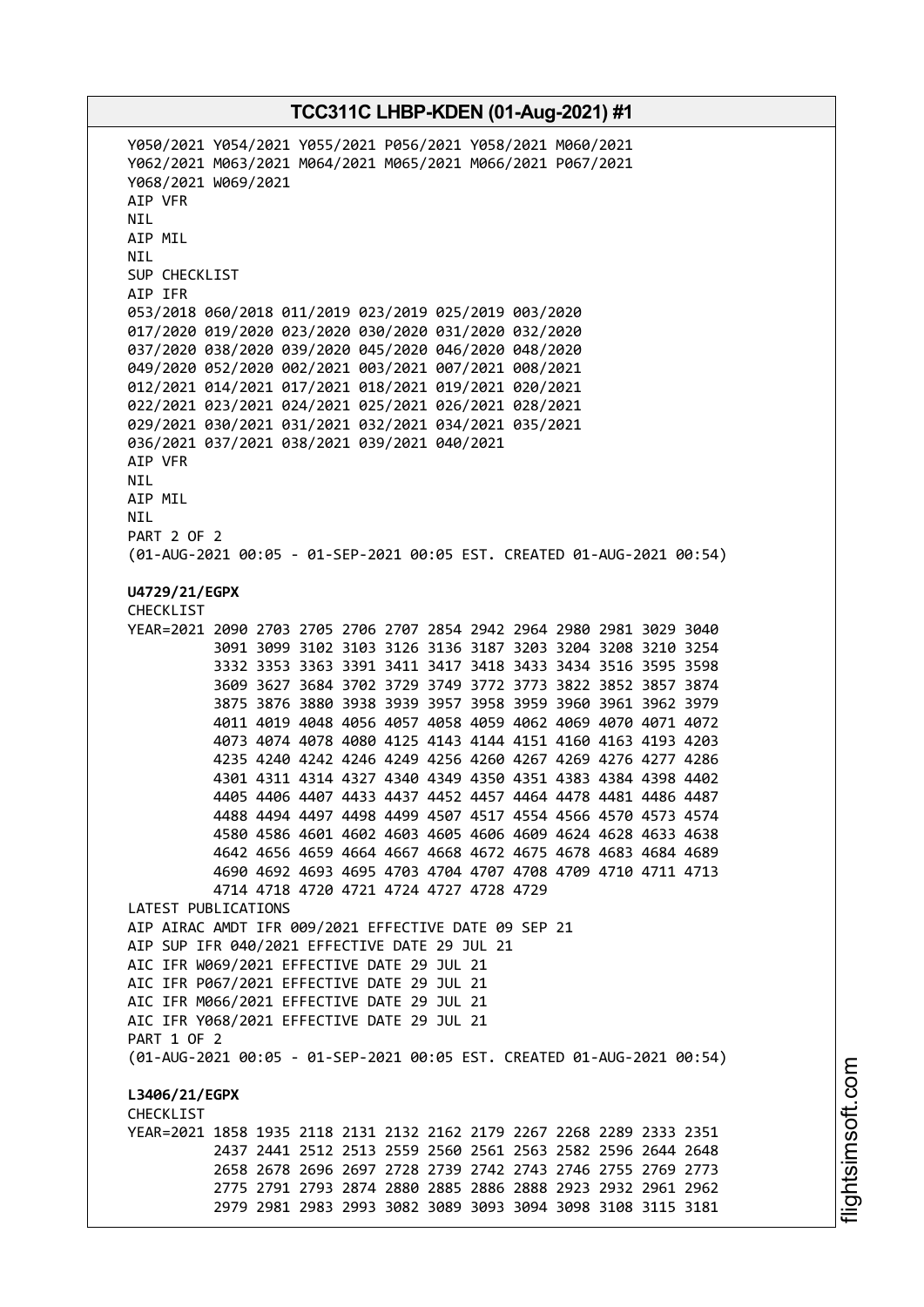3182 3191 3210 3215 3219 3233 3252 3279 3280 3281 3282 3283 3284 3285 3297 3300 3305 3311 3312 3314 3317 3325 3328 3342 3344 3353 3357 3361 3363 3364 3365 3366 3369 3371 3373 3374 3375 3376 3378 3379 3388 3390 3391 3393 3394 3395 3396 3397 3398 3399 3400 3401 3402 LATEST PUBLICATIONS AIP AIRAC AMDT IFR 009/2021 EFFECTIVE DATE 09 SEP 21 AIP SUP IFR 040/2021 EFFECTIVE DATE 29 JUL 21 AIC IFR W069/2021 EFFECTIVE DATE 29 JUL 21 AIC IFR P067/2021 EFFECTIVE DATE 29 JUL 21 AIC IFR M066/2021 EFFECTIVE DATE 29 JUL 21 AIC IFR Y068/2021 EFFECTIVE DATE 29 JUL 21 AIC IFR G097/2009 EFFECTIVE DATE 31 DEC 09 AIC CHECKLIST AIP IFR PART 1 OF 2 (01-AUG-2021 00:05 - 01-SEP-2021 00:05 EST. CREATED 01-AUG-2021 00:51) **L3406/21/EGPX** P127/2006 P008/2008 P064/2008 P086/2008 P077/2009 P070/2010 P062/2012 P138/2012 Y009/2014 P002/2018 P053/2018 Y104/2018 Y031/2019 Y055/2019 Y117/2019 Y135/2019 P136/2019 P137/2019 P138/2019 P139/2019 Y140/2019 Y141/2019 Y142/2019 Y001/2020 P003/2020 W008/2020 Y011/2020 Y012/2020 W018/2020 Y024/2020 Y028/2020 Y031/2020 P034/2020 W035/2020 Y036/2020 Y039/2020 Y040/2020 Y041/2020 Y042/2020 Y043/2020 P044/2020 Y045/2020 P046/2020 Y051/2020 Y052/2020 P053/2020 P056/2020 P060/2020 P083/2020 Y085/2020 Y086/2020 Y087/2020 Y002/2021 Y008/2021 Y010/2021 Y011/2021 M012/2021 P017/2021 P018/2021 P026/2021 Y027/2021 Y028/2021 Y029/2021 Y037/2021 M044/2021 P045/2021 Y050/2021 Y054/2021 Y055/2021 P056/2021 Y058/2021 M060/2021 Y062/2021 M063/2021 M064/2021 M065/2021 M066/2021 P067/2021 Y068/2021 W069/2021 AIP VFR NIL AIP MIL NIL SUP CHECKLIST AIP IFR 053/2018 060/2018 011/2019 023/2019 025/2019 003/2020 017/2020 019/2020 023/2020 030/2020 031/2020 032/2020 037/2020 038/2020 039/2020 045/2020 046/2020 048/2020 049/2020 052/2020 002/2021 003/2021 007/2021 008/2021 012/2021 014/2021 017/2021 018/2021 019/2021 020/2021 022/2021 023/2021 024/2021 025/2021 026/2021 028/2021 029/2021 030/2021 031/2021 032/2021 034/2021 035/2021 036/2021 037/2021 038/2021 039/2021 040/2021 AIP VFR NIL AIP MIL NIL PART 2 OF 2 (01-AUG-2021 00:05 - 01-SEP-2021 00:05 EST. CREATED 01-AUG-2021 00:51) **V0013/21/EGPX CHECKLIST** YEAR=2021 0009 0012 0013 LATEST PUBLICATIONS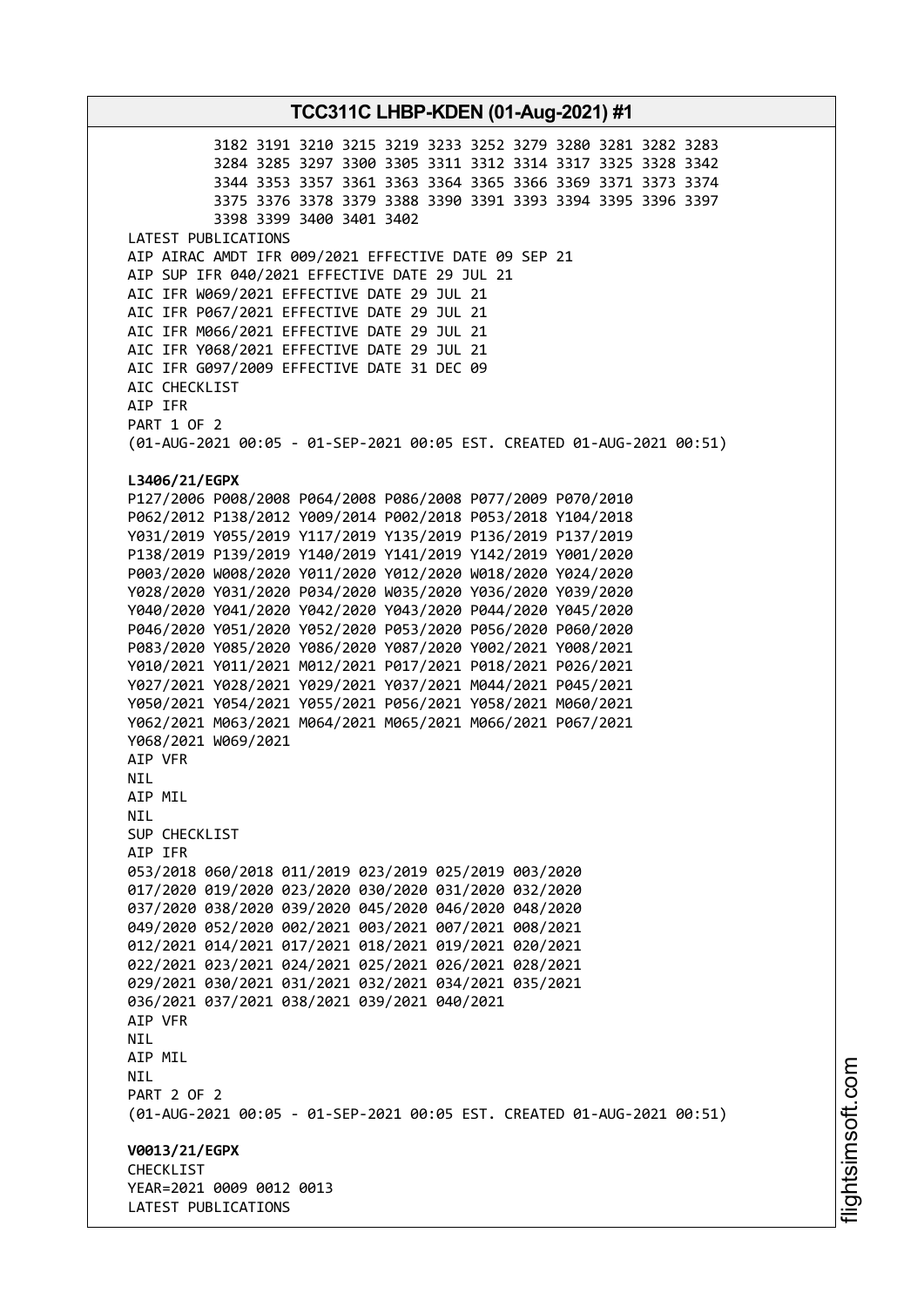AIP AIRAC AMDT IFR 009/2021 EFFECTIVE DATE 09 SEP 21 AIP SUP IFR 040/2021 EFFECTIVE DATE 29 JUL 21 AIC IFR W069/2021 EFFECTIVE DATE 29 JUL 21 AIC IFR P067/2021 EFFECTIVE DATE 29 JUL 21 AIC IFR M066/2021 EFFECTIVE DATE 29 JUL 21 AIC IFR Y068/2021 EFFECTIVE DATE 29 JUL 21 AIC IFR G097/2009 EFFECTIVE DATE 31 DEC 09 AIC CHECKLIST AIP IFR P127/2006 P008/2008 P064/2008 P086/2008 P077/2009 P070/2010 P062/2012 P138/2012 Y009/2014 P002/2018 P053/2018 Y104/2018 Y031/2019 Y055/2019 Y117/2019 Y135/2019 P136/2019 P137/2019 P138/2019 P139/2019 Y140/2019 Y141/2019 Y142/2019 Y001/2020 P003/2020 W008/2020 Y011/2020 Y012/2020 W018/2020 Y024/2020 Y028/2020 Y031/2020 P034/2020 W035/2020 Y036/2020 Y039/2020 Y040/2020 Y041/2020 Y042/2020 Y043/2020 P044/2020 Y045/2020 P046/2020 Y051/2020 Y052/2020 P053/2020 P056/2020 P060/2020 PART 1 OF 2 (01-AUG-2021 00:05 - 01-SEP-2021 00:05 EST. CREATED 01-AUG-2021 00:49) **V0013/21/EGPX** P083/2020 Y085/2020 Y086/2020 Y087/2020 Y002/2021 Y008/2021 Y010/2021 Y011/2021 M012/2021 P017/2021 P018/2021 P026/2021 Y027/2021 Y028/2021 Y029/2021 Y037/2021 M044/2021 P045/2021 Y050/2021 Y054/2021 Y055/2021 P056/2021 Y058/2021 M060/2021 Y062/2021 M063/2021 M064/2021 M065/2021 M066/2021 P067/2021 Y068/2021 W069/2021 AIP VFR NIL AIP MIL NIL SUP CHECKLIST AIP IFR 053/2018 060/2018 011/2019 023/2019 025/2019 003/2020 017/2020 019/2020 023/2020 030/2020 031/2020 032/2020 037/2020 038/2020 039/2020 045/2020 046/2020 048/2020 049/2020 052/2020 002/2021 003/2021 007/2021 008/2021 012/2021 014/2021 017/2021 018/2021 019/2021 020/2021 022/2021 023/2021 024/2021 025/2021 026/2021 028/2021 029/2021 030/2021 031/2021 032/2021 034/2021 035/2021 036/2021 037/2021 038/2021 039/2021 040/2021 AIP VFR NIL AIP MIL **NTI** PART 2 OF 2 (01-AUG-2021 00:05 - 01-SEP-2021 00:05 EST. CREATED 01-AUG-2021 00:49) **H4800/21/EGPX** AIR EXER. MULTIPLE FAST JET ACFT WILL CONDUCT HIGH ENERGY MANOEUVRES IN SUPPORT OF GROUND OPS WI 5NM RADIUS 551623N 0020803W (OTTERBURN, NORTHUMBERLAND). ACFT MAY OPERATE AT SPEEDS OF UP TO 450 KNOTS IAS AND MAY BE UNABLE TO COMPLY WITH RAC. FOR FURTHER INFO AIC Y042/2020 REFERS. OPS CTC 335.700 MHZ / 127.185 MHZ / 07801 489716. 2021-08-0254/AS4 SFC-10000FT AMSL 0700-1700 (03-AUG-2021 07:00 - 04-AUG-2021 17:00. CREATED 30-JUL-2021 14:06)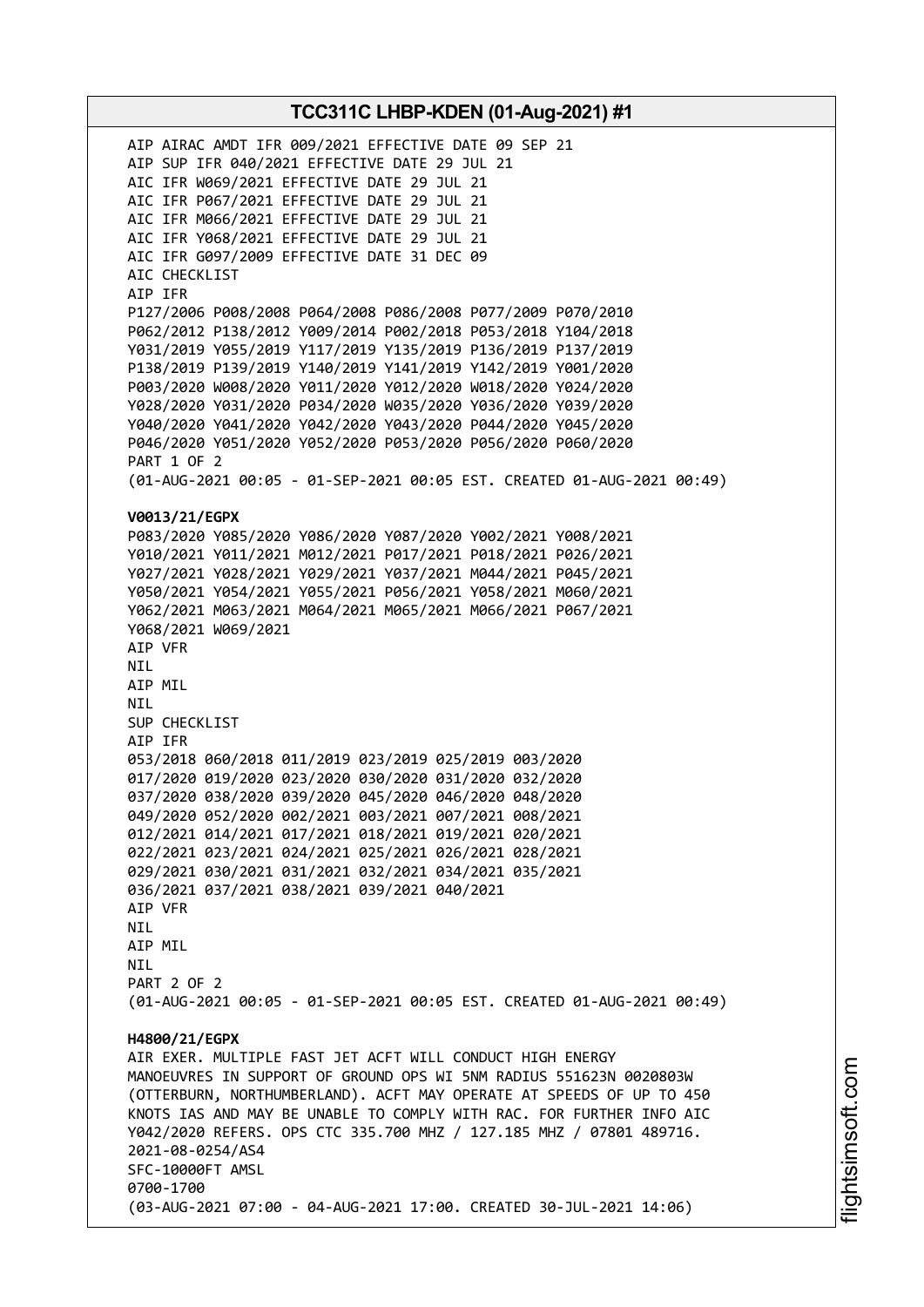**H4796/21/EGPX** UAS OPR BEYOND VISUAL LINE OF SIGHT (BVLOS) UTILISING VISUAL OBSERVERS (EXTENDED LINE OF SIGHT) WI 3NM RADIUS OF 574113N 0041001W (INVERGORDON, CROMARTY FIRTH). MAX HGT 800FT AGL. FOR INFO 0774 3719366. 2021-08-0228/AS2 SFC-800FT AMSL (03-AUG-2021 05:30 - 03-AUG-2021 12:00. CREATED 30-JUL-2021 13:40) **H4791/21/EGPX** CIVIL AIRCRAFT NOTIFICATION PROCEDURE - UNDERSLUNG LOADS WILL OPERATE LOW FLYING AREA 14. WI 2NM EITHER SIDE OF TRACK AND 2NM RADIUS OF 564936N 0041319W - 564613N 0041528W - 564553N 0041027W - 564744N 0040847W - 564936N 0041319W, (DALNASPIDAL, PERTH AND KINROSS). MAX HEIGHT 500FT AGL. ACFT MAY BE RESTRICTED IN ABILITY TO MANOEUVRE AND UNABLE TO COMPLY WITH RAC. OPS CTC 07442 502437. 21/07/263/LFC SFC-3600FT AMSL (06-AUG-2021 07:00 - 06-AUG-2021 16:00. CREATED 30-JUL-2021 13:15) **H4789/21/EGPX** CIVIL AIRCRAFT NOTIFICATION PROCEDURE - UNDERSLUNG LOADS WILL OPERATE LOW FLYING AREA 14. WI 2NM EITHER SIDE OF TRACK AND 2NM RADIUS OF 565855N 0033019W - 565836N 0033912W - 565609N 0033229W - 565855N 0033019W,(BRAEMAR, ABERDEENSHIRE). MAX HEIGHT 500FT AGL. ACFT MAY BE RESTRICTED IN ABILITY TO MANOEUVRE AND UNABLE TO COMPLY WITH RAC. OPS CTC 07442 502437. 21/07/262/LFC SFC-3500FT AMSL (02-AUG-2021 14:00 - 02-AUG-2021 17:00. CREATED 30-JUL-2021 12:48) **M2933/21/EGPX** THE FOLLOWING LUCE BAY DANGER AREAS ARE ACTIVATED: EG D402A 0800-1600 SFC-5000FT AMSL EXCLUDING AIRWAYS P600 AND P620 SFC-5000FT AMSL (02-AUG-2021 08:00 - 02-AUG-2021 16:00. CREATED 30-JUL-2021 12:15) **H4784/21/EGPX** PIPELINE INSPECTION NOTIFICATION PROCEDURE SYSTEM (PINS) WILL TAKE PLACE IN THE FOLLOWING LOW FLYING AREAS 1, 2, 4, 5, 6, 7N, 7S, 8, 9, 10, 11N, 11S, 12, 13, 14W, 14E, 16, 17, 18 AND THAMES VALLEY AVOIDANCE AREA MAX HEIGHT 2000FT AGL. UK AIP ENR 6 (PINS AREAS AND UK DAY LOW FLYING SYSTEM (DLFS)) REFERS. 21/07/260/LFBC SFC-6500FT AMSL (02-AUG-2021 06:00 - 02-AUG-2021 16:00. CREATED 30-JUL-2021 11:47) **M2926/21/EGPX** THE FOLLOWING MORAY FIRTH DANGER AREAS ARE ACTIVATED: EG D809N 0900-1030 SFC-55000FT AMSL EG D809N 1130-1300 SFC-55000FT AMSL EG D809C 0900-1030 SFC-55000FT AMSL EG D809C 1130-1300 SFC-55000FT AMSL EG D809S 0900-1030 SFC-55000FT AMSL EG D809S 1130-1300 SFC-55000FT AMSL SFC-55000FT AMSL (02-AUG-2021 09:00 - 02-AUG-2021 13:00. CREATED 30-JUL-2021 11:44)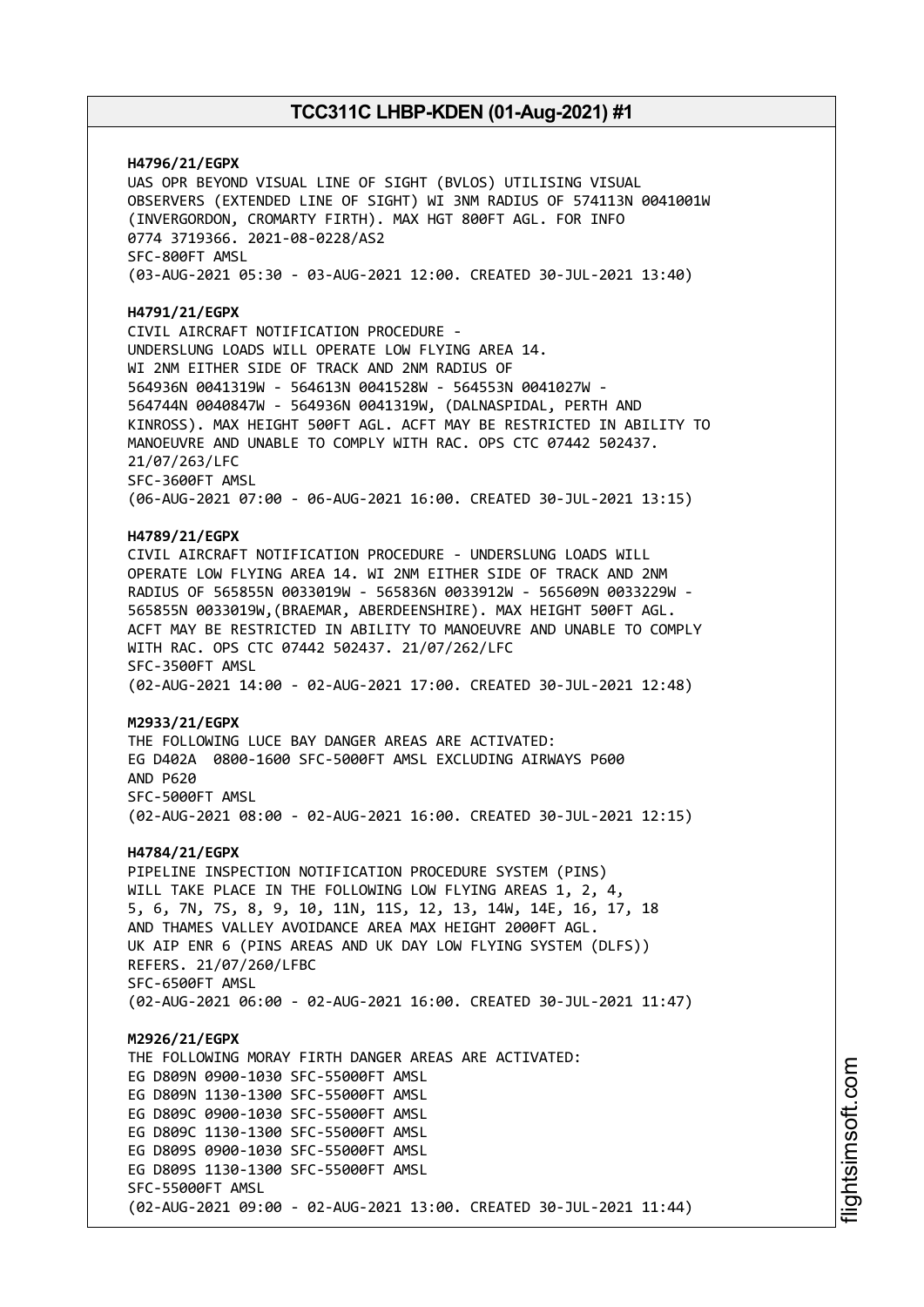**M2925/21/EGPX** THE FOLLOWING DRURIDGE BAY DANGER AREAS ARE ACTIVATED: EG D513A 1500-1630 SFC-FL230 EG D513B 1500-1630 SFC-FL230 EG D513C 1500-1630 SFC-FL100 SFC-FL230 (02-AUG-2021 15:00 - 02-AUG-2021 16:30. CREATED 30-JUL-2021 11:44) **M2921/21/EGPX** THE FOLLOWING SOUTHERN MANAGED DANGER AREAS ARE ACTIVATED: EG D323B 0745-0915 FL050-FL660 EG D323B 0915-1030 FL050-FL660 EG D323B 1300-1415 FL050-FL660 EG D323B 1515-1700 FL050-FL660 EG D323H 0745-0915 FL150-FL660 EG D323H 0915-1030 FL150-FL660 EG D323H 1300-1415 FL150-FL660 EG D323H 1515-1700 FL150-FL660 EG D323M 0745-0915 FL100-FL660 EG D323M 0915-1030 FL100-FL660 EG D323M 1300-1415 FL100-FL660 EG D323M 1515-1700 FL100-FL660 EG D323R 0745-0915 FL100-FL660 EG D323R 0915-1030 FL100-FL660 EG D323R 1300-1415 FL100-FL660 EG D323R 1515-1700 FL100-FL660 FL050-FL660 (02-AUG-2021 07:45 - 02-AUG-2021 17:00. CREATED 30-JUL-2021 11:41) **M2920/21/EGPX** THE FOLLOWING SOUTHERN MANAGED DANGER AREAS ARE ACTIVATED: EG D323A 0745-0915 FL050-FL660 EG D323A 0915-1030 FL050-FL660 EG D323A 1300-1415 FL050-FL660 EG D323A 1515-1700 FL050-FL660 EG D323G 0745-0915 FL150-FL660 EG D323G 0915-1030 FL150-FL660 EG D323G 1300-1415 FL150-FL660 EG D323G 1515-1700 FL150-FL660 EG D323L 0745-0915 FL100-FL660 EG D323L 0915-1030 FL100-FL660 EG D323L 1300-1415 FL100-FL660 EG D323L 1515-1700 FL100-FL660 EG D323Q 0745-0915 FL100-FL660 EG D323Q 0915-1030 FL100-FL660 EG D323Q 1300-1415 FL100-FL660 EG D323Q 1515-1700 FL100-FL660 FL050-FL660 (02-AUG-2021 07:45 - 02-AUG-2021 17:00. CREATED 30-JUL-2021 11:35) **B1856/21/EGPX** THE NOTAM OFFICE WILL BE UNABLE TO ISSUE NOTAM DUE TO A PLANNED EUROPEAN AIS DATABASE (EAD) OUTAGE. DURING THIS TIME, ONLY TIME CRITICAL NOTAM WILL BE TRANSMITTED AS AN X SERIES NOTAM IF SENT TO EGGNYNYX. ADDITIONALLY, THE AIS WEBSITE, INTEGRATED AIP (IAIP) AND NOTAM PIB WILL ALSO BE UNAVAILABLE. (11-AUG-2021 23:55 - 12-AUG-2021 00:25. CREATED 30-JUL-2021 08:27)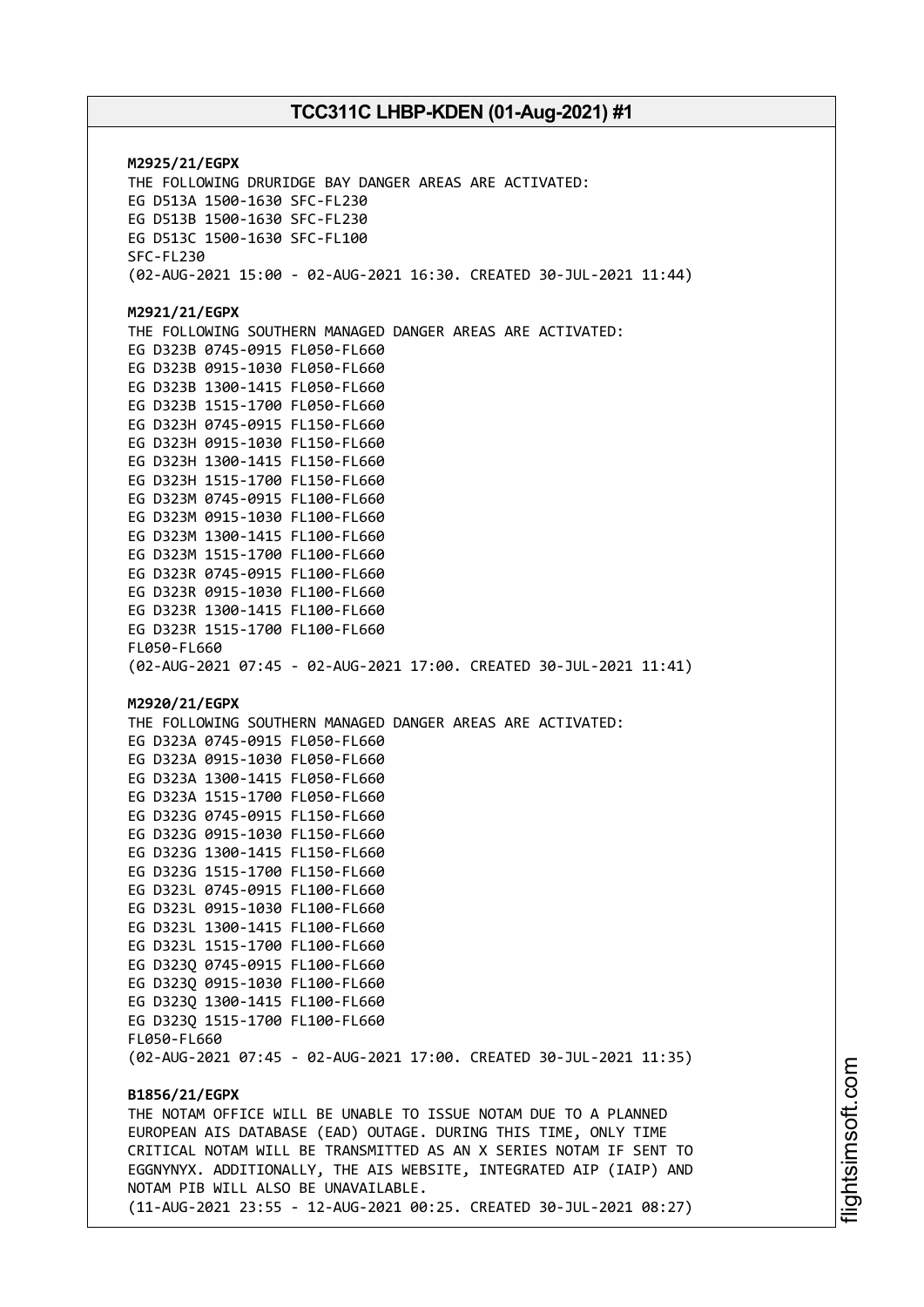**D1105/21/EGPX** DANGER AREA EG D702 FORT GEORGE ACTIVATED SFC-2100FT AMSL 1500-2259 (09-AUG-2021 15:00 - 31-AUG-2021 22:59. CREATED 30-JUL-2021 08:01) **M2919/21/EGPX** THE FOLLOWING HEBRIDES DANGER AREAS ARE ACTIVATED: EG D701A 0900-1900 SFC-UNL EG D701B 0900-1900 SFC-UNL EG D701C 0900-1900 SFC-UNL EG D701D 0900-1900 SFC-UNL EG D701Y 0900-1900 SFC-UNL SFC-UNL (08-AUG-2021 09:00 - 08-AUG-2021 19:00. CREATED 30-JUL-2021 07:54) **M2918/21/EGPX** THE FOLLOWING HEBRIDES DANGER AREAS ARE ACTIVATED: EG D701A 0900-1900 SFC-UNL EG D701B 0900-1900 SFC-UNL EG D701C 0900-1900 SFC-UNL EG D701D 0900-1900 SFC-UNL EG D701Y 0900-1900 SFC-UNL SFC-UNL (07-AUG-2021 09:00 - 07-AUG-2021 19:00. CREATED 30-JUL-2021 07:53) **M2917/21/EGPX** THE FOLLOWING HEBRIDES DANGER AREAS ARE ACTIVATED: EG D701A 0900-1900 SFC-UNL EG D701B 0900-1900 SFC-UNL EG D701C 0900-1900 SFC-UNL EG D701D 0900-1900 SFC-UNL EG D701Y 0900-1900 SFC-UNL SFC-UNL (06-AUG-2021 09:00 - 06-AUG-2021 19:00. CREATED 30-JUL-2021 07:53) **M2916/21/EGPX** THE FOLLOWING HEBRIDES DANGER AREAS ARE ACTIVATED: EG D701A 0900-1900 SFC-UNL EG D701B 0900-1900 SFC-UNL EG D701C 0900-1900 SFC-UNL EG D701D 0900-1900 SFC-UNL EG D701Y 0900-1900 SFC-UNL SFC-UNL (05-AUG-2021 09:00 - 05-AUG-2021 19:00. CREATED 30-JUL-2021 07:52) **M2915/21/EGPX** THE FOLLOWING HEBRIDES DANGER AREAS ARE ACTIVATED: EG D701A 0900-1900 SFC-UNL EG D701B 0900-1900 SFC-UNL EG D701C 0900-1900 SFC-UNL EG D701D 0900-1900 SFC-UNL EG D701Y 0900-1900 SFC-UNL SFC-UNL (04-AUG-2021 09:00 - 04-AUG-2021 19:00. CREATED 30-JUL-2021 07:51) **M2914/21/EGPX**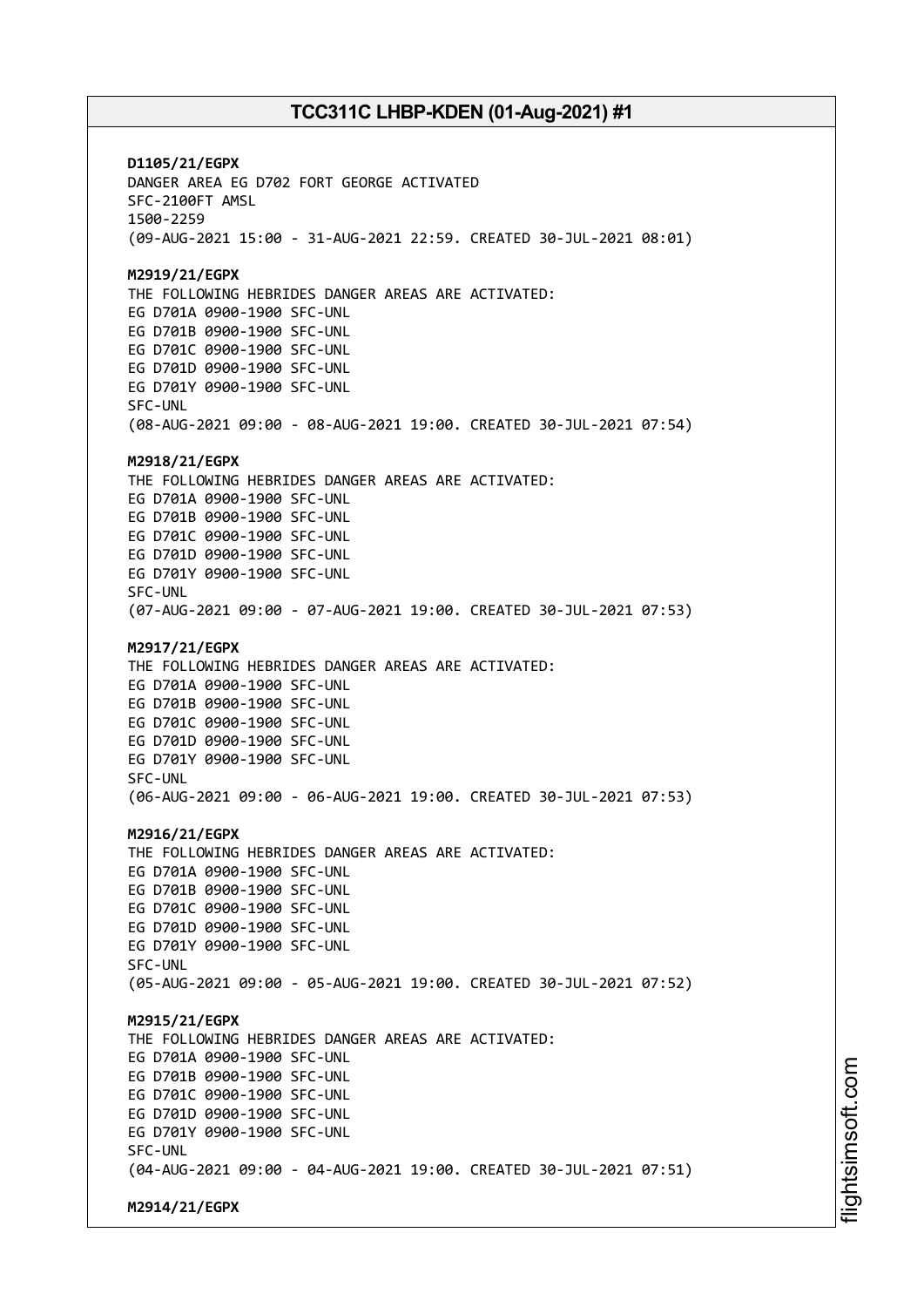THE FOLLOWING HEBRIDES DANGER AREAS ARE ACTIVATED: EG D701A 0900-1900 SFC-UNL EG D701B 0900-1900 SFC-UNL EG D701C 0900-1900 SFC-UNL EG D701D 0900-1900 SFC-UNL EG D701Y 0900-1900 SFC-UNL SFC-UNL (03-AUG-2021 09:00 - 03-AUG-2021 19:00. CREATED 30-JUL-2021 07:50) **M2913/21/EGPX** THE FOLLOWING HEBRIDES DANGER AREAS ARE ACTIVATED: EG D701A 0900-1900 SFC-UNL EG D701B 0900-1900 SFC-UNL EG D701C 0900-1900 SFC-UNL EG D701D 0900-1900 SFC-UNL EG D701Y 0900-1900 SFC-UNL SFC-UNL (02-AUG-2021 09:00 - 02-AUG-2021 19:00. CREATED 30-JUL-2021 07:49) **B1840/21/EGPX** COVID-19 INFORMATION: NEWCASTLE LOWER AIRSPACE RADAR SERVICE OPERATING HOURS 02-06 0000-0130 0445-2359 07-08 0000-0130 0500-2359 (02-AUG-2021 00:00 - 08-AUG-2021 23:59. CREATED 29-JUL-2021 09:30) **C7617/21/EGPX** COVID-19 INFORMATION : NEWCASTLE CTA/CTR/ATZ HOURS ACTIVE 02-06 0000-0130 0445-2359 07-08 0000-0130 0500-2359 (02-AUG-2021 00:00 - 08-AUG-2021 23:59. CREATED 29-JUL-2021 09:28) **J2841/21/EGPX** TRIGGER NOTAM - TEMPORARY DANGER AREA EG D597 - 06 SEPT TO 24 SEP 2021 AND 07 MAR TO 25 MAR 2022. SUP 039/21 REFERS FL085-FL660 (06-SEP-2021 00:00 - 19-SEP-2021 23:59. CREATED 29-JUL-2021 00:19) **B1836/21/EGPX** TRIGGER NOTAM - PERM AIRAC AIP AMDT 09/21 WEF 09 SEP 2021. MULTIPLE ENR CHANGES, SEE COVER SHEET FOR FULL DETAILS (09-SEP-2021 00:00 - 22-SEP-2021 23:59. CREATED 29-JUL-2021 00:11) **C7563/21/EGPX** COVID-19 INFORMATION: NEWCASTLE CTA/CTR/ATZ HOURS ACTIVE 28 JUL 0830 - 2359 29 JUL 0000-0130 AND 0445 - 2359 30 JUL 0000-0130 AND 0445 - 2359 31 JUL 0000-0130 AND 0500 - 2359 01 AUG 0000-0230 AND 0500 - 2359 (28-JUL-2021 08:29 - 01-AUG-2021 23:59. CREATED 28-JUL-2021 08:36) **H4702/21/EGPX** MILITARY EXERCISE. MIXED ACFT INCREASED AERIAL ACTIVITY OPR WITH NO LIGHTS WI 4NM: 550343N 0023539W (SPADEADAM, CUMBRIA). AIRSPACE COORDINATION NOTICE 2021-08-0055 (SPADEADAM) REFERS. FOR INFO 07827 939372. 2021-09-0074/AS3. SFC-5700FT AMSL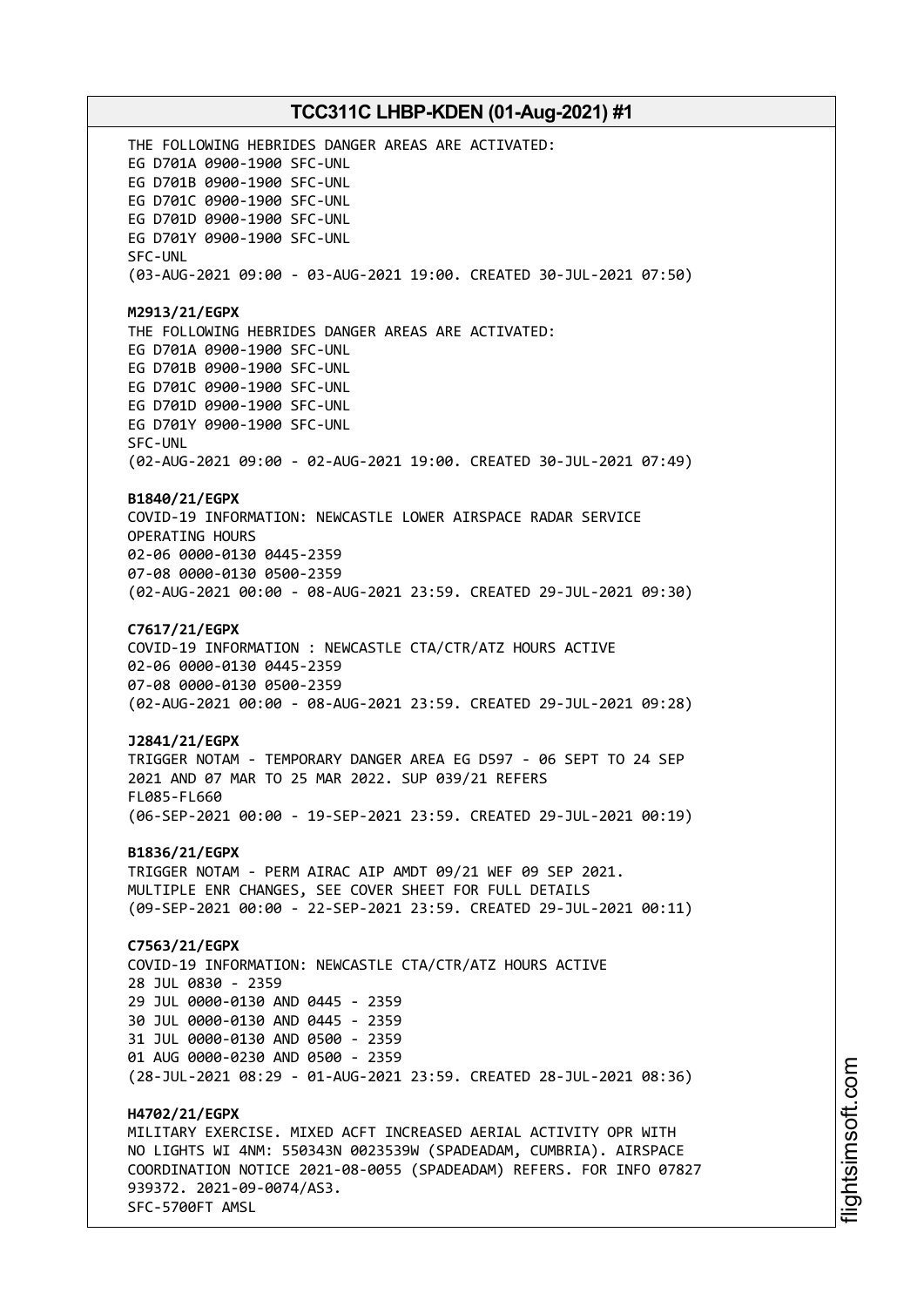02-06 11-16 2100-0500 (02-SEP-2021 21:00 - 17-SEP-2021 05:00. CREATED 27-JUL-2021 14:52) **H4697/21/EGPX** CIVIL AIRCRAFT NOTIFICATION PROCEDURE - UNDERSLUNG LOADS WILL OPERATE LOW FLYING AREA 14 WI 2NM RADIUS OF PSN 570807N 0034019W, (AVIEMORE, HIGHLANDS). MAX HEIGHT 500FT AGL. ACFT MAY BE RESTRICTED IN ABILITY TO MANOEUVRE AND UNABLE TO COMPLY WITH RAC OPS CTC 07442 502437. 21/07/253/LFC SFC-4500FT AMSL 0700-1600 (01-AUG-2021 07:00 - 29-OCT-2021 16:00. CREATED 27-JUL-2021 10:04) **H4691/21/EGPX** AN EQUESTRIAN EVENT WILL TAKE PLACE IN LOW FLYING AREA 12 WI 2NM RADIUS OF PSN 551541N 0014345W (BURGHAM PARK, NORTHUMBERLAND) MILITARY AIRCRAFT SHALL AVOID THE AREA FROM SURFACE TO 2000FT AGL. 21/07/082 LFTP SFC-2250FT AMSL SR-SS (30-JUL-2021 04:11 - 01-AUG-2021 20:11. CREATED 27-JUL-2021 09:15) **H4684/21/EGPX** MILITARY EXERCISE. ACFT WILL OPR WI 4NM OF PSN 550343N 0023539W (SPADEADAM, CUMBRIA). ACFT MAY BE UNABLE TO COMPLY WITH RAC. NON-DEVIATING STATUS APPROVED IN ACCORDANCE WITH AIRSPACE COORDINATION NOTICE 2021-08-0055. FOR INFO 07827 939372. 2021-09-0072/AS3. FL180-FL200 02-06 11-16 2100-0500 (02-SEP-2021 21:00 - 17-SEP-2021 05:00. CREATED 27-JUL-2021 08:35) **H4677/21/EGPX** AN EQUESTRIAN EVENT WILL TAKE PLACE IN LOW FLYING AREA 14 WI 2NM RADIUS OF PSN 561531N 0034656W (BLACKFORD, PERTH AND KINROSS) MILITARY AIRCRAFT SHALL AVOID THE AREA FROM SURFACE TO 2000FT AGL. 21/07/078 LFTP SFC-2425FT AMSL 0830-1700 (31-JUL-2021 08:30 - 01-AUG-2021 17:00. CREATED 27-JUL-2021 08:00) **B1816/21/EGPX** THE NOTAM OFFICE WILL BE UNABLE TO ISSUE NOTAM DUE TO A PLANNED EUROPEAN AIS DATABASE (EAD) OUTAGE. DURING THIS TIME, ONLY TIME CRITICAL NOTAM WILL BE TRANSMITTED AS AN X SERIES NOTAM IF SENT TO EGGNYNYX. ADDITIONALLY, THE AIS WEBSITE, INTEGRATED AIP (IAIP) AND NOTAM PIB WILL ALSO BE UNAVAILABLE. (05-AUG-2021 19:05 - 05-AUG-2021 19:35. CREATED 26-JUL-2021 11:46) **H4533/21/EGPX** MODEL ROCKET FIRING WI 2NM LOCATION 554300N 0044800W (FAIRLIE MOOR, NORTH AYRSHIRE). LAUNCH SBJ TO ATC CLEARANCE. FOR INFO 07733 250135. 2021-08-0160/AS2 SFC-16000FT AMSL 1100-1800 (25-AUG-2021 11:00 - 30-AUG-2021 18:00. CREATED 22-JUL-2021 09:19) **B1790/21/EGPX**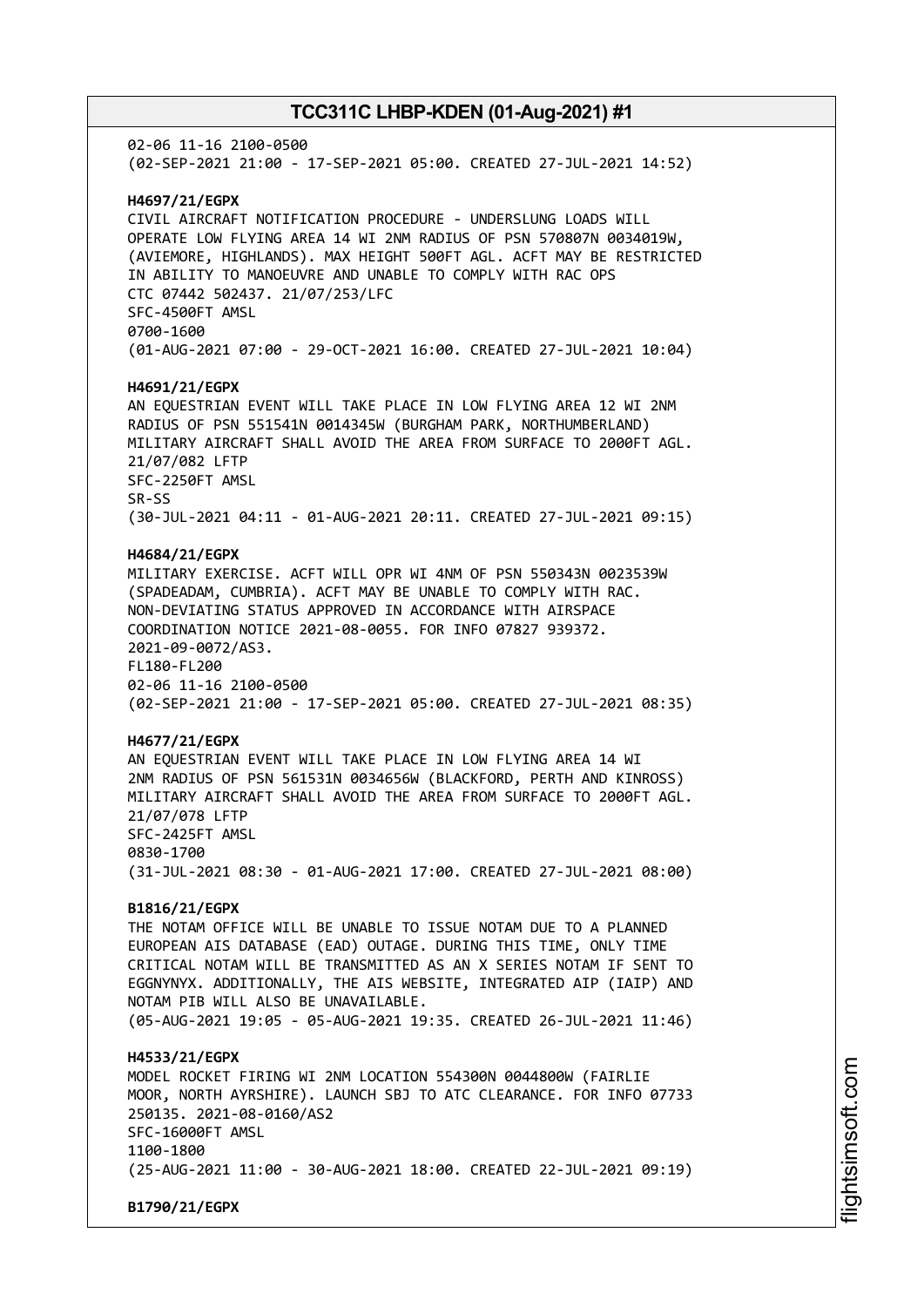COVID-19 INFORMATION: NEWCASTLE LOWER AIRSPACE RADAR SERVICE OPERATING HOURS : 0500-2200 (26-JUL-2021 00:00 - 02-AUG-2021 23:59. CREATED 21-JUL-2021 15:17)

#### **V0012/21/EGPX**

AIRSPACE SECURITY WARNINGS ISSUED BY THE DEPARTMENT FOR TRANSPORT IN RESPONSE TO HAZARDOUS SITUATIONS WITHIN THE TERRITORY AND/OR AIRSPACE OF AFGHANISTAN, EGYPT, IRAN, IRAQ, KENYA, LIBYA, MALI, NORTH KOREA, PAKISTAN, SOMALIA, SOUTH SUDAN, SYRIA, UP TO 200NM OUTSIDE THE DAMASCUS FIR, UKRAINE AND YEMEN. ALL OPERATORS ARE TO REFER TO THE TABLE IN UK AIP AT ENR 1.1 SECTION 1.4 FOR FURTHER DETAILS. FOR INFORMATION CONTACT UK DEPARTMENT FOR TRANSPORT +44 (0)207 944 6322 OR +44 (0)207 944 5999 OUT OF HOURS. 2018-03-0229-AS6 SFC-UNL

(19-JUL-2021 14:14 - 16-OCT-2021 23:59 EST. CREATED 19-JUL-2021 14:18)

#### **N0145/21/EGPX**

AIR NAV OBST LGT UK28145585F RTM KNOCKMOR SE OF ELGIN L14 U/S. PSN 573156.49N 0030806.35W, ELEV 1544FT/HGT 387FT (18-JUL-2021 04:14 - 18-AUG-2021 23:59. CREATED 18-JUL-2021 04:21)

#### **B1753/21/EGPX**

COVID 19 INFORMATION:

COMMERCIAL AND PRIVATE PASSENGER FLIGHTS WHERE THE LAST POINT OF DEPATURE WAS ARGENTINA, BAHRAIN, BANGLADESH, BRAZIL, CAPE VERDE, CHILE, CUBA, DOMINICAN REPUBLIC, EGYPT, ETHIOPIA, INDIA, INDONESIA, KENYA, THE MALDIVES, OMAN, PAKISTAN, QATAR, SOUTH AFRICA, SRI LANKA, TUNISIA, TURKEY OR UNITED ARAB EMIRATES WILL BE PERMITTED TO LAND IN ENGLAND ONLY IF THEY LAND AT LONDON HEATHROW (LHR/EGLL) OR BIRMINGHAM INTERNATIONAL (BHX/EGBB) AND DISEMBARK PASSENGERS THROUGH DEDICATED TERMINALS. THIS REGULATION DOES NOT APPLY TO AIR AMBULANCE ACFT WHERE THE LANDING IS FOR THE PURPOSE OF TRANSPORTING A PERSON FOR MEDICAL TREATMENT. ALL FLIGHTS LANDING TO SECURE THE SAFETY OF THE AIRCRAFT OR FOR HEALTH AND SAFETY OF ANY PERSON ABOARD WILL CONTINUE TO BE PERMITTED. 2020-10-0279 AS6 (19-JUL-2021 03:00 - 15-OCT-2021 11:59. CREATED 16-JUL-2021 21:11)

#### **B1751/21/EGPX**

COVID-19 THE FOLLOWING ON-BOARD MESSAGE MUST BE DELIVERED BY ALL FLIGHTS INTO SCOTLAND PRIOR TO DISEMBARKATION. THIS SHOULD BE COMPLETED IN ENGLISH AND AN OFFICIALLY RECOGNISED LANGUAGE OF THE COUNTRY OF DEPARTURE. -ANNOUNCEMENT STARTS- THE FOLLOWING IS A PUBLIC HEALTH MESSAGE ON BEHALF OF THE UK PUBLIC HEALTH AGENCIES. HOWEVER LONG YOU INTEND TO STAY IN THE UK, EVERYONE MUST TAKE A PRE-BOOKED COVID-19 TEST WITHIN THE FIRST TWO DAYS AFTER YOU ARRIVE, EVEN IF YOU HAVE BEEN FULLY VACCINATED. FOR THOSE NOT FULLY VACCINATED: IF YOU HAVE BEEN IN OR TRANSITED THROUGH ANY COUNTRIES ON THE RED OR AMBER LIST YOU MUST ALSO TAKE ANOTHER PRE-BOOKED TEST 8 DAYS AFTER ARRIVAL AND IF YOU HAVE BEEN IN OR TRANSITED THROUGH AN AMBER OR RED COUNTRY WITHIN THE PREVIOUS 10 DAYS, YOU MUST QUARANTINE FOR THE FIRST 10 DAYS AFTER YOU ARRIVE. THE SYMPTOMS OF CORONAVIRUS ARE A NEW CONTINUOUS COUGH, A HIGH TEMPERATURE OR A LOSS OF, OR CHANGE IN, NORMAL SENSE OF TASTE OR SMELL. IF YOU EXPERIENCE ANY OF THESE SYMPTOMS, HOWEVER MILD, YOU ARE ADVISED TO MAKE YOURSELF KNOWN TO THE CREW. PLEASE FOLLOW THE PUBLIC HEALTH GUIDANCE FOR THE AREA YOU ARE LIVING OR TRAVELLING IN. VISIT GOV.UK/CORONAVIRUS FOR MORE ADVICE. 2020-10-0279/AS6 (19-JUL-2021 03:00 - 15-OCT-2021 11:59. CREATED 16-JUL-2021 21:06)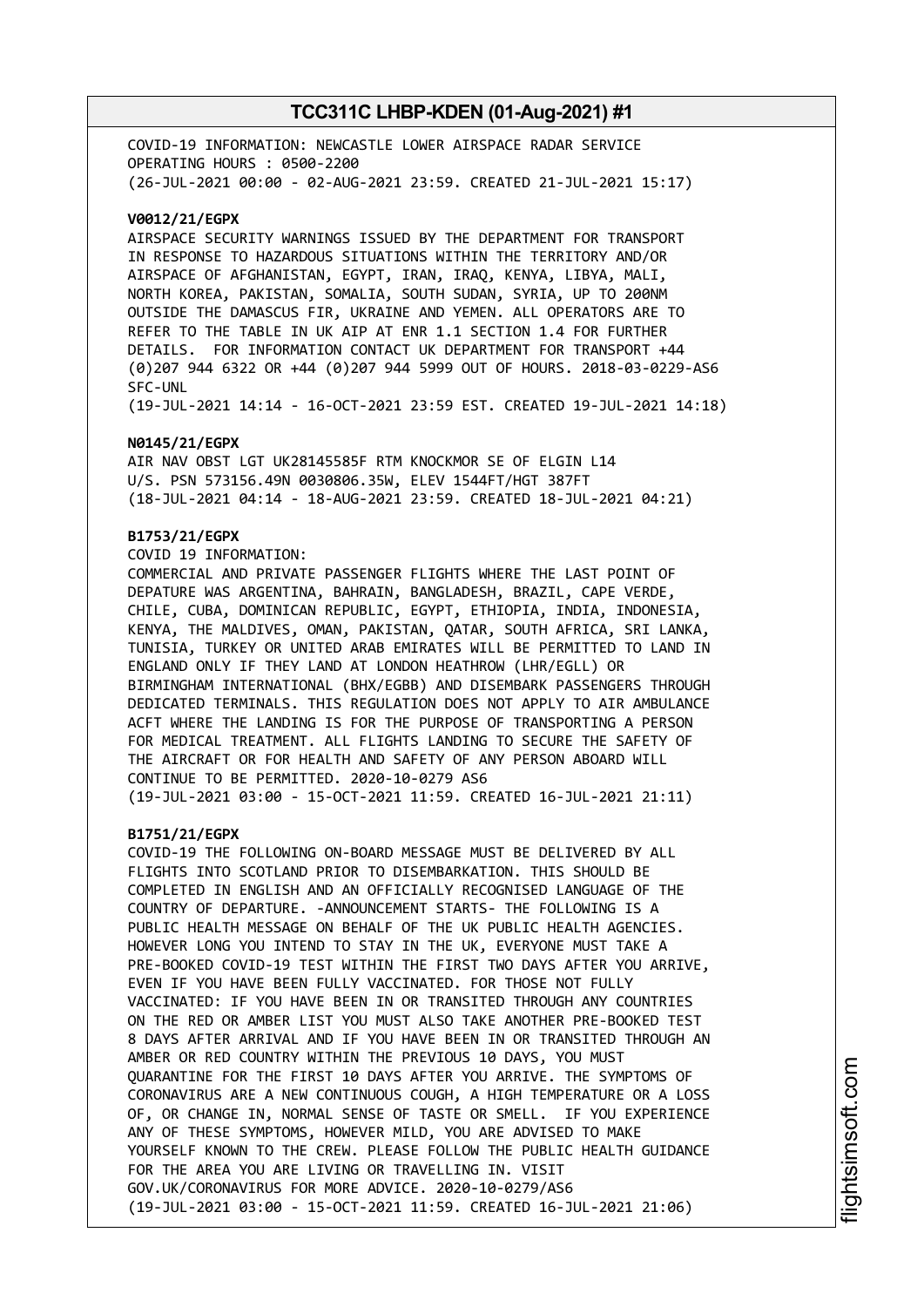#### **B1750/21/EGPX**

COVID-19 THE FOLLOWING ON-BOARD MESSAGE MUST BE DELIVERED BY ALL FLIGHTS INTO ENGLAND, WALES AND NORTHERN IRELAND PRIOR TO DISEMBARKATION. THIS SHOULD BE COMPLETED IN ENGLISH AND AN OFFICIALLY RECOGNISED LANGUAGE OF THE COUNTRY OF DEPARTURE. -ANNOUNCEMENT STARTS- THE FOLLOWING IS A PUBLIC HEALTH MESSAGE ON BEHALF OF THE UK PUBLIC HEALTH AGENCIES. HOWEVER LONG YOU INTEND TO STAY IN THE UK, EVERYONE MUST TAKE A PRE-BOOKED COVID-19 TEST WITHIN THE FIRST TWO DAYS AFTER YOU ARRIVE, EVEN IF YOU HAVE BEEN FULLY VACCINATED. IF YOU HAVE BEEN IN OR TRANSITED THROUGH ANY COUNTRIES ON THE RED OR AMBER LIST YOU MUST ALSO TAKE ANOTHER PRE-BOOKED TEST 8 DAYS AFTER ARRIVAL. IF YOU HAVE BEEN IN OR TRANSITED THROUGH AN AMBER OR RED COUNTRY WITHIN THE PREVIOUS 10 DAYS YOU MUST QUARANTINE FOR THE FIRST 10 DAYS AFTER YOU ARRIVE. THE SYMPTOMS OF CORONAVIRUS ARE A NEW CONTINUOUS COUGH, A HIGH TEMPERATURE OR A LOSS OF, OR CHANGE IN, NORMAL SENSE OF TASTE OR SMELL. IF YOU EXPERIENCE ANY OF THESE SYMPTOMS, HOWEVER MILD, YOU ARE ADVISED TO MAKE YOURSELF KNOWN TO THE CREW. PLEASE FOLLOW THE PUBLIC HEALTH GUIDANCE FOR THE AREA YOU ARE LIVING OR TRAVELLING IN. VISIT GOV.UK/CORONAVIRUS FOR MORE ADVICE. 2020-10-0279/AS6

(19-JUL-2021 03:00 - 15-OCT-2021 11:59. CREATED 16-JUL-2021 21:03)

#### **B1725/21/EGPX**

GNSS(GPS) SIGNAL AND RADIO FREQUENCY JAMMING (UAV CONTROL FREQUENCIES). JAMMERS LOCATED WI 2.6NM RADIUS PSN 545021N 0045550W (WEST FREUGH, DUMFRIES AND GALLOWAY). ACTIVITY MAY AFFECT ACFT WI 52NM UP TO 40,000FT AMSL OR ABOVE (ALL DIRECTIONS). MAY ALSO AFFECT AIRBORNE ELECTRONIC SITUATIONAL AWARENESS DEVICES AND UAV CONTROL. NOT TO EXCEED 2 MINUTE DURATION. GNSS(GPS) RECEIVERS MAY SUFFER INTERMITTENT / TOTAL FAILURE OR GIVE INCORRECT POSITION INFO. SOME ELECTRONIC SITUATIONAL AWARENESS DEVICES AND UAV SYSTEMS MAY SUFFER INTERMITTENT / TOTAL FAILURE OR GIVE INCORRECT NOTIFICATION. FOR INFO/CEASE JAMMING 01776 888932 / 01776 888930. 2021-07-0496/AS4 0730-1500

(19-JUL-2021 07:30 - 13-AUG-2021 15:00. CREATED 15-JUL-2021 09:48)

#### **H4158/21/EGPX**

FLYING OF LARGE MODEL ACFT WI 0.5NM RADIUS OF 560050N 0024738W (DREM, EAST LOTHIAN). FOR INFO CONTACT 07770 746850. 2021-07-0497/AS2. SFC-1700FT AMSL 0900-SS PLUS30 (13-JUL-2021 09:00 - 10-OCT-2021 17:53. CREATED 12-JUL-2021 13:02)

#### **B1579/21/EGPX**

TRIGGER NOTAM - PERM AIRAC AIP AMDT 08/21 WEF 12 AUG 21. MULTIPLE ENR CHANGES, SEE COVER SHEET FOR FULL DETAILS (12-AUG-2021 00:00 - 25-AUG-2021 23:59. CREATED 01-JUL-2021 00:05)

### **H3562/21/EGPX** D BAND HIGH INTENSITY RADIO TRANSMISSION AREA (HIRTA) IN LOW FLYING AREA 14 AND NIGHT SECTOR 1A AT 562213N 0025259W, (LEUCHARS, FIFE) RADIUS 0.5NM. MAX HEIGHT 512FT AGL. 21/06/079/LFTP SAFE DISTANCES CIVILIAN ACFT 0.069NM 115FT AGL MIL ACFT SUSCEPTIBILITY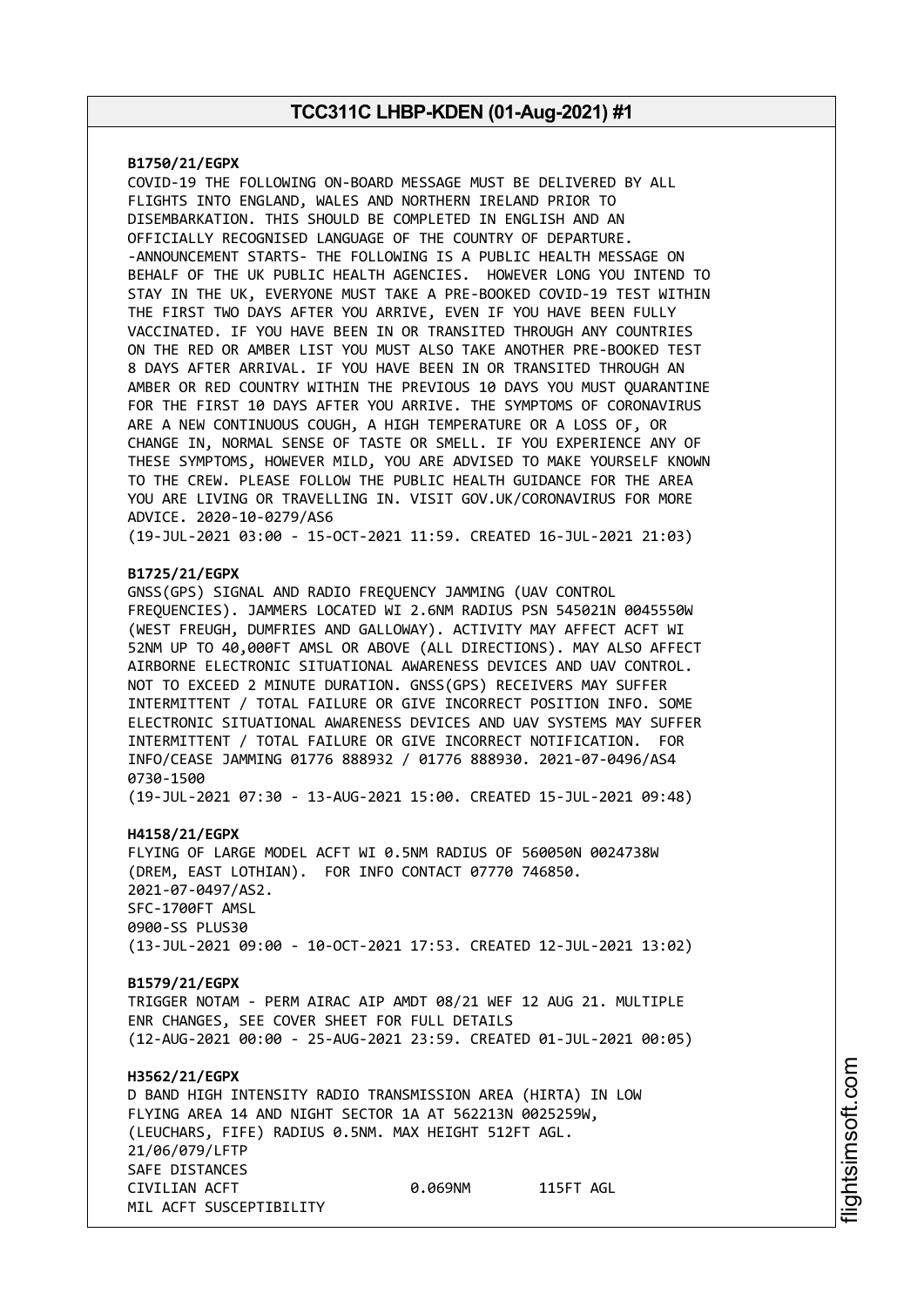| VERY LOW                                                           | SAFE     | <b>SAFE</b> |
|--------------------------------------------------------------------|----------|-------------|
| LOW                                                                | 0.0843NM | 170FT AGL   |
| MEDIUM                                                             | 0.1107NM | 262FT AGL   |
| <b>HIGH</b>                                                        | 0.1825NM | 512FT AGL   |
| PULSE LOW                                                          | 0.0438NM | 28FT AGL    |
| PULSE MEDIUM                                                       | 0.0488NM | 46FT AGL    |
| PULSE HIGH                                                         | 0.0587NM | 81FT AGL    |
| SFC-535FT AMSL                                                     |          |             |
| (24-JUN-2021 09:45 - 09-SEP-2021 22:59. CREATED 24-JUN-2021 10:01) |          |             |

#### **B1537/21/EGPX**

ATS ROUTES UP60 BETWEEN VAXIT AND LAMRO, UN581 BETWEEN VAXIT AND GIBSU AND UN603 BETWEEN AKIVO AND SUM ARE UNAVAILABLE FOR FLIGHT PLANNING DUE MAINTENANCE AT SUMBURGH RADAR. CONTACT:00441294655300 (05-AUG-2021 17:00 - 05-AUG-2021 19:00. CREATED 23-JUN-2021 16:30)

#### **H3211/21/EGPX**

UNMANNED CAPTIVE BALLOON IN LOW FLYING AREA 14 WI 1NM RADIUS OF PSN 562756N 0025709W (DUNDEE, DUNDEE CITY) MAX HGT 200FT AGL. 21/06/039/LFTP SFC-600FT AMSL SR - SS (15-JUN-2021 03:21 - 14-SEP-2021 18:32. CREATED 14-JUN-2021 12:33)

#### **B1431/21/EGPX**

COVID-19: EMERGENCY DIVERSIONS. THE ABILITY FOR AERODROMES TO ACCEPT NON-EMERGENCY DIVERSIONS MAY BE LIMITED DURING COVID-19. NON-EMERGENCY DIVERSION REQUESTS WILL TAKE TIME TO COORDINATE AND OPERATORS SHOULD BE AWARE THAT THE EXPECTED ALTERNATE MAY NOT BE ABLE TO ACCEPT THE REQUEST AND ALTERNATE OPTIONS MAY NEED TO BE CONSIDERED IN ADVANCE. SHOULD A DIVERSION EXPECT TO ARRIVE WITH LESS THAN THE FINAL RESERVE FUEL THE COMMANDER SHALL IMMEDIATELY INFORM ATC AND DECLARE AN EMERGENCY. AIRCRAFT EMERGENCIES WILL BE OFFERED ANY SUITABLE AND AVAILABLE AERODROME. 2001-05-0459/AS3). (09-JUN-2021 09:15 - 27-AUG-2021 23:59. CREATED 09-JUN-2021 09:29)

#### **B1413/21/EGPX**

THE EUROPEAN GEOSTATIONARY NAVIGATION OVERLAY SERVICE (EGNOS) IS NOT AVAILABLE FOR LPV PROCEDURES. LPV LINES OF OCA(H) DISPLAYED ON RNP INSTRUMENT APPROACH CHARTS ARE NOT AVAILABLE FOR USE. (25-JUN-2021 00:01 - 24-SEP-2021 23:59. CREATED 08-JUN-2021 13:48)

#### **N0118/21/EGPX**

AVIATION LGT INTERMITTANTLY U/S OBST UK0150A006F PSN 560255N 0034057W (LONGANNET POWER STATION, FIFE). HGT 600FT AGL/621FT AMSL. 2020-12-0268/CIV1 (07-JUN-2021 12:00 - 05-SEP-2021 12:00. CREATED 07-JUN-2021 09:31)

#### **K0230/21/EGPX**

LIT CRANE POSITION 550245N 0012658W (WHITLEY BAY, TYNE AND WEAR) IN LOW FLYING AREA 12 AND NIGHT SECTOR 4AS HGT 161FT AMSL (114FT AGL). 21/06/012/LFTP (08-JUN-2021 00:00 - 12-AUG-2021 23:59. CREATED 07-JUN-2021 09:24)

#### **B1372/21/EGPX**

AIRSPACE RESTRICTION ISSUED BY THE DEPARTMENT FOR TRANSPORT - AIRCRAFT OPERATING SCHEDULED SERVICES BY OR ON BEHALF OF BELAVIA BELARUSIAN AIRLINES ARE PROHIBITED FROM FLYING IN UK AIRSPACE,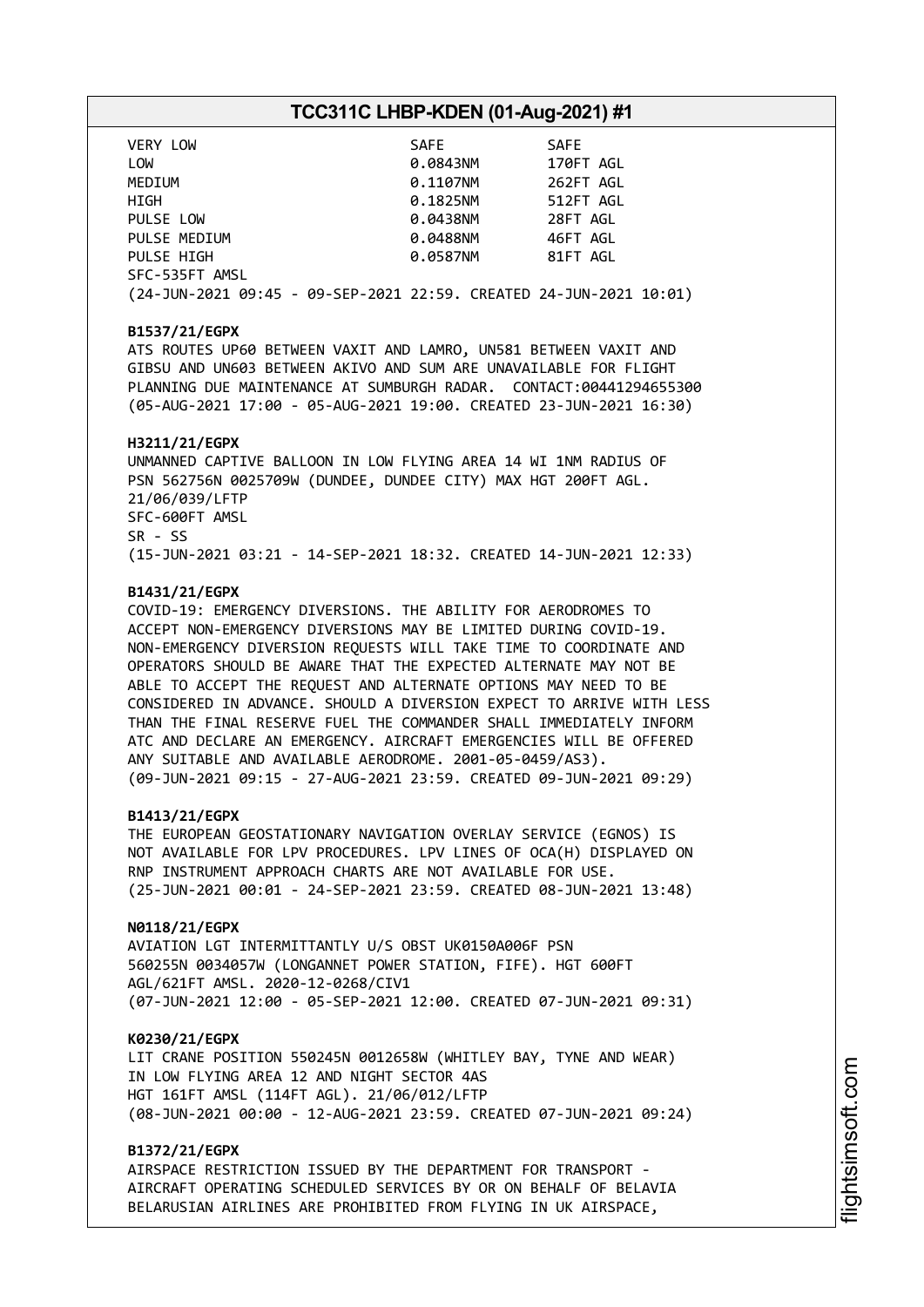INCLUDING THAT AIRSPACE ABOVE THE TERRITORIAL SEA OF THE UK. THIS REGULATION DOES NOT APPLY TO ANY AIRCRAFT FLYING IN ACCORDANCE WITH THE PERMISSION OF THE UK SECRETARY OF STATE FOR TRANSPORT OR TO ACFT FLYING IN ACCORDANCE WITH A CLEARANCE ISSUED BY LONDON TERMINAL CONTROL CENTRE SWANWICK THE AIR TRAFFIC CONTROL CENTRE PRESTWICK. PERMISSION AVAILABLE FROM UK DEPARTMENT FOR TRANSPORT +44 0300 330 3000, MON-FRI 0830-1730, OR VIA DUTYOFFICERS(AT)DFT.GOV.UK, OR IN WRITING TO CONTACTDFT(AT)DFT.GOV.UK 2021-05-0542/AS6 (03-JUN-2021 11:00 - 01-SEP-2021 10:59 EST. CREATED 03-JUN-2021 11:08) **V0009/21/EGPX** AIRSPACE SECURITY WARNING ISSUED BY THE DEPARTMENT FOR TRANSPORT - RISK TO CIVIL AVIATION IN BELARUS. OPERATORS ARE ADVISED NOT TO ENTER THE TERRITORY AND AIRSPACE OF BELARUS DUE TO SERIOUS SAFETY AND SECURITY CONCERNS POSED TO COMMERCIAL AVIATION. OPERATORS ARE ADVISED TO TAKE THIS INFORMATION INTO ACCOUNT IN THEIR OWN RISK ASSESSMENTS AND ROUTING DECISIONS. CONTACT UK DEPARTMENT FOR TRANSPORT +44(0)207 082 6639 OR +44(0)207 944 5999 OUT OF HOURS. FOR FURTHER DETAILS. 2021-05-0542/AS6 SFC-UNL (25-MAY-2021 06:36 - 22-AUG-2021 16:00 EST. CREATED 25-MAY-2021 06:36) **H2465/21/EGPX** MILITARY EXERCISE. EXER TYPHOON WARRIOR. UP TO 60 MIL ACFT WILL OPERATE AND CONDUCT HIGH ENERGY MANOEVRES WI AREA BOUNDED BY: 574800N 0002400E - 544500N 0025700E - 542300N 0024500E - 533000N 0030000E - 531600N 0030000E - 532000N 0023000E - 531200N 0023000E - 530900N 0020600E - 532200N 0000400E - 534300N 0000800W - 544200N 0011400W - 550100N 0013000W - 550300N 0014100W - 550600N 0013800W - 552600N 0023700W - 553800N 0025100W - 560000N 0024900W - 560700N 0025600W - 560700N 0033000W - 561400N 0033200W - 562400N 0031500W - 571600N 0021000W - 574800N 0002400E. ACCESS TO CONTROLLED AIRSPACE SUBJ ATC CLR. ACFT MAY BE UNABLE TO COMPLY WITH RAC. FOR OPERATIONAL INFO CTC: 01522 731625 (1ACC DURING HOURS OF ACTIVITY) OR 01526 346346 (AT ALL OTHER TIMES). AIRSPACE COORDINATION NOTICE 2021-07-0028/AS3 REFERS. SFC-FL660 17 19 24 26 0830-1130 (17-AUG-2021 08:30 - 26-AUG-2021 11:30. CREATED 18-MAY-2021 11:16) **H2462/21/EGPX** MILITARY EXERCISE. EXER TYPHOON WARRIOR. UP TO 60 MIL ACFT WILL OPERATE AND CONDUCT HIGH ENERGY MANOEVRES WI AREA BOUNDED BY: 574800N 0002400E - 544500N 0025700E - 542300N 0024500E - 533000N 0030000E - 531600N 0030000E - 532000N 0023000E - 531200N 0023000E - 530900N 0020600E - 532200N 0000400E - 534300N 0000800W - 544200N 0011400W - 550100N 0013000W - 550300N 0014100W - 550600N 0013800W - 552600N 0023700W - 553800N 0025100W - 560000N 0024900W - 560700N 0025600W - 560700N 0033000W - 561400N 0033200W - 562400N 0031500W - 571600N 0021000W - 574800N 0002400E. ACCESS TO CONTROLLED AIRSPACE SUBJ ATC CLR. ACFT MAY BE UNABLE TO COMPLY WITH RAC. FOR OPERATIONAL INFO CTC: 01522 731625 (1ACC DURING HOURS OF ACTIVITY) OR 01526 346346 (AT ALL OTHER TIMES). AIRSPACE COORDINATION NOTICE 2021-07-0028/AS3 REFERS. SFC-FL660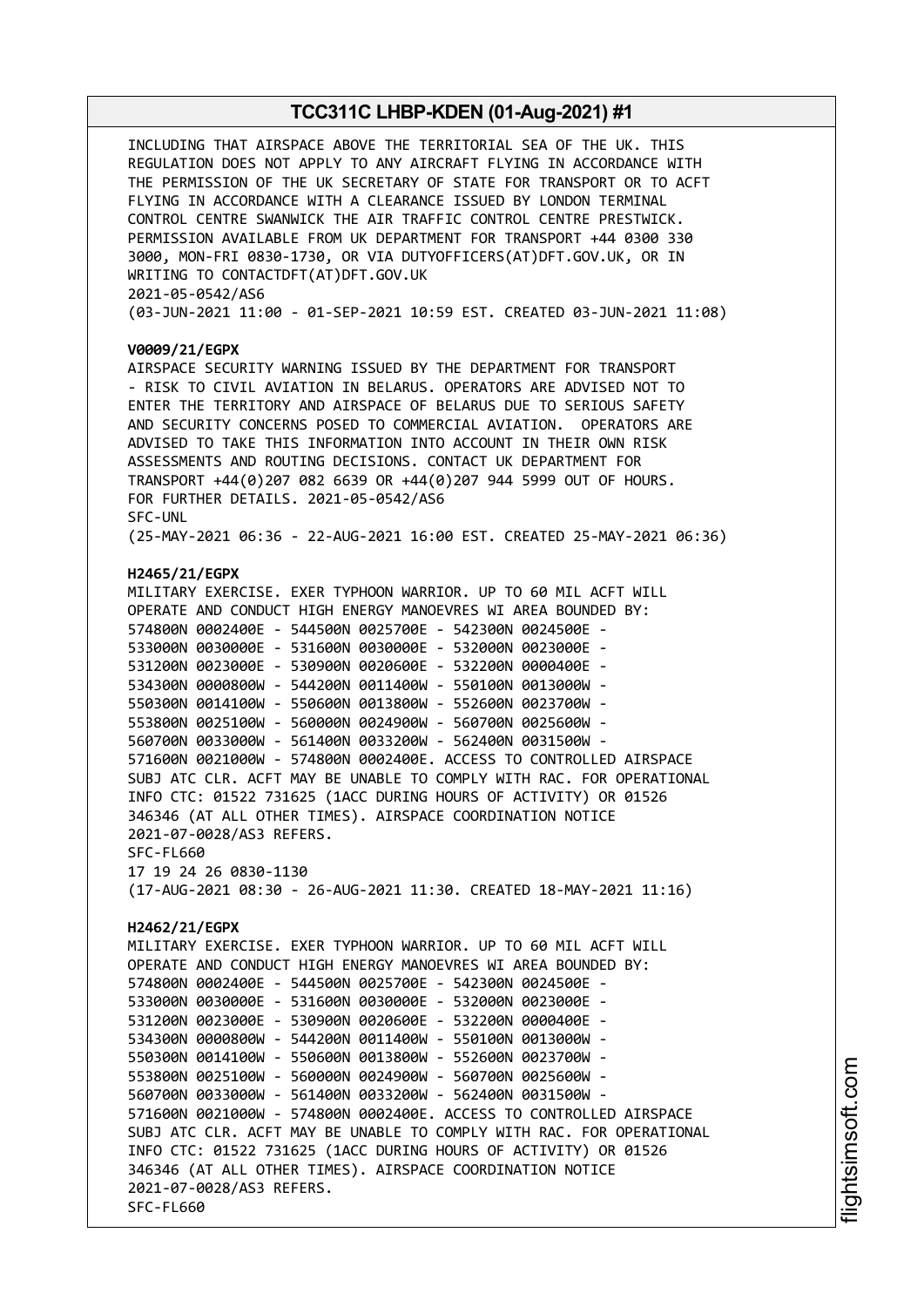JUL 15 20 0830-1130, JUL 22 0830-1430, JUL 27 29 AUG 03 0830-1130 (15-JUL-2021 08:30 - 03-AUG-2021 11:30. CREATED 18-MAY-2021 11:01)

#### **B1209/21/EGPX**

SAFETY AND OPERATIONAL DIRECTIVE, NUMBER 2021/003 ISSUED 14 MAY 2021, BOEING 737-8 BOEING 737-8200 AND BOEING 737-9 (MAX) RETURN TO SERVICE.IN ACCORDANCE WITH SD-2021/003 THE CIVIL AVIATION AUTHORITY (CAA), IN EXERCISE OF ITS POWERS UNDER ARTICLE 248, AND IN ACCORDANCE WITH ARTICLE 17(1), OF THE AIR NAVIGATION ORDER 2016, AND SUBJECT TO, AND IN ACCORDANCE WITH, UK REGULATION (EU) 2018/1139 (AS RETAINED IN UK LAW), ARTICLE 70, DIRECTS OPERATORS AND PILOTS IN COMMAND OF ANY BOEING 737-8 MAX OR BOEING 737-9 MAX AIRCRAFT WHICH IS REGISTERED OTHER THAN IN THE UK NOT TO CONDUCT FLIGHTS WITHIN UK AIRSPACE UNLESS THEY HAVE SUBMITTED A DECLARATION TO THE CAA. ADDITIONALLY SUCH AEROPLANES TOGETHER WITH ANY BOEING 737-8200 AEROPLANE ARE NOT TO CONDUCT RNP-AR APPROACH OPERATIONS WITHIN THE UK. NOTWITHSTANDING THE ABOVE OPERATORS AND PILOTS IN COMMAND OF ANY SUCH BOEING 737-8 MAX OR BOEING 737-9 MAX AIRCRAFT REGISTERED OTHER THAN IN THE UK MAY CONDUCT A FERRY FLIGHT OPERATION FOR THE PURPOSE OF ESSENTIAL MAINTENANCE OR MODIFICATION INTO, OUT OF OR THROUGH UK AIRSPACE, SUBJECT TO THE EXPRESS PERMISSION OF THE CAA AND SUBJECT TO SUCH REQUIREMENTS AND CONDITIONS AS THE PERMISSION CONTAINS.TO BE GRANTED A PERMISSION FOR ANY ABOVE FERRY FLIGHT, THE OPERATOR MUST APPLY TO THE CAA AND COMPLY WITH THEIR REQUIREMENTS AND CONDITIONS. PERMISSION WILL BE PROVIDED TO THE OPERATOR IN WRITING. 2019-03-0217/AS4.

(14-MAY-2021 16:46 - 11-AUG-2021 19:00 EST. CREATED 14-MAY-2021 16:47)

#### **B1207/21/EGPX**

MILITARY EXERCISE. SSR MODE 3/A CODES 0100, 0200, 0300, 0400, 0500, 0600, 0700, 1510 - 1577 AND 2400 - 2477 TEMPO ALLOCATED TO EXER TYPHOON WARRIOR 21. INFO CTC 01526 346346 OR 01526 346351. 2021-06-0138/AS3. (15-JUL-2021 00:01 - 26-AUG-2021 23:59. CREATED 14-MAY-2021 14:22)

#### **B1205/21/EGPX**

COVID-19: FLIGHT RESTRICTIONS. ISLE OF MAN. ALL ACFT INTENDING TO LAND ON THE ISLE OF MAN MUST DO SO AT ISLE OF MAN AIRPORT DURING PUBLISHED AIRPORT OPENING HOURS TO COMPLETE PORT ARRIVALS PROCESS PRIOR TO LANDING ELSEWHERE ON THE ISLAND. LANDING FEES ARE WAIVED FOR ACFT DEPARTING TO AN ALTERNATIVE SITE WITHIN 1 HOUR. FAILURE TO COMPLY MAY RESULT IN A FINE OR IMPRISONMENT. FOR INFO SEE COVID19.GOV.IM/GENERAL-INFORMATION/PRIVATE-VESSELS-AND-AIRCRAFTS/ OR PHONE +44 1624 687171. 2020-08-0241/AS4 (14-MAY-2021 09:06 - 12-AUG-2021 12:00 EST. CREATED 14-MAY-2021 09:07)

#### **B1175/21/EGPX**

COVID-19: CREWS/PASSENGERS REQUIREMENTS. CREWS SHOULD COMPLETE THE ENHANCED GENERAL AIRCRAFT DECLARATION (GAD) PROCESS FOR ALL INTERNATIONAL FLIGHTS INTO THE UK, INCLUDING THE ACTIVE REPORTING OF NIL RETURNS. IF SYMPTOMATIC PASSENGERS ARE IDENTIFIED, THIS MUST BE NOTIFIED. GADS FOR FLIGHTS TO ENGLAND SHOULD BE SENT TO THE HEALTH CONTROL UNIT TEL: +44 (0) 20 8745 7209 EMAIL: HEATHROW.HCU(AT)PHE.GOV.UK.GADS. FOR FLIGHTS TO SCOTLAND SHOULD BE SENT TO PUBLIC HEALTH SCOTLAND TEL: +44 (0)141 300 1414 EMAIL: NSS.HPSCORONAVIRUS(AT)NHS.NET (SUBJECT: AIRCRAFT DECLARATION). GADS FOR FLIGHTS TO NORTHERN IRELAND SHOULD BE SENT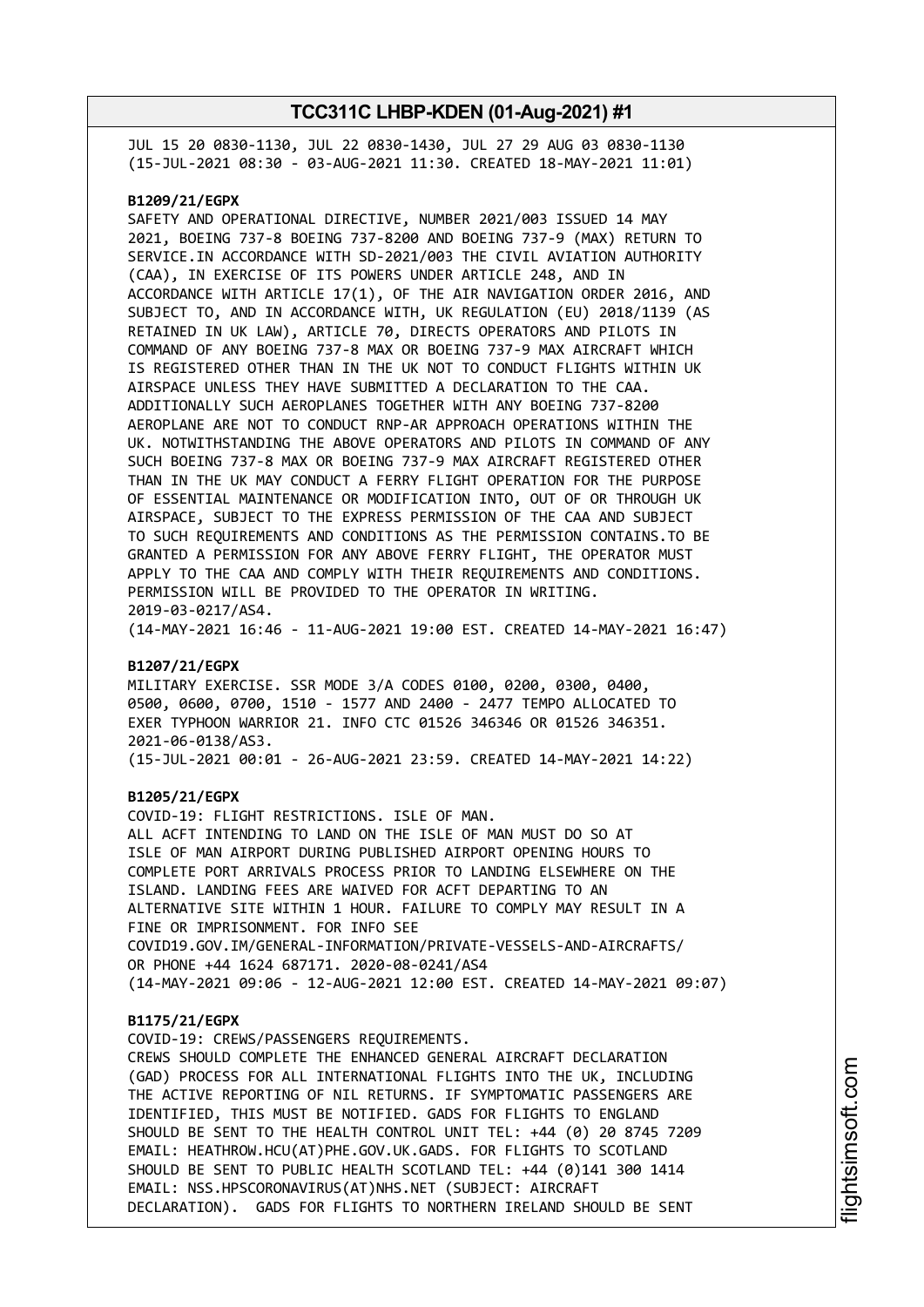TO PUBLIC HEALTH AGENCY TEL: +44 (0)141 300 1414 EMAIL: NIPORTHEALTH(AT)HSCNI.NET. 2021-05-0359/AS6 (12-MAY-2021 09:45 - 07-AUG-2021 23:59. CREATED 12-MAY-2021 09:39) **B0989/21/EGPX** ADD ACTIVITY TO THE REMARKS OF THE PLYMOUTH PORTLAND AND PORTSMOUTH DANGER AREAS. ACTIVITY: ELECTRONIC/ OPTICAL HAZARDS. FOR THE FOLLOWING DANGER AREAS: EG D003 - PLYMOUTH EG D004 - PLYMOUTH EG D006 A,B,C - FALMOUTH BAY EG D007 A,B,C - FOWEY, FOWEY INNER EG D008 A,B,C - PLYMOUTH EG D009 A,B - WEMBURY EG D012 - LYME BAY NORTH EG D013 - LYME BAY EG D014 - PORTLAND EG D017 - PORTLAND EG D021 - PORTLAND EG D023 - PORTLAND EG D031 - PORTLAND EG D036 - PORTSMOUTH EG D037 - PORTSMOUTH EG D038 - PORTSMOUTH EG D039 - PORTSMOUTH EG D040 - PORTSMOUTH UK AIP ENR 5.1 REFERS (26-APR-2021 00:00 - PERM. CREATED 23-APR-2021 13:40) **H1573/21/EGPX** MODEL ROCKET FIRING WI 2NM LOCATION 554300N 0044800W (FAIRLIE MOOR, NORTH AYRSHIRE). FOR INFO 07733 250135. 2021-06-0042/AS2 SFC-16000FT AMSL (06-NOV-2021 12:00 - 06-NOV-2021 17:00. CREATED 14-APR-2021 14:24) **H1571/21/EGPX** MODEL ROCKET FIRING WI 2NM LOCATION 554300N 0044800W (FAIRLIE MOOR, NORTH AYRSHIRE). FOR INFO 07733 250135. 2021-06-0042/AS2 SFC-16000FT AMSL (27-NOV-2021 12:00 - 27-NOV-2021 17:00. CREATED 14-APR-2021 14:22) **H1565/21/EGPX** MODEL ROCKET FIRING WI 2NM LOCATION 554300N 0044800W (FAIRLIE MOOR, NORTH AYRSHIRE). FOR INFO 07733 250135. 2021-06-0042/AS2 SFC-16000FT AMSL (07-AUG-2021 12:00 - 07-AUG-2021 18:00. CREATED 14-APR-2021 14:19) **H1568/21/EGPX** MODEL ROCKET FIRING WI 2NM LOCATION 554300N 0044800W (FAIRLIE MOOR, NORTH AYRSHIRE). FOR INFO 07733 250135. 2021-06-0042/AS2 SFC-16000FT AMSL (25-SEP-2021 12:00 - 25-SEP-2021 18:00. CREATED 14-APR-2021 14:19) **H1567/21/EGPX** MODEL ROCKET FIRING WI 2NM LOCATION 554300N 0044800W (FAIRLIE MOOR, NORTH AYRSHIRE). FOR INFO 07733 250135. 2021-06-0042/AS2 SFC-16000FT AMSL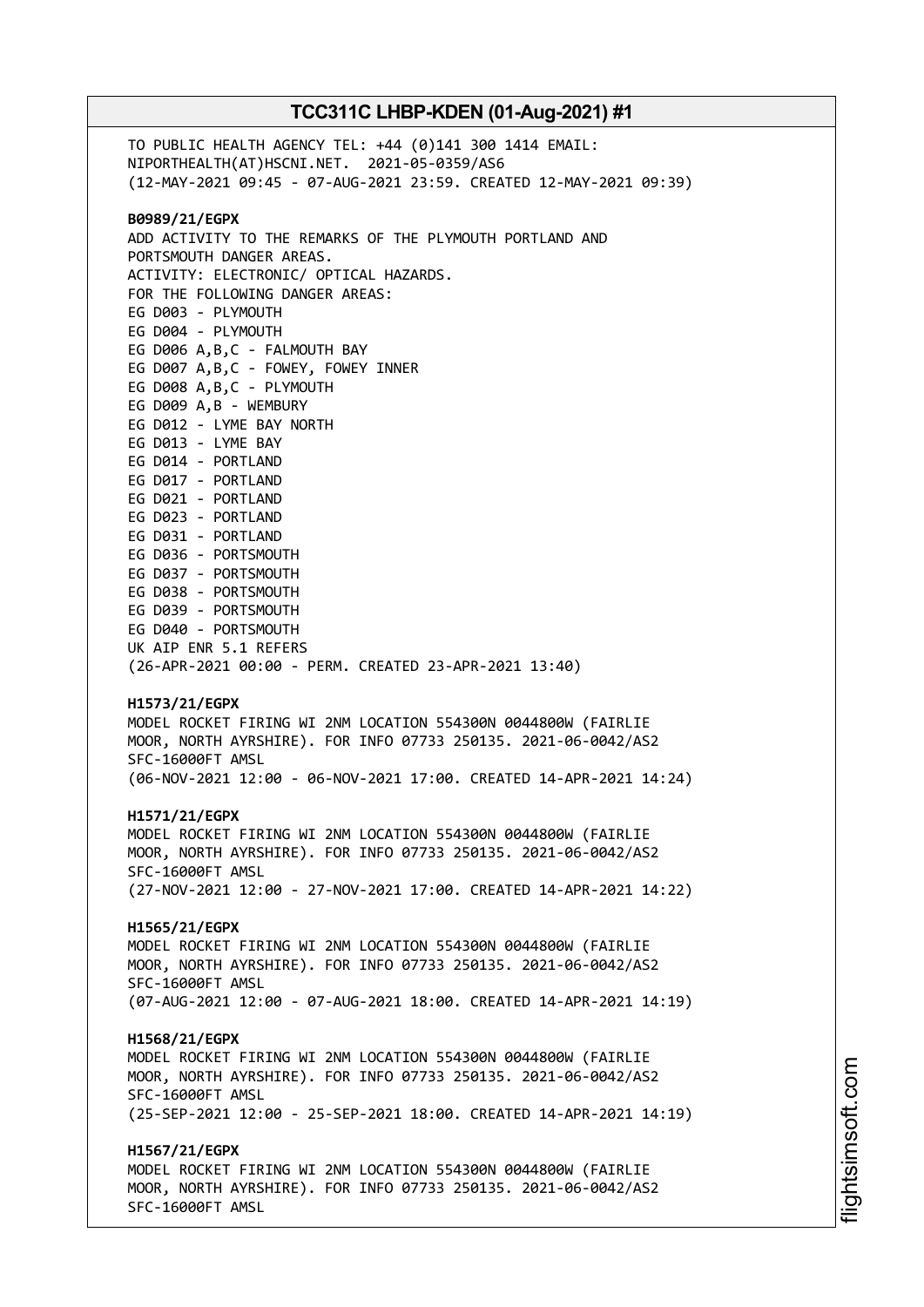└──────────────────────────────────────────────────────────────────────────────┘

(16-OCT-2021 12:00 - 16-OCT-2021 18:00. CREATED 14-APR-2021 14:19)

#### ┌──────────────────────────────────────────────────────────────────────────────┐ │**EGGX (SHANWICK OCEANIC FIR/UIR)** │

**D1107/21/EGGX** CHECKLIST YEAR=2021 0726 1100 1105 1106

LATEST PUBLICATIONS AIP AIRAC AMDT IFR 009/2021 EFFECTIVE DATE 09 SEP 21 AIP SUP IFR 040/2021 EFFECTIVE DATE 29 JUL 21 AIC IFR W069/2021 EFFECTIVE DATE 29 JUL 21 AIC IFR P067/2021 EFFECTIVE DATE 29 JUL 21 AIC IFR M066/2021 EFFECTIVE DATE 29 JUL 21 AIC IFR Y068/2021 EFFECTIVE DATE 29 JUL 21 AIC IFR G097/2009 EFFECTIVE DATE 31 DEC 09

AIC CHECKLIST AIP IFR P127/2006 P008/2008 P064/2008 P086/2008 P077/2009 P070/2010 P062/2012 P138/2012 Y009/2014 P002/2018 P053/2018 Y104/2018 Y031/2019 Y055/2019 Y117/2019 Y135/2019 P136/2019 P137/2019 P138/2019 P139/2019 Y140/2019 Y141/2019 Y142/2019 Y001/2020 P003/2020 W008/2020 Y011/2020 Y012/2020 W018/2020 Y024/2020 PART 1 OF 2 (01-AUG-2021 00:05 - 01-SEP-2021 00:05 EST. CREATED 01-AUG-2021 01:52)

#### **D1107/21/EGGX**

```
Y028/2020 Y031/2020 P034/2020 W035/2020 Y036/2020 Y039/2020
Y040/2020 Y041/2020 Y042/2020 Y043/2020 P044/2020 Y045/2020
P046/2020 Y051/2020 Y052/2020 P053/2020 P056/2020 P060/2020
P083/2020 Y085/2020 Y086/2020 Y087/2020 Y002/2021 Y008/2021
Y010/2021 Y011/2021 M012/2021 P017/2021 P018/2021 P026/2021
Y027/2021 Y028/2021 Y029/2021 Y037/2021 M044/2021 P045/2021
Y050/2021 Y054/2021 Y055/2021 P056/2021 Y058/2021 M060/2021
Y062/2021 M063/2021 M064/2021 M065/2021 M066/2021 P067/2021
Y068/2021 W069/2021
AIP VFR
NIL
AIP MIL
NTI
SUP CHECKLIST
AIP IFR
053/2018 060/2018 011/2019 023/2019 025/2019 003/2020
017/2020 019/2020 023/2020 030/2020 031/2020 032/2020
037/2020 038/2020 039/2020 045/2020 046/2020 048/2020
049/2020 052/2020 002/2021 003/2021 007/2021 008/2021
012/2021 014/2021 017/2021 018/2021 019/2021 020/2021
022/2021 023/2021 024/2021 025/2021 026/2021 028/2021
029/2021 030/2021 031/2021 032/2021 034/2021 035/2021
036/2021 037/2021 038/2021 039/2021 040/2021
AIP VFR
NTI
AIP MIL
NTI
PART 2 OF 2
```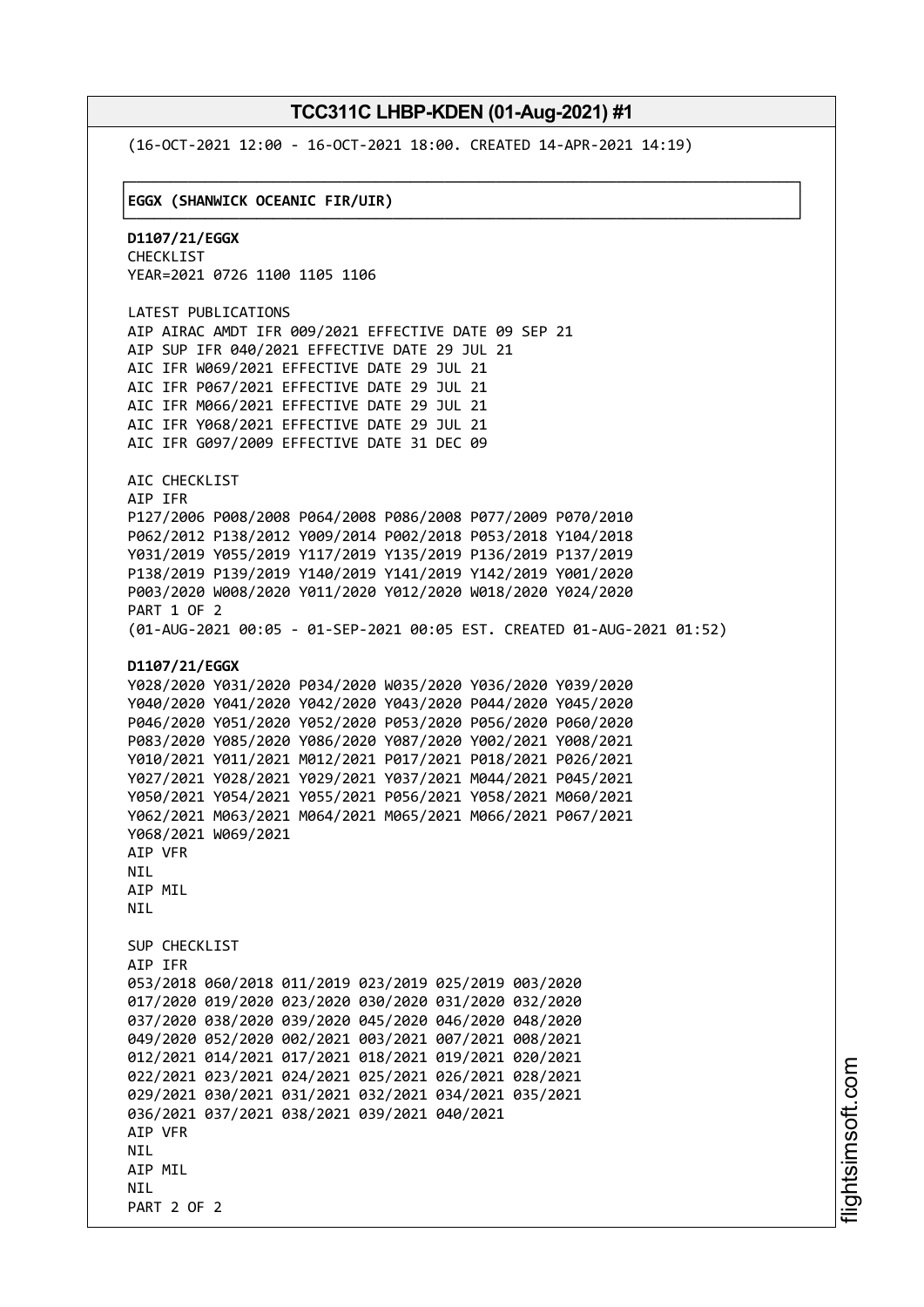**TCC311C LHBP-KDEN (01-Aug-2021) #1** (01-AUG-2021 00:05 - 01-SEP-2021 00:05 EST. CREATED 01-AUG-2021 01:52) **G0256/21/EGGX** P083/2020 Y085/2020 Y086/2020 Y087/2020 Y002/2021 Y008/2021 Y010/2021 Y011/2021 M012/2021 P017/2021 P018/2021 P026/2021 Y027/2021 Y028/2021 Y029/2021 Y037/2021 M044/2021 P045/2021 Y050/2021 Y054/2021 Y055/2021 P056/2021 Y058/2021 M060/2021 Y062/2021 M063/2021 M064/2021 M065/2021 M066/2021 P067/2021 Y068/2021 W069/2021 AIP VFR NIL AIP MIL NIL SUP CHECKLIST AIP IFR 053/2018 060/2018 011/2019 023/2019 025/2019 003/2020 017/2020 019/2020 023/2020 030/2020 031/2020 032/2020 037/2020 038/2020 039/2020 045/2020 046/2020 048/2020 049/2020 052/2020 002/2021 003/2021 007/2021 008/2021 012/2021 014/2021 017/2021 018/2021 019/2021 020/2021 022/2021 023/2021 024/2021 025/2021 026/2021 028/2021 029/2021 030/2021 031/2021 032/2021 034/2021 035/2021 036/2021 037/2021 038/2021 039/2021 040/2021 AIP VFR NIL AIP MIL NIL PART 2 OF 2 (01-AUG-2021 00:05 - 01-SEP-2021 00:05 EST. CREATED 01-AUG-2021 01:34) **G0256/21/EGGX** CHECKLIST YEAR=2021 0256 LATEST PUBLICATIONS AIP AIRAC AMDT IFR 009/2021 EFFECTIVE DATE 09 SEP 21 AIP SUP IFR 040/2021 EFFECTIVE DATE 29 JUL 21 AIC IFR W069/2021 EFFECTIVE DATE 29 JUL 21 AIC IFR P067/2021 EFFECTIVE DATE 29 JUL 21 AIC IFR M066/2021 EFFECTIVE DATE 29 JUL 21 AIC IFR Y068/2021 EFFECTIVE DATE 29 JUL 21 AIC IFR G097/2009 EFFECTIVE DATE 31 DEC 09 AIC CHECKLIST AIP IFR P127/2006 P008/2008 P064/2008 P086/2008 P077/2009 P070/2010 P062/2012 P138/2012 Y009/2014 P002/2018 P053/2018 Y104/2018 Y031/2019 Y055/2019 Y117/2019 Y135/2019 P136/2019 P137/2019 P138/2019 P139/2019 Y140/2019 Y141/2019 Y142/2019 Y001/2020 P003/2020 W008/2020 Y011/2020 Y012/2020 W018/2020 Y024/2020 Y028/2020 Y031/2020 P034/2020 W035/2020 Y036/2020 Y039/2020 Y040/2020 Y041/2020 Y042/2020 Y043/2020 P044/2020 Y045/2020 P046/2020 Y051/2020 Y052/2020 P053/2020 P056/2020 P060/2020 PART 1 OF 2 (01-AUG-2021 00:05 - 01-SEP-2021 00:05 EST. CREATED 01-AUG-2021 01:34) **M2939/21/EGGX CHECKLIST** YEAR=2021 2913 2914 2915 2916 2917 2918 2919 2920 2921 2922 2923 2924 2925 2926 2927 2928 2929 2930 2931 2932 2933 2935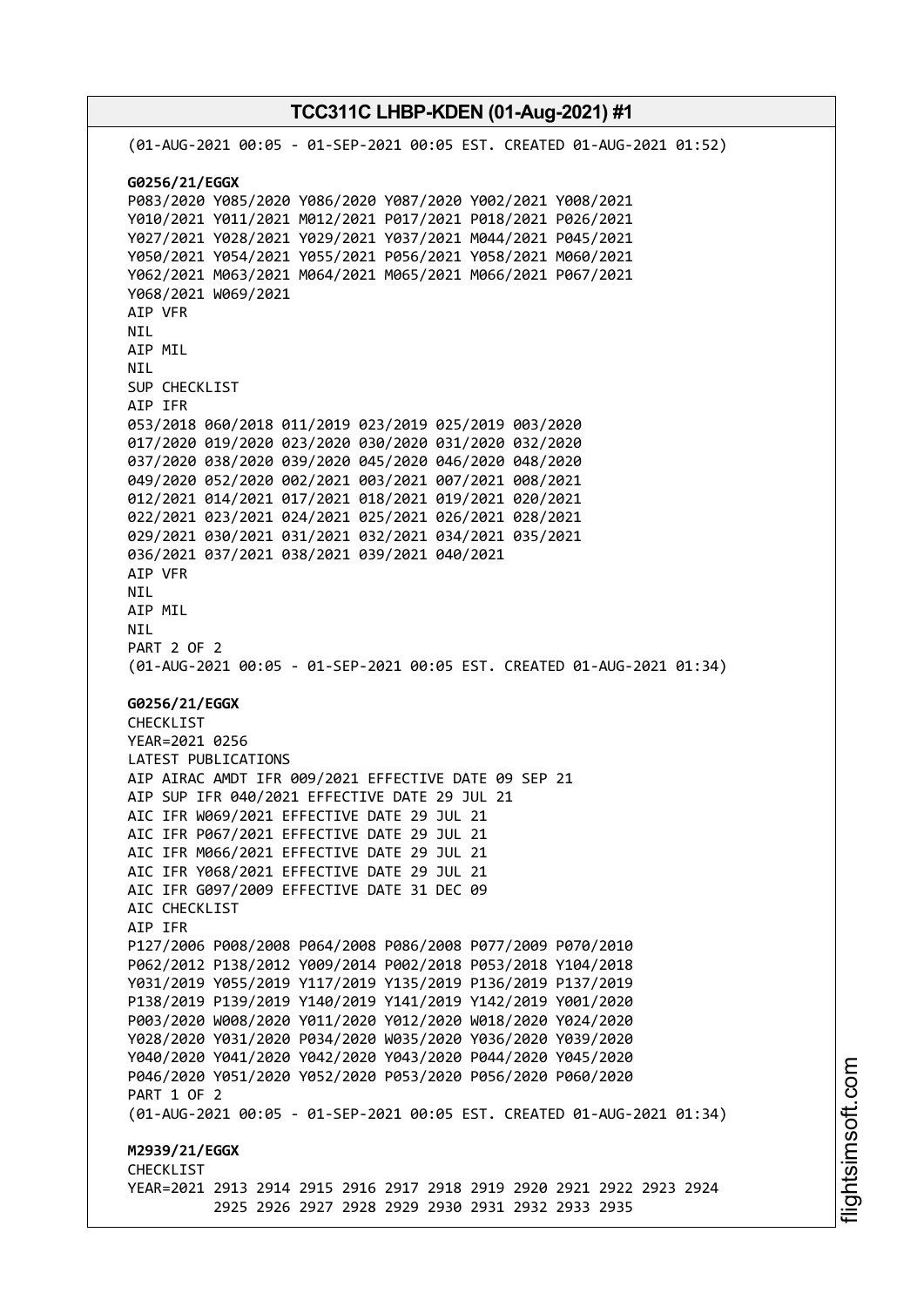LATEST PUBLICATIONS AIP AIRAC AMDT IFR 009/2021 EFFECTIVE DATE 09 SEP 21 AIP SUP IFR 040/2021 EFFECTIVE DATE 29 JUL 21 AIC IFR W069/2021 EFFECTIVE DATE 29 JUL 21 AIC IFR P067/2021 EFFECTIVE DATE 29 JUL 21 AIC IFR M066/2021 EFFECTIVE DATE 29 JUL 21 AIC IFR Y068/2021 EFFECTIVE DATE 29 JUL 21 AIC IFR G097/2009 EFFECTIVE DATE 31 DEC 09 AIC CHECKLIST AIP IFR P127/2006 P008/2008 P064/2008 P086/2008 P077/2009 P070/2010 P062/2012 P138/2012 Y009/2014 P002/2018 P053/2018 Y104/2018 Y031/2019 Y055/2019 Y117/2019 Y135/2019 P136/2019 P137/2019 PART 1 OF 2 (01-AUG-2021 00:05 - 01-SEP-2021 00:05 EST. CREATED 01-AUG-2021 01:33) **M2939/21/EGGX** P138/2019 P139/2019 Y140/2019 Y141/2019 Y142/2019 Y001/2020 P003/2020 W008/2020 Y011/2020 Y012/2020 W018/2020 Y024/2020 Y028/2020 Y031/2020 P034/2020 W035/2020 Y036/2020 Y039/2020 Y040/2020 Y041/2020 Y042/2020 Y043/2020 P044/2020 Y045/2020 P046/2020 Y051/2020 Y052/2020 P053/2020 P056/2020 P060/2020 P083/2020 Y085/2020 Y086/2020 Y087/2020 Y002/2021 Y008/2021 Y010/2021 Y011/2021 M012/2021 P017/2021 P018/2021 P026/2021 Y027/2021 Y028/2021 Y029/2021 Y037/2021 M044/2021 P045/2021 Y050/2021 Y054/2021 Y055/2021 P056/2021 Y058/2021 M060/2021 Y062/2021 M063/2021 M064/2021 M065/2021 M066/2021 P067/2021 Y068/2021 W069/2021 AIP VFR NIL AIP MIL NIL 022/2021 023/2021 024/2021 025/2021 026/2021 028/2021 029/2021 030/2021 031/2021 032/2021 034/2021 035/2021 036/2021 037/2021 038/2021 039/2021 040/2021 AIP VFR NIL AIP MIL **NTI** PART 2 OF 2 (01-AUG-2021 00:05 - 01-SEP-2021 00:05 EST. CREATED 01-AUG-2021 01:33) **F0776/21/EGGX** P046/2020 Y051/2020 Y052/2020 P053/2020 P056/2020 P060/2020 P083/2020 Y085/2020 Y086/2020 Y087/2020 Y002/2021 Y008/2021 Y010/2021 Y011/2021 M012/2021 P017/2021 P018/2021 P026/2021 Y027/2021 Y028/2021 Y029/2021 Y037/2021 M044/2021 P045/2021 Y050/2021 Y054/2021 Y055/2021 P056/2021 Y058/2021 M060/2021 Y062/2021 M063/2021 M064/2021 M065/2021 M066/2021 P067/2021 Y068/2021 W069/2021 AIP VFR **NTI** AIP MIL **NTI** SUP CHECKLIST AIP IFR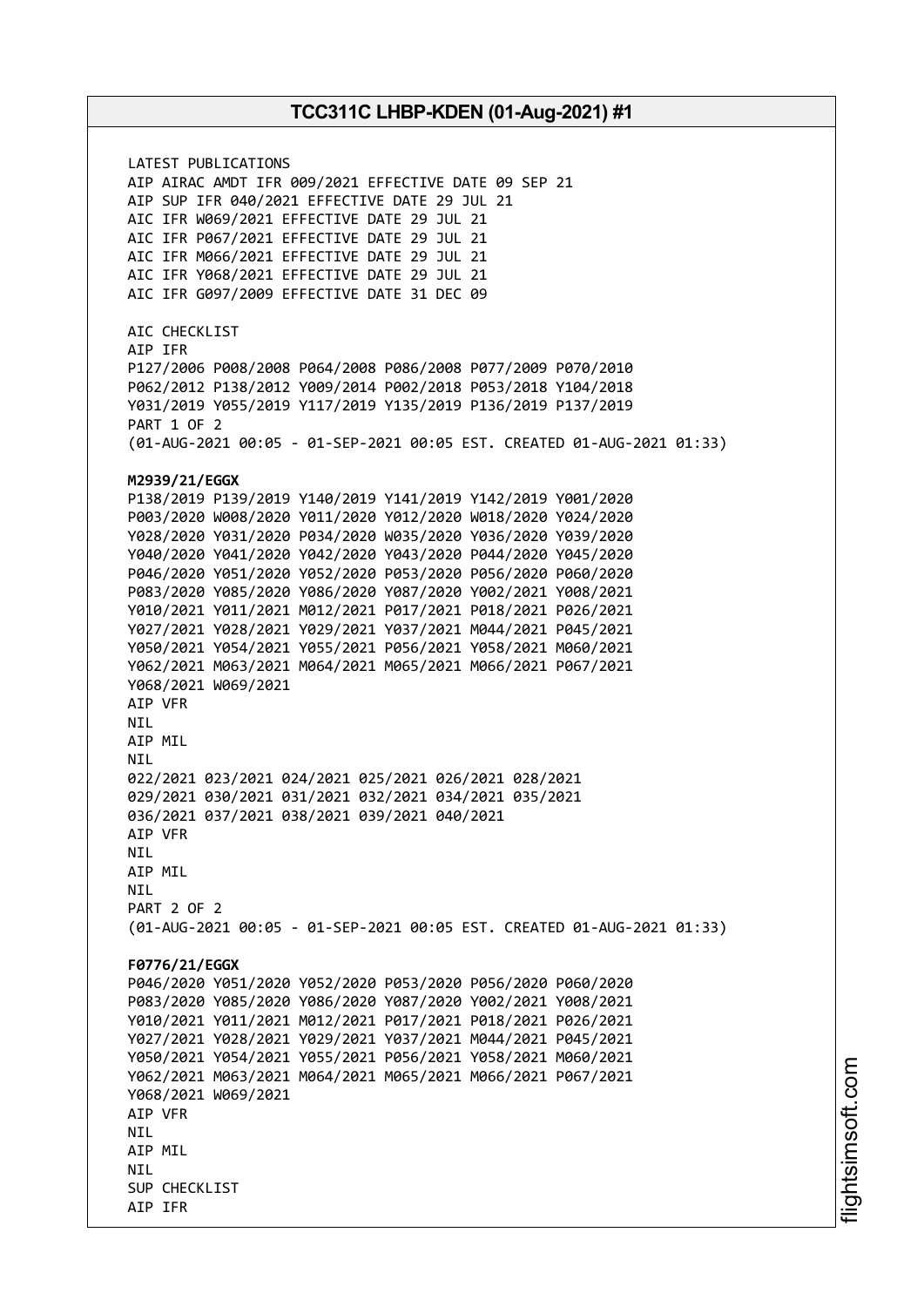053/2018 060/2018 011/2019 023/2019 025/2019 003/2020 017/2020 019/2020 023/2020 030/2020 031/2020 032/2020 037/2020 038/2020 039/2020 045/2020 046/2020 048/2020 049/2020 052/2020 002/2021 003/2021 007/2021 008/2021 012/2021 014/2021 017/2021 018/2021 019/2021 020/2021 022/2021 023/2021 024/2021 025/2021 026/2021 028/2021 029/2021 030/2021 031/2021 032/2021 034/2021 035/2021 036/2021 037/2021 038/2021 039/2021 040/2021 AIP VFR NIL AIP MIL **NTI** PART 2 OF 2 (01-AUG-2021 00:05 - 01-SEP-2021 00:05 EST. CREATED 01-AUG-2021 01:31) **F0776/21/EGGX** CHECKLIST YEAR=2021 0769 0770 0771 0773 0776 LATEST PUBLICATIONS AIP AIRAC AMDT IFR 009/2021 EFFECTIVE DATE 09 SEP 21 AIP SUP IFR 040/2021 EFFECTIVE DATE 29 JUL 21 AIC IFR W069/2021 EFFECTIVE DATE 29 JUL 21 AIC IFR P067/2021 EFFECTIVE DATE 29 JUL 21 AIC IFR M066/2021 EFFECTIVE DATE 29 JUL 21 AIC IFR Y068/2021 EFFECTIVE DATE 29 JUL 21 AIC IFR G097/2009 EFFECTIVE DATE 31 DEC 09 AIC CHECKLIST AIP IFR P127/2006 P008/2008 P064/2008 P086/2008 P077/2009 P070/2010 P062/2012 P138/2012 Y009/2014 P002/2018 P053/2018 Y104/2018 Y031/2019 Y055/2019 Y117/2019 Y135/2019 P136/2019 P137/2019 P138/2019 P139/2019 Y140/2019 Y141/2019 Y142/2019 Y001/2020 P003/2020 W008/2020 Y011/2020 Y012/2020 W018/2020 Y024/2020 Y028/2020 Y031/2020 P034/2020 W035/2020 Y036/2020 Y039/2020 Y040/2020 Y041/2020 Y042/2020 Y043/2020 P044/2020 Y045/2020 PART 1 OF 2 (01-AUG-2021 00:05 - 01-SEP-2021 00:05 EST. CREATED 01-AUG-2021 01:31) **N0151/21/EGGX** CHECKLIST YEAR=2021 0095 0111 0112 0113 0118 0122 0123 0124 0127 0136 0138 0139 0141 0142 0143 0145 0147 0149 0150 0151 LATEST PUBLICATIONS AIP AIRAC AMDT IFR 009/2021 EFFECTIVE DATE 09 SEP 21 AIP SUP IFR 040/2021 EFFECTIVE DATE 29 JUL 21 AIC IFR W069/2021 EFFECTIVE DATE 29 JUL 21 AIC IFR P067/2021 EFFECTIVE DATE 29 JUL 21 AIC IFR M066/2021 EFFECTIVE DATE 29 JUL 21 AIC IFR Y068/2021 EFFECTIVE DATE 29 JUL 21 AIC IFR G097/2009 EFFECTIVE DATE 31 DEC 09 AIC CHECKLIST AIP IFR P127/2006 P008/2008 P064/2008 P086/2008 P077/2009 P070/2010 P062/2012 P138/2012 Y009/2014 P002/2018 P053/2018 Y104/2018 Y031/2019 Y055/2019 Y117/2019 Y135/2019 P136/2019 P137/2019 P138/2019 P139/2019 Y140/2019 Y141/2019 Y142/2019 Y001/2020 P003/2020 W008/2020 Y011/2020 Y012/2020 W018/2020 Y024/2020 Y028/2020 Y031/2020 P034/2020 W035/2020 Y036/2020 Y039/2020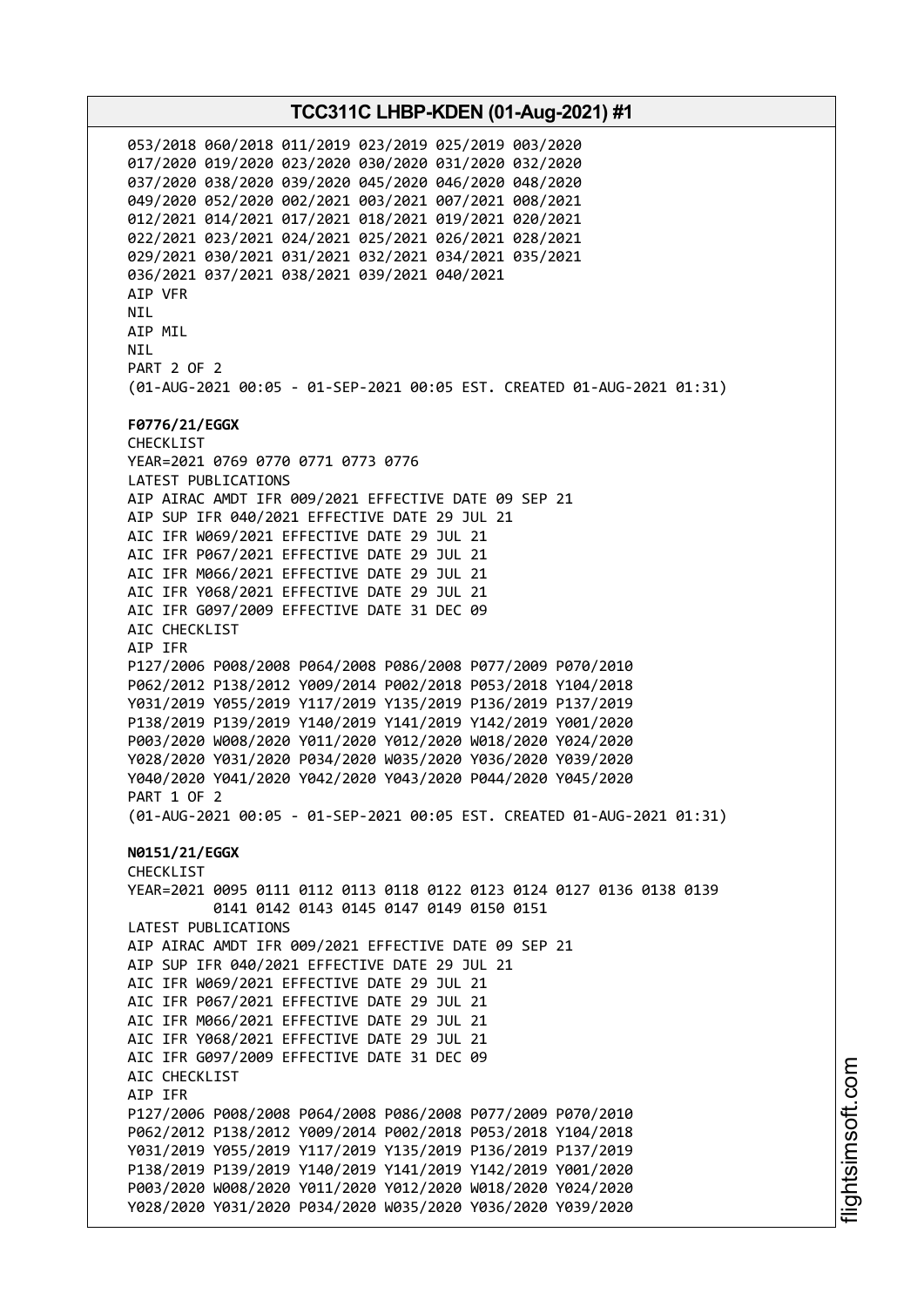Y040/2020 Y041/2020 Y042/2020 Y043/2020 P044/2020 Y045/2020 P046/2020 Y051/2020 Y052/2020 P053/2020 P056/2020 P060/2020 PART 1 OF 2 (01-AUG-2021 00:05 - 01-SEP-2021 00:05 EST. CREATED 01-AUG-2021 01:29) **N0151/21/EGGX** P083/2020 Y085/2020 Y086/2020 Y087/2020 Y002/2021 Y008/2021 Y010/2021 Y011/2021 M012/2021 P017/2021 P018/2021 P026/2021 Y027/2021 Y028/2021 Y029/2021 Y037/2021 M044/2021 P045/2021 Y050/2021 Y054/2021 Y055/2021 P056/2021 Y058/2021 M060/2021 Y062/2021 M063/2021 M064/2021 M065/2021 M066/2021 P067/2021 Y068/2021 W069/2021 AIP VFR NIL AIP MIL NIL SUP CHECKLIST AIP IFR 053/2018 060/2018 011/2019 023/2019 025/2019 003/2020 017/2020 019/2020 023/2020 030/2020 031/2020 032/2020 037/2020 038/2020 039/2020 045/2020 046/2020 048/2020 049/2020 052/2020 002/2021 003/2021 007/2021 008/2021 012/2021 014/2021 017/2021 018/2021 019/2021 020/2021 022/2021 023/2021 024/2021 025/2021 026/2021 028/2021 029/2021 030/2021 031/2021 032/2021 034/2021 035/2021 036/2021 037/2021 038/2021 039/2021 040/2021 AIP VFR NIL AIP MIL NIL PART 2 OF 2 (01-AUG-2021 00:05 - 01-SEP-2021 00:05 EST. CREATED 01-AUG-2021 01:29) **B1876/21/EGGX** AIP VFR **NTI** AIP MIL **NTI** SUP CHECKLIST AIP IFR 053/2018 060/2018 011/2019 023/2019 025/2019 003/2020 017/2020 019/2020 023/2020 030/2020 031/2020 032/2020 037/2020 038/2020 039/2020 045/2020 046/2020 048/2020 049/2020 052/2020 002/2021 003/2021 007/2021 008/2021 012/2021 014/2021 017/2021 018/2021 019/2021 020/2021 022/2021 023/2021 024/2021 025/2021 026/2021 028/2021 029/2021 030/2021 031/2021 032/2021 034/2021 035/2021 036/2021 037/2021 038/2021 039/2021 040/2021 AIP VFR NIL AIP MIL **NTL** PART 3 OF 3 (01-AUG-2021 00:05 - 01-SEP-2021 00:05 EST. CREATED 01-AUG-2021 01:28) **B1876/21/EGGX** CHECKLIST YEAR=2021 0989 1036 1041 1142 1175 1194 1205 1206 1207 1209 1372 1378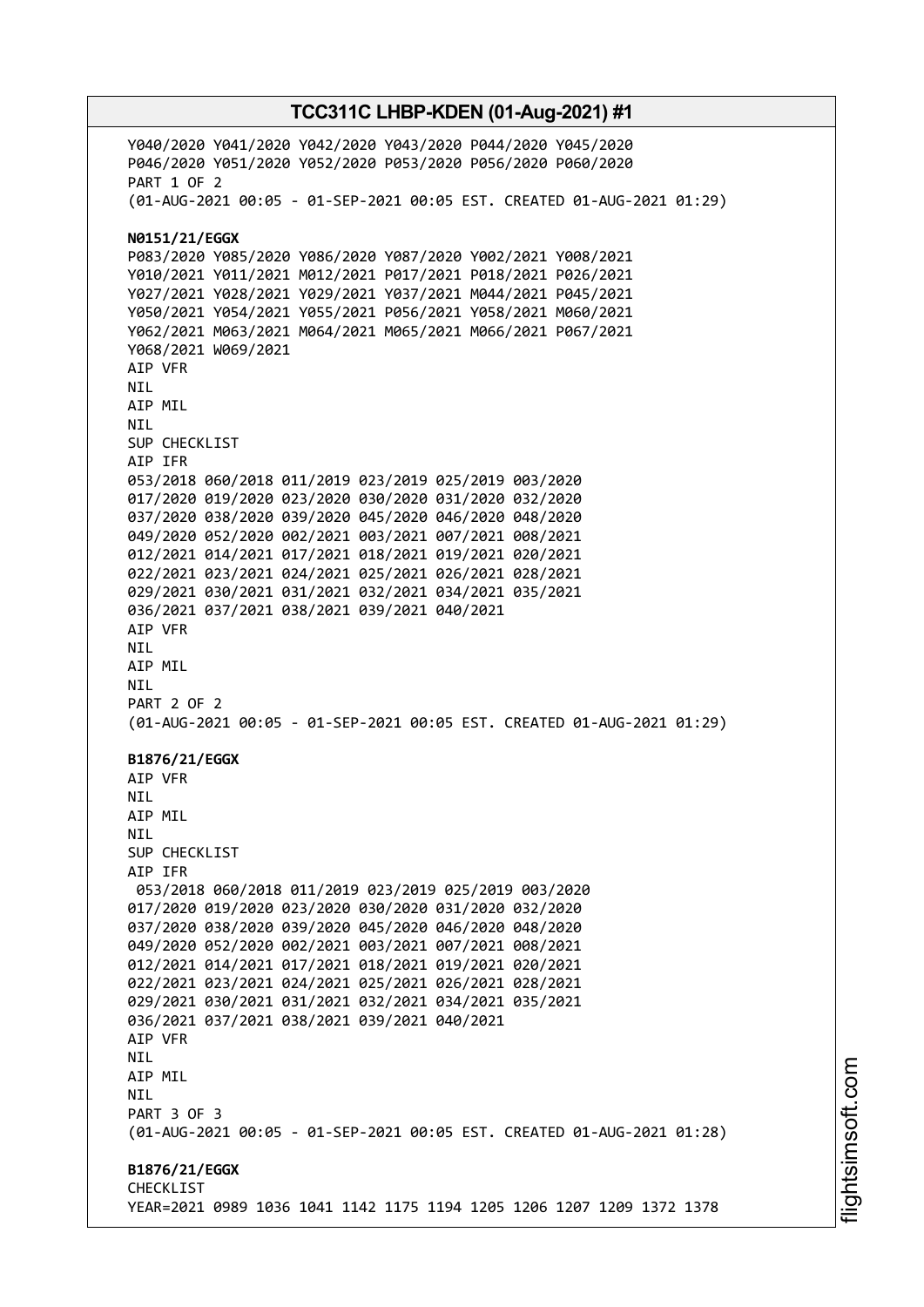# **TCC311C LHBP-KDEN (01-Aug-2021) #1** 1413 1431 1537 1558 1579 1630 1705 1717 1725 1743 1747 1750 1751 1753 1790 1813 1816 1824 1836 1837 1839 1840 1841 1843 1844 1854 1856 1857 1860 1861 1862 1863 1864 1865 1866 1867 LATEST PUBLICATIONS AIP AIRAC AMDT IFR 009/2021 EFFECTIVE DATE 09 SEP 21 AIP SUP IFR 040/2021 EFFECTIVE DATE 29 JUL 21 AIC IFR W069/2021 EFFECTIVE DATE 29 JUL 21 AIC IFR P067/2021 EFFECTIVE DATE 29 JUL 21 AIC IFR M066/2021 EFFECTIVE DATE 29 JUL 21 PART 1 OF 3 (01-AUG-2021 00:05 - 01-SEP-2021 00:05 EST. CREATED 01-AUG-2021 01:28) **B1876/21/EGGX** AIC IFR Y068/2021 EFFECTIVE DATE 29 JUL 21 AIC IFR G097/2009 EFFECTIVE DATE 31 DEC 09 AIC CHECKLIST AIP IFR P127/2006 P008/2008 P064/2008 P086/2008 P077/2009 P070/2010 P062/2012 P138/2012 Y009/2014 P002/2018 P053/2018 Y104/2018 Y031/2019 Y055/2019 Y117/2019 Y135/2019 P136/2019 P137/2019 P138/2019 P139/2019 Y140/2019 Y141/2019 Y142/2019 Y001/2020 P003/2020 W008/2020 Y011/2020 Y012/2020 W018/2020 Y024/2020 Y028/2020 Y031/2020 P034/2020 W035/2020 Y036/2020 Y039/2020 Y040/2020 Y041/2020 Y042/2020 Y043/2020 P044/2020 Y045/2020 P046/2020 Y051/2020 Y052/2020 P053/2020 P056/2020 P060/2020 P083/2020 Y085/2020 Y086/2020 Y087/2020 Y002/2021 Y008/2021 Y010/2021 Y011/2021 M012/2021 P017/2021 P018/2021 P026/2021 Y027/2021 Y028/2021 Y029/2021 Y037/2021 M044/2021 P045/2021 Y050/2021 Y054/2021 Y055/2021 P056/2021 Y058/2021 M060/2021 Y062/2021 M063/2021 M064/2021 M065/2021 M066/2021 P067/2021 Y068/2021 W069/2021 PART 2 OF 3 (01-AUG-2021 00:05 - 01-SEP-2021 00:05 EST. CREATED 01-AUG-2021 01:28) **A2748/21/EGGX** CHECKLIST YEAR=2021 1471 1502 1566 1576 1577 1596 1650 1662 1674 1675 1713 1740 1747 1798 1845 1938 1940 1970 2020 2025 2032 2033 2034 2078 2111 2138 2167 2168 2211 2224 2259 2270 2290 2310 2320 2328 2345 2385 2391 2393 2395 2398 2410 2411 2434 2441 2445 2455 2457 2462 2463 2464 2484 2509 2510 2524 2527 2528 2530 2548 2556 2583 2592 2593 2594 2595 2596 2597 2598 2599 2600 2601 2602 2609 2611 2612 2629 2631 2632 2641 2642 2650 2651 2673 2674 2680 2682 2685 2686 2690 2692 2694 2701 2702 2703 2704 2705 2709 2710 2711 2713 2715 2716 2721 2722 2723 2728 2733 2736 2738 2741 2744 2745 2747 LATEST PUBLICATIONS AIP AIRAC AMDT IFR 009/2021 EFFECTIVE DATE 09 SEP 21 AIP SUP IFR 040/2021 EFFECTIVE DATE 29 JUL 21 AIC IFR W069/2021 EFFECTIVE DATE 29 JUL 21 AIC IFR P067/2021 EFFECTIVE DATE 29 JUL 21 AIC IFR M066/2021 EFFECTIVE DATE 29 JUL 21 AIC IFR Y068/2021 EFFECTIVE DATE 29 JUL 21 AIC IFR G097/2009 EFFECTIVE DATE 31 DEC 09 AIC CHECKLIST AIP IFR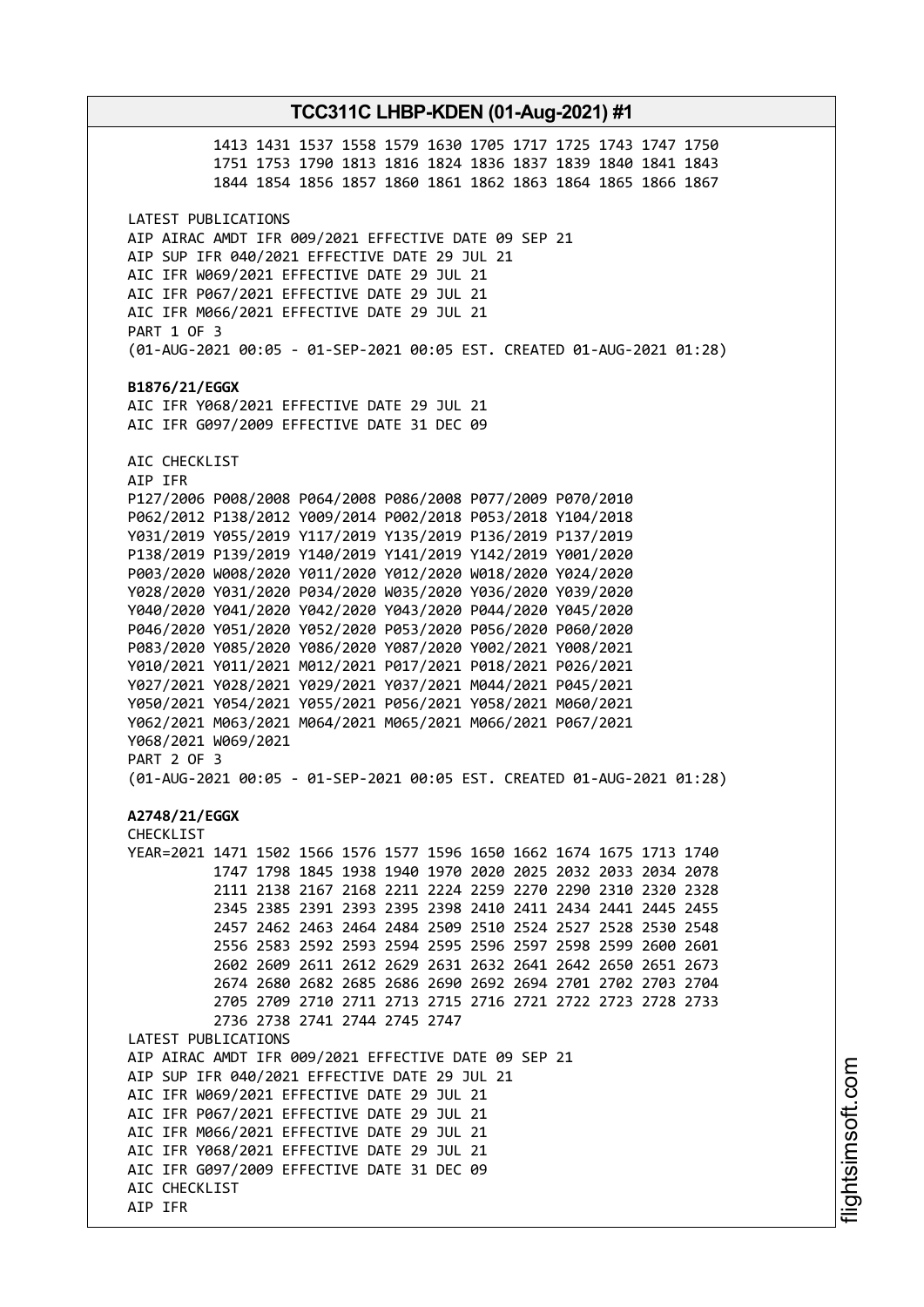P127/2006 P008/2008 P064/2008 P086/2008 P077/2009 P070/2010 P062/2012 P138/2012 Y009/2014 P002/2018 P053/2018 Y104/2018 PART 1 OF 2 (01-AUG-2021 00:05 - 01-SEP-2021 00:05 EST. CREATED 01-AUG-2021 01:27) **A2748/21/EGGX** Y031/2019 Y055/2019 Y117/2019 Y135/2019 P136/2019 P137/2019 P138/2019 P139/2019 Y140/2019 Y141/2019 Y142/2019 Y001/2020 P003/2020 W008/2020 Y011/2020 Y012/2020 W018/2020 Y024/2020 Y028/2020 Y031/2020 P034/2020 W035/2020 Y036/2020 Y039/2020 Y040/2020 Y041/2020 Y042/2020 Y043/2020 P044/2020 Y045/2020 P046/2020 Y051/2020 Y052/2020 P053/2020 P056/2020 P060/2020 P083/2020 Y085/2020 Y086/2020 Y087/2020 Y002/2021 Y008/2021 Y010/2021 Y011/2021 M012/2021 P017/2021 P018/2021 P026/2021 Y027/2021 Y028/2021 Y029/2021 Y037/2021 M044/2021 P045/2021 Y050/2021 Y054/2021 Y055/2021 P056/2021 Y058/2021 M060/2021 Y062/2021 M063/2021 M064/2021 M065/2021 M066/2021 P067/2021 Y068/2021 W069/2021 AIP VFR NIL AIP MIL NIL SUP CHECKLIST AIP IFR 053/2018 060/2018 011/2019 023/2019 025/2019 003/2020 017/2020 019/2020 023/2020 030/2020 031/2020 032/2020 037/2020 038/2020 039/2020 045/2020 046/2020 048/2020 049/2020 052/2020 002/2021 003/2021 007/2021 008/2021 012/2021 014/2021 017/2021 018/2021 019/2021 020/2021 022/2021 023/2021 024/2021 025/2021 026/2021 028/2021 029/2021 030/2021 031/2021 032/2021 034/2021 035/2021 036/2021 037/2021 038/2021 039/2021 040/2021 AIP VFR NIL AIP MIL **NTL** PART 2 OF 2 (01-AUG-2021 00:05 - 01-SEP-2021 00:05 EST. CREATED 01-AUG-2021 01:27) **Q0411/21/EGGX** CHECKLIST YEAR=2021 0387 0393 0400 0402 0404 0405 0406 0407 0408 0409 0410 0411 LATEST PUBLICATIONS AIP AIRAC AMDT IFR 009/2021 EFFECTIVE DATE 09 SEP 21 AIP SUP IFR 040/2021 EFFECTIVE DATE 29 JUL 21 AIC IFR W069/2021 EFFECTIVE DATE 29 JUL 21 AIC IFR P067/2021 EFFECTIVE DATE 29 JUL 21 AIC IFR M066/2021 EFFECTIVE DATE 29 JUL 21 AIC IFR Y068/2021 EFFECTIVE DATE 29 JUL 21 AIC IFR G097/2009 EFFECTIVE DATE 31 DEC 09 AIC CHECKLIST AIP IFR P127/2006 P008/2008 P064/2008 P086/2008 P077/2009 P070/2010 P062/2012 P138/2012 Y009/2014 P002/2018 P053/2018 Y104/2018 Y031/2019 Y055/2019 Y117/2019 Y135/2019 P136/2019 P137/2019 P138/2019 P139/2019 Y140/2019 Y141/2019 Y142/2019 Y001/2020 P003/2020 W008/2020 Y011/2020 Y012/2020 W018/2020 Y024/2020 Y028/2020 Y031/2020 P034/2020 W035/2020 Y036/2020 Y039/2020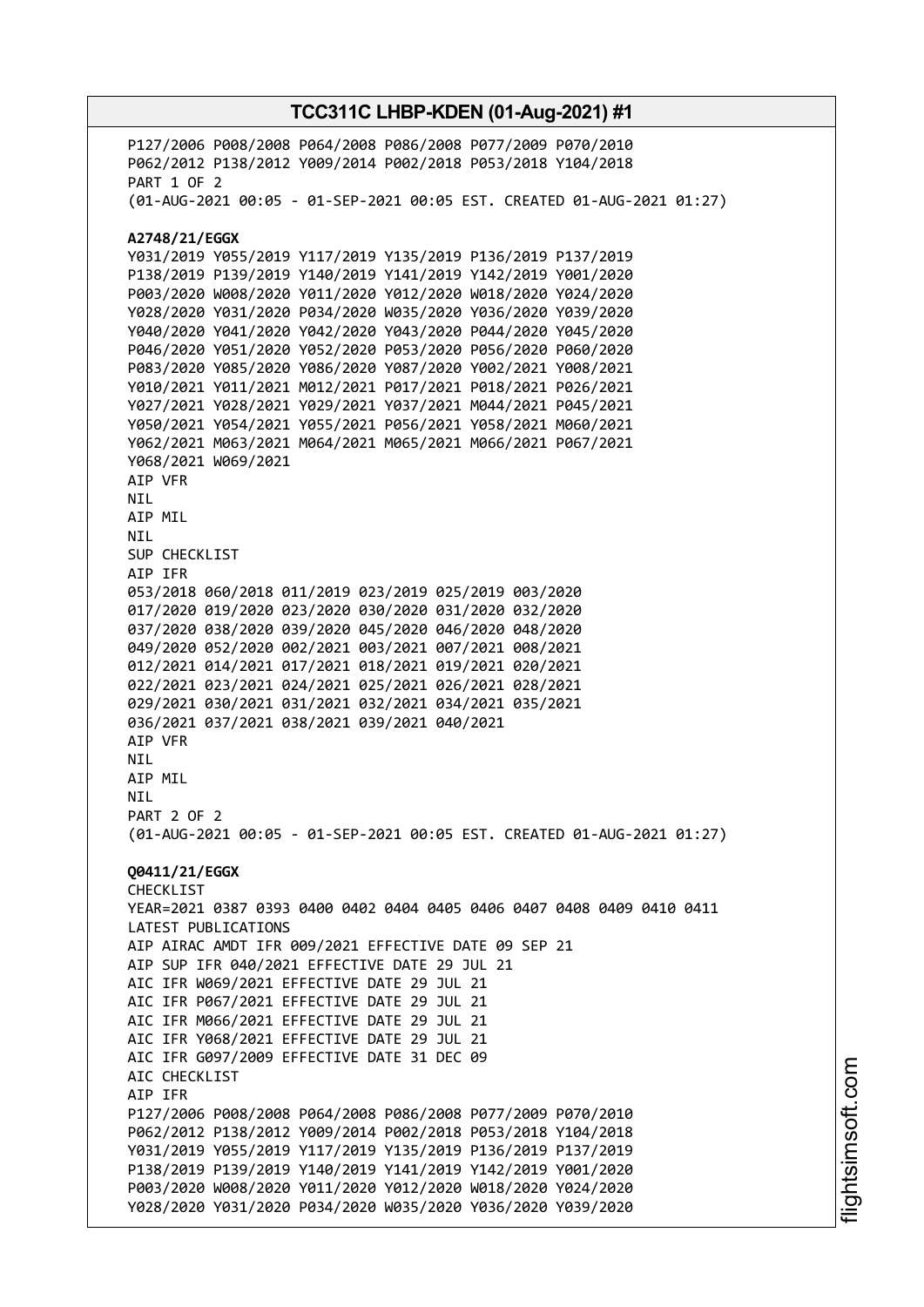Y040/2020 Y041/2020 Y042/2020 Y043/2020 P044/2020 Y045/2020 P046/2020 Y051/2020 Y052/2020 P053/2020 P056/2020 P060/2020 PART 1 OF 2 (01-AUG-2021 00:05 - 01-SEP-2021 00:05 EST. CREATED 01-AUG-2021 01:12) **Q0411/21/EGGX** P083/2020 Y085/2020 Y086/2020 Y087/2020 Y002/2021 Y008/2021 Y010/2021 Y011/2021 M012/2021 P017/2021 P018/2021 P026/2021 Y027/2021 Y028/2021 Y029/2021 Y037/2021 M044/2021 P045/2021 Y050/2021 Y054/2021 Y055/2021 P056/2021 Y058/2021 M060/2021 Y062/2021 M063/2021 M064/2021 M065/2021 M066/2021 P067/2021 Y068/2021 W069/2021 AIP VFR NIL AIP MIL NIL SUP CHECKLIST AIP IFR 053/2018 060/2018 011/2019 023/2019 025/2019 003/2020 017/2020 019/2020 023/2020 030/2020 031/2020 032/2020 037/2020 038/2020 039/2020 045/2020 046/2020 048/2020 049/2020 052/2020 002/2021 003/2021 007/2021 008/2021 012/2021 014/2021 017/2021 018/2021 019/2021 020/2021 022/2021 023/2021 024/2021 025/2021 026/2021 028/2021 029/2021 030/2021 031/2021 032/2021 034/2021 035/2021 036/2021 037/2021 038/2021 039/2021 040/2021 AIP VFR NIL AIP MIL NIL PART 2 OF 2 (01-AUG-2021 00:05 - 01-SEP-2021 00:05 EST. CREATED 01-AUG-2021 01:12) **K0336/21/EGGX** AIC IFR P067/2021 EFFECTIVE DATE 29 JUL 21 AIC IFR M066/2021 EFFECTIVE DATE 29 JUL 21 AIC IFR Y068/2021 EFFECTIVE DATE 29 JUL 21 AIC IFR G097/2009 EFFECTIVE DATE 31 DEC 09 AIC CHECKLIST AIP IFR P127/2006 P008/2008 P064/2008 P086/2008 P077/2009 P070/2010 P062/2012 P138/2012 Y009/2014 P002/2018 P053/2018 Y104/2018 Y031/2019 Y055/2019 Y117/2019 Y135/2019 P136/2019 P137/2019 P138/2019 P139/2019 Y140/2019 Y141/2019 Y142/2019 Y001/2020 P003/2020 W008/2020 Y011/2020 Y012/2020 W018/2020 Y024/2020 Y028/2020 Y031/2020 P034/2020 W035/2020 Y036/2020 Y039/2020 Y040/2020 Y041/2020 Y042/2020 Y043/2020 P044/2020 Y045/2020 P046/2020 Y051/2020 Y052/2020 P053/2020 P056/2020 P060/2020 P083/2020 Y085/2020 Y086/2020 Y087/2020 Y002/2021 Y008/2021 Y010/2021 Y011/2021 M012/2021 P017/2021 P018/2021 P026/2021 Y027/2021 Y028/2021 Y029/2021 Y037/2021 M044/2021 P045/2021 Y050/2021 Y054/2021 Y055/2021 P056/2021 Y058/2021 M060/2021 PART 2 OF 3 (01-AUG-2021 00:05 - 01-SEP-2021 00:05 EST. CREATED 01-AUG-2021 01:12) **K0336/21/EGGX** Y062/2021 M063/2021 M064/2021 M065/2021 M066/2021 P067/2021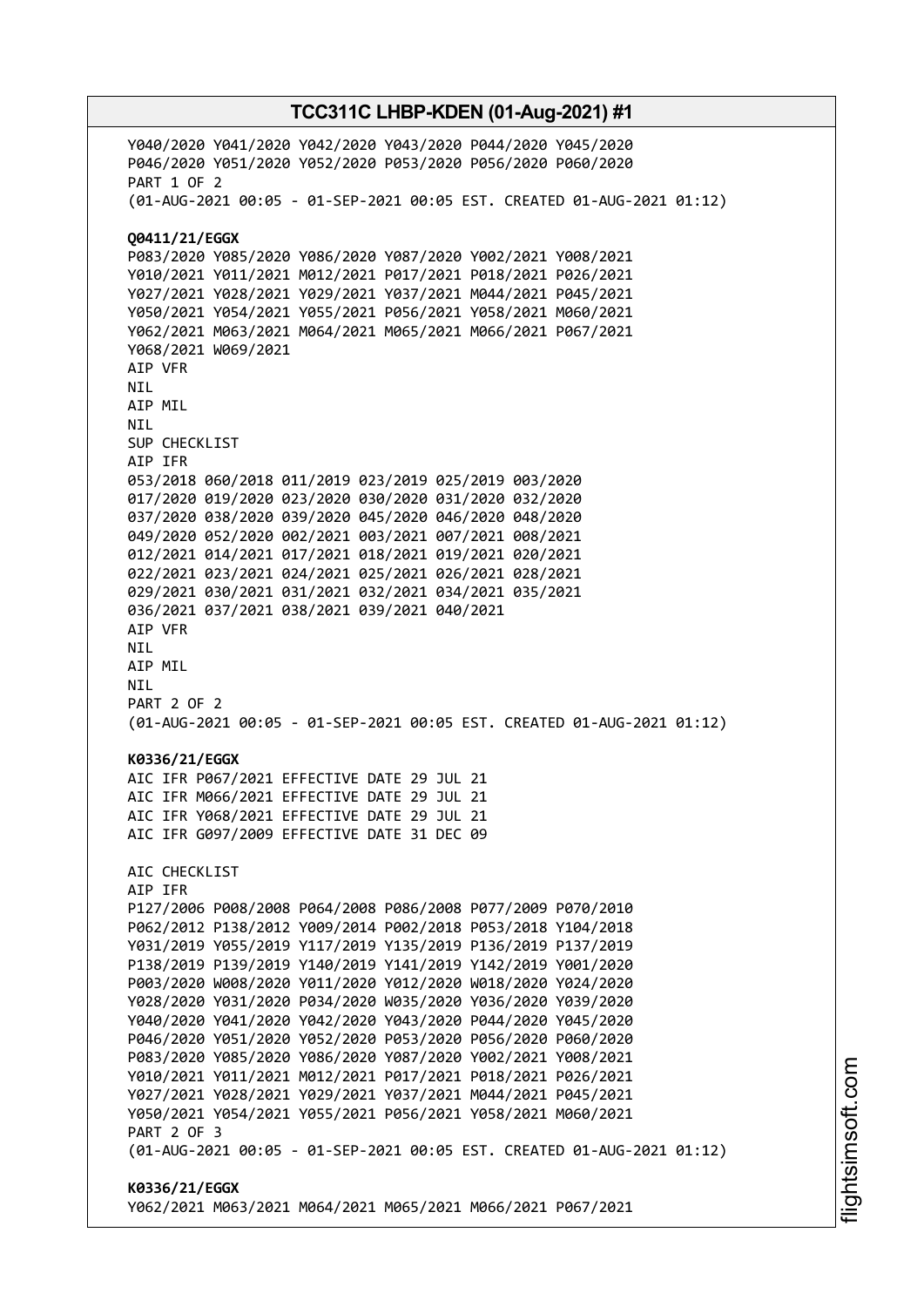**TCC311C LHBP-KDEN (01-Aug-2021) #1** (01-AUG-2021 00:05 - 01-SEP-2021 00:05 EST. CREATED 01-AUG-2021 01:12) **K0336/21/EGGX** CHECKLIST YEAR=2021 0202 0203 0204 0209 0211 0212 0215 0216 0217 0219 0220 0221 0222 0223 0224 0225 0227 0228 0230 0231 0233 0235 0236 0237 0238 0241 0242 0250 0251 0252 0253 0254 0255 0259 0260 0261 0262 0263 0269 0271 0275 0276 0277 0279 0281 0286 0287 0292 0293 0298 0299 0303 0306 0307 0313 0314 0315 0316 0317 0319 0321 0324 0325 0329 0333 0334 0335 LATEST PUBLICATIONS AIP AIRAC AMDT IFR 009/2021 EFFECTIVE DATE 09 SEP 21 AIP SUP IFR 040/2021 EFFECTIVE DATE 29 JUL 21 AIC IFR W069/2021 EFFECTIVE DATE 29 JUL 21 PART 1 OF 3 (01-AUG-2021 00:05 - 01-SEP-2021 00:05 EST. CREATED 01-AUG-2021 01:12) **C7728/21/EGGX** Y031/2019 Y055/2019 Y117/2019 Y135/2019 P136/2019 P137/2019 P138/2019 P139/2019 Y140/2019 Y141/2019 Y142/2019 Y001/2020 P003/2020 W008/2020 Y011/2020 Y012/2020 W018/2020 Y024/2020 Y028/2020 Y031/2020 P034/2020 W035/2020 Y036/2020 Y039/2020 Y040/2020 Y041/2020 Y042/2020 Y043/2020 P044/2020 Y045/2020 P046/2020 Y051/2020 Y052/2020 P053/2020 P056/2020 P060/2020 P083/2020 Y085/2020 Y086/2020 Y087/2020 Y002/2021 Y008/2021 Y010/2021 Y011/2021 M012/2021 P017/2021 P018/2021 P026/2021 Y027/2021 Y028/2021 Y029/2021 Y037/2021 M044/2021 P045/2021 Y050/2021 Y054/2021 Y055/2021 P056/2021 Y058/2021 M060/2021 Y062/2021 M063/2021 M064/2021 M065/2021 M066/2021 P067/2021 Y068/2021 W069/2021 AIP VFR NIL AIP MIL NIL SUP CHECKLIST AIP IFR 053/2018 060/2018 011/2019 023/2019 025/2019 003/2020 017/2020 019/2020 023/2020 030/2020 031/2020 032/2020 037/2020 038/2020 039/2020 045/2020 046/2020 048/2020 049/2020 052/2020 002/2021 003/2021 007/2021 008/2021 012/2021 014/2021 017/2021 018/2021 019/2021 020/2021 022/2021 023/2021 024/2021 025/2021 026/2021 028/2021 029/2021 030/2021 031/2021 032/2021 034/2021 035/2021 036/2021 037/2021 038/2021 039/2021 040/2021 AIP VFR **NTL** AIP MIL NIL PART 3 OF 3 (01-AUG-2021 00:05 - 01-SEP-2021 00:05 EST. CREATED 01-AUG-2021 01:07) **C7728/21/EGGX CHECKLIST** YEAR=2021 1934 2190 3078 4070 4072 4325 4334 4408 4500 4629 4642 4711 4837 4892 5013 5014 5015 5127 5129 5276 5280 5283 5290 5294 5295 5317 5320 5346 5432 5494 5514 5519 5608 5655 5656 5657 5658 5659 5660 5661 5672 5753 5756 5757 5897 5922 5933 5971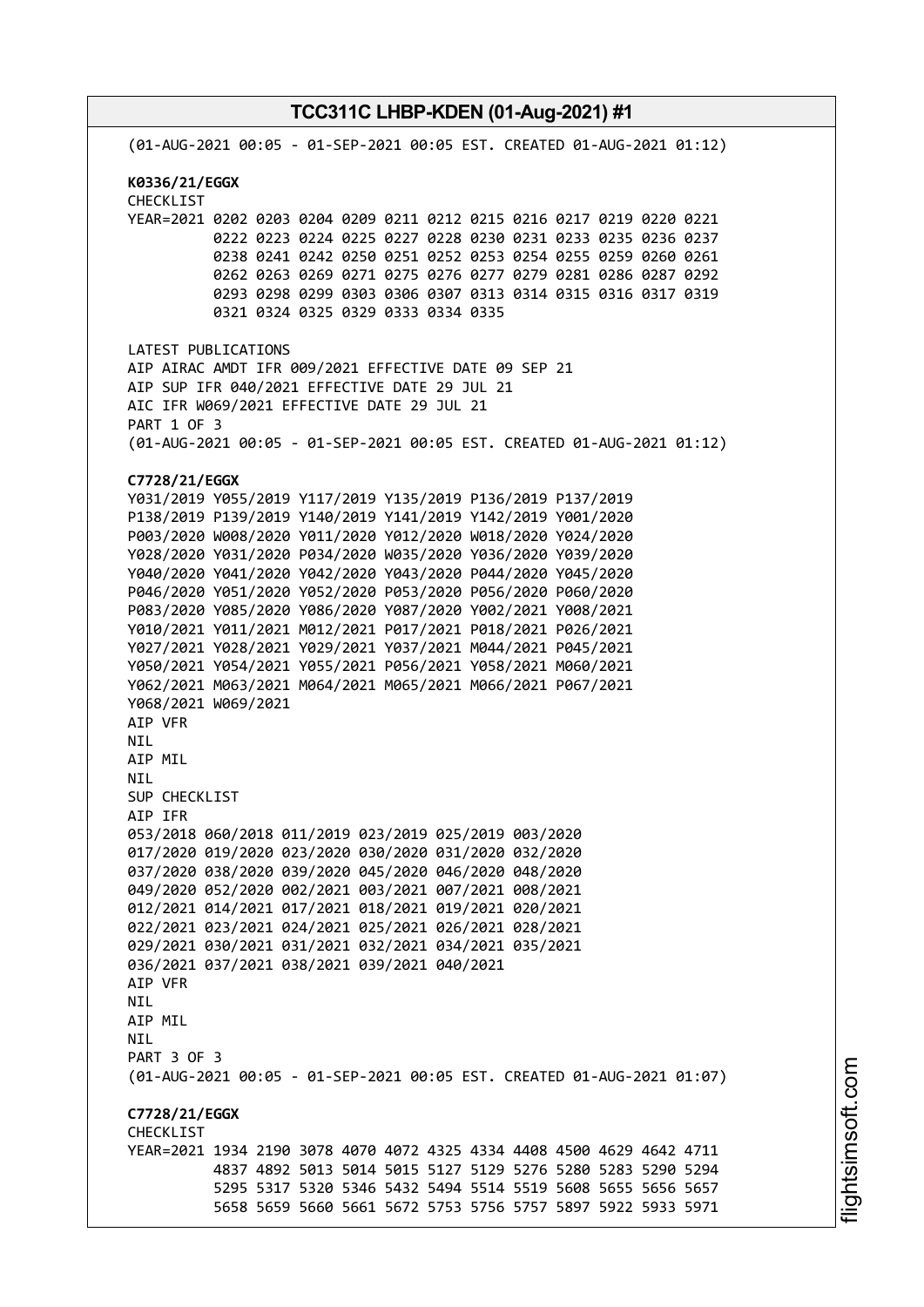**TCC311C LHBP-KDEN (01-Aug-2021) #1** 6007 6025 6055 6091 6286 6361 6447 6472 6482 6495 6516 6549 6550 6554 6601 6641 6671 6687 6738 6764 6772 6780 6832 6839 6843 6845 6851 6882 6914 7006 7014 7015 7016 7017 7018 7035 7039 7041 7043 7044 7066 7069 7071 7073 7074 7093 7131 7133 7138 7142 7161 7193 7196 7223 7249 7252 7266 7296 7297 7298 7299 7301 7330 7331 7334 7373 7408 7412 7413 7465 7504 7505 7508 7510 7529 7542 7550 7558 7562 7563 7591 7602 7603 7604 7605 7606 7607 7608 7611 7612 7613 7615 7616 7617 7619 7620 PART 1 OF 3 (01-AUG-2021 00:05 - 01-SEP-2021 00:05 EST. CREATED 01-AUG-2021 01:07) **C7728/21/EGGX** 7621 7622 7626 7629 7632 7636 7637 7638 7639 7640 7643 7650 7662 7664 7665 7666 7667 7670 7672 7673 7676 7677 7679 7680 7694 7695 7702 7710 7711 7712 7713 7714 7716 7718 7719 7720 7725 7726 7727 LATEST PUBLICATIONS AIP AIRAC AMDT IFR 009/2021 EFFECTIVE DATE 09 SEP 21 AIP SUP IFR 040/2021 EFFECTIVE DATE 29 JUL 21 AIC IFR W069/2021 EFFECTIVE DATE 29 JUL 21 AIC IFR P067/2021 EFFECTIVE DATE 29 JUL 21 AIC IFR M066/2021 EFFECTIVE DATE 29 JUL 21 AIC IFR Y068/2021 EFFECTIVE DATE 29 JUL 21 AIC IFR G097/2009 EFFECTIVE DATE 31 DEC 09 AIC CHECKLIST AIP IFR P127/2006 P008/2008 P064/2008 P086/2008 P077/2009 P070/2010 (01-AUG-2021 00:05 - 01-SEP-2021 00:05 EST. CREATED 01-AUG-2021 01:07) **I2107/21/EGGX** CHECKLIST YEAR=2021 1087 1117 1221 1299 1339 1558 1580 1581 1582 1632 1633 1634 1635 1636 1637 1638 1700 1722 1727 1811 1830 1832 1833 1935 1964 1977 1982 1990 1996 2040 2049 2052 2080 2086 2093 2094 2095 2096 2104 2105 2107 LATEST PUBLICATIONS AIP AIRAC AMDT IFR 009/2021 EFFECTIVE DATE 09 SEP 21 AIP SUP IFR 040/2021 EFFECTIVE DATE 29 JUL 21 AIC IFR W069/2021 EFFECTIVE DATE 29 JUL 21 AIC IFR P067/2021 EFFECTIVE DATE 29 JUL 21 AIC IFR M066/2021 EFFECTIVE DATE 29 JUL 21 AIC IFR Y068/2021 EFFECTIVE DATE 29 JUL 21 AIC IFR G097/2009 EFFECTIVE DATE 31 DEC 09 AIC CHECKLIST AIP IFR P127/2006 P008/2008 P064/2008 P086/2008 P077/2009 P070/2010 P062/2012 P138/2012 Y009/2014 P002/2018 P053/2018 Y104/2018 Y031/2019 Y055/2019 Y117/2019 Y135/2019 P136/2019 P137/2019 P138/2019 P139/2019 Y140/2019 Y141/2019 Y142/2019 Y001/2020 P003/2020 W008/2020 Y011/2020 Y012/2020 W018/2020 Y024/2020 Y028/2020 Y031/2020 P034/2020 W035/2020 Y036/2020 Y039/2020 PART 1 OF 2 (01-AUG-2021 00:05 - 01-SEP-2021 00:05 EST. CREATED 01-AUG-2021 01:06) **I2107/21/EGGX** Y040/2020 Y041/2020 Y042/2020 Y043/2020 P044/2020 Y045/2020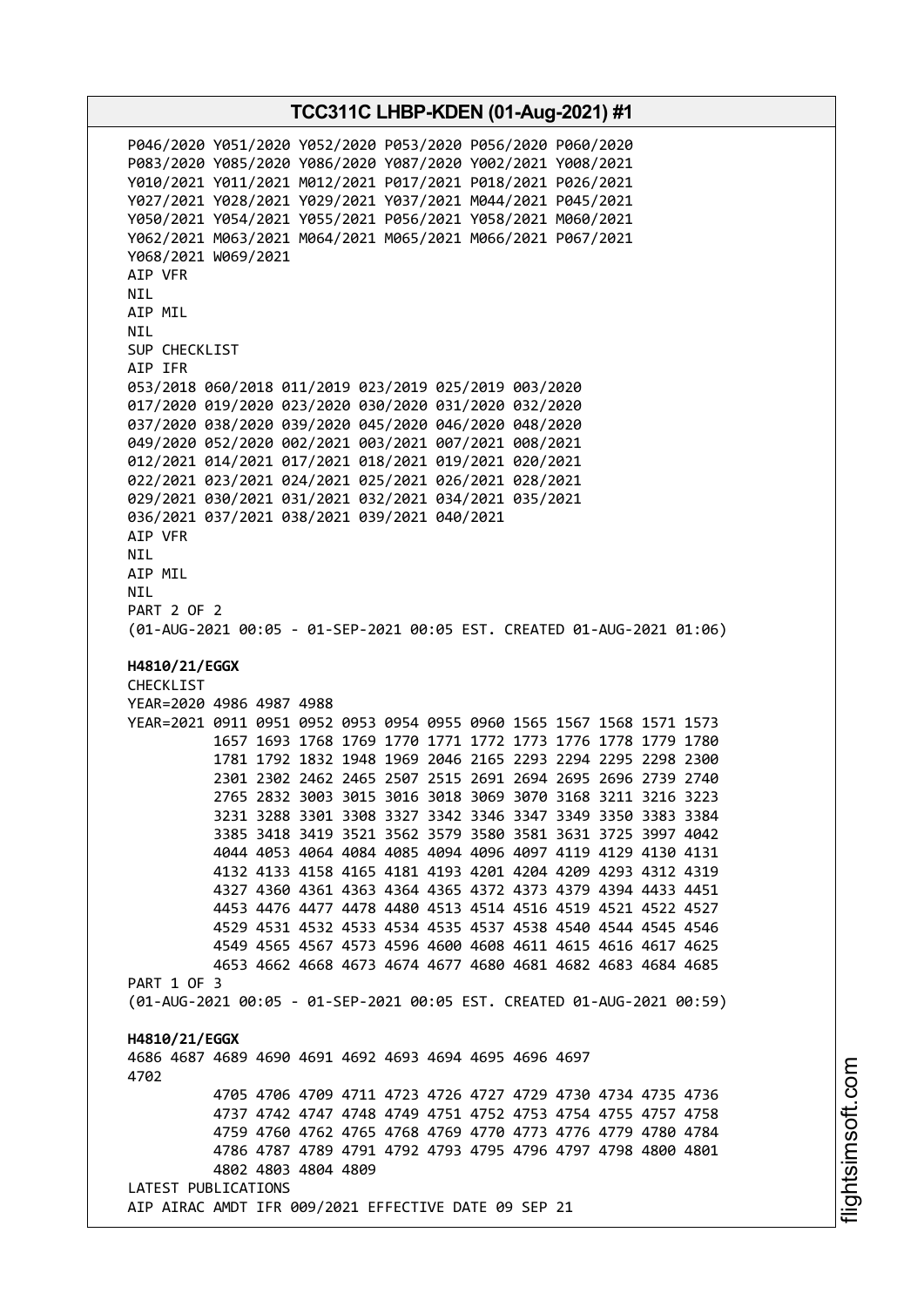AIP SUP IFR 040/2021 EFFECTIVE DATE 29 JUL 21 AIC IFR W069/2021 EFFECTIVE DATE 29 JUL 21 AIC IFR P067/2021 EFFECTIVE DATE 29 JUL 21 AIC IFR M066/2021 EFFECTIVE DATE 29 JUL 21 AIC IFR Y068/2021 EFFECTIVE DATE 29 JUL 21 AIC IFR G097/2009 EFFECTIVE DATE 31 DEC 09 AIC CHECKLIST AIP IFR P127/2006 P008/2008 P064/2008 P086/2008 P077/2009 P070/2010 P062/2012 P138/2012 Y009/2014 P002/2018 P053/2018 Y104/2018 Y031/2019 Y055/2019 Y117/2019 Y135/2019 P136/2019 P137/2019 P138/2019 P139/2019 Y140/2019 Y141/2019 Y142/2019 Y001/2020 P003/2020 W008/2020 Y011/2020 Y012/2020 W018/2020 Y024/2020 Y028/2020 Y031/2020 P034/2020 W035/2020 Y036/2020 Y039/2020 Y040/2020 Y041/2020 Y042/2020 Y043/2020 P044/2020 Y045/2020 P046/2020 Y051/2020 Y052/2020 P053/2020 P056/2020 P060/2020 PART 2 OF 3 (01-AUG-2021 00:05 - 01-SEP-2021 00:05 EST. CREATED 01-AUG-2021 00:59) **H4810/21/EGGX** P127/2006 P008/2008 P064/2008 P086/2008 P077/2009 P070/2010 P062/2012 P138/2012 Y009/2014 P002/2018 P053/2018 Y104/2018 Y031/2019 Y055/2019 Y117/2019 Y135/2019 P136/2019 P137/2019 P138/2019 P139/2019 Y140/2019 Y141/2019 Y142/2019 Y001/2020 P003/2020 W008/2020 Y011/2020 Y012/2020 W018/2020 Y024/2020 Y028/2020 Y031/2020 P034/2020 W035/2020 Y036/2020 Y039/2020 Y040/2020 Y041/2020 Y042/2020 Y043/2020 P044/2020 Y045/2020 P046/2020 Y051/2020 Y052/2020 P053/2020 P056/2020 P060/2020 PART 2 OF 3 P083/2020 Y085/2020 Y086/2020 Y087/2020 Y002/2021 Y008/2021 Y010/2021 Y011/2021 M012/2021 P017/2021 P018/2021 P026/2021 Y027/2021 Y028/2021 Y029/2021 Y037/2021 M044/2021 P045/2021 Y050/2021 Y054/2021 Y055/2021 P056/2021 Y058/2021 M060/2021 Y062/2021 M063/2021 M064/2021 M065/2021 M066/2021 P067/2021 Y068/2021 W069/2021 AIP VFR NIL AIP MIL NIL SUP CHECKLIST AIP IFR 053/2018 060/2018 011/2019 023/2019 025/2019 003/2020 017/2020 019/2020 023/2020 030/2020 031/2020 032/2020 037/2020 038/2020 039/2020 045/2020 046/2020 048/2020 049/2020 052/2020 002/2021 003/2021 007/2021 008/2021 012/2021 014/2021 017/2021 018/2021 019/2021 020/2021 022/2021 023/2021 024/2021 025/2021 026/2021 028/2021 029/2021 030/2021 031/2021 032/2021 034/2021 035/2021 036/2021 037/2021 038/2021 039/2021 040/2021 AIP VFR NIL AIP MIL NIL PART 3 OF 3 (01-AUG-2021 00:05 - 01-SEP-2021 00:05 EST. CREATED 01-AUG-2021 00:59) **J2907/21/EGGX** CHECKLIST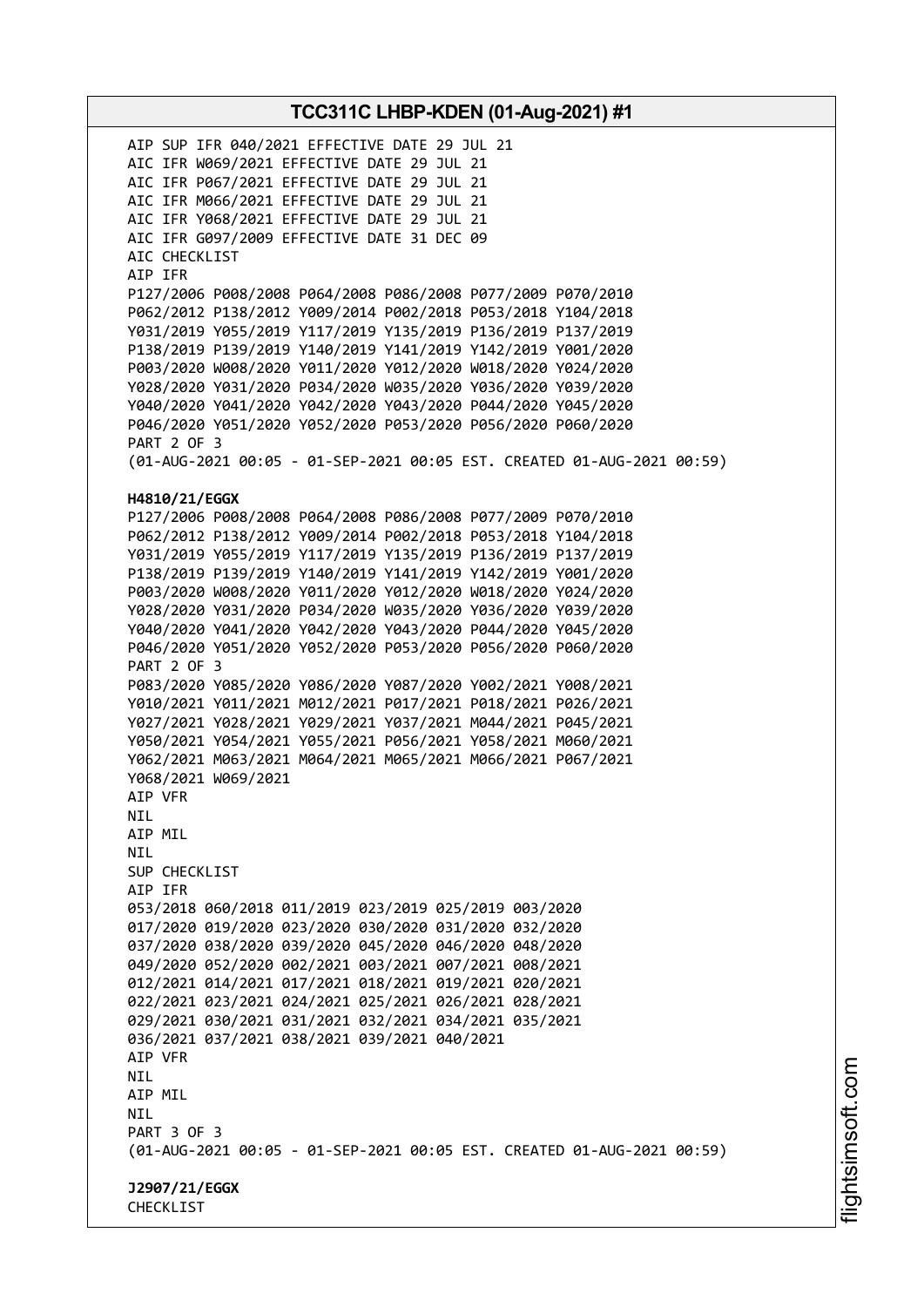**TCC311C LHBP-KDEN (01-Aug-2021) #1** YEAR=2021 2634 2657 2668 2709 2710 2726 2762 2779 2834 2835 2836 2841 2843 2844 2845 2859 2860 2861 2862 2863 2864 2865 2866 2867 2868 2869 2870 2871 2872 2873 2874 2891 2892 2893 2894 2895 2896 2897 2898 2899 2900 2901 2902 2903 2904 2905 2906 LATEST PUBLICATIONS AIP AIRAC AMDT IFR 009/2021 EFFECTIVE DATE 09 SEP 21 AIP SUP IFR 040/2021 EFFECTIVE DATE 29 JUL 21 AIC IFR W069/2021 EFFECTIVE DATE 29 JUL 21 AIC IFR P067/2021 EFFECTIVE DATE 29 JUL 21 AIC IFR M066/2021 EFFECTIVE DATE 29 JUL 21 PART 1 OF 3 (01-AUG-2021 00:05 - 01-SEP-2021 00:05 EST. CREATED 01-AUG-2021 00:57) **J2907/21/EGGX** AIC IFR Y068/2021 EFFECTIVE DATE 29 JUL 21 AIC IFR G097/2009 EFFECTIVE DATE 31 DEC 09 AIC CHECKLIST AIP IFR P127/2006 P008/2008 P064/2008 P086/2008 P077/2009 P070/2010 P062/2012 P138/2012 Y009/2014 P002/2018 P053/2018 Y104/2018 Y031/2019 Y055/2019 Y117/2019 Y135/2019 P136/2019 P137/2019 P138/2019 P139/2019 Y140/2019 Y141/2019 Y142/2019 Y001/2020 P003/2020 W008/2020 Y011/2020 Y012/2020 W018/2020 Y024/2020 Y028/2020 Y031/2020 P034/2020 W035/2020 Y036/2020 Y039/2020 Y040/2020 Y041/2020 Y042/2020 Y043/2020 P044/2020 Y045/2020 P046/2020 Y051/2020 Y052/2020 P053/2020 P056/2020 P060/2020 P083/2020 Y085/2020 Y086/2020 Y087/2020 Y002/2021 Y008/2021 Y010/2021 Y011/2021 M012/2021 P017/2021 P018/2021 P026/2021 Y027/2021 Y028/2021 Y029/2021 Y037/2021 M044/2021 P045/2021 Y050/2021 Y054/2021 Y055/2021 P056/2021 Y058/2021 M060/2021 Y062/2021 M063/2021 M064/2021 M065/2021 M066/2021 P067/2021 Y068/2021 W069/2021 PART 2 OF 3 (01-AUG-2021 00:05 - 01-SEP-2021 00:05 EST. CREATED 01-AUG-2021 00:57) **J2907/21/EGGX** AIP VFR NIL AIP MIL **NTI** SUP CHECKLIST AIP IFR (01-AUG-2021 00:05 - 01-SEP-2021 00:05 EST. CREATED 01-AUG-2021 00:57) **U4729/21/EGGX CHECKLIST** YEAR=2021 2090 2703 2705 2706 2707 2854 2942 2964 2980 2981 3029 3040 3091 3099 3102 3103 3126 3136 3187 3203 3204 3208 3210 3254 3332 3353 3363 3391 3411 3417 3418 3433 3434 3516 3595 3598 3609 3627 3684 3702 3729 3749 3772 3773 3822 3852 3857 3874 3875 3876 3880 3938 3939 3957 3958 3959 3960 3961 3962 3979 4011 4019 4048 4056 4057 4058 4059 4062 4069 4070 4071 4072 4073 4074 4078 4080 4125 4143 4144 4151 4160 4163 4193 4203 4235 4240 4242 4246 4249 4256 4260 4267 4269 4276 4277 4286 4301 4311 4314 4327 4340 4349 4350 4351 4383 4384 4398 4402 4405 4406 4407 4433 4437 4452 4457 4464 4478 4481 4486 4487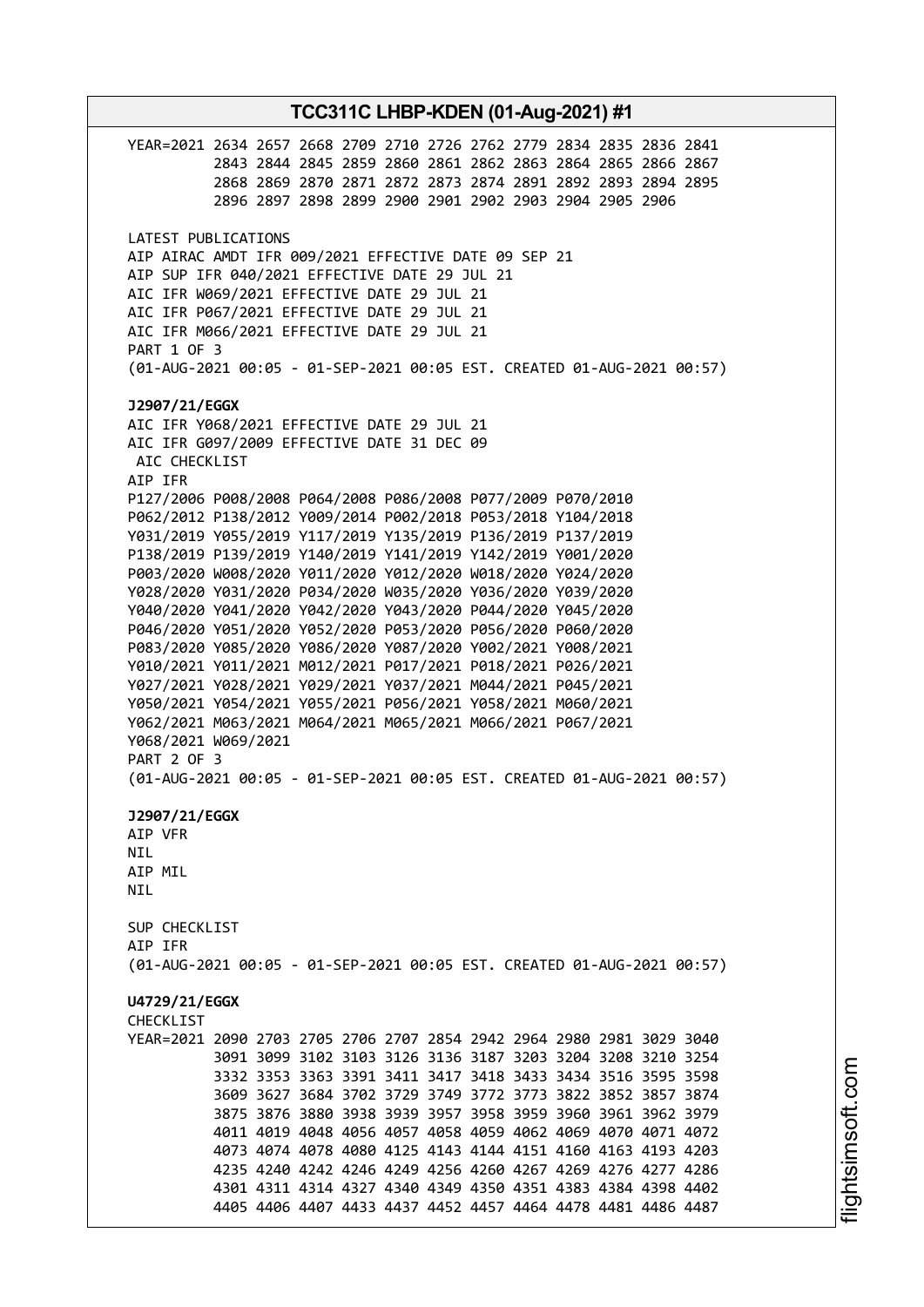4488 4494 4497 4498 4499 4507 4517 4554 4566 4570 4573 4574 4580 4586 4601 4602 4603 4605 4606 4609 4624 4628 4633 4638 4642 4656 4659 4664 4667 4668 4672 4675 4678 4683 4684 4689 4690 4692 4693 4695 4703 4704 4707 4708 4709 4710 4711 4713 4714 4718 4720 4721 4724 4727 4728 4729 LATEST PUBLICATIONS AIP AIRAC AMDT IFR 009/2021 EFFECTIVE DATE 09 SEP 21 AIP SUP IFR 040/2021 EFFECTIVE DATE 29 JUL 21 AIC IFR W069/2021 EFFECTIVE DATE 29 JUL 21 AIC IFR P067/2021 EFFECTIVE DATE 29 JUL 21 AIC IFR M066/2021 EFFECTIVE DATE 29 JUL 21 AIC IFR Y068/2021 EFFECTIVE DATE 29 JUL 21 PART 1 OF 2 (01-AUG-2021 00:05 - 01-SEP-2021 00:05 EST. CREATED 01-AUG-2021 00:54) **U4729/21/EGGX** AIC IFR G097/2009 EFFECTIVE DATE 31 DEC 09 AIC CHECKLIST AIP IFR P127/2006 P008/2008 P064/2008 P086/2008 P077/2009 P070/2010 P062/2012 P138/2012 Y009/2014 P002/2018 P053/2018 Y104/2018 Y031/2019 Y055/2019 Y117/2019 Y135/2019 P136/2019 P137/2019 P138/2019 P139/2019 Y140/2019 Y141/2019 Y142/2019 Y001/2020 P003/2020 W008/2020 Y011/2020 Y012/2020 W018/2020 Y024/2020 Y028/2020 Y031/2020 P034/2020 W035/2020 Y036/2020 Y039/2020 Y040/2020 Y041/2020 Y042/2020 Y043/2020 P044/2020 Y045/2020 P046/2020 Y051/2020 Y052/2020 P053/2020 P056/2020 P060/2020 P083/2020 Y085/2020 Y086/2020 Y087/2020 Y002/2021 Y008/2021 Y010/2021 Y011/2021 M012/2021 P017/2021 P018/2021 P026/2021 Y027/2021 Y028/2021 Y029/2021 Y037/2021 M044/2021 P045/2021 Y050/2021 Y054/2021 Y055/2021 P056/2021 Y058/2021 M060/2021 Y062/2021 M063/2021 M064/2021 M065/2021 M066/2021 P067/2021 Y068/2021 W069/2021 AIP VFR NIL AIP MIL NIL SUP CHECKLIST AIP IFR 053/2018 060/2018 011/2019 023/2019 025/2019 003/2020 017/2020 019/2020 023/2020 030/2020 031/2020 032/2020 037/2020 038/2020 039/2020 045/2020 046/2020 048/2020 049/2020 052/2020 002/2021 003/2021 007/2021 008/2021 012/2021 014/2021 017/2021 018/2021 019/2021 020/2021 022/2021 023/2021 024/2021 025/2021 026/2021 028/2021 029/2021 030/2021 031/2021 032/2021 034/2021 035/2021 036/2021 037/2021 038/2021 039/2021 040/2021 AIP VFR NIL AIP MIL NIL PART 2 OF 2 (01-AUG-2021 00:05 - 01-SEP-2021 00:05 EST. CREATED 01-AUG-2021 00:54) **L3406/21/EGGX CHECKLIST** YEAR=2021 1858 1935 2118 2131 2132 2162 2179 2267 2268 2289 2333 2351 2437 2441 2512 2513 2559 2560 2561 2563 2582 2596 2644 2648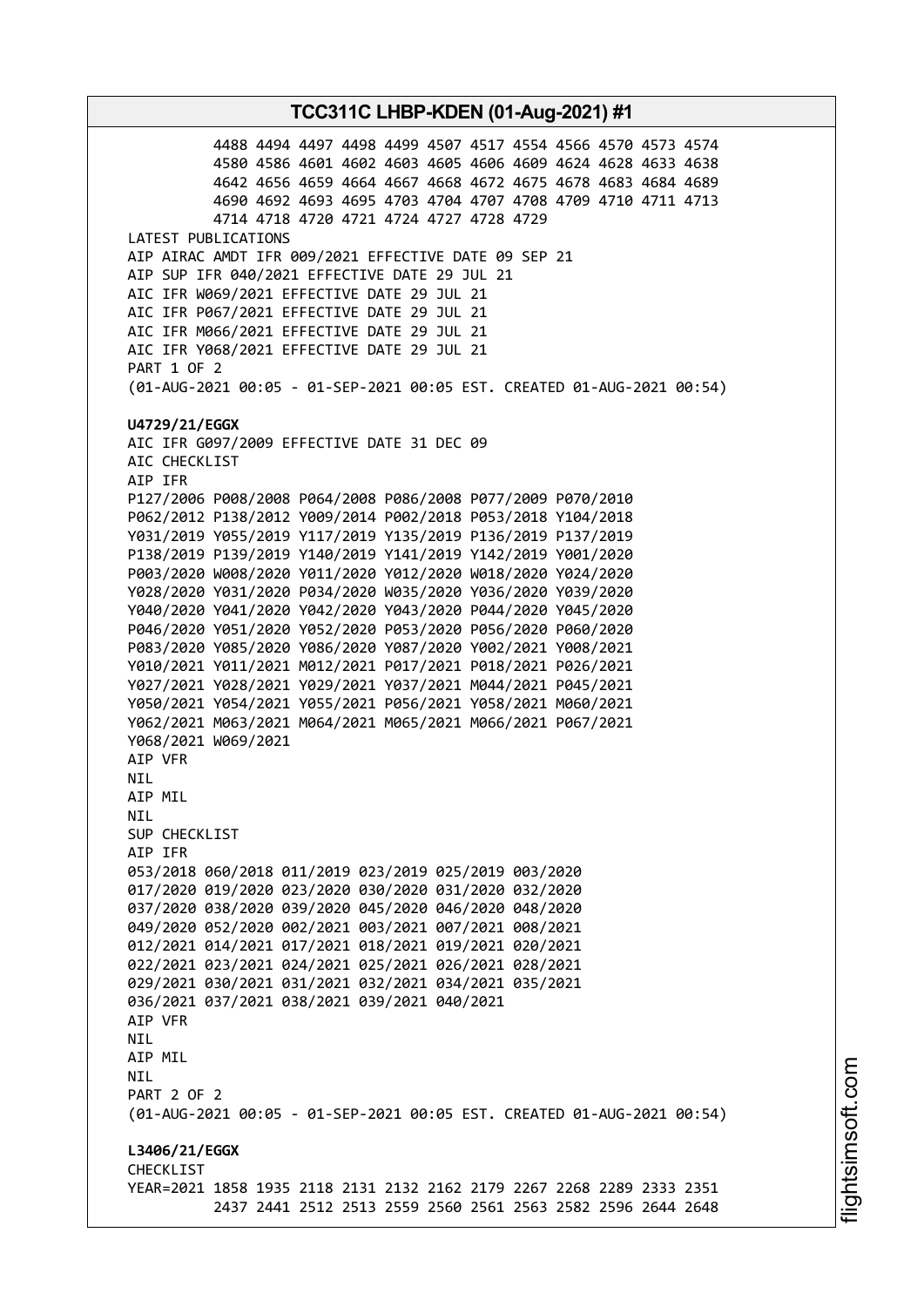2658 2678 2696 2697 2728 2739 2742 2743 2746 2755 2769 2773 2775 2791 2793 2874 2880 2885 2886 2888 2923 2932 2961 2962 2979 2981 2983 2993 3082 3089 3093 3094 3098 3108 3115 3181 3182 3191 3210 3215 3219 3233 3252 3279 3280 3281 3282 3283 3284 3285 3297 3300 3305 3311 3312 3314 3317 3325 3328 3342 3344 3353 3357 3361 3363 3364 3365 3366 3369 3371 3373 3374 3375 3376 3378 3379 3388 3390 3391 3393 3394 3395 3396 3397 3398 3399 3400 3401 3402 LATEST PUBLICATIONS AIP AIRAC AMDT IFR 009/2021 EFFECTIVE DATE 09 SEP 21 AIP SUP IFR 040/2021 EFFECTIVE DATE 29 JUL 21 AIC IFR W069/2021 EFFECTIVE DATE 29 JUL 21 AIC IFR P067/2021 EFFECTIVE DATE 29 JUL 21 AIC IFR M066/2021 EFFECTIVE DATE 29 JUL 21 AIC IFR Y068/2021 EFFECTIVE DATE 29 JUL 21 AIC IFR G097/2009 EFFECTIVE DATE 31 DEC 09 AIC CHECKLIST AIP IFR PART 1 OF 2 (01-AUG-2021 00:05 - 01-SEP-2021 00:05 EST. CREATED 01-AUG-2021 00:51) **L3406/21/EGGX** P127/2006 P008/2008 P064/2008 P086/2008 P077/2009 P070/2010 P062/2012 P138/2012 Y009/2014 P002/2018 P053/2018 Y104/2018 Y031/2019 Y055/2019 Y117/2019 Y135/2019 P136/2019 P137/2019 P138/2019 P139/2019 Y140/2019 Y141/2019 Y142/2019 Y001/2020 P003/2020 W008/2020 Y011/2020 Y012/2020 W018/2020 Y024/2020 Y028/2020 Y031/2020 P034/2020 W035/2020 Y036/2020 Y039/2020 Y040/2020 Y041/2020 Y042/2020 Y043/2020 P044/2020 Y045/2020 P046/2020 Y051/2020 Y052/2020 P053/2020 P056/2020 P060/2020 P083/2020 Y085/2020 Y086/2020 Y087/2020 Y002/2021 Y008/2021 Y010/2021 Y011/2021 M012/2021 P017/2021 P018/2021 P026/2021 Y027/2021 Y028/2021 Y029/2021 Y037/2021 M044/2021 P045/2021 Y050/2021 Y054/2021 Y055/2021 P056/2021 Y058/2021 M060/2021 Y062/2021 M063/2021 M064/2021 M065/2021 M066/2021 P067/2021 Y068/2021 W069/2021 AIP VFR NIL AIP MIL NIL SUP CHECKLIST AIP IFR 053/2018 060/2018 011/2019 023/2019 025/2019 003/2020 017/2020 019/2020 023/2020 030/2020 031/2020 032/2020 037/2020 038/2020 039/2020 045/2020 046/2020 048/2020 049/2020 052/2020 002/2021 003/2021 007/2021 008/2021 012/2021 014/2021 017/2021 018/2021 019/2021 020/2021 022/2021 023/2021 024/2021 025/2021 026/2021 028/2021 029/2021 030/2021 031/2021 032/2021 034/2021 035/2021 036/2021 037/2021 038/2021 039/2021 040/2021 AIP VFR NIL AIP MIL **NTL** PART 2 OF 2 (01-AUG-2021 00:05 - 01-SEP-2021 00:05 EST. CREATED 01-AUG-2021 00:51) **V0013/21/EGGX**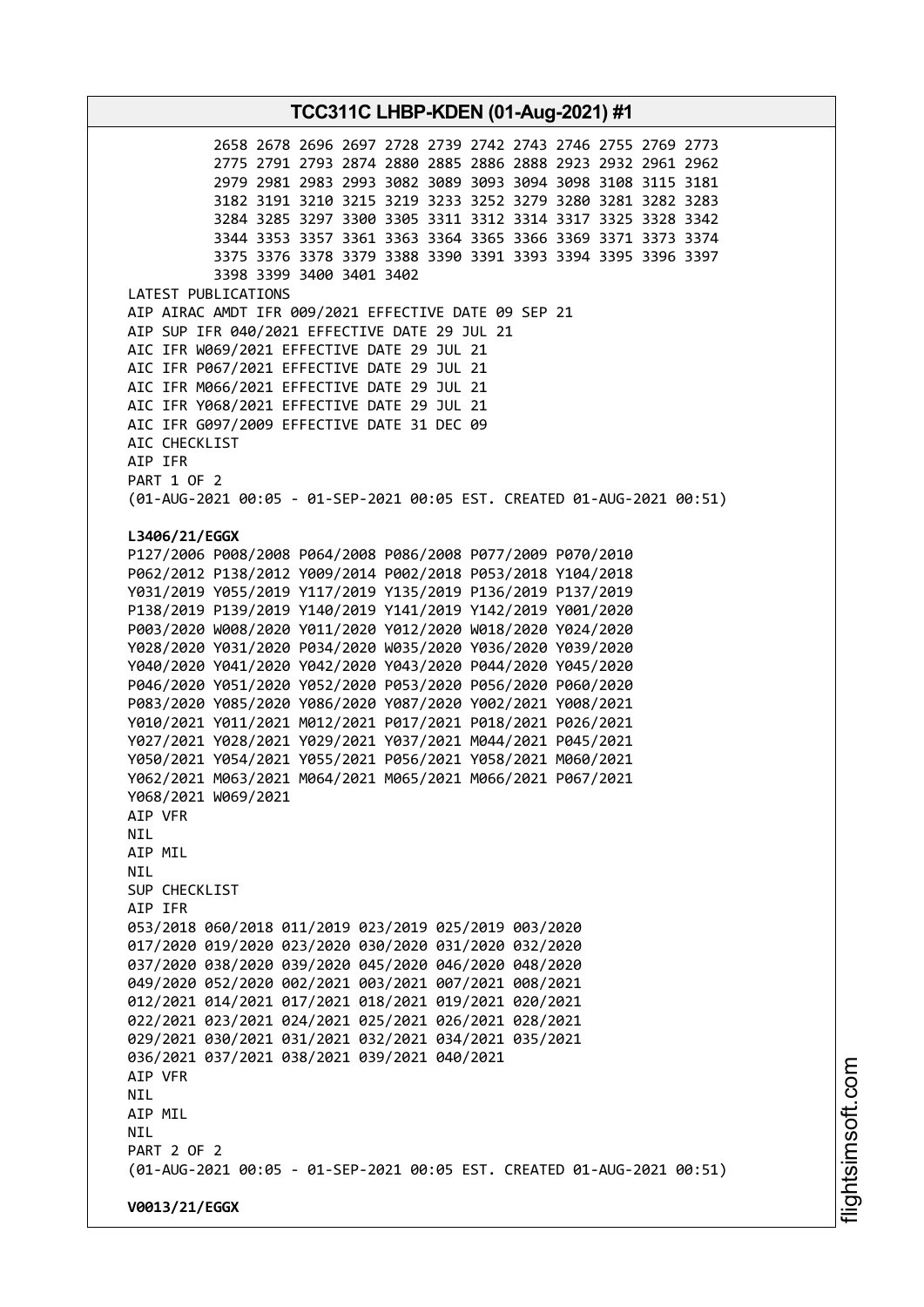CHECKL<sub>IST</sub> YEAR=2021 0009 0012 0013 LATEST PUBLICATIONS AIP AIRAC AMDT IFR 009/2021 EFFECTIVE DATE 09 SEP 21 AIP SUP IFR 040/2021 EFFECTIVE DATE 29 JUL 21 AIC IFR W069/2021 EFFECTIVE DATE 29 JUL 21 AIC IFR P067/2021 EFFECTIVE DATE 29 JUL 21 AIC IFR M066/2021 EFFECTIVE DATE 29 JUL 21 AIC IFR Y068/2021 EFFECTIVE DATE 29 JUL 21 AIC IFR G097/2009 EFFECTIVE DATE 31 DEC 09 AIC CHECKLIST AIP IFR P127/2006 P008/2008 P064/2008 P086/2008 P077/2009 P070/2010 P062/2012 P138/2012 Y009/2014 P002/2018 P053/2018 Y104/2018 Y031/2019 Y055/2019 Y117/2019 Y135/2019 P136/2019 P137/2019 P138/2019 P139/2019 Y140/2019 Y141/2019 Y142/2019 Y001/2020 P003/2020 W008/2020 Y011/2020 Y012/2020 W018/2020 Y024/2020 Y028/2020 Y031/2020 P034/2020 W035/2020 Y036/2020 Y039/2020 Y040/2020 Y041/2020 Y042/2020 Y043/2020 P044/2020 Y045/2020 P046/2020 Y051/2020 Y052/2020 P053/2020 P056/2020 P060/2020 PART 1 OF 2 (01-AUG-2021 00:05 - 01-SEP-2021 00:05 EST. CREATED 01-AUG-2021 00:49) **V0013/21/EGGX** P083/2020 Y085/2020 Y086/2020 Y087/2020 Y002/2021 Y008/2021 Y010/2021 Y011/2021 M012/2021 P017/2021 P018/2021 P026/2021 Y027/2021 Y028/2021 Y029/2021 Y037/2021 M044/2021 P045/2021 Y050/2021 Y054/2021 Y055/2021 P056/2021 Y058/2021 M060/2021 Y062/2021 M063/2021 M064/2021 M065/2021 M066/2021 P067/2021 Y068/2021 W069/2021 AIP VFR NIL AIP MIL **NTI** SUP CHECKLIST AIP IFR 053/2018 060/2018 011/2019 023/2019 025/2019 003/2020 017/2020 019/2020 023/2020 030/2020 031/2020 032/2020 037/2020 038/2020 039/2020 045/2020 046/2020 048/2020 049/2020 052/2020 002/2021 003/2021 007/2021 008/2021 012/2021 014/2021 017/2021 018/2021 019/2021 020/2021 022/2021 023/2021 024/2021 025/2021 026/2021 028/2021 029/2021 030/2021 031/2021 032/2021 034/2021 035/2021 036/2021 037/2021 038/2021 039/2021 040/2021 AIP VFR NIL AIP MIL **NTI** PART 2 OF 2 (01-AUG-2021 00:05 - 01-SEP-2021 00:05 EST. CREATED 01-AUG-2021 00:49) **B1856/21/EGGX** THE NOTAM OFFICE WILL BE UNABLE TO ISSUE NOTAM DUE TO A PLANNED EUROPEAN AIS DATABASE (EAD) OUTAGE. DURING THIS TIME, ONLY TIME CRITICAL NOTAM WILL BE TRANSMITTED AS AN X SERIES NOTAM IF SENT TO EGGNYNYX. ADDITIONALLY, THE AIS WEBSITE, INTEGRATED AIP (IAIP) AND NOTAM PIB WILL ALSO BE UNAVAILABLE. (11-AUG-2021 23:55 - 12-AUG-2021 00:25. CREATED 30-JUL-2021 08:27)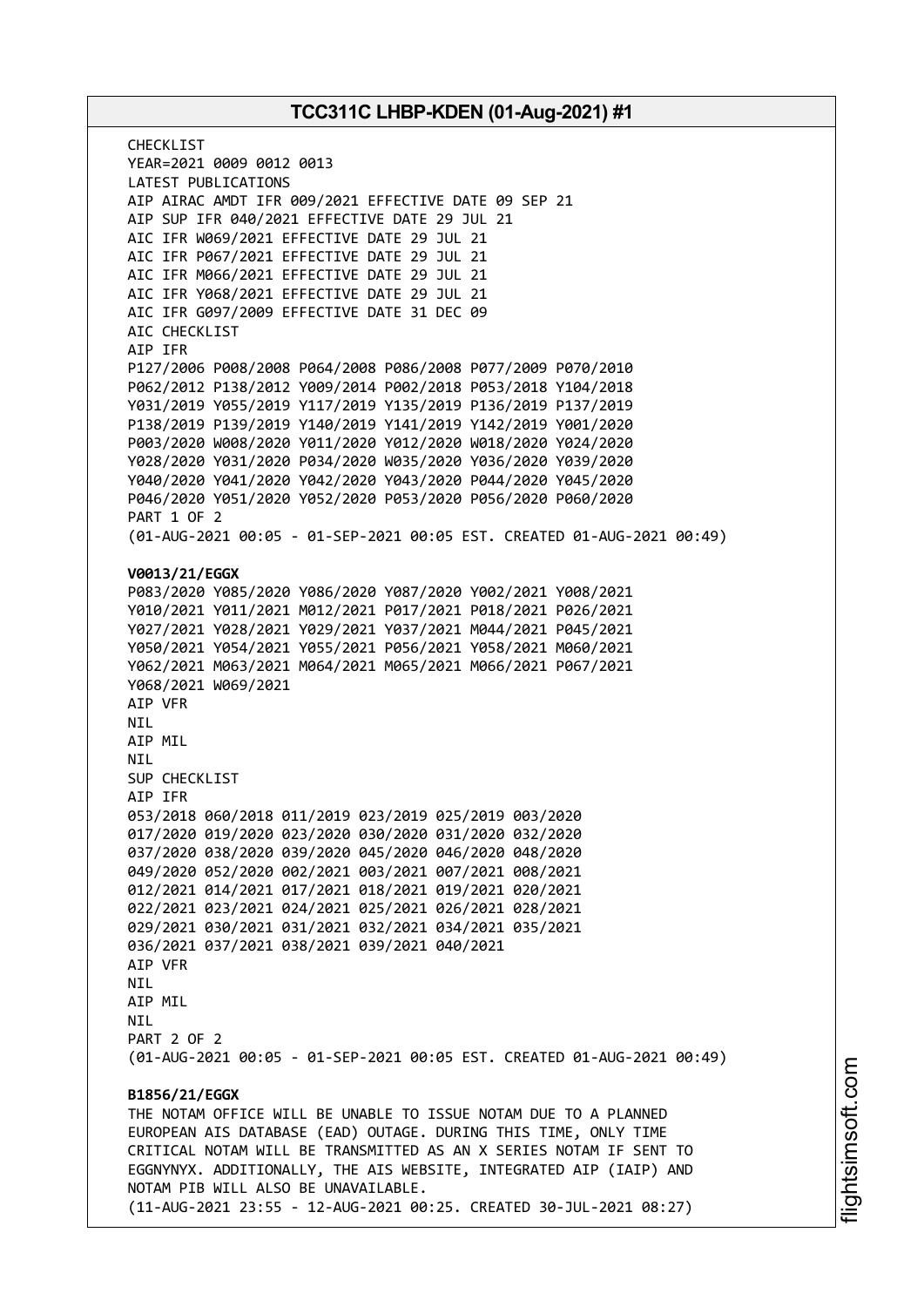### **B1836/21/EGGX**

TRIGGER NOTAM - PERM AIRAC AIP AMDT 09/21 WEF 09 SEP 2021. MULTIPLE ENR CHANGES, SEE COVER SHEET FOR FULL DETAILS (09-SEP-2021 00:00 - 22-SEP-2021 23:59. CREATED 29-JUL-2021 00:11)

# **B1816/21/EGGX**

THE NOTAM OFFICE WILL BE UNABLE TO ISSUE NOTAM DUE TO A PLANNED EUROPEAN AIS DATABASE (EAD) OUTAGE. DURING THIS TIME, ONLY TIME CRITICAL NOTAM WILL BE TRANSMITTED AS AN X SERIES NOTAM IF SENT TO EGGNYNYX. ADDITIONALLY, THE AIS WEBSITE, INTEGRATED AIP (IAIP) AND NOTAM PIB WILL ALSO BE UNAVAILABLE. (05-AUG-2021 19:05 - 05-AUG-2021 19:35. CREATED 26-JUL-2021 11:46)

### **V0012/21/EGGX**

AIRSPACE SECURITY WARNINGS ISSUED BY THE DEPARTMENT FOR TRANSPORT IN RESPONSE TO HAZARDOUS SITUATIONS WITHIN THE TERRITORY AND/OR AIRSPACE OF AFGHANISTAN, EGYPT, IRAN, IRAQ, KENYA, LIBYA, MALI, NORTH KOREA, PAKISTAN, SOMALIA, SOUTH SUDAN, SYRIA, UP TO 200NM OUTSIDE THE DAMASCUS FIR, UKRAINE AND YEMEN. ALL OPERATORS ARE TO REFER TO THE TABLE IN UK AIP AT ENR 1.1 SECTION 1.4 FOR FURTHER DETAILS. FOR INFORMATION CONTACT UK DEPARTMENT FOR TRANSPORT +44 (0)207 944 6322 OR +44 (0)207 944 5999 OUT OF HOURS. 2018-03-0229-AS6 SFC-UNL

(19-JUL-2021 14:14 - 16-OCT-2021 23:59 EST. CREATED 19-JUL-2021 14:18)

### **B1579/21/EGGX**

TRIGGER NOTAM - PERM AIRAC AIP AMDT 08/21 WEF 12 AUG 21. MULTIPLE ENR CHANGES, SEE COVER SHEET FOR FULL DETAILS (12-AUG-2021 00:00 - 25-AUG-2021 23:59. CREATED 01-JUL-2021 00:05)

### **B1431/21/EGGX**

COVID-19: EMERGENCY DIVERSIONS. THE ABILITY FOR AERODROMES TO ACCEPT NON-EMERGENCY DIVERSIONS MAY BE LIMITED DURING COVID-19. NON-EMERGENCY DIVERSION REQUESTS WILL TAKE TIME TO COORDINATE AND OPERATORS SHOULD BE AWARE THAT THE EXPECTED ALTERNATE MAY NOT BE ABLE TO ACCEPT THE REQUEST AND ALTERNATE OPTIONS MAY NEED TO BE CONSIDERED IN ADVANCE. SHOULD A DIVERSION EXPECT TO ARRIVE WITH LESS THAN THE FINAL RESERVE FUEL THE COMMANDER SHALL IMMEDIATELY INFORM ATC AND DECLARE AN EMERGENCY. AIRCRAFT EMERGENCIES WILL BE OFFERED ANY SUITABLE AND AVAILABLE AERODROME. 2001-05-0459/AS3). (09-JUN-2021 09:15 - 27-AUG-2021 23:59. CREATED 09-JUN-2021 09:29)

#### **V0009/21/EGGX**

AIRSPACE SECURITY WARNING ISSUED BY THE DEPARTMENT FOR TRANSPORT - RISK TO CIVIL AVIATION IN BELARUS. OPERATORS ARE ADVISED NOT TO ENTER THE TERRITORY AND AIRSPACE OF BELARUS DUE TO SERIOUS SAFETY AND SECURITY CONCERNS POSED TO COMMERCIAL AVIATION. OPERATORS ARE ADVISED TO TAKE THIS INFORMATION INTO ACCOUNT IN THEIR OWN RISK ASSESSMENTS AND ROUTING DECISIONS. CONTACT UK DEPARTMENT FOR TRANSPORT +44(0)207 082 6639 OR +44(0)207 944 5999 OUT OF HOURS. FOR FURTHER DETAILS. 2021-05-0542/AS6 SFC-UNL (25-MAY-2021 06:36 - 22-AUG-2021 16:00 EST. CREATED 25-MAY-2021 06:36)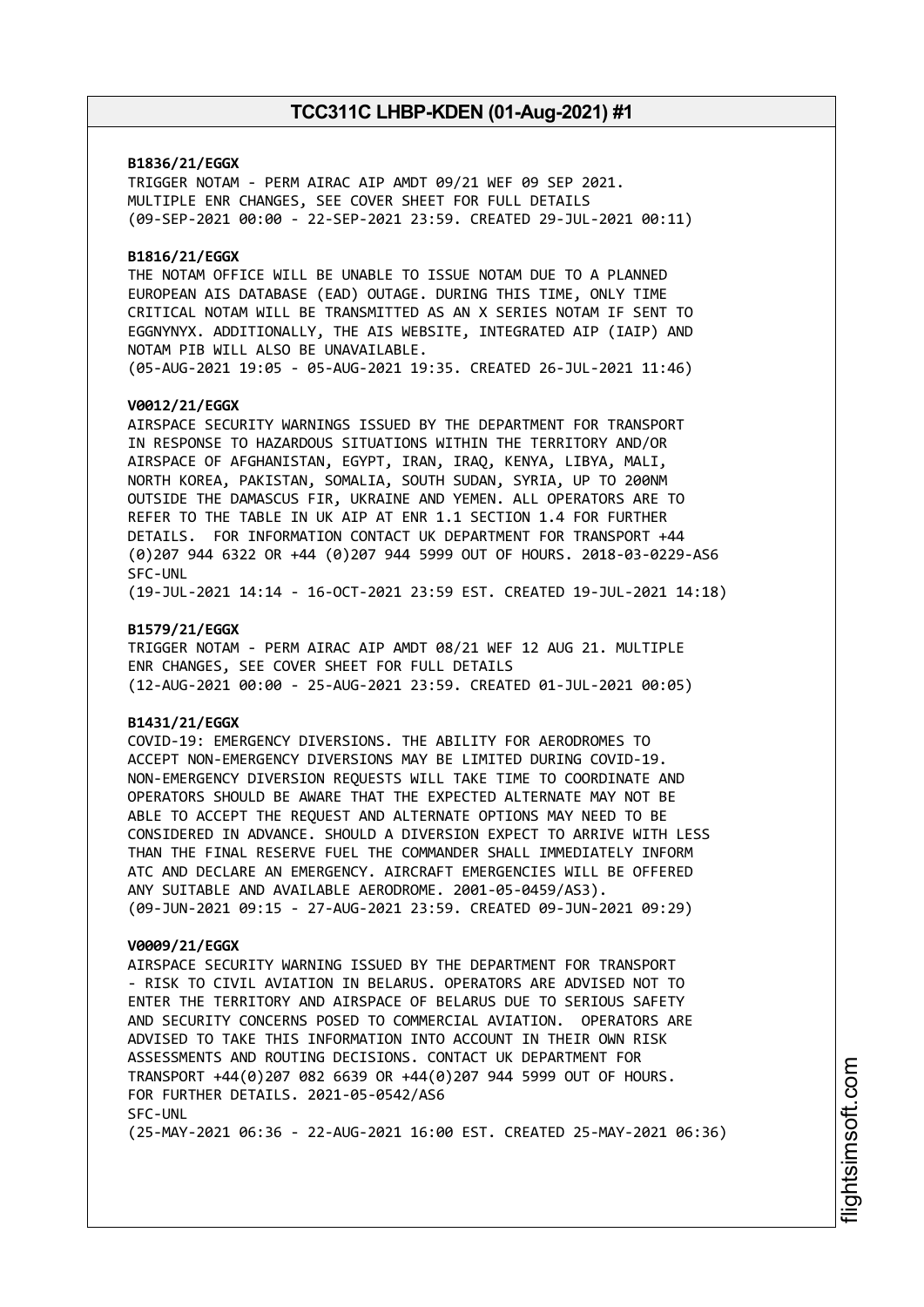┌──────────────────────────────────────────────────────────────────────────────┐

└──────────────────────────────────────────────────────────────────────────────┘

│**BIRD (REYKJAVIK FIR/UIR)** │

**E0071/21/BIRD** NAVIGATIONAL WARNING NO 11/2021 NAVAL GUNNERY WARNING: NAVAL GUNNERY PRACTICE WILL BE CARRIED OUT BY THE DANISH NAVAL VESSEL HVIDBJOERNEN CALLSIGN OUEX THE GUNNERY PRACTICE WILL TAKE PLACE EAST OF THE FAROES WITHIN THE FOLLOWING POSITIONS: 1. 62 00 N 005 50 W 2. 62 00 N 005 20 W 3. 61 40 N 005 20 W 4. 61 40 N 005 50 W TYPE OF WEAPON 76 MM MACHINE GUN M85 SAFETY HEIGHT 680 METRES / 2300 FEET SAFETY DISTANCE 11,700 METRES / 6.3 NAUTICAL MILES HVIDBJOERNEN CAN BE CONTACTED ON VHF CHANNEL 16 SFC-2300FT AMSL (02-AUG-2021 08:00 - 02-AUG-2021 16:00. CREATED 30-JUL-2021 16:00) **A0468/21/BIRD** COVID-19: PASSENGER RESTRICTIONS ARE IN EFFECT FOR TRAVEL TO ICELAND. AIRCRAFT OPERATORS CARRYING PASSENGERS TO ICELAND SHALL CHECK, BEFORE PASSENGERS BOARD AN AIRCRAFT, WHETHER THEIR PASSENGERS HAVE FILLED OUT A PRE-REGISTRATION FORM ON WWW.COVID.IS AND HAVE THE REQUIRED CERTIFICATE OR ATTESTATION OF EITHER (A) A FULL VACCINATION AGAINST COVID-19 (SARS-COV-2), OR (B) PREVIOUS COVID-19 INFECTION (SARS-COV-2) AND ARE NO LONGER INFECTED, AND A NEGATIVE COVID-19 (SARS-COV-2) TEST (PCR OR RAPID ANTIGEN TEST) THAT IS NO MORE THAN 72 HOURS OLD AT DEPARTURE TO ICELAND. FOR FURTHER DETAILS, GUIDANCE AND INFORMATION REFER TO WWW.LANDLAEKNIR.IS/KORONAVEIRA AND WWW.COVID.IS (28-JUL-2021 11:45 - 28-OCT-2021 11:45. CREATED 28-JUL-2021 11:52) **A0467/21/BIRD** ALL FLIGHTS TO/FROM AIRPORTS OF THE FAROE ISLANDS, OR OVERFLYING FAROES TERRITORY FROM BELARUSSIAN AIRSPACE, ARE NOT ALLOWED IF AIRCRAFT ARE OPERATED BY BELARUSSIAN

AIR CARRIERS AND/OR REGISTRATED IN BELARUS EXCEPT FOR AIRCRAFT IN EMERGENCY OR HUMANITARIAN FLIGHTS. (28-JUL-2021 10:30 - 01-NOV-2021 21:59. CREATED 28-JUL-2021 10:28)

#### **A0466/21/BIRD**

ALL FLIGHTS TO/FROM AIRPORTS OF GREENLAND, OR OVERFLYING GREENLANDIC TERRITORY FROM BELARUSSIAN AIRSPACE, ARE NOT ALLOWED IF AIRCRAFT ARE OPERATED BY BELARUSSIAN AIR CARRIERS AND/OR REGISTRATED IN BELARUS EXCEPT FOR AIRCRAFT IN EMERGENCY OR HUMANITARIAN FLIGHTS. (28-JUL-2021 10:30 - 01-NOV-2021 21:59. CREATED 28-JUL-2021 10:25)

#### **A0413/21/BIRD**

WHILE THE VOLCANIC ERUPTION AT KRYSUVIK IS ONGOING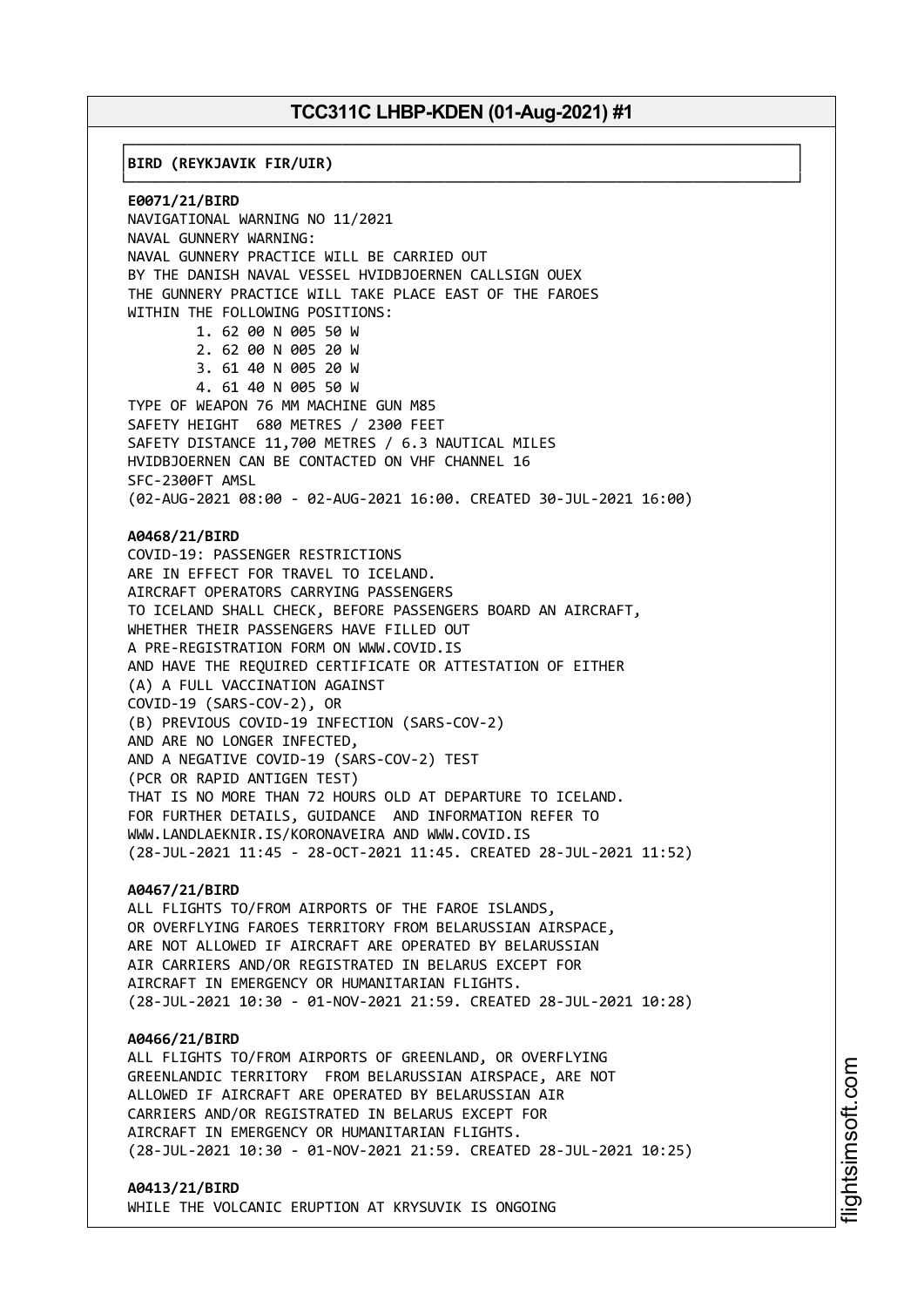THE RESTRICTIONS REGARDING AREA BIR2 AND BIR3 WHEN RWY28 AT BIKF IS ACTIVE, ARE NOT VALID. FOR FURHTER INFORMATION SEE AIC A016/2021 REF AIP ICELAND ENR 5.1 SFC-2500FT AMSL (09-JUL-2021 12:41 - 12-AUG-2021 23:59. CREATED 09-JUL-2021 12:42)

#### **A0412/21/BIRD**

DUE TO VOLCANIC ERUPTION ON REYKJANES, AND AS REQUESTED BY THE DEPARTMENT OF CIVIL PROTECTION AND EMERGENCY MANAGEMENT, ICETRA HAS DECIDED TO RESTRICT THE NUMBER OF FIXED WING AIRCRAFT AND ULTRALIGHTS WITHIN BIR2 (VESTURSVAEDI) TO 4. CONTACT KEFLAVIK TOWER FOR PERMISSION TO ENTER OR PASS THROUGH THE AREA. FOR FURTHER INFORMATION SEE AIC A016/2021. REF AIP ICELAND ENR 5. 1 SFC-2500FT AMSL (09-JUL-2021 12:38 - 12-AUG-2021 23:59. CREATED 09-JUL-2021 12:39)

#### **A0411/21/BIRD**

VOLCANIC ERUPTION IN VOLCANO KRYSUVIK 371030 6353N02216W. BIRD AREAS OF ASH CONTAMINATION ARE PUBLISHED BY SIGMET. SEE FOLLOWING WEBSITES FOR FURTHER INFORMATION: HTTP://EN.VEDUR.IS/EARTHQUAKES-AND-VOLCANISM/VOLCANIC-ERUPTIONS/ NETWORK MANAGER NETWORK OPERATIONAL PORTAL WEBSITE LONDON VAAC VOLCANIC ASH ADVISORY WEBSITE SFC-UNL (09-JUL-2021 12:36 - 12-AUG-2021 23:59. CREATED 09-JUL-2021 12:37)

### **A0410/21/BIRD**

DUE TO AN ON GOING VOLCANIC ERUPTION AT KRYSUVIK, THE ICELANDIC TRANSPORT AUTHORITY, IN COOPERATION WITH ISAVIA ANS, HAS DECIDED ON A PLAN TO BE FOLLOWED TO MAINTAIN SAFETY OF FLIGHT WITHIN THE AREA. FOR FURTHER INFORMATION SEE AIC A016/2021 REF AIP ICELAND ENR 5.1 SFC-2500FT AMSL (09-JUL-2021 12:34 - 12-AUG-2021 23:59. CREATED 09-JUL-2021 12:35)

### **A0398/21/BIRD**

TRIGGER NOTAM - AIRAC AMDT 004/2021 - EFFECTIVE DATE 12 AUG 2021 MULTIPLE CHANGES, SEE COVER SHEET FOR FULL DETAILS (12-AUG-2021 00:00 - 26-AUG-2021 23:59. CREATED 05-JUL-2021 10:42)

### **B0058/21/BIRD**

CHECKL<sub>IST</sub> YEAR=2021 0043 0044 0045 0046 0047 0048 0054 AIRAC AMDT: 004/2021 EFFECTIVE 12 AUGUST 2021 AIP SUP: 007/2021 008/2021 AIC SERIES A: NIL AIC SERIES B: NIL VALID AIP SUP: 009/2021 008/2021 007/2021 005/2021 004/2021 003/2021 002/2021 015/2020 013/2020 012/2020, 004/2020 (01-JUL-2021 14:46 - 01-AUG-2021 23:59. CREATED 01-JUL-2021 14:49)

**A0380/21/BIRD**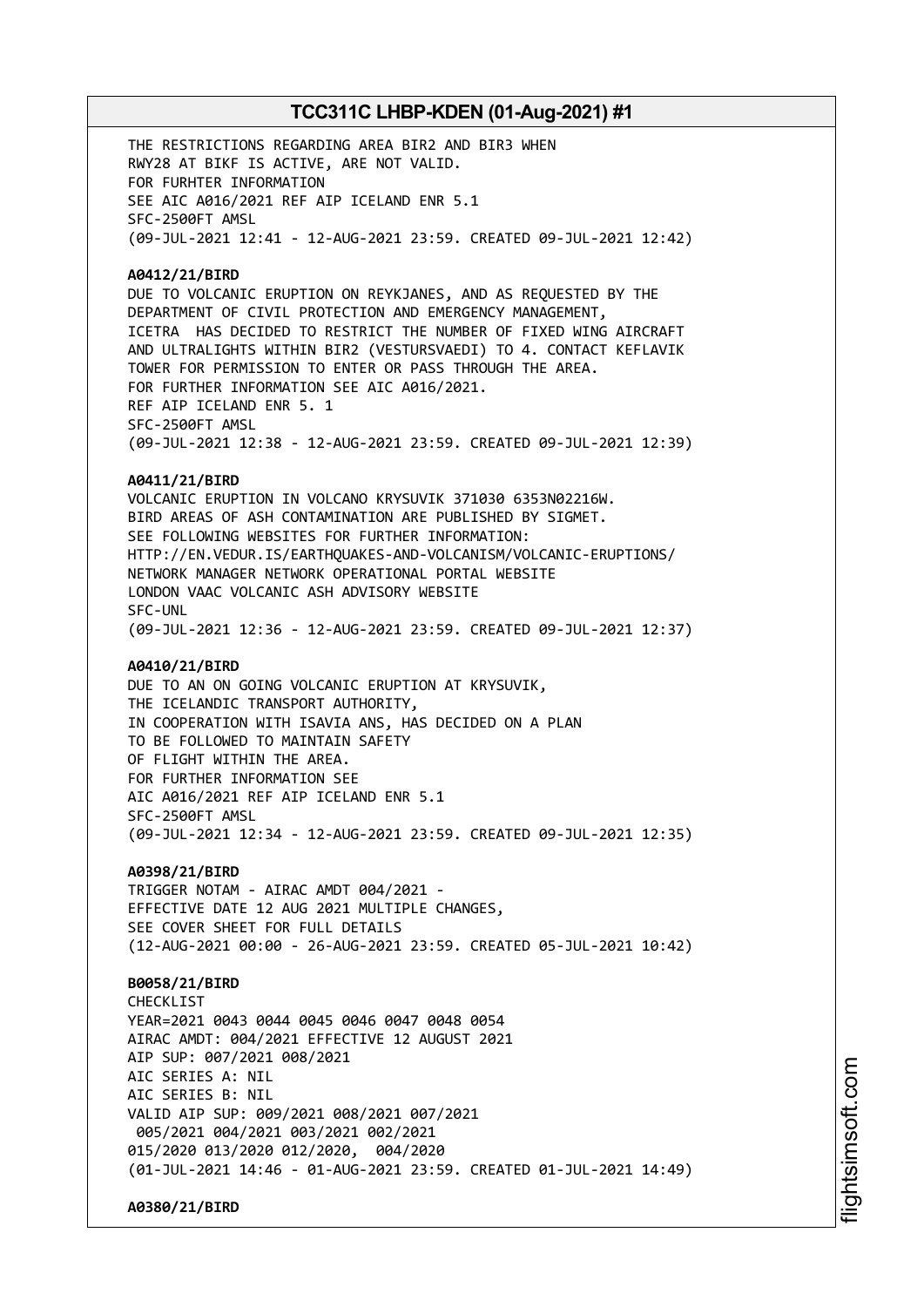CHECKLIST YEAR=2021 0226 0250 0266 0301 0313 0314 0316 0324 0326 0327 0347 0356 0357 0358 0359 0360 0361 0362 0363 0364 0366 0367 0368 0370 0371 0375 0376 0377 0379 AIRAC AMDT: 004/2021 EFFECTIVE 12 AUGUST 2021 AIP SUP: 007/2021 008/2021 AIC SERIES A: NIL AIC SERIES B: NIL VALID AIP SUP: 009/2021 008/2021 007/2021 005/2021 004/2021 003/2021 002/2021 015/2020 013/2020 012/2020, 004/2020 (01-JUL-2021 14:33 - 01-AUG-2021 23:59 EST. CREATED 01-JUL-2021 14:44)

### **C0017/21/BIRD**

CHECKLIST YEAR=2021 AIRAC AMDT: 004/2021 EFFECTIVE 12 AUGUST 2021 AIP SUP: 007/2021 008/2021 AIC SERIES A: NIL AIC SERIES B: NIL VALID AIP SUP: 009/2021 008/2021 007/2021 005/2021 004/2021 003/2021 002/2021 015/2020 013/2020 012/2020, 004/2020 (01-JUL-2021 14:00 - 01-AUG-2021 23:59. CREATED 01-JUL-2021 14:05)

**A0347/21/BIRD**

AIP AIRAC EFFECTIVE DATE 15 JULY 2021 - NIL (15-JUL-2021 00:00 - 01-AUG-2021 23:59. CREATED 21-JUN-2021 09:58)

### **A0301/21/BIRD**

THE ICELANDIC TRANSPORT AUTHORITY AGREES WITH EASA SD NO 2021-02. ICELANDIC AIR CARRIERS AND CAPTAINS OF ACFT IN CHARGE OF AIR SERVICE MANAGED BY CARRIERS HOLDERS OF OPERATING LICENCE ISSUED BY ICELAND, WHETHER THEY ARE CONTRACTUAL CARRIERS AND/OR DE FACTO CARRIERS , OR PERFORMING AIR SERVICE WITH COMMERCIAL CHARTER AGREEMENT OR WITH CODE SHARING AND TO ALL FLIGHT PERFORMED WITH ICELANDIC ACFT REGISTRATION ARE REQUIRED TO AVOID MINSK FIR (UMMV) UNLESS THE USE OF THAT AIRSPACE IS DEEMED NECESSARY TO ENSURE SAFE OPERATION IN CASE OF UNFORESEEN CIRCUMSTANCES. FOREIGN AIR CARRIERS INBOUND EU ARE RECOMMENDED TO AVOID BELARUS MINSK FIR (UMMV (03-JUN-2021 00:00 - 02-AUG-2021 00:00. CREATED 02-JUN-2021 16:19)

┌──────────────────────────────────────────────────────────────────────────────┐

└──────────────────────────────────────────────────────────────────────────────┘

### │**CZQX (GANDER OCEANIC FIR/UIR)** │

**E3381/21/CZQX** CHECKLIST YEAR=2019 0202 YEAR=2020 3269 3271 3600 YEAR=2021 0549 0886 1604 1663 1913 1960 1976 2054 2179 2199 2200 2231 2276 2335 2336 2353 2357 2405 2427 2428 2429 2430 2431 2432 2433 2434 2446 2447 2448 2482 2506 2551 2556 2559 2564 2567 2619 2635 2637 2641 2652 2663 2669 2714 2715 2805 2829 2835 2842 2844 2883 2928 2944 2945 2952 2960 2967 2974 3002 3032 3034 3051 3058 3067 3092 3093 3094 3095 3096 3098 3129 3145 3146 3147 3148 3150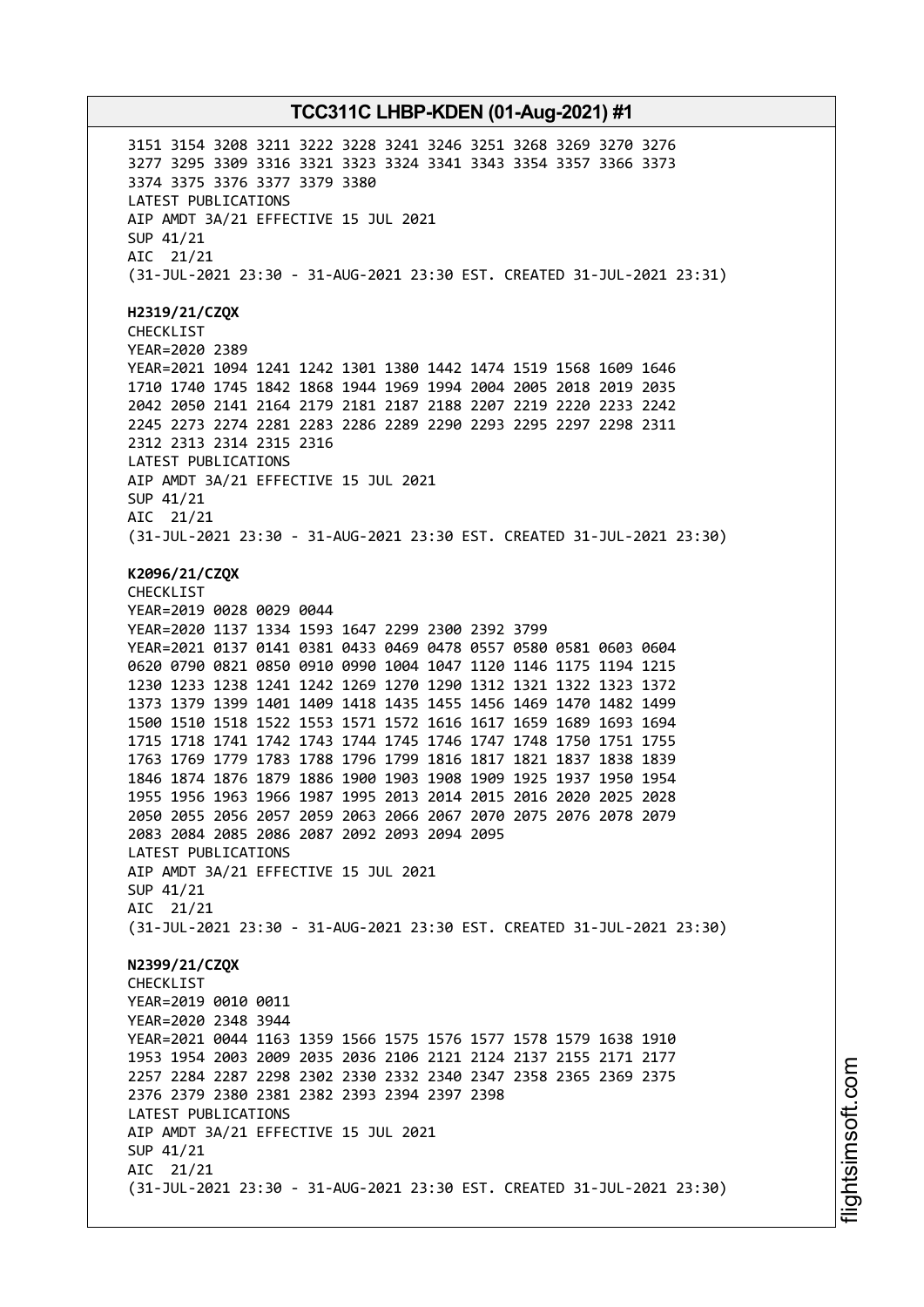**H2295/21/CZQX** COVID 19: INFORMATION BORDER SVC ARE TEMPO SUSPENDED AT THE MAJORITY OF SMALL AIRPORTS ACROSS CANADA. FOR AN UPDATED LIST OF AUTH AIRPORTS OF ENTRY SEE THE LINK FOR OPEN PORTS OF ENTRY AT WWW.CBSA-ASFC.GC.CA/OFFICES (29-JUL-2021 17:00 - 29-OCT-2021 15:00 EST. CREATED 29-JUL-2021 17:00)

### **H2286/21/CZQX**

AIRSPACE SECURITY WARNING ISSUED BY THE DEPARTMENT OF TRANSPORT IN RESPONSE TO THE VOLATILE SECURITY SITUATION IN AFGHANISTAN. POTENTIAL RISK FROM EXTREMIST AND MILITANT ACTIVITY AND LIMITED RISK MITIGATION CAPABILITIES. AIR OPERATORS AND OWNERS OF AIRCRAFT REGISTERED IN CANADA ARE ADVISED NOT TO FLY BELOW FL260 IN THE KABUL (OAKX) FIR. (28-JUL-2021 19:30 - 28-OCT-2021 16:00. CREATED 28-JUL-2021 19:30)

### **H2283/21/CZQX**

ALL FLT TO/FM AIRPORTS OF GREENLAND, OR OVERFLYING GREENLANDIC TERRITORY FM BELARUSSIAN AIRSPACE, ARE NOT ALLOWED IF ACFT ARE OPERATED BY BELARUSSIAN AIR CARRIERS AND/OR REGISTRATED IN BELARUS EXC FOR ACFT IN EMERG OR HUMANITARIAN FLT. (28-JUL-2021 13:47 - 27-OCT-2021 16:00 EST. CREATED 28-JUL-2021 13:47)

### **H2242/21/CZQX**

COVID-19: CREWS/PASSENGERS REQUIREMENTS ALL FOREIGN MIL AND STATE ACFT WITH STOP OVERS IN CANADA TO CTC +OVERFLIGHT(AT)FORCES.GC.CA OR CALL (204) 227-7498 PRIOR TO FILING FLT PLAN SFC-UNL (23-JUL-2021 16:36 - 30-SEP-2021 04:00 EST. CREATED 23-JUL-2021 16:36)

# **H2188/21/CZQX**

COVID-19: FLIGHT RESTRICTIONS PURSUANT TO SECTION 5.1 OF THE AERONAUTICS ACT, THE MINISTER OF TRANSPORT IS OF THE OPINION IT IS NECESSARY FOR AVIATION SAFETY AND THE PROTECTION OF THE PUBLIC, TO PROHIBIT THE OPS OF ACFT INVOLVED IN SKED AND NON SKED INTL COMMERCIAL AIR SVC FM INDIA, FOR THE TRANSPORT OF PASSENGERS ON AN INBOUND FLT TO CANADA. THIS PROHIBITION FURTHER APPLIES TO OPS OF ACFT INVOLVED IN PRIVATE AND CHARTER AIR SVC. THIS PROHIBITION DOES NOT APPLY TO ACFT OPERATED IN THE FLW CIRCUMSTANCES:  $-$  CARGO FLT - MEDEVAC FLT - FERRY FLT - FLIGHT CREW REPATRIATION FLT - TECHNICAL STOPS WHERE PASSENGERS DO NOT DISEMBARK, OR - AT ALTERNATE AP IDENTIFIED IN A FLT PLAN TO ADDRESS WX, OR - ACFT SAFETY SITUATIONS, OR - FLT EN ROUTE TO CANADA AT THE TIME THIS NOTICE TAKES EFFECT - IN THE CASE WHERE SPECIAL AUTH HAS BEEN GRANTED BY TRANSPORT CANADA: 1-613-992-6853. SFC-UNL (19-JUL-2021 18:31 - 22-AUG-2021 03:59. CREATED 19-JUL-2021 18:31)

**H2187/21/CZQX**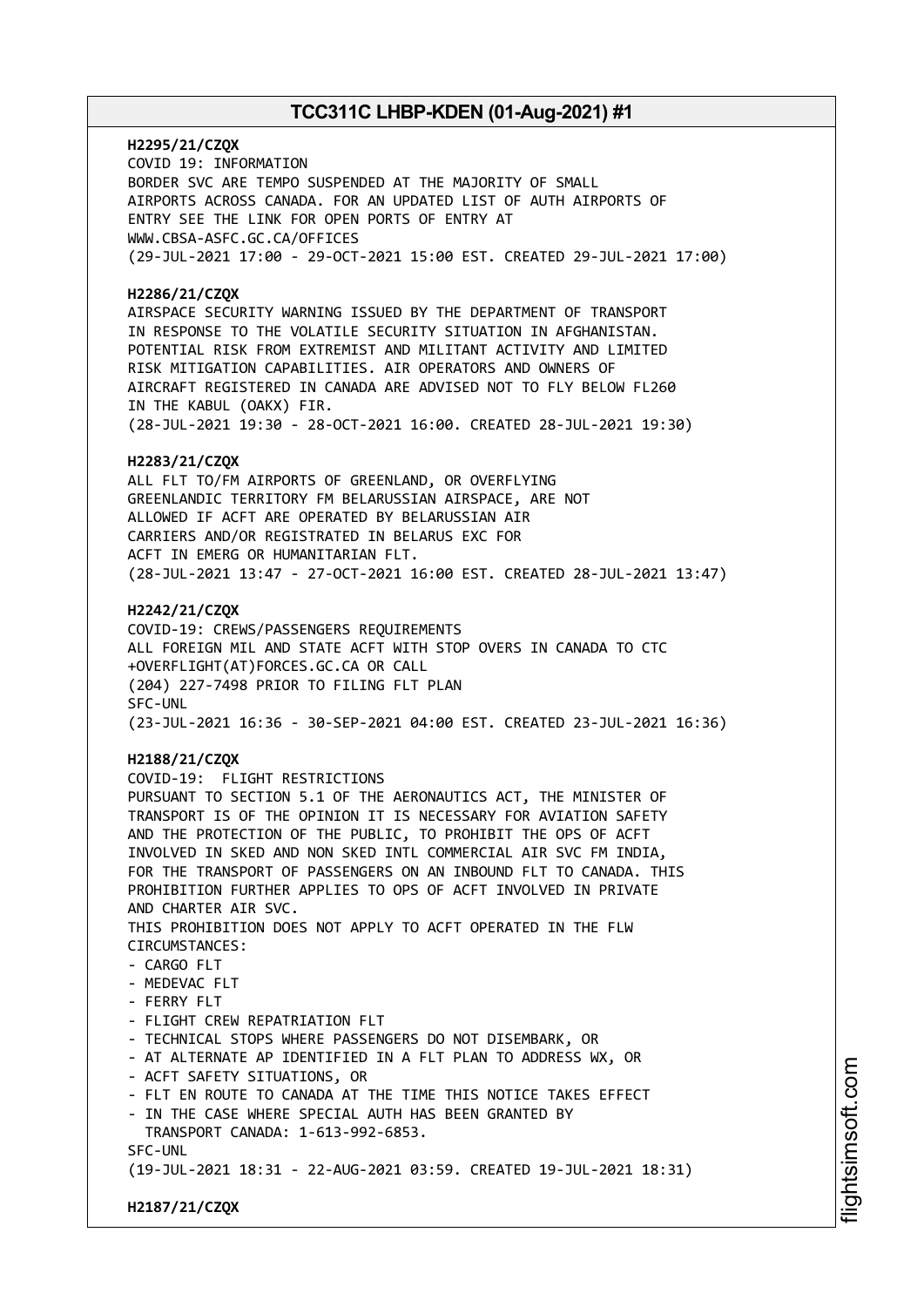COVID-19: FLIGHT RESTRICTIONS UNTIL FURTHER NOTICE, WITH THE INTENT TO PREVENT THE SPREAD OF COVID-19 THROUGHOUT CANADA, ALL COMMERCIAL AIR SVC, PRIVATE OPR (CAR SUBPART 604) AND FOREIGN BUSINESS AVIATION, THAT ARE TRANSPORTING PASSENGERS TO CANADA MUST COMPLY WITH THE PROVISIONS OF THE INTERIM ORDER RESPECTING CERTAIN REQUIREMENTS FOR CIVIL AVIATION DUE TO COVID-19, ISSUED BY THE MINISTER OF TRANSPORT AND CURRENTLY IN FORCE. THIS INCLUDES A REQUIREMENT PASSENGERS TO WEAR FACE MASKS AND PROVIDE EVIDENCE OF A NEGATIVE RESULT FOR A COVID-19 MOLECULAR TEST PRIOR TO BOARDING. IN ADDITION TO ABV, AND PURSUANT TO SECTION 5.1 OF THE AERONAUTICS ACT, ALL COMMERCIAL AIR SVC, PRIVATE OPR (CAR SUBPART 604) AND FOREIGN BUSINESS AVIATION, THAT ARE TRANSPORTING PASSENGERS TO CANADA MUST, FOR THE PURPOSE OF DISEMBARKING PASSENGERS, LAND AT ONE OF THE FOLLOWING AP: - AEROPORT INTL DE MONTREAL-TRUDEAU - CALGARY INTL AIRPORT - TORONTO-PEARSON INTL AIRPORT - VANCOUVER INTL AIRPORT THIS RESTRICTION DOES NOT APPLY TO ACFT OPERATED IN THE FLW CIRCUMSTANCES: - DIRECT FLT FM SAINT-PIERRE-ET-MIQUELON - MEDEVAC FLT - FERRY AND CREW REPATRIATION FLT - CARGO FLIGHTS CARRYING ONLY AIRCREW OR AIRLINE EMPLOYEES - TECHNICAL STOPS WHERE PASSENGERS DO NOT DISEMBARK - AT ALTERNATE AP IDENTIFIED IN A FLT PLAN TO ADDRESS WX - ACFT SAFETY SITUATIONS, OR - IN THE CASE WHERE SPECIAL AUTH HAS BEEN GRANTED BY TRANSPORT CANADA: 1-888-857-4003. SFC-UNL (19-JUL-2021 16:00 - 09-AUG-2021 04:00. CREATED 19-JUL-2021 16:00) **H2181/21/CZQX** ST. JOHN'S SSR U/S. FLT WITHIN 200NM RADIUS CENTRED ON 473900N 0524825W WITHIN GANDER CTA MAY BE DENIED ROUTING AND/OR ALT REQUESTS. POSSIBLE DLA OF UP TO 15 MIN FOR ARR/DEP AT ST. JOHN'S INTL AD. (19-JUL-2021 13:04 - 30-AUG-2021 23:59. CREATED 19-JUL-2021 13:04) **H2179/21/CZQX** ST. JOHN'S PSR U/S. FLT WITHIN 40NM RADIUS CENTRED ON 473900N 0524825W, 12500FT AMSL AND BLW, WILL NOT BE PROVIDED NON-TRANSPONDER EQUIPPED ACFT INFO (19-JUL-2021 09:48 - 31-AUG-2021 23:59 EST. CREATED 19-JUL-2021 09:48) **H2141/21/CZQX** NOTICE OF TRIAL TO REMOVE FLT PLANNING REQUIREMENTS OF EASTBOUND NORTH AMERICAN RTE (NAR) SYSTEM: ALL FLT OPR WITHIN THE NORTH ATLANTIC ORGANIZED TRACK STRUCTURE (OTS) ARE NOT REQUIRED TO FILE THE ASSOCIATED NAR LISTED ON THE DAILY ZBW NORTH ATLANTIC ADVISORY OR THE NAT OTS MESSAGE. ASSOCIATED NAR ARE REFERENCED UNDER THE (JFK DEP) SECTION OF THE ADVISORY.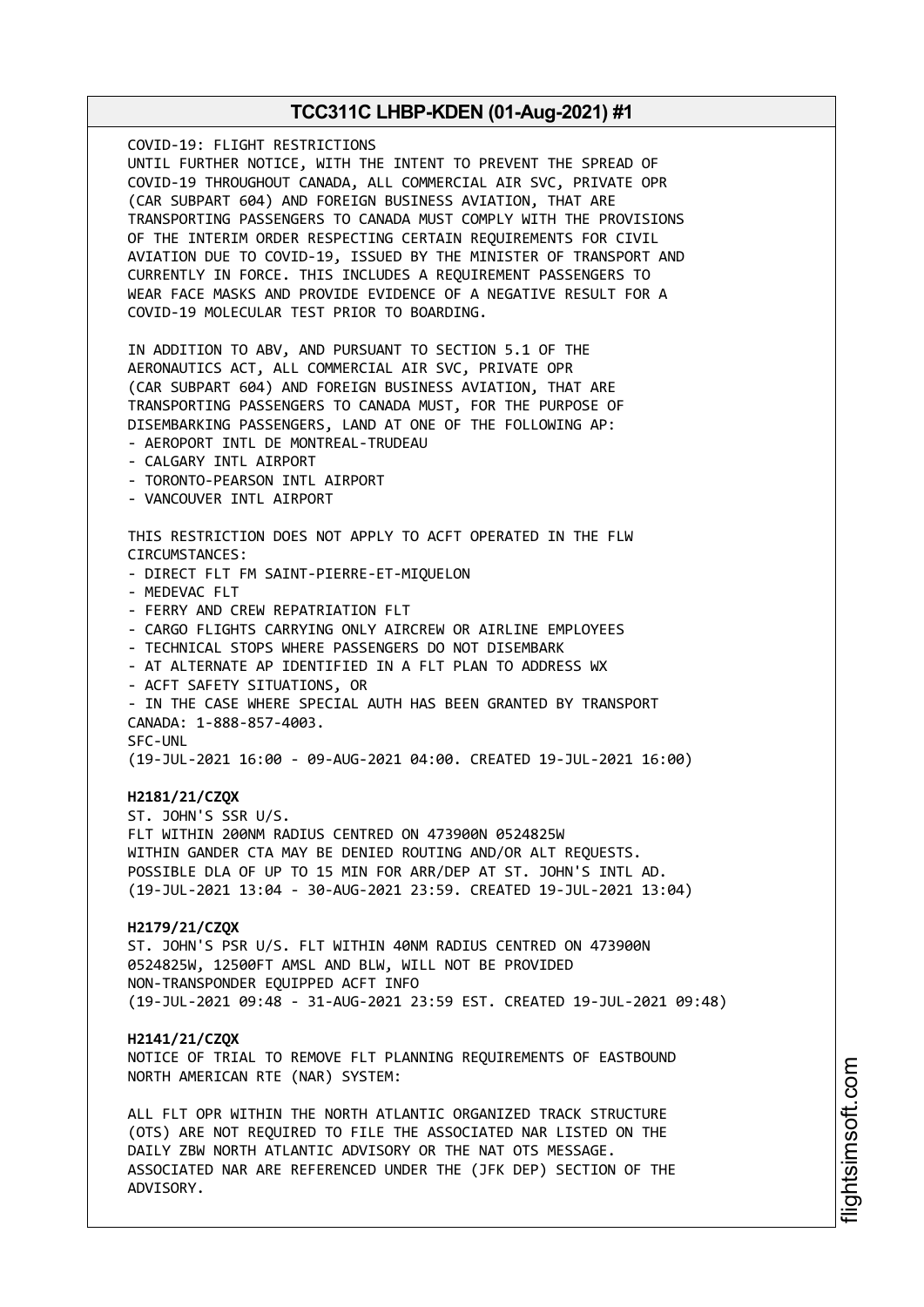| DEP MUST STILL COMPLY WITH ANY DEP RTE, STRUCTURES, AND/OR<br>RESTRICTIONS FM THE DEP AP. OPTIMIZED ROUTINGS CAN ONLY BEGIN FM<br>POINTS WITHIN ZBW AIRSPACE, THE MONCTON FIR, OR BOTH. ONCE INSIDE<br>ZBW AIRSPACE/MONCTON FIR, RANDOM ROUTINGS TO THE OEP ARE<br>PERMITTED. FLT PATHS OF ACFT PARTICIPATING IN THE TRIAL MUST<br>REMAIN AT OR NORTH OF A LINE VITOL-LOMPI. PLEASE REFER TO DAILY<br>ZBW NORTH ATLANTIC ADVISORY FOR SPECIFIC INFO AND STATUS OF THIS<br>TRIAL. |
|----------------------------------------------------------------------------------------------------------------------------------------------------------------------------------------------------------------------------------------------------------------------------------------------------------------------------------------------------------------------------------------------------------------------------------------------------------------------------------|
| THIS TRIAL MAY BE DISCONTINUED AT ANY TIME, BASED ON OPR IMPACT.                                                                                                                                                                                                                                                                                                                                                                                                                 |
| DISPATCHERS SHALL INCLUDE (NO NARS EAST TRIAL) IN THE REMARKS<br>SECTION OF FLT PLANS FOR PARTCIPATING ACFT.                                                                                                                                                                                                                                                                                                                                                                     |
| FLT CREWS ARE EXPECTED TO CARRY APPLICABLE NAR DOCUMENTATION ON<br>THE FLT DECK FOR ALL FLT, REGARDLESS IF PARTICIPATING IN THE<br>TRIAL OR NOT.                                                                                                                                                                                                                                                                                                                                 |
| (14-JUL-2021 12:54 - 30-SEP-2021 23:59. CREATED 14-JUL-2021 12:55)                                                                                                                                                                                                                                                                                                                                                                                                               |
| N2009/21/CZQX<br>AMEND PUBLICATIONS: V315 BTN YAY AND YOX MEA TO READ 7500 INSTEAD<br>OF 6500                                                                                                                                                                                                                                                                                                                                                                                    |
| (05-JUL-2021 15:32 - PERM. CREATED 05-JUL-2021 15:32)                                                                                                                                                                                                                                                                                                                                                                                                                            |
| H2005/21/CZQX<br>GANDER OCEANIC VERBAL CLR DELIVERY SVC NOT AVBL.<br>EASTBOUND OCEANIC FLT WILL REC CLR BY MONCTON, MONTREAL OR<br>GANDER ACC. OPR ARE TO REQUEST THEIR CLR ON CONTROL FREQ.<br>DATA LINK CLR SERVICE UNCHANGED.<br>(30-JUN-2021 22:51 - 30-SEP-2021 13:00. CREATED 30-JUN-2021 22:52)                                                                                                                                                                           |
| H1868/21/CZQX<br>NOTICE OF TEMPORARY CHANGES TO NORTH AMERICAN ROUTES (NARS) FOR<br>KJFK AND KEWR ARR:                                                                                                                                                                                                                                                                                                                                                                           |
| INLAND NAVIGATION FIXES (INFS) WILL BE OPTIONAL FOR KJFK AND KEWR<br>ARR AND ACFT WILL BE ABLE TO PROCEED DIRECT FM THE OCEANIC ENTRY<br>POINT (OEP) FOR THE FOLLOWING ROUTES:<br>ACFT FLT PLANNED TO KJFK AND KEWR VIA KJOHN MAY FILE DIRECT KJOHN<br>FM THE OEP.<br>ACFT FLT PLANNED TO KJFK VIA PLYMM/ENE MAY FILE DIRECT PLYMM/ENE<br>FM THE OEP.                                                                                                                            |
| ACFT FLT PLANNED TO KEWR VIA COPLY MAY FILE DIRECT COPLY FM THE<br><b>OEP</b>                                                                                                                                                                                                                                                                                                                                                                                                    |
| (21-JUN-2021 13:45 - 20-SEP-2021 23:59. CREATED 21-JUN-2021 13:45)                                                                                                                                                                                                                                                                                                                                                                                                               |
| H1745/21/CZQX<br>RESTRICTED AREA CYR727 (AREA 1) GOOSE BAY DEACTIVATED<br>5000FT AMSL TO 12500FT AMSL<br>5000FT AMSL-12500FT AMSL<br>(16-JUN-2021 13:29 - 16-AUG-2021 23:59. CREATED 16-JUN-2021 13:29)                                                                                                                                                                                                                                                                          |
| N1576/21/CZQX<br>CHARLOTTETOWN NDB 1D 346KHZ U/S<br>(10-JUN-2021 12:37 - 03-SEP-2021 16:00 EST. CREATED 10-JUN-2021 12:37)                                                                                                                                                                                                                                                                                                                                                       |
| H1568/21/CZQX<br>AMEND PUBLICATIONS: MONTREAL CENTRE:                                                                                                                                                                                                                                                                                                                                                                                                                            |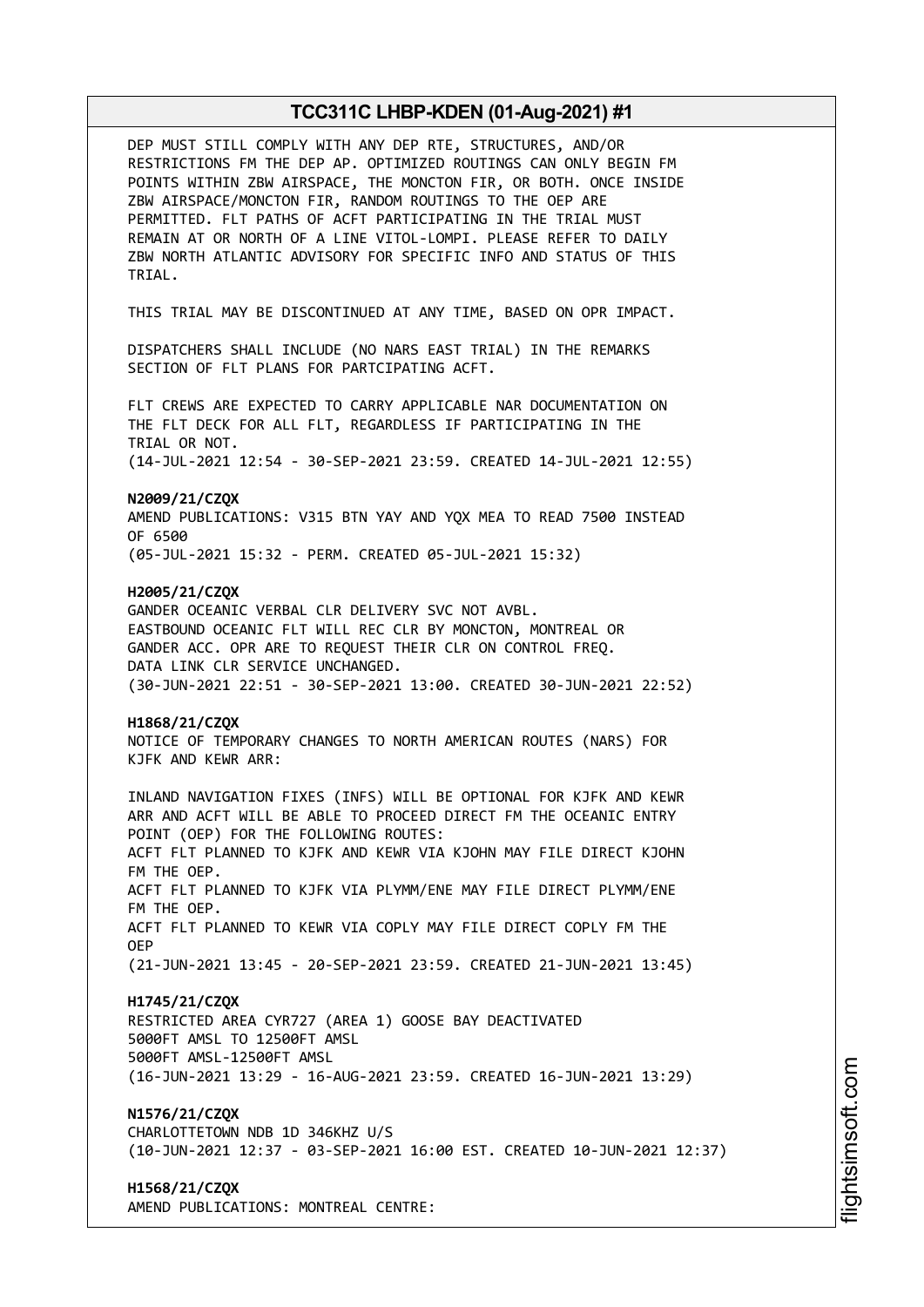BREVOORT PERIPHERAL STATION (PAL) FREQ 132.025 TO READ: (BLW FL290) 0730-2330Z (DT 0630-2230Z) O/T GANDER CENTRE CLNC DEL (07-JUN-2021 14:56 - PERM. CREATED 07-JUN-2021 14:56)

### **H1519/21/CZQX**

COVID-19: FLIGHT RESTRICTIONS

UNTIL FURTHER NOTICE, WITH THE INTENT TO PREVENT THE SPREAD OF COVID-19 THROUGHOUT CANADA, AN OPERATOR OPERATING A FLIGHT BETWEEN TWO POINTS IN CANADA OR A FLIGHT TO CANADA MUST COMPLY WITH THE PROVISIONS OF THE INTERIM ORDER RESPECTING CERTAIN REQUIREMENTS FOR CIVIL AVIATION DUE TO COVID-19, ISSUED BY THE MINISTER OF TRANSPORT AND CURRENTLY IN FORCE. THIS INCLUDES A REQUIREMENT FOR PASSENGER FACE MASKS. OPERATORS ARE REQUIRED TO NOTIFY PASSENGERS OF THE LATEST MEASURES TO PREVENT THE SPREAD OF COVID-19 TAKEN BY THE TERRITORIAL AND PROVINCIAL GOVERNMENT WITH JURISDICTION AT THE DESTINATION AERODROME FOR THAT FLIGHT, OR BY THE FEDERAL GOVERNMENT. SFC-UNL

(03-JUN-2021 16:32 - 02-SEP-2021 16:00 EST. CREATED 03-JUN-2021 16:32)

# **H1380/21/CZQX**

AIRSPACE SECURITY WARNING ISSUED BY THE DEPARTMENT OF TRANSPORT IN RESPONSE TO UNUSUAL EXCESSIVE MEASURES BY BELARUS POSING SERIOUS SAFETY AND SECURITY CONCERNS TO COMMERCIAL AVIATION. AIR OPERATORS AND OWNERS OF AIRCRAFT REGISTERED IN CANADA ARE ADVISED NOT TO ENTER MINSK (UMMV) FIR. (25-MAY-2021 20:46 - 25-AUG-2021 16:00. CREATED 25-MAY-2021 20:46)

┌──────────────────────────────────────────────────────────────────────────────┐

└──────────────────────────────────────────────────────────────────────────────┘

# **H2389/20/CZQX**

AMEND AIP CANADA (ICAO): PART 2. ENR 7.3.3 (J): TO READ: OZN - 5900N 05000W - CUDDY (FL290-FL600) - PORGY (10-OCT-2020 09:01 - PERM. CREATED 09-SEP-2020 19:37)

# │**BGGL (NUUK FIR/UIR)** │

#### **B0943/21/BGGL**

CHECKLIST YEAR=2021 0128 0482 0590 0655 0656 0821 0822 0823 0824 0825 0827 0828 0829 0830 0831 0832 0834 0835 0836 0837 0838 0839 0840 0841 0842 0843 0844 0845 0848 0849 0850 0851 0859 0861 0875 0877 0878 0890 0901 0915 0927 0936 0938 0939 0940 0942 LATEST AIS PUBLICATIONS ISSUED: AIP AIRAC AMDT IFR 007/2021 EFFECTIVE DATE 09 SEP 21 AIP AMDT IFR 003/2018 EFFECTIVE DATE 15 MAR 18 AIP SUP IFR 002/2019 EFFECTIVE DATE 08 NOV 19 AIC IFR A001/2020 EFFECTIVE DATE 18 JUN 20 AIC CHECKLIST AIP IFR A001/2016 A002/2016 A001/2017 A002/2017 A002/2018 A003/2018 A004/2018 A001/2019 SUP CHECKLIST AIP IFR **NTI** (01-AUG-2021 01:00 - 01-SEP-2021 00:00 EST. CREATED 01-AUG-2021 01:00)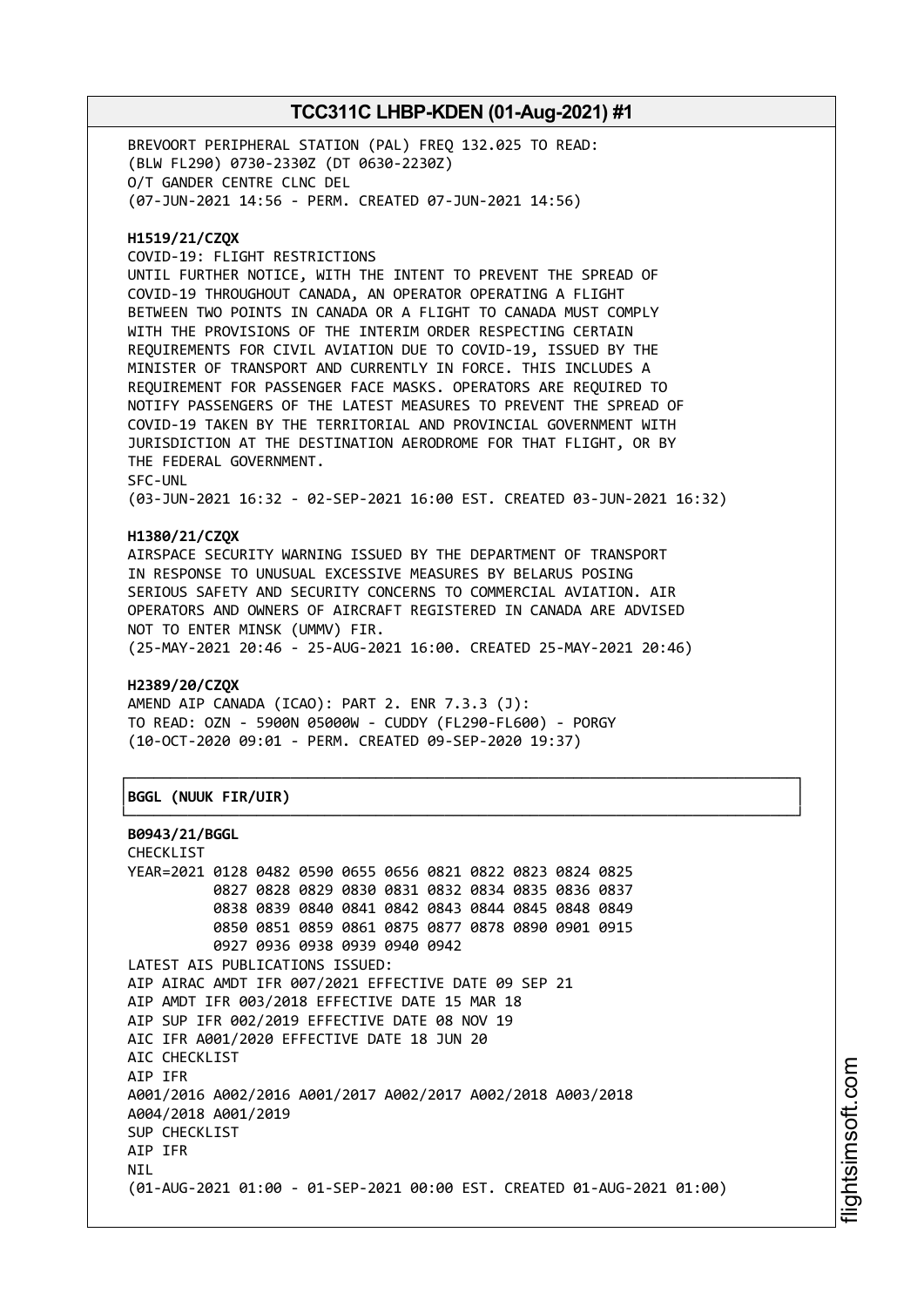**C0146/21/BGGL** CHECKLIST YEAR=2020 0157 YEAR=2021 0138 0139 0141 0142 0145 LATEST AIS PUBLICATIONS ISSUED: AIP AIRAC AMDT IFR 007/2021 EFFECTIVE DATE 09 SEP 21 AIP AMDT IFR 003/2018 EFFECTIVE DATE 15 MAR 18 AIP SUP IFR 002/2019 EFFECTIVE DATE 08 NOV 19 AIC IFR A001/2020 EFFECTIVE DATE 18 JUN 20 AIC CHECKLIST AIP IFR A001/2016 A002/2016 A001/2017 A002/2017 A002/2018 A003/2018 A004/2018 A001/2019 SUP CHECKLIST AIP IFR **NTI** (01-AUG-2021 00:24 - 01-SEP-2021 00:00 EST. CREATED 01-AUG-2021 00:31) **A0484/21/BGGL** CHECKLIST YEAR=2018 0199 YEAR=2021 0314 0315 0424 0425 0430 0434 0435 0439 0440 0441 0449 0451 0471 0472 0476 0477 0478 0481 0483 LATEST AIS PUBLICATIONS ISSUED: AIP AIRAC AMDT IFR 007/2021 EFFECTIVE DATE 09 SEP 21 AIP AMDT IFR 003/2018 EFFECTIVE DATE 15 MAR 18 AIP SUP IFR 002/2019 EFFECTIVE DATE 08 NOV 19 AIC IFR A001/2020 EFFECTIVE DATE 18 JUN 20 AIC CHECKLIST AIP IFR A001/2016 A002/2016 A001/2017 A002/2017 A002/2018 A003/2018 A004/2018 A001/2019 SUP CHECKLIST AIP IFR NIL (01-AUG-2021 00:02 - 01-SEP-2021 00:00 EST. CREATED 01-AUG-2021 00:05) **A0478/21/BGGL** ALL FLIGHTS TO/FROM AIRPORTS OF GREENLAND, OR OVERFLYING GREENLANDIC AIRSPACE FROM BELARUSSIAN AIRSPACE, ARE NOT ALLOWED IF AIRCRAFT ARE OPERATED BY BELARUSSIAN AIR CARRIERS AND/OR REGISTRATED IN BELARUS EXCEPT FOR AIRCRAFT IN EMERGENCY OR HUMANITARIAN FLIGHTS. (28-JUL-2021 06:23 - 01-DEC-2021 00:59. CREATED 28-JUL-2021 06:26) **A0449/21/BGGL** TRIGGER NOTAM - PERM AIP GREENLAND AIRAC AMDT 07/21 WEF 09 SEP 2021. REF GEN 1.1: CHANGE OF CAA NAME AND EMAIL. REF GEN 2.2: ROD - RATE OF DESCENT ADDED. REF ENR 2.1: CHANGE TO NUUK SECTOR NORTH: PSN HF ANTENNA FREQ 5526 KHZ LOCATION KULUSUK CHANGED AND ASTERISK WITHDRAWN AS COORDINATES HAS BEEN WGS-84 VERIFIED AND LOCATION CHANGED TO TASIILAQ. KANGERLUSSUAQ HF ANTENNA NOW SHOWN CORRECTLY WITH FREQ 5526/8945/10042 KHZ. (09-SEP-2021 00:00 - 22-SEP-2021 23:59. CREATED 12-JUL-2021 08:50)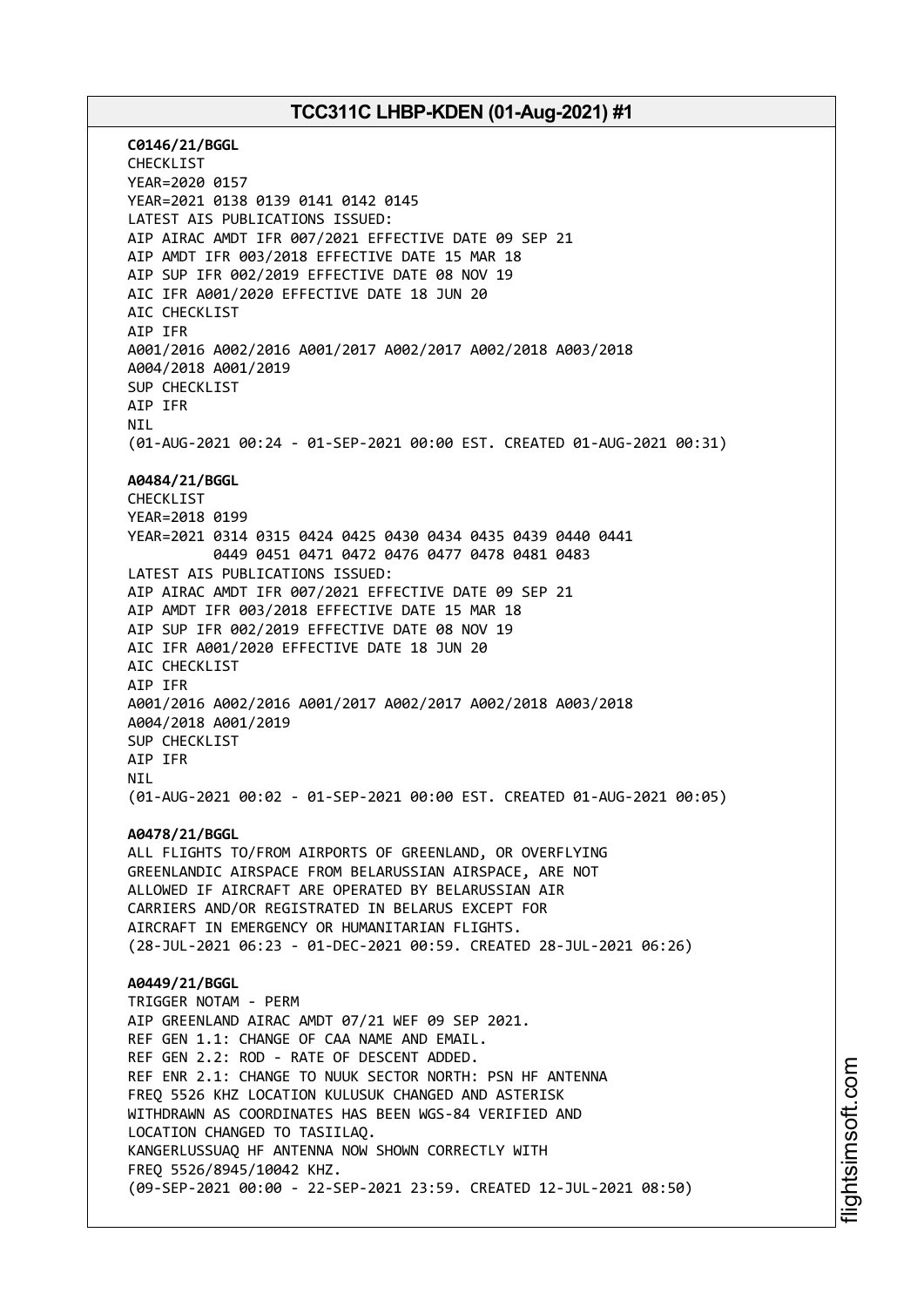#### **A0441/21/BGGL**

COVID-19: FLIGHT RESTRICTION. ALL AIRCRAFT OPERATORS CARRYING PASSENGERS TO GREENLAND MUST RECEIVE A PERMISSION FROM THE CORONA SECRETARIAT BEFORE COMMENCING THE FLIGHT TOWARDS GREENLAND. APPLICATION MUST BE SENT TO CORONA AT NANOQ.GL EXEMPTION: AIRCRAFT OPERATORS WITH REGULAR SCHEDULED FLIGHTS TO GREENLAND CAN BRING PASSENGERS ACCORDING TO THE LIMIT SET BY THE CORONA SECRETARIAT. (02-JUL-2021 19:59 - 01-SEP-2021 01:59. CREATED 02-JUL-2021 19:59)

#### **A0315/21/BGGL**

DIRECTION OF CRUISING LEVELS FOR RNP-ROUTE UT596 IS CHANGED FROM ODD FLIGHT LEVELS TO EVEN FLIGHT LEVELS SECTION GH-SUBUD (18-MAY-2021 07:12 - PERM. CREATED 18-MAY-2021 07:14)

### **A0314/21/BGGL**

DIRECTION OF CRUISING LEVELS FOR RNP-ROUTE UW30 IS CHANGED FROM ODD FLIGHT LEVELS TO EVEN FLIGHT LEVELS DIRECTION AA-HB AND FROM EVEN FLIGHT LEVELS TO ODD FLIGHT LEVELS DIRECTION HB-AA (18-MAY-2021 07:03 - PERM. CREATED 18-MAY-2021 07:12)

┌──────────────────────────────────────────────────────────────────────────────┐

└──────────────────────────────────────────────────────────────────────────────┘

# │**CZUL (MONTREAL FIR/UIR)** │

### **N2403/21/CZUL**

BLASTING ACT WILL TAKE PLACE WITHIN 0.5NM RADIUS CENTRED ON 481528N 0783232W (APRX 12NM E ROUYN-NORANDA AD) SFC-2535FT AMSL (02-AUG-2021 18:45 - 02-AUG-2021 19:15. CREATED 01-AUG-2021 12:15)

#### **N2402/21/CZUL**

ADVISORY AREA CYA632(P) JOLIETTE ACT SFC-12500FT AMSL (01-AUG-2021 12:30 - 02-AUG-2021 00:30. CREATED 01-AUG-2021 11:58)

**H2327/21/CZUL** ADVISORY AREA CYA645(P) ST-ESPRIT ACT ABV 12500FT AMSL TO 16000FT AMSL 12500FT AMSL-16000FT AMSL (01-AUG-2021 12:00 - 01-AUG-2021 23:59. CREATED 01-AUG-2021 11:50)

**H2326/21/CZUL** ADVISORY AREA CYA644(P) ST-ESPRIT ACT SFC-12500FT AMSL (01-AUG-2021 12:00 - 01-AUG-2021 23:59. CREATED 01-AUG-2021 11:49)

**N2401/21/CZUL** ADVISORY AREA CYA633(P) JOLIETTE ACT ABV 12500FT TO 13500FT AMSL 12500FT AMSL-13500FT AMSL (01-AUG-2021 12:30 - 02-AUG-2021 00:30. CREATED 01-AUG-2021 11:32)

**E3381/21/CZUL** CHECKLIST YEAR=2019 0202 YEAR=2020 3269 3271 3600 YEAR=2021 0549 0886 1604 1663 1913 1960 1976 2054 2179 2199 2200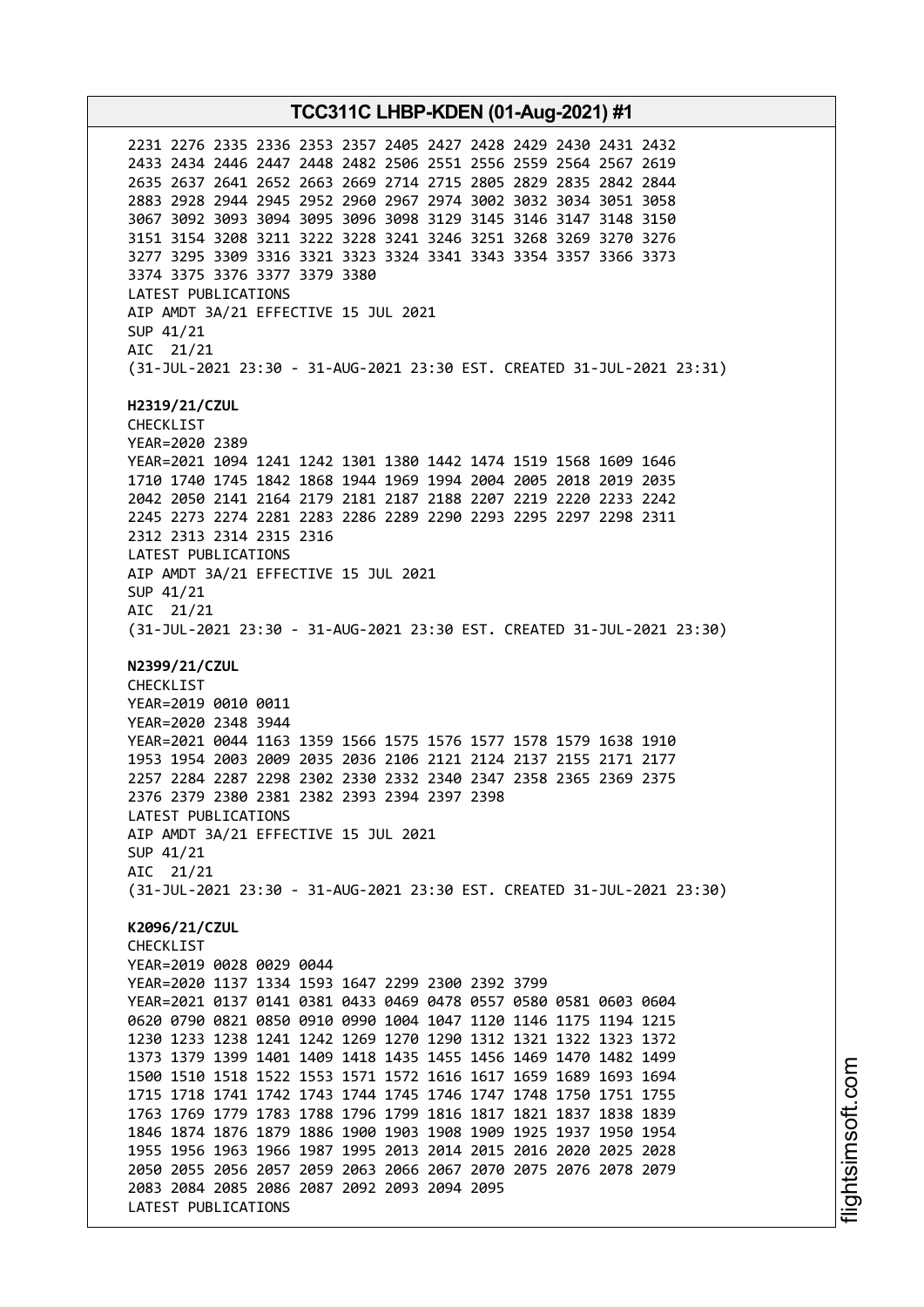AIP AMDT 3A/21 EFFECTIVE 15 JUL 2021 SUP 41/21 AIC 21/21 (31-JUL-2021 23:30 - 31-AUG-2021 23:30 EST. CREATED 31-JUL-2021 23:30) **N2394/21/CZUL** BLASTING ACT WILL TAKE PLACE WITHIN 5NM RADIUS CENTRED ON 613408N 0730355W (APRX 9NM SSE KATTINIQ/DONALDSON AD) SFC-6500FT AMSL (01-AUG-2021 20:00 - 01-AUG-2021 22:00. CREATED 31-JUL-2021 20:52) **N2393/21/CZUL** BLASTING ACT WILL TAKE PLACE WITHIN 1640 FT RADIUS CENTRED ON 582826N 0780444W (APRX 1530FT BEYOND THR 25 AND 770FT NORTH RCL INUKJUAK AD) SFC-165FT AGL DAILY 2045-2145 (02-AUG-2021 20:45 - 12-AUG-2021 21:45. CREATED 31-JUL-2021 20:14) **H2313/21/CZUL** BLASTING ACT WILL TAKE PLACE WITHIN 0.5NM RADIUS CENTRED ON 464241N 713502W (APRX 0.7NM SSW QUEBEC/NEUVILLE AD) SFC TO 500FT AGL. SFC-828FT AMSL (02-AUG-2021 15:30 - 02-AUG-2021 16:30. CREATED 31-JUL-2021 16:01) **H2298/21/CZUL** FIREWORKS ACT WILL TAKE PLACE WITHIN 328FT RADIUS CENTERED ON 451857N 0760300W (APRX 1.23NM W OTTAWA / CARP AD) SFC-525FT AMSL (02-AUG-2021 01:00 - 02-AUG-2021 02:00. CREATED 30-JUL-2021 12:06) **N2365/21/CZUL** BLASTING ACT WILL TAKE PLACE 0.1NM RADIUS CENTRED ON 600220N 0771737W (APRX 1320FT BFR THR 01 AND 2150FT WEST EXTENDED RCL AT PUVIRNITUQ AD) SFC-150FT AGL (30-JUL-2021 11:30 - 05-AUG-2021 20:30. CREATED 29-JUL-2021 22:19) **H2295/21/CZUL** COVID 19: INFORMATION BORDER SVC ARE TEMPO SUSPENDED AT THE MAJORITY OF SMALL AIRPORTS ACROSS CANADA. FOR AN UPDATED LIST OF AUTH AIRPORTS OF ENTRY SEE THE LINK FOR OPEN PORTS OF ENTRY AT WWW.CBSA-ASFC.GC.CA/OFFICES (29-JUL-2021 17:00 - 29-OCT-2021 15:00 EST. CREATED 29-JUL-2021 17:00) **H2286/21/CZUL** AIRSPACE SECURITY WARNING ISSUED BY THE DEPARTMENT OF TRANSPORT IN RESPONSE TO THE VOLATILE SECURITY SITUATION IN AFGHANISTAN. POTENTIAL RISK FROM EXTREMIST AND MILITANT ACTIVITY AND LIMITED RISK MITIGATION CAPABILITIES. AIR OPERATORS AND OWNERS OF AIRCRAFT REGISTERED IN CANADA ARE ADVISED NOT TO FLY BELOW FL260 IN THE KABUL (OAKX) FIR. (28-JUL-2021 19:30 - 28-OCT-2021 16:00. CREATED 28-JUL-2021 19:30) **N2332/21/CZUL** BLASTING ACT WILL TAKE PLACE WITHIN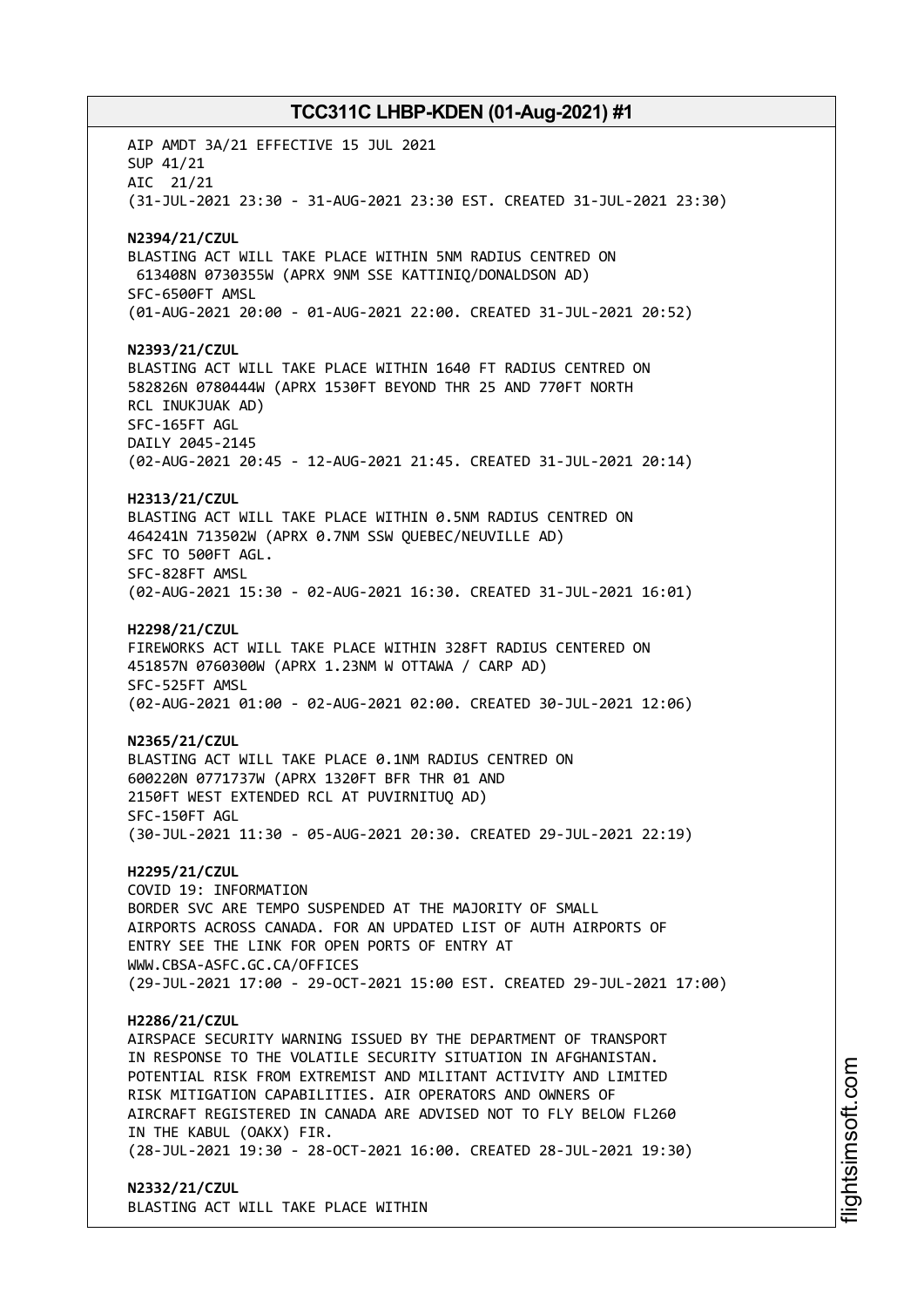AREA BOUNDED BY 474531N 0692304W - 474146N 0691446W - 474156N 0690441N - 474037N 0685929W - 473900N 0690046W - 474104N 0690808W - 474531N 0692304W (CENTRE APRX 17NM ESE RIVIERE-DU-LOUP AD) SFC TO 394FT AGL SFC-1893FT AMSL MON-FRI 1100-2300 (28-JUL-2021 15:19 - 22-OCT-2021 23:00. CREATED 28-JUL-2021 15:19) **N2330/21/CZUL** BLASTING ACT WILL TAKE PLACE WITHIN AREA BOUNDED BY 474615N 692804W-474711N 692715W-474531N 692304W-474458N 692510W-474615N 692804W (CENTRE APRX 6NM E RIVIERE-DU-LOUP AD) SFC TO 394FT AGL SFC-997FT AMSL MON-FRI 1100-2300 (28-JUL-2021 15:03 - 30-SEP-2021 23:00. CREATED 28-JUL-2021 15:03) **H2281/21/CZUL** FIREWORKS ACT WILL TAKE PLACE WITHIN 328FT RADIUS CENTERED ON 454059N 0735230W (APRX 2.3NM ESE MONTREAL (BELL) QC (HELI)) SFC-480FT AMSL DAILY 0045-0245 (31-JUL-2021 00:45 - 02-AUG-2021 02:45. CREATED 28-JUL-2021 12:09) **H2242/21/CZUL** COVID-19: CREWS/PASSENGERS REQUIREMENTS ALL FOREIGN MIL AND STATE ACFT WITH STOP OVERS IN CANADA TO CTC +OVERFLIGHT(AT)FORCES.GC.CA OR CALL (204) 227-7498 PRIOR TO FILING FLT PLAN SFC-UNL (23-JUL-2021 16:36 - 30-SEP-2021 04:00 EST. CREATED 23-JUL-2021 16:36) **H2233/21/CZUL** V360 BTN YBC AND ML NDB NOT SUITABLE FOR VOR NAVIGATION (23-JUL-2021 09:56 - 22-OCT-2021 16:00 EST. CREATED 23-JUL-2021 09:56) **H2207/21/CZUL** J567 BTN YGL AND NM NDB NOT SUITABLE FOR VOR NAVIGATION (21-JUL-2021 11:39 - 20-OCT-2021 18:00 EST. CREATED 21-JUL-2021 11:39) **H2188/21/CZUL** COVID-19: FLIGHT RESTRICTIONS PURSUANT TO SECTION 5.1 OF THE AERONAUTICS ACT, THE MINISTER OF TRANSPORT IS OF THE OPINION IT IS NECESSARY FOR AVIATION SAFETY AND THE PROTECTION OF THE PUBLIC, TO PROHIBIT THE OPS OF ACFT INVOLVED IN SKED AND NON SKED INTL COMMERCIAL AIR SVC FM INDIA, FOR THE TRANSPORT OF PASSENGERS ON AN INBOUND FLT TO CANADA. THIS PROHIBITION FURTHER APPLIES TO OPS OF ACFT INVOLVED IN PRIVATE AND CHARTER AIR SVC. THIS PROHIBITION DOES NOT APPLY TO ACFT OPERATED IN THE FLW CIRCUMSTANCES: - CARGO FLT - MEDEVAC FLT - FERRY FLT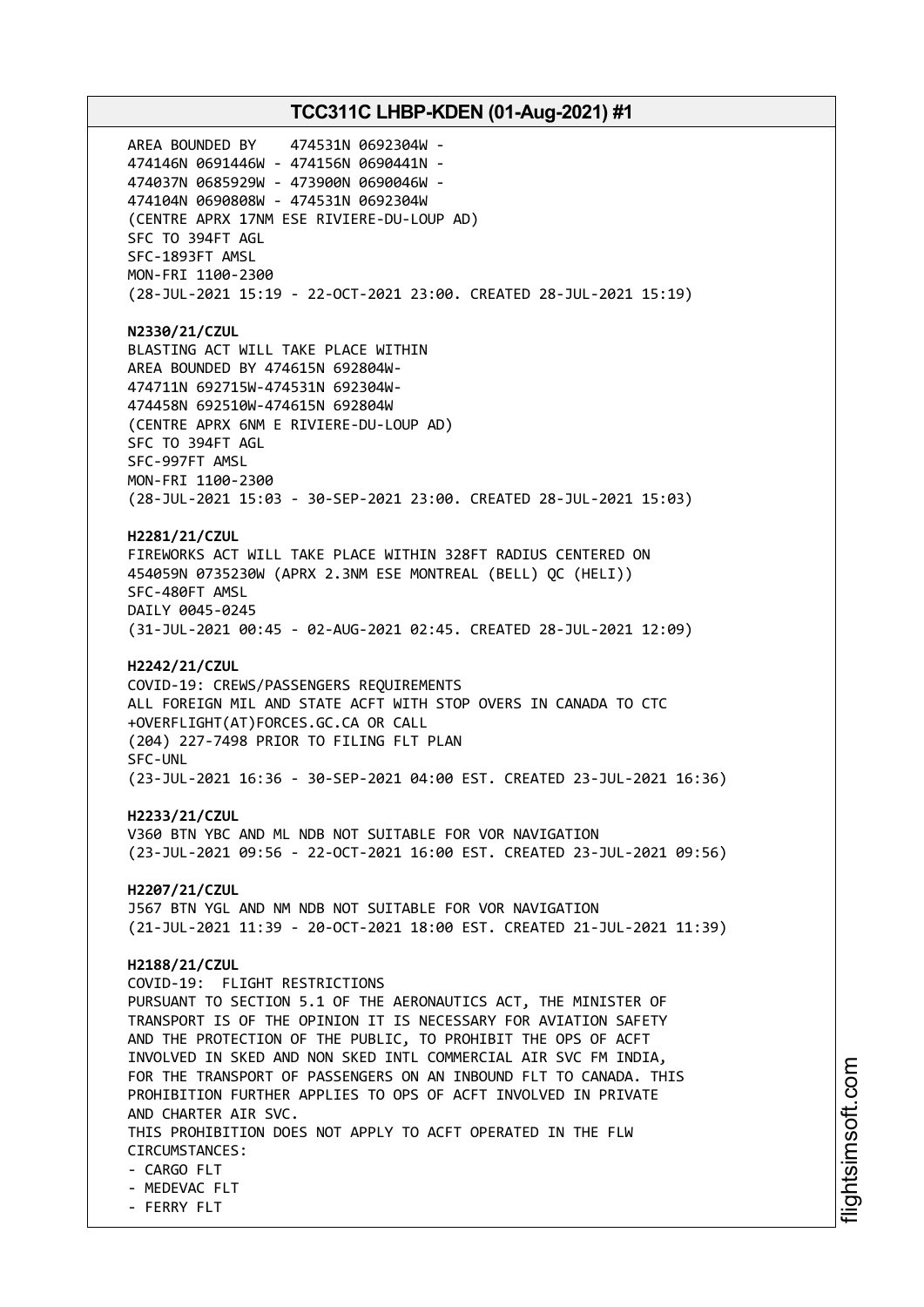- FLIGHT CREW REPATRIATION FLT - TECHNICAL STOPS WHERE PASSENGERS DO NOT DISEMBARK, OR - AT ALTERNATE AP IDENTIFIED IN A FLT PLAN TO ADDRESS WX, OR - ACFT SAFETY SITUATIONS, OR - FLT EN ROUTE TO CANADA AT THE TIME THIS NOTICE TAKES EFFECT - IN THE CASE WHERE SPECIAL AUTH HAS BEEN GRANTED BY TRANSPORT CANADA: 1-613-992-6853. SFC-UNL (19-JUL-2021 18:31 - 22-AUG-2021 03:59. CREATED 19-JUL-2021 18:31) **H2187/21/CZUL** COVID-19: FLIGHT RESTRICTIONS UNTIL FURTHER NOTICE, WITH THE INTENT TO PREVENT THE SPREAD OF COVID-19 THROUGHOUT CANADA, ALL COMMERCIAL AIR SVC, PRIVATE OPR (CAR SUBPART 604) AND FOREIGN BUSINESS AVIATION, THAT ARE TRANSPORTING PASSENGERS TO CANADA MUST COMPLY WITH THE PROVISIONS OF THE INTERIM ORDER RESPECTING CERTAIN REQUIREMENTS FOR CIVIL AVIATION DUE TO COVID-19, ISSUED BY THE MINISTER OF TRANSPORT AND CURRENTLY IN FORCE. THIS INCLUDES A REQUIREMENT PASSENGERS TO WEAR FACE MASKS AND PROVIDE EVIDENCE OF A NEGATIVE RESULT FOR A COVID-19 MOLECULAR TEST PRIOR TO BOARDING. IN ADDITION TO ABV, AND PURSUANT TO SECTION 5.1 OF THE AERONAUTICS ACT, ALL COMMERCIAL AIR SVC, PRIVATE OPR (CAR SUBPART 604) AND FOREIGN BUSINESS AVIATION, THAT ARE TRANSPORTING PASSENGERS TO CANADA MUST, FOR THE PURPOSE OF DISEMBARKING PASSENGERS, LAND AT ONE OF THE FOLLOWING AP: - AEROPORT INTL DE MONTREAL-TRUDEAU - CALGARY INTL AIRPORT - TORONTO-PEARSON INTL AIRPORT - VANCOUVER INTL AIRPORT THIS RESTRICTION DOES NOT APPLY TO ACFT OPERATED IN THE FLW CIRCUMSTANCES: - DIRECT FLT FM SAINT-PIERRE-ET-MIQUELON - MEDEVAC FLT - FERRY AND CREW REPATRIATION FLT - CARGO FLIGHTS CARRYING ONLY AIRCREW OR AIRLINE EMPLOYEES - TECHNICAL STOPS WHERE PASSENGERS DO NOT DISEMBARK - AT ALTERNATE AP IDENTIFIED IN A FLT PLAN TO ADDRESS WX - ACFT SAFETY SITUATIONS, OR - IN THE CASE WHERE SPECIAL AUTH HAS BEEN GRANTED BY TRANSPORT CANADA: 1-888-857-4003. SFC-UNL (19-JUL-2021 16:00 - 09-AUG-2021 04:00. CREATED 19-JUL-2021 16:00) **N2155/21/CZUL** BLASTING ACT WILL TAKE PLACE WITHIN 1150FT RADIUS CENTRE ON 582756N 0780434W (APRX 290FT BEYOND THR 07 AND 1810FT SOUTH RCL INUKJUAK AD) SFC-1150FT AGL DAILY 2200-0000 (17-JUL-2021 22:00 - 15-AUG-2021 00:00. CREATED 16-JUL-2021 12:53) **H2141/21/CZUL** NOTICE OF TRIAL TO REMOVE FLT PLANNING REQUIREMENTS OF EASTBOUND NORTH AMERICAN RTE (NAR) SYSTEM: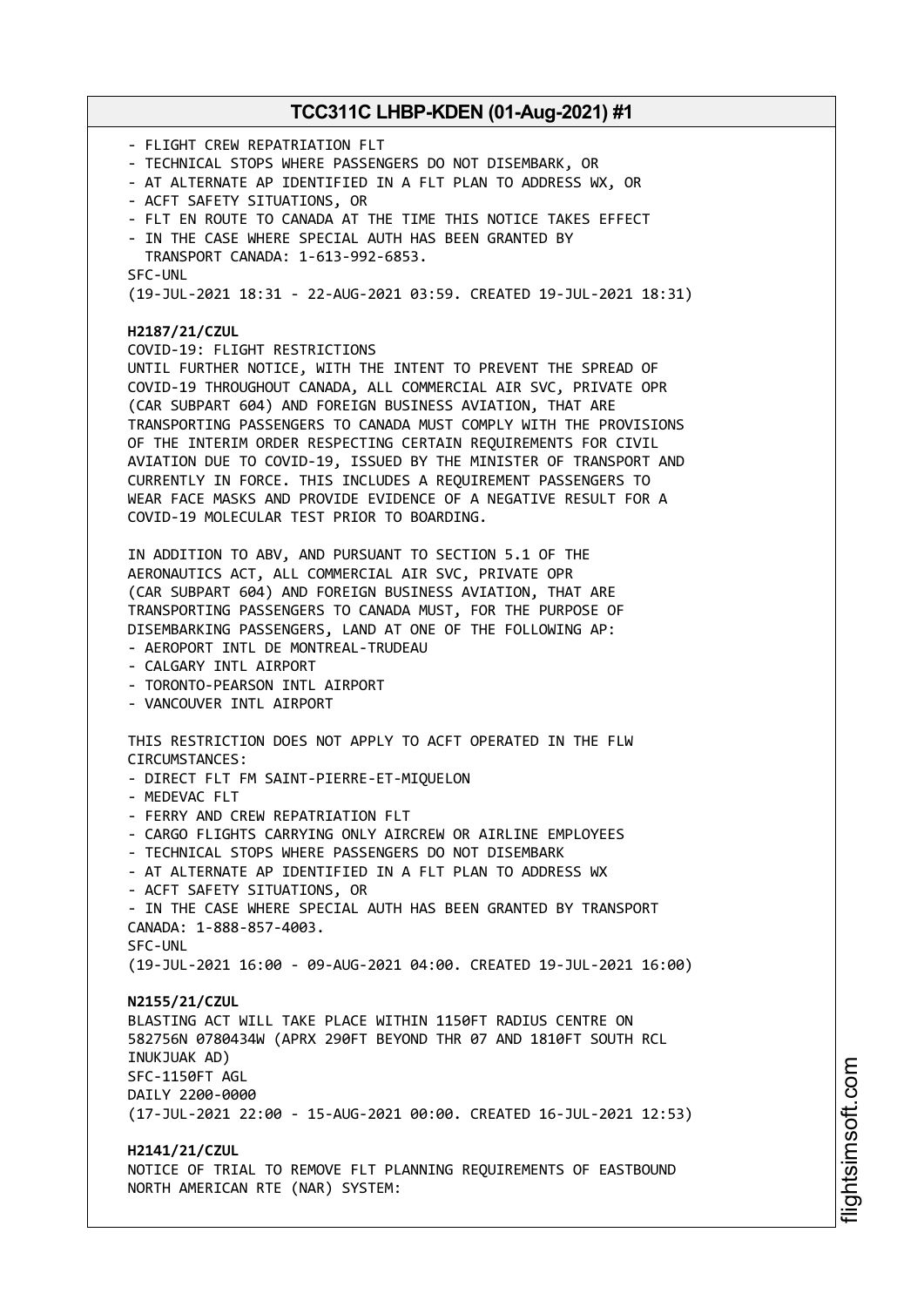ALL FLT OPR WITHIN THE NORTH ATLANTIC ORGANIZED TRACK STRUCTURE (OTS) ARE NOT REQUIRED TO FILE THE ASSOCIATED NAR LISTED ON THE DAILY ZBW NORTH ATLANTIC ADVISORY OR THE NAT OTS MESSAGE. ASSOCIATED NAR ARE REFERENCED UNDER THE (JFK DEP) SECTION OF THE ADVISORY.

DEP MUST STILL COMPLY WITH ANY DEP RTE, STRUCTURES, AND/OR RESTRICTIONS FM THE DEP AP. OPTIMIZED ROUTINGS CAN ONLY BEGIN FM POINTS WITHIN ZBW AIRSPACE, THE MONCTON FIR, OR BOTH. ONCE INSIDE ZBW AIRSPACE/MONCTON FIR, RANDOM ROUTINGS TO THE OEP ARE PERMITTED. FLT PATHS OF ACFT PARTICIPATING IN THE TRIAL MUST REMAIN AT OR NORTH OF A LINE VITOL-LOMPI. PLEASE REFER TO DAILY ZBW NORTH ATLANTIC ADVISORY FOR SPECIFIC INFO AND STATUS OF THIS TRIAL.

THIS TRIAL MAY BE DISCONTINUED AT ANY TIME, BASED ON OPR IMPACT.

DISPATCHERS SHALL INCLUDE (NO NARS EAST TRIAL) IN THE REMARKS SECTION OF FLT PLANS FOR PARTCIPATING ACFT.

FLT CREWS ARE EXPECTED TO CARRY APPLICABLE NAR DOCUMENTATION ON THE FLT DECK FOR ALL FLT, REGARDLESS IF PARTICIPATING IN THE TRIAL OR NOT. (14-JUL-2021 12:54 - 30-SEP-2021 23:59. CREATED 14-JUL-2021 12:55)

**N2121/21/CZUL** BLASTING ACT WILL TAKE PLACE WITHIN 1640FT RADIUS CENTRED ON 583032N 780100W (APRX 3NM NE INUKJUAK AD) SFC TO 328FT AGL SFC-450FT AMSL (14-JUL-2021 12:44 - 13-OCT-2021 18:00 EST. CREATED 14-JUL-2021 12:44)

**N2036/21/CZUL** AMEND PUBLICATIONS: BLASTING ACT WILL TAKE PLACE 3281FT RADIUS CENTRED ON 550128N 0671659W (APRX 20NM NW SCHEFFERVILLE/SQUAW LAKE (WATER)). SFC TO 656FT AGL SFC-3084FT AMSL (09-JUL-2021 00:01 - PERM. CREATED 07-JUL-2021 13:59)

**N2035/21/CZUL** AMEND PUBLICATIONS: BLASTING ACT WILL TAKE PLACE 3281FT RADIUS CENTRED ON 545909N 0671257W (APRX 17NM NW SCHEFFERVILLE/SQUAW LAKE (WATER) SFC TO 656FT AGL SFC-2756FT AMSL (09-JUL-2021 00:01 - PERM. CREATED 07-JUL-2021 13:52)

**H2042/21/CZUL** V372 BTN YVO AND TAGET NOT SUITABLE FOR VOR NAV (06-JUL-2021 11:55 - 01-OCT-2021 16:00 EST. CREATED 06-JUL-2021 11:55)

**H2004/21/CZUL** COVID-19: FLIGHT RESTRICTIONS UNTIL FURTHER NOTICE, WITH THE INTENT TO PREVENT THE SPREAD OF THE COVID-19 VIRUS THROUGHOUT NUNAVUT ALL NON-SKED FLT ORIGINATING OUTSIDE OF NUNAVUT LDG IN NUNAVUT ARE REQUIRED TO CTC THE OFFICE OF NUNAVUT'S CHIEF PUBLIC HEALTH OFFICE IN ADVANCE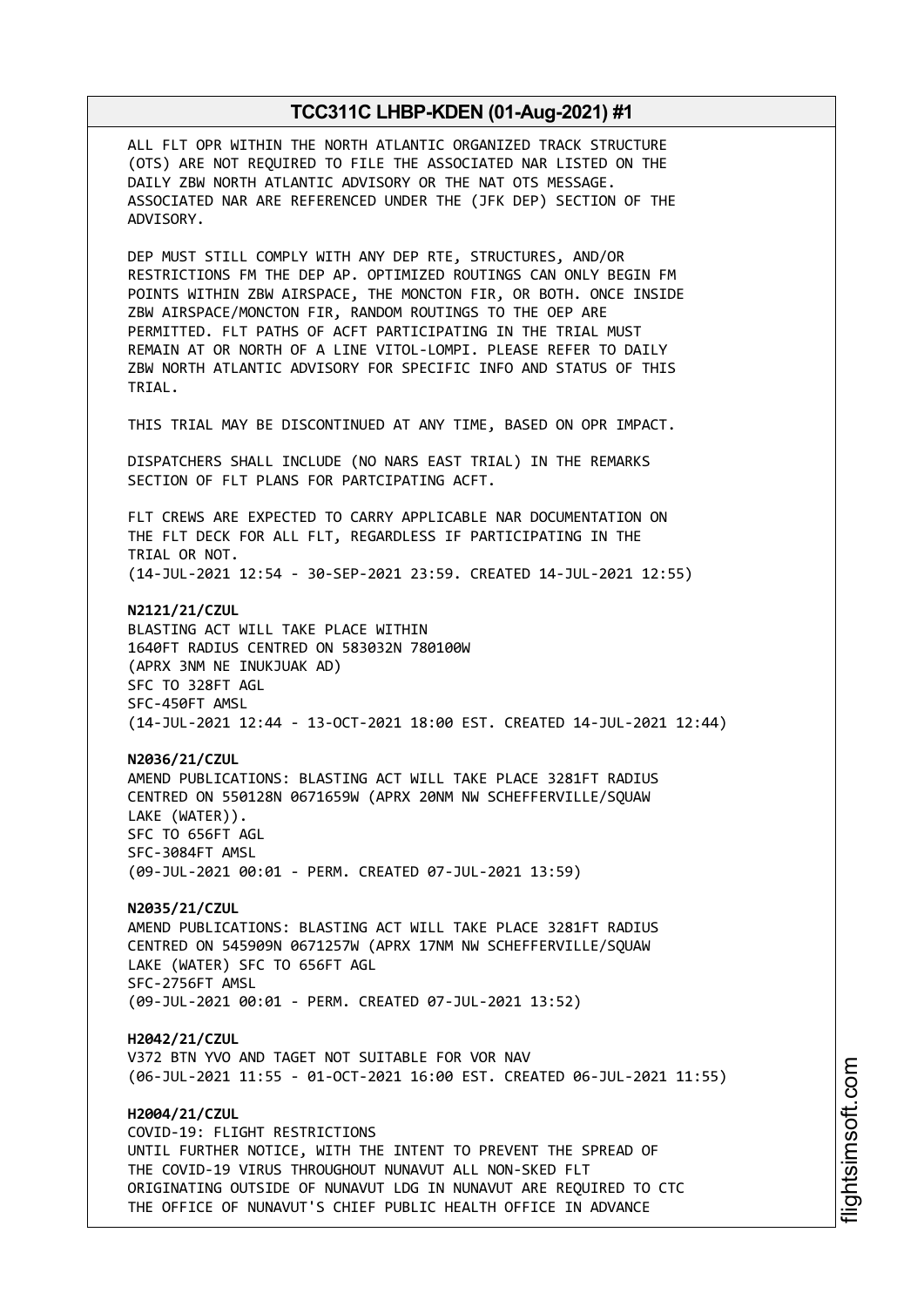CPHOTRAVELREQUESTS GOV.NU.CA OR CALL 1-867-975-5772. IT IS RECOMMENDED TO CTC 24 HR IN ADVANCE (30-JUN-2021 20:30 - 29-SEP-2021 20:00 EST. CREATED 30-JUN-2021 20:30) **H1994/21/CZUL** PURSUANT TO SECTION 5.1 OF THE AERONAUTICS ACT, THE AIRSPACE WITHIN 0.5NM RADIUS CENTRED ON 453243N 734110W (BORDEAUX PRISON, APRX 5NM NE OF CYUL AD) IS RESTRICTED. NO PERSON SHALL OPR A REMOTELY PILOTED ACFT (RPAS, DRONE) WITHIN THE AREA DESCRIBED UNLESS AUTH BY THE DEPUTY DIRECTOR GENERAL OF SECURITY, CORRECTIONAL SERVICES AT 514-864-8010 EXT 50502 OR EMAIL: SOUTIEN-DGAS(A)MSP.GOUV.QC.CA. SFC-1100FT AMSL (29-JUN-2021 19:42 - 27-SEP-2021 23:59 EST. CREATED 29-JUN-2021 19:42) **N1910/21/CZUL** AMEND PUBLICATIONS: V487: BTN YVO AND YMW: MEA TO READ 13000 INSTEAD OF 7000. (28-JUN-2021 14:23 - PERM. CREATED 28-JUN-2021 14:23) **H1969/21/CZUL** AMEND PUBLICATIONS: J542: BTN YVO AND VBS: MEA TO READ 20000 (28-JUN-2021 12:02 - PERM. CREATED 28-JUN-2021 12:02) **H1646/21/CZUL** AMEND PUBLICATIONS: BLASTING WILL TAKE PLACE WITHIN 1640FT RADIUS CENTRED ON 634556N 683321W (APRX 1980FT BEYOND THR 16 AND 2330FT EAST RCL IQALUIT AD) , 164FT AGL, 446FT AMSL SFC-446FT AMSL (12-JUN-2021 02:37 - PERM. CREATED 12-JUN-2021 02:37) **H1568/21/CZUL** AMEND PUBLICATIONS: MONTREAL CENTRE: BREVOORT PERIPHERAL STATION (PAL) FREQ 132.025 TO READ: (BLW FL290) 0730-2330Z (DT 0630-2230Z) O/T GANDER CENTRE CLNC DEL (07-JUN-2021 14:56 - PERM. CREATED 07-JUN-2021 14:56) **H1519/21/CZUL** COVID-19: FLIGHT RESTRICTIONS UNTIL FURTHER NOTICE, WITH THE INTENT TO PREVENT THE SPREAD OF COVID-19 THROUGHOUT CANADA, AN OPERATOR OPERATING A FLIGHT BETWEEN TWO POINTS IN CANADA OR A FLIGHT TO CANADA MUST COMPLY WITH THE PROVISIONS OF THE INTERIM ORDER RESPECTING CERTAIN REQUIREMENTS FOR CIVIL AVIATION DUE TO COVID-19, ISSUED BY THE MINISTER OF TRANSPORT AND CURRENTLY IN FORCE. THIS INCLUDES A REQUIREMENT FOR PASSENGER FACE MASKS. OPERATORS ARE REQUIRED TO NOTIFY PASSENGERS OF THE LATEST MEASURES TO PREVENT THE SPREAD OF COVID-19 TAKEN BY THE TERRITORIAL AND PROVINCIAL GOVERNMENT WITH JURISDICTION AT THE DESTINATION AERODROME FOR THAT FLIGHT, OR BY THE FEDERAL GOVERNMENT. SFC-UNL (03-JUN-2021 16:32 - 02-SEP-2021 16:00 EST. CREATED 03-JUN-2021 16:32)

# **H1380/21/CZUL** AIRSPACE SECURITY WARNING ISSUED BY THE DEPARTMENT OF TRANSPORT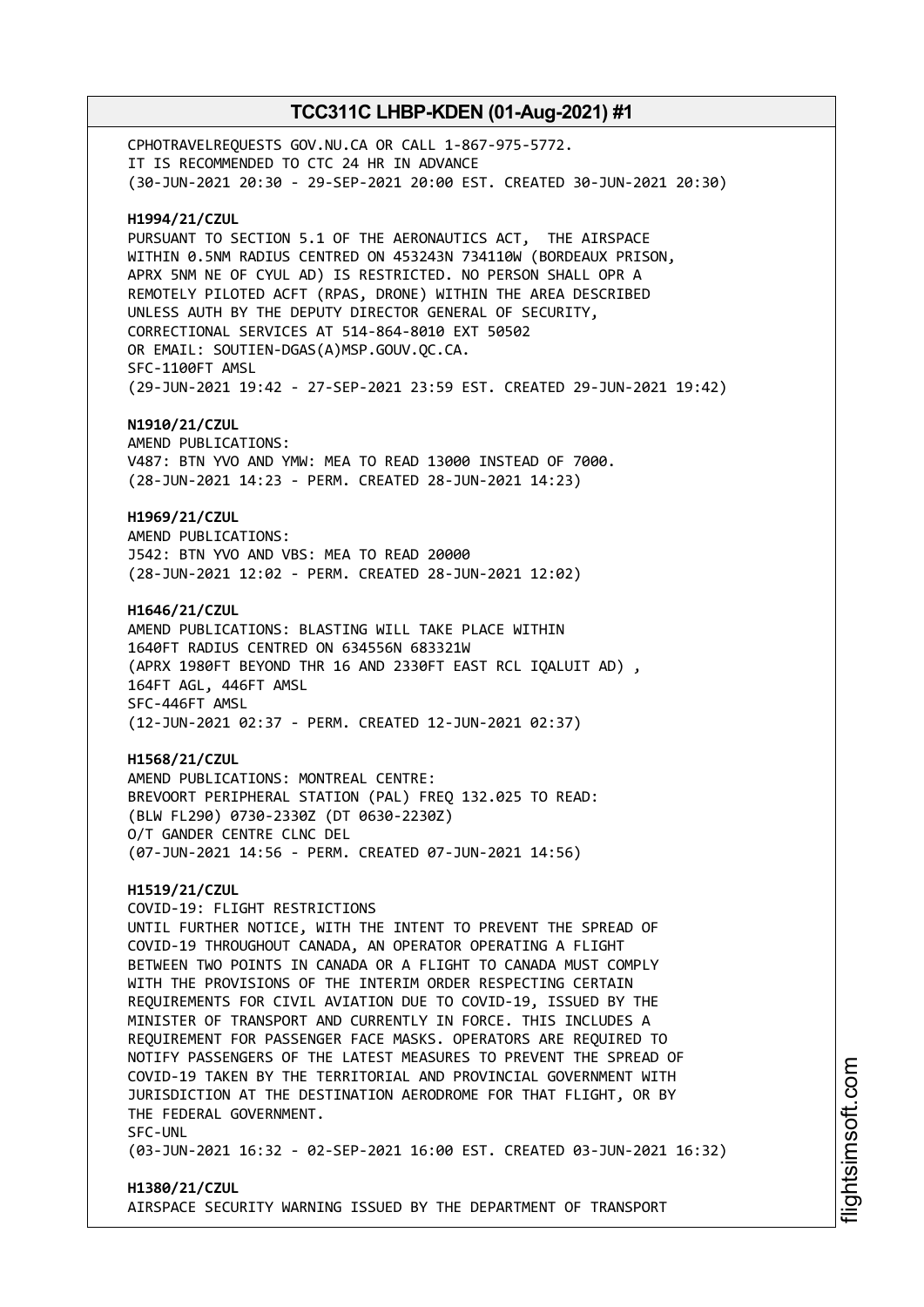IN RESPONSE TO UNUSUAL EXCESSIVE MEASURES BY BELARUS POSING SERIOUS SAFETY AND SECURITY CONCERNS TO COMMERCIAL AVIATION. AIR OPERATORS AND OWNERS OF AIRCRAFT REGISTERED IN CANADA ARE ADVISED NOT TO ENTER MINSK (UMMV) FIR. (25-MAY-2021 20:46 - 25-AUG-2021 16:00. CREATED 25-MAY-2021 20:46) **N1359/21/CZUL** BLASTING ACT WILL TAKE PLACE 0.1 NM RADIUS CENTRED ON 621100N 0754041W (APRX 2333FT NNW SALLUIT AD) SFC TO 50FT AGL FL000-855FT AMSL MAY 24 2201-0000, MAY 25 1800-2000 2200-0000, MAY 26-AUG 03 1500-1700 2200-0000 (24-MAY-2021 22:01 - 03-AUG-2021 00:00. CREATED 24-MAY-2021 22:01) **H1301/21/CZUL** INTENSIVE REMOTELY PILOTED ACFT (RPAS, DRONE) ACT WITHIN 0.5NM RADIUS CENTERED ON 454855N 731953W (APRX 12NM S JOLIETEE/ST-THOMAS AD) NON PARTICIPATING ACFT REQUESTED TO REMAIN CLR. SFC-500FT AMSL (19-MAY-2021 18:16 - 18-AUG-2021 23:59 EST. CREATED 19-MAY-2021 18:16) **H1241/21/CZUL** RESTRICTED AREA CYR666 BAGOTVILLE ACT ABV FL310 TO UNL FL310-UNL MON-FRI 1300-2300, SAT-SUN AND HOL 1400-2000 (15-MAY-2021 14:00 - 14-AUG-2021 20:00. CREATED 14-MAY-2021 17:10) **H1242/21/CZUL** RESTRICTED AREA CYR665 BAGOTVILLE ACT ABV FL310 TO UNL FL310-UNL MON-FRI 1300-2300 EXC HOL (17-MAY-2021 13:00 - 13-AUG-2021 23:00. CREATED 14-MAY-2021 17:10) **H1094/21/CZUL** COVID-19: FLIGHT RESTRICTIONS THE PROVINCE OF NEW BRUNSWICK HAS ENACTED THE MANDATORY ORDER ISSUED UNDER THE STATE OF EMERG ISSUED BY THE MINISTER OF PUBLIC SAFETY WHICH IMPOSES RESTRICTIONS AND REQUIREMENTS TO ALL TRAVELERS ENTERING NEW BRUNSWICK. PILOTS INTENDED TO TRAVEL TO NEW BRUNSWICK MUST CONSULT THE FOLLOWING LINKS FOR MORE INFO. HTTPS://WWW2.GNB.CA/CONTENT/GNB/EN/CORPORATE/PROMO/TRAVEL-REGISTRA TION.HTML HTTPS://WWW2.GNB.CA/CONTENT/DAM/GNB/CORPORATE/PDF/EMERGENCYURGENCE 19.PDF THE NOTAM EXCLUDES ALL EMERG RELIEF FLT (MEDEVAC, POLICE OPS, FIREFIGHTING, ETC.) AS WELL AS FLT LDG IN NEW BRUNSWICK AS A RESULT OF AN IN-FLIGHT EMERG OR A DIVERSION DUE TO ACTUAL MET OR AP COND PREVENTING IT TO LAND AT ITS INTENDED DEST

(03-MAY-2021 17:51 - 03-AUG-2021 17:00 EST. CREATED 03-MAY-2021 17:51)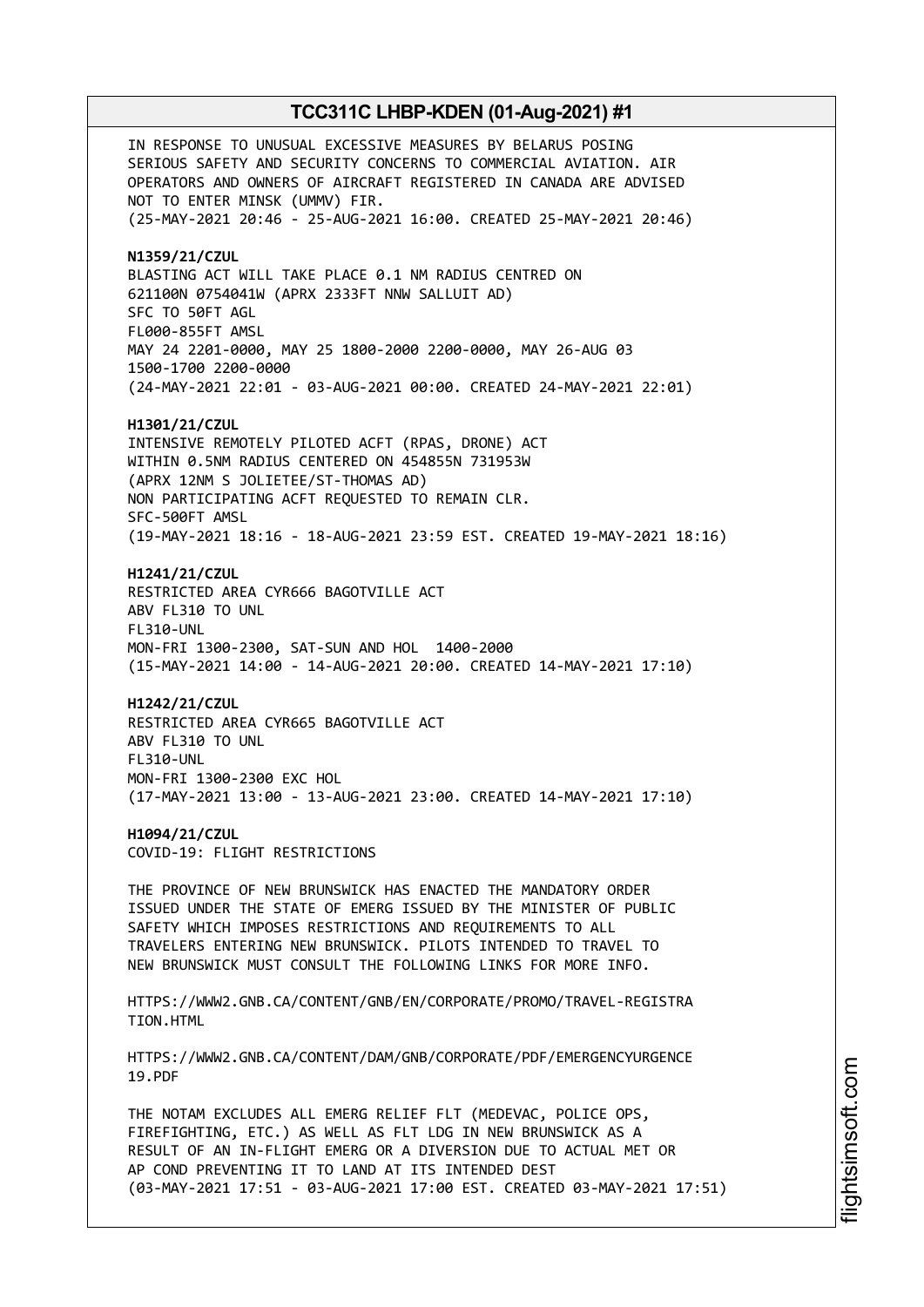┌──────────────────────────────────────────────────────────────────────────────┐

**N3944/20/CZUL** AMEND AIR5002 (MONTREAL VFR NAV CHART): RESTRICTED AIRSPACE 3NM W OF CSC3 TO READ CYR618 INSTEAD OF CYA618 SFC-900FT AMSL (19-DEC-2020 13:11 - PERM. CREATED 19-DEC-2020 13:11)

**N2348/20/CZUL** AMEND PUBLICATIONS: MULT BLASTING ACT WILL TAKE PLACE WITHIN 3293FT RADIUS CENTRED ON 550431N 671745W (APRX 23NM NNW SCHEFFERVILLE/SQUAW LAKE (WATER)). SFC TO 984FT AGL DAILY 1000-0000 (DT 1100-0100) SFC-3739FT AMSL (14-AUG-2020 10:00 - PERM. CREATED 13-AUG-2020 13:16)

# │**CZWG (WINNIPEG FIR/UIR)** │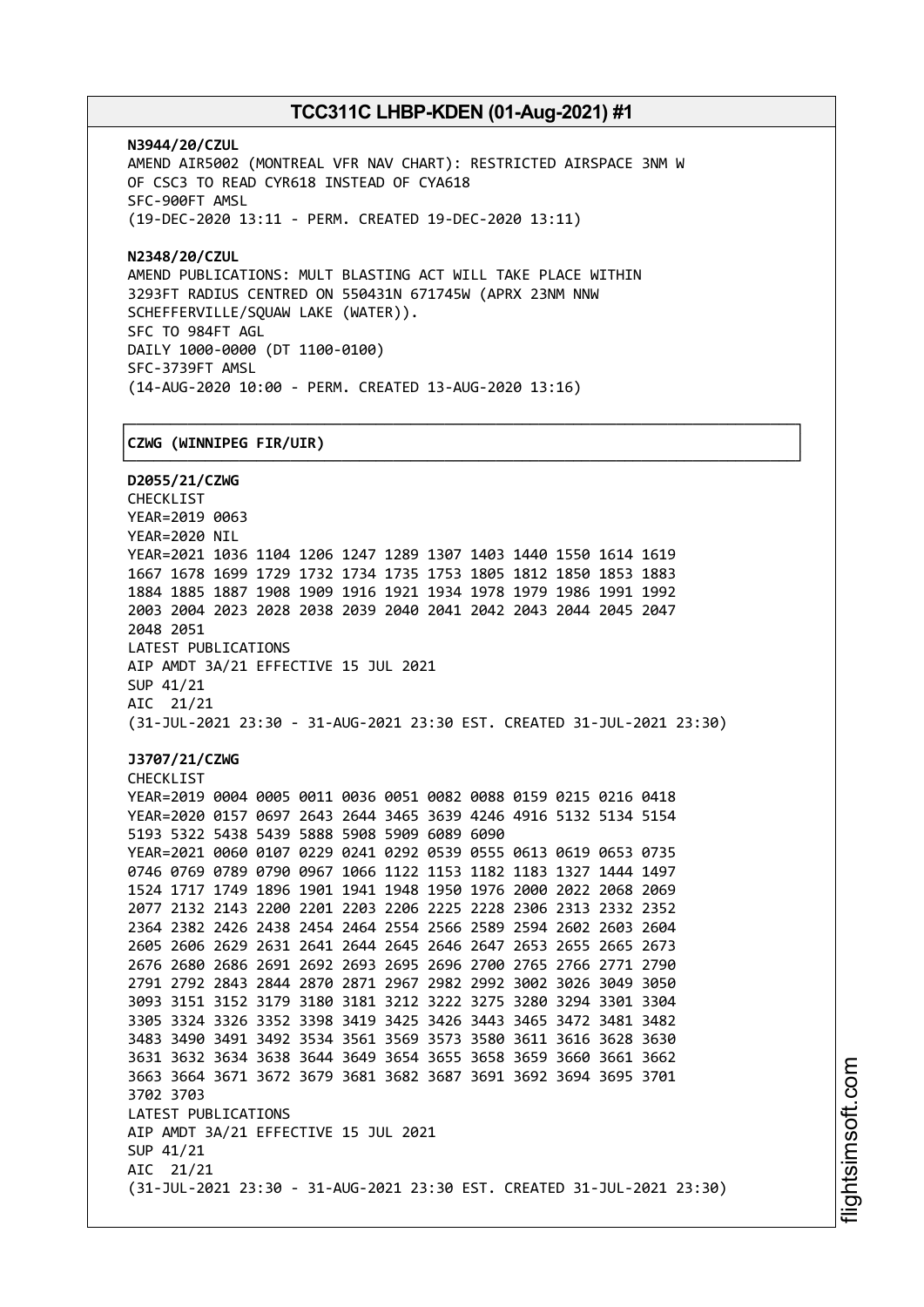**G1180/21/CZWG** CHECKLIST YEAR=2020 1275 YEAR=2021 0482 0499 0545 0631 0635 0636 0671 0702 0778 0798 0804 0836 0894 0898 0940 0965 0982 1017 1061 1063 1082 1111 1118 1144 1151 1159 1171 1172 1174 1175 1179 LATEST PUBLICATIONS AIP AMDT 3A/21 EFFECTIVE 15 JUL 2021 SUP 41/21 AIC 21/21 (31-JUL-2021 23:30 - 31-AUG-2021 23:30 EST. CREATED 31-JUL-2021 23:30) **M2038/21/CZWG** CHECKLIST YEAR=2021 0927 0943 0945 1009 1073 1118 1176 1294 1300 1310 1331 1378 1459 1496 1540 1570 1573 1661 1664 1687 1717 1718 1747 1750 1751 1781 1799 1827 1845 1872 1906 1937 1940 1959 1960 1961 1963 1977 1990 1993 1995 2002 2005 2010 2011 2013 2015 2016 2019 2020 2021 2022 2023 2024 2025 2026 2027 2028 2029 2030 2031 2032 2033 2035 2036 LATEST PUBLICATIONS AIP AMDT 3A/21 EFFECTIVE 15 JUL 2021 SUP 41/21 AIC 21/21 (31-JUL-2021 23:30 - 31-AUG-2021 23:30 EST. CREATED 31-JUL-2021 23:30) **M2033/21/CZWG** PARAJUMPS ACT WILL TAKE PLACE WITHIN 1NM RADIUS CENTRED ON 521649N 1064102W (AT CRF5) SFC-12500FT AMSL DAILY 1400-0300 (31-JUL-2021 14:00 - 02-AUG-2021 03:00. CREATED 31-JUL-2021 14:00) **M2032/21/CZWG** FIREWORKS ACT WILL TAKE PLACE WITHIN 0.25NM RADIUS CENTRED ON 494551N 0942952W (APRX 936FT WSW KENORA (WATER)) SFC-750FT AGL (02-AUG-2021 03:45 - 02-AUG-2021 04:15. CREATED 31-JUL-2021 03:48) **M2027/21/CZWG** V41 BTN YPA AND VOKUL: MOCA TO READ 5000 (30-JUL-2021 22:59 - 01-AUG-2021 20:00 EST. CREATED 30-JUL-2021 22:59) **M2025/21/CZWG** PURSUANT TO CANADIAN AVIATION REGULATIONS (CAR) 601.14, 601.15(B) AND 601.16, FOREST FIRE RESTRICTED AIRSPACE IS ESTABLISHED WITHIN AREA BOUNDED BY 5402N 10514W - 5403N 10513W - 5400N 10513W - 5400N 10515W - 5402N 10514W (CENTER APRX 15NM N CANDLE LAKE AIRPARK AD) . THE FIRE IS LOCATED WITHIN AREA BOUNDED BY 5402N 10514W - 5402N 10513W - 5400N 10513W - 5400N 10514W - 5402N 10514W. AERIAL FIRE SUPPRESSION IN PROGRESS. NO PERSON SHALL OPR AN ACFT, INCLUDING REMOTELY PILOTED ACFT (RPA-DRONE) AND MODEL ACFT, WITHIN THE AREA DESCRIBED EXC WHERE OPR UNDER CAR 601.17. SFC-4000FT AMSL (30-JUL-2021 21:11 - 01-AUG-2021 20:00 EST. CREATED 30-JUL-2021 21:11) **M2022/21/CZWG**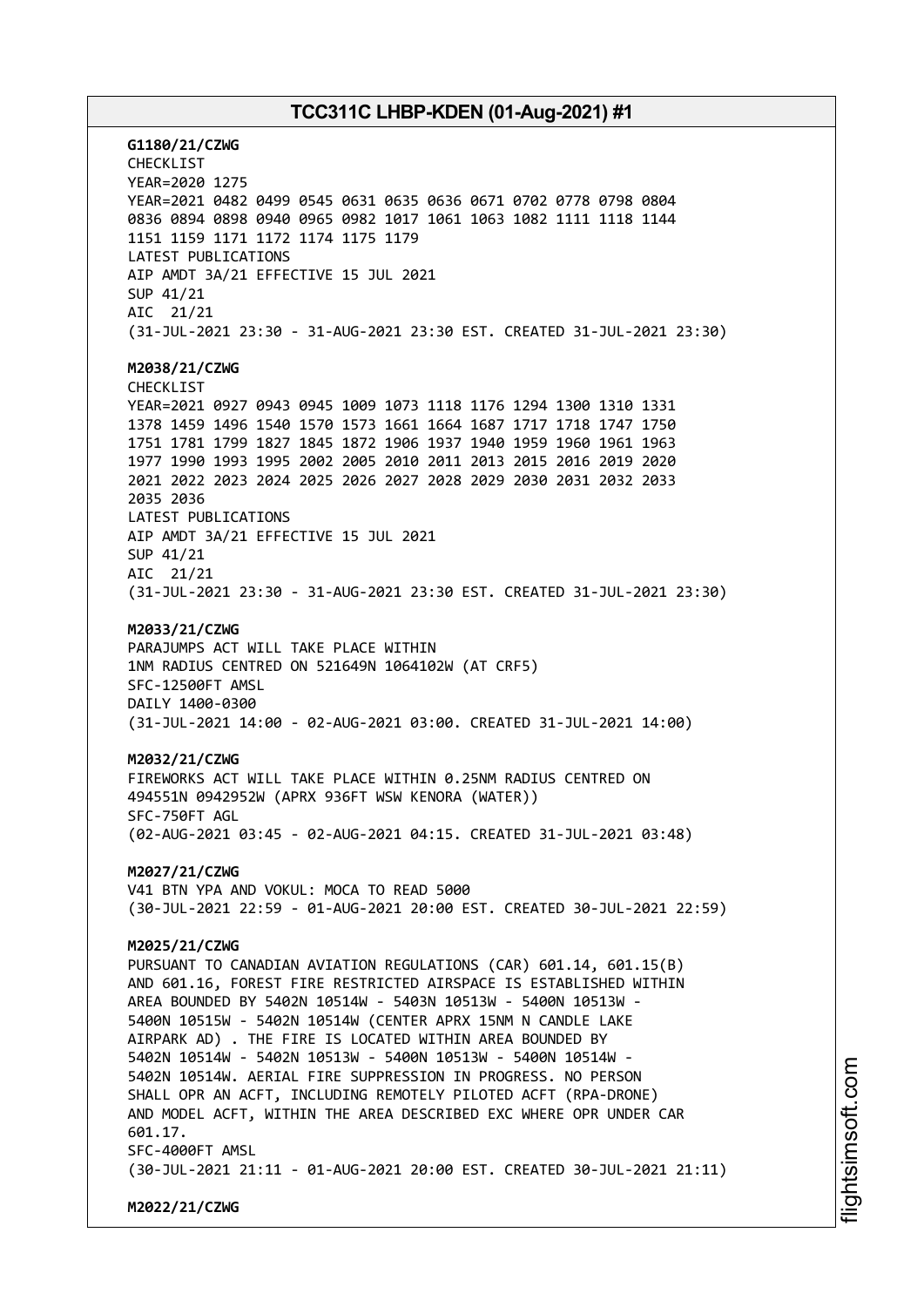PURSUANT TO CAR 601.14, 601.15(B) AND 601.16, FOREST FIRE RESTRICTED AIRSPACE IS ESTABLISHED WITHIN AREA BOUNDED BY 5354N 10441W - 5400N 10424W - 5339N 10416W - 5344N 10437W - 5354N-10441W (CENTER APRX 29NM E CANDLE LAKE AIRPARK). THE FIRE IS LOCATED WITHIN AREA BOUNDED BY 5353N 10438W - 5357N 10426W - 5342N 10420W - 5346N 10438W - 5353N 10438W. AERIAL FIRE SUPPRESSION IN PROGRESS. NO PERSON SHALL OPR AN ACFT, INCLUDING REMOTELY PILOTED ACFT (RPA-DRONE) AND MODEL ACFT, WITHIN THE AREA DESCRIBED EXC WHERE OPR UNDER CAR 601.17. SFC-4500FT AMSL (30-JUL-2021 19:42 - 03-AUG-2021 19:00 EST. CREATED 30-JUL-2021 19:42)

#### **M2021/21/CZWG**

PURSUANT TO CAR 601.14, 601.15(B) AND 601.16, FOREST FIRE RESTRICTED AIRSPACE IS ESTABLISHED WITHIN AREA BOUNDED BY 5542N 10450W - 5547N 10444W - 5542N 10437W - 5539N 10444W - 5542N 10450W (CENTRE APRX 7NM N OTTER LAKE(WATER) AD) . THE FIRE IS LOCATED WITHIN AREA BOUNDED BY 5542N 10447W - 5545N 10444W - 5542N 10440W - 5540N 10444W - 5542N 10447W. AERIAL FIRE SUPPRESSION IN PROGRESS. NO PERSON SHALL OPR AN ACFT, INCLUDING REMOTELY PILOTED ACFT (RPA-DRONE) AND MODEL ACFT, WITHIN THE AREA DESCRIBED EXC WHERE OPR UNDER CAR 601.17. SFC-4500FT AMSL (30-JUL-2021 18:13 - 03-AUG-2021 19:00 EST. CREATED 30-JUL-2021 18:13)

#### **M2020/21/CZWG**

PURSUANT TO CANADIAN AVIATION REGULATIONS (CAR) 601.14, 601.15(B) AND 601.16, FOREST FIRE RESTRICTED AIRSPACE IS ESTABLISHED WITHIN AREA BOUNDED BY 5544N 10430W - 5541N 10422W - 5534N 10438W - 5538N 10443W - 5544N 10430W (CENTER APRX 8NM ENE OTTER LAKE (WATER)). THE FIRE IS LOCATED WITHIN AREA BOUNDED BY 5542N 10429W - 5541N 10425W - 5536N 10439W - 5537N 10441W - 5542N 10429W. AERIAL FIRE SUPPRESSION IN PROGRESS. NO PERSON SHALL OPR AN ACFT, INCLUDING REMOTELY PILOTED ACFT (RPA-DRONE) AND MODEL ACFT, WITHIN THE AREA DESCRIBED EXC WHERE OPR UNDER CAR 601.17. SFC-4500FT AMSL (30-JUL-2021 18:13 - 03-AUG-2021 19:00 EST. CREATED 30-JUL-2021 18:13)

### **G1172/21/CZWG**

PARAJUMP ACT WILL TAKE PLACE WITHIN 2NM RADIOUS CENTRED ON 502605N 1052316W (APRX AT MOOSE JAW MUNICIPAL) SFC-12500FT AGL SR-SS (30-JUL-2021 18:07 - 27-OCT-2021 23:47. CREATED 30-JUL-2021 18:07)

# **G1151/21/CZWG**

COVID 19: INFORMATION BORDER SVC ARE TEMPO SUSPENDED AT THE MAJORITY OF SMALL AIRPORTS ACROSS CANADA. FOR AN UPDATED LIST OF AUTH AIRPORTS OF ENTRY SEE THE LINK FOR OPEN PORTS OF ENTRY AT WWW.CBSA-ASFC.GC.CA/OFFICES

# (29-JUL-2021 17:01 - 29-OCT-2021 15:00 EST. CREATED 29-JUL-2021 17:01)

# **M2005/21/CZWG**

A13: BTN WG AND QD: MEA/MOCA TO READ: 5500FT AMSL (29-JUL-2021 15:08 - 05-AUG-2021 19:00 EST. CREATED 29-JUL-2021 15:08)

**M2002/21/CZWG**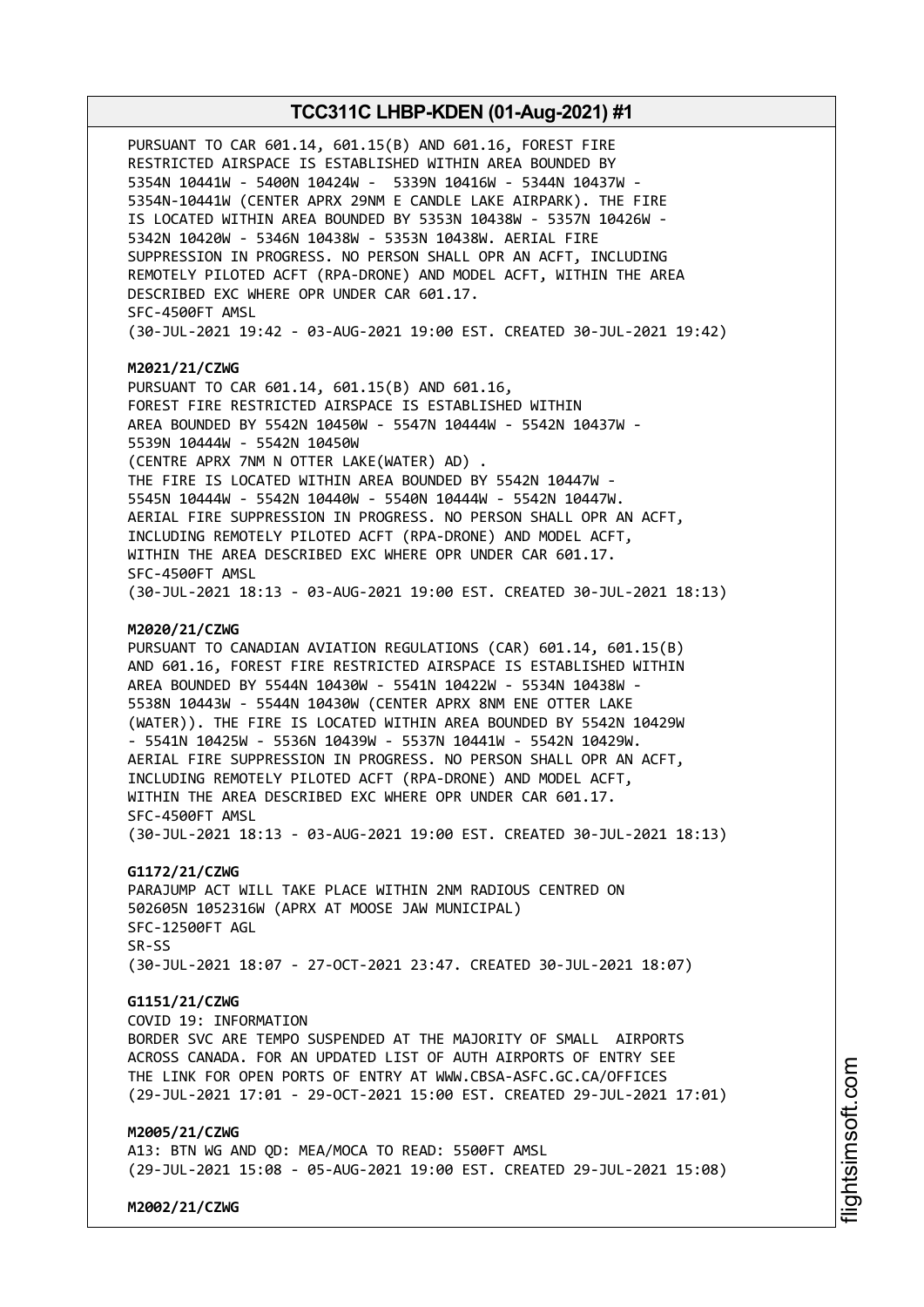PURSUANT TO CANADIAN AVIATION REGULATIONS (CAR) 601.14, 601.15(B) AND 601.16, FOREST FIRE WITHIN 7.5NM EITHER SIDE OF LINE 5144N 9902W - 5236N 9902W. RESTRICTED AIRSPACE IS ESTABLISHED WITHIN AREA BOUNDED BY 5240N 9925W - 5240N 9840W - 5140N 9840W - 5140N 9925W (CENTRE APRX 60NM SSE GRAND RAPIDS AD) . AERIAL FIRE SUPPRESSION IN PROGRESS. NO PERSON SHALL OPR AN ACFT, INCLUDING REMOTELY PILOTED ACFT (RPA-DRONE) AND MODEL ACFT, WITHIN THE AREA DESCRIBED EXC WHERE OPR UNDER CAR 601.17. FOR AUTH TO ENTER CTC DUTY OFFICER 204-345-1418. SFC-4500FT AMSL (29-JUL-2021 12:20 - 05-AUG-2021 19:00 EST. CREATED 29-JUL-2021 12:20)

### **G1144/21/CZWG**

AIRSPACE SECURITY WARNING ISSUED BY THE DEPARTMENT OF TRANSPORT IN RESPONSE TO THE VOLATILE SECURITY SITUATION IN AFGHANISTAN. POTENTIAL RISK FROM EXTREMIST AND MILITANT ACTIVITY AND LIMITED RISK MITIGATION CAPABILITIES. AIR OPERATORS AND OWNERS OF AIRCRAFT REGISTERED IN CANADA ARE ADVISED NOT TO FLY BELOW FL260 IN THE KABUL (OAKX) FIR (28-JUL-2021 19:32 - 28-OCT-2021 16:00. CREATED 28-JUL-2021 19:32)

# **M1993/21/CZWG**

DUE TO FOREST FIRE:

AR7: WG - YIV: MOCA/MEA TO READ: 5000 (28-JUL-2021 18:44 - 04-AUG-2021 19:00 EST. CREATED 28-JUL-2021 18:44)

### **M1990/21/CZWG**

PURSUANT TO CANADIAN AVIATION REGULATIONS (CAR) 601.14, 601.15(B) AND 601.16, FOREST FIRE AREA WITHIN 11NM RADIUS CENTRED ON 5140N 9619W (APRX 16NM ESE BLOODVEIN RIVER AD) . RESTRICTED AIRSPACE IS ESTABLISHED WITHIN AREA BOUNDED BY 5154N 9637W - 5149N 9553W - 5131N 9554W - 5125N 9628W - 5138N 9649W - 5154N 9637W. AERIAL FIRE SUPPRESSION IN PROGRESS. NO PERSON SHALL OPR AN ACFT, INCLUDING REMOTELY PILOTED ACFT (RPA-DRONE) AND MODEL ACFT, WITHIN THE AREA DESCRIBED EXC WHERE OPR UNDER CAR 601.17. FIRE SUPRESSION ACFT MONITORING 131.37MHZ. FOR AUTH TO ENTER CTC DUTY OFFICER 204-345-1418. SFC-4000FT AMSL (28-JUL-2021 16:55 - 04-AUG-2021 19:00 EST. CREATED 28-JUL-2021 16:55)

#### **M1961/21/CZWG**

ADVISORY AREA CYA413(M) SOUTHPORT ACT 5000FT AMSL-8000FT AMSL MON-FRI 1230-2230 (26-JUL-2021 16:57 - 31-AUG-2021 22:30. CREATED 26-JUL-2021 16:57)

### **M1960/21/CZWG**

ADVISORY AREA CYA407(M) SOUTHPORT ACT SFC-8000FT AMSL MON-FRI 1230-2230 (26-JUL-2021 16:57 - 31-AUG-2021 22:30. CREATED 26-JUL-2021 16:57)

### **M1940/21/CZWG**

PURSUANT TO SECTION 5.1 OF THE AERONUCTICS ACT, THE AIRSPACE SURROUNDING MARIEVAL INDIAN RESIDENTIAL SCHOOL IS RESTRICTED WITHIN AREA BOUNDED BY 503502N 1023924W - 503459N 1023908W - 503450N 1023918W - 503456N 1023931W - 503502N 1023924W (CENTER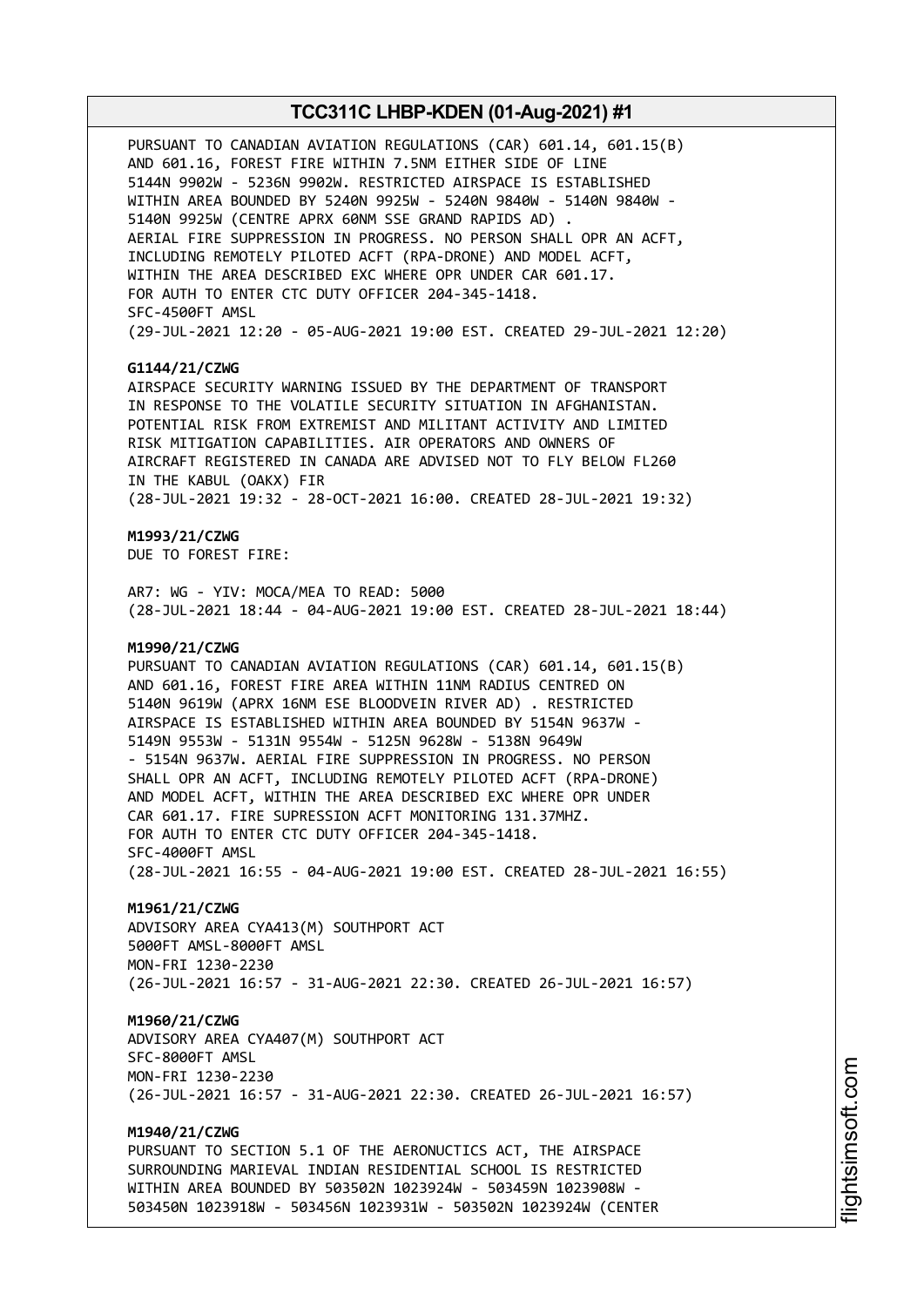APRX 14.5NM NE GRENFELL AD) . NO PERSON SHALL OPR AN ACFT, INCLUDING REMOTELY PILOTED ACFT (RPA-DRONE) AND MODEL ACFT, WITHIN THE AREA DESCRIBED UNLESS THE FLT IS AUTH BY THE ADMIN NATION NAVIGATOR 639-205-7811. SFC-3000FT AMSL (25-JUL-2021 23:47 - 25-AUG-2021 23:59 EST. CREATED 25-JUL-2021 23:47) **G1111/21/CZWG** COVID-19: CREWS/PASSENGERS REQUIREMENTS ALL FOREIGN MIL AND STATE ACFT WITH STOP OVERS IN CANADA TO CTC +OVERFLIGHT(AT)FORCES.GC.CA OR CALL (204) 227-7498 PRIOR TO FILING FLT PLAN SFC-UNL (23-JUL-2021 16:36 - 30-SEP-2021 04:00 EST. CREATED 23-JUL-2021 16:36) **G1063/21/CZWG** COVID-19: FLIGHT RESTRICTIONS PURSUANT TO SECTION 5.1 OF THE AERONAUTICS ACT, THE MINISTER OF TRANSPORT IS OF THE OPINION IT IS NECESSARY FOR AVIATION SAFETY AND THE PROTECTION OF THE PUBLIC, TO PROHIBIT THE OPS OF ACFT INVOLVED IN SKED AND NON SKED INTL COMMERCIAL AIR SVC FM INDIA, FOR THE TRANSPORT OF PASSENGERS ON AN INBOUND FLT TO CANADA. THIS PROHIBITION FURTHER APPLIES TO OPS OF ACFT INVOLVED IN PRIVATE AND CHARTER AIR SVC. THIS PROHIBITION DOES NOT APPLY TO ACFT OPERATED IN THE FLW CIRCUMSTANCES: - CARGO FLT - MEDEVAC FLT - FERRY FLT - FLIGHT CREW REPATRIATION FLT - TECHNICAL STOPS WHERE PASSENGERS DO NOT DISEMBARK, OR - AT ALTERNATE AP IDENTIFIED IN A FLT PLAN TO ADDRESS WX, OR - ACFT SAFETY SITUATIONS, OR - FLT EN ROUTE TO CANADA AT THE TIME THIS NOTICE TAKES EFFECT - IN THE CASE WHERE SPECIAL AUTH HAS BEEN GRANTED BY TRANSPORT CANADA: 1-613-992-6853. SFC-UNL (19-JUL-2021 18:30 - 22-AUG-2021 03:59. CREATED 19-JUL-2021 18:30) **G1061/21/CZWG** COVID-19: FLIGHT RESTRICTIONS UNTIL FURTHER NOTICE, WITH THE INTENT TO PREVENT THE SPREAD OF COVID-19 THROUGHOUT CANADA, ALL COMMERCIAL AIR SVC, PRIVATE OPR (CAR SUBPART 604) AND FOREIGN BUSINESS AVIATION, THAT ARE TRANSPORTING PASSENGERS TO CANADA MUST COMPLY WITH THE PROVISIONS OF THE INTERIM ORDER RESPECTING CERTAIN REQUIREMENTS FOR CIVIL AVIATION DUE TO COVID-19, ISSUED BY THE MINISTER OF TRANSPORT AND CURRENTLY IN FORCE. THIS INCLUDES A REQUIREMENT PASSENGERS TO WEAR FACE MASKS AND PROVIDE EVIDENCE OF A NEGATIVE RESULT FOR A COVID-19 MOLECULAR TEST PRIOR TO BOARDING. IN ADDITION TO ABV, AND PURSUANT TO SECTION 5.1 OF THE AERONAUTICS ACT, ALL COMMERCIAL AIR SVC, PRIVATE OPR (CAR SUBPART 604) AND FOREIGN BUSINESS AVIATION, THAT ARE TRANSPORTING PASSENGERS TO CANADA MUST, FOR THE PURPOSE OF

DISEMBARKING PASSENGERS, LAND AT ONE OF THE FOLLOWING AP: - AEROPORT INTL DE MONTREAL-TRUDEAU

- CALGARY INTL AIRPORT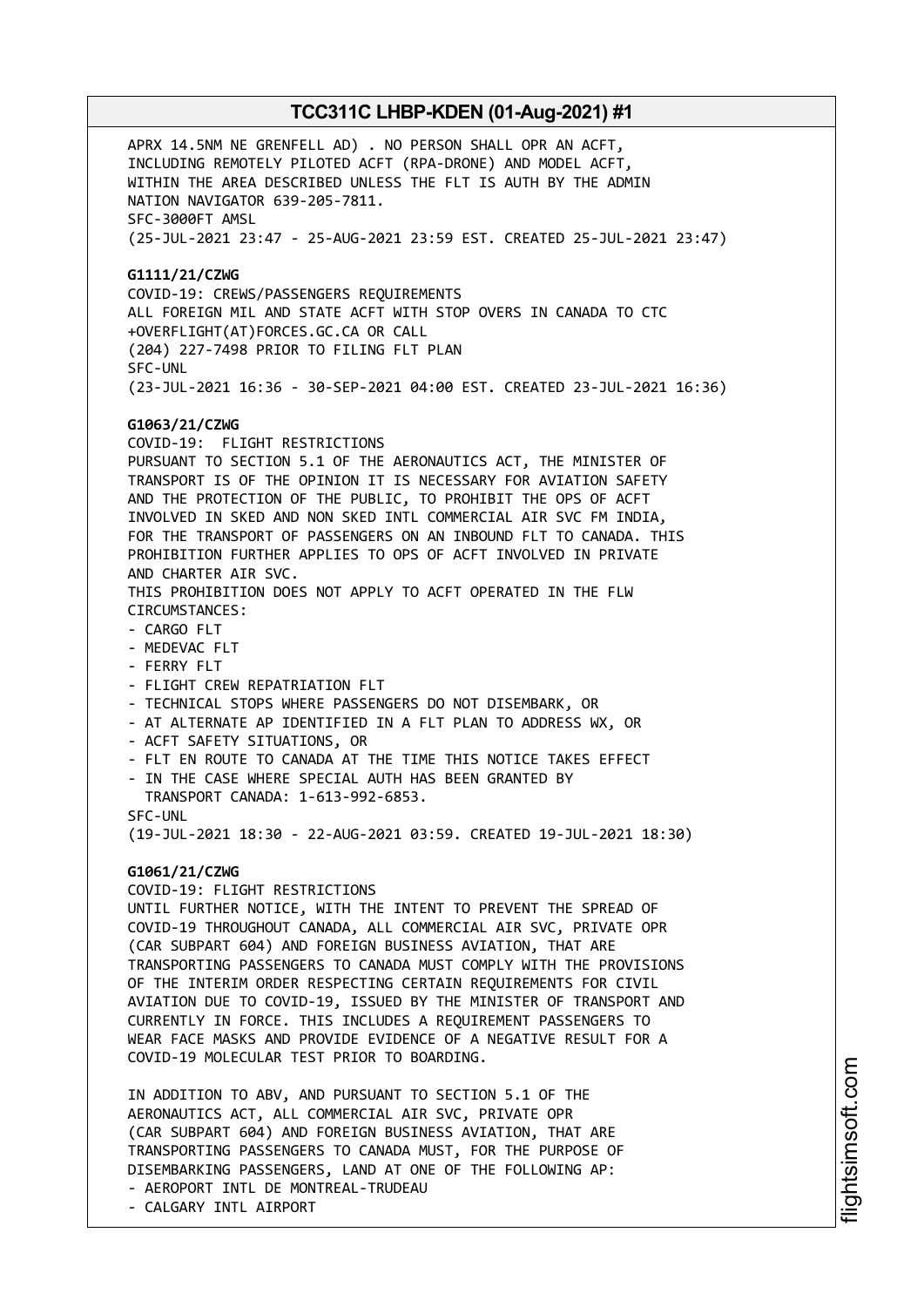- TORONTO-PEARSON INTL AIRPORT - VANCOUVER INTL AIRPORT THIS RESTRICTION DOES NOT APPLY TO ACFT OPERATED IN THE FLW CIRCUMSTANCES: - DIRECT FLT FM SAINT-PIERRE-ET-MIQUELON - MEDEVAC FLT - FERRY AND CREW REPATRIATION FLT - CARGO FLIGHTS CARRYING ONLY AIRCREW OR AIRLINE EMPLOYEES - TECHNICAL STOPS WHERE PASSENGERS DO NOT DISEMBARK - AT ALTERNATE AP IDENTIFIED IN A FLT PLAN TO ADDRESS WX - ACFT SAFETY SITUATIONS, OR - IN THE CASE WHERE SPECIAL AUTH HAS BEEN GRANTED BY TRANSPORT CANADA: 1-888-857-4003. SFC-UNL (19-JUL-2021 15:59 - 09-AUG-2021 04:00. CREATED 19-JUL-2021 15:59) **M1827/21/CZWG** REGINA PSR U/S. FLT WITHIN 40NM RADIUS CENTRED ON 502559N 1044017W, 12500FT AMSL AND BLW, WILL NOT BE PROVIDED NON-TRANSPONDER EQUIPPED ACFT TFC INFO. (16-JUL-2021 04:25 - 29-AUG-2021 00:00 EST. CREATED 16-JUL-2021 04:26) **L3498/21/CZWG** BLASTING ACT WILL TAKE PLACE WITHIN 1NM RADIUS CENTRED ON 544544N 1015308W (APRX 1.95NM WNW FLIN FLON/CHANNING (WATER) AD) SFC-1500FT AGL (07-JUL-2021 16:24 - 05-OCT-2021 18:00. CREATED 07-JUL-2021 16:24) **G0940/21/CZWG** PARAJUMPS ACT WILL TAKE PLACE WITHIN 1.5 NM RADIUS CENTRED ON GIMLI INDUSTRIAL PARK AD SFC-12500FT AMSL (05-JUL-2021 01:14 - 05-OCT-2021 01:00. CREATED 05-JUL-2021 01:14) **G0898/21/CZWG** COVID-19: FLIGHT RESTRICTIONS UNTIL FURTHER NOTICE, WITH THE INTENT TO PREVENT THE SPREAD OF THE COVID-19 VIRUS THROUGHOUT NUNAVUT ALL NON-SKED FLT ORIGINATING OUTSIDE OF NUNAVUT LDG IN NUNAVUT ARE REQUIRED TO CTC THE OFFICE OF NUNAVUT'S CHIEF PUBLIC HEALTH OFFICE IN ADVANCE CPHOTRAVELREQUESTS GOV.NU.CA OR CALL 1-867-975-5772. IT IS RECOMMENDED TO CTC 24 HR IN ADVANCE (30-JUN-2021 18:58 - 28-SEP-2021 18:00 EST. CREATED 30-JUN-2021 18:58) **M1573/21/CZWG** BEECHY NDB BY 212KHZ U/S (25-JUN-2021 18:37 - 12-AUG-2021 23:59. CREATED 25-JUN-2021 18:37) **G0798/21/CZWG** WINNIPEG CENTRE PERIPHERAL STATION (PAL) 225.2MHZ AT KENORA U/S (18-JUN-2021 20:57 - 17-SEP-2021 23:59. CREATED 18-JUN-2021 20:57) **G0671/21/CZWG** COVID-19: FLIGHT RESTRICTIONS UNTIL FURTHER NOTICE, WITH THE INTENT TO PREVENT THE SPREAD OF

COVID-19 THROUGHOUT CANADA, AN OPERATOR OPERATING A FLIGHT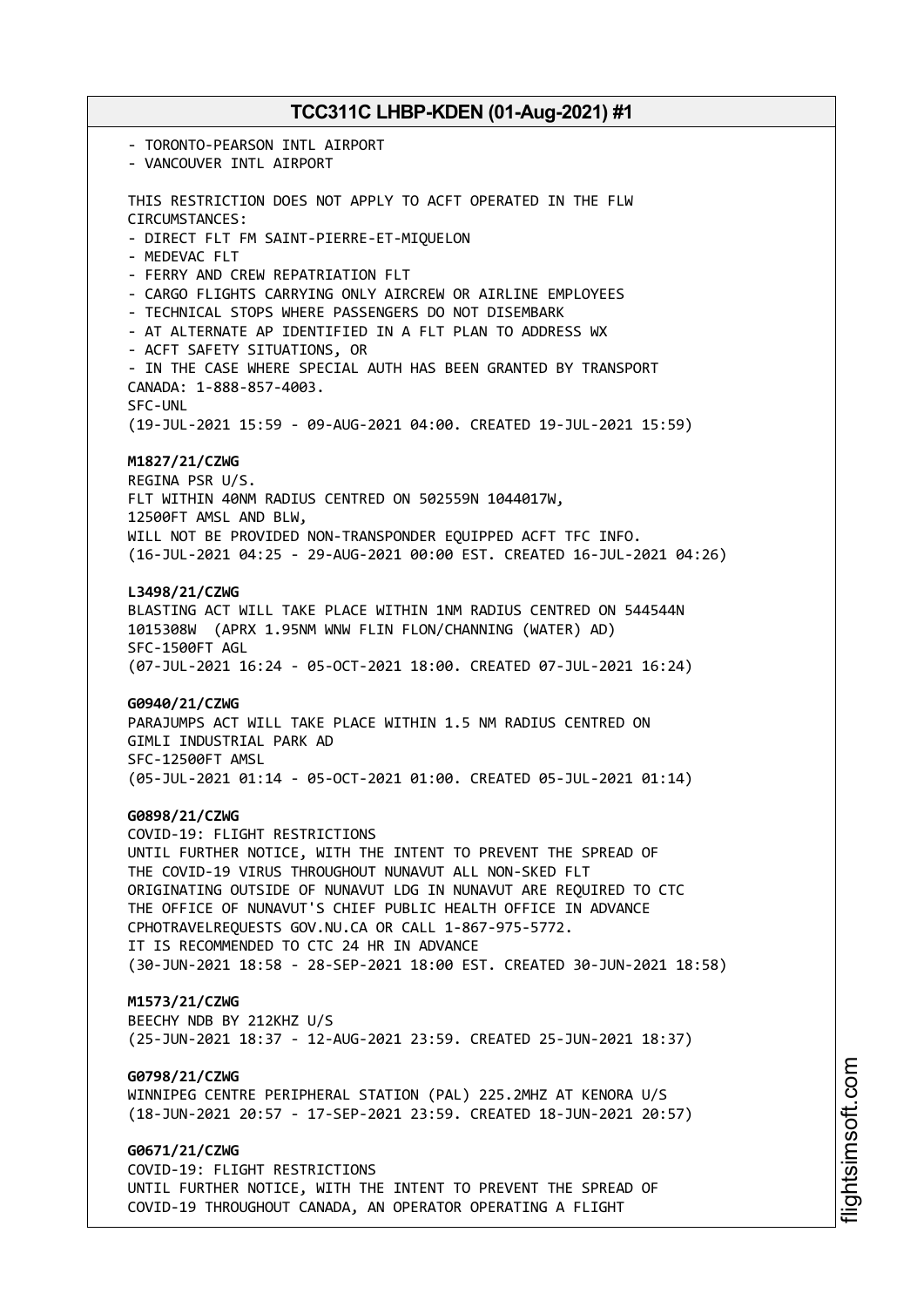BETWEEN TWO POINTS IN CANADA OR A FLIGHT TO CANADA MUST COMPLY WITH THE PROVISIONS OF THE INTERIM ORDER RESPECTING CERTAIN REQUIREMENTS FOR CIVIL AVIATION DUE TO COVID-19, ISSUED BY THE MINISTER OF TRANSPORT AND CURRENTLY IN FORCE. THIS INCLUDES A REQUIREMENT FOR PASSENGER FACE MASKS. OPERATORS ARE REQUIRED TO NOTIFY PASSENGERS OF THE LATEST MEASURES TO PREVENT THE SPREAD OF COVID-19 TAKEN BY THE TERRITORIAL AND PROVINCIAL GOVERNMENT WITH JURISDICTION AT THE DESTINATION AERODROME FOR THAT FLIGHT, OR BY THE FEDERAL GOVERNMENT. SFC-UNL

(03-JUN-2021 16:31 - 02-SEP-2021 16:00 EST. CREATED 03-JUN-2021 16:31)

### **G0631/21/CZWG**

AIRSPACE SECURITY WARNING ISSUED BY THE DEPARTMENT OF TRANSPORT IN RESPONSE TO UNUSUAL EXCESSIVE MEASURES BY BELARUS POSING SERIOUS SAFETY AND SECURITY CONCERNS TO COMMERCIAL AVIATION. AIR OPERATORS AND OWNERS OF AIRCRAFT REGISTERED IN CANADA ARE ADVISED NOT TO ENTER MINSK (UMMV) FIR. (25-MAY-2021 20:42 - 25-AUG-2021 16:00. CREATED 25-MAY-2021 20:42)

### **D1036/21/CZWG**

BLASTING ACT WILL TAKE PLACE WITHIN 1NM RADIUS CENTRED ON 554122N 1033510W (APRX 3000FT BFR THR 23 AND 2090FT SE EXTENDED RCL SEABEE MINE AD) SFC-1000FT AGL (04-MAY-2021 23:00 - 04-AUG-2021 01:00. CREATED 04-MAY-2021 19:18)

┌──────────────────────────────────────────────────────────────────────────────┐

└──────────────────────────────────────────────────────────────────────────────┘

#### │**KZMP (MINNEAPOLIS FIR)** │

#### **08/005/KZMP**

ZMP OBST WIND TURBINE FARM WI AN AREA DEFINED AS 5NM RADIUS OF 443709N0964117W (9.3NM S 5H3) 2500FT (550FT AGL) NOT LGTD (01-AUG-2021 16:08 - 04-AUG-2021 23:59. CREATED 01-AUG-2021 16:09)

#### **08/004/KZMP**

ZMP AIRSPACE NUMEROUS ACFT WI AN AREA DEFINED AS 60NM RADIUS OF APN SFC-17999FT MNT 128.425 (01-AUG-2021 12:38 - 14-AUG-2021 23:59. CREATED 01-AUG-2021 12:40)

### **07/102/KZMP**

ZMP AIRSPACE R4201A ACT SFC-FL230 (01-AUG-2021 04:01 - 02-AUG-2021 04:00. CREATED 31-JUL-2021 22:06)

### **07/240/KZMP**

ZMP AIRSPACE UAS WI AN AREA DEFINED AS 5NM RADIUS OF 430337.10N0912714.40W (5.0NM WNW 7C3) SFC-150FT AGL (02-AUG-2021 11:00 - 04-AUG-2021 01:30. CREATED 31-JUL-2021 20:52)

# **07/230/KZMP**

ZMP OBST WIND TURBINE FARM WI AN AREA DEFINED AS 1.46NM RADIUS OF 462001N0985330W (43.1NM SSW JMS) 2341FT (400FT AGL) NOT LGTD (30-JUL-2021 16:47 - 30-AUG-2021 23:59 EST. CREATED 30-JUL-2021 16:51)

### **07/030/KZMP**

ZMP AIRSPACE R6901B ACT SFC-1200FT (31-JUL-2021 14:00 - 02-AUG-2021 22:00. CREATED 30-JUL-2021 14:05)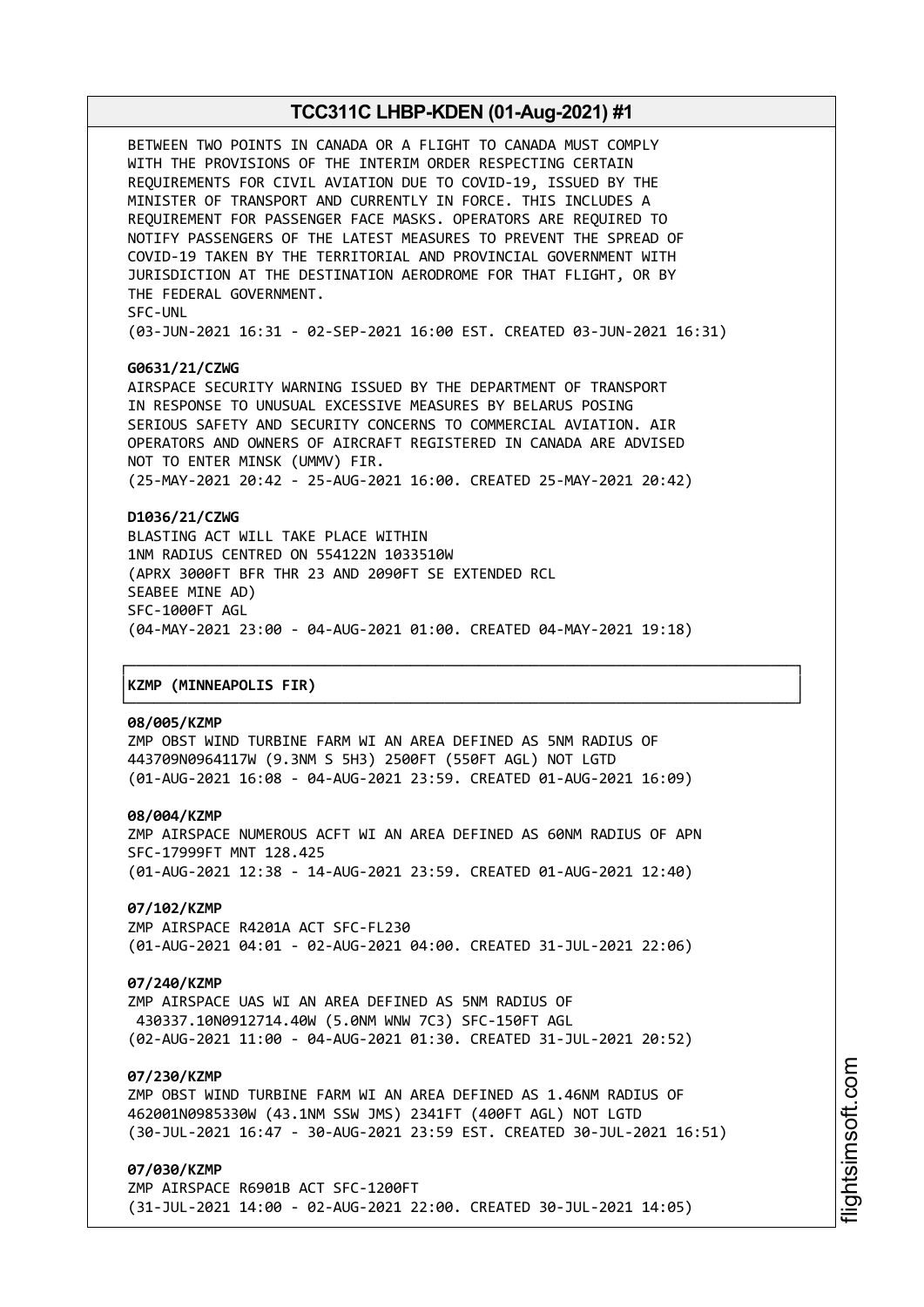### **07/227/KZMP**

ZMP AIRSPACE UAS WI AN AREA DEFINED AS 6NM RADIUS OF 430337.10N0912714.40W (5.0NM WNW 7C3) SFC-150FT AGL (30-JUL-2021 13:00 - 02-AUG-2021 01:30. CREATED 30-JUL-2021 12:07)

### **1/7966/KZMP**

ZMP MN..AIRSPACE HIBBING, MN..TEMPORARY FLIGHT RESTRICTIONS WI AN AREA DEFINED AS 3NM RADIUS OF 472510N0930332W (HIB294016.1) SFC-4500FT MINE BLASTING. PURSUANT TO 14 CFR SECTION 91.137(A)(1) TEMPORARY FLIGHT RESTRICTIONS ARE IN EFFECT. ONLY RELIEF ACFT OPS UNDER DIRECTION OF KEETAC MINING ARE AUTH IN THE AIRSPACE. KEETAC MINING TEL 218-778-8746 IS IN CHARGE OF ON SCENE EMERG RESPONSE ACT. MINNEAPOLIS /ZMP/ ARTCC TEL 651-463-5580 IS THE FAA CDN FAC. 2108031650-2108031900

(PERM. CREATED 29-JUL-2021 16:51)

#### **07/222/KZMP**

ZMP AIRSPACE PJE WI AN AREA DEFINED AS 10NM RADIUS OF 2P2 SFC-13000FT (29-JUL-2021 19:04 - 02-AUG-2021 01:59. CREATED 29-JUL-2021 14:21)

# **07/217/KZMP**

ZMP OBST WIND TURBINE FARM WI AN AREA DEFINED AS 5NM RADIUS OF 423829N0982858W (13.7NM NE ONL) 2371FT (443FT AGL) NOT LGTD (28-JUL-2021 20:51 - 02-AUG-2021 23:59. CREATED 28-JUL-2021 20:51)

### **07/213/KZMP**

ZMP OBST WIND TURBINE FARM WI AN AREA DEFINED AS 3.01NM RADIUS OF 471748N0975636W (43.9NM NE JMS) 1882FT (400FT AGL) NOT LGTD (28-JUL-2021 15:59 - 28-AUG-2021 23:59 EST. CREATED 28-JUL-2021 16:00)

### **07/211/KZMP**

ZMP OBST WIND TURBINE FARM WI AN AREA DEFINED AS 2.5NM RADIUS OF 475212N1005215W (21.3NM N 91N) 2183FT (495FT AGL) NOT LGTD (28-JUL-2021 00:15 - 11-AUG-2021 17:00. CREATED 28-JUL-2021 00:15)

### **07/190/KZMP**

ZMP OBST WIND TURBINE FARM WI AN AREA DEFINED AS 1.46NM RADIUS OF 462001N0985330W (43.1NM SSW JMS) 2341FT (400FT AGL) NOT LGTD (24-JUL-2021 02:16 - 24-AUG-2021 23:59 EST. CREATED 24-JUL-2021 02:20)

#### **07/189/KZMP**

ZMP OBST WIND TURBINE FARM WI AN AREA DEFINED AS 5NM RADIUS OF 430707N0980427W (18NM ENE AGZ) 2000FT (600FT AGL) NOT LGTD (24-JUL-2021 00:29 - 27-AUG-2021 03:00. CREATED 24-JUL-2021 00:29)

### **07/166/KZMP**

ZMP AIRSPACE UAS WI AN AREA DEFINED AS .5NM EITHER SIDE OF A LINE FM 444533N0945345W (6.8NM ESE OVL) TO 443210N0945332W (9.4NM E RWF) TO 443210N0945203W (10.6NM E RWF) TO 443013N0945150W (11.2NM ESE RWF) TO 442237N0943347W (5.1NM NNW ULM) SFC-300FT AGL DLY 1200-2330 (22-JUL-2021 12:00 - 14-AUG-2021 23:30. CREATED 20-JUL-2021 19:19)

### **07/165/KZMP**

ZMP AIRSPACE UAS WI AN AREA DEFINED AS .5NM EITHER SIDE OF A LINE FM 452351N0924823W (8.3NM NW OEO) TO 452350N0924104W (5.9NM N OEO) TO 452443N0923941W (7.2NM NNE OEO) TO 452247N0924215W (4.9NM N OEO) SFC-300FT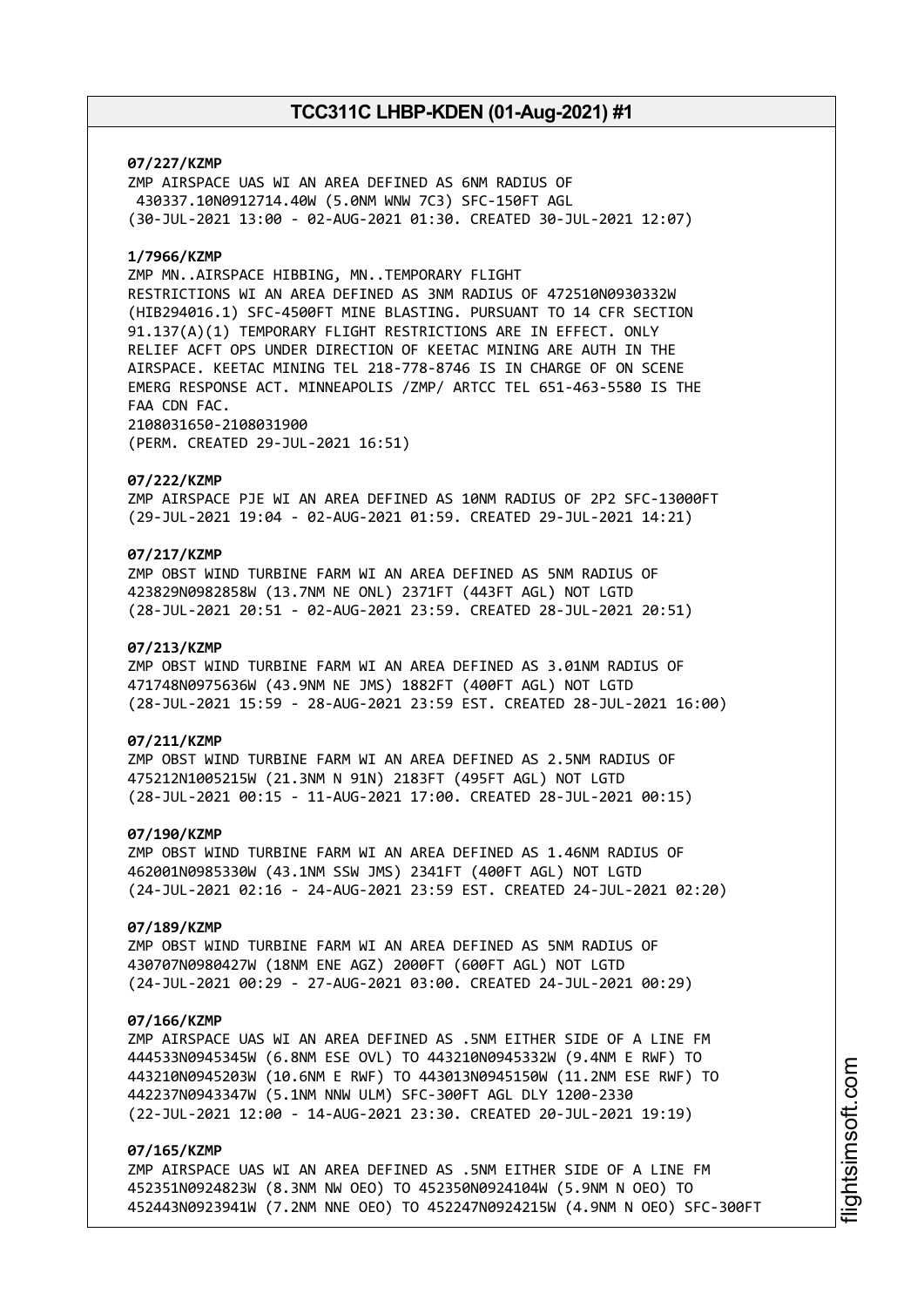### AGL

(22-JUL-2021 12:00 - 14-AUG-2021 23:30. CREATED 20-JUL-2021 19:19)

#### **07/164/KZMP**

ZMP AIRSPACE UAS WI AN AREA DEFINED AS .5NM EITHER SIDE OF A LINE FM 453855N0945259W (4.6NM SSE D39) TO 453235N0945153W (11.7NM SSE D39) TO 453227N0944843W (12.1NM NNW PEX) TO 453128N0944829W (10.9NM NNW PEX) TO 452947N0944242W (8.9NM NNE PEX) TO 452624N0944241W (5.1NM NNE PEX) SFC-300FT AGL DLY 1200-2330

(22-JUL-2021 12:00 - 14-AUG-2021 23:30. CREATED 20-JUL-2021 18:35)

### **07/163/KZMP**

ZMP AIRSPACE UAS WI AN AREA DEFINED AS .5NM EITHER SIDE OF A LINE FM 452958N0942154W (13.2NM WSW STC) TO 452948N0943055W (12.3NM NE PEX) TO 453035N0943057W (12.7NM NE PEX) TO 453159N0943906W (10.4NM NNE PEX) TO 453146N0944215W (9.5NM NNE PEX) TO 453823N0944134W (10.9NM SE D39) TO 453920N0944237W (9.9NM ESE D39) SFC-300FT AGL DLY 1200-2330 (22-JUL-2021 12:00 - 14-AUG-2021 23:30. CREATED 20-JUL-2021 18:34)

### **07/162/KZMP**

ZMP AIRSPACE UAS WI AN AREA DEFINED AS .5NM EITHER SIDE OF A LINE FM 452924N0941107W (6.3NM SW STC) TO 452641N0941437W (9.9NM SW STC) TO 452517N0942025W (14.0NM SW STC) TO 452515N0942525W (13.9NM ENE PEX) TO 451907N0942526W (13.8NM NNE LJF) SFC-300FT AGL DLY 1200-2330 (22-JUL-2021 12:00 - 14-AUG-2021 23:30. CREATED 20-JUL-2021 18:33)

#### **07/161/KZMP**

ZMP AIRSPACE UAS WI AN AREA DEFINED AS .5NM EITHER SIDE OF A LINE FM 444533N0945345W (6.8NM ESE OVL) TO 443210N0945332W (9.4NM E RWF) TO 443210N0945203W (10.6NM E RWF) TO 443013N0945150W (11.2NM ESE RWF) TO 442237N0943347W (5.1NM NNW ULM) SFC-300FT AGL DLY 1200-2330 (22-JUL-2021 12:00 - 14-AUG-2021 23:30. CREATED 20-JUL-2021 18:32)

# **07/160/KZMP**

ZMP AIRSPACE UAS WI AN AREA DEFINED AS .5NM EITHER SIDE OF A LINE FM 452351N0924823W (8.3NM NW OEO) TO 452350N0924104W (5.9NM N OEO) TO 452443N0923941W (7.2NM NNE OEO) TO 452247N0924215W (4.9NM N OEO) SFC-300FT AGL DLY 1200-2330 (22-JUL-2021 12:00 - 14-AUG-2021 23:30. CREATED 20-JUL-2021 18:30)

# **07/159/KZMP**

ZMP AIRSPACE UAS WI AN AREA DEFINED AS .5NM EITHER SIDE OF A LINE FM 452022N0925844W (5.5NM N 25D) TO 452121N0925801W (6.6NM NNE 25D) TO 452139N0925508W (7.5NM NE 25D) TO 452410N0925406W (10.2NM NE 25D) TO 452740N0925448W (13.2NM NW OEO) SFC-300FT AGL DLY 1200-2330 (22-JUL-2021 12:00 - 14-AUG-2021 23:30. CREATED 20-JUL-2021 18:25)

#### **07/157/KZMP**

ZMP AIRSPACE UAS WI AN AREA DEFINED AS .5NM EITHER SIDE OF A LINE FM 443059N0944937W (11.1NM ESE RWF) TO 443231N0944932W (11.0NM E RWF) TO 443238N0942800W (11.6NM NNE ULM) TO 443515N0942805W (13.6NM SE 1D6) TO 443538N0941855W (13.9NM SW GYL) TO 443630N0941326W (10.8NM SW GYL) TO 443723N0940909W (8.5NM SSW GYL) TO 443748N0935659W (9.4NM SE GYL) TO 443905N0935659W (8.5NM SE GYL) TO 443859N0934833W (13.3NM SE GYL) TO 443513N0934806W (10.0NM NE 12Y) TO 443510N0934150W (12.9NM NE 12Y) TO 443330N0934145W (11.8NM NE 12Y) TO 443318N0933925W (13.1NM NE 12Y) SFC-300FT AGL DLY 1200-2330 (22-JUL-2021 12:00 - 14-AUG-2021 23:30. CREATED 20-JUL-2021 18:25)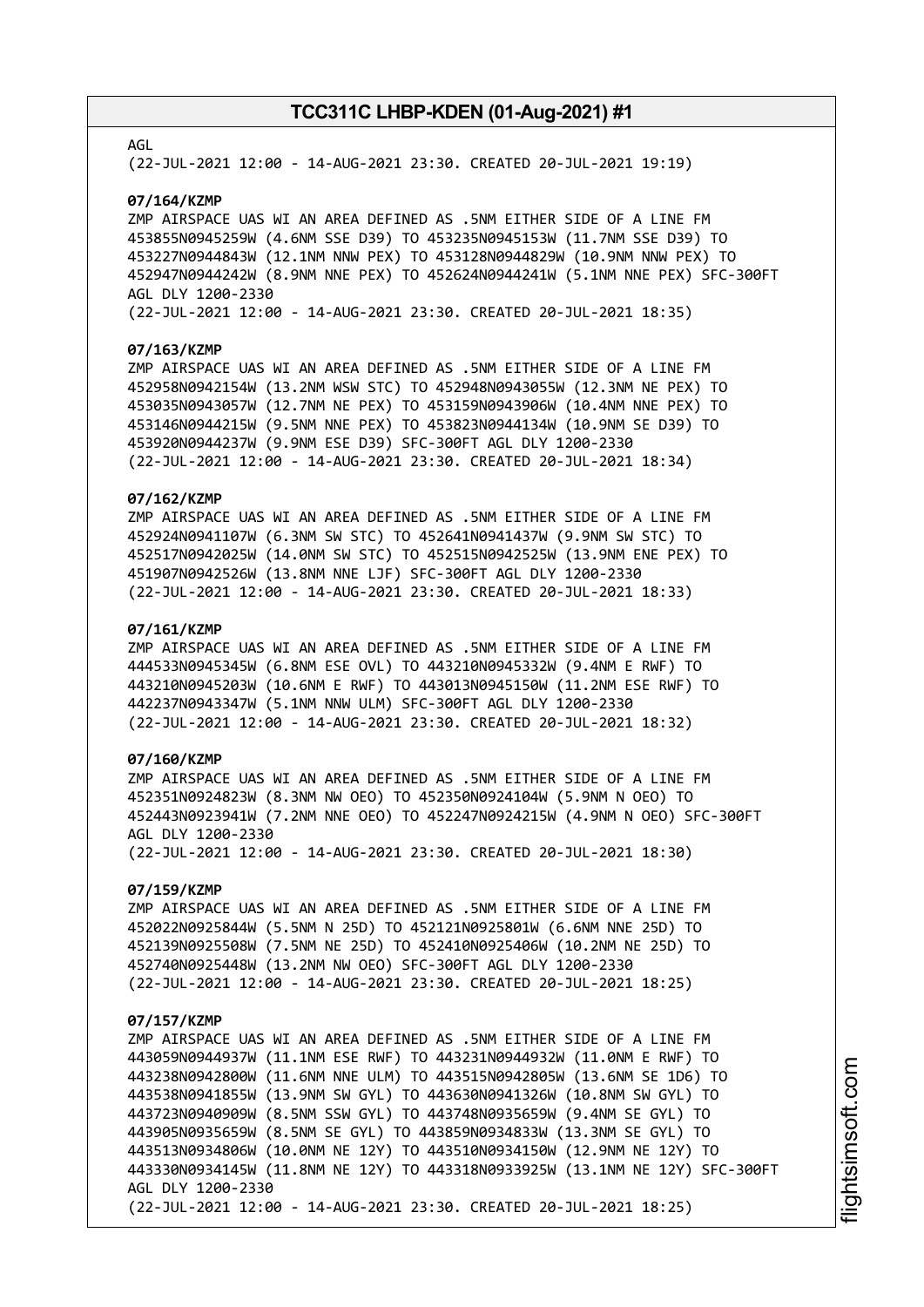### **07/156/KZMP**

ZMP AIRSPACE UAS WI AN AREA DEFINED AS .5NM EITHER SIDE OF A LINE FM 451824N0924817W (5.0NM W OEO) TO 451407N0925359W (4.0NM E 25D) SFC-300FT AGL DLY 1200-2330 (22-JUL-2021 12:00 - 14-AUG-2021 23:30. CREATED 20-JUL-2021 18:24)

### **07/152/KZMP**

ZMP OBST WIND TURBINE FARM WI AN AREA DEFINED AS 6NM RADIUS OF 462355N0995933W (39NM SE BIS) 2100FT (660FT AGL) NOT LGTD (20-JUL-2021 14:21 - 20-AUG-2021 23:59 EST. CREATED 20-JUL-2021 14:22)

### **07/141/KZMP**

ZMP OBST WIND TURBINE FARM WI AN AREA DEFINED AS 2.36NM RADIUS OF 432035N0935323W (15.7NM NW FXY) 1731FT (400FT AGL) NOT LGTD (19-JUL-2021 19:51 - 19-AUG-2021 23:59 EST. CREATED 19-JUL-2021 19:52)

#### **07/140/KZMP**

ZMP AIRSPACE UAS WI AN AREA DEFINED AS 7.5NM RADIUS OF 450000N0883800W (9.5NM SE 7P5) SFC-400FT AGL TUE WED THU FRI MON 1200-2030 (20-JUL-2021 12:00 - 27-AUG-2021 20:30. CREATED 19-JUL-2021 19:50)

## **07/120/KZMP**

ZMP AIRSPACE UAS WI AN AREA DEFINED AS .5NM EITHER SIDE OF A LINE FM 434343N0954843W (11.0NM NW OTG) TO 434358N0955557W (14.3NM NE LYV) TO 435147N0955604W (9.9NM SW DVP) SFC-300FT AGL DLY 1200-2330 (17-JUL-2021 12:00 - 07-AUG-2021 23:30. CREATED 16-JUL-2021 19:46)

### **07/119/KZMP**

ZMP AIRSPACE UAS WI AN AREA DEFINED AS .5NM EITHER SIDE OF A LINE FM 433905N0973622W (20.1NM SE MHE) TO 433907N0972842W (25.6NM SE MHE) TO 433302N0972842W (24.3NM NE 8V3) TO 433301N0971604W (21.1NM NW Y14) SFC-300FT AGL DLY 1200-2330 (17-JUL-2021 12:00 - 07-AUG-2021 23:30. CREATED 16-JUL-2021 19:44)

#### **07/097/KZMP**

ZMP AIRSPACE UAS WI AN AREA DEFINED AS .5NM EITHER SIDE OF A LINE FM 451040N0963017W (4.7NM SW 1D1) TO 445308N0963023W (11.9NM NE 1D1) TO 445303N0963227W (10.6NM NE 1D1) TO 444904N0963230W (7.9NM ENE 1D1) TO 444753N0963018W (9.2NM ENE 1D1) TO 444654N0963059W (8.5NM ENE 1D1) SFC-300FT AGL DLY 1200-2330 (14-JUL-2021 12:00 - 07-AUG-2021 23:30. CREATED 13-JUL-2021 15:34)

### **07/096/KZMP**

ZMP AIRSPACE UAS WI AN AREA DEFINED AS .5NM EITHER SIDE OF A LINE FM 435845N0955524W (7.0NM W DVP) TO 435844N0955301W (4.9NM W DVP) SFC-300FT AGL DLY 1200-2330 (14-JUL-2021 12:00 - 07-AUG-2021 23:30. CREATED 13-JUL-2021 15:19)

### **07/089/KZMP**

ZMP OBST WIND TURBINE FARM WI AN AREA DEFINED AS 3.8NM RADIUS OF 465722N1011010W (16.9NM NW Y19) 2263FT (400FT AGL) NOT LGTD (13-JUL-2021 14:54 - 13-AUG-2021 23:59 EST. CREATED 13-JUL-2021 14:58)

## **07/086/KZMP**

ZMP AIRSPACE UAS WI AN AREA DEFINED AS .5NM EITHER SIDE OF A LINE FM 440115N0960257W (11.2NM NNE PQN) TO 440914N0960146W (9.6NM SE 63Y) TO 440911N0955413W (14.1NM ENE DVP) TO 441442N0955349W (11.3NM NNE 63Y) TO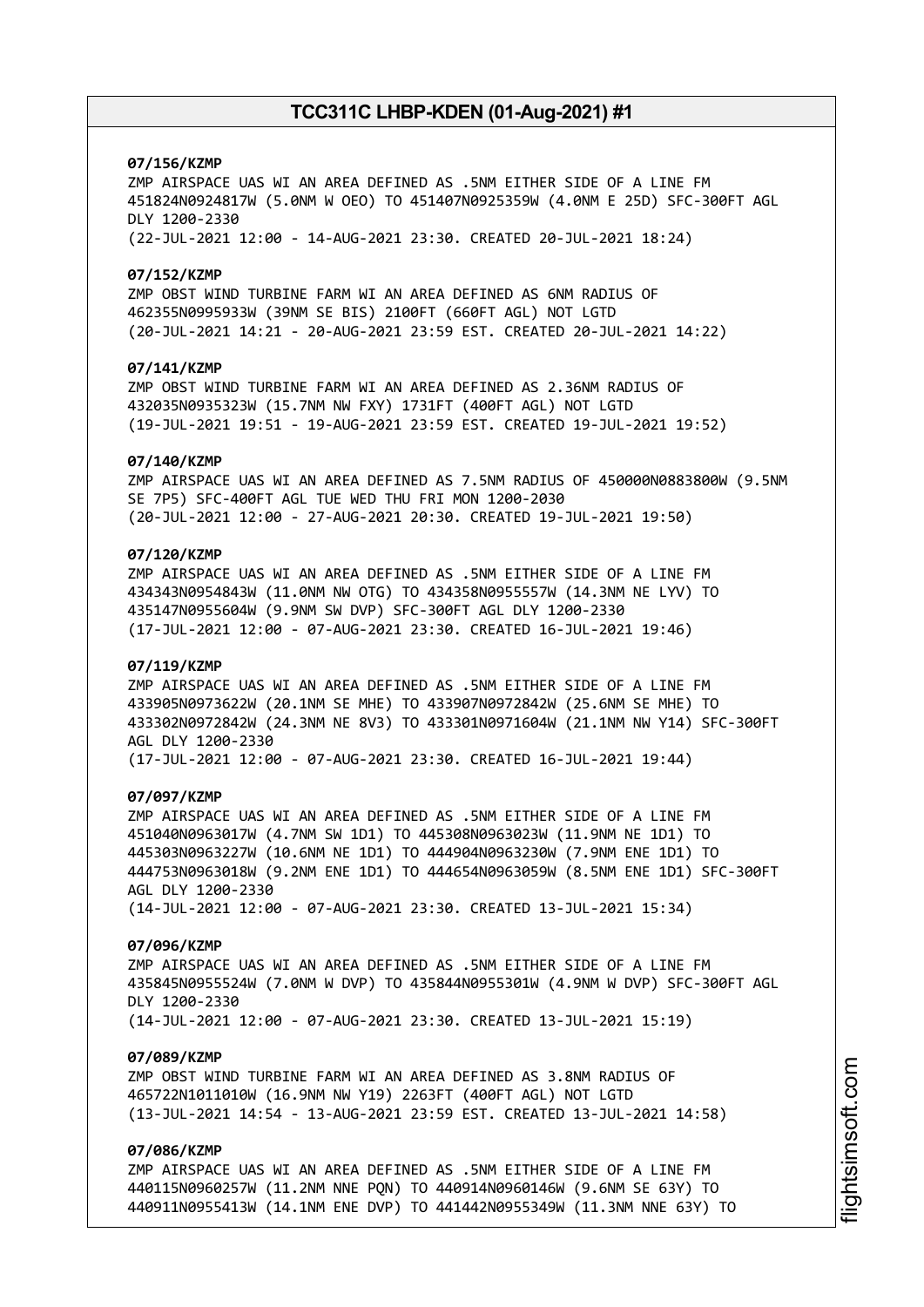441507N0955239W (11.6NM W TKC) SFC-300FT AGL DLY 1200-2330 (14-JUL-2021 12:00 - 07-AUG-2021 23:30. CREATED 13-JUL-2021 14:52)

## **07/084/KZMP**

ZMP AIRSPACE UAS WI AN AREA DEFINED AS .5NM EITHER SIDE OF A LINE FM 450506N0934936W (4.5NM S CFE) TO 450526N0941701W (9.6NM E LJF) TO 450657N0941720W (9.4NM ENE LJF) TO 450701N0942032W (7.1NM ENE LJF) TO 450841N0942354W (5.4NM NE LJF) SFC-300FT AGL DLY 1200-2330 (14-JUL-2021 12:00 - 07-AUG-2021 23:30. CREATED 13-JUL-2021 14:46)

## **07/082/KZMP**

ZMP AIRSPACE UAS WI AN AREA DEFINED AS .5NM EITHER SIDE OF A LINE FM 440216N0962018W (3.7NM NNW PQN) (3.7NM NNW PQN) TO 441241N0961946W (9.0NM SW 63Y) (9.0NM SW 63Y) SFC-300FT AGL DLY 1200-2330 (14-JUL-2021 12:00 - 07-AUG-2021 23:30. CREATED 13-JUL-2021 14:44)

### **07/021/KZMP**

ZMP OBST WIND TURBINE FARM WI AN AREA DEFINED AS 7.29NM RADIUS OF 431159N0934703W (11.8NM WSW FXY) 1731FT (400FT AGL) NOT LGTD (02-JUL-2021 17:17 - 02-AUG-2021 17:00. CREATED 02-JUL-2021 17:19)

## **07/020/KZMP**

ZMP OBST WIND TURBINE FARM WI AN AREA DEFINED AS 17NM RADIUS OF 463738N1024441W (7.5NM S DIK) 2583FT (400FT AGL) NOT LGTD (02-JUL-2021 16:27 - 03-AUG-2021 17:00. CREATED 02-JUL-2021 16:29)

### **1/3469/KZMP**

ZMP IA..ROUTE ZMP. V505 ALMAY, MN TO PRAGS, MN MOCA 2800. 2107012144-2306292144EST (PERM. CREATED 01-JUL-2021 21:44)

### **1/3468/KZMP**

ZMP IA..ROUTE ZMP. V505 GUMBO, IA TO FORT DODGE (FOD) VORTAC, IA MEA 3100. 2107012142-2306292142EST (PERM. CREATED 01-JUL-2021 21:42)

#### **06/245/KZMP**

ZMP OBST WIND TURBINE FARM WI AN AREA DEFINED AS 3NM RADIUS OF 442840N0990801W (8.1NM WSW MKA) 2451FT (420FT AGL) NOT LGTD (30-JUN-2021 22:00 - 31-DEC-2021 23:59. CREATED 30-JUN-2021 22:00)

## **1/7606/KZMP**

ZMP MN..ROUTE ZMP. V218, V505 SQEAK, MN MRA 10000. INL VOR R-176 RESTRICTIONS. (21-JUN-2021 21:22 - 19-JUN-2023 21:22 EST. CREATED 21-JUN-2021 21:22)

### **06/038/KZMP**

ZMP OBST WIND TURBINE FARM WI AN AREA DEFINED AS 10NM RADIUS OF 443214.5N0962214.7W (11.8NM SE SD2) 2192FT (461FT AGL) NOT LGTD (03-JUN-2021 22:09 - 03-AUG-2021 23:59. CREATED 03-JUN-2021 22:09)

**1/5683/KZMP** ZMP IA..ROUTE ZMP. V172 WUNOT, IA TO LINDE, IA MOCA 3900. 2106021438-2306011438EST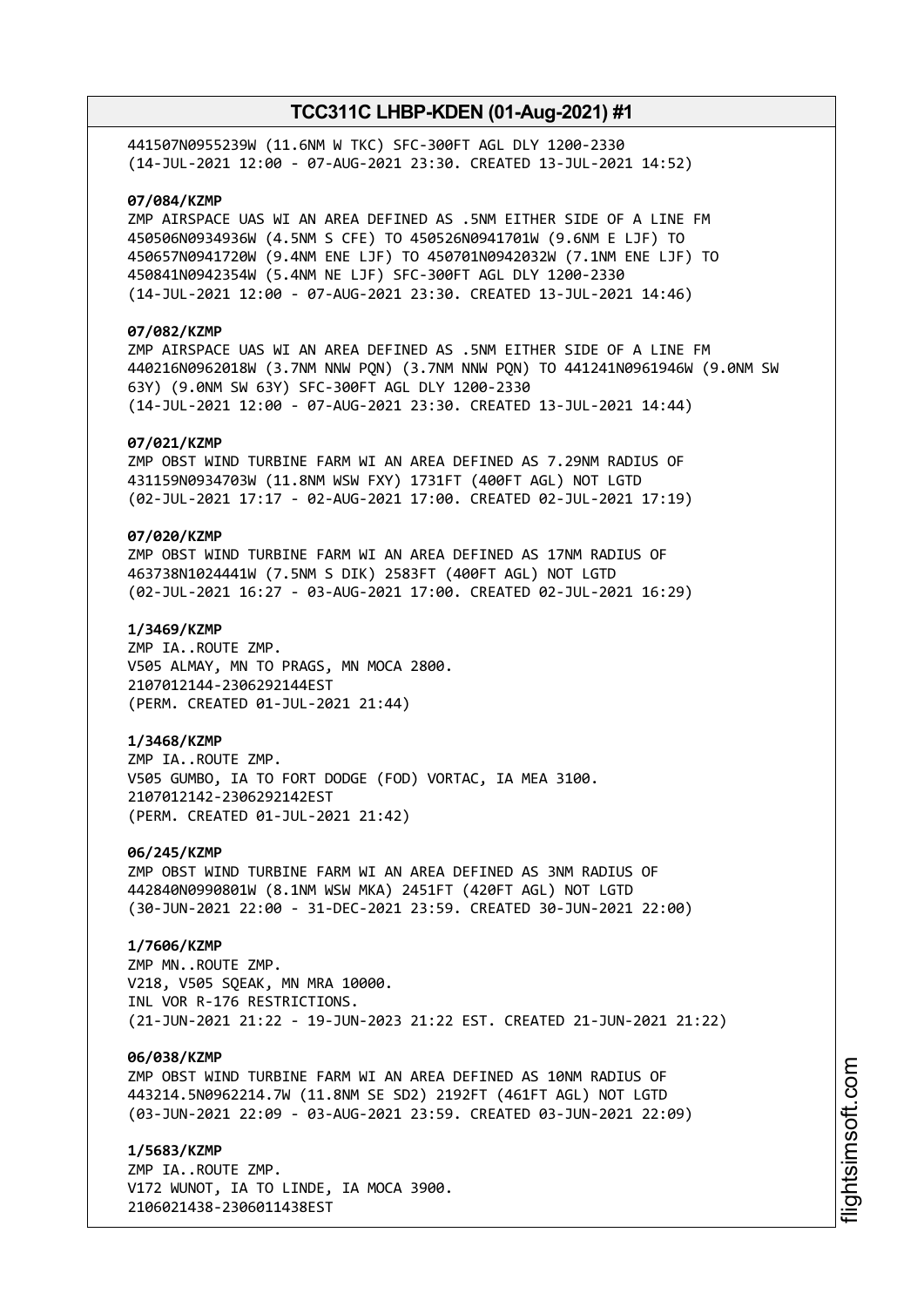(PERM. CREATED 02-JUN-2021 14:39)

**1/5617/KZMP** ZMP MN..ROUTE ZMP. V15 MOFIT, ND TO IRIWY, ND MOCA 3700. 2106021252-2306021252EST (PERM. CREATED 02-JUN-2021 12:52)

### **05/184/KZMP**

ZMP OBST WIND TURBINE FARM WI AN AREA DEFINED AS 15NM RADIUS OF 433110.27N0930923.76W (15NM NW AEL) 1893FT (459FT AGL) NOT LGTD (29-MAY-2021 18:22 - 30-NOV-2021 23:59. CREATED 29-MAY-2021 18:22)

### **05/170/KZMP**

ZMP AIRSPACE UAS WI AN AREA DEFINED AS 480829N0971609W (9.6NM SE D06) TO 480836N0972327W (9.5NM S D06) TO 480736N0972917W (10.3NM SSW D06) TO 480514N0973522W (14.4NM SW D06) TO 481610N0995042W (9.8NM SE RUG) TO 483200N0994600W (8.3NM SE 2H9) TO 484600N0993600W (6.3NM S 06D) TO 485336N0992513W (7.4NM E 06D) TO 485439N0971530W (1.7NM S PMB) TO POINT OF ORIGIN SFC-FL180 (28-MAY-2021 14:48 - 25-MAY-2022 23:59. CREATED 28-MAY-2021 14:48)

### **05/140/KZMP**

ZMP AIRSPACE UAS WI AN AREA DEFINED AS 485439N0971530W (2NM S PMB) TO 484942N0964014W (10NM NE HCO) TO 483722N0961709W (10NM NE 23D) TO 482554N0960458W (18.6NM NW 3G2) TO 480627N0955538W (10NM ENE TVF) TO 475746N0971617W (3.5NM W GFK) TO POINT OF ORIGIN 11000FT-FL180 (25-MAY-2021 14:01 - 25-MAY-2022 23:59. CREATED 25-MAY-2021 14:01)

### **1/7155/KZMP**

ZMP MN..ROUTE ZMP. V412 REDWOOD FALLS (RWF) VOR/DME, MN TO FLYING CLOUD (FCM) VOR/DME, MN MEA 4000. 2104282016-2304282016EST (PERM. CREATED 28-APR-2021 20:17)

### **04/146/KZMP**

ZMP SVC MINNEAPOLIS ARTCC CLASS E SERVICE AVBL WI AN AREA DEFINED AS 63NM RADIUS OF 462132.12N0872350.72W (SAW) 1200FT AGL-14500FT EXC SAWYER TWR CLASS D SFC AREA (20-APR-2021 20:35 - PERM. CREATED 20-APR-2021 20:35)

### **04/087/KZMP**

ZMP OBST WIND TURBINE FARM WI AN AREA DEFINED AS 10NM RADIUS OF 403100N0952300W (6NM N K57) UNKNOWN (600FT AGL) NOT LGTD (12-APR-2021 15:57 - 01-AUG-2021 23:59. CREATED 12-APR-2021 15:58)

### **04/009/KZMP**

ZMP AIRSPACE UAS WI AN AREA DEFINED AS 1NM RADIUS OF 453537.50N0931059.90W (4.0NM ENE CBG) SFC-400FT AGL SUN SAT SR-SS (04-APR-2021 11:48 - 31-OCT-2021 23:01. CREATED 01-APR-2021 19:16)

**1/8045/KZMP** ZMP ROUTE ZMP. V78 WATERTOWN (ATY) VORTAC, SD TO CLAPS INT, MN MOCA 3600. 2102251413-2302251413EST (PERM. CREATED 25-FEB-2021 14:15)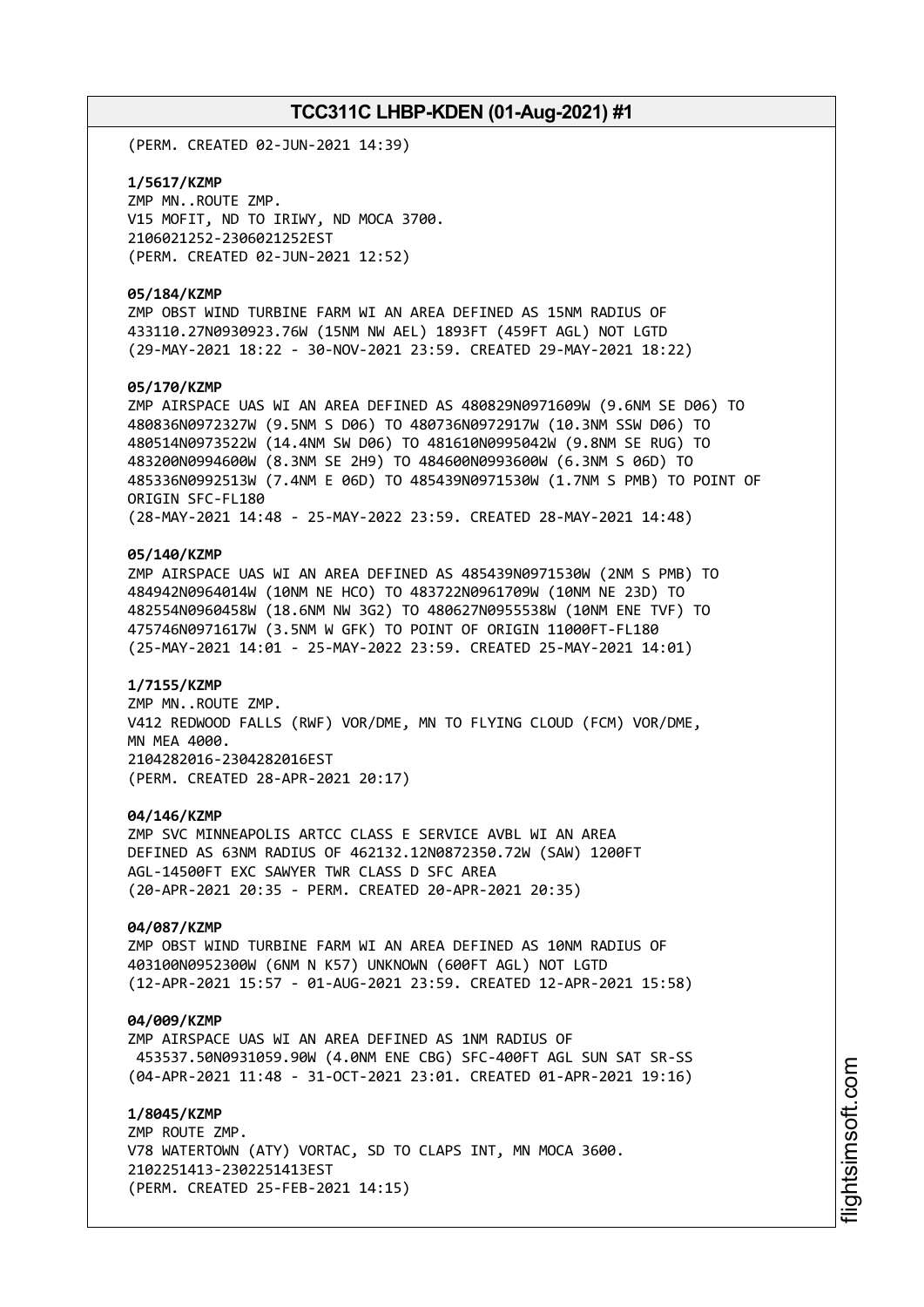# **1/2001/KZMP** ZMP KS..ROUTE ZMP ZKC. V551 SALINA (SLN) VORTAC, KS TO MANKATO (TKO) VORTAC, KS MEA 6000. 2101071747-2301071747EST (PERM. CREATED 07-JAN-2021 17:47) **0/2230/KZMP** ZMP MT..ROUTE ZMP ZLC. J70 LEWISTOWN (LWT) VOR/DME, MT TO DICKINSON (DIK) VORTAC, ND MEA 21000. LWT VOR/DME RESTRICTION. (25-SEP-2020 19:29 - 25-SEP-2022 19:29 EST. CREATED 25-SEP-2020 19:29) **09/105/KZMP** ZMP OBST CRANE (ASN UNKNOWN) 460421N0933943W (17.5NM N 18Y) UNKNOWN (120FT AGL) FLAGGED AND LGTD DLY 1200-2200 (21-SEP-2020 12:00 - 01-JAN-2022 22:00. CREATED 14-SEP-2020 12:02) **0/3546/KZMP** ZMP MN..ROUTE ZMP. V78 WATERTOWN (ATY) VORTAC, SD TO CLAPS, MN MOCA 3600. 2008172013-2208172013EST (PERM. CREATED 17-AUG-2020 20:14) **0/4948/KZMP** ZMP SD..ROUTE ZMP. V78 WATERTOWN (ATY) VORTAC, SD TO CLAPS, MN MOCA 3600. 2006012022-2206012022EST (PERM. CREATED 01-JUN-2020 20:23) **0/0061/KZMP** ZMP NE..ROUTE ZMP. V71 PAWNEE CITY (PWE) VORTAC, NE R-149 TO TOPEKA (TOP) VORTAC, KS R-330 MOCA 2900. 2005111724-2205051724EST (PERM. CREATED 11-MAY-2020 17:25) **0/5880/KZMP** ZMP WI..ROUTE ZMP. V129 EAU CLAIRE (EAU) VORTAC, WI R-176 TO NODINE (ODI) VORTAC, MN **MFA 4700** EAU VORTAC R-176 UNUSABLE BELOW 4700. (22-JAN-2020 15:01 - 22-JAN-2022 14:59 EST. CREATED 22-JAN-2020 15:01) **0/5874/KZMP** ZMP WI..ROUTE ZMP. V129 EAU CLAIRE (EAU) VORTAC, WI R-341 TO COP MEA 6000. EAU VORTAC R-341 UNUSABLE BEYOND 40 NM BELOW 6000. 2001221451-2201221451EST (PERM. CREATED 22-JAN-2020 14:51) **0/5391/KZMP** ZMP ROUTE ZMP. V398 ALMAY, MN TO KASPR, MN MOCA 2900. 2001211612-2201211612EST (PERM. CREATED 21-JAN-2020 16:12)

**0/5329/KZMP**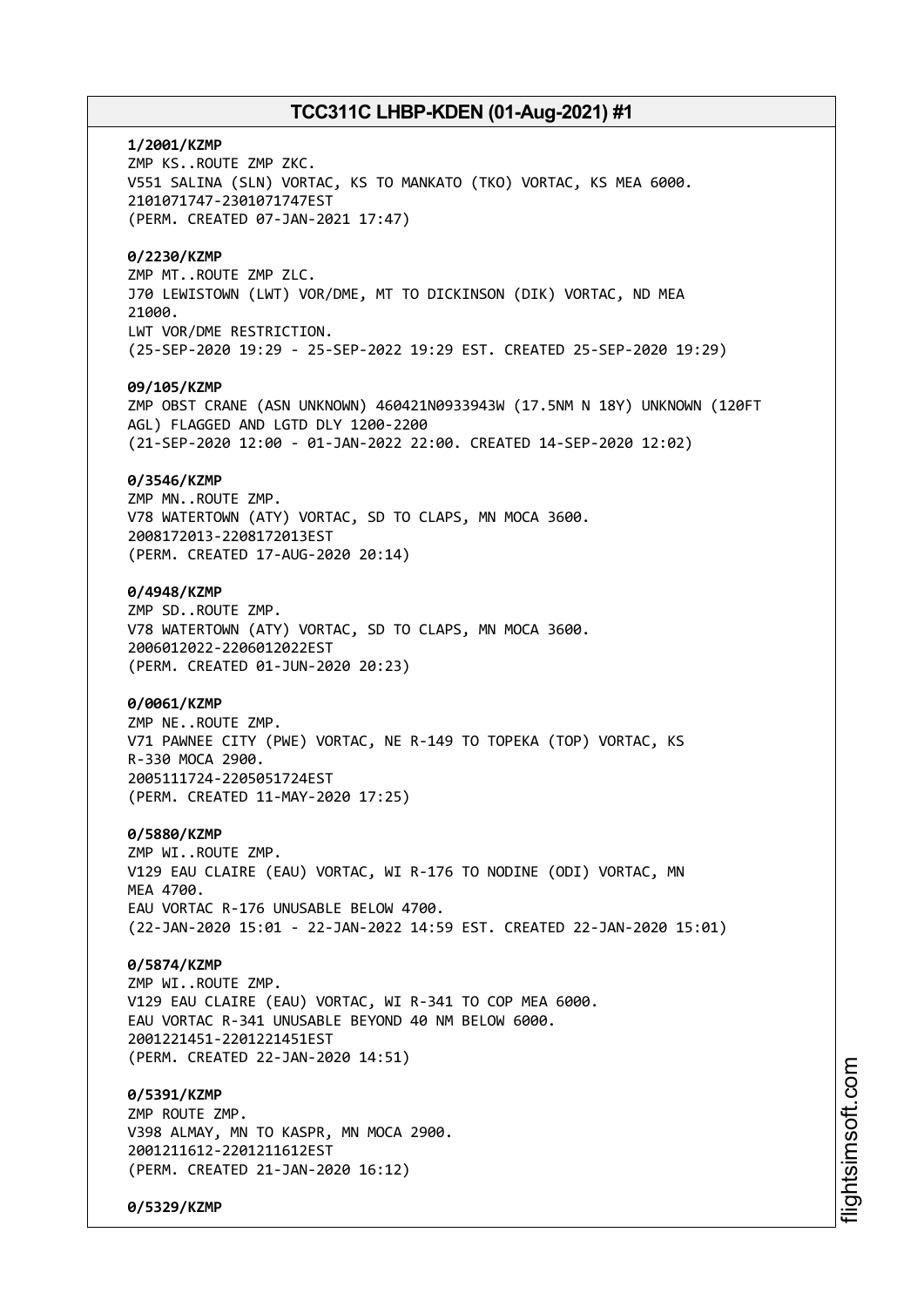┌──────────────────────────────────────────────────────────────────────────────┐

└──────────────────────────────────────────────────────────────────────────────┘

ZMP ROUTE ZMP. V24 ALMAY, MN TO KASPR, MN MOCA 2900. 2001211439-2201211439EST (PERM. CREATED 21-JAN-2020 14:40)

## **0/3417/KZMP**

ZMP WI..ROUTE ZMP. V26 EAU CLAIRE (EAU) VORTAC, WI R-088 FROM 40 NM TO COP MEA 7500. EAU VORTAC R-088 UNUSABLE BEYOND 40 NM BELOW 7500. 2001131829-2201131824EST (PERM. CREATED 13-JAN-2020 18:29)

## │**KZDV (DENVER FIR)** │

#### **08/044/KZDV**

ZDV AIRSPACE R7001A ACT SFC-7999FT (02-AUG-2021 14:00 - 03-AUG-2021 06:00. CREATED 01-AUG-2021 14:05)

### **08/043/KZDV**

ZDV AIRSPACE R7001B ACT 8000FT-FL235 (02-AUG-2021 14:00 - 03-AUG-2021 06:00. CREATED 01-AUG-2021 14:05)

## **07/338/KZDV**

ZDV AIRSPACE R7001B ACT 8000FT-FL235 (01-AUG-2021 14:00 - 02-AUG-2021 06:00. CREATED 31-JUL-2021 14:06)

#### **07/337/KZDV**

ZDV AIRSPACE R7001A ACT SFC-7999FT (01-AUG-2021 14:00 - 02-AUG-2021 06:00. CREATED 31-JUL-2021 14:06)

### **07/245/KZDV**

ZDV AIRSPACE R2601A ACT SFC-12499FT (31-JUL-2021 06:01 - 02-AUG-2021 10:59. CREATED 31-JUL-2021 00:06)

### **07/148/KZDV**

ZDV NAV GPS (CHLK GPS 21-07) (INCLUDING WAAS, GBAS, AND ADS-B) MAY NOT BE AVBL WI A 377NM RADIUS CENTERED AT 355814N1174255W (BTY207068) FL400-UNL, 359NM RADIUS AT FL250, 267NM RADIUS AT 10000FT, 214NM RADIUS AT 4000FT AGL, 163NM RADIUS AT 50FT AGL. 2108041701-2108041829

(PERM. CREATED 30-JUL-2021 16:25)

# **07/142/KZDV**

ZDV NAV GPS (CHLK GPS 21-07) (INCLUDING WAAS, GBAS, AND ADS-B) MAY NOT BE AVBL WI A 377NM RADIUS CENTERED AT 355814N1174255W (BTY207068) FL400-UNL, 359NM RADIUS AT FL250, 267NM RADIUS AT 10000FT, 214NM RADIUS AT 4000FT AGL, 163NM RADIUS AT 50FT AGL. 2108031630-2108031959 (PERM. CREATED 30-JUL-2021 16:24)

**07/136/KZDV**

i⊒<br>⊫ htsim soft.c om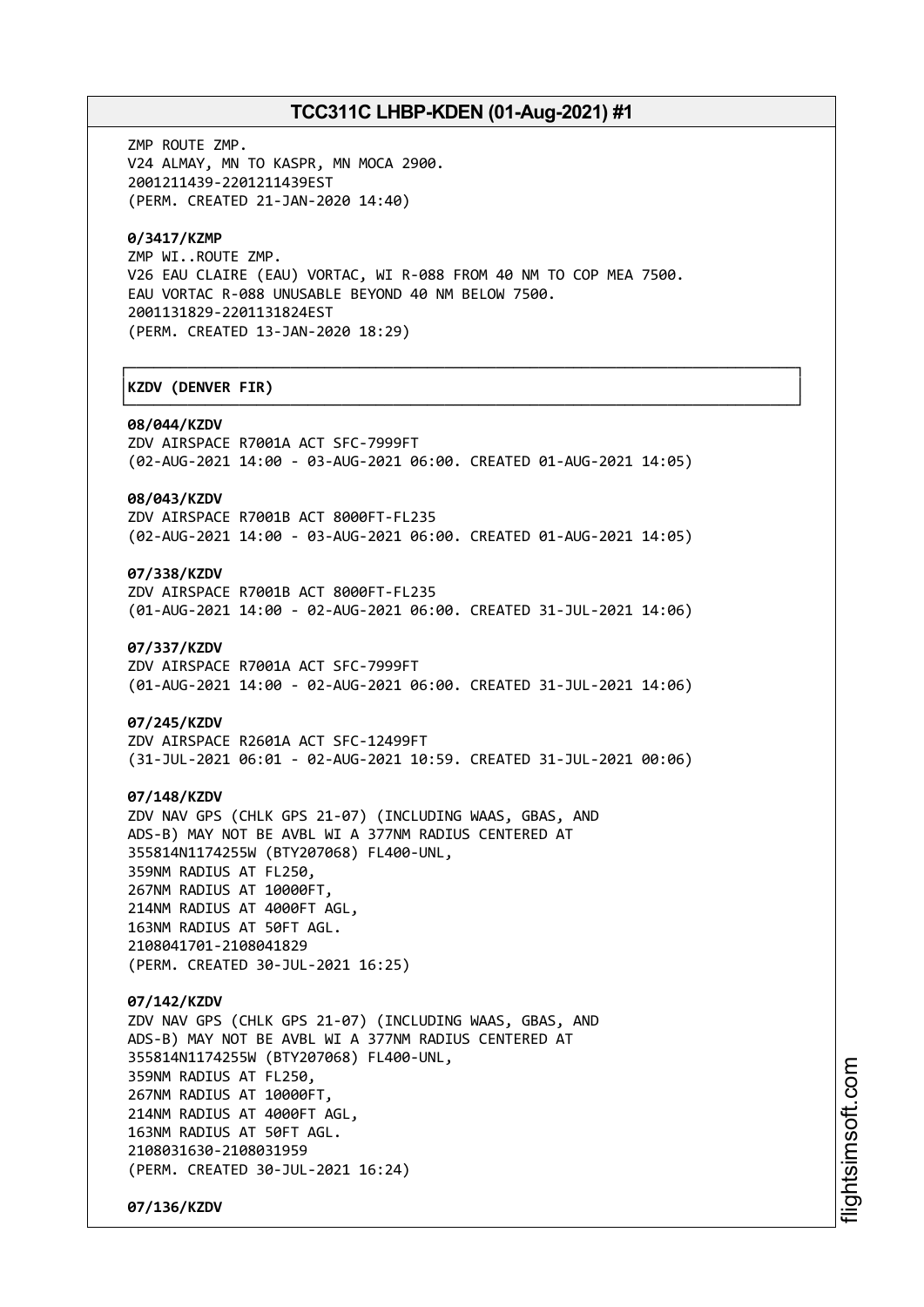ZDV NAV GPS (CHLK GPS 21-07) (INCLUDING WAAS, GBAS, AND ADS-B) MAY NOT BE AVBL WI A 377NM RADIUS CENTERED AT 355814N1174255W (BTY207068) FL400-UNL, 359NM RADIUS AT FL250, 267NM RADIUS AT 10000FT, 214NM RADIUS AT 4000FT AGL, 163NM RADIUS AT 50FT AGL. 2108021701-2108021959 (PERM. CREATED 30-JUL-2021 16:22)

## **07/011/KZDV**

ZDV AIRSPACE R2601B ACT 12500FT UP TO BUT NOT INCLUDING FL225 (30-JUL-2021 06:00 - 27-AUG-2021 06:00. CREATED 30-JUL-2021 00:06)

## **07/748/KZDV**

ZDV AIRSPACE R2601C ACT FL225 UP TO BUT NOT INCLUDING FL350 (30-JUL-2021 06:00 - 27-AUG-2021 06:00. CREATED 29-JUL-2021 06:06)

### **07/516/KZDV**

ZDV OBST WIND TURBINE FARM WI AN AREA DEFINED AS 4NM RADIUS OF 424057N1055326W (23NM WSW DGW) 6800FT (400FT AGL) NOT LGTD (24-JUL-2021 00:29 - 27-AUG-2021 03:00. CREATED 24-JUL-2021 00:29)

## **07/305/KZDV**

ZDV OBST WIND TURBINE (ASN UNKNOWN) 390337N1035851W (13.2NM W 5V4) 6174FT (400FT AGL) NOT LGTD (14-JUL-2021 18:38 - 04-AUG-2021 05:00. CREATED 14-JUL-2021 18:38)

### **07/212/KZDV**

ZDV OBST WIND TURBINE FARM WI AN AREA DEFINED AS 8.35NM RADIUS OF 430402N1053059W (9NM SSE WYO7) 5996FT (499FT AGL) NOT LGTD (10-JUL-2021 08:31 - 10-AUG-2021 17:00. CREATED 10-JUL-2021 08:38)

### **1/6758/KZDV**

ZDV CO..AIRSPACE 13NM N OF STEAMBOAT SPRINGS, CO..TEMPORARY FLIGHT RESTRICTIONS WI AN AREA DEFINED AS 8NM RADIUS OF 404337N1064925W (BQZ355015.9) SFC-13000FT. TO PROVIDE A SAFE ENVIRONMENT FOR FIRE FIGHTING ACFT OPS. PURSUANT TO 14 CFR SECTION 91.137(A)(2) TEMPORARY FLIGHT RESTRICTIONS ARE IN EFFECT. CRAIG INTERAGENCY DISPATCH CENTER TEL 970-826-5037 OR FREQ 126.6000/THE MORGAN CREEK FIRE IS IN CHARGE OF THE OPERATION. DENVER / ZDV / ARTCC TEL 303-651-4248 IS THE FAA CDN FACILITY. DLY 1400-0500 2107101400-2109100500EST (PERM. CREATED 10-JUL-2021 03:35)

#### **07/070/KZDV**

ZDV OBST WIND TURBINE FARM WI AN AREA DEFINED AS 1.1NM RADIUS OF 405917N1025519W (11.1NM SE SNY) 4693FT (400FT AGL) NOT LGTD (03-JUL-2021 11:49 - 03-AUG-2021 23:59 EST. CREATED 03-JUL-2021 11:49)

## **07/069/KZDV**

ZDV OBST WIND TURBINE FARM WI AN AREA DEFINED AS 4.7NM RADIUS OF 405845N1025148W (11.1NM SE SNY) 4621FT (400FT AGL) NOT LGTD (03-JUL-2021 11:48 - 03-AUG-2021 23:59 EST. CREATED 03-JUL-2021 11:48)

### **07/068/KZDV**

ZDV OBST WIND TURBINE FARM WI AN AREA DEFINED AS 6.61NM RADIUS OF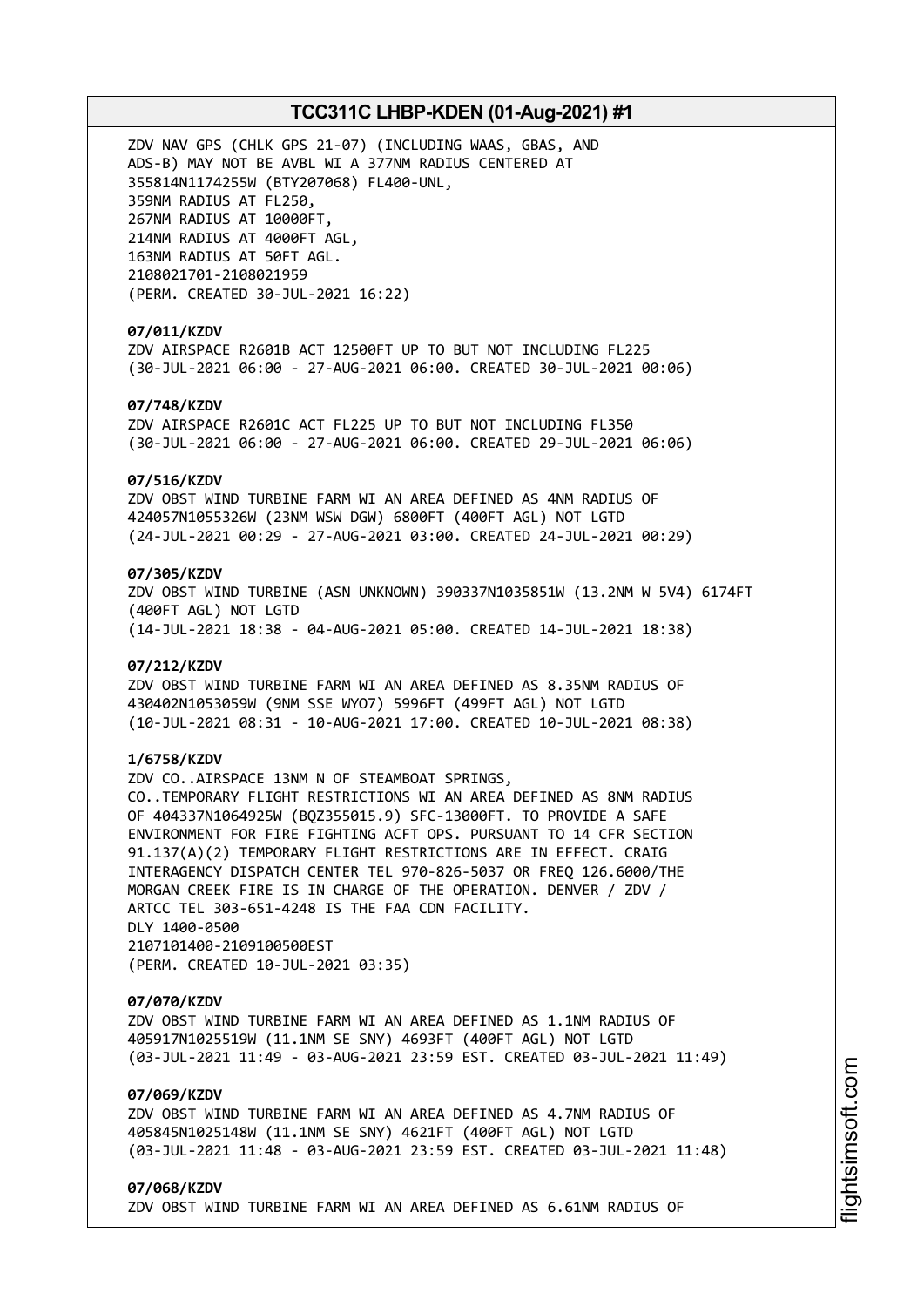405841N1032416W (14.9NM SSE IBM) 5101FT (400FT AGL) NOT LGTD (03-JUL-2021 11:43 - 03-AUG-2021 23:59 EST. CREATED 03-JUL-2021 11:46)

### **07/067/KZDV**

ZDV OBST WIND TURBINE FARM WI AN AREA DEFINED AS 6.61NM RADIUS OF 405841N1032416W (11.3NM SW SNY) 5101FT (400FT AGL) NOT LGTD (03-JUL-2021 11:44 - 03-AUG-2021 23:59 EST. CREATED 03-JUL-2021 11:46)

### **06/620/KZDV**

ZDV OBST WIND TURBINE FARM WI AN AREA DEFINED AS 5NM RADIUS OF 405445N1034909W (18.3NM SW IBM) 5666FT (410FT AGL) NOT LGTD (30-JUN-2021 21:24 - 31-DEC-2021 23:59. CREATED 30-JUN-2021 21:24)

### **06/619/KZDV**

ZDV OBST WIND TURBINE FARM WI AN AREA DEFINED AS 5NM RADIUS OF 405639N1034426W (15.5NM SSW IBM) 5543FT (389FT AGL) NOT LGTD (30-JUN-2021 21:18 - 31-DEC-2021 23:59. CREATED 30-JUN-2021 21:20)

### **1/5052/KZDV**

ZDV CO..ROUTE ZDV. V108 TRUEL, CO TO RED TABLE (DBL) VOR/DME, CO MOCA 14000. 2106011502-2305301502EST (PERM. CREATED 01-JUN-2021 15:03)

### **1/3092/KZDV**

ZDV SD..AIRSPACE CRAZY HORSE, SD.. LASER LGT DEMONSTRATION WILL BE CONDUCTED AT CRAZY HORSE MEMORIAL WI AN AREA DEFINED AS 435001N1033737W OR (RAP239028) SFC-500FT AGL. LASER LGT BEAMS WILL BE TERMINATED IF NON PARTICIPATING ACFT ARE DETECTED ENTERING THE AFFECTED AREA. LASER LGT BEAMS MAY BE INJUROUS TO PILOTS/PASSENGERS EYES WI 500FT VERTICALLY AND 1900FT LATERALLY OF THE LGT SOURCE. FLASH BLINDNESS OR COCKPIT ILLUMINATION MAY OCCUR BEYOND THESE DISTANCES. ELLSWORTH AFB /RCA/ TERMINAL APCH CTL TEL 605-385-6199 IS THE FAA CDN FACILITY DLY 0030-0330 (29-MAY-2021 00:30 - 30-SEP-2021 03:30. CREATED 26-MAY-2021 21:47)

## **1/8432/KZDV**

ZDV UT..ROUTE ZDV ZLC. J196 BRYCE CANYON (BCE) VORTAC, UT TO RIFMN, UT MEA 36000. BCE VORTAC R-033 D160 36000-45000. (19-MAY-2021 18:33 - 17-MAY-2023 18:33 EST. CREATED 19-MAY-2021 18:34)

### **1/0706/KZDV**

ZDV KS..ROUTE ZDV ZKC. V17 GARDEN CITY (GCK) VORTAC, KS TO COFFE, KS MOCA 4700. 2104161846-2304141846EST (PERM. CREATED 16-APR-2021 18:46)

### **1/0386/KZDV**

ZDV CO..ROUTE ZDV. V211 BRAZO, NM MRA 14000 AT BRAZO WHEN USING DME. DRO DME UNUSABLE BELOW 14000 AT BRAZO. (15-APR-2021 21:03 - 15-APR-2023 21:03 EST. CREATED 15-APR-2021 21:03)

## **1/0953/KZDV**

ZDV CO..ROUTE ZDV. V356 FIDLE INT, CO TO ELORE INT, CO NA EXCEPT FOR ACFT EQUIPPED